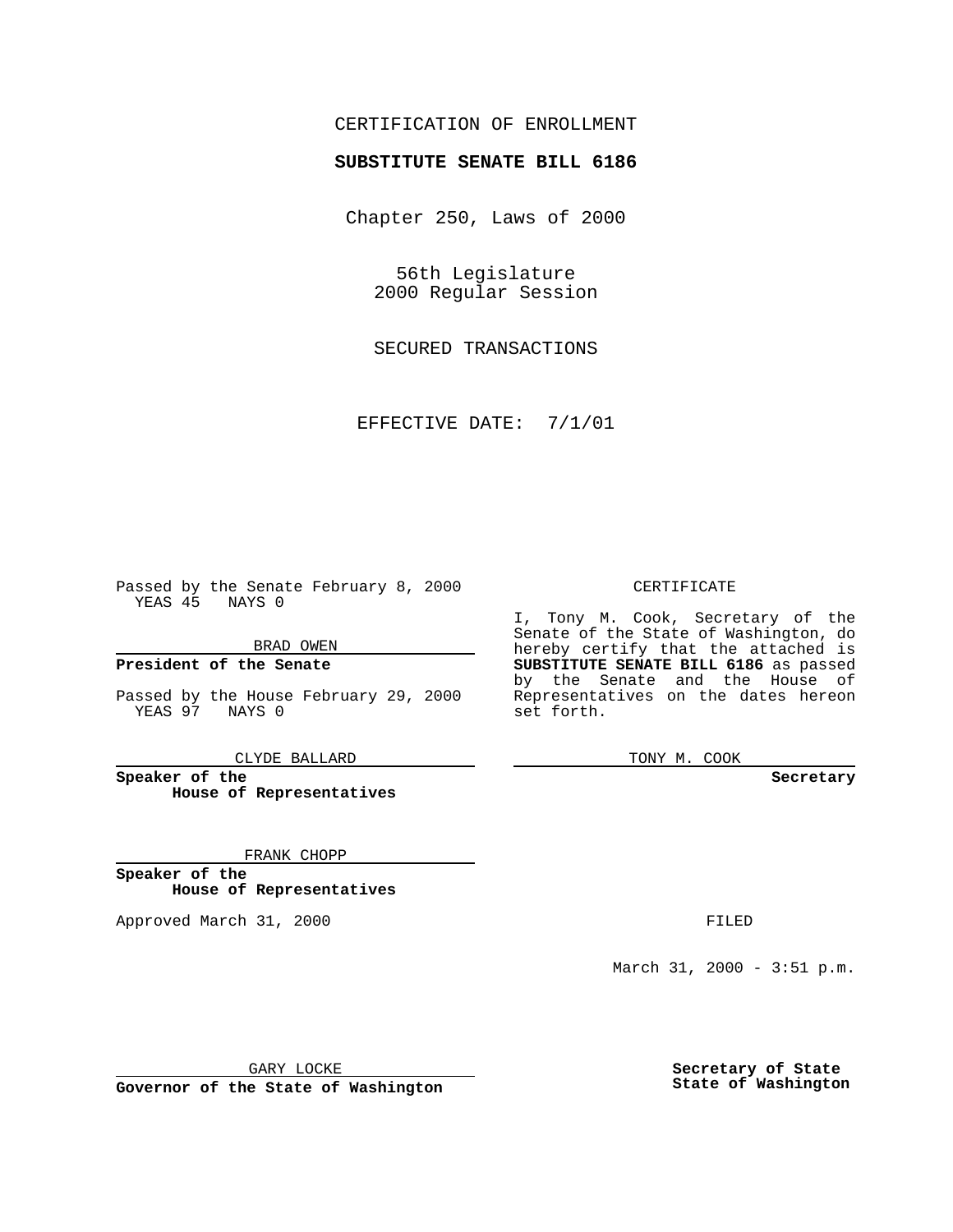### **SUBSTITUTE SENATE BILL 6186** \_\_\_\_\_\_\_\_\_\_\_\_\_\_\_\_\_\_\_\_\_\_\_\_\_\_\_\_\_\_\_\_\_\_\_\_\_\_\_\_\_\_\_\_\_\_\_

\_\_\_\_\_\_\_\_\_\_\_\_\_\_\_\_\_\_\_\_\_\_\_\_\_\_\_\_\_\_\_\_\_\_\_\_\_\_\_\_\_\_\_\_\_\_\_

Passed Legislature - 2000 Regular Session

#### **State of Washington 56th Legislature 2000 Regular Session**

**By** Senate Committee on Judiciary (originally sponsored by Senators Heavey, Johnson and Gardner)

Read first time 1/25/00.

 AN ACT Relating to secured transactions, revising Article 9 of the uniform commercial code with conforming amendments and additions to other statutes; amending RCW 62A.1-105, 62A.1-201, 62A.2-103, 62A.2-210, 62A.2-326, 62A.2-502, 62A.2-716, 62A.2A-103, 62A.2A-303, 62A.2A-307, 62A.2A-309, 62A.2A-310, 62A.4-210, 62A.7-503, 62A.8-103, 62A.8-106, 62A.8-110, 62A.8-301, 62A.8-302, 62A.8-510, 9.38.020, 46.12.095, 46.12.103, 60.11.010, 60.11.020, 60.11.030, 60.11.040, 60.11.050, 60.11.060, 60.11.070, 60.11.100, 60.11.120, 60.11.130, 60.11.140, and 65.20.030; adding new sections to chapter 60.11 RCW; adding a new section to Article 62A.5 RCW; adding a new Article to Title 62A RCW; repealing RCW 62A.9-101, 62A.9-102, 62A.9-103, 62A.9-104, 62A.9-105, 62A.9-106, 62A.9-107, 62A.9-108, 62A.9-109, 62A.9-110, 62A.9-112, 62A.9-113, 62A.9-114, 62A.9-115, 62A.9-116, 62A.9-201, 62A.9-202, 62A.9-203, 62A.9-204, 62A.9-205, 62A.9-206, 62A.9-207, 62A.9-208, 62A.9-301, 62A.9-302, 62A.9-303, 62A.9-304, 62A.9-305, 62A.9-306, 62A.9-307, 62A.9-308, 62A.9-309, 62A.9-310, 62A.9-311, 62A.9-312, 62A.9-313, 62A.9-314, 62A.9-315, 62A.9-316, 62A.9-317, 62A.9-318, 62A.9-401, 62A.9-402, 62A.9-403, 62A.9-404, 62A.9-405, 62A.9-406, 62A.9-407, 62A.9-408, 62A.9-409, 62A.9-420, 62A.9-501, 62A.9-502, 62A.9-503, 62A.9-504, 62A.9-505, 62A.9-506, and 62A.9-507; and providing an effective date.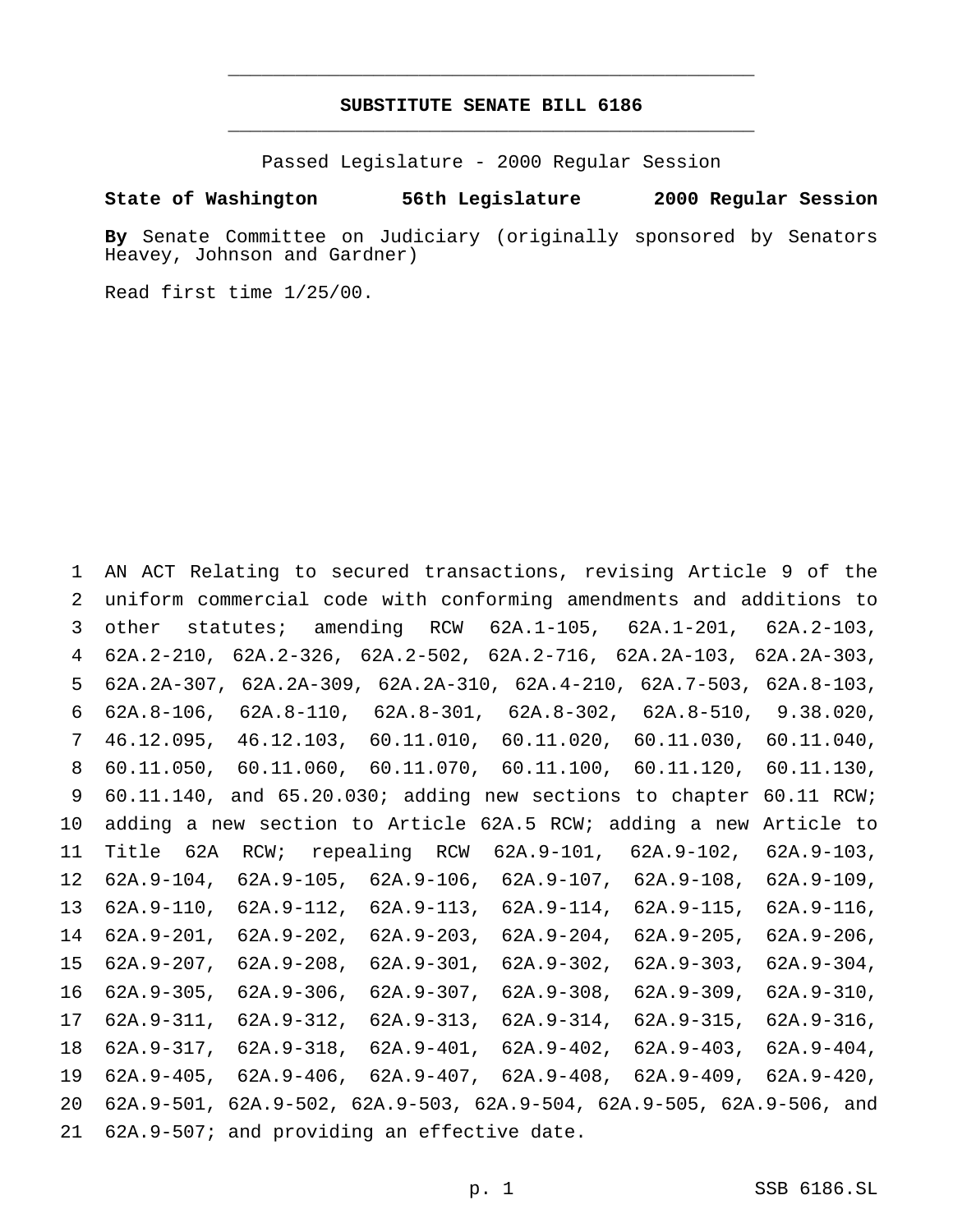BE IT ENACTED BY THE LEGISLATURE OF THE STATE OF WASHINGTON:

 NEW SECTION. **Sec. 1.** A new section is added to chapter 60.11 RCW, to be codified as RCW 60.11.9001, to read as follows:

 TRANSITION RULE FOR EXISTING FILINGS. All statements filed with the department of licensing under this chapter before July 1, 2001, shall be deemed to satisfy the requirements of RCW 60.11.030 and 62A.9A-310 for filing a financing statement.

 NEW SECTION. **Sec. 2.** A new section is added to Article 62A.5 RCW, to be codified as RCW 62A.5-118, to read as follows:

 SECURITY INTEREST OF ISSUER OR NOMINATED PERSON. (a) An issuer or nominated person has a security interest in a document presented under a letter of credit to the extent that the issuer or nominated person honors or gives value for the presentation.

 (b) So long as and to the extent that an issuer or nominated person has not been reimbursed or has not otherwise recovered the value given with respect to a security interest in a document under subsection (a) of this section, the security interest continues and is subject to Article 9, but:

 (1) A security agreement is not necessary to make the security interest enforceable under RCW 62A.9A-203(b)(3);

 (2) If the document is presented in a medium other than a written 22 or other tangible medium, the security interest is perfected; and

 (3) If the document is presented in a written or other tangible medium and is not a certificated security, chattel paper, a document of title, an instrument, or a letter of credit, the security interest is perfected and has priority over a conflicting security interest in the document so long as the debtor does not have possession of the document.

#### PART 1

## GENERAL PROVISIONS

 NEW SECTION. **Sec. 9A-101.** SHORT TITLE. This Article may be cited as the Uniform Commercial Code-Secured Transactions.

 NEW SECTION. **Sec. 9A-102.** DEFINITIONS AND INDEX OF DEFINITIONS. (a) **Article 9 definitions.** In this Article: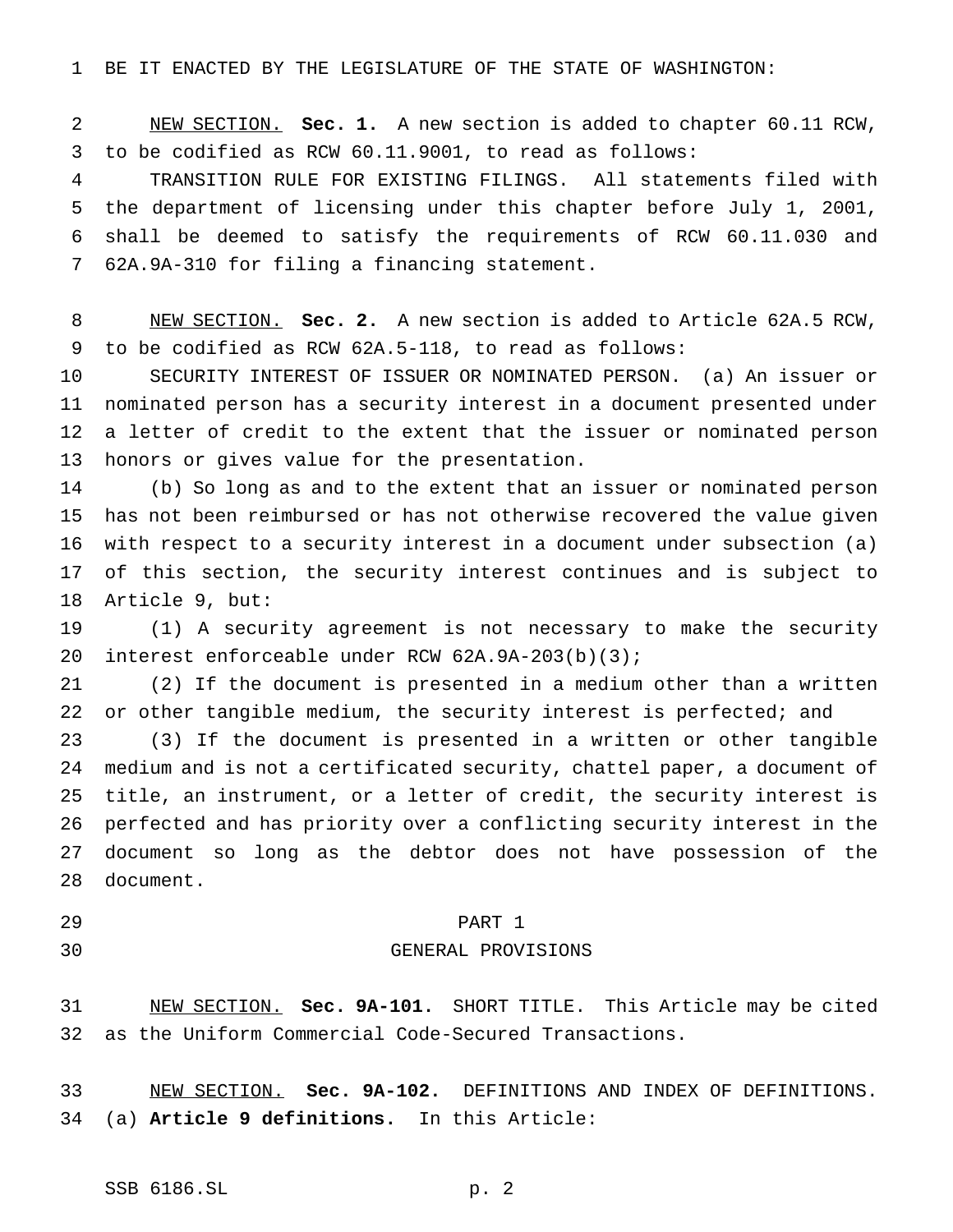(1) "Accession" means goods that are physically united with other goods in such a manner that the identity of the original goods is not lost.

 (2)(A) "Account," except as used in "account for," means a right to payment of a monetary obligation, whether or not earned by performance, (i) for property that has been or is to be sold, leased, licensed, assigned, or otherwise disposed of, (ii) for services rendered or to be rendered, (iii) for a policy of insurance issued or to be issued, (iv) for a secondary obligation incurred or to be incurred, (v) for energy provided or to be provided, (vi) for the use or hire of a vessel under a charter or other contract, (vii) arising out of the use of a credit or charge card or information contained on or for use with the card, or (viii) as winnings in a lottery or other game of chance operated or sponsored by a state, governmental unit of a state, or person licensed or authorized to operate the game by a state or governmental unit of a state. The term includes health-care-insurance receivables.

 (B) The term does not include (i) rights to payment evidenced by chattel paper or an instrument, (ii) commercial tort claims, (iii) deposit accounts, (iv) investment property, (v) letter-of-credit rights or letters of credit, or (vi) rights to payment for money or funds advanced or sold, other than rights arising out of the use of a credit or charge card or information contained on or for use with the card.

 (3) "Account debtor" means a person obligated on an account, chattel paper, or general intangible. The term does not include persons obligated to pay a negotiable instrument, even if the instrument constitutes part of chattel paper.

 (4) "Accounting," except as used in "accounting for," means a record:

(A) Authenticated by a secured party;

 (B) Indicating the aggregate unpaid secured obligations as of a date not more than thirty-five days earlier or thirty-five days later than the date of the record; and

 (C) Identifying the components of the obligations in reasonable detail.

 (5) "Agricultural lien" means an interest, other than a security interest, in farm products:

(A) Which secures payment or performance of an obligation for:

 (i) Goods or services furnished in connection with a debtor's farming operation; or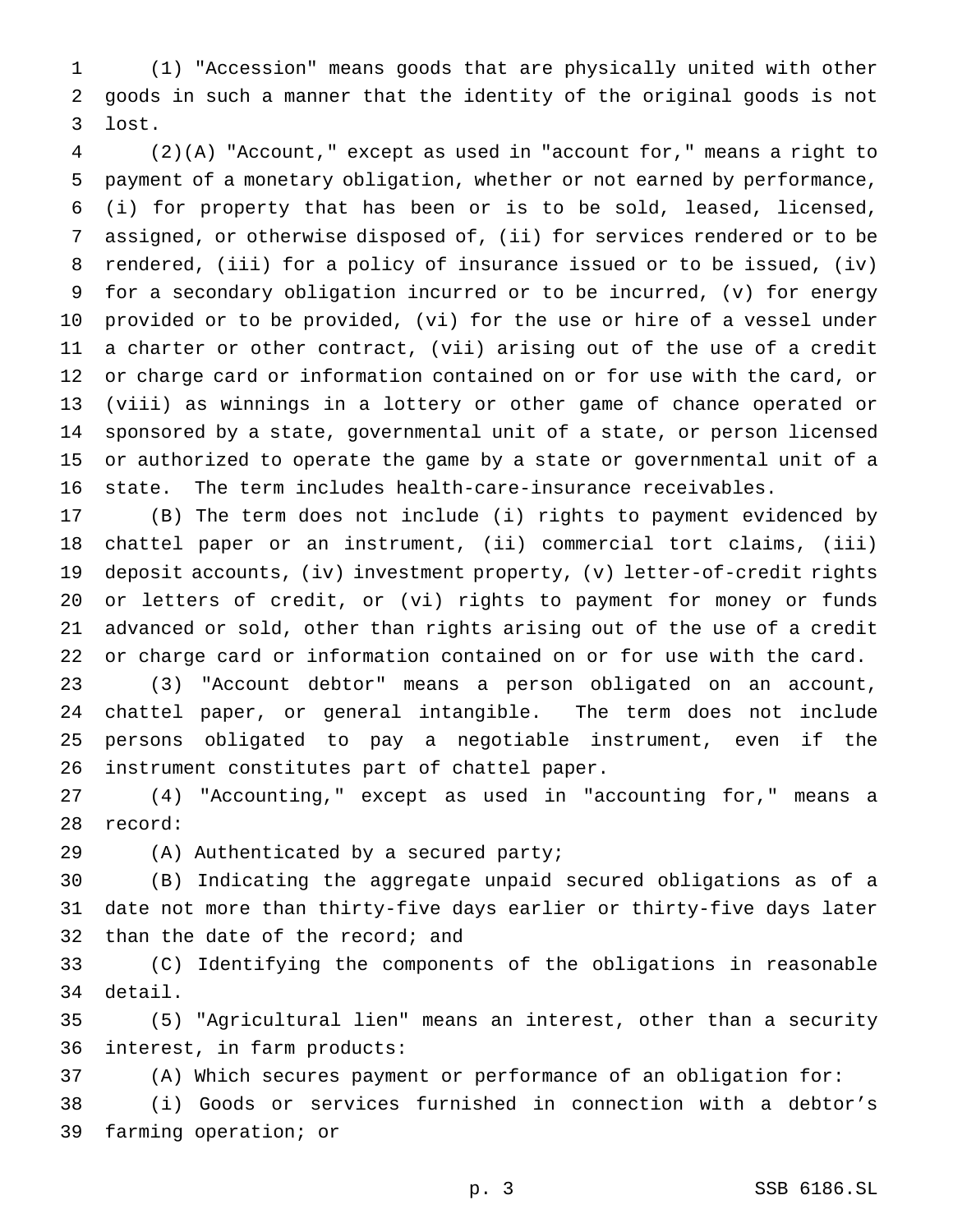(ii) Rent on real property leased by a debtor in connection with its farming operation;

(B) Which is created by statute in favor of a person that:

 (i) In the ordinary course of its business, furnished goods or services to a debtor in connection with a debtor's farming operation; or

 (ii) Leased real property to a debtor in connection with the debtor's farming operation; and

 (C) Whose effectiveness does not depend on the person's possession of the personal property.

(6) "As-extracted collateral" means:

 (A) Oil, gas, or other minerals that are subject to a security interest that:

 (i) Is created by a debtor having an interest in the minerals before extraction; and

(ii) Attaches to the minerals as extracted; or

 (B) Accounts arising out of the sale at the wellhead or minehead of oil, gas, or other minerals in which the debtor had an interest before extraction.

(7) "Authenticate" means:

(A) To sign; or

 (B) To execute or otherwise adopt a symbol, or encrypt or similarly process a record in whole or in part, with the present intent of the authenticating person to identify the person and adopt or accept a record.

 (8) "Bank" means an organization that is engaged in the business of banking. The term includes savings banks, savings and loan associations, credit unions, and trust companies.

 (9) "Cash proceeds" means proceeds that are money, checks, deposit accounts, or the like.

 (10) "Certificate of title" means a certificate of title with respect to which a statute provides for the security interest in question to be indicated on the certificate as a condition or result of the security interest's obtaining priority over the rights of a lien creditor with respect to the collateral.

 (11) "Chattel paper" means a record or records that evidence both a monetary obligation and a security interest in specific goods, a security interest in specific goods and software used in the goods, a security interest in specific goods and license of software used in the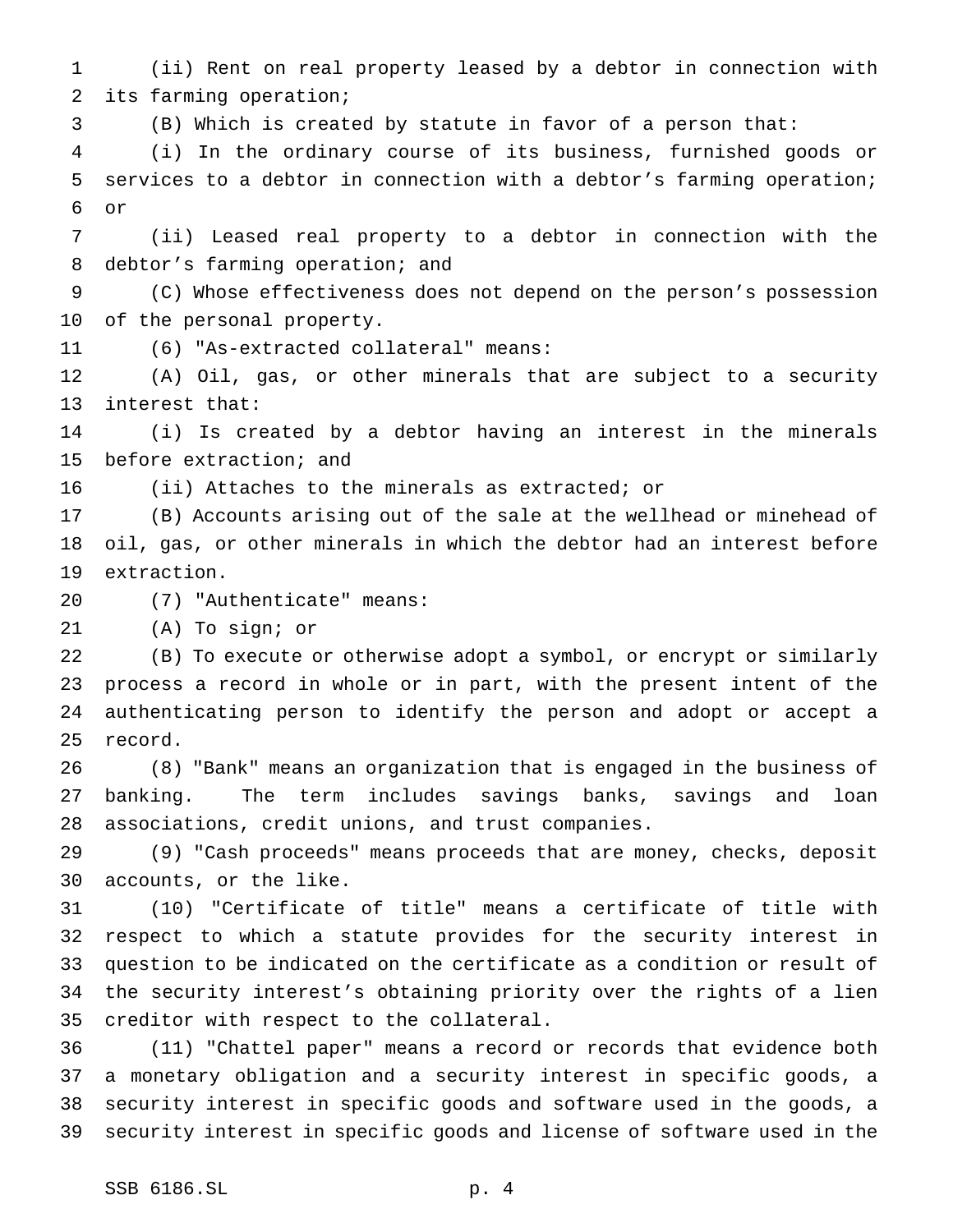goods, a lease of specific goods, or a lease of specific goods and license of software used in the goods. In this subsection, "monetary obligation" means a monetary obligation secured by the goods or owed under a lease of the goods and includes a monetary obligation with respect to software used in the goods. The term "chattel paper" does not include charters or other contracts involving the use or hire of a vessel. If a transaction is evidenced by records that include an instrument or series of instruments, the group of records taken together constitutes chattel paper.

 (12) "Collateral" means the property subject to a security interest or agricultural lien. The term includes:

(A) Proceeds to which a security interest attaches;

 (B) Accounts, chattel paper, payment intangibles, and promissory notes that have been sold; and

(C) Goods that are the subject of a consignment.

 (13) "Commercial tort claim" means a claim arising in tort with respect to which:

(A) The claimant is an organization; or

(B) The claimant is an individual, and the claim:

 (i) Arose in the course of the claimant's business or profession; and

 (ii) Does not include damages arising out of personal injury to, or the death of, an individual.

 (14) "Commodity account" means an account maintained by a commodity intermediary in which a commodity contract is carried for a commodity customer.

 (15) "Commodity contract" means a commodity futures contract, an option on a commodity futures contract, a commodity option, or another contract if the contract or option is:

 (A) Traded on or subject to the rules of a board of trade that has been designated as a contract market for such a contract pursuant to federal commodities laws; or

 (B) Traded on a foreign commodity board of trade, exchange, or market, and is carried on the books of a commodity intermediary for a commodity customer.

 (16) "Commodity customer" means a person for which a commodity intermediary carries a commodity contract on its books.

(17) "Commodity intermediary" means a person that: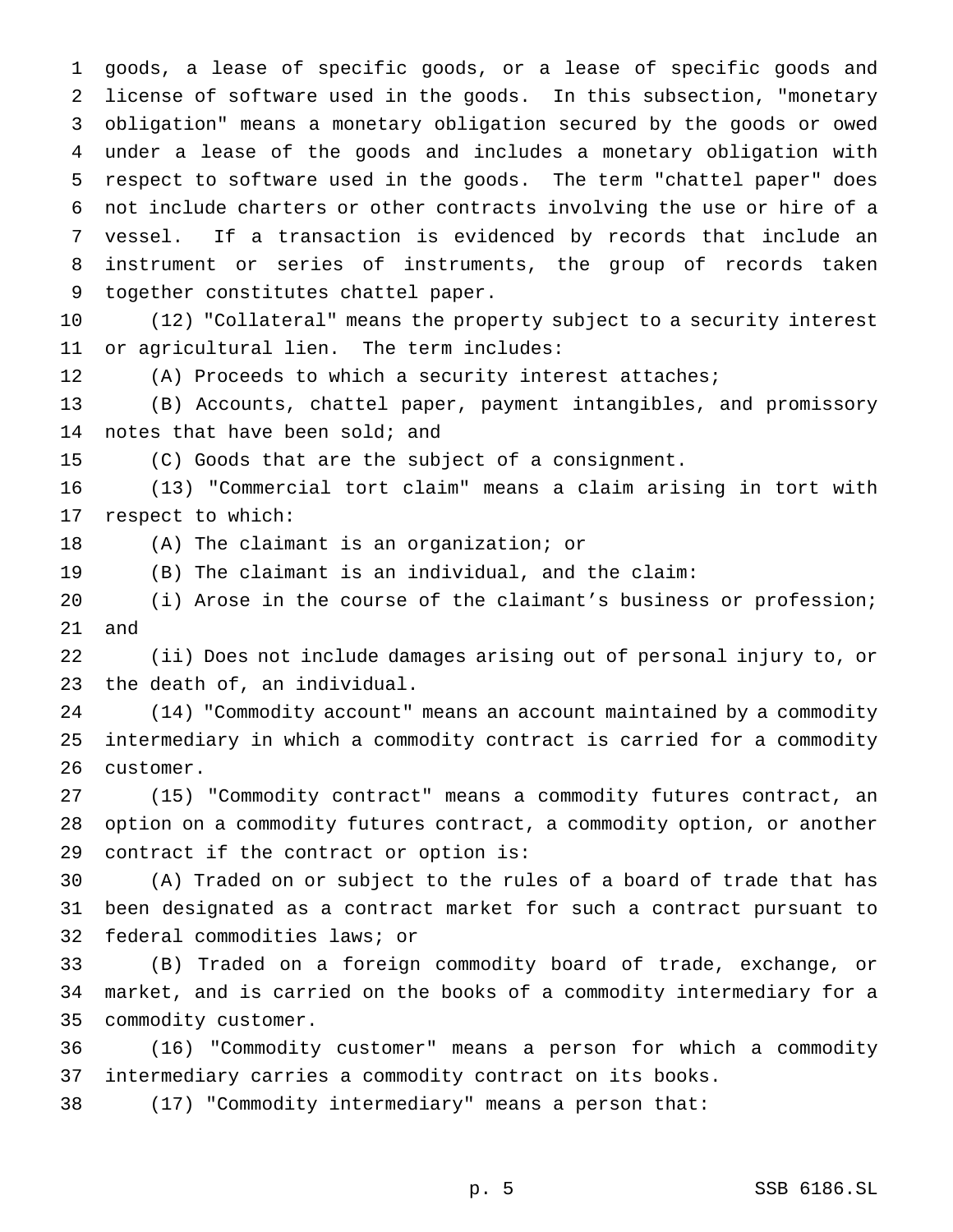(A) Is registered as a futures commission merchant under federal commodities law; or

 (B) In the ordinary course of its business, provides clearance or settlement services for a board of trade that has been designated as a contract market pursuant to federal commodities law.

(18) "Communicate" means:

(A) To send a written or other tangible record;

 (B) To transmit a record by any means agreed upon by the persons sending and receiving the record; or

 (C) In the case of transmission of a record to or by a filing office, to transmit a record by any means prescribed by filing-office rule.

 (19) "Consignee" means a merchant to which goods are delivered in a consignment.

 (20) "Consignment" means a transaction, regardless of its form, in which a person delivers goods to a merchant for the purpose of sale and:

(A) The merchant:

 (i) Deals in goods of that kind under a name other than the name of 20 the person making delivery;

(ii) Is not an auctioneer; and

 (iii) Is not generally known by its creditors to be substantially 23 engaged in selling the goods of others;

 (B) With respect to each delivery, the aggregate value of the goods is one thousand dollars or more at the time of delivery;

26 (C) The goods are not consumer goods immediately before delivery; and

 (D) The transaction does not create a security interest that secures an obligation.

 (21) "Consignor" means a person that delivers goods to a consignee in a consignment.

(22) "Consumer debtor" means a debtor in a consumer transaction.

 (23) "Consumer goods" means goods that are used or bought for use primarily for personal, family, or household purposes.

 (24) "Consumer-goods transaction" means a consumer transaction in which:

(A) An individual incurs a consumer obligation; and

(B) A security interest in consumer goods secures the obligation.

(25) "Consumer obligation" means an obligation which: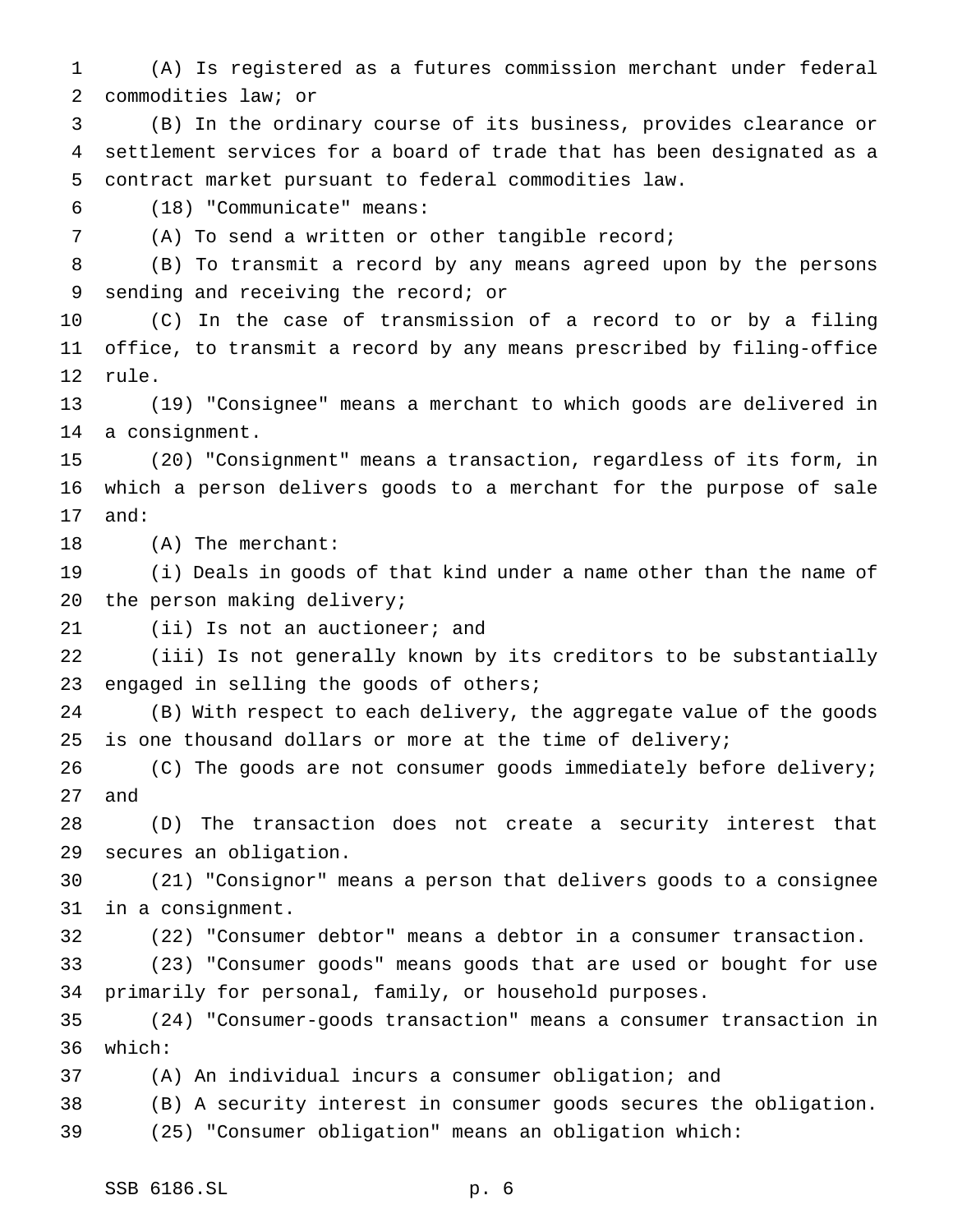(A) Is incurred as part of a transaction entered into primarily for personal, family, or household purposes; and

 (B) Arises from an extension of credit, or commitment to extend credit, in an aggregate amount not exceeding forty thousand dollars, or is secured by personal property used or expected to be used as a principal dwelling.

 "Consumer obligor" means an obligor who is an individual and who incurred a consumer obligation.

 (26) "Consumer transaction" means a transaction in which (A) an individual incurs a consumer obligation, (B) a security interest secures the obligation, and (C) the collateral is held or acquired primarily for personal, family, or household purposes. The term includes consumer-goods transactions.

 (27) "Continuation statement" means an amendment of a financing statement which:

 (A) Identifies, by its file number, the initial financing statement to which it relates; and

 (B) Indicates that it is a continuation statement for, or that it is filed to continue the effectiveness of, the identified financing statement.

(28) "Debtor" means:

 (A) A person having an interest, other than a security interest or 23 other lien, in the collateral, whether or not the person is an obligor; (B) A seller of accounts, chattel paper, payment intangibles, or promissory notes; or

(C) A consignee.

 (29) "Deposit account" means a demand, time, savings, passbook, or similar account maintained with a bank. The term does not include investment property or accounts evidenced by an instrument.

 (30) "Document" means a document of title or a receipt of the type described in RCW 62A.7-201(2).

 (31) "Electronic chattel paper" means chattel paper evidenced by a record or records consisting of information stored in an electronic medium.

 (32) "Encumbrance" means a right, other than an ownership interest, in real property. The term includes mortgages and other liens on real property.

 (33) "Equipment" means goods other than inventory, farm products, or consumer goods.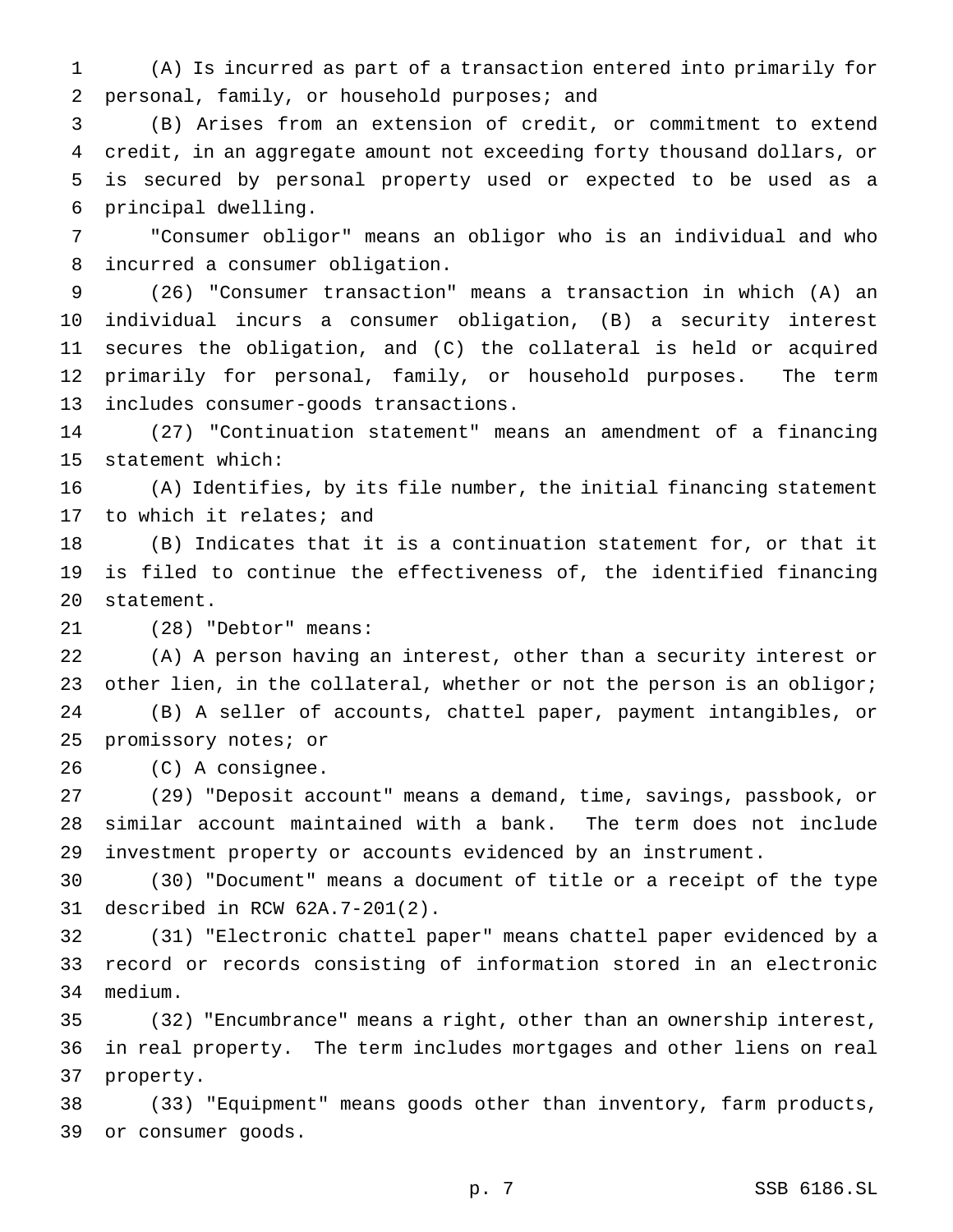(34) "Farm products" means goods, other than standing timber, with respect to which the debtor is engaged in a farming operation and which are:

(A) Crops grown, growing, or to be grown, including:

(i) Crops produced on trees, vines, and bushes; and

(ii) Aquatic goods produced in aquacultural operations;

 (B) Livestock, born or unborn, including aquatic goods produced in 8 aquacultural operations;

(C) Supplies used or produced in a farming operation; or

 (D) Products of crops or livestock in their unmanufactured states. (35) "Farming operation" means raising, cultivating, propagating, fattening, grazing, or any other farming, livestock, or aquacultural operation.

 (36) "File number" means the number assigned to an initial financing statement pursuant to RCW 62A.9A-519(a).

 (37) "Filing office" means an office designated in RCW 62A.9A-501 as the place to file a financing statement.

 (38) "Filing-office rule" means a rule adopted pursuant to RCW 62A.9A-526.

 (39) "Financing statement" means a record or records composed of an initial financing statement and any filed record relating to the initial financing statement.

 (40) "Fixture filing" means the filing of a financing statement covering goods that are or are to become fixtures and satisfying RCW 62A.9A-502 (a) and (b). The term includes the filing of a financing statement covering goods of a transmitting utility which are or are to become fixtures.

 (41) "Fixtures" means goods that have become so related to particular real property that an interest in them arises under real property law.

 (42) "General intangible" means any personal property, including things in action, other than accounts, chattel paper, commercial tort claims, deposit accounts, documents, goods, instruments, investment property, letter-of-credit rights, letters of credit, money, and oil, gas, or other minerals before extraction. The term includes payment intangibles and software.

 (43) "Good faith" means honesty in fact and the observance of reasonable commercial standards of fair dealing.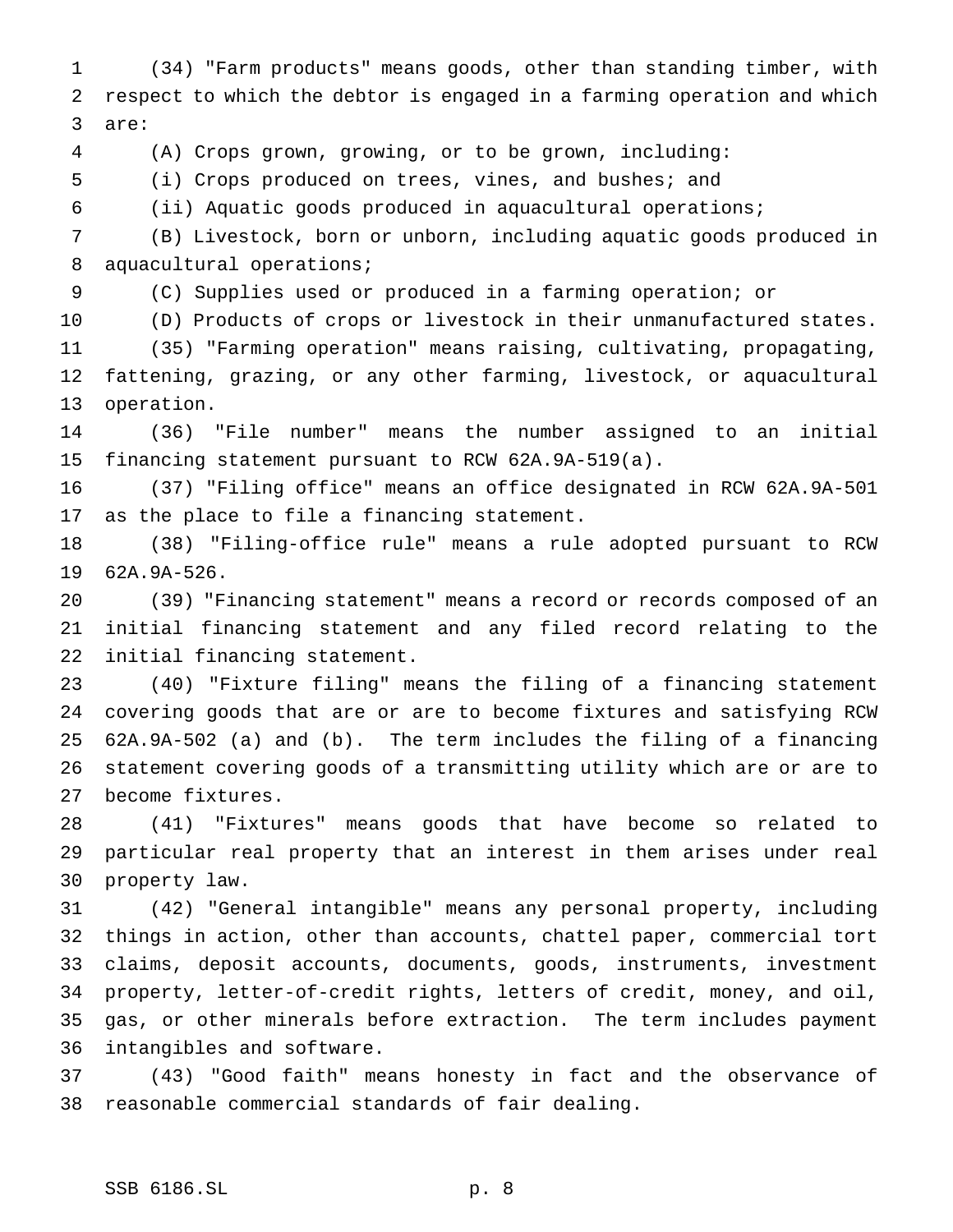(44) "Goods" means all things that are movable when a security interest attaches. The term includes (A) fixtures, (B) standing timber that is to be cut and removed under a conveyance or contract for sale, (C) the unborn young of animals, (D) crops grown, growing, or to be grown, even if the crops are produced on trees, vines, or bushes, and (E) manufactured homes. The term also includes a computer program embedded in goods and any supporting information provided in connection with a transaction relating to the program if (i) the program is associated with the goods in such a manner that it customarily is considered part of the goods, or (ii) by becoming the owner of the goods, a person acquires a right to use the program in connection with the goods. The term does not include a computer program embedded in goods that consist solely of the medium in which the program is embedded. The term also does not include accounts, chattel paper, commercial tort claims, deposit accounts, documents, general intangibles, instruments, investment property, letter-of-credit rights, letters of credit, money, or oil, gas, or other minerals before extraction or a manufactured home converted to real property under chapter 65.20 RCW.

 (45) "Governmental unit" means a subdivision, agency, department, county, parish, municipality, or other unit of the government of the United States, a state, or a foreign country. The term includes an organization having a separate corporate existence if the organization is eligible to issue debt on which interest is exempt from income taxation under the laws of the United States.

 (46) "Health-care-insurance receivable" means an interest in or claim under a policy of insurance which is a right to payment of a monetary obligation for health-care goods or services provided.

 (47) "Instrument" means a negotiable instrument or any other writing that evidences a right to the payment of a monetary obligation, is not itself a security agreement or lease, and is of a type that in ordinary course of business is transferred by delivery with any necessary indorsement or assignment. The term does not include (A) investment property, (B) letters of credit, (C) writings that evidence a right to payment arising out of the use of a credit or charge card or information contained on or for use with the card, (D) writings that do not contain a promise or order to pay, or (E) writings that are expressly nontransferable or nonassignable.

(48) "Inventory" means goods, other than farm products, which: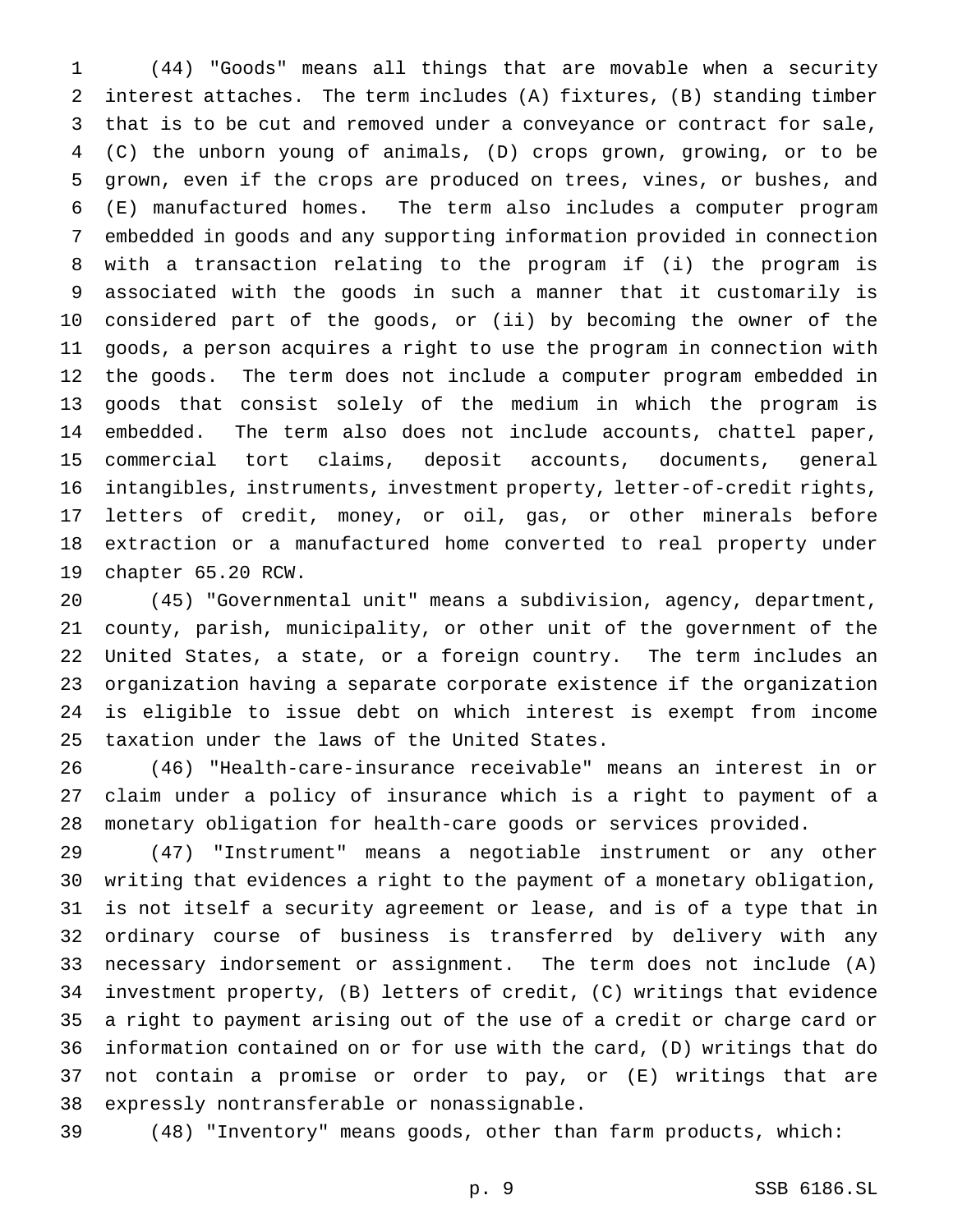(A) Are leased by a person as lessor;

 (B) Are held by a person for sale or lease or to be furnished under a contract of service;

 (C) Are furnished by a person under a contract of service; or (D) Consist of raw materials, work in process, or materials used or consumed in a business.

 (49) "Investment property" means a security, whether certificated or uncertificated, security entitlement, securities account, commodity contract, or commodity account.

 (50) "Jurisdiction of organization," with respect to a registered organization, means the jurisdiction under whose law the organization is organized.

 (51) "Letter-of-credit right" means a right to payment or performance under a letter of credit, whether or not the beneficiary has demanded or is at the time entitled to demand payment or performance. The term does not include the right of a beneficiary to demand payment or performance under a letter of credit.

(52) "Lien creditor" means:

 (A) A creditor that has acquired a lien on the property involved by attachment, levy, or the like;

 (B) An assignee for benefit of creditors from the time of assignment;

 (C) A trustee in bankruptcy from the date of the filing of the petition; or

(D) A receiver in equity from the time of appointment.

 (53) "Manufactured home" means a manufactured home or mobile home as defined in RCW 46.04.302.

(54) [Reserved]

 (55) "Mortgage" means a consensual interest in real property, including fixtures, which secures payment or performance of an obligation.

 (56) "New debtor" means a person that becomes bound as debtor under RCW 62A.9A-203(d) by a security agreement previously entered into by another person.

 (57) "New value" means (A) money, (B) money's worth in property, services, or new credit, or (C) release by a transferee of an interest in property previously transferred to the transferee. The term does not include an obligation substituted for another obligation.

(58) "Noncash proceeds" means proceeds other than cash proceeds.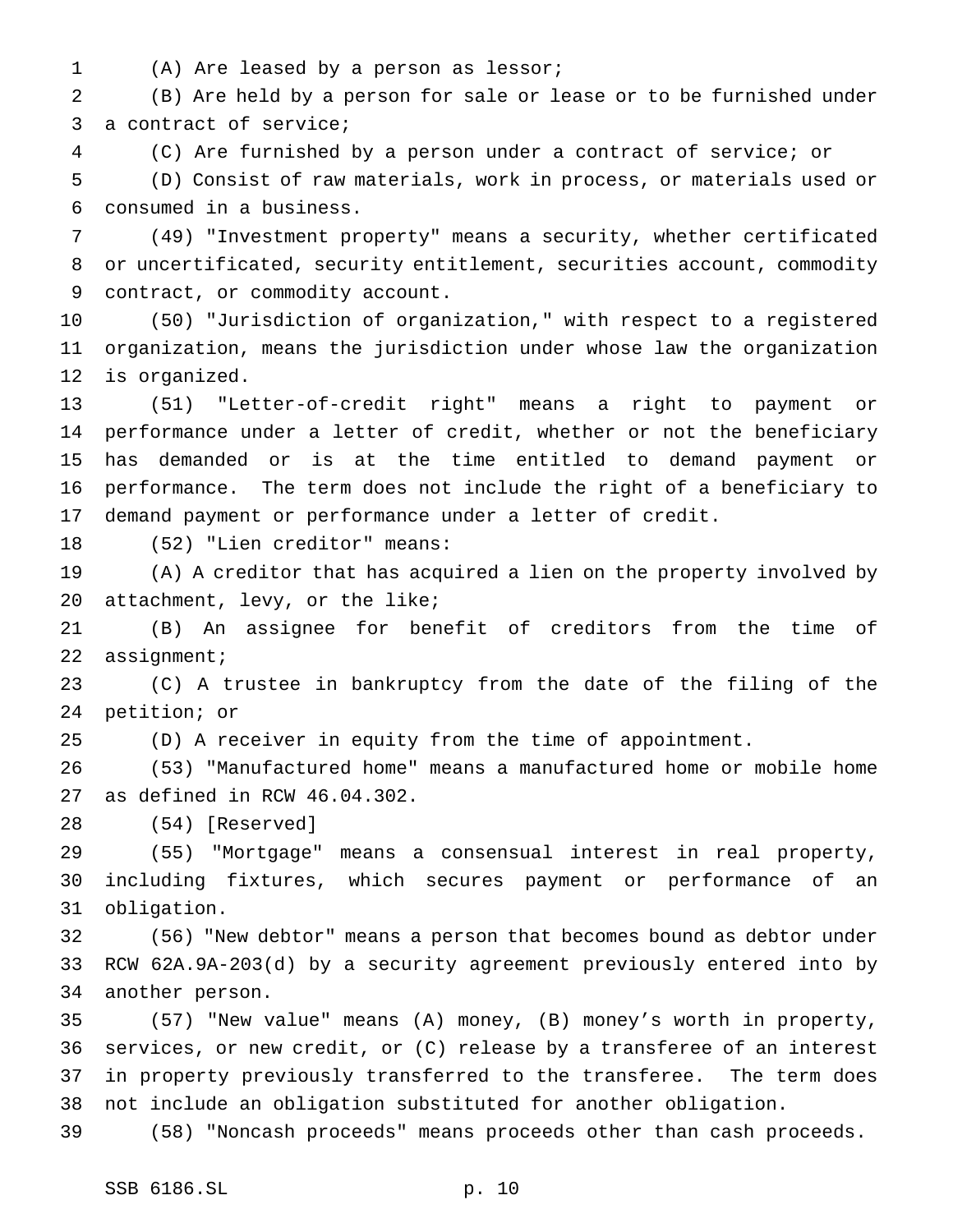(59) "Obligor" means a person that, with respect to an obligation secured by a security interest in or an agricultural lien on the collateral, (A) owes payment or other performance of the obligation, (B) has provided property other than the collateral to secure payment or other performance of the obligation, or (C) is otherwise accountable in whole or in part for payment or other performance of the obligation. The term does not include issuers or nominated persons under a letter of credit.

 (60) "Original debtor" means a person that, as debtor, entered into a security agreement to which a new debtor has become bound under RCW 62A.9A-203(d).

 (61) "Payment intangible" means a general intangible under which the account debtor's principal obligation is a monetary obligation.

(62) "Person related to," with respect to an individual, means:

(A) The spouse of the individual;

 (B) A brother, brother-in-law, sister, or sister-in-law of the individual;

 (C) An ancestor or lineal descendant of the individual or the individual's spouse; or

 (D) Any other relative, by blood or marriage, of the individual or the individual's spouse who shares the same home with the individual. (63) "Person related to," with respect to an organization, means:

 (A) A person directly or indirectly controlling, controlled by, or under common control with the organization;

 (B) An officer or director of, or a person performing similar functions with respect to, the organization;

 (C) An officer or director of, or a person performing similar functions with respect to, a person described in (64)(A) of this subsection;

 (D) The spouse of an individual described in (64)(A), (B), or (C) of this subsection; or

 (E) An individual who is related by blood or marriage to an individual described in (64)(A), (B), (C), or (D) of this subsection and shares the same home with the individual.

(64) "Proceeds" means the following property:

 (A) Whatever is acquired upon the sale, lease, license, exchange, or other disposition of collateral;

 (B) Whatever is collected on, or distributed on account of, collateral;

p. 11 SSB 6186.SL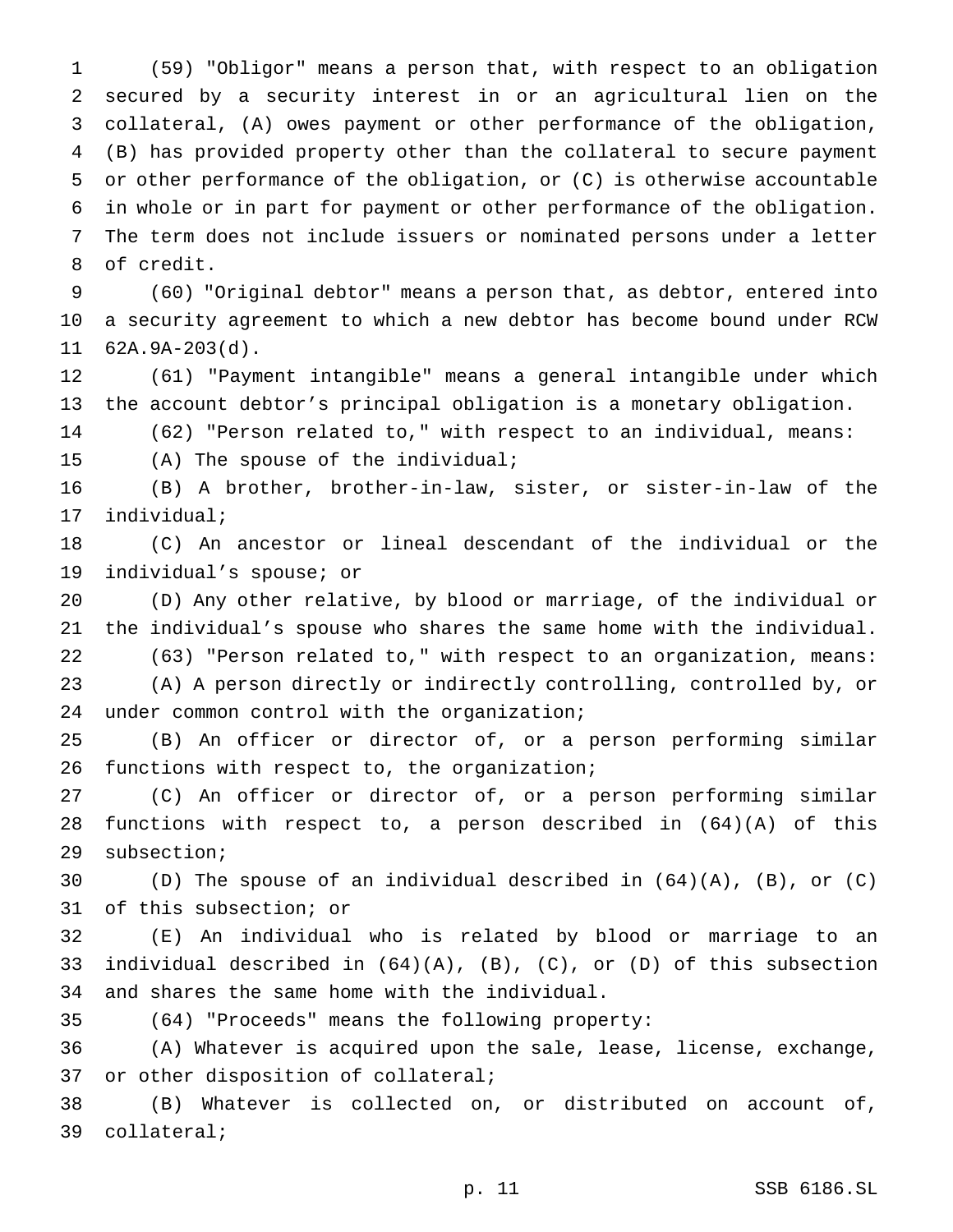(C) Rights arising out of collateral;

 (D) To the extent of the value of collateral, claims arising out of the loss, nonconformity, or interference with the use of, defects or infringement of rights in, or damage to, the collateral; or

 (E) To the extent of the value of collateral and to the extent payable to the debtor or the secured party, insurance payable by reason of the loss or nonconformity of, defects or infringement of rights in, or damage to, the collateral.

 (65) "Promissory note" means an instrument that evidences a promise to pay a monetary obligation, does not evidence an order to pay, and does not contain an acknowledgment by a bank that the bank has received for deposit a sum of money or funds.

 (66) "Proposal" means a record authenticated by a secured party, which includes the terms on which the secured party is willing to accept collateral in full or partial satisfaction of the obligation it secures pursuant to RCW 62A.9A-620, 62A.9A-621, and 62A.9A-622.

 (67) "Public-finance transaction" means a secured transaction in connection with which:

(A) Debt securities are issued;

 (B) All or a portion of the securities issued have an initial stated maturity of at least twenty years; and

 (C) The debtor, obligor, secured party, account debtor or other person obligated on collateral, assignor or assignee of a secured obligation, or assignor or assignee of a security interest is a state or a governmental unit of a state.

 (68) "Pursuant to commitment," with respect to an advance made or other value given by a secured party, means pursuant to the secured party's obligation, whether or not a subsequent event of default or other event not within the secured party's control has relieved or may relieve the secured party from its obligation.

 (69) "Record," except as used in "for record," "of record," "record or legal title," and "record owner," means information that is inscribed on a tangible medium or which is stored in an electronic or other medium and is retrievable in perceivable form.

 (70) "Registered organization" means an organization organized solely under the law of a single state or the United States and as to which the state or the United States must maintain a public record showing the organization to have been organized.

(71) "Secondary obligor" means an obligor to the extent that: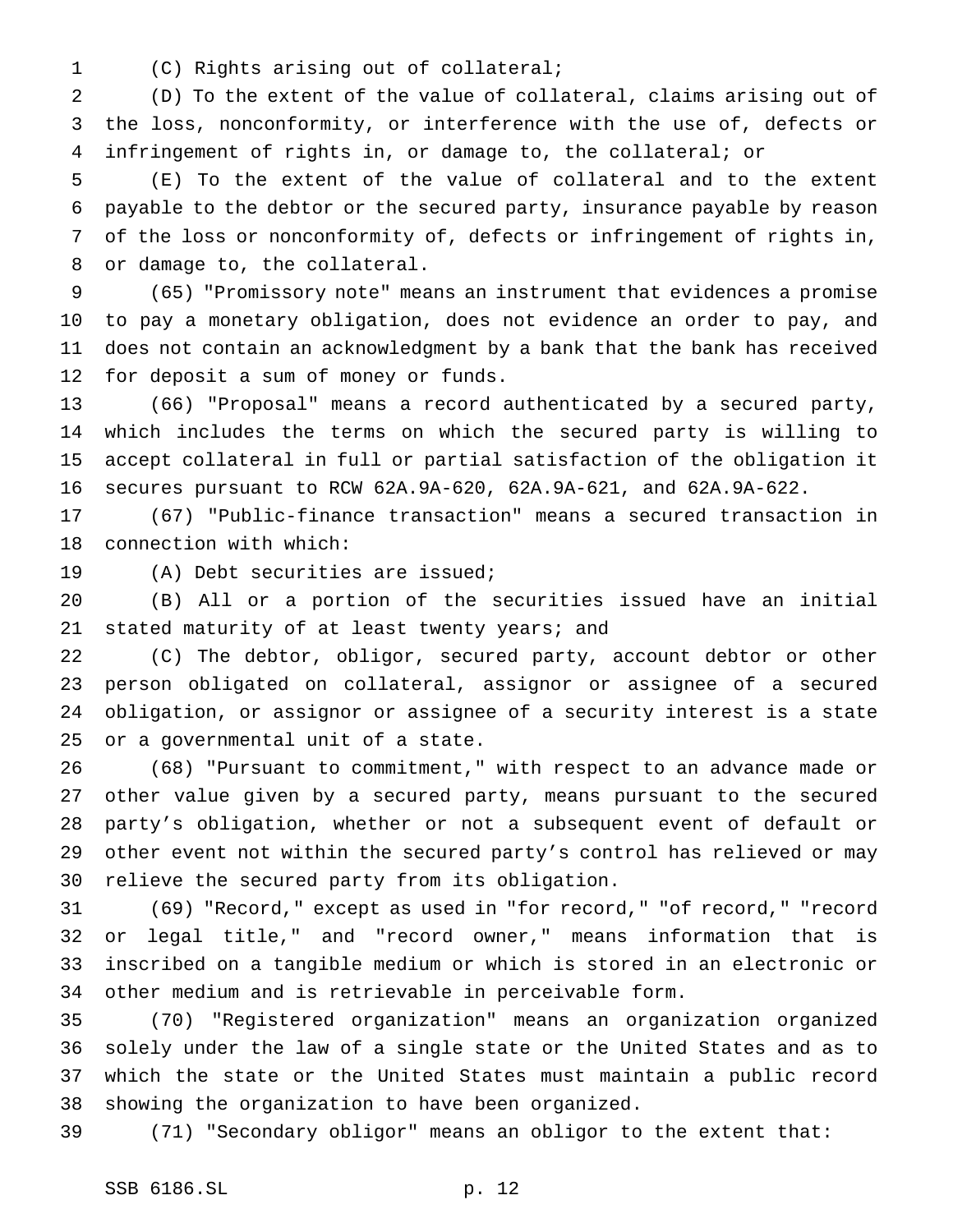- 
- (A) The obligor's obligation is secondary; or

 (B) The obligor has a right of recourse with respect to an obligation secured by collateral against the debtor, another obligor, or property of either.

(72) "Secured party" means:

 (A) A person in whose favor a security interest is created or provided for under a security agreement, whether or not any obligation to be secured is outstanding;

(B) A person that holds an agricultural lien;

(C) A consignor;

 (D) A person to which accounts, chattel paper, payment intangibles, 12 or promissory notes have been sold;

 (E) A trustee, indenture trustee, agent, collateral agent, or other representative in whose favor a security interest or agricultural lien is created or provided for; or

 (F) A person that holds a security interest arising under RCW 62A.2-401, 62A.2-505, 62A.2-711(3), 62A.2A-508(5), 62A.4-210, or 62A.5-118.

 (73) "Security agreement" means an agreement that creates or provides for a security interest.

(74) "Send," in connection with a record or notification, means:

 (A) To deposit in the mail, deliver for transmission, or transmit by any other usual means of communication, with postage or cost of transmission provided for, addressed to any address reasonable under the circumstances; or

 (B) To cause the record or notification to be received within the time that it would have been received if properly sent under (75)(A) of this subsection.

 (75) "Software" means a computer program and any supporting information provided in connection with a transaction relating to the program. The term does not include a computer program that is included in the definition of goods.

 (76) "State" means a state of the United States, the District of Columbia, Puerto Rico, the United States Virgin Islands, or any territory or insular possession subject to the jurisdiction of the United States.

 (77) "Supporting obligation" means a letter-of-credit right or secondary obligation that supports the payment or performance of an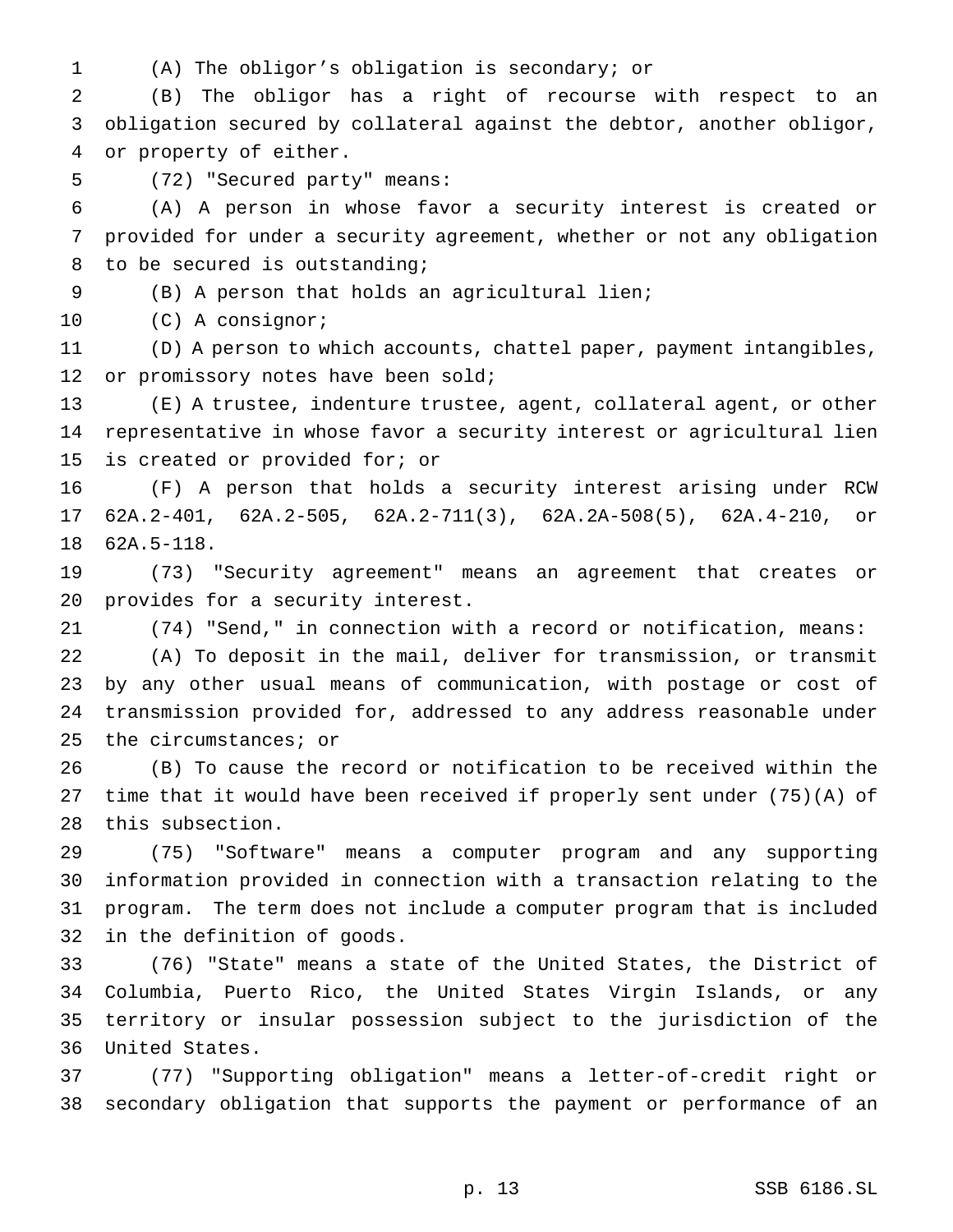account, chattel paper, a document, a general intangible, an instrument, or investment property. (78) "Tangible chattel paper" means chattel paper evidenced by a record or records consisting of information that is inscribed on a tangible medium. (79) "Termination statement" means an amendment of a financing statement which: (A) Identifies, by its file number, the initial financing statement to which it relates; and (B) Indicates either that it is a termination statement or that the identified financing statement is no longer effective. (80) "Transmitting utility" means a person primarily engaged in the business of: (A) Operating a railroad, subway, street railway, or trolley bus; (B) Transmitting communications electrically, electromagnetically, or by light; (C) Transmitting goods by pipeline or sewer; or (D) Transmitting or producing and transmitting electricity, steam, gas, or water. (b) **Definitions in other Articles.** The following definitions in other Articles apply to this Article: 22 "Applicant." and the set of the set of the set of the set of the set of the set of the set of the set of the set of the set of the set of the set of the set of the set of the set of the set of the set of the set of the 23 "Beneficiary." Case of the RCW 62A.5-102. "Broker." RCW 62A.8-102. "Certificated security." RCW 62A.8-102. "Check." RCW 62A.3-104. "Clearing corporation." RCW 62A.8-102. 28 "Contract for sale." The contract of the sale." "Customer." RCW 62A.4-104. "Entitlement holder." RCW 62A.8-102. "Financial asset." RCW 62A.8-102. "Holder in due course." RCW 62A.3-302. "Issuer" with respect to a letter of 34 credit or letter-of-credit right. RCW 62A.5-102. "Issuer" with respect to a security. RCW 62A.8-201. "Lease." RCW 62A.2A-103. "Lease agreement." RCW 62A.2A-103. 38 "Lease contract." The contract of the set of the set of the RCW 62A.2A-103. "Leasehold interest." RCW 62A.2A-103.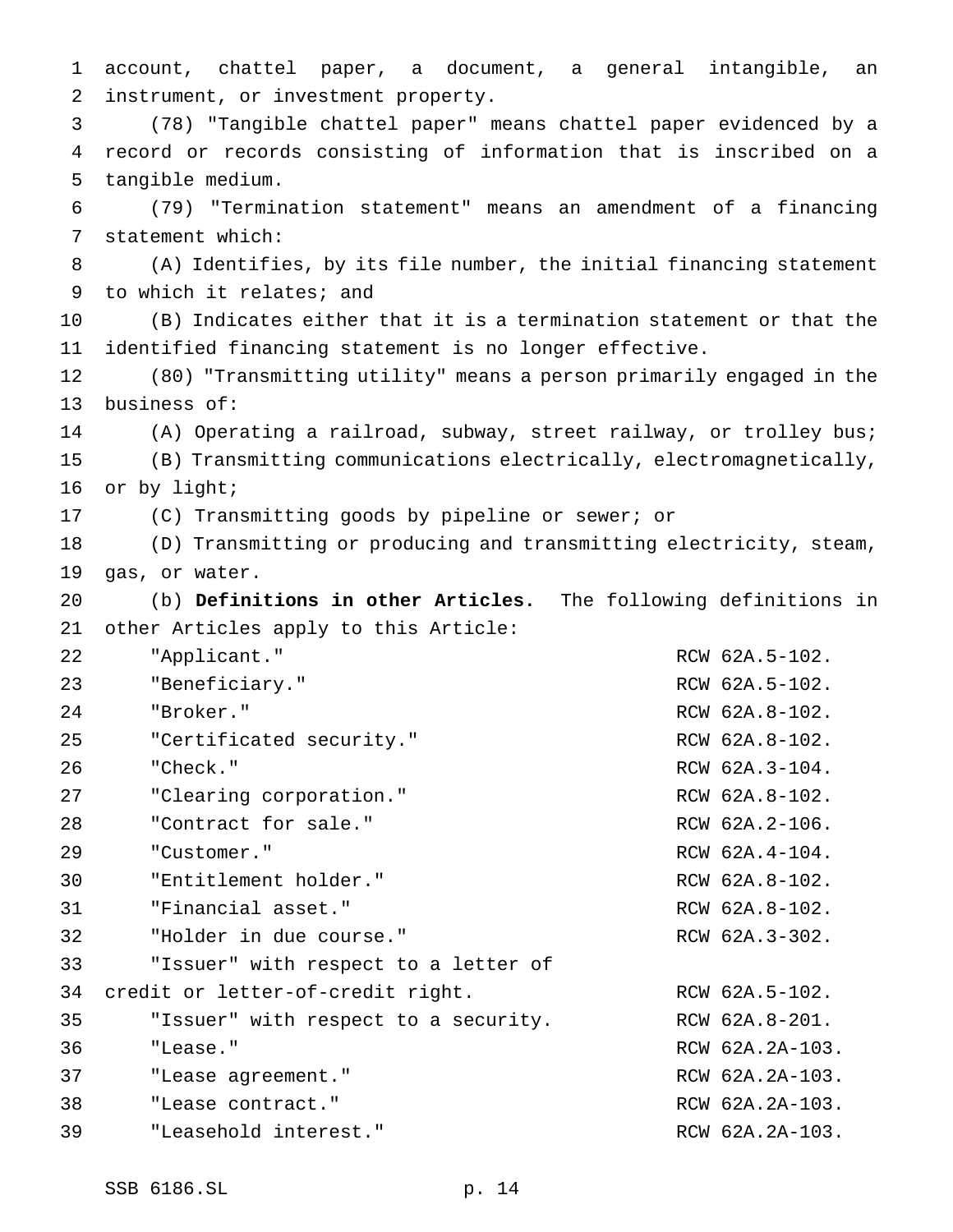| $\mathbf{1}$ | "Lessee."                                 | RCW 62A.2A-103.    |
|--------------|-------------------------------------------|--------------------|
| 2            | "Lessee in ordinary course of business."  | RCW 62A.2A-103.    |
| 3            | "Lessor."                                 | RCW 62A.2A-103.    |
| 4            | "Lessor's residual interest."             | RCW 62A.2A-103.    |
| 5            | "Letter of credit."                       | RCW 62A.5-102.     |
| 6            | "Merchant."                               | RCW 62A.2-104.     |
| 7            | "Negotiable instrument."                  | RCW 62A.3-104.     |
| 8            | "Nominated person."                       | RCW 62A.5-102.     |
| 9            | "Note."                                   | RCW 62A.3-104.     |
| 10           | "Proceeds of a letter of credit."         | RCW 62A.5-114.     |
| 11           | "Prove."                                  | RCW 62A.3-103.     |
| 12           | "Sale."                                   | RCW 62A.2-106.     |
| 13           | "Securities account."                     | RCW 62A.8-501.     |
| 14           | "Securities intermediary."                | RCW 62A.8-102.     |
| 15           | "Security."                               | RCW 62A.8-102.     |
| 16           | "Security certificate."                   | RCW 62A.8-102.     |
| 17           | "Security entitlement."                   | RCW 62A.8-102.     |
| 18           | "Uncertificated security."                | RCW 62A.8-102.     |
| 19           | (c) Article 1 definitions and principles. | Article 1 contains |

 general definitions and principles of construction and interpretation applicable throughout this Article.

 NEW SECTION. **Sec. 9A-103.** PURCHASE-MONEY SECURITY INTEREST; APPLICATION OF PAYMENTS; BURDEN OF ESTABLISHING. (a) **Definitions.** In this section:

 (1) "Purchase-money collateral" means goods or software that secures a purchase-money obligation incurred with respect to that collateral; and

 (2) "Purchase-money obligation" means an obligation of an obligor incurred as all or part of the price of the collateral or for value given to enable the debtor to acquire rights in, or the use of, the collateral, if the value is in fact so used.

 (b) **Purchase-money security interest in goods.** A security interest in goods is a purchase-money security interest:

 (1) To the extent that the goods are purchase-money collateral with 35 respect to that security interest;

 (2) If the security interest is in inventory that is or was purchase-money collateral, also to the extent that the security interest secures a purchase-money obligation incurred with respect to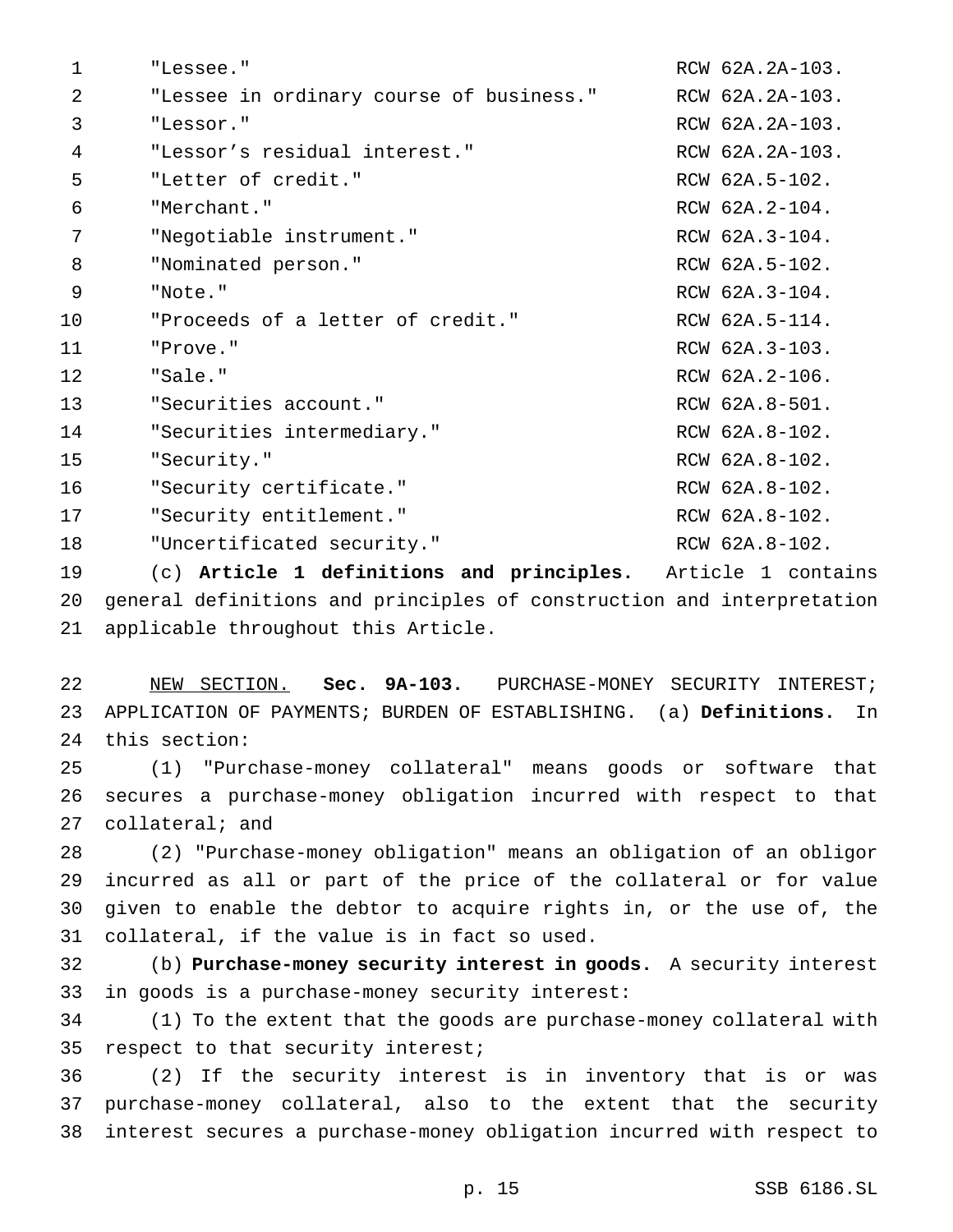other inventory in which the secured party holds or held a purchase-2 money security interest; and

 (3) Also to the extent that the security interest secures a purchase-money obligation incurred with respect to software in which the secured party holds or held a purchase-money security interest.

 (c) **Purchase-money security interest in software.** A security interest in software is a purchase-money security interest to the extent that the security interest also secures a purchase-money obligation incurred with respect to goods in which the secured party holds or held a purchase-money security interest if:

 (1) The debtor acquired its interest in the software in an 12 integrated transaction in which it acquired an interest in the goods; and

 (2) The debtor acquired its interest in the software for the principal purpose of using the software in the goods.

 (d) **Consignor's inventory purchase-money security interest.** The security interest of a consignor in goods that are the subject of a consignment is a purchase-money security interest in inventory.

 (e) **Application of payment in nonconsumer-goods transaction.** In a transaction other than a consumer-goods transaction, if the extent to which a security interest is a purchase-money security interest depends on the application of a payment to a particular obligation, the payment must be applied:

 (1) In accordance with any reasonable method of application to which the parties agree;

 (2) In the absence of the parties' agreement to a reasonable method, in accordance with any intention of the obligor manifested at 28 or before the time of payment; or

 (3) In the absence of an agreement to a reasonable method and a timely manifestation of the obligor's intention, in the following order:

(A) To obligations that are not secured; and

 (B) If more than one obligation is secured, to obligations secured by purchase-money security interests in the order in which those obligations were incurred.

 (f) **No loss of status of purchase-money security interest in nonconsumer-goods transaction.** In a transaction other than a consumer- goods transaction, a purchase-money security interest does not lose its status as such, even if: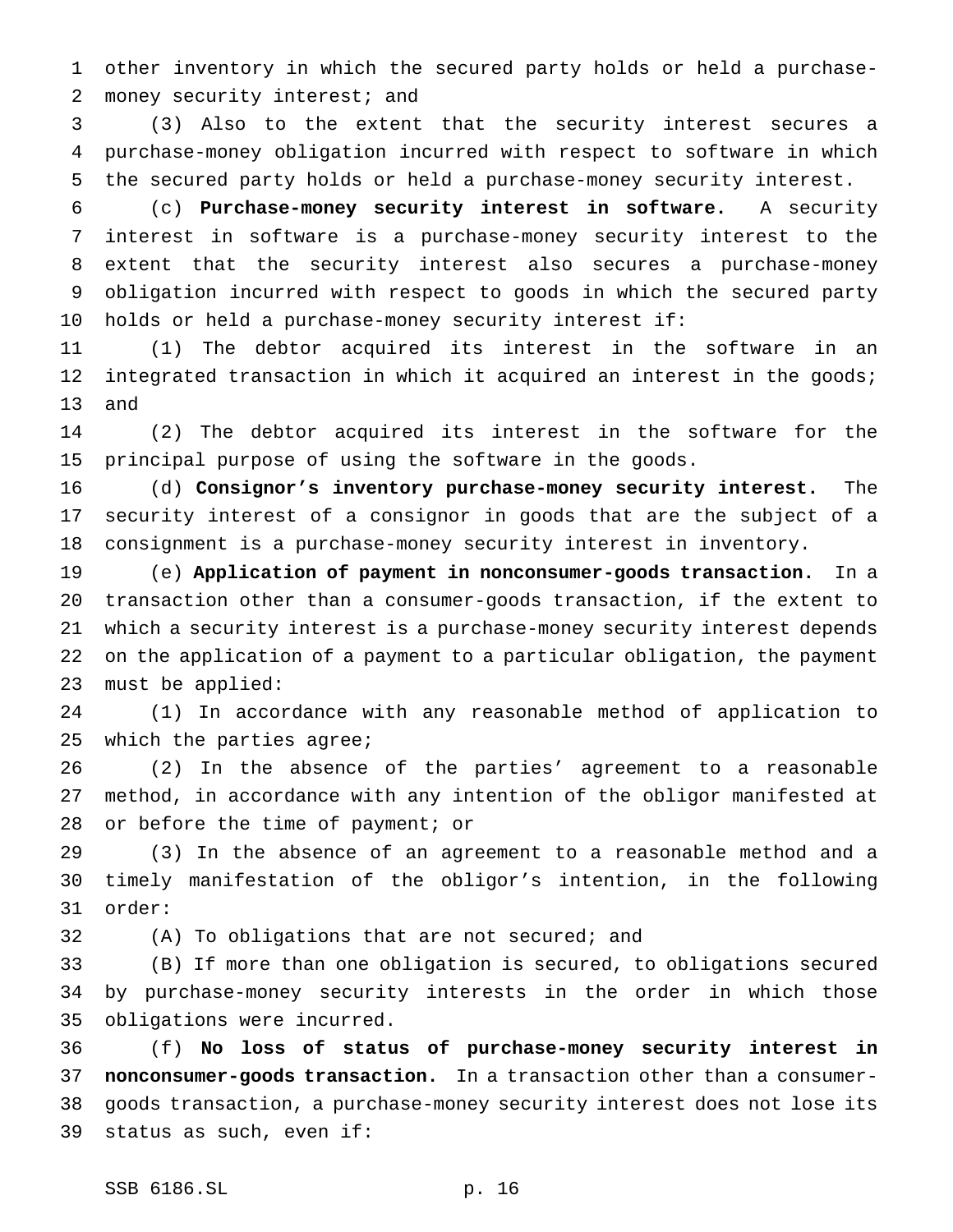(1) The purchase-money collateral also secures an obligation that is not a purchase-money obligation;

 (2) Collateral that is not purchase-money collateral also secures the purchase-money obligation; or

 (3) The purchase-money obligation has been renewed, refinanced, consolidated, or restructured.

 (g) **Burden of proof in nonconsumer-goods transaction.** In a transaction other than a consumer-goods transaction, a secured party claiming a purchase-money security interest has the burden of establishing the extent to which the security interest is a purchase-money security interest.

 (h) **Nonconsumer-goods transactions; no inference.** The limitation of the rules in subsections (e), (f), and (g) of this section to transactions other than consumer-goods transactions is intended to leave to the court the determination of the proper rules in consumer- goods transactions. The court may not infer from that limitation the nature of the proper rule in consumer-goods transactions and may continue to apply established approaches.

 NEW SECTION. **Sec. 9A-104.** CONTROL OF DEPOSIT ACCOUNT. (a) **Requirements for control.** A secured party has control of a deposit account if:

 (1) The secured party is the bank with which the deposit account is maintained;

 (2) The debtor, secured party, and bank have agreed in an authenticated record that the bank will comply with instructions originated by the secured party directing disposition of the funds in the account without further consent by the debtor; or

 (3) The secured party becomes the bank's customer with respect to the deposit account.

 (b) **Debtor's right to direct disposition.** A secured party that has satisfied subsection (a) of this section has control, even if the debtor retains the right to direct the disposition of funds from the deposit account.

 NEW SECTION. **Sec. 9A-105.** CONTROL OF ELECTRONIC CHATTEL PAPER. A secured party has control of electronic chattel paper if the record or records comprising the chattel paper are created, stored, and assigned in such a manner that: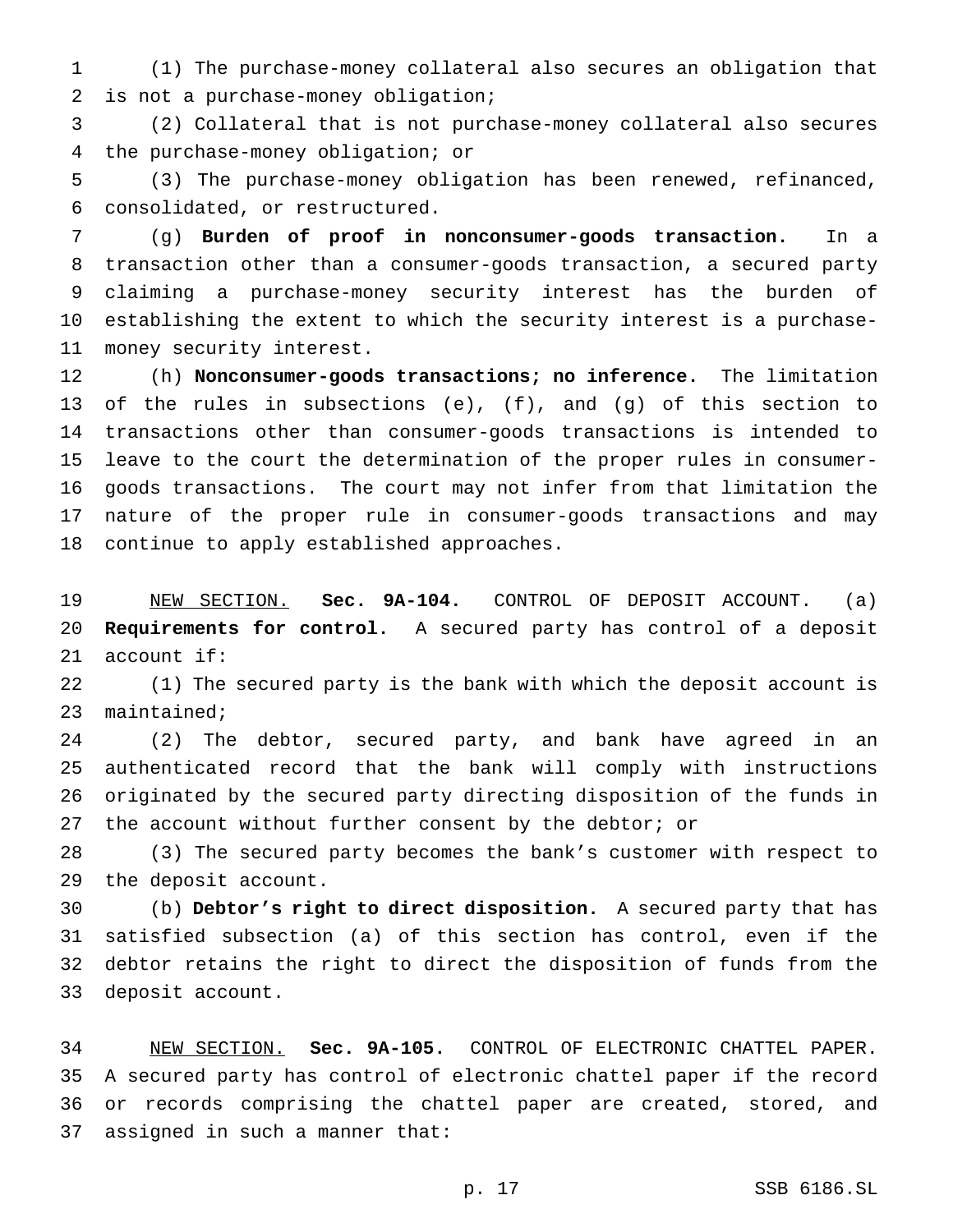(1) A single authoritative copy of the record or records exists which is unique, identifiable and, except as otherwise provided in (4), (5), and (6) of this section, unalterable;

 (2) The authoritative copy identifies the secured party as the assignee of the record or records;

 (3) The authoritative copy is communicated to and maintained by the secured party or its designated custodian;

 (4) Copies or revisions that add or change an identified assignee of the authoritative copy can be made only with the participation of the secured party;

 (5) Each copy of the authoritative copy and any copy of a copy is 12 readily identifiable as a copy that is not the authoritative copy; and (6) Any revision of the authoritative copy is readily identifiable as an authorized or unauthorized revision.

 NEW SECTION. **Sec. 9A-106.** CONTROL OF INVESTMENT PROPERTY. (a) **Control under RCW 62A.8-106.** A person has control of a certificated security, uncertificated security, or security entitlement as provided in RCW 62A.8-106.

 (b) **Control of commodity contract.** A secured party has control of a commodity contract if:

 (1) The secured party is the commodity intermediary with which the commodity contract is carried; or

 (2) The commodity customer, secured party, and commodity intermediary have agreed that the commodity intermediary will apply any value distributed on account of the commodity contract as directed by the secured party without further consent by the commodity customer.

 (c) **Effect of control of securities account or commodity account.** A secured party having control of all security entitlements or commodity contracts carried in a securities account or commodity account has control over the securities account or commodity account.

 NEW SECTION. **Sec. 9A-107.** CONTROL OF LETTER-OF-CREDIT RIGHT. A secured party has control of a letter-of-credit right to the extent of any right to payment or performance by the issuer or any nominated person if the issuer or nominated person has consented to an assignment of proceeds of the letter of credit under RCW 62A.5-114(c) or otherwise applicable law or practice.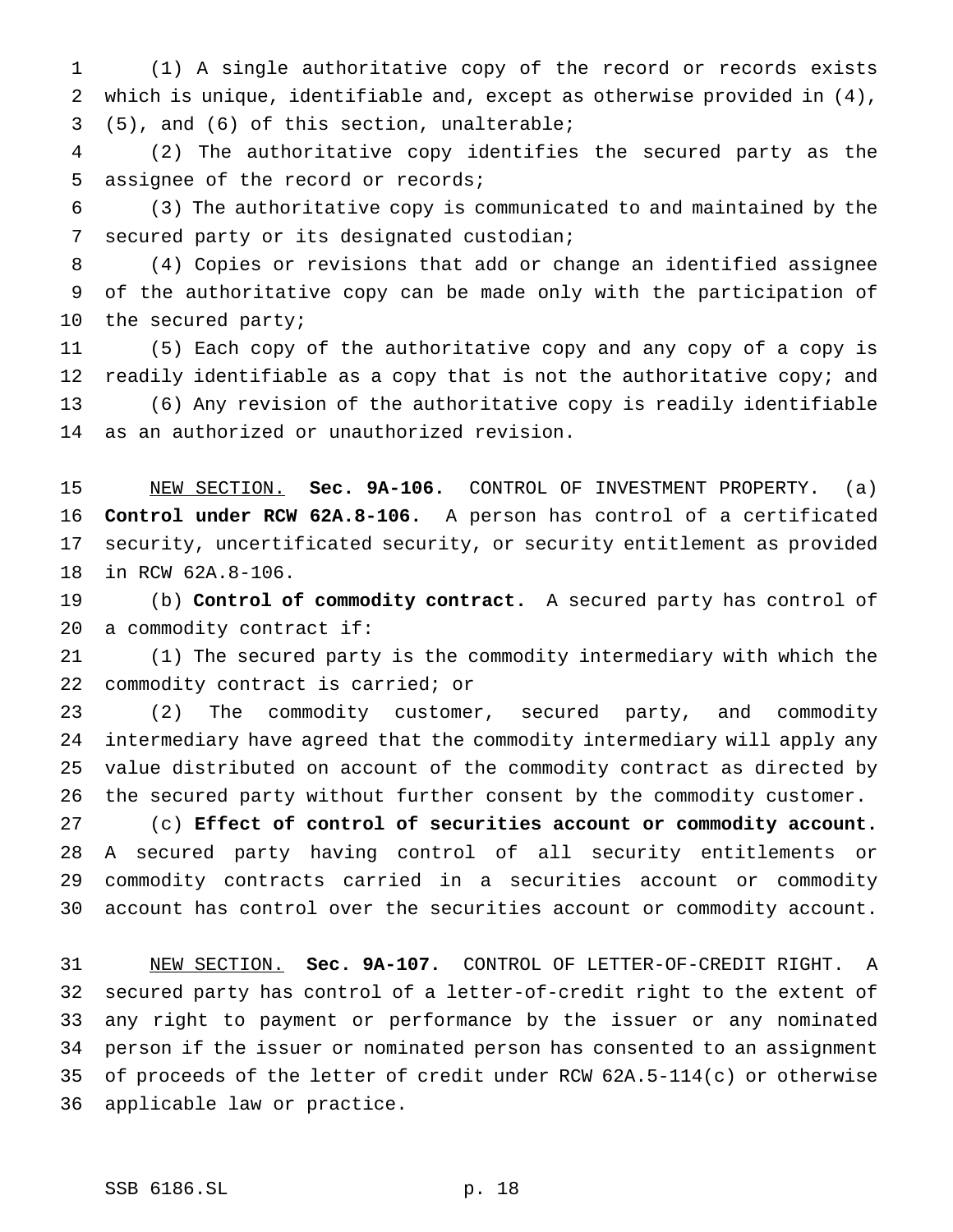NEW SECTION. **Sec. 9A-108.** SUFFICIENCY OF DESCRIPTION IN SECURITY AGREEMENT. (a) **Sufficiency of description.** Except as otherwise provided in subsections (c), (d), and (e) of this section, a description of personal or real property is sufficient, whether or not it is specific, if it reasonably identifies what is described.

 (b) **Examples of reasonable identification.** Except as otherwise provided in subsection (d) of this section, a description of collateral reasonably identifies the collateral if it identifies the collateral by:

(1) Specific listing;

(2) Category;

 (3) Except as otherwise provided in subsection (e) of this section, a type of collateral defined in the Uniform Commercial Code;

(4) Quantity;

(5) Computational or allocational formula or procedure; or

 (6) Except as otherwise provided in subsection (c) of this section, any other method, if the identity of the collateral is objectively determinable.

 (c) **Supergeneric description not sufficient.** A description of collateral as "all the debtor's assets" or "all the debtor's personal property" or using words of similar import does not reasonably identify the collateral. However, as provided in RCW 62A.9A-504, such a description is sufficient in a financing statement.

 (d) **Investment property.** Except as otherwise provided in subsection (e) of this section, a description of a security entitlement, securities account, or commodity account is sufficient if it describes:

(1) The collateral by those terms or as investment property; or

(2) The underlying financial asset or commodity contract.

 (e) **When description by type insufficient.** A description only by type of collateral defined in the Uniform Commercial Code is an insufficient description of:

(1) A commercial tort claim; or

 (2) In a consumer transaction, consumer goods, a security entitlement, a securities account, or a commodity account.

 NEW SECTION. **Sec. 9A-109.** SCOPE. (a) **General scope of Article.** Except as otherwise provided in subsections (c) and (d) of this section, this Article applies to: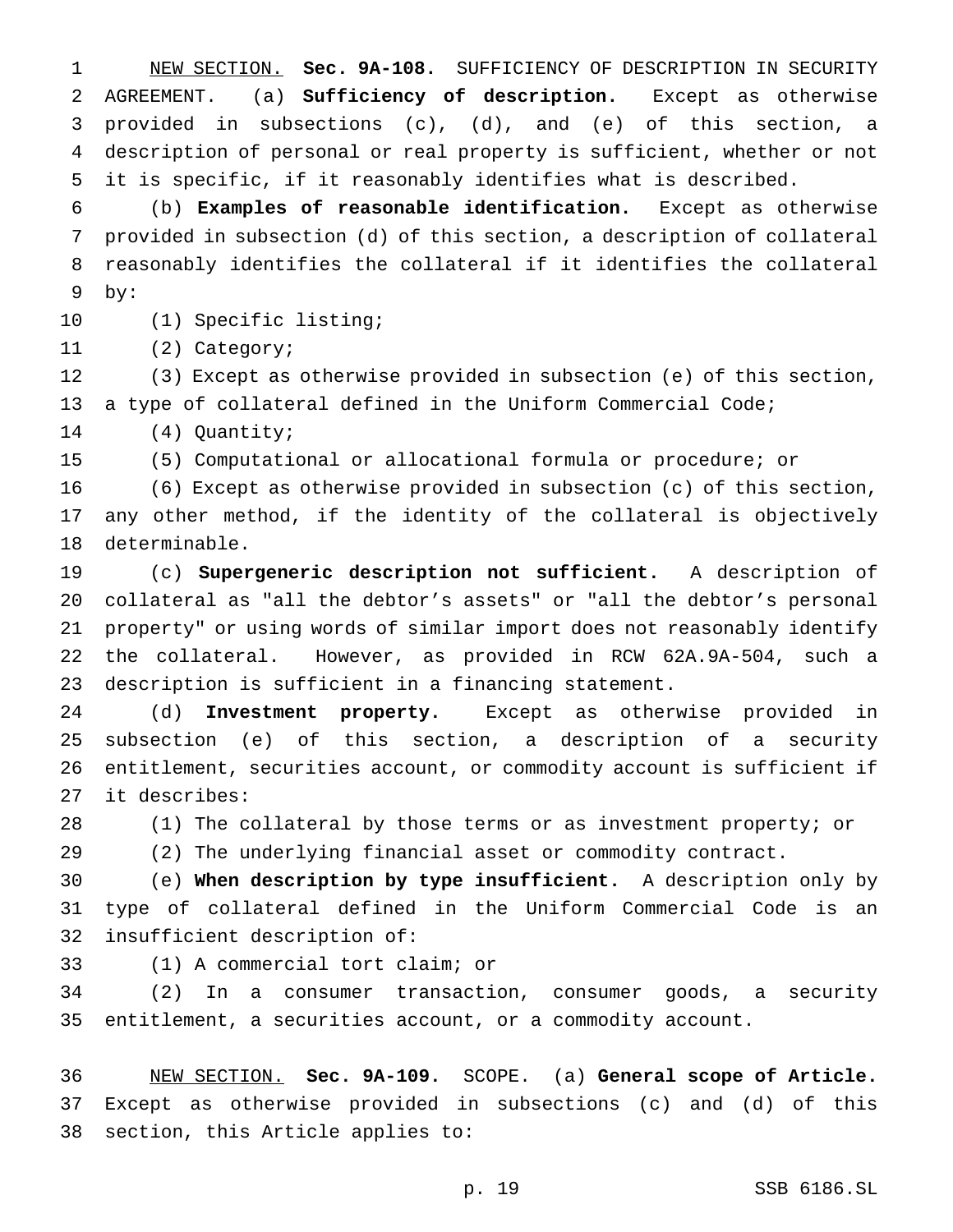(1) A transaction, regardless of its form, that creates a security 2 interest in personal property or fixtures by contract;

(2) An agricultural lien;

 (3) A sale of accounts, chattel paper, payment intangibles, or promissory notes;

(4) A consignment;

 (5) A security interest arising under RCW 62A.2-401, 62A.2-505, 62A.2-711(3), or 62A.2A-508(5), as provided in RCW 62A.9A-110; and

(6) A security interest arising under RCW 62A.4-210 or 62A.5-118.

 (b) **Security interest in secured obligation.** The application of this Article to a security interest in a secured obligation is not affected by the fact that the obligation is itself secured by a transaction or interest to which this Article does not apply.

 (c) **Extent to which Article does not apply.** This Article does not apply to the extent that:

 (1) A statute, regulation, or treaty of the United States preempts this Article;

 (2) Another statute of this state expressly governs the creation, perfection, priority, or enforcement of a security interest created by 20 this state or a governmental unit of this state;

 (3) A statute of another state, a foreign country, or a governmental unit of another state or a foreign country, other than a statute generally applicable to security interests, expressly governs creation, perfection, priority, or enforcement of a security interest created by the state, country, or governmental unit; or

 (4) The rights of a transferee beneficiary or nominated person under a letter of credit are independent and superior under RCW 62A.5-114.

(d) **Inapplicability of Article.** This Article does not apply to:

(1) A landlord's lien, other than an agricultural lien;

 (2) A lien, other than an agricultural lien, given by statute or other rule of law for services or materials, but RCW 62A.9A-333 applies with respect to priority of the lien;

 (3) An assignment of a claim for wages, salary, or other compensation of an employee;

 (4) A sale of accounts, chattel paper, payment intangibles, or promissory notes as part of a sale of the business out of which they arose;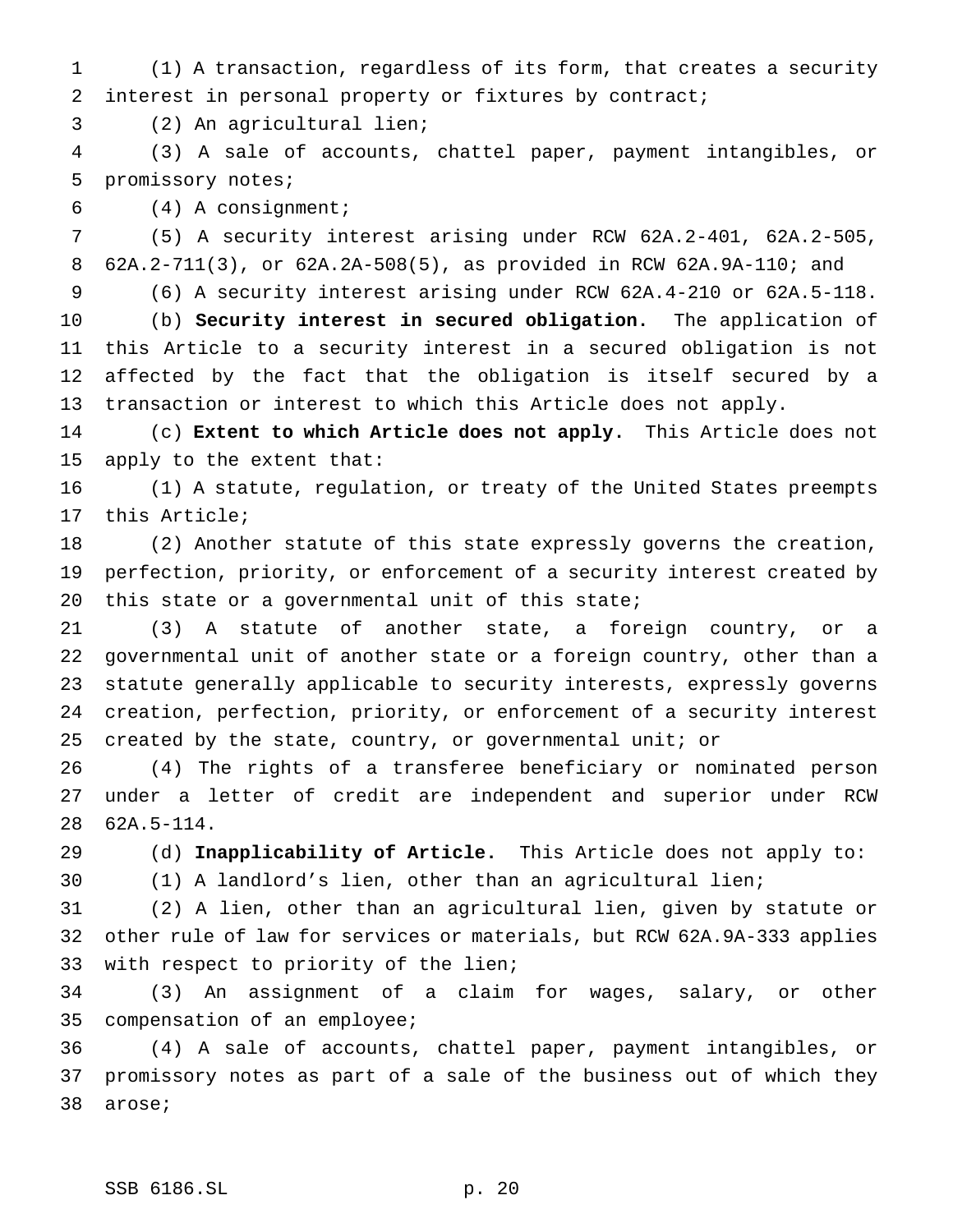(5) An assignment of accounts, chattel paper, payment intangibles, or promissory notes which is for the purpose of collection only;

 (6) An assignment of a right to payment under a contract to an assignee that is also obligated to perform under the contract;

 (7) An assignment of a single account, payment intangible, or promissory note to an assignee in full or partial satisfaction of a preexisting indebtedness;

 (8) A transfer of an interest in or an assignment of a claim under a policy of insurance, other than an assignment by or to a health-care provider of a health-care-insurance receivable and any subsequent assignment of the right to payment, but RCW 62A.9A-315 and 62A.9A-322 12 apply with respect to proceeds and priorities in proceeds;

 (9) An assignment of a right represented by a judgment, other than 14 a judgment taken on a right to payment that was collateral;

(10) A right of recoupment or set-off, but:

 (A) RCW 62A.9A-340 applies with respect to the effectiveness of rights of recoupment or set-off against deposit accounts; and

 (B) RCW 62A.9A-404 applies with respect to defenses or claims of an account debtor;

 (11) The creation or transfer of an interest in or lien on real property, including a lease or rents thereunder, except to the extent that provision is made for:

(A) Liens on real property in RCW 62A.9A-203 and 62A.9A-308;

(B) Fixtures in RCW 62A.9A-334;

 (C) Fixture filings in RCW 62A.9A-501, 62A.9A-502, 62A.9A-512, 62A.9A-516, and 62A.9A-519; and

 (D) Security agreements covering personal and real property in RCW 62A.9A-604;

 (12) An assignment of a claim arising in tort, other than a commercial tort claim, but RCW 62A.9A-315 and 62A.9A-322 apply with respect to proceeds and priorities in proceeds;

 (13) An assignment in a consumer transaction of a deposit account on which checks can be drawn, but RCW 62A.9A-315 and 62A.9A-322 apply with respect to proceeds and priorities in proceeds; or

(14) A transfer by this state or a governmental unit of this state.

 NEW SECTION. **Sec. 9A-110.** SECURITY INTERESTS ARISING UNDER ARTICLE 2 OR 2A. A security interest arising under RCW 62A.2-401,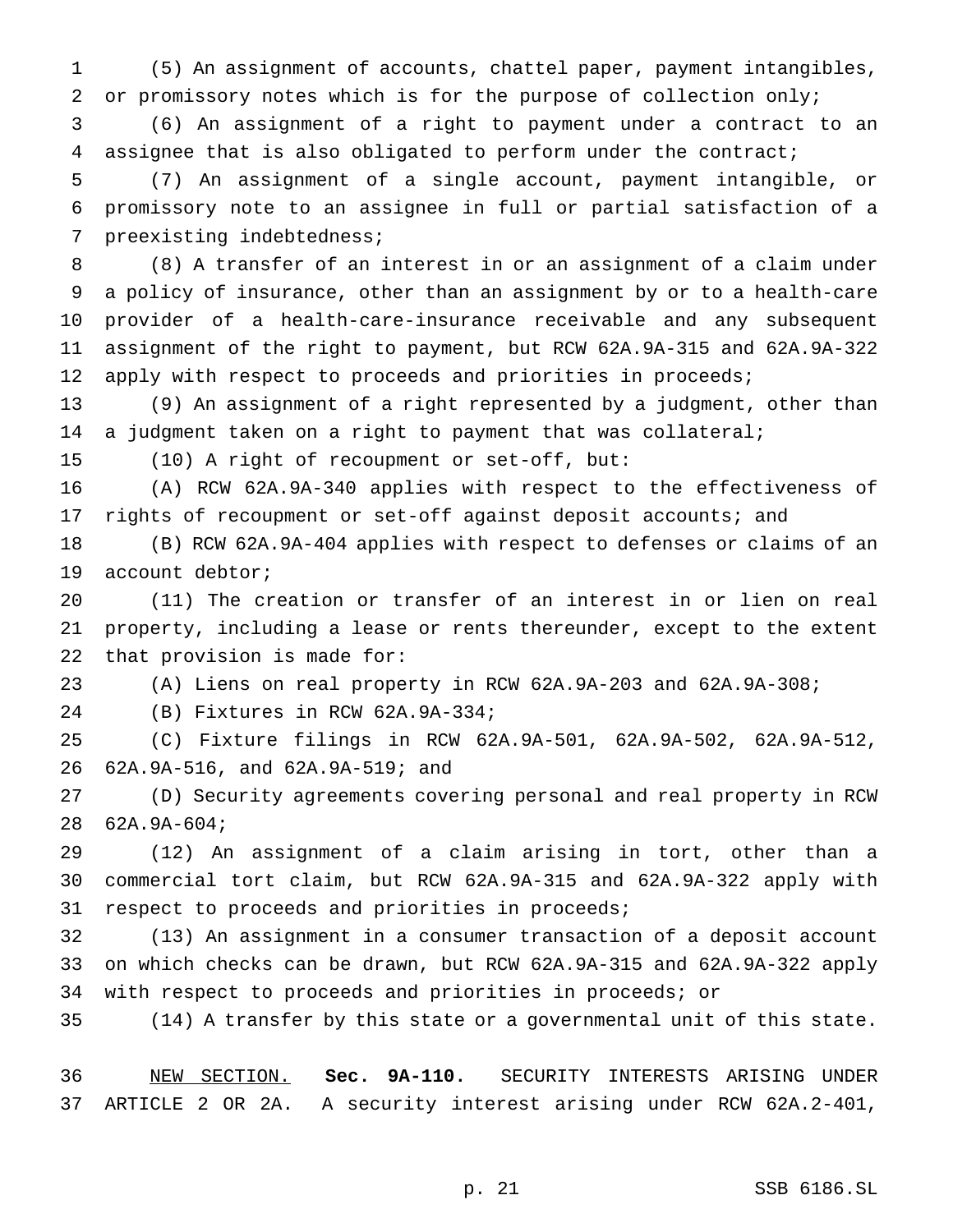62A.2-505, 62A.2-711(3), or 62A.2A-508(5) is subject to this Article. However, until the debtor obtains possession of the goods: (1) The security interest is enforceable, even if RCW 62A.9A-203(b)(3) has not been satisfied; (2) Filing is not required to perfect the security interest; (3) The rights of the secured party after default by the debtor are governed by Article 2 or 2A; and (4) The security interest has priority over a conflicting security interest created by the debtor. PART 2 **EFFECTIVENESS OF SECURITY AGREEMENT; ATTACHMENT OF SECURITY INTEREST;** 

RIGHTS OF PARTIES TO SECURITY AGREEMENT

 NEW SECTION. **Sec. 9A-201.** GENERAL EFFECTIVENESS OF SECURITY AGREEMENT. (a) **General effectiveness.** Except as otherwise provided in the Uniform Commercial Code, a security agreement is effective according to its terms between the parties, against purchasers of the collateral, and against creditors.

 (b) **Applicable consumer laws and other law.** A transaction subject to this Article is subject to any applicable rule of law which establishes a different rule for consumers and (i) any other statute or regulation that regulates the rates, charges, agreements, and practices for loans, credit sales, or other extensions of credit and (ii) any consumer-protection statute or regulation.

 (c) **Other applicable law controls.** In case of conflict between this Article and a rule of law, statute, or regulation described in subsection (b) of this section, the rule of law, statute, or regulation controls. Failure to comply with a statute or regulation described in subsection (b) of this section has only the effect the statute or regulation specifies.

 (d) **Further deference to other applicable law.** This Article does not:

 (1) Validate any rate, charge, agreement, or practice that violates a rule of law, statute, or regulation described in subsection (b) of this section; or

 (2) Extend the application of the rule of law, statute, or regulation to a transaction not otherwise subject to it.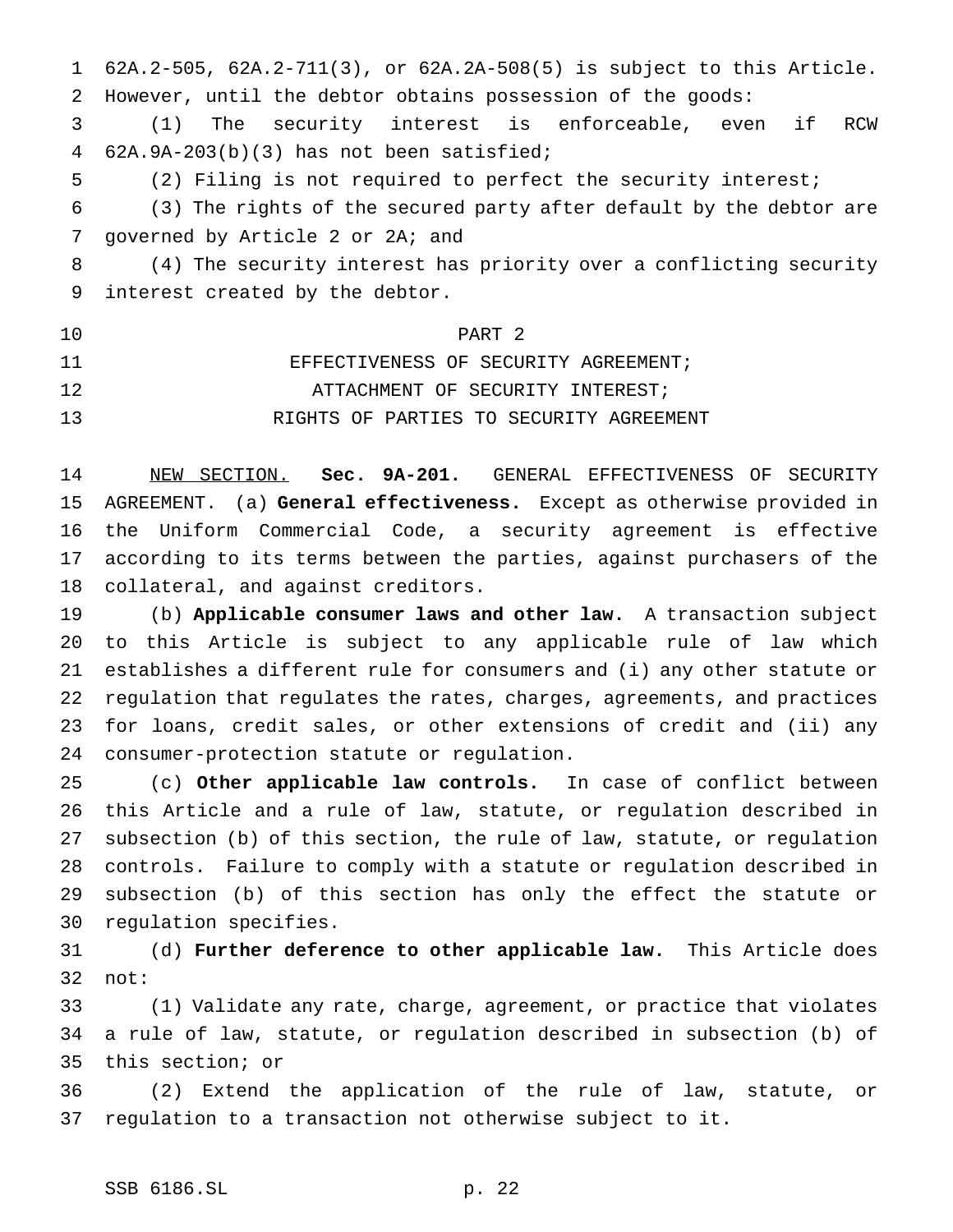NEW SECTION. **Sec. 9A-202.** TITLE TO COLLATERAL IMMATERIAL. Except as otherwise provided with respect to consignments or sales of accounts, chattel paper, payment intangibles, or promissory notes, the provisions of this Article with regard to rights and obligations apply whether title to collateral is in the secured party or the debtor.

 NEW SECTION. **Sec. 9A-203.** ATTACHMENT AND ENFORCEABILITY OF SECURITY INTEREST; PROCEEDS; SUPPORTING OBLIGATIONS; FORMAL REQUISITES. (a) **Attachment.** A security interest attaches to collateral when it becomes enforceable against the debtor with respect to the collateral, unless an agreement expressly postpones the time of attachment.

 (b) **Enforceability.** Except as otherwise provided in subsections (c) through (i) of this section, a security interest is enforceable against the debtor and third parties with respect to the collateral only if:

(1) Value has been given;

 (2) The debtor has rights in the collateral or the power to transfer rights in the collateral to a secured party; and

(3) One of the following conditions is met:

 (A) The debtor has authenticated a security agreement that provides a description of the collateral and, if the security interest covers timber to be cut, a description of the land concerned;

 (B) The collateral is not a certificated security and is in the possession of the secured party under RCW 62A.9A-313 pursuant to the 24 debtor's security agreement;

 (C) The collateral is a certificated security in registered form and the security certificate has been delivered to the secured party under RCW 62A.8-301 pursuant to the debtor's security agreement; or

 (D) The collateral is deposit accounts, electronic chattel paper, investment property, or letter-of-credit rights, and the secured party has control under RCW 62A.9A-104, 62A.9A-105, 62A.9A-106, or 62A.9A-107 pursuant to the debtor's security agreement.

 (c) **Other UCC provisions.** Subsection (b) of this section is subject to RCW 62A.4-210 on the security interest of a collecting bank, RCW 62A.5-118 on the security interest of a letter-of-credit issuer or nominated person, RCW 62A.9A-110 on a security interest arising under Article 2 or 2A, and RCW 62A.9A-206 on security interests in investment property.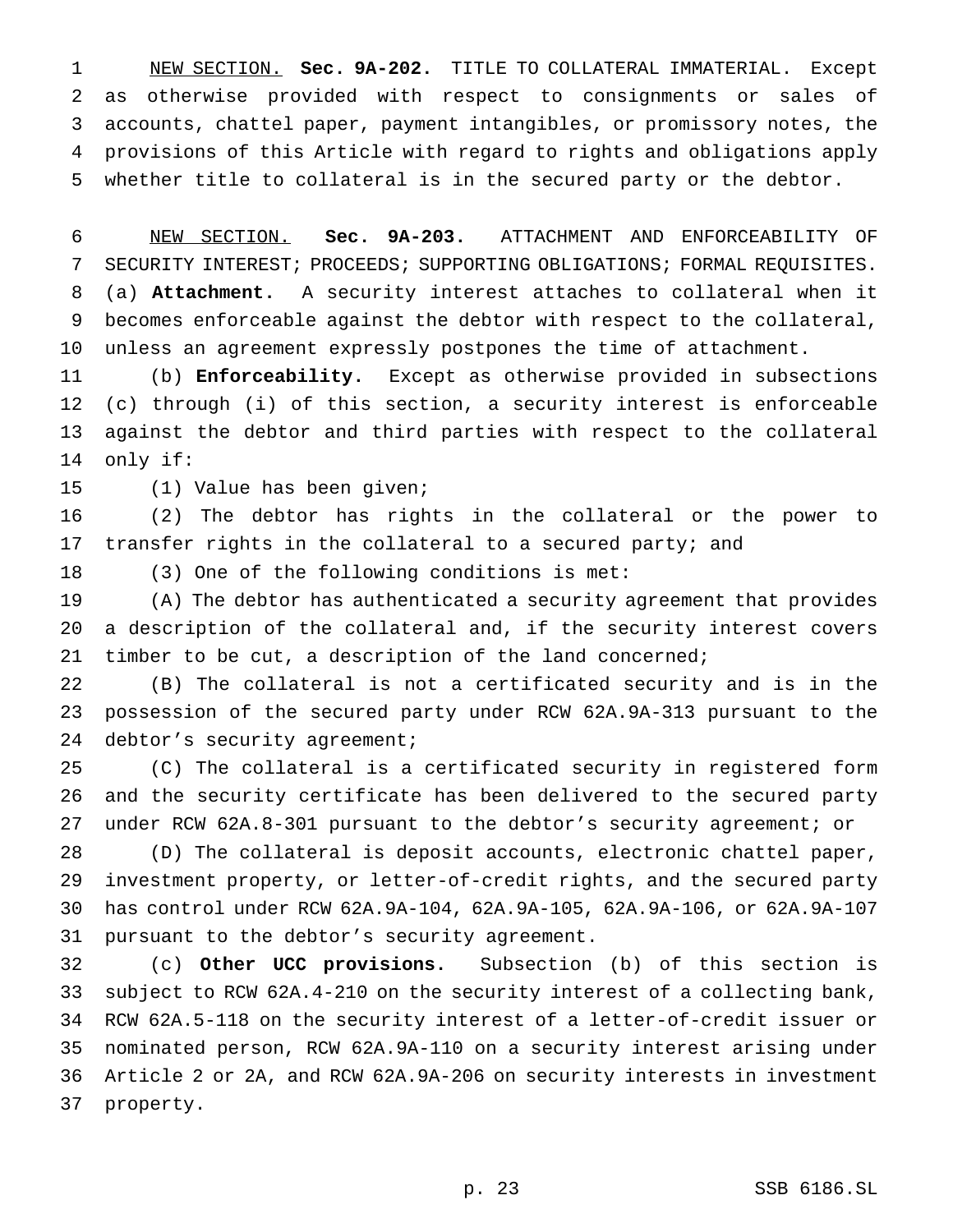(d) **When person becomes bound by another person's security agreement.** A person becomes bound as debtor by a security agreement entered into by another person if, by operation of law other than this Article or by contract:

 (1) The security agreement becomes effective to create a security interest in the person's property; or

 (2) The person becomes generally obligated for the obligations of the other person, including the obligation secured under the security agreement, and acquires or succeeds to all or substantially all of the assets of the other person.

 (e) **Effect of new debtor becoming bound.** If a new debtor becomes bound as debtor by a security agreement entered into by another person: (1) The agreement satisfies subsection (b)(3) of this section with respect to existing or after-acquired property of the new debtor to the 15 extent the property is described in the agreement; and

 (2) Another agreement is not necessary to make a security interest in the property enforceable.

 (f) **Proceeds and supporting obligations.** The attachment of a security interest in collateral gives the secured party the rights to proceeds provided by RCW 62A.9A-315 and is also attachment of a security interest in a supporting obligation for the collateral.

 (g) **Lien securing right to payment.** The attachment of a security interest in a right to payment or performance secured by a security interest or other lien on personal or real property is also attachment of a security interest in the security interest, mortgage, or other lien.

 (h) **Security entitlement carried in securities account.** The attachment of a security interest in a securities account is also attachment of a security interest in the security entitlements carried in the securities account.

 (i) **Commodity contracts carried in commodity account.** The attachment of a security interest in a commodity account is also attachment of a security interest in the commodity contracts carried in the commodity account.

 NEW SECTION. **Sec. 9A-204.** AFTER-ACQUIRED PROPERTY; FUTURE ADVANCES. (a) **After-acquired collateral.** Except as otherwise provided in subsection (b) of this section, a security agreement may create or provide for a security interest in after-acquired collateral.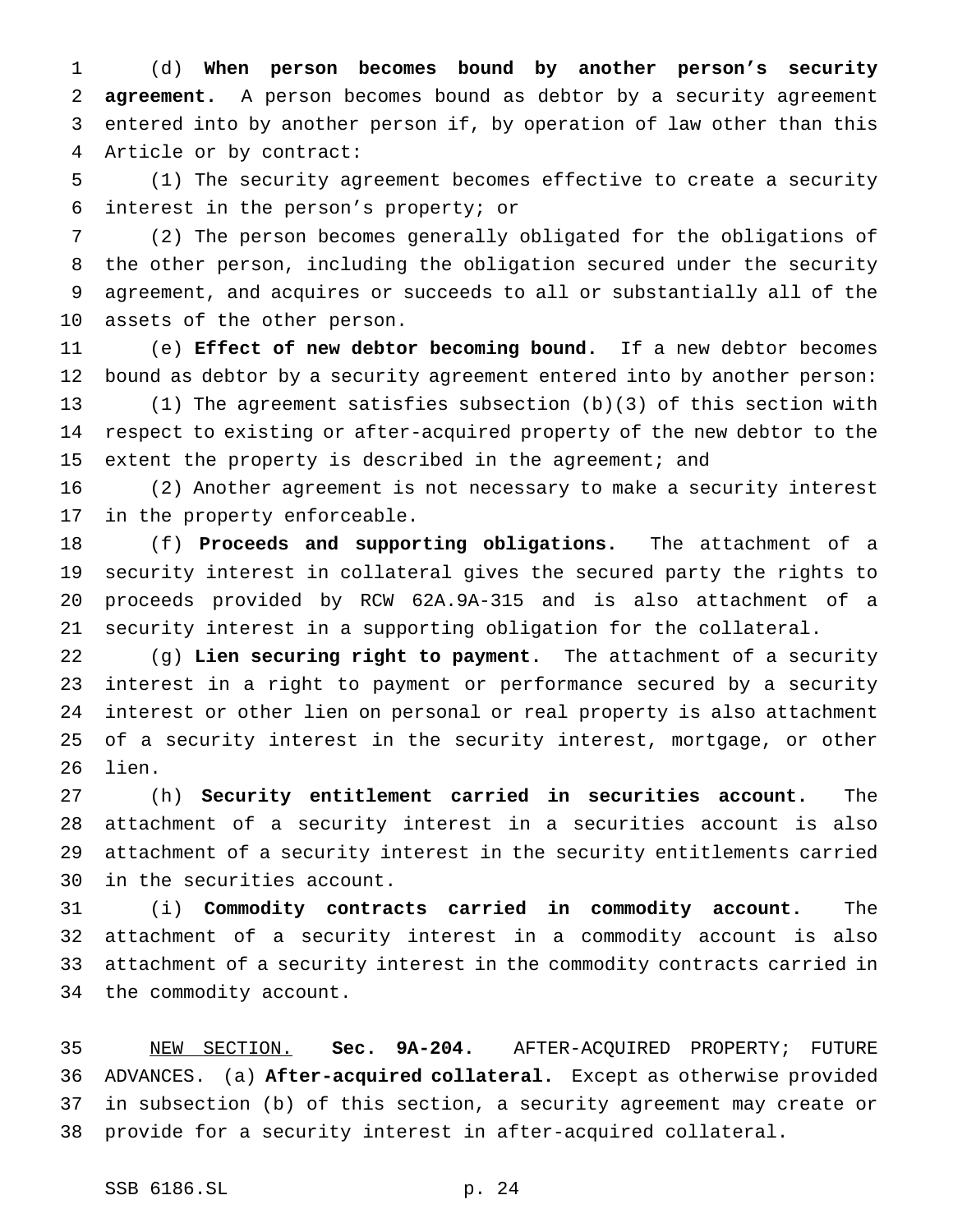(b) **When after-acquired property clause not effective.** A security interest does not attach, under a term constituting an after-acquired property clause, to:

 (1) Consumer goods, other than an accession when given as additional security, unless the debtor acquires rights in them within ten days after the secured party gives value; or

(2) A commercial tort claim.

 (c) **Future advances and other value.** A security agreement may provide that collateral secures, or that accounts, chattel paper, payment intangibles, or promissory notes are sold in connection with, future advances or other value, whether or not the advances or value are given pursuant to commitment.

 NEW SECTION. **Sec. 9A-205.** USE OR DISPOSITION OF COLLATERAL PERMISSIBLE. (a) **When security interest not invalid or fraudulent.** A security interest is not invalid or fraudulent against creditors solely because:

(1) The debtor has the right or ability to:

 (A) Use, commingle, or dispose of all or part of the collateral, including returned or repossessed goods;

 (B) Collect, compromise, enforce, or otherwise deal with collateral;

(C) Accept the return of collateral or make repossessions; or

(D) Use, commingle, or dispose of proceeds; or

(2) The secured party fails to require the debtor to account for

 proceeds or replace collateral. (b) **Requirements of possession not relaxed.** This section does not

 relax the requirements of possession if attachment, perfection, or enforcement of a security interest depends upon possession of the collateral by the secured party.

 NEW SECTION. **Sec. 9A-206.** SECURITY INTEREST ARISING IN PURCHASE OR DELIVERY OF FINANCIAL ASSET. (a) **Security interest when person buys through securities intermediary.** A security interest in favor of a securities intermediary attaches to a person's security entitlement if: (1) The person buys a financial asset through the securities intermediary in a transaction in which the person is obligated to pay the purchase price to the securities intermediary at the time of the purchase; and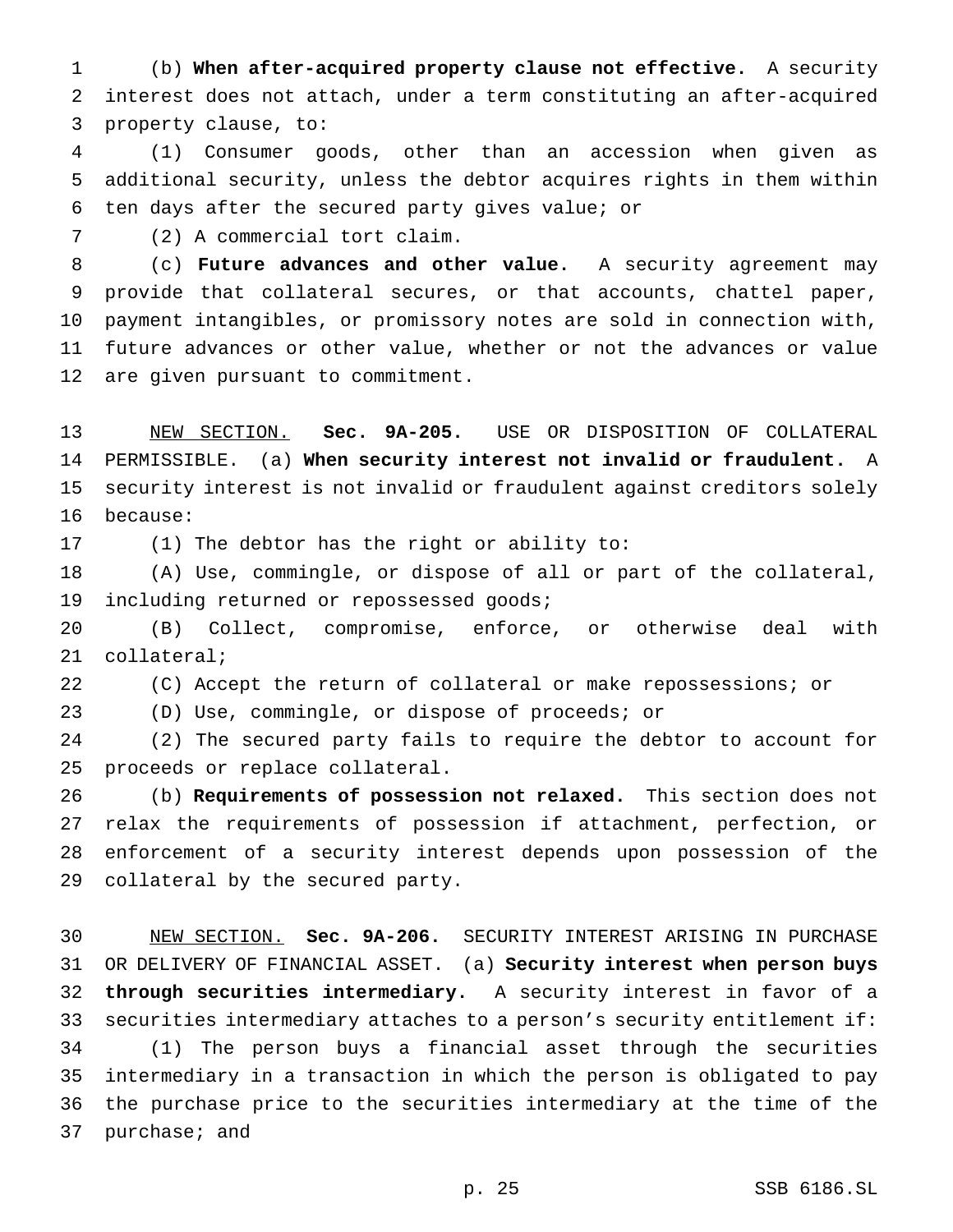(2) The securities intermediary credits the financial asset to the buyer's securities account before the buyer pays the securities intermediary.

 (b) **Security interest secures obligation to pay for financial asset.** The security interest described in subsection (a) of this section secures the person's obligation to pay for the financial asset.

 (c) **Security interest in payment against delivery transaction.** A security interest in favor of a person that delivers a certificated security or other financial asset represented by a writing attaches to the security or other financial asset if:

(1) The security or other financial asset:

 (A) In the ordinary course of business, is transferred by delivery 13 with any necessary indorsement or assignment; and

 (B) Is delivered under an agreement between persons in the business of dealing with such securities or financial assets; and

(2) The agreement calls for delivery against payment.

 (d) **Security interest secures obligation to pay for delivery.** The security interest described in subsection (c) of this section secures the obligation to make payment for the delivery.

 NEW SECTION. **Sec. 9A-207.** RIGHTS AND DUTIES OF SECURED PARTY HAVING POSSESSION OR CONTROL OF COLLATERAL. (a) **Duty of care when secured party in possession.** Except as otherwise provided in subsection (d) of this section, a secured party shall use reasonable care in the custody and preservation of collateral in the secured party's possession. In the case of chattel paper or an instrument, reasonable care includes taking necessary steps to preserve rights against prior parties unless otherwise agreed.

 (b) **Expenses, risks, duties, and rights when secured party in possession.** Except as otherwise provided in subsection (d) of this section, if a secured party has possession of collateral:

 (1) Reasonable expenses, including the cost of insurance and payment of taxes or other charges, incurred in the custody, preservation, use, or operation of the collateral are chargeable to the 34 debtor and are secured by the collateral;

 (2) The risk of accidental loss or damage is on the debtor to the extent of a deficiency in any effective insurance coverage;

 (3) The secured party shall keep the collateral identifiable, but fungible collateral may be commingled; and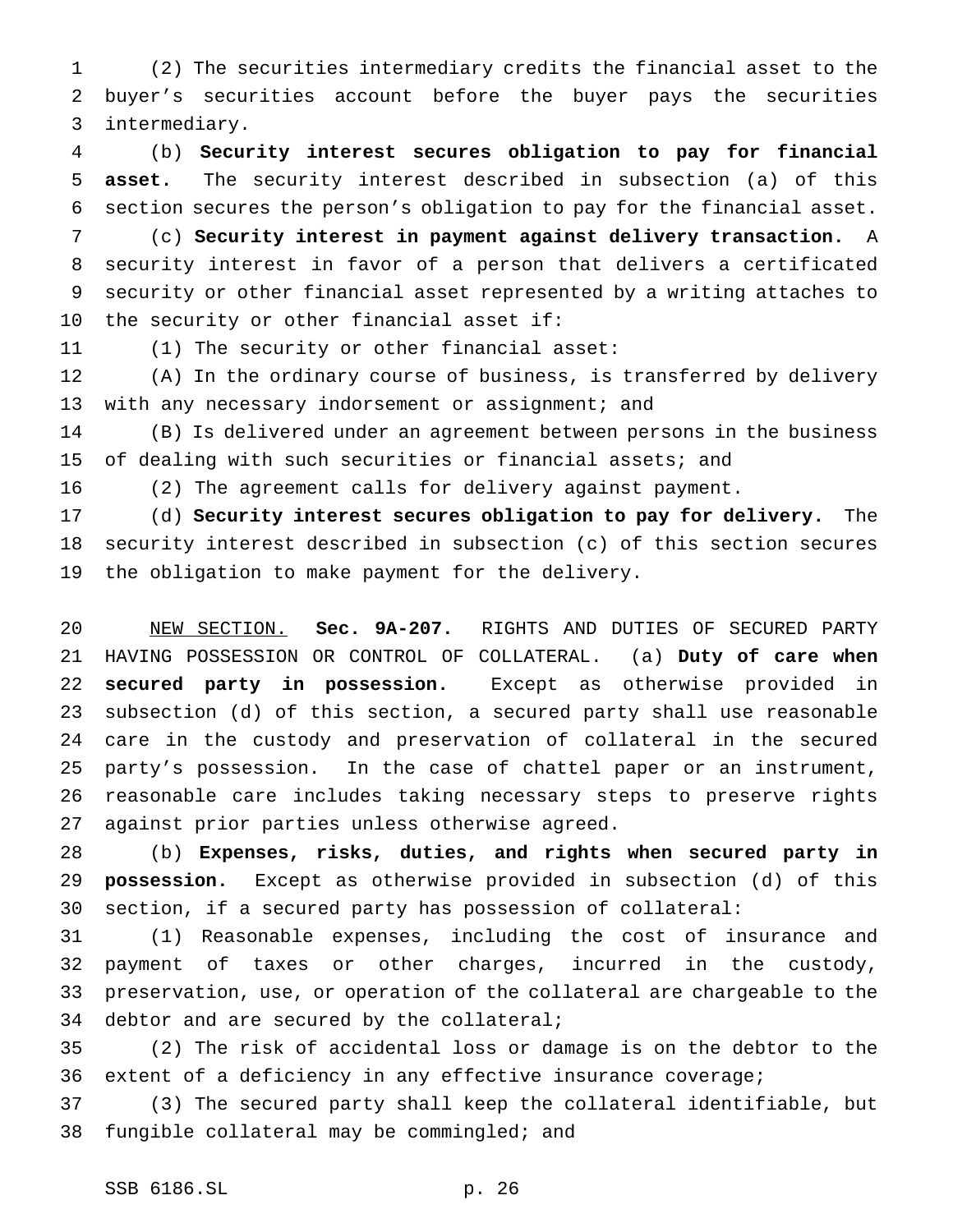(4) The secured party may use or operate the collateral:

(A) For the purpose of preserving the collateral or its value;

 (B) As permitted by an order of a court having competent jurisdiction; or

 (C) Except in the case of consumer goods, in the manner and to the extent agreed by the debtor.

 (c) **Duties and rights when secured party in possession or control.** Except as otherwise provided in subsection (d) of this section, a secured party having possession of collateral or control of collateral under RCW 62A.9A-104, 62A.9A-105, 62A.9A-106, or 62A.9A-107:

 (1) May hold as additional security any proceeds, except money or funds, received from the collateral;

 (2) Shall apply money or funds received from the collateral to 14 reduce the secured obligation, unless remitted to the debtor; and

(3) May create a security interest in the collateral.

 (d) **Buyer of certain rights to payment.** If the secured party is a buyer of accounts, chattel paper, payment intangibles, or promissory notes or a consignor:

 (1) Subsection (a) of this section does not apply unless the secured party is entitled under an agreement:

(A) To charge back uncollected collateral; or

 (B) Otherwise to full or limited recourse against the debtor or a secondary obligor based on the nonpayment or other default of an account debtor or other obligor on the collateral; and

(2) Subsections (b) and (c) of this section do not apply.

 NEW SECTION. **Sec. 9A-208.** ADDITIONAL DUTIES OF SECURED PARTY HAVING CONTROL OF COLLATERAL. (a) **Applicability of section.** This section applies to cases in which there is no outstanding secured obligation and the secured party is not committed to make advances, incur obligations, or otherwise give value.

 (b) **Duties of secured party after receiving demand from debtor.** Within ten days after receiving an authenticated demand by the debtor: (1) A secured party having control of a deposit account under RCW 62A.9A-104(a)(2) shall send to the bank with which the deposit account is maintained an authenticated statement that releases the bank from any further obligation to comply with instructions originated by the secured party;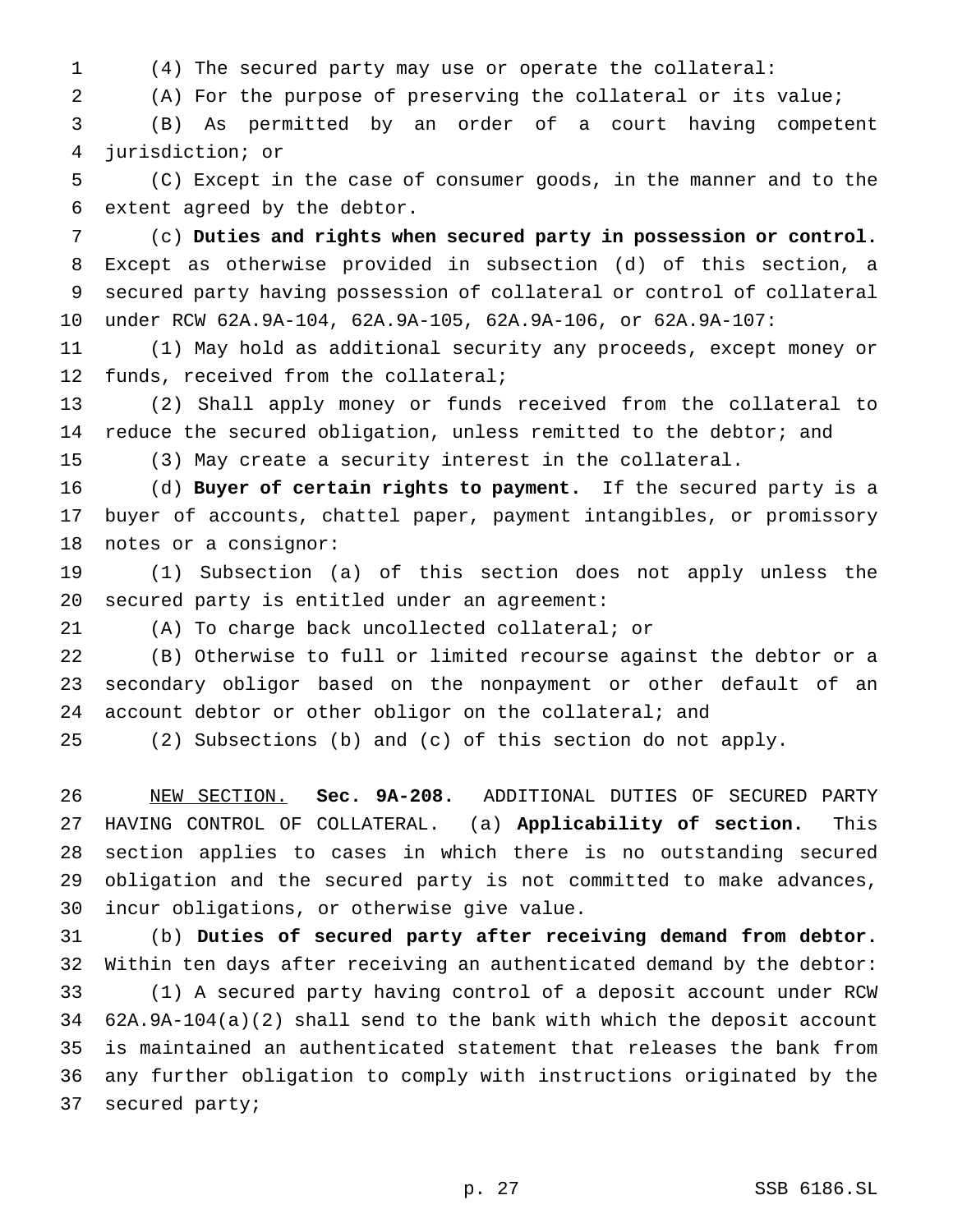(2) A secured party having control of a deposit account under RCW 62A.9A-104(a)(3) shall:

 (A) Pay the debtor the balance on deposit in the deposit account; or

 (B) Transfer the balance on deposit into a deposit account in the debtor's name;

 (3) A secured party, other than a buyer, having control of electronic chattel paper under RCW 62A.9A-105 shall:

 (A) Communicate the authoritative copy of the electronic chattel paper to the debtor or its designated custodian;

 (B) If the debtor designates a custodian that is the designated custodian with which the authoritative copy of the electronic chattel paper is maintained for the secured party, communicate to the custodian an authenticated record releasing the designated custodian from any further obligation to comply with instructions originated by the secured party and instructing the custodian to comply with instructions 17 originated by the debtor; and

 (C) Take appropriate action to enable the debtor or its designated custodian to make copies of or revisions to the authoritative copy which add or change an identified assignee of the authoritative copy without the consent of the secured party;

 (4) A secured party having control of investment property under RCW 62A.8-106(d)(2) or 62A.9A-106(b) shall send to the securities intermediary or commodity intermediary with which the security entitlement or commodity contract is maintained an authenticated record that releases the securities intermediary or commodity intermediary from any further obligation to comply with entitlement orders or directions originated by the secured party; and

 (5) A secured party having control of a letter-of-credit right under RCW 62A.9A-107 shall send to each person having an unfulfilled obligation to pay or deliver proceeds of the letter of credit to the secured party an authenticated release from any further obligation to pay or deliver proceeds of the letter of credit to the secured party.

 NEW SECTION. **Sec. 9A-209.** DUTIES OF SECURED PARTY IF ACCOUNT DEBTOR HAS BEEN NOTIFIED OF ASSIGNMENT. (a) **Applicability of section.** Except as otherwise provided in subsection (c) of this section, this section applies if:

(1) There is no outstanding secured obligation; and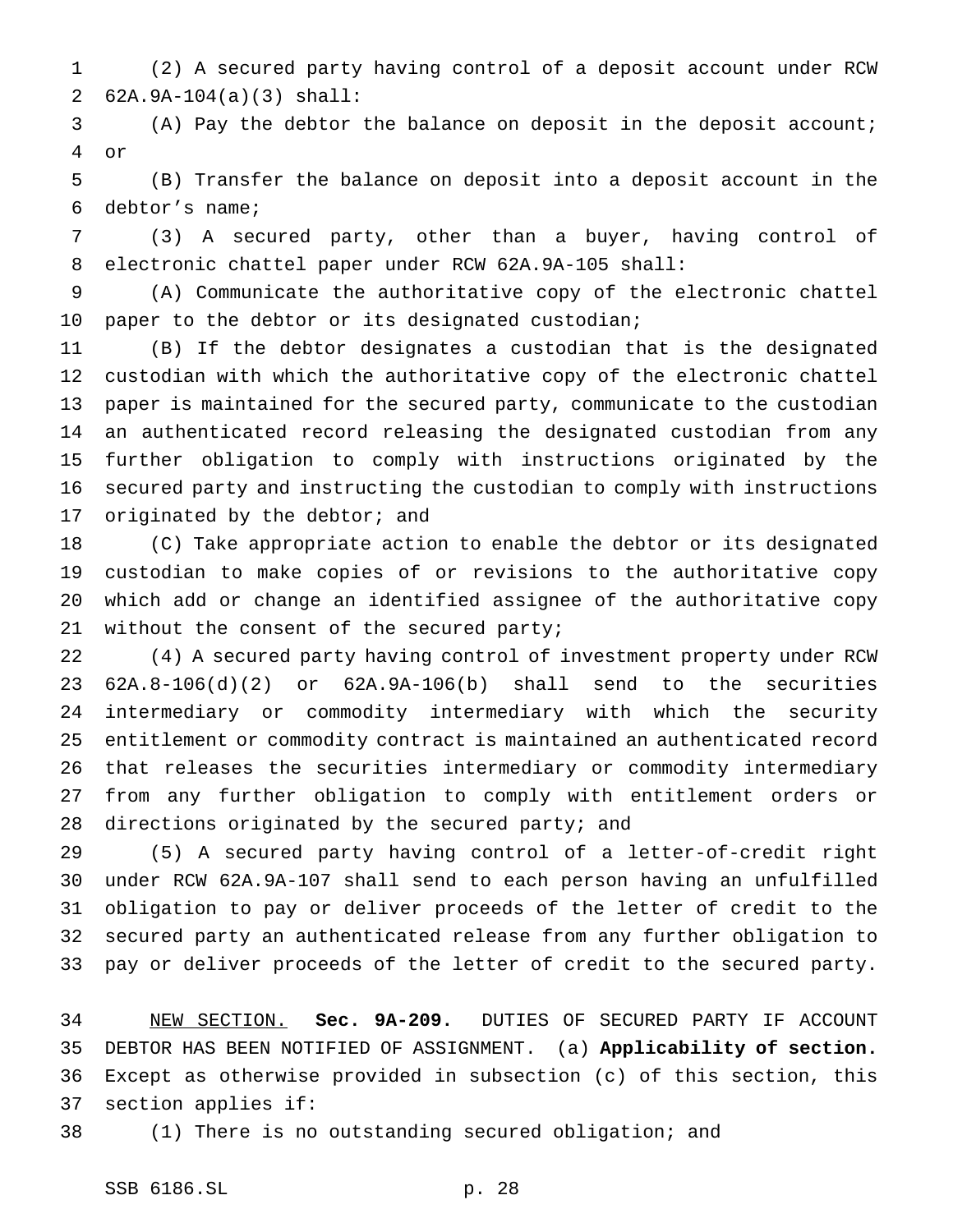(2) The secured party is not committed to make advances, incur obligations, or otherwise give value.

 (b) **Duties of secured party after receiving demand from debtor.** Within ten days after receiving an authenticated demand by the debtor, a secured party shall send to an account debtor that has received notification of an assignment to the secured party as assignee under RCW 62A.9A-406(a) an authenticated record that releases the account debtor from any further obligation to the secured party.

 (c) **Inapplicability to sales.** This section does not apply to an assignment constituting the sale of an account, chattel paper, or payment intangible.

 NEW SECTION. **Sec. 9A-210.** REQUEST FOR ACCOUNTING; REQUEST REGARDING LIST OF COLLATERAL OR STATEMENT OF ACCOUNT. (a) **Definitions.** In this section:

 (1) "Request" means a record of a type described in (2), (3), or (4) of this subsection.

 (2) "Request for an accounting" means a record authenticated by a debtor requesting that the recipient provide an accounting of the unpaid obligations secured by collateral and reasonably identifying the transaction or relationship that is the subject of the request.

 (3) "Request regarding a list of collateral" means a record authenticated by a debtor requesting that the recipient approve or correct a list of what the debtor believes to be the collateral securing an obligation and reasonably identifying the transaction or relationship that is the subject of the request.

 (4) "Request regarding a statement of account" means a record authenticated by a debtor requesting that the recipient approve or correct a statement indicating what the debtor believes to be the aggregate amount of unpaid obligations secured by collateral as of a specified date and reasonably identifying the transaction or relationship that is the subject of the request.

 (b) **Duty to respond to requests.** Subject to subsections (c), (d), (e), and (f) of this section, a secured party, other than a buyer of accounts, chattel paper, payment intangibles, or promissory notes or a consignor, shall comply with a request within fourteen days after receipt:

 (1) In the case of a request for an accounting, by authenticating 38 and sending to the debtor an accounting; and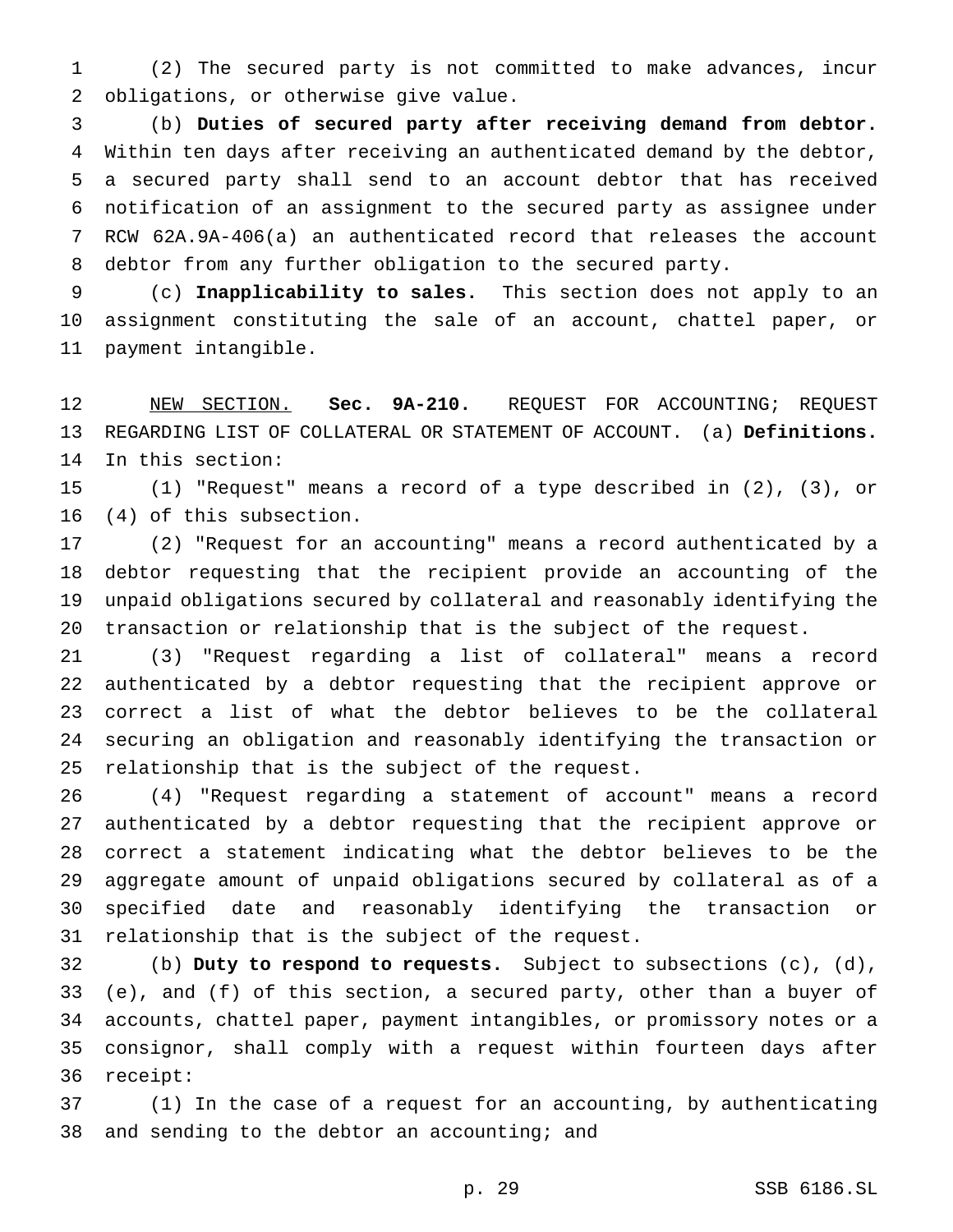(2) In the case of a request regarding a list of collateral or a request regarding a statement of account, by authenticating and sending to the debtor an approval or correction.

 (c) **Request regarding list of collateral; statement concerning type of collateral.** A secured party that claims a security interest in all of a particular type of collateral owned by the debtor may comply with a request regarding a list of collateral by sending to the debtor an authenticated record including a statement to that effect within fourteen days after receipt.

 (d) **Request regarding list of collateral; no interest claimed.** A person that receives a request regarding a list of collateral, claims no interest in the collateral when it receives the request, and claimed an interest in the collateral at an earlier time shall comply with the request within fourteen days after receipt by sending to the debtor an authenticated record:

(1) Disclaiming any interest in the collateral; and

 (2) If known to the recipient, providing the name and mailing address of any assignee of, or successor to, the recipient's interest in the collateral.

 (e) **Request for accounting or regarding statement of account; no interest in obligation claimed.** A person that receives a request for an accounting or a request regarding a statement of account, claims no interest in the obligations when it receives the request, and claimed an interest in the obligations at an earlier time shall comply with the request within fourteen days after receipt by sending to the debtor an authenticated record:

(1) Disclaiming any interest in the obligations; and

 (2) If known to the recipient, providing the name and mailing address of any assignee of, or successor to, the recipient's interest in the obligations.

 (f) **Charges for responses.** A debtor is entitled without charge to one response to a request under this section during any six-month period. The secured party may require payment of a charge not exceeding twenty-five dollars for each additional response.

### PART 3

## PERFECTION AND PRIORITY

 NEW SECTION. **Sec. 9A-301.** LAW GOVERNING PERFECTION AND PRIORITY OF SECURITY INTERESTS. Except as otherwise provided in RCW 62A.9A-303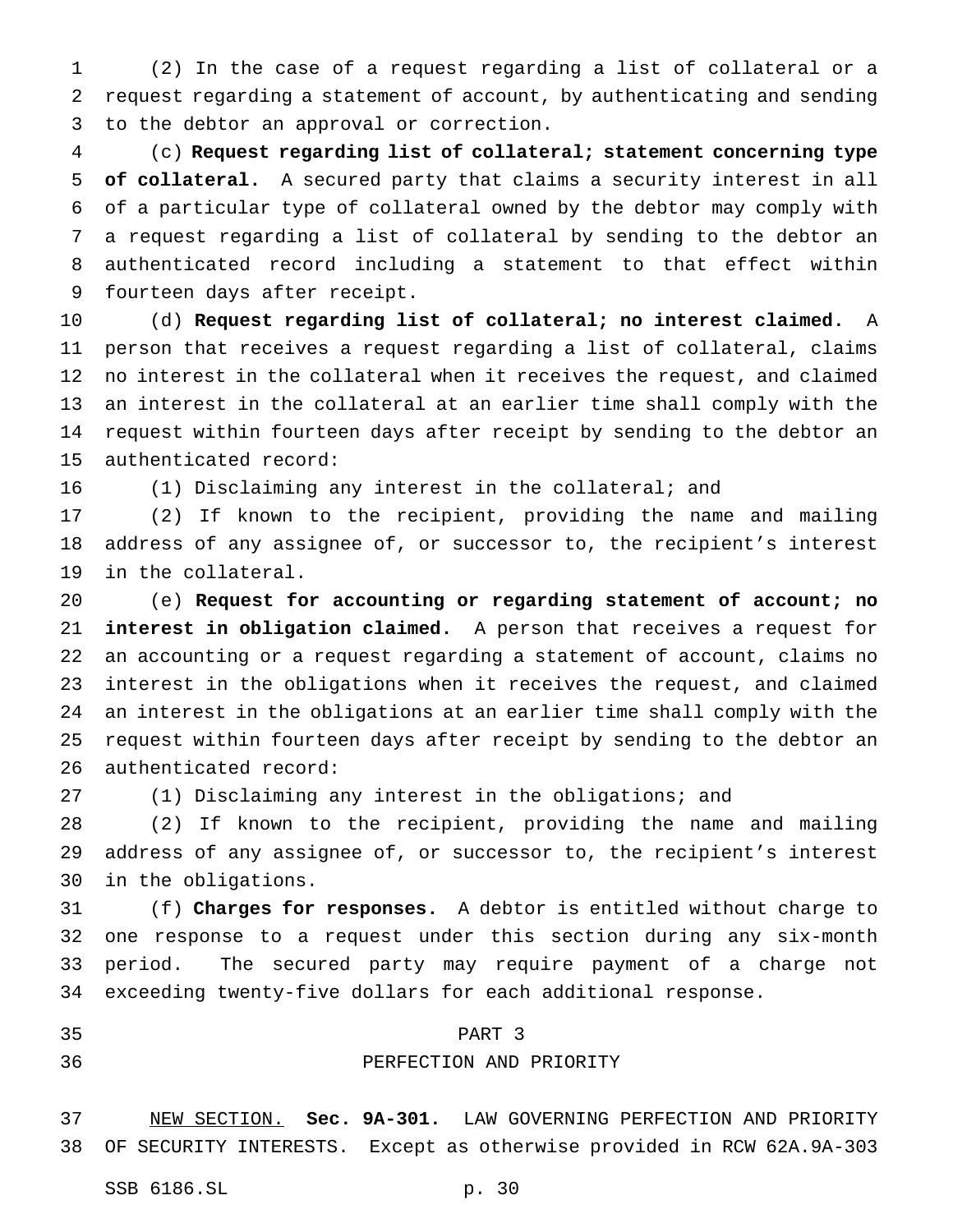through 62A.9A-306, the following rules determine the law governing perfection, the effect of perfection or nonperfection, and the priority of a security interest in collateral:

 (1) Except as otherwise provided in this section, while a debtor is located in a jurisdiction, the local law of that jurisdiction governs perfection, the effect of perfection or nonperfection, and the priority of a security interest in collateral.

 (2) While collateral is located in a jurisdiction, the local law of that jurisdiction governs perfection, the effect of perfection or nonperfection, and the priority of a possessory security interest in that collateral.

 (3) Except as otherwise provided in (4) of this section, while negotiable documents, goods, instruments, money, or tangible chattel paper is located in a jurisdiction, the local law of that jurisdiction governs:

 (A) Perfection of a security interest in the goods by filing a fixture filing;

(B) Perfection of a security interest in timber to be cut; and

 (C) The effect of perfection or nonperfection and the priority of a nonpossessory security interest in the collateral.

 (4) The local law of the jurisdiction in which the wellhead or minehead is located governs perfection, the effect of perfection or nonperfection, and the priority of a security interest in as-extracted collateral.

 NEW SECTION. **Sec. 9A-302.** LAW GOVERNING PERFECTION AND PRIORITY OF AGRICULTURAL LIENS. While farm products are located in a jurisdiction, the local law of that jurisdiction governs perfection, the effect of perfection or nonperfection, and the priority of an agricultural lien on the farm products.

 NEW SECTION. **Sec. 9A-303.** LAW GOVERNING PERFECTION AND PRIORITY OF SECURITY INTERESTS IN GOODS COVERED BY A CERTIFICATE OF TITLE. (a) **Applicability of section.** This section applies to goods covered by a certificate of title, even if there is no other relationship between the jurisdiction under whose certificate of title the goods are covered and the goods or the debtor.

 (b) **When goods covered by certificate of title.** Goods become covered by a certificate of title when a valid application for the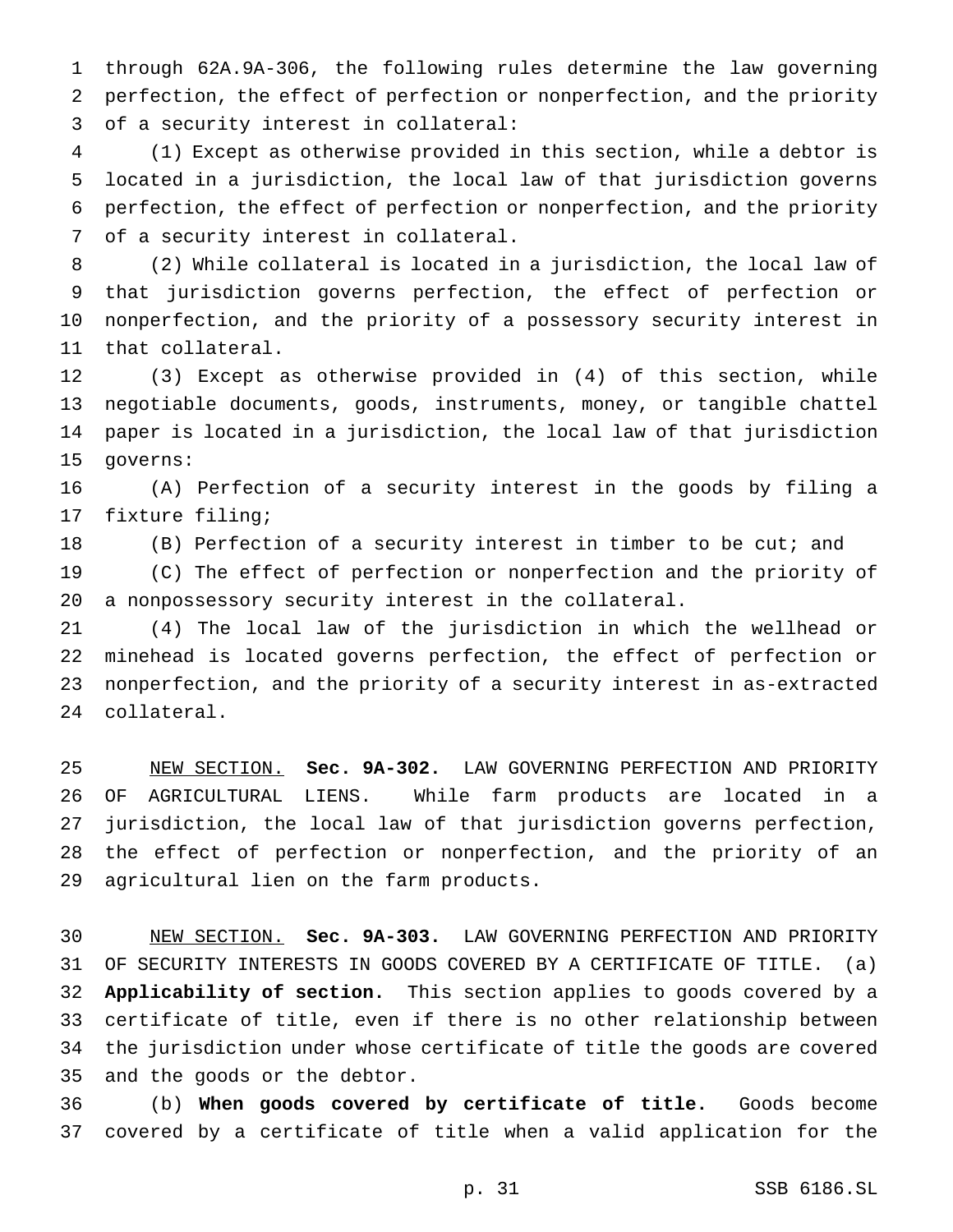certificate of title and the applicable fee are delivered to the appropriate authority. Goods cease to be covered by a certificate of title at the earlier of the time the certificate of title ceases to be effective under the law of the issuing jurisdiction or the time the goods become covered subsequently by a certificate of title issued by another jurisdiction.

 (c) **Applicable law.** The local law of the jurisdiction under whose certificate of title the goods are covered governs perfection, the effect of perfection or nonperfection, and the priority of a security interest in goods covered by a certificate of title from the time the goods become covered by the certificate of title until the goods cease to be covered by the certificate of title.

 NEW SECTION. **Sec. 9A-304.** LAW GOVERNING PERFECTION AND PRIORITY OF SECURITY INTERESTS IN DEPOSIT ACCOUNTS. (a) **Law of bank's jurisdiction governs.** The local law of a bank's jurisdiction governs perfection, the effect of perfection or nonperfection, and the priority of a security interest in a deposit account maintained with that bank.

 (b) **Bank's jurisdiction.** The following rules determine a bank's jurisdiction for purposes of this part:

 (1) If an agreement between the bank and the debtor governing the deposit account expressly provides that a particular jurisdiction is the bank's jurisdiction for purposes of this part, this Article, or the Uniform Commercial Code, that jurisdiction is the bank's jurisdiction. (2) If (1) of this subsection does not apply and an agreement between the bank and its customer governing the deposit account expressly provides that the agreement is governed by the law of a particular jurisdiction, that jurisdiction is the bank's jurisdiction. (3) If neither (1) nor (2) of this subsection applies and an agreement between the bank and its customer governing the deposit account expressly provides that the deposit account is maintained at an office in a particular jurisdiction, that jurisdiction is the bank's jurisdiction.

 (4) If (1) through (3) of this subsection do not apply, the bank's jurisdiction is the jurisdiction in which the office identified in an account statement as the office serving the customer's account is located.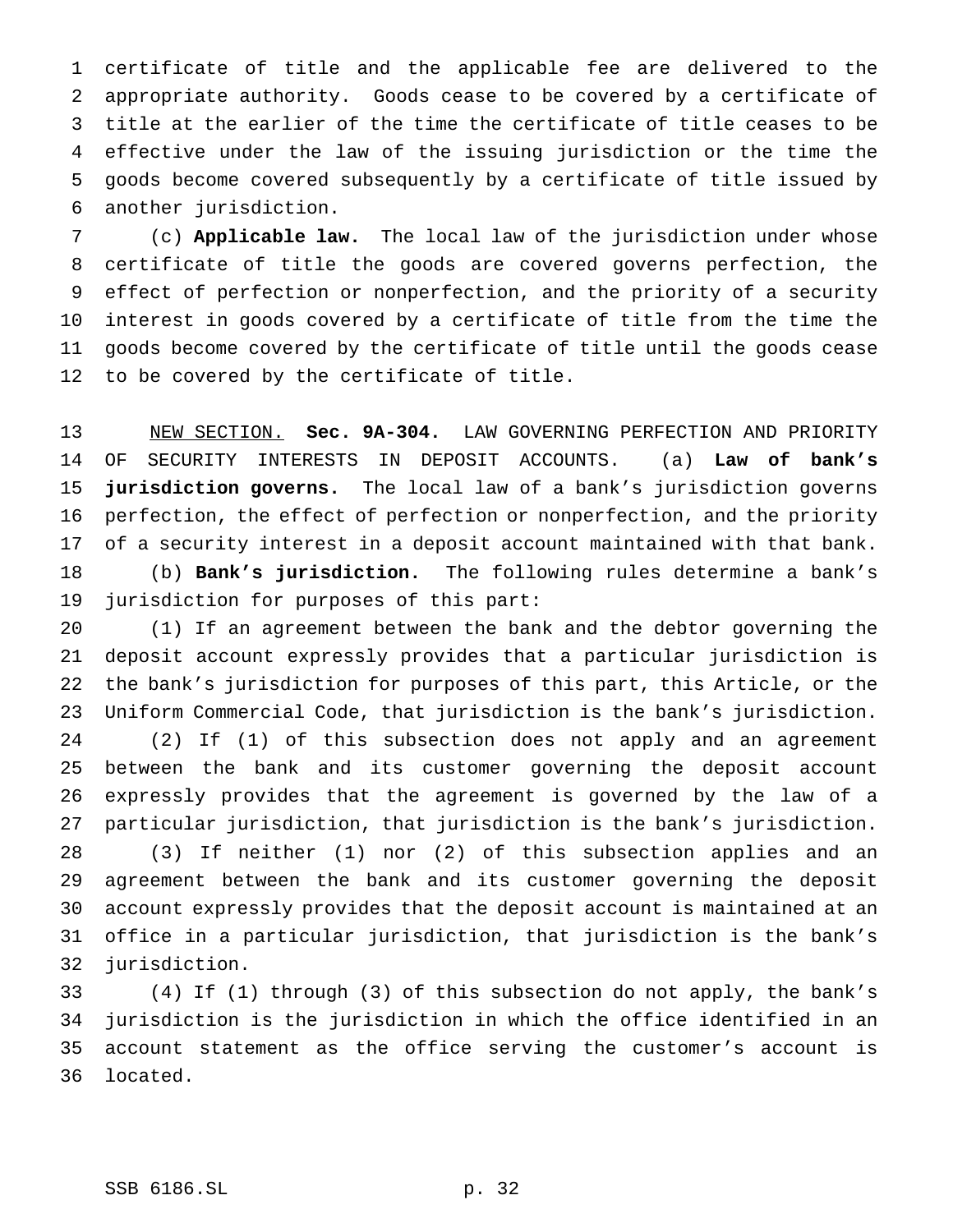(5) If (1) through (4) of this subsection do not apply, the bank's jurisdiction is the jurisdiction in which the chief executive office of the bank is located.

 NEW SECTION. **Sec. 9A-305.** LAW GOVERNING PERFECTION AND PRIORITY OF SECURITY INTERESTS IN INVESTMENT PROPERTY. (a) **Governing law: General rules.** Except as otherwise provided in subsection (c) of this section, the following rules apply:

 (1) While a security certificate is located in a jurisdiction, the local law of that jurisdiction governs perfection, the effect of perfection or nonperfection, and the priority of a security interest in the certificated security represented thereby.

 (2) The local law of the issuer's jurisdiction as specified in RCW 62A.8-110(d) governs perfection, the effect of perfection or nonperfection, and the priority of a security interest in an uncertificated security.

 (3) The local law of the securities intermediary's jurisdiction as specified in RCW 62A.8-110(e) governs perfection, the effect of perfection or nonperfection, and the priority of a security interest in a security entitlement or securities account.

 (4) The local law of the commodity intermediary's jurisdiction governs perfection, the effect of perfection or nonperfection, and the priority of a security interest in a commodity contract or commodity account.

 (b) **Commodity intermediary's jurisdiction.** The following rules determine a commodity intermediary's jurisdiction for purposes of this part:

 (1) If an agreement between the commodity intermediary and commodity customer governing the commodity account expressly provides that a particular jurisdiction is the commodity intermediary's jurisdiction for purposes of this part, this Article, or the Uniform Commercial Code, that jurisdiction is the commodity intermediary's jurisdiction.

 (2) If (1) of this subsection does not apply and an agreement between the commodity intermediary and commodity customer governing the commodity account expressly provides that the agreement is governed by the law of a particular jurisdiction, that jurisdiction is the commodity intermediary's jurisdiction.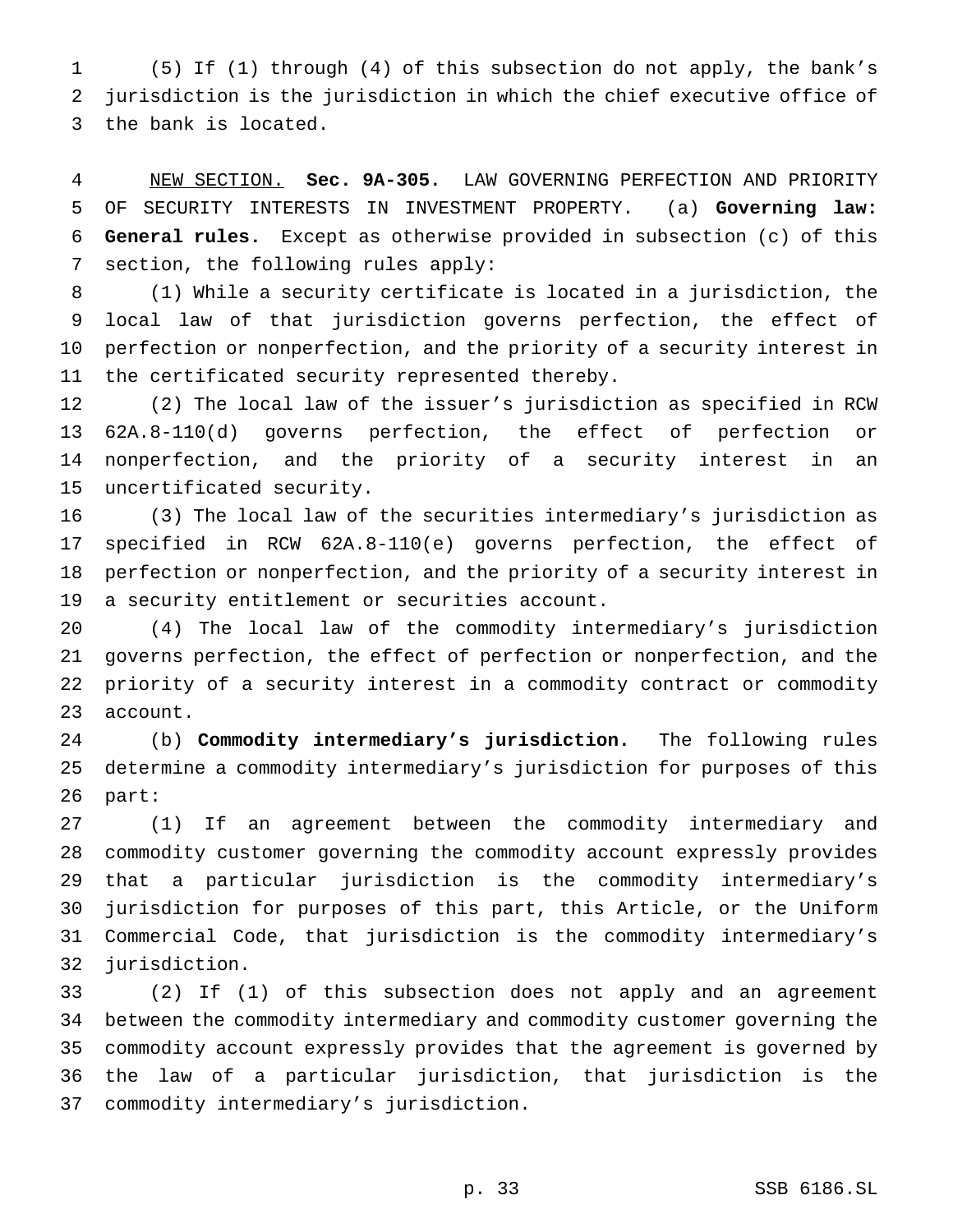(3) If neither (1) nor (2) of this subsection applies and an agreement between the commodity intermediary and commodity customer governing the commodity account expressly provides that the commodity account is maintained at an office in a particular jurisdiction, that jurisdiction is the commodity intermediary's jurisdiction.

 (4) If (1) through (3) of this subsection do not apply, the commodity intermediary's jurisdiction is the jurisdiction in which the office identified in an account statement as the office serving the commodity customer's account is located.

 (5) If (1) through (4) of this subsection do not apply, the commodity intermediary's jurisdiction is the jurisdiction in which the chief executive office of the commodity intermediary is located.

 (c) **When perfection governed by law of jurisdiction where debtor located.** The local law of the jurisdiction in which the debtor is located governs:

 (1) Perfection of a security interest in investment property by filing;

 (2) Automatic perfection of a security interest in investment property created by a broker or securities intermediary; and

 (3) Automatic perfection of a security interest in a commodity contract or commodity account created by a commodity intermediary.

 NEW SECTION. **Sec. 9A-306.** LAW GOVERNING PERFECTION AND PRIORITY OF SECURITY INTERESTS IN LETTER-OF-CREDIT RIGHTS. (a) **Governing law: Issuers or nominated person's jurisdiction.** Subject to subsection (c) of this section, the local law of the issuer's jurisdiction or a nominated person's jurisdiction governs perfection, the effect of perfection or nonperfection, and the priority of a security interest in a letter-of-credit right if the issuer's jurisdiction or nominated person's jurisdiction is a state.

 (b) **Issuer's or nominated person's jurisdiction.** For purposes of this part, an issuer's jurisdiction or nominated person's jurisdiction is the jurisdiction whose law governs the liability of the issuer or nominated person with respect to the letter-of-credit right as provided in RCW 62A.5-116.

 (c) **When section not applicable.** This section does not apply to a security interest that is perfected only under RCW 62A.9A-308(d).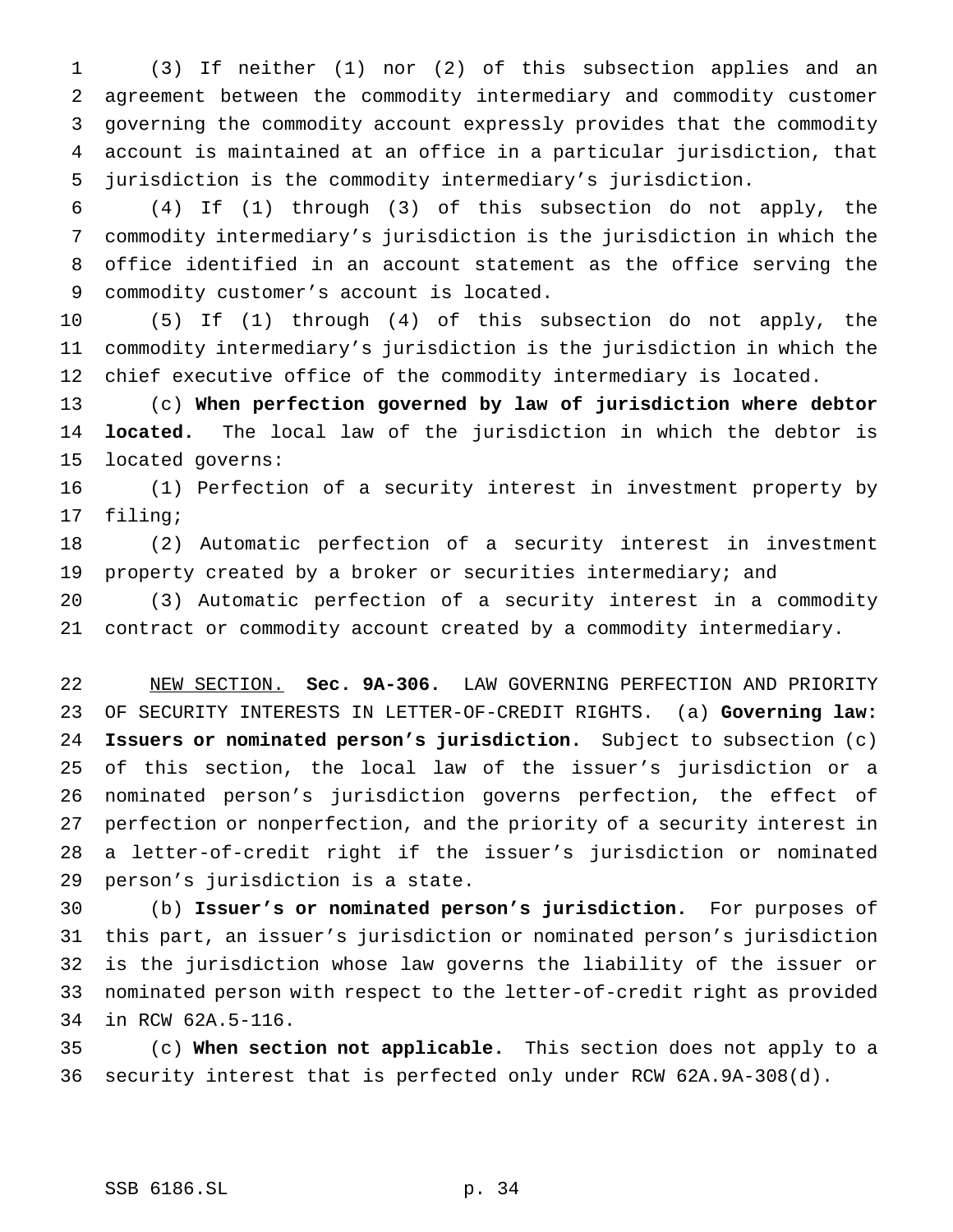NEW SECTION. **Sec. 9A-307.** LOCATION OF DEBTOR. (a) **"Place of business."** In this section, "place of business" means a place where a debtor conducts its affairs.

 (b) **Debtor's location: General rules.** Except as otherwise provided in this section, the following rules determine a debtor's location:

 (1) A debtor who is an individual is located at the individual's principal residence.

 (2) A debtor that is an organization and has only one place of business is located at its place of business.

 (3) A debtor that is an organization and has more than one place of business is located at its chief executive office.

 (c) **Limitation of applicability of subsection (b).** Subsection (b) of this section applies only if a debtor's residence, place of business, or chief executive office, as applicable, is located in a jurisdiction whose law generally requires information concerning the existence of a nonpossessory security interest to be made generally available in a filing, recording, or registration system as a condition or result of the security interest's obtaining priority over the rights of a lien creditor with respect to the collateral. If subsection (b) of this section does not apply, the debtor is located in the District of Columbia.

 (d) **Continuation of location: Cessation of existence, etc.** A person that ceases to exist, have a residence, or have a place of business continues to be located in the jurisdiction specified by subsections (b) and (c) of this section.

 (e) **Location of registered organization organized under state law.** A registered organization that is organized under the law of a state is located in that state.

 (f) **Location of registered organization organized under federal law; bank branches and agencies.** Except as otherwise provided in subsection (i) of this section, a registered organization that is organized under the law of the United States and a branch or agency of a bank that is not organized under the law of the United States or a state are located:

 (1) In the state that the law of the United States designates, if the law designates a state of location;

 (2) In the state that the registered organization, branch, or agency designates, if the law of the United States authorizes the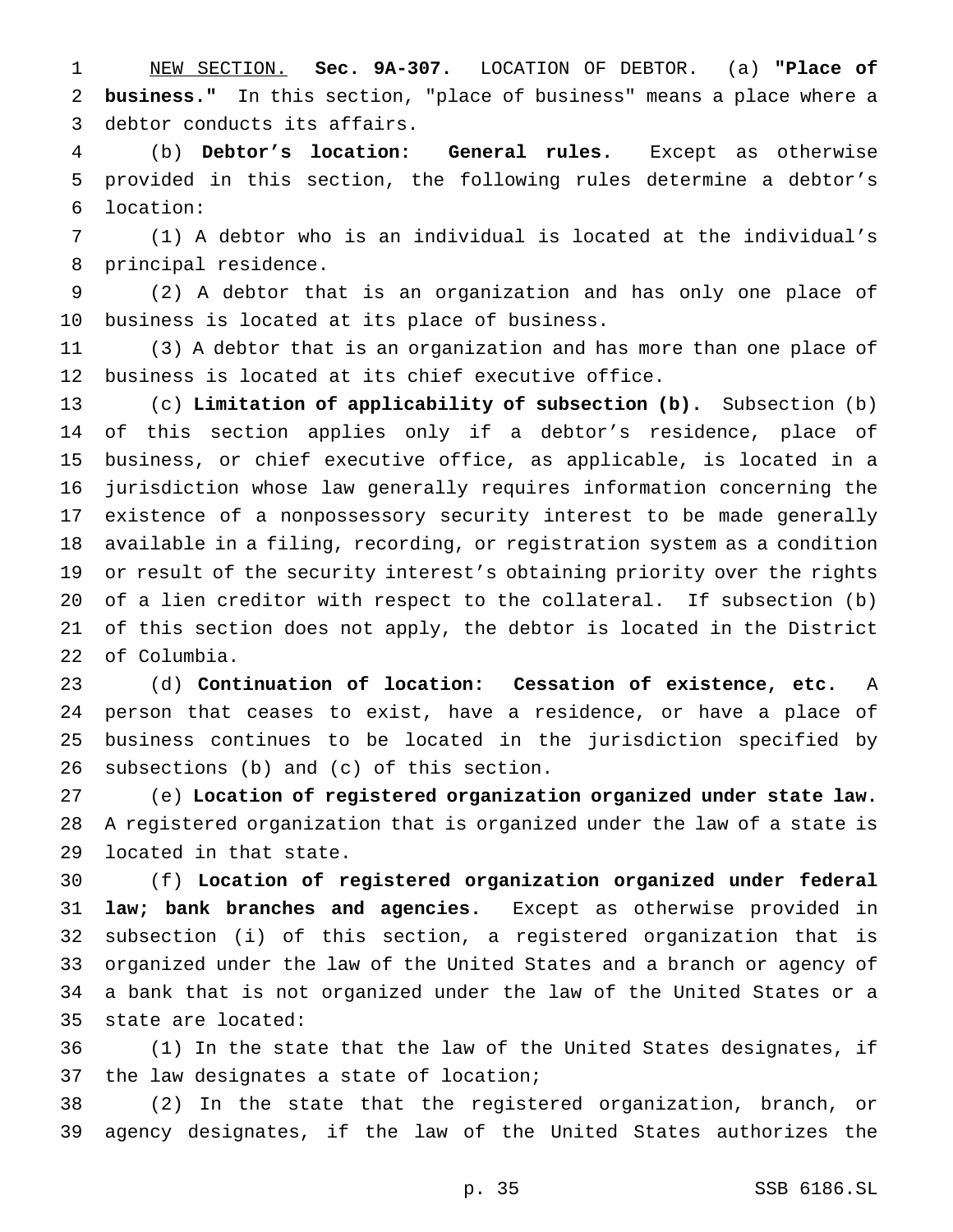registered organization, branch, or agency to designate its state of location; or

 (3) In the District of Columbia, if neither (1) nor (2) of this subsection applies.

 (g) **Continuation of location: Change in status of registered organization.** A registered organization continues to be located in the jurisdiction specified by subsection (e) or (f) of this section notwithstanding:

 (1) The suspension, revocation, forfeiture, or lapse of the registered organization's status as such in its jurisdiction of organization; or

 (2) The dissolution, winding up, or cancellation of the existence of the registered organization.

 (h) **Location of United States.** The United States is located in the District of Columbia.

 (i) **Location of foreign bank branch or agency if licensed in only one state.** A branch or agency of a bank that is not organized under the law of the United States or a state is located in the state in which the branch or agency is licensed, if all branches and agencies of the bank are licensed in only one state.

 (j) **Location of foreign air carrier.** A foreign air carrier under the Federal Aviation Act of 1958, as amended, is located at the designated office of the agent upon which service of process may be made on behalf of the carrier.

 (k) **Section applies only to this part.** This section applies only for purposes of this part.

 NEW SECTION. **Sec. 9A-308.** WHEN SECURITY INTEREST OR AGRICULTURAL LIEN IS PERFECTED; CONTINUITY OF PERFECTION. (a) **Perfection of security interest.** Except as otherwise provided in this section and RCW 62A.9A-309, a security interest is perfected if it has attached and all of the applicable requirements for perfection in RCW 62A.9A-310 through 62A.9A-316 have been satisfied. A security interest is perfected when it attaches if the applicable requirements are satisfied before the security interest attaches.

 (b) **Perfection of agricultural lien.** An agricultural lien is perfected if it has become effective and all of the applicable requirements for perfection in RCW 62A.9A-310 have been satisfied. An agricultural lien is perfected when it becomes effective if the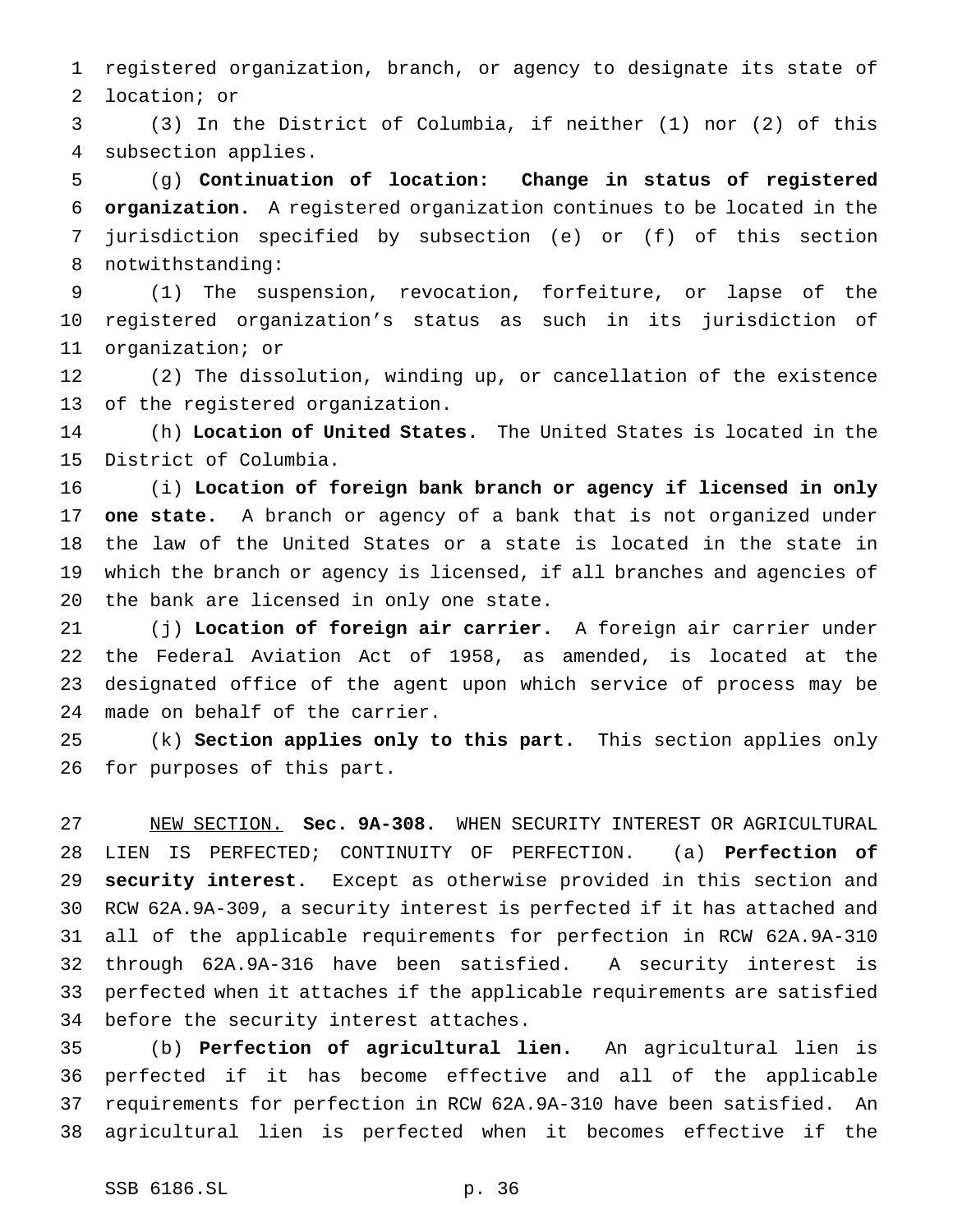applicable requirements are satisfied before the agricultural lien becomes effective.

 (c) **Continuous perfection; perfection by different methods.** A security interest or agricultural lien is perfected continuously if it is originally perfected by one method under this Article and is later perfected by another method under this Article, without an intermediate period when it was unperfected.

 (d) **Supporting obligation.** Perfection of a security interest in collateral also perfects a security interest in a supporting obligation for the collateral.

 (e) **Lien securing right to payment.** Perfection of a security interest in a right to payment or performance also perfects a security interest in a security interest, mortgage, or other lien on personal or real property securing the right.

 (f) **Security entitlement carried in securities account.** Perfection of a security interest in a securities account also perfects a security interest in the security entitlements carried in the securities account.

 (g) **Commodity contract carried in commodity account.** Perfection of a security interest in a commodity account also perfects a security interest in the commodity contracts carried in the commodity account.

 NEW SECTION. **Sec. 9A-309.** SECURITY INTEREST PERFECTED UPON ATTACHMENT. The following security interests are perfected when they attach:

 (1) A purchase-money security interest in consumer goods, except as otherwise provided in RCW 62A.9A-311(b) with respect to consumer goods 27 that are subject to a statute or treaty described in RCW 62A.9A-311(a);

 (2) An assignment of accounts or payment intangibles which does not by itself or in conjunction with other assignments to the same assignee transfer more than fifty thousand dollars, or ten percent of the total 31 amount of the assignor's outstanding accounts and payment intangibles; (3) A sale of a payment intangible;

(4) A sale of a promissory note;

 (5) A security interest created by the assignment of a health-care- insurance receivable to the provider of the health-care goods or services;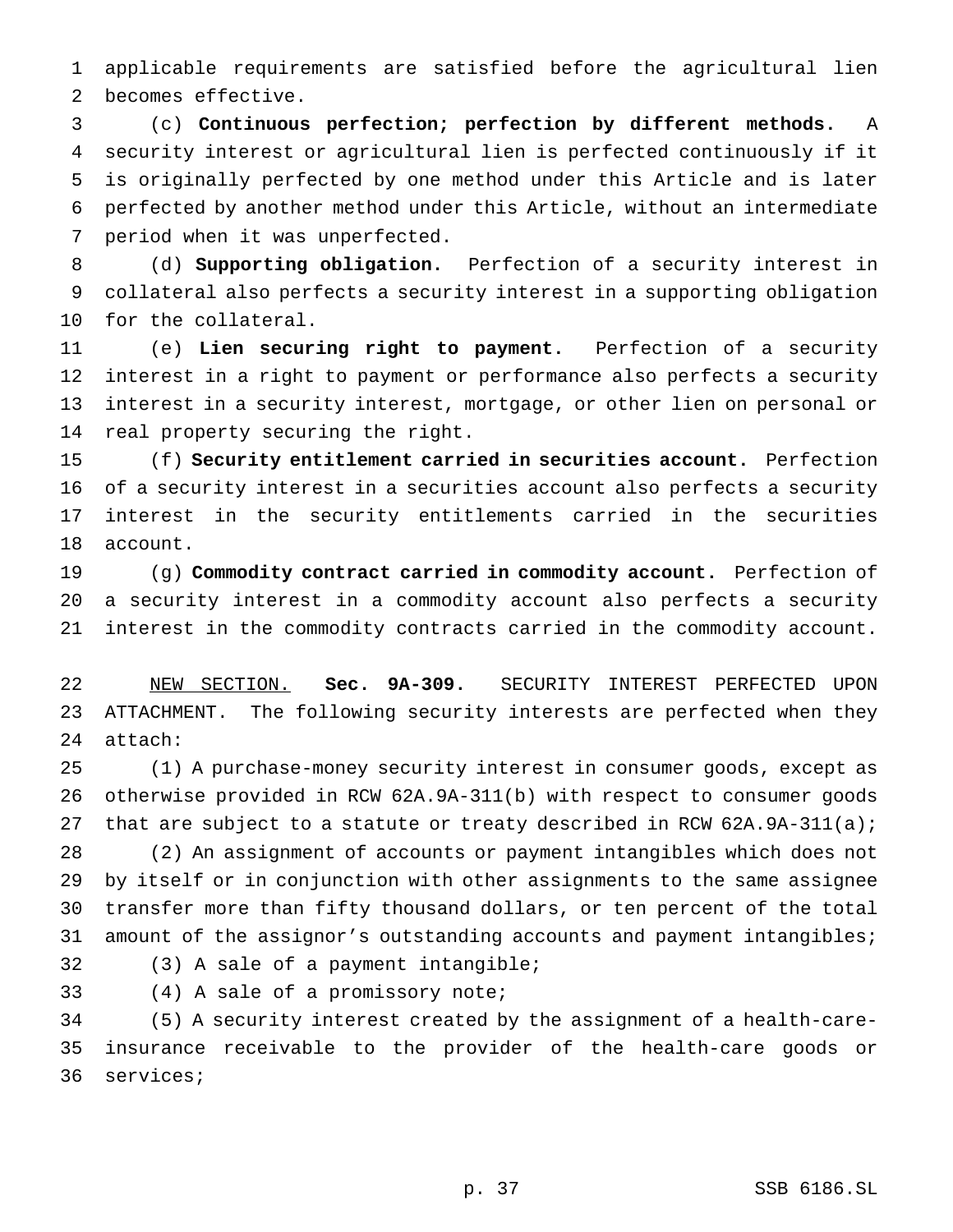(6) A security interest arising under RCW 62A.2-401, 62A.2-505, 62A.2-711(3), or 62A.2A-508(5), until the debtor obtains possession of the collateral;

 (7) A security interest of a collecting bank arising under RCW 62A.4-210;

 (8) A security interest of an issuer or nominated person arising under RCW 62A.5-118;

 (9) A security interest arising in the delivery of a financial asset under RCW 62A.9A-206(c);

 (10) A security interest in investment property created by a broker or securities intermediary;

 (11) A security interest in a commodity contract or a commodity 13 account created by a commodity intermediary;

 (12) An assignment for the benefit of all creditors of the 15 transferor and subsequent transfers by the assignee thereunder; and (13) A security interest created by an assignment of a beneficial

interest in a decedent's estate.

 NEW SECTION. **Sec. 9A-310.** WHEN FILING REQUIRED TO PERFECT SECURITY INTEREST OR AGRICULTURAL LIEN; SECURITY INTERESTS AND AGRICULTURAL LIENS TO WHICH FILING PROVISIONS DO NOT APPLY. (a) **General rule: Perfection by filing.** Except as otherwise provided in subsections (b) and (d) of this section and RCW 62A.9A-312(b), a financing statement must be filed to perfect all security interests and agricultural liens.

 (b) **Exceptions: Filing not necessary.** The filing of a financing statement is not necessary to perfect a security interest:

 (1) That is perfected under RCW 62A.9A-308 (d), (e), (f), or (g); (2) That is perfected under RCW 62A.9A-309 when it attaches;

 (3) In property subject to a statute, regulation, or treaty described in RCW 62A.9A-311(a);

 (4) In goods in possession of a bailee which is perfected under RCW 62A.9A-312(d) (1) or (2);

 (5) In certificated securities, documents, goods, or instruments which is perfected without filing or possession under RCW 62A.9A-312 (e), (f), or (g);

 (6) In collateral in the secured party's possession under RCW 62A.9A-313;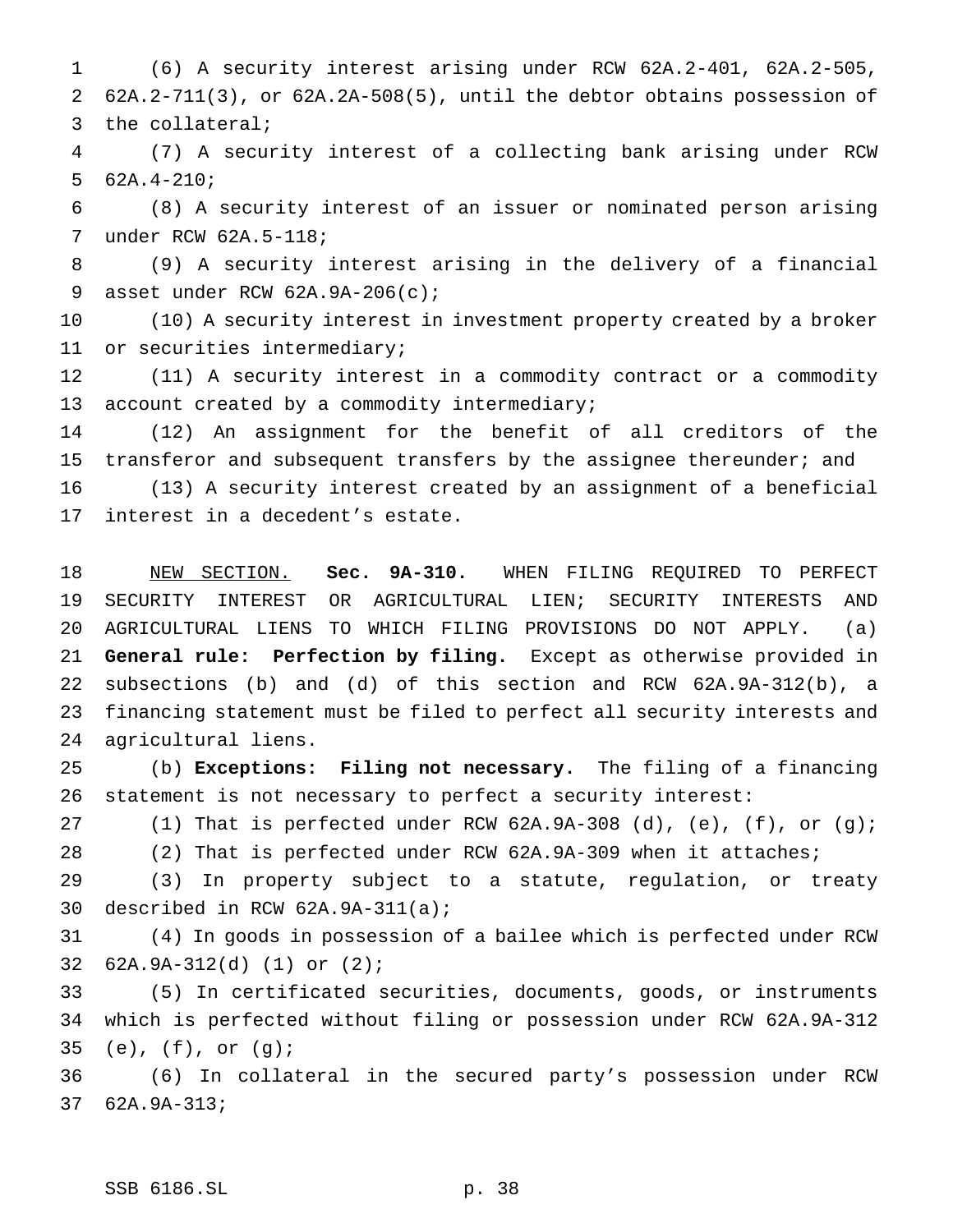(7) In a certificated security which is perfected by delivery of the security certificate to the secured party under RCW 62A.9A-313;

 (8) In deposit accounts, electronic chattel paper, investment property, or letter-of-credit rights which is perfected by control under RCW 62A.9A-314;

(9) In proceeds which is perfected under RCW 62A.9A-315; or

(10) That is perfected under RCW 62A.9A-316.

 (c) **Assignment of perfected security interest.** If a secured party assigns a perfected security interest or agricultural lien, a filing under this Article is not required to continue the perfected status of the security interest against creditors of and transferees from the original debtor.

 (d) **Further exception: Filing not necessary for handler's lien.** The filing of a financing statement is not necessary to perfect the agricultural lien of a handler on orchard crops as provided in RCW 60.11.020(3).

 NEW SECTION. **Sec. 9A-311.** PERFECTION OF SECURITY INTERESTS IN PROPERTY SUBJECT TO CERTAIN STATUTES, REGULATIONS, AND TREATIES. (a) **Security interest subject to other law.** Except as otherwise provided in subsection (d) of this section, the filing of a financing statement is not necessary or effective to perfect a security interest in property subject to:

 (1) A statute, regulation, or treaty of the United States whose requirements for a security interest's obtaining priority over the rights of a lien creditor with respect to the property preempt RCW 62A.9A-310(a);

(2) RCW 46.12.095 or 88.02.070, or chapter 65.12 RCW; or

 (3) A certificate-of-title statute of another jurisdiction which provides for a security interest to be indicated on the certificate as a condition or result of the security interest's obtaining priority over the rights of a lien creditor with respect to the property.

 (b) **Compliance with other law.** Compliance with the requirements of a statute, regulation, or treaty described in subsection (a) of this section for obtaining priority over the rights of a lien creditor is equivalent to the filing of a financing statement under this Article. Except as otherwise provided in subsection (d) of this section, RCW 62A.9A-313, and 62A.9A-316 (d) and (e) for goods covered by a certificate of title, a security interest in property subject to a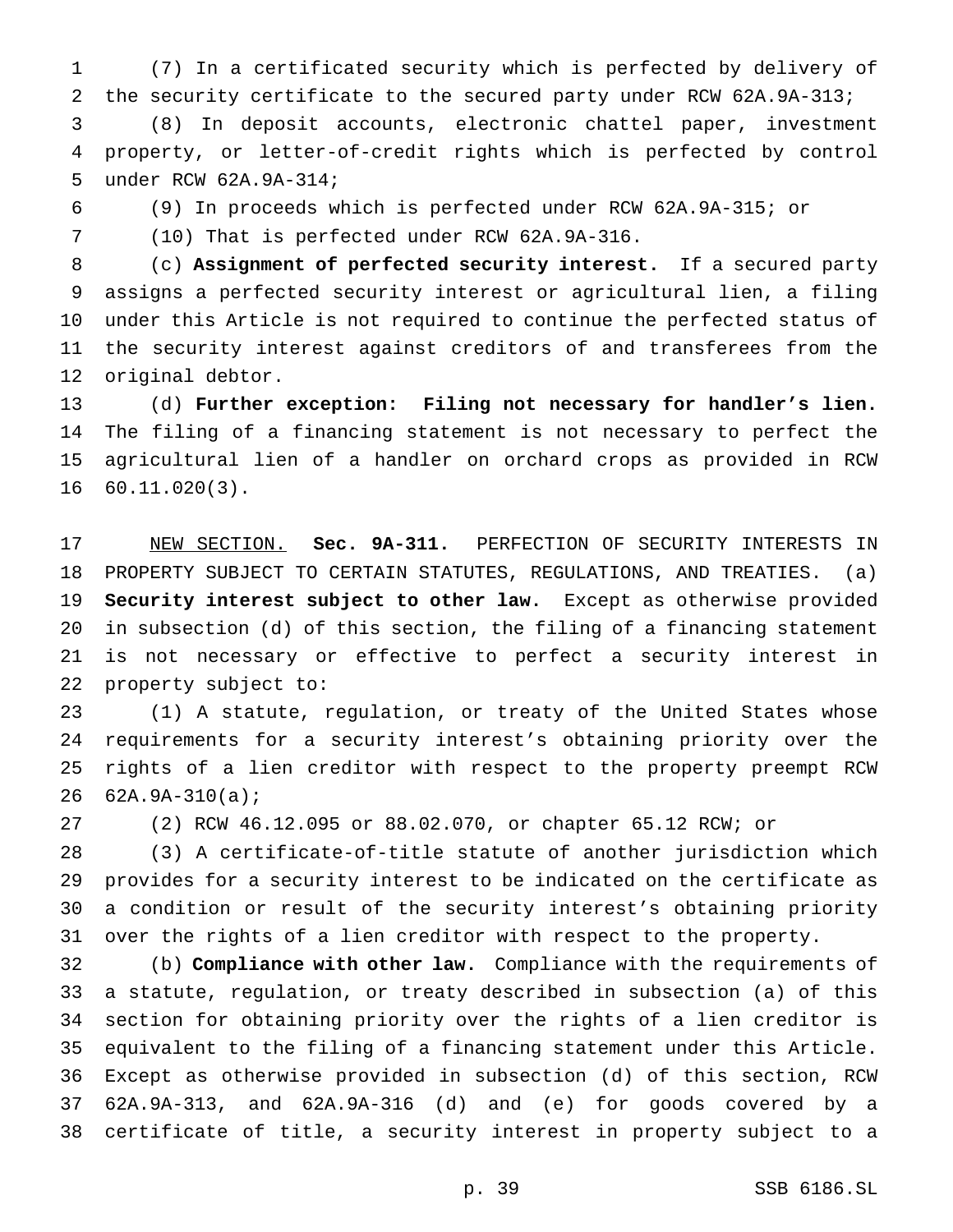statute, regulation, or treaty described in subsection (a) of this section may be perfected only by compliance with those requirements, and a security interest so perfected remains perfected notwithstanding a change in the use or transfer of possession of the collateral.

 (c) **Duration and renewal of perfection.** Except as otherwise provided in subsection (d) of this section and RCW 62A.9A-316 (d) and (e), duration and renewal of perfection of a security interest perfected by compliance with the requirements prescribed by a statute, regulation, or treaty described in subsection (a) of this section are governed by the statute, regulation, or treaty. In other respects, the security interest is subject to this Article.

 (d) **Inapplicability to certain inventory.** During any period in which collateral is inventory held for sale or lease by a person or leased by that person as lessor and that person is in the business of selling or leasing goods of that kind, this section does not apply to a security interest in that collateral created by that person as debtor.

 NEW SECTION. **Sec. 9A-312.** PERFECTION OF SECURITY INTERESTS IN CHATTEL PAPER, DEPOSIT ACCOUNTS, DOCUMENTS, GOODS COVERED BY DOCUMENTS, INSTRUMENTS, INVESTMENT PROPERTY, LETTER-OF-CREDIT RIGHTS, AND MONEY; PERFECTION BY PERMISSIVE FILING; TEMPORARY PERFECTION WITHOUT FILING OR TRANSFER OF POSSESSION. (a) **Perfection by filing permitted.** A security interest in chattel paper, negotiable documents, instruments, or investment property may be perfected by filing.

 (b) **Control or possession of certain collateral.** Except as otherwise provided in RCW 62A.9A-315 (c) and (d) for proceeds:

 (1) A security interest in a deposit account may be perfected only by control under RCW 62A.9A-314;

 (2) And except as otherwise provided in RCW 62A.9A-308(d), a security interest in a letter-of-credit right may be perfected only by control under RCW 62A.9A-314; and

 (3) A security interest in money may be perfected only by the secured party's taking possession under RCW 62A.9A-313.

 (c) **Goods covered by negotiable document.** While goods are in the possession of a bailee that has issued a negotiable document covering the goods:

 (1) A security interest in the goods may be perfected by perfecting 38 a security interest in the document; and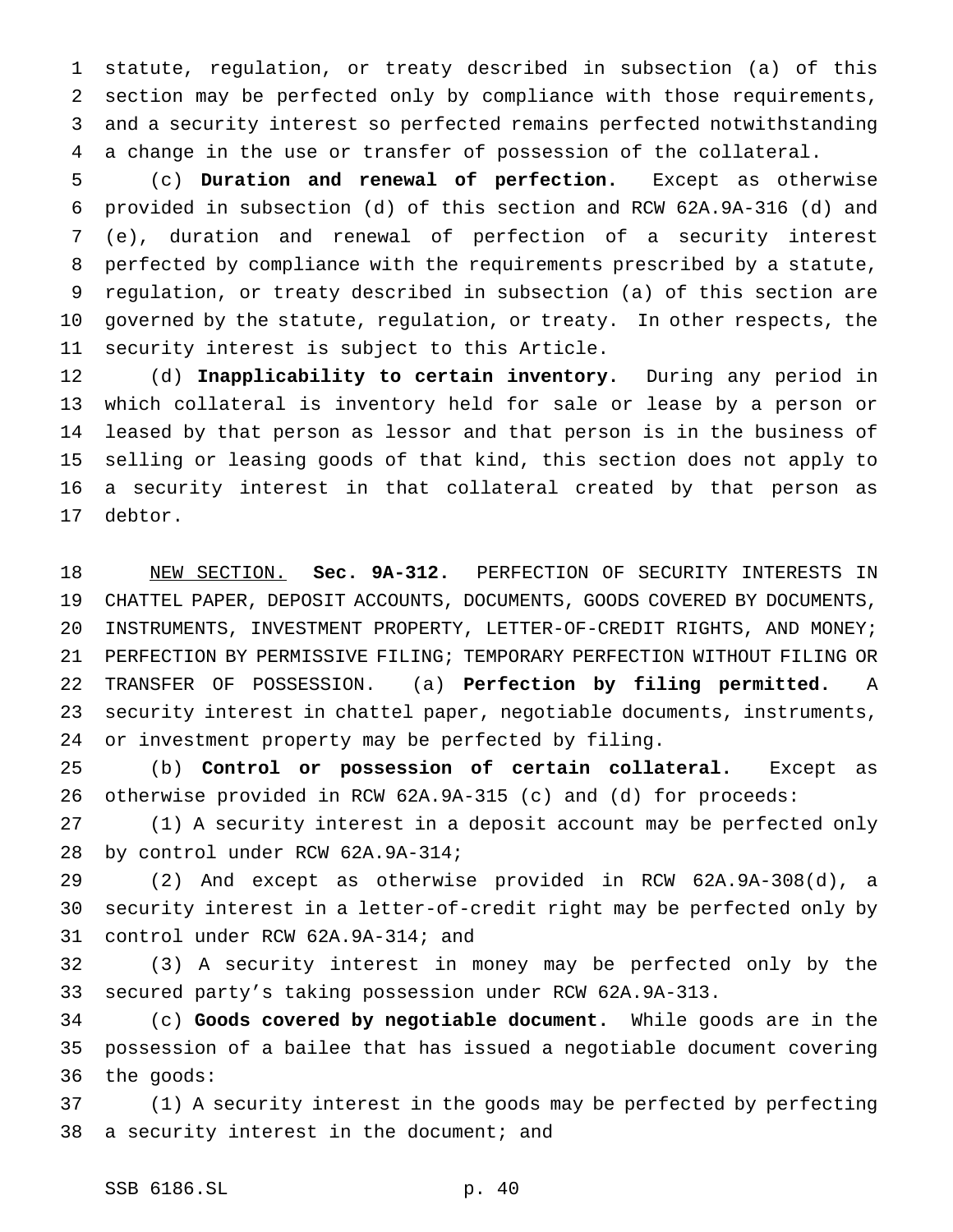(2) A security interest perfected in the document has priority over any security interest that becomes perfected in the goods by another method during that time.

 (d) **Goods covered by nonnegotiable document.** While goods are in the possession of a bailee that has issued a nonnegotiable document covering the goods, a security interest in the goods may be perfected by:

8 (1) Issuance of a document in the name of the secured party;

 (2) The bailee's receipt of notification of the secured party's interest; or

(3) Filing as to the goods.

 (e) **Temporary perfection: New value.** A security interest in certificated securities, negotiable documents, or instruments is perfected without filing or the taking of possession for a period of twenty days from the time it attaches to the extent that it arises for new value given under an authenticated security agreement.

 (f) **Temporary perfection: Goods or documents made available to debtor.** A perfected security interest in a negotiable document or goods in possession of a bailee, other than one that has issued a negotiable document for the goods, remains perfected for twenty days without filing if the secured party makes available to the debtor the goods or documents representing the goods for the purpose of:

(1) Ultimate sale or exchange; or

 (2) Loading, unloading, storing, shipping, transshipping, manufacturing, processing, or otherwise dealing with them in a manner preliminary to their sale or exchange.

 (g) **Temporary perfection: Delivery of security certificate or instrument to debtor.** A perfected security interest in a certificated security or instrument remains perfected for twenty days without filing if the secured party delivers the security certificate or instrument to the debtor for the purpose of:

(1) Ultimate sale or exchange; or

 (2) Presentation, collection, enforcement, renewal, or registration of transfer.

 (h) **Expiration of temporary perfection.** After the twenty-day period specified in subsection (e), (f), or (g) of this section expires, perfection depends upon compliance with this Article.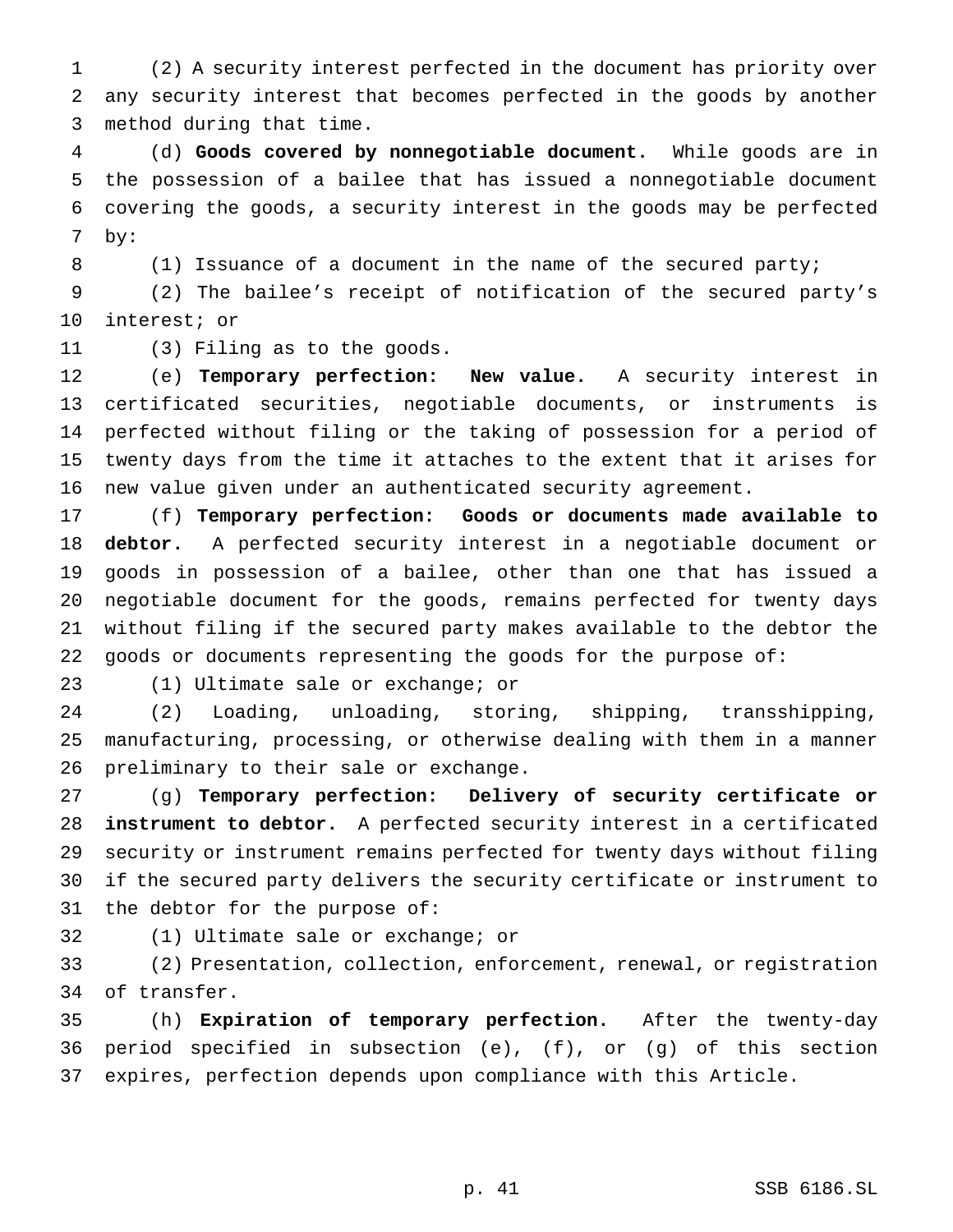NEW SECTION. **Sec. 9A-313.** WHEN POSSESSION BY OR DELIVERY TO SECURED PARTY PERFECTS SECURITY INTEREST WITHOUT FILING. (a) **Perfection by possession or delivery.** Except as otherwise provided in subsection (b) of this section, a secured party may perfect a security interest in negotiable documents, goods, instruments, money, or tangible chattel paper by taking possession of the collateral. A secured party may perfect a security interest in certificated securities by taking delivery of the certificated securities under RCW 62A.8-301.

 (b) **Goods covered by certificate of title.** With respect to goods covered by a certificate of title issued by this state, a secured party may perfect a security interest in the goods by taking possession of the goods only in the circumstances described in RCW 62A.9A-316(d).

 (c) **Collateral in possession of person other than debtor.** With respect to collateral other than certificated securities and goods covered by a document, a secured party takes possession of collateral in the possession of a person other than the debtor, the secured party, or a lessee of the collateral from the debtor in the ordinary course of the debtor's business, when:

 (1) The person in possession authenticates a record acknowledging that it holds possession of the collateral for the secured party's benefit; or

 (2) The person takes possession of the collateral after having authenticated a record acknowledging that it will hold possession of collateral for the secured party's benefit.

 (d) **Time of perfection by possession; continuation of perfection.** If perfection of a security interest depends upon possession of the collateral by a secured party, perfection occurs no earlier than the time the secured party takes possession and continues only while the secured party retains possession.

 (e) **Time of perfection by delivery; continuation of perfection.** A security interest in a certificated security in registered form is perfected by delivery when delivery of the certificated security occurs under RCW 62A.8-301 and remains perfected by delivery until the debtor obtains possession of the security certificate.

 (f) **Acknowledgment not required.** A person in possession of collateral is not required to acknowledge that it holds possession for a secured party's benefit.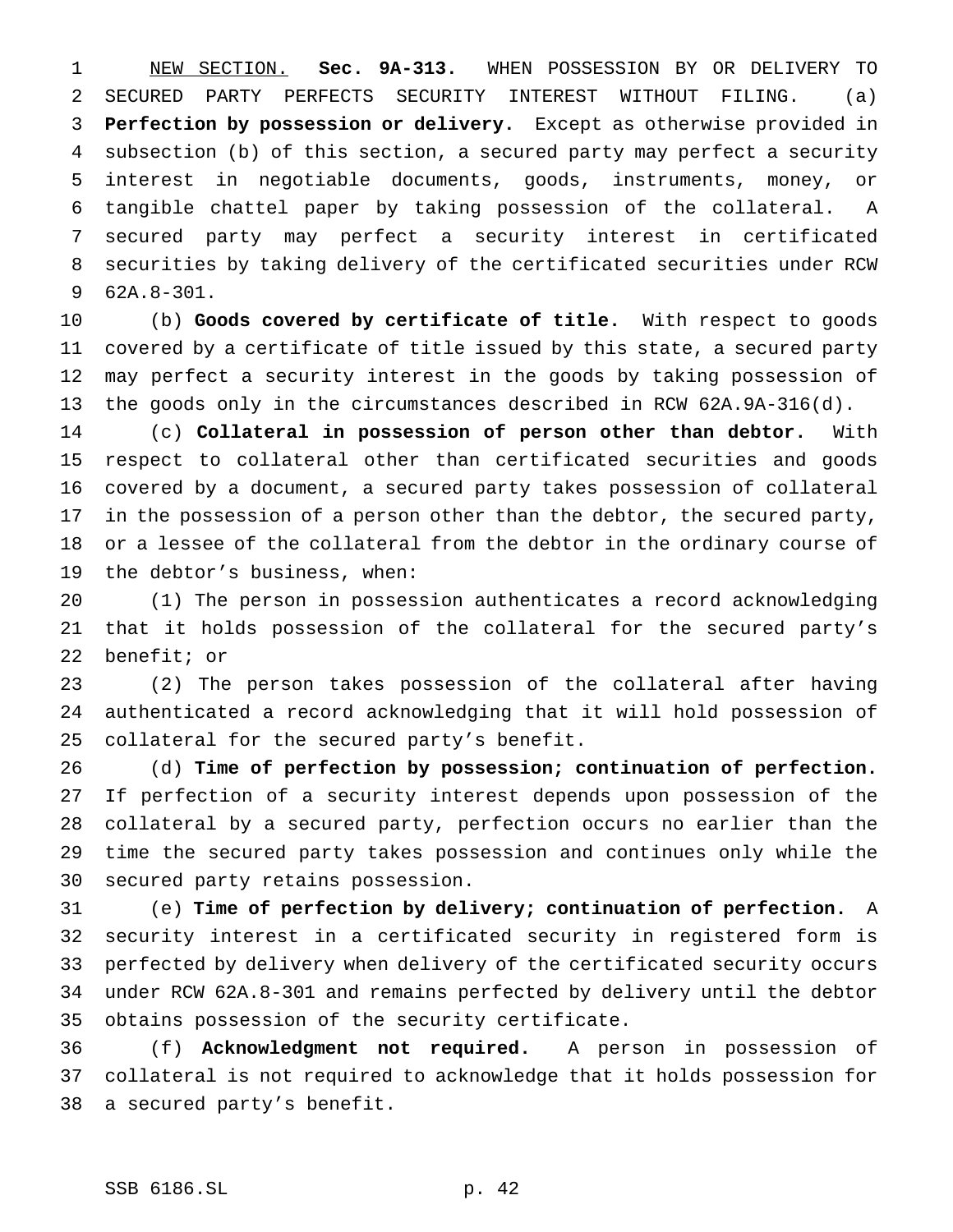(g) **Effectiveness of acknowledgment; no duties or confirmation.** If a person acknowledges that it holds possession for the secured party's benefit:

 (1) The acknowledgment is effective under subsection (c) of this section or RCW 62A.8-301(a), even if the acknowledgment violates the rights of a debtor; and

 (2) Unless the person otherwise agrees or law other than this Article otherwise provides, the person does not owe any duty to the secured party and is not required to confirm the acknowledgment to another person.

 (h) **Secured party's delivery to person other than debtor.** A secured party having possession of collateral does not relinquish possession by delivering the collateral to a person other than the debtor or a lessee of the collateral from the debtor in the ordinary course of the debtor's business if the person was instructed before the delivery or is instructed contemporaneously with the delivery:

 (1) To hold possession of the collateral for the secured party's benefit; or

(2) To redeliver the collateral to the secured party.

 (i) **Effect of delivery under subsection (h); no duties or confirmation.** A secured party does not relinquish possession, even if a delivery under subsection (h) of this section violates the rights of a debtor. A person to which collateral is delivered under subsection (h) of this section does not owe any duty to the secured party and is not required to confirm the delivery to another person unless the person otherwise agrees or law other than this Article otherwise provides.

 NEW SECTION. **Sec. 9A-314.** PERFECTION BY CONTROL. (a) **Perfection by control.** A security interest in investment property, deposit accounts, letter-of-credit rights, or electronic chattel paper may be perfected by control of the collateral under RCW 62A.9A-104, 62A.9A-105, 62A.9A-106, or 62A.9A-107.

 (b) **Specified collateral: Time of perfection by control; continuation of perfection.** A security interest in deposit accounts, electronic chattel paper, or letter-of-credit rights is perfected by control under RCW 62A.9A-104, 62A.9A-105, or 62A.9A-107 when the secured party obtains control and remains perfected by control only while the secured party retains control.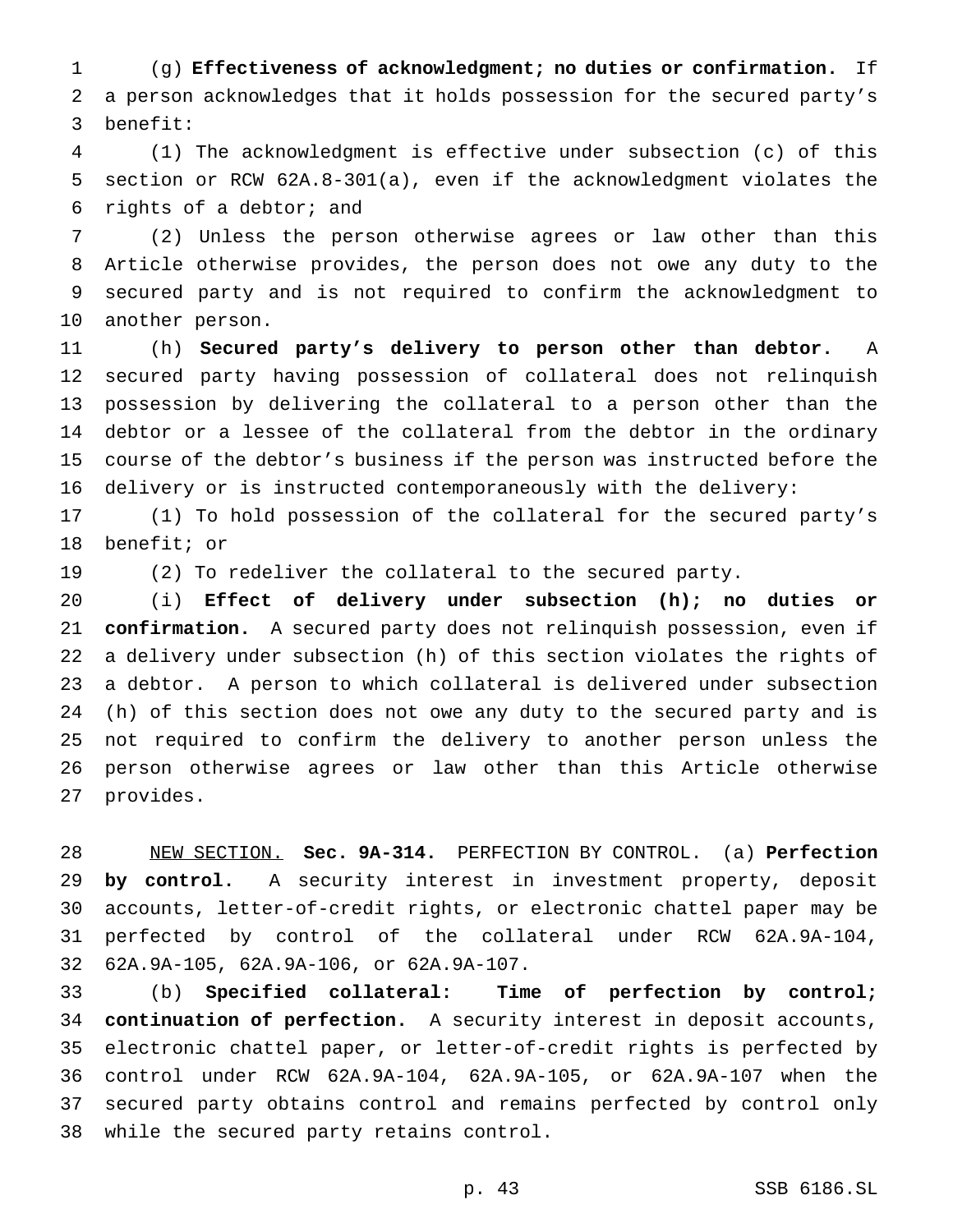(c) **Investment property: Time of perfection by control; continuation of perfection.** A security interest in investment property is perfected by control under RCW 62A.9A-106 from the time the secured party obtains control and remains perfected by control until:

(1) The secured party does not have control; and

(2) One of the following occurs:

 (A) If the collateral is a certificated security, the debtor has or acquires possession of the security certificate;

 (B) If the collateral is an uncertificated security, the issuer has registered or registers the debtor as the registered owner; or

 (C) If the collateral is a security entitlement, the debtor is or becomes the entitlement holder.

 NEW SECTION. **Sec. 9A-315.** SECURED PARTY'S RIGHTS ON DISPOSITION OF COLLATERAL AND IN PROCEEDS. (a) **Disposition of collateral: Continuation of security interest or agricultural lien; proceeds.** Except as otherwise provided in this Article and in RCW 62A.2-403(2): (1) A security interest or agricultural lien continues in collateral notwithstanding sale, lease, license, exchange, or other disposition thereof unless the secured party authorized the disposition free of the security interest or agricultural lien; and

 (2) A security interest attaches to any identifiable proceeds of collateral.

 (b) **When commingled proceeds identifiable.** Proceeds that are commingled with other property are identifiable proceeds:

 (1) If the proceeds are goods, to the extent provided by RCW 62A.9A-336; and

 (2) If the proceeds are not goods, to the extent that the secured party identifies the proceeds by a method of tracing, including application of equitable principles, that is permitted under law other than this Article with respect to commingled property of the type involved.

 (c) **Perfection of security interest in proceeds.** A security interest in proceeds is a perfected security interest if the security interest in the original collateral was perfected.

 (d) **Continuation of perfection.** A perfected security interest in proceeds becomes unperfected on the twenty-first day after the security interest attaches to the proceeds unless:

(1) The following conditions are satisfied: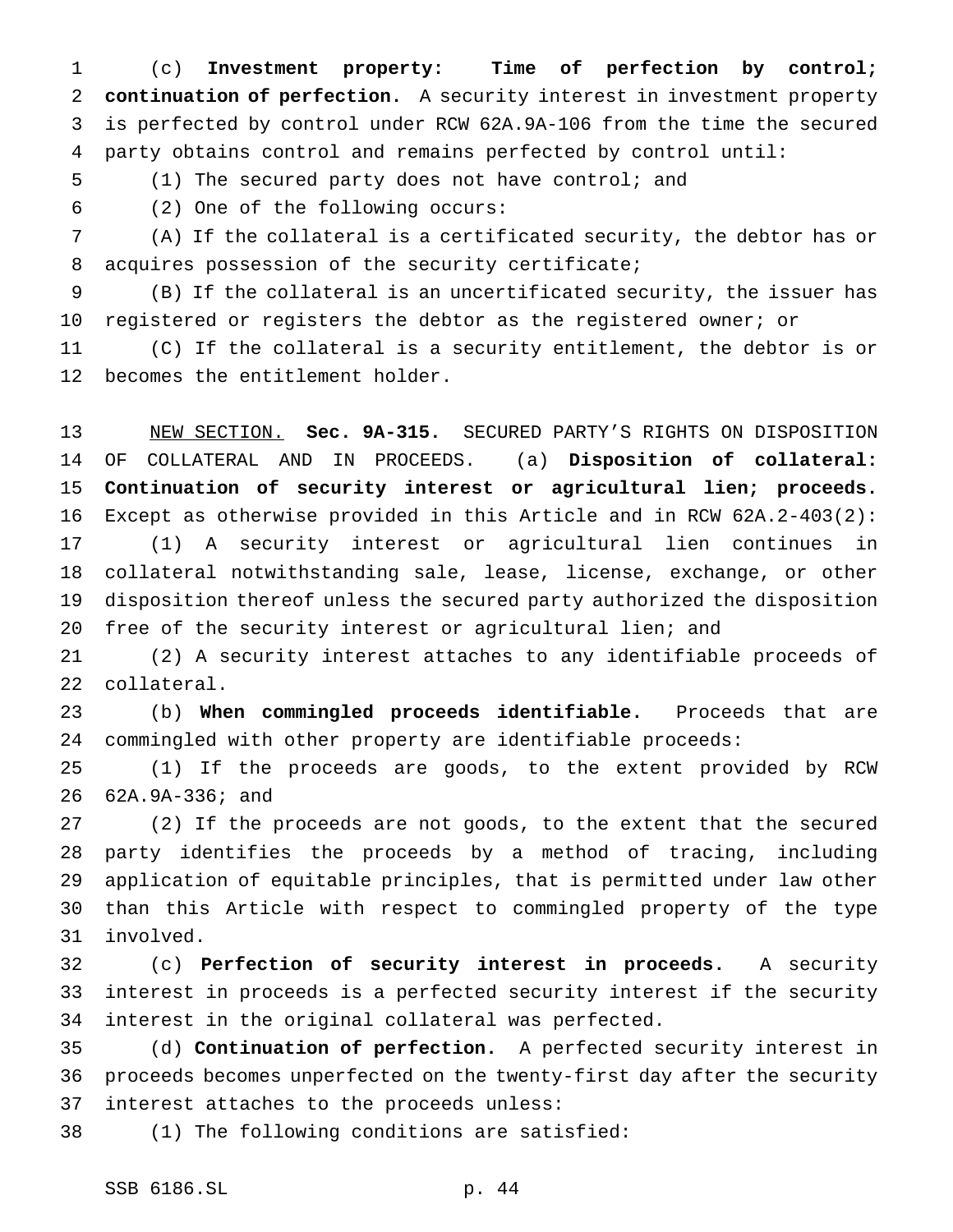(A) A filed financing statement covers the original collateral;

 (B) The proceeds are collateral in which a security interest may be perfected by filing in the office in which the financing statement has been filed; and

(C) The proceeds are not acquired with cash proceeds;

(2) The proceeds are identifiable cash proceeds; or

 (3) The security interest in the proceeds is perfected other than under subsection (c) of this section when the security interest attaches to the proceeds or within twenty days thereafter.

 (e) **When perfected security interest in proceeds becomes unperfected.** If a filed financing statement covers the original collateral, a security interest in proceeds which remains perfected under subsection (d)(1) of this section becomes unperfected at the later of:

 (1) When the effectiveness of the filed financing statement lapses under RCW 62A.9A-515 or is terminated under RCW 62A.9A-513; or

 (2) The twenty-first day after the security interest attaches to the proceeds.

 NEW SECTION. **Sec. 9A-316.** CONTINUED PERFECTION OF SECURITY INTEREST FOLLOWING CHANGE IN GOVERNING LAW. (a) **General rule: Effect on perfection of change in governing law.** A security interest perfected pursuant to the law of the jurisdiction designated in RCW 62A.9A-301(1) or 62A.9A-305(c) remains perfected until the earliest of: (1) The time perfection would have ceased under the law of that jurisdiction;

 (2) The expiration of four months after a change of the debtor's location to another jurisdiction; or

 (3) The expiration of one year after a transfer of collateral to a person that thereby becomes a debtor and is located in another jurisdiction.

 (b) **Security interest perfected or unperfected under law of new jurisdiction.** If a security interest described in subsection (a) of this section becomes perfected under the law of the other jurisdiction before the earliest time or event described in subsection (a) of this section, it remains perfected thereafter. If the security interest does not become perfected under the law of the other jurisdiction before the earliest time or event, it becomes unperfected and is deemed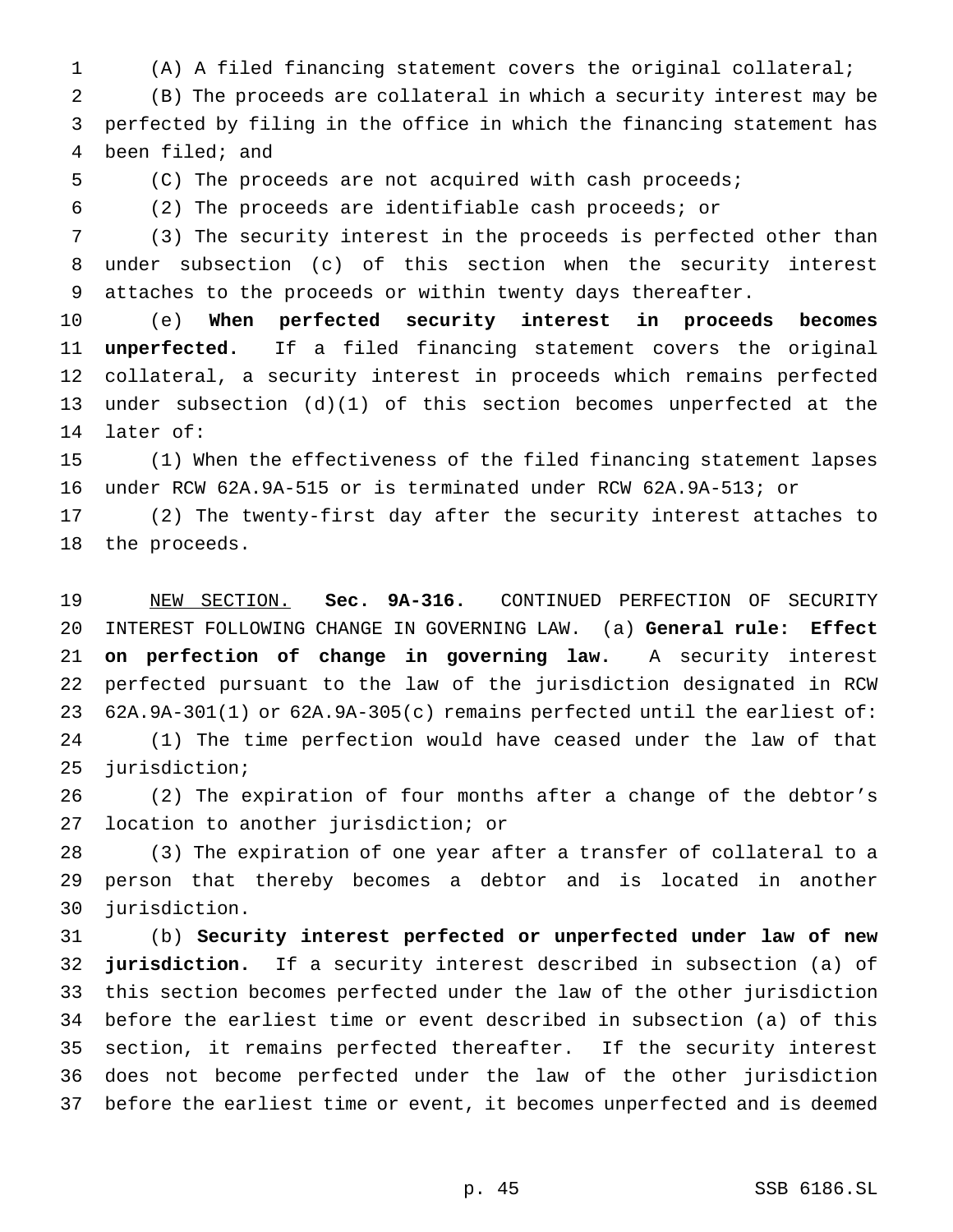never to have been perfected as against a purchaser of the collateral for value.

 (c) **Possessory security interest in collateral moved to new jurisdiction.** A possessory security interest in collateral, other than goods covered by a certificate of title and as-extracted collateral consisting of goods, remains continuously perfected if:

 (1) The collateral is located in one jurisdiction and subject to a security interest perfected under the law of that jurisdiction;

 (2) Thereafter the collateral is brought into another jurisdiction; and

 (3) Upon entry into the other jurisdiction, the security interest is perfected under the law of the other jurisdiction.

 (d) **Goods covered by certificate of title from this state.** Except as otherwise provided in subsection (e) of this section, a security interest in goods covered by a certificate of title which is perfected by any method under the law of another jurisdiction when the goods become covered by a certificate of title from this state remains perfected until the security interest would have become unperfected under the law of the other jurisdiction had the goods not become so covered.

 (e) **When subsection (d) security interest becomes unperfected against purchasers.** A security interest described in subsection (d) of this section becomes unperfected as against a purchaser of the goods for value and is deemed never to have been perfected as against a purchaser of the goods for value if the applicable requirements for perfection under RCW 62A.9A-311(b) or 62A.9A-313 are not satisfied before the earlier of:

 (1) The time the security interest would have become unperfected under the law of the other jurisdiction had the goods not become covered by a certificate of title from this state; or

 (2) The expiration of four months after the goods had become so covered.

 (f) **Change in jurisdiction of bank, issuer, nominated person, securities intermediary, or commodity intermediary.** A security interest in deposit accounts, letter-of-credit rights, or investment property which is perfected under the law of the bank's jurisdiction, the issuer's jurisdiction, a nominated person's jurisdiction, the securities intermediary's jurisdiction, or the commodity intermediary's jurisdiction, as applicable, remains perfected until the earlier of: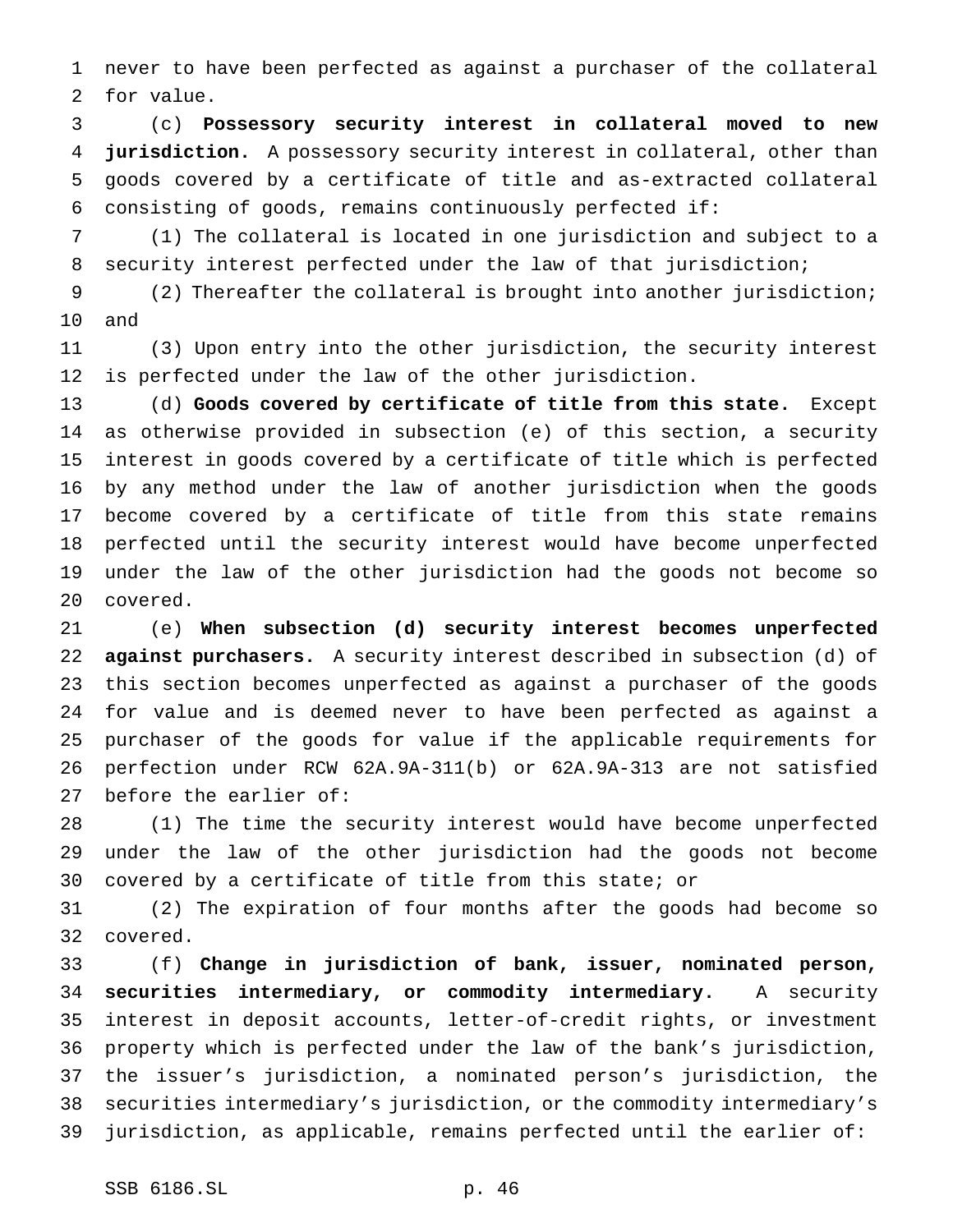(1) The time the security interest would have become unperfected under the law of that jurisdiction; or

 (2) The expiration of four months after a change of the applicable jurisdiction to another jurisdiction.

 (g) **Subsection (f) of this section security interest perfected or unperfected under law of new jurisdiction.** If a security interest described in subsection (f) of this section becomes perfected under the law of the other jurisdiction before the earlier of the time or the end of the period described in subsection (f) of this section, it remains perfected thereafter. If the security interest does not become perfected under the law of the other jurisdiction before the earlier of that time or the end of that period, it becomes unperfected and is deemed never to have been perfected as against a purchaser of the collateral for value.

 NEW SECTION. **Sec. 9A-317.** INTERESTS THAT TAKE PRIORITY OVER OR TAKE FREE OF SECURITY INTEREST OR AGRICULTURAL LIEN. (a) **Conflicting security interests and rights of lien creditors.** A security interest or agricultural lien is subordinate to the rights of:

(1) A person entitled to priority under RCW 62A.9A-322; and

 (2) Except as otherwise provided in subsection (e) of this section, a person that becomes a lien creditor before the earlier of the time the security interest or agricultural lien is perfected or a financing statement covering the collateral is filed.

 (b) **Buyers that receive delivery.** Except as otherwise provided in subsection (e) of this section, a buyer, other than a secured party, of tangible chattel paper, documents, goods, instruments, or a security certificate takes free of a security interest or agricultural lien if the buyer gives value and receives delivery of the collateral without knowledge of the security interest or agricultural lien and before it is perfected.

 (c) **Lessees that receive delivery.** Except as otherwise provided in subsection (e) of this section, a lessee of goods takes free of a security interest or agricultural lien if the lessee gives value and receives delivery of the collateral without knowledge of the security interest or agricultural lien and before it is perfected.

 (d) **Licensees and buyers of certain collateral.** A licensee of a general intangible or a buyer, other than a secured party, of accounts, electronic chattel paper, general intangibles, or investment property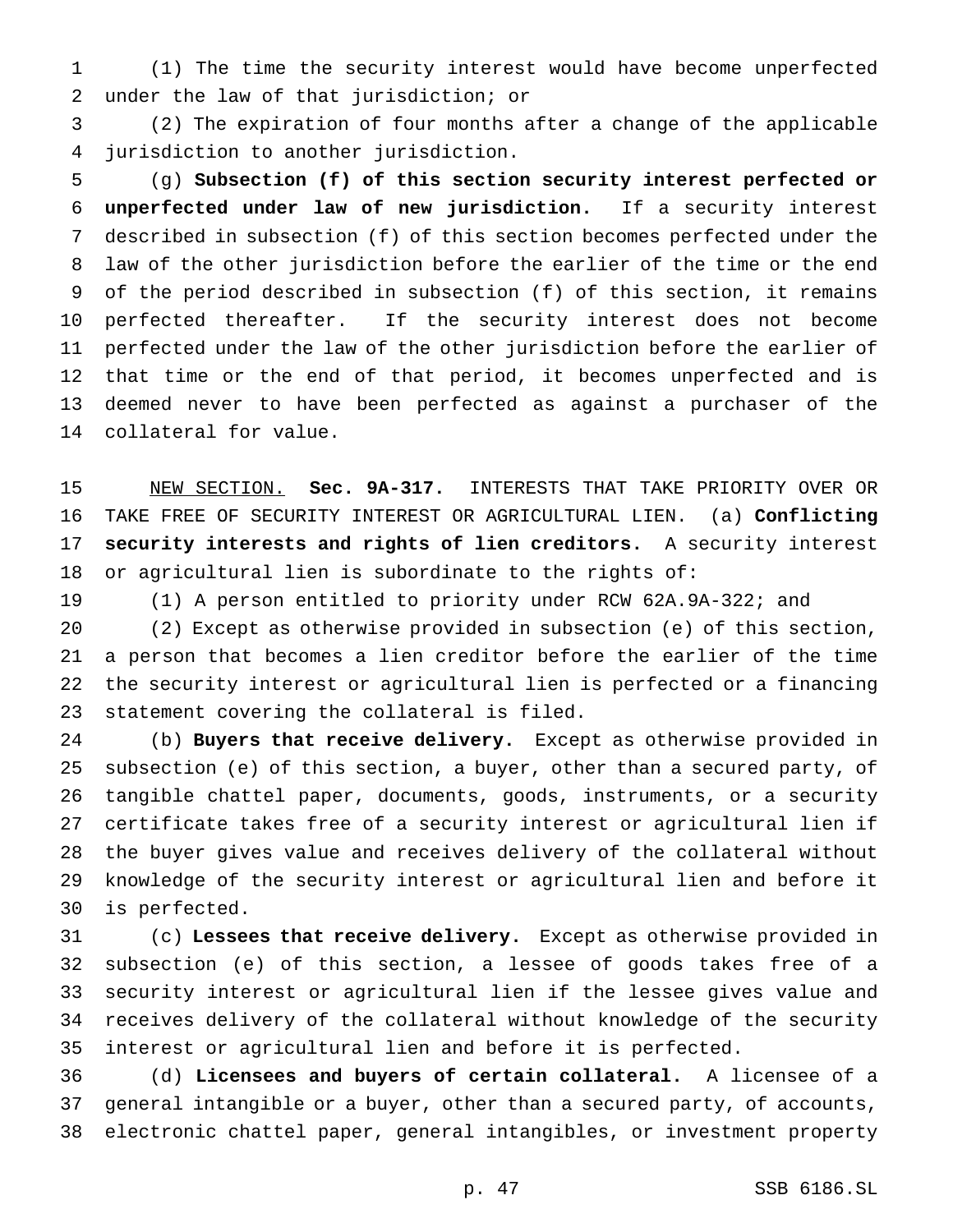other than a certificated security takes free of a security interest if the licensee or buyer gives value without knowledge of the security interest and before it is perfected.

 (e) **Purchase-money security interest.** Except as otherwise provided in RCW 62A.9A-320 and 62A.9A-321, if a person files a financing statement with respect to a purchase-money security interest before or within twenty days after the debtor receives delivery of the collateral, the security interest takes priority over the rights of a buyer, lessee, or lien creditor which arise between the time the security interest attaches and the time of filing.

 NEW SECTION. **Sec. 9A-318.** NO INTEREST RETAINED IN RIGHT TO PAYMENT THAT IS SOLD; RIGHTS AND TITLE OF SELLER OF ACCOUNT OR CHATTEL PAPER WITH RESPECT TO CREDITORS AND PURCHASERS. (a) **Seller retains no interest.** A debtor that has sold an account, chattel paper, payment intangible, or promissory note does not retain a legal or equitable interest in the collateral sold.

 (b) **Deemed rights of debtor if buyer's security interest unperfected.** For purposes of determining the rights of creditors of, and purchasers for value of an account or chattel paper from, a debtor that has sold an account or chattel paper, while the buyer's security interest is unperfected, the debtor is deemed to have rights and title to the account or chattel paper identical to those the debtor sold.

 NEW SECTION. **Sec. 9A-319.** RIGHTS AND TITLE OF CONSIGNEE WITH RESPECT TO CREDITORS AND PURCHASERS. (a) **Consignee has consignor's rights.** Except as otherwise provided in subsection (b) of this section, for purposes of determining the rights of creditors of, and purchasers for value of goods from, a consignee, while the goods are in the possession of the consignee, the consignee is deemed to have rights and title to the goods identical to those the consignor had or had power to transfer.

 (b) **Applicability of other law.** For purposes of determining the rights of a creditor of a consignee, law other than this Article determines the rights and title of a consignee while goods are in the consignee's possession if, under this part, a perfected security interest held by the consignor would have priority over the rights of the creditor.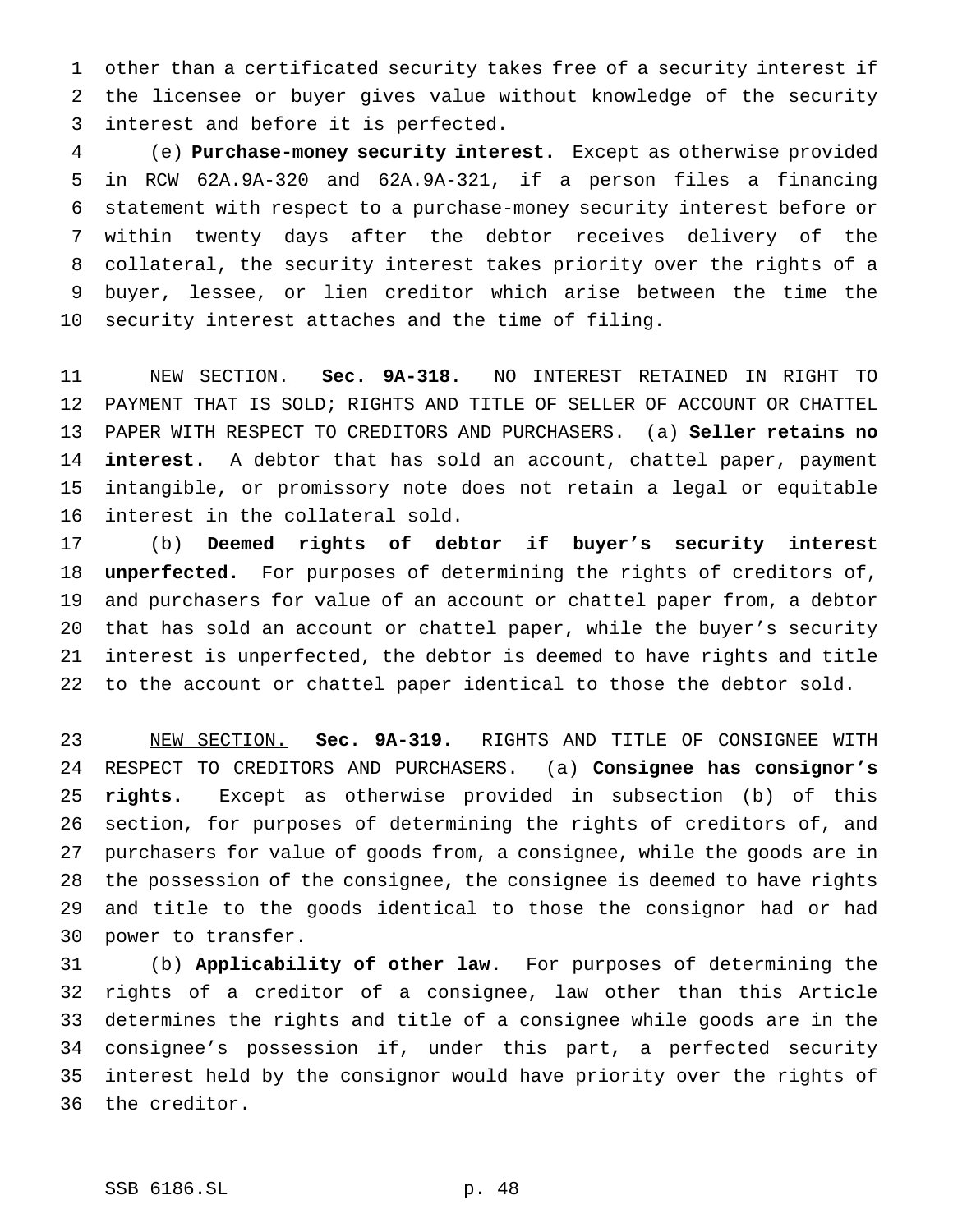NEW SECTION. **Sec. 9A-320.** BUYER OF GOODS. (a) **Buyer in ordinary course of business.** Except as otherwise provided in subsection (e) of this section, a buyer in ordinary course of business, other than a person buying farm products from a person engaged in farming operations, takes free of a security interest created by the buyer's seller, even if the security interest is perfected and the buyer knows of its existence.

 (b) **Buyer of consumer goods.** Except as otherwise provided in subsection (e) of this section, a buyer of goods from a person who used or bought the goods for use primarily for personal, family, or household purposes takes free of a security interest, even if perfected, if the buyer buys:

(1) Without knowledge of the security interest;

(2) For value;

 (3) Primarily for the buyer's personal, family, or household purposes; and

 (4) Before the filing of a financing statement covering the goods. (c) **Effectiveness of filing for subsection (b) of this section.** To

 the extent that it affects the priority of a security interest over a buyer of goods under subsection (b) of this section, the period of effectiveness of a filing made in the jurisdiction in which the seller is located is governed by RCW 62A.9A-316 (a) and (b).

 (d) **Buyer in ordinary course of business at wellhead or minehead.** A buyer in ordinary course of business buying oil, gas, or other minerals at the wellhead or minehead or after extraction takes free of an interest arising out of an encumbrance.

 (e) **Possessory security interest not affected.** Subsections (a) and (b) of this section do not affect a security interest in goods in the possession of the secured party under RCW 62A.9A-313.

 NEW SECTION. **Sec. 9A-321.** LICENSEE OF GENERAL INTANGIBLE AND LESSEE OF GOODS IN ORDINARY COURSE OF BUSINESS. (a) **"Licensee in ordinary course of business."** In this section, "licensee in ordinary course of business" means a person that becomes a licensee of a general intangible in good faith, without knowledge that the license violates the rights of another person in the general intangible, and in the ordinary course from a person in the business of licensing general intangibles of that kind. A person becomes a licensee in the ordinary course if the license to the person comports with the usual or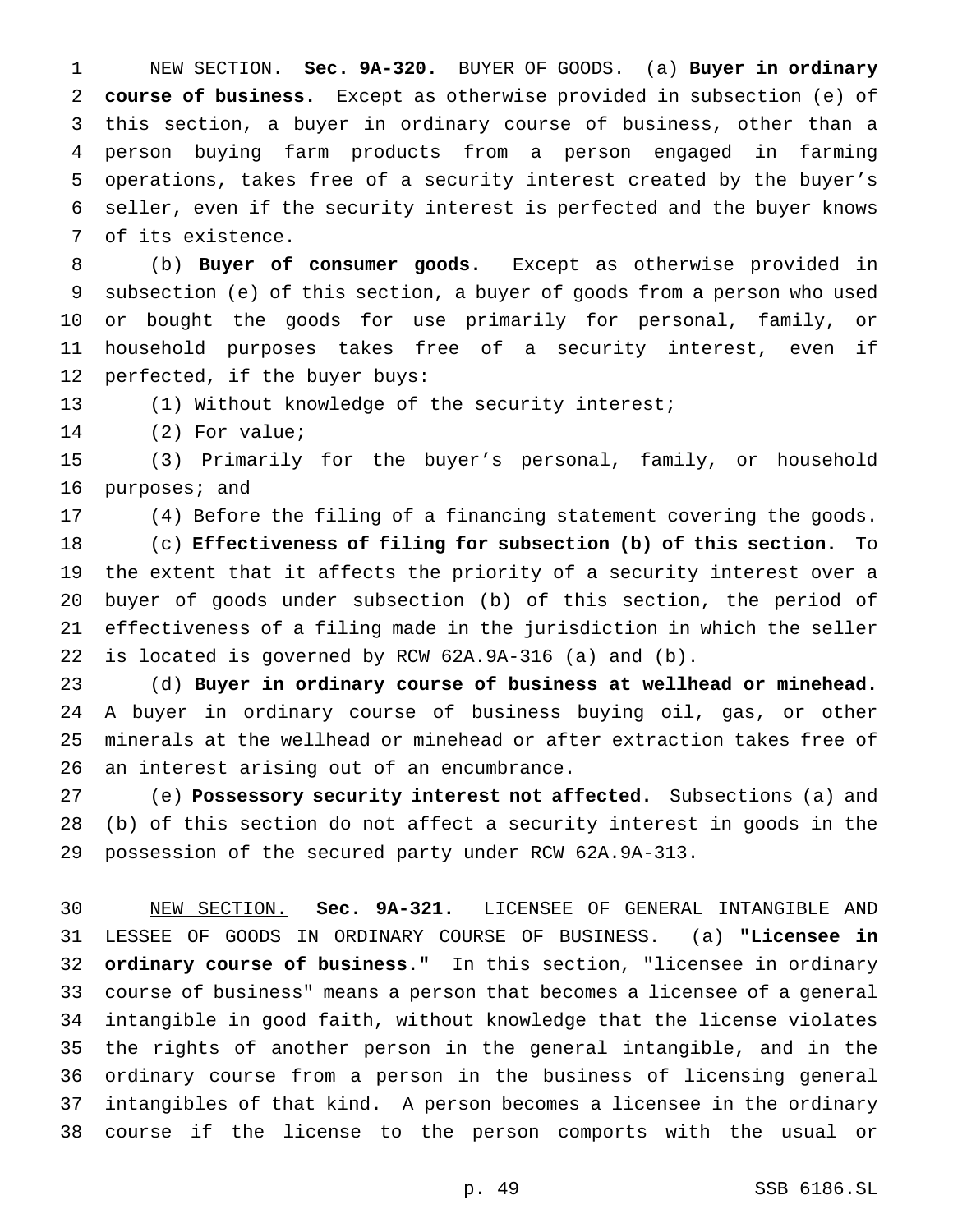customary practices in the kind of business in which the licensor is engaged or with the licensor's own usual or customary practices.

 (b) **Rights of licensee in ordinary course of business.** A licensee in ordinary course of business takes its rights under a nonexclusive license free of a security interest in the general intangible created by the licensor, even if the security interest is perfected and the licensee knows of its existence.

 (c) **Rights of lessee in ordinary course of business.** A lessee in ordinary course of business takes its leasehold interest free of a security interest in the goods created by the lessor, even if the security interest is perfected and the lessee knows of its existence.

 NEW SECTION. **Sec. 9A-322.** PRIORITIES AMONG CONFLICTING SECURITY INTERESTS IN AND AGRICULTURAL LIENS ON SAME COLLATERAL. (a) **General priority rules.** Except as otherwise provided in this section, priority among conflicting security interests and agricultural liens in the same collateral is determined according to the following rules:

 (1) Conflicting perfected security interests and agricultural liens rank according to priority in time of filing or perfection. Priority dates from the earlier of the time a filing covering the collateral is first made or the security interest or agricultural lien is first perfected, if there is no period thereafter when there is neither filing nor perfection.

 (2) A perfected security interest or agricultural lien has priority over a conflicting unperfected security interest or agricultural lien. (3) The first security interest or agricultural lien to attach or become effective has priority if conflicting security interests and

agricultural liens are unperfected.

 (b) **Time of perfection: Proceeds and supporting obligations.** For the purposes subsection (a)(1) of this section:

 (1) The time of filing or perfection as to a security interest in collateral is also the time of filing or perfection as to a security 32 interest in proceeds; and

 (2) The time of filing or perfection as to a security interest in collateral supported by a supporting obligation is also the time of filing or perfection as to a security interest in the supporting obligation.

 (c) **Special priority rules: Proceeds and supporting obligations.** Except as otherwise provided in subsection (f) of this section, a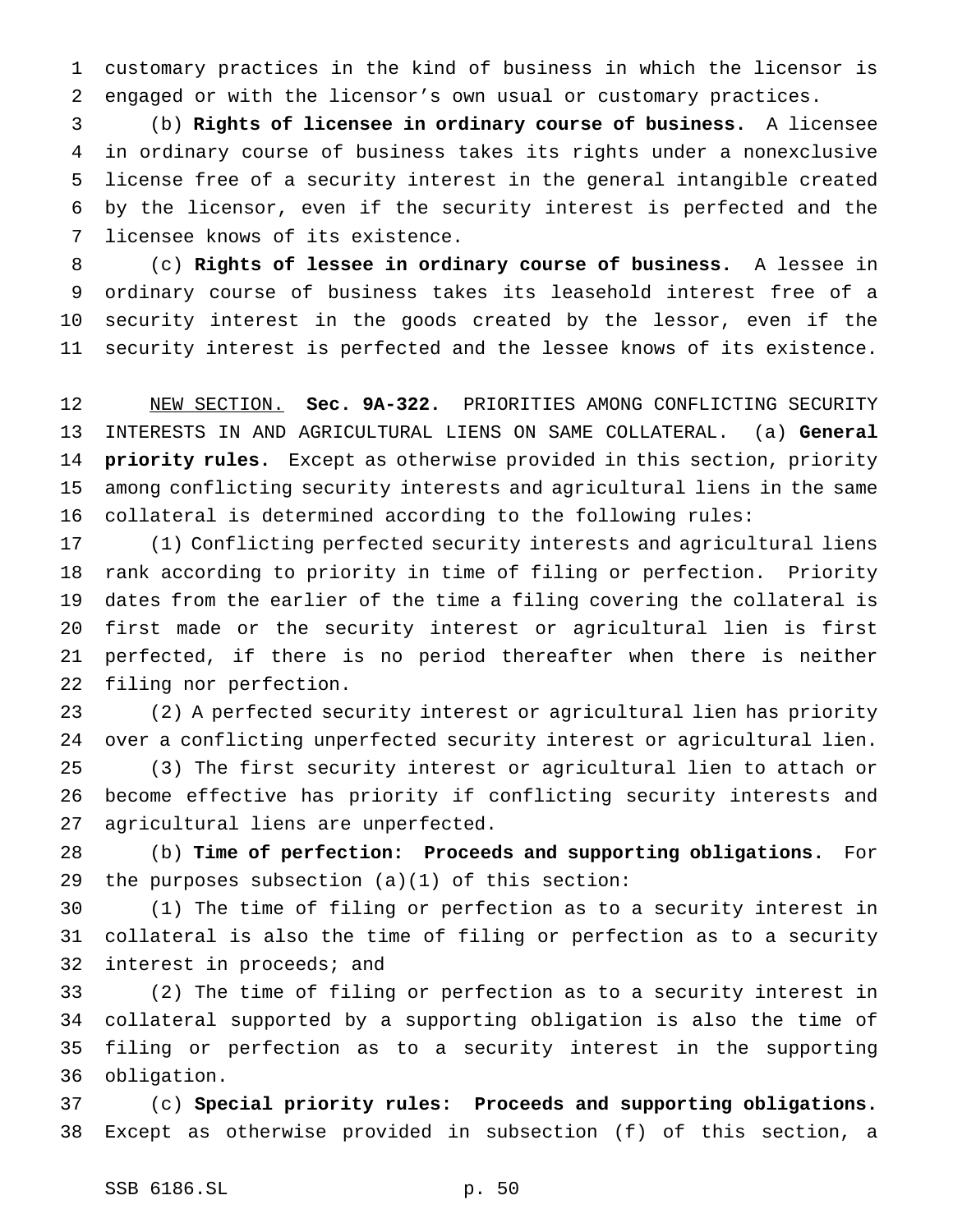security interest in collateral which qualifies for priority over a conflicting security interest under RCW 62A.9A-327, 62A.9A-328, 62A.9A-329, 62A.9A-330, or 62A.9A-331 also has priority over a conflicting security interest in:

(1) Any supporting obligation for the collateral; and

(2) Proceeds of the collateral if:

(A) The security interest in proceeds is perfected;

 (B) The proceeds are cash proceeds or of the same type as the collateral; and

 (C) In the case of proceeds that are proceeds of proceeds, all intervening proceeds are cash proceeds, proceeds of the same type as the collateral, or an account relating to the collateral.

 (d) **First-to-file priority rule for certain collateral.** Subject to subsection (e) of this section and except as otherwise provided in subsection (f) of this section, if a security interest in chattel paper, deposit accounts, negotiable documents, instruments, investment property, or letter-of-credit rights is perfected by a method other than filing, conflicting perfected security interests in proceeds of the collateral rank according to priority in time of filing.

 (e) **Applicability of subsection (d) of this section.** Subsection (d) of this section applies only if the proceeds of the collateral are not cash proceeds, chattel paper, negotiable documents, instruments, investment property, or letter-of-credit rights.

 (f) **Limitations on subsections (a) through (e) of this section.** Subsections (a) through (e) of this section are subject to:

 (1) Subsection (g) of this section and the other provisions of this part;

 (2) RCW 62A.4-210 with respect to a security interest of a collecting bank;

 (3) RCW 62A.5-118 with respect to a security interest of an issuer or nominated person; and

 (4) RCW 62A.9A-110 with respect to a security interest arising under Article 2 or 2A.

 (g) **Priority under agricultural lien statute.** A perfected agricultural lien on collateral has priority over a conflicting security interest in or agricultural lien on the same collateral if the statute creating the agricultural lien so provides. Conflicts as to priority between and among security interests in crops and agricultural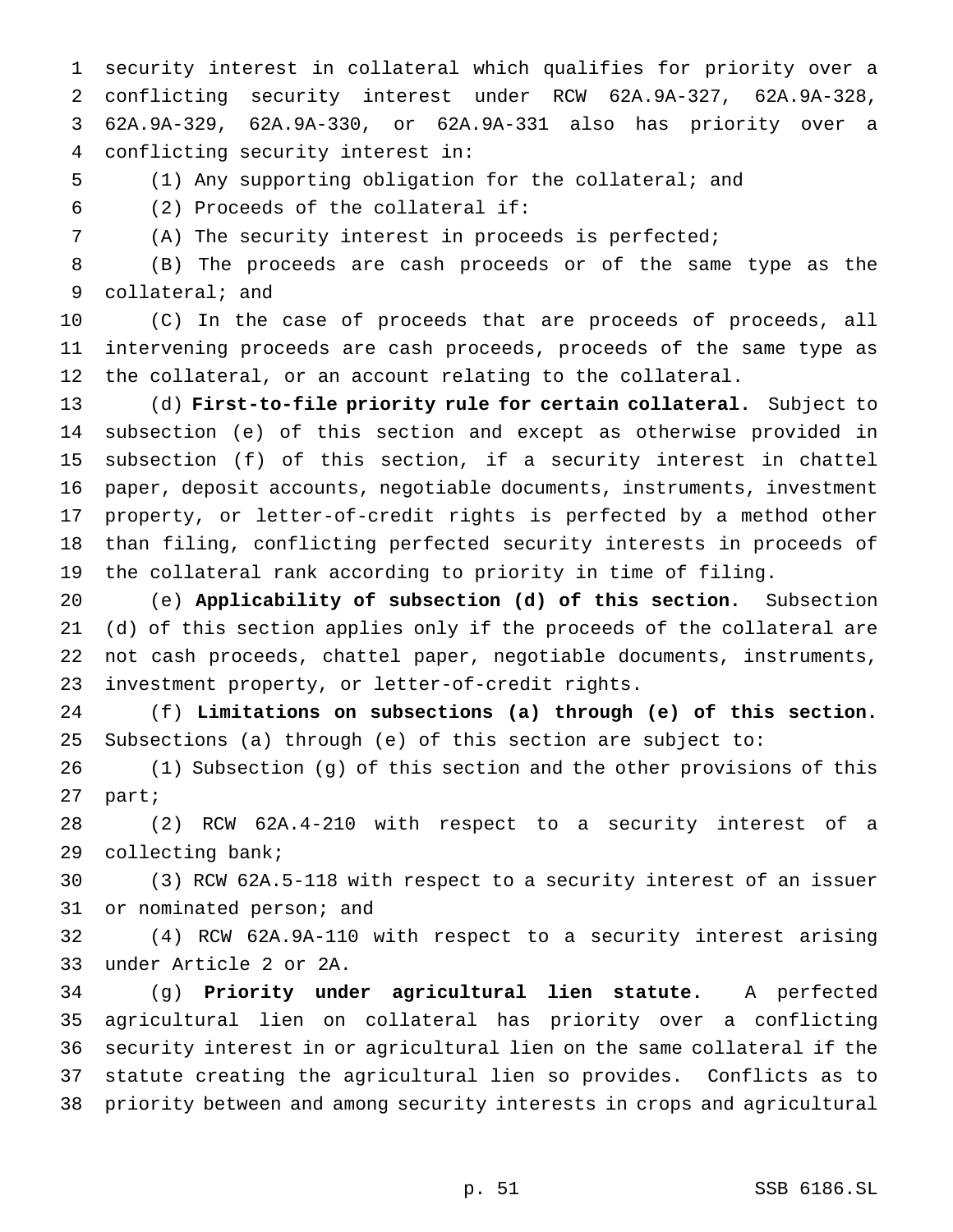liens subject to chapter 60.11 RCW are governed by the provisions of that chapter.

 NEW SECTION. **Sec. 9A-323.** FUTURE ADVANCES. (a) **When priority based on time of advance.** Except as otherwise provided in subsection (c) of this section, for purposes of determining the priority of a perfected security interest under RCW 62A.9A-322(a)(1), perfection of the security interest dates from the time an advance is made to the extent that the security interest secures an advance that:

(1) Is made while the security interest is perfected only:

(A) Under RCW 62A.9A-309 when it attaches; or

(B) Temporarily under RCW 62A.9A-312 (e), (f), or (g); and

 (2) Is not made pursuant to a commitment entered into before or while the security interest is perfected by a method other than under RCW 62A.9A-309 or 62A.9A-312 (e), (f), or (g).

 (b) **Lien creditor.** Except as otherwise provided in subsection (c) of this section, a security interest is subordinate to the rights of a person that becomes a lien creditor to the extent that the security interest secures an advance made more than forty-five days after the person becomes a lien creditor unless the advance is made:

(1) Without knowledge of the lien; or

 (2) Pursuant to a commitment entered into without knowledge of the lien.

 (c) **Buyer of receivables.** Subsections (a) and (b) of this section do not apply to a security interest held by a secured party that is a buyer of accounts, chattel paper, payment intangibles, or promissory notes or a consignor.

 (d) **Buyer of goods.** Except as otherwise provided in subsection (e) of this section, a buyer of goods other than a buyer in ordinary course of business takes free of a security interest to the extent that it secures advances made after the earlier of:

 (1) The time the secured party acquires knowledge of the buyer's purchase; or

(2) Forty-five days after the purchase.

 (e) **Advances made pursuant to commitment: Priority of buyer of goods.** Subsection (d) of this section does not apply if the advance is made pursuant to a commitment entered into without knowledge of the buyer's purchase and before the expiration of the forty-five day period.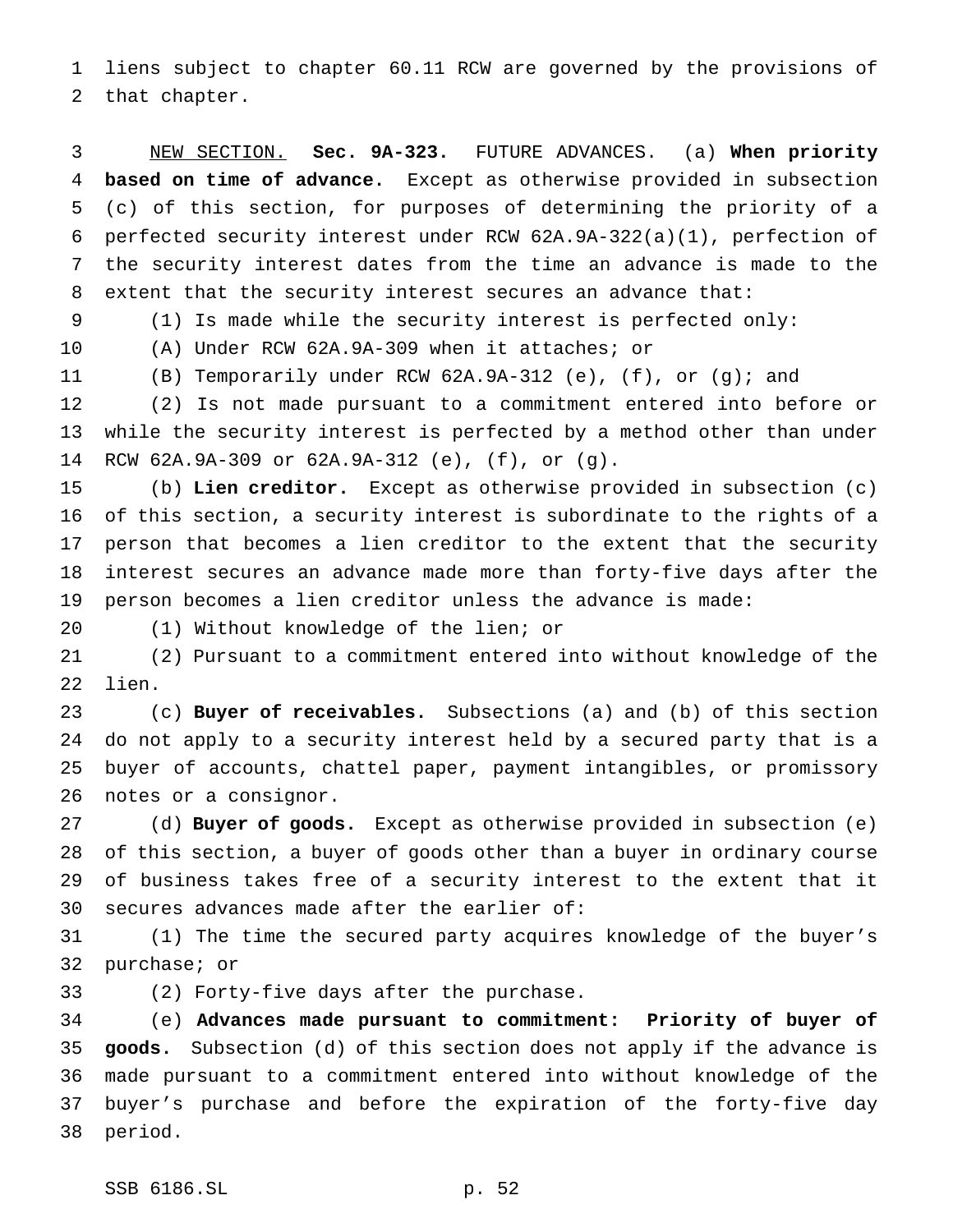(f) **Lessee of goods.** Except as otherwise provided in subsection (g) of this section, a lessee of goods, other than a lessee in ordinary course of business, takes the leasehold interest free of a security interest to the extent that it secures advances made after the earlier of:

 (1) The time the secured party acquires knowledge of the lease; or (2) Forty-five days after the lease contract becomes enforceable. (g) **Advances made pursuant to commitment: Priority of lessee of goods.** Subsection (f) of this section does not apply if the advance is made pursuant to a commitment entered into without knowledge of the lease and before the expiration of the forty-five day period.

 NEW SECTION. **Sec. 9A-324.** PRIORITY OF PURCHASE-MONEY SECURITY INTERESTS. (a) **General rule: Purchase-money priority.** Except as otherwise provided in subsection (g) of this section, a perfected purchase-money security interest in goods other than inventory or livestock has priority over a conflicting security interest in the same goods, and, except as otherwise provided in RCW 62A.9A-327, a perfected security interest in its identifiable proceeds also has priority, if the purchase-money security interest is perfected when the debtor receives possession of the collateral or within twenty days thereafter.

 (b) **Inventory purchase-money priority.** Subject to subsection (c) of this section and except as otherwise provided in subsection (g) of this section, a perfected purchase-money security interest in inventory has priority over a conflicting security interest in the same inventory, has priority over a conflicting security interest in chattel paper or an instrument constituting proceeds of the inventory and in proceeds of the chattel paper, if so provided in RCW 62A.9A-330, and, except as otherwise provided in RCW 62A.9A-327, also has priority in identifiable cash proceeds of the inventory to the extent the identifiable cash proceeds are received on or before the delivery of the inventory to a buyer, if:

 (1) The purchase-money security interest is perfected when the debtor receives possession of the inventory;

 (2) The purchase-money secured party sends an authenticated 35 notification to the holder of the conflicting security interest;

 (3) The holder of the conflicting security interest receives the notification within five years before the debtor receives possession of the inventory; and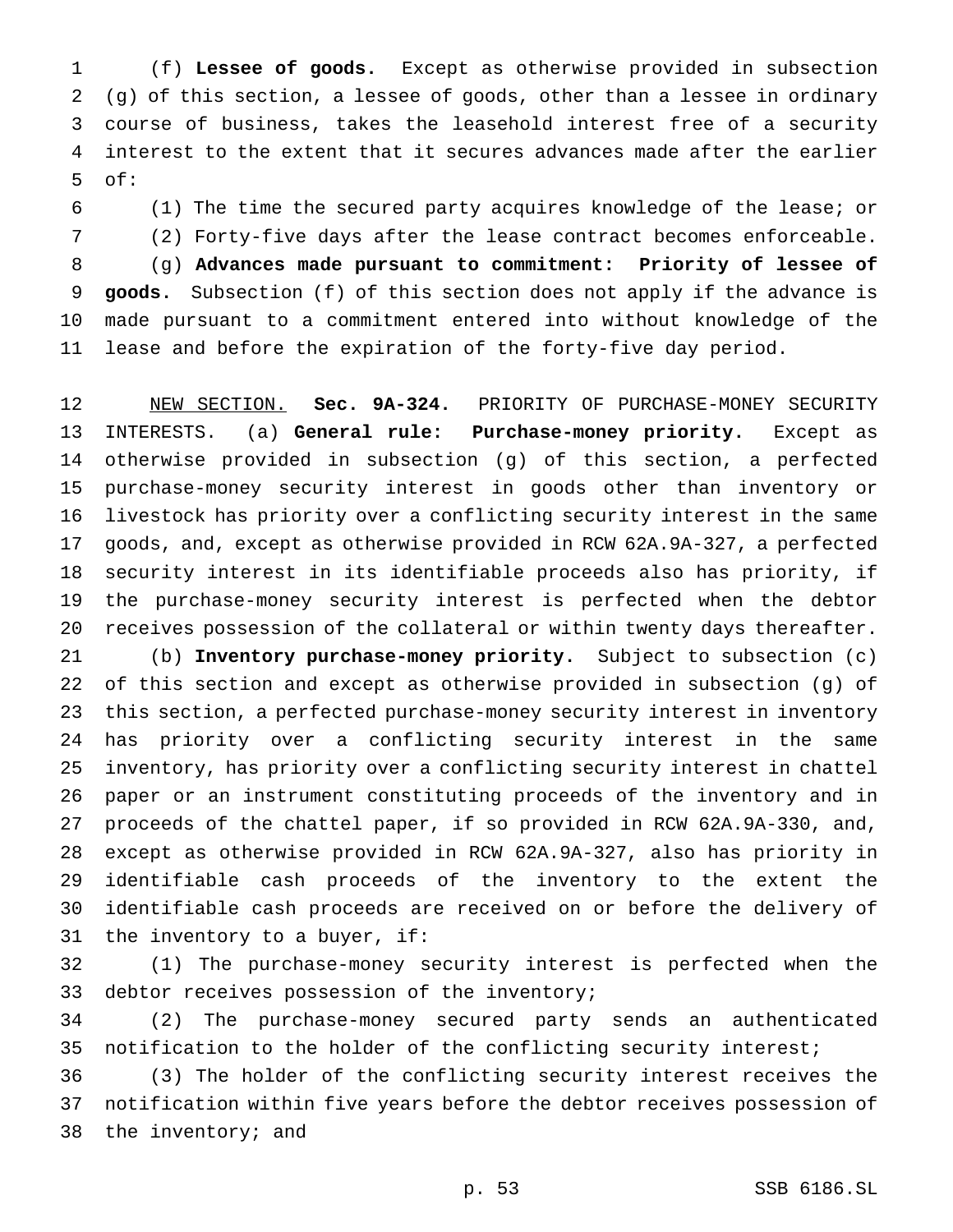(4) The notification states that the person sending the notification has or expects to acquire a purchase-money security interest in inventory of the debtor and describes the inventory.

 (c) **Holders of conflicting inventory security interests to be notified.** Subsections (b)(2) through (4) of this section apply only if the holder of the conflicting security interest had filed a financing statement covering the same types of inventory:

 (1) If the purchase-money security interest is perfected by filing, before the date of the filing; or

 (2) If the purchase-money security interest is temporarily perfected without filing or possession under RCW 62A.9A-312(f), before the beginning of the twenty-day period thereunder.

 (d) **Livestock purchase-money priority.** Subject to subsection (e) of this section and except as otherwise provided in subsection (g) of this section, a perfected purchase-money security interest in livestock that are farm products has priority over a conflicting security interest in the same livestock, and, except as otherwise provided in RCW 62A.9A-327, a perfected security interest in their identifiable proceeds and identifiable products in their unmanufactured states also has priority, if:

 (1) The purchase-money security interest is perfected when the debtor receives possession of the livestock;

 (2) The purchase-money secured party sends an authenticated 24 notification to the holder of the conflicting security interest;

 (3) The holder of the conflicting security interest receives the notification within six months before the debtor receives possession of the livestock; and

 (4) The notification states that the person sending the notification has or expects to acquire a purchase-money security interest in livestock of the debtor and describes the livestock.

 (e) **Holders of conflicting livestock security interests to be notified.** Subsections (d)(2) through (4) of this section apply only if the holder of the conflicting security interest had filed a financing statement covering the same types of livestock:

 (1) If the purchase-money security interest is perfected by filing, before the date of the filing; or

 (2) If the purchase-money security interest is temporarily perfected without filing or possession under RCW 62A.9A-312(f), before the beginning of the twenty-day period thereunder.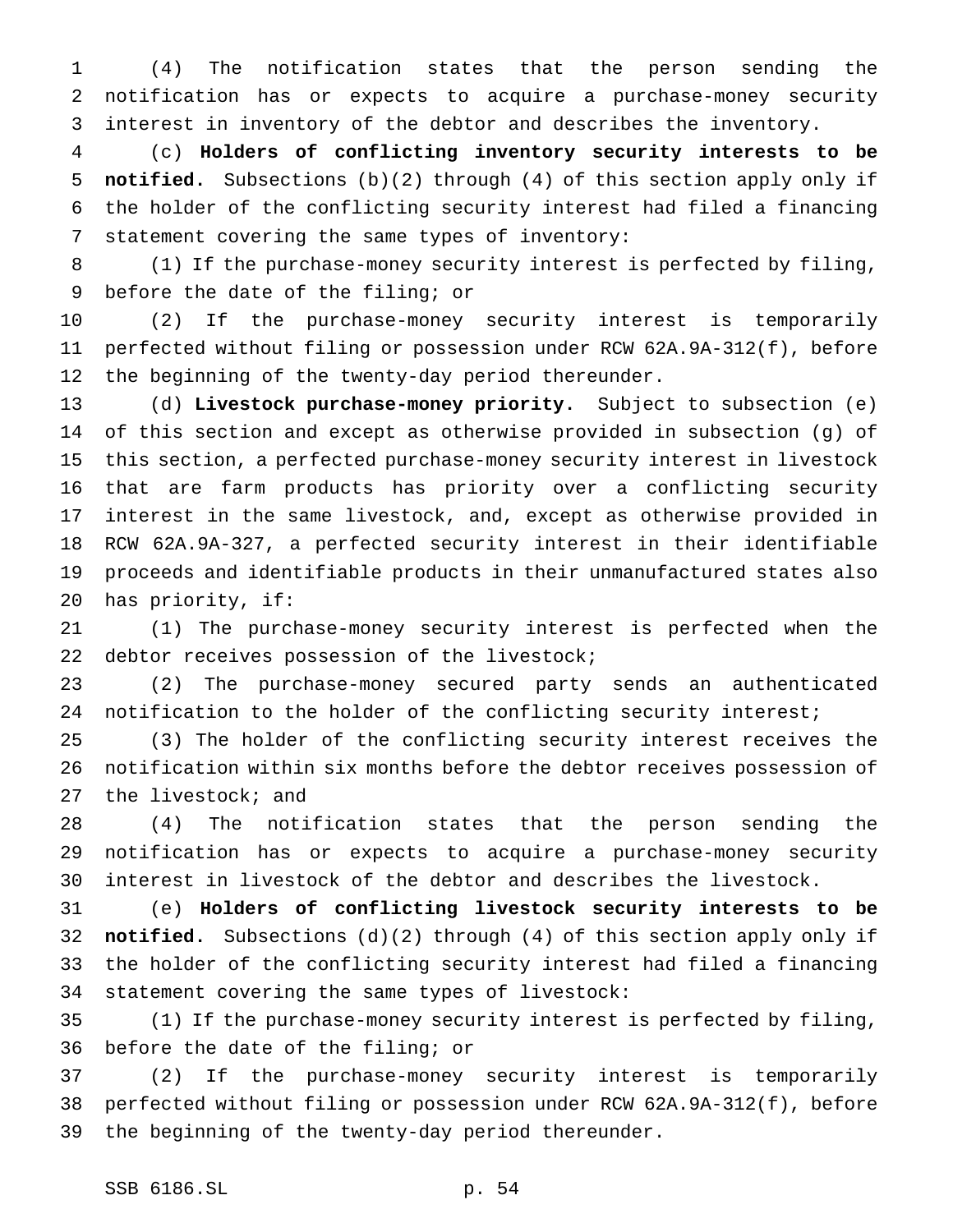(f) **Software purchase-money priority.** Except as otherwise provided in subsection (g) of this section, a perfected purchase-money security interest in software has priority over a conflicting security interest in the same collateral, and, except as otherwise provided in RCW 62A.9A-327, a perfected security interest in its identifiable proceeds also has priority, to the extent that the purchase-money security interest in the goods in which the software was acquired for use has priority in the goods and proceeds of the goods under this section.

 (g) **Conflicting purchase-money security interests.** If more than one security interest qualifies for priority in the same collateral under subsection (a), (b), (d), or (f) of this section:

 (1) A security interest securing an obligation incurred as all or part of the price of the collateral has priority over a security interest securing an obligation incurred for value given to enable the 15 debtor to acquire rights in or the use of collateral; and

 (2) In all other cases, RCW 62A.9A-322(a) applies to the qualifying security interests.

 NEW SECTION. **Sec. 9A-325.** PRIORITY OF SECURITY INTERESTS IN TRANSFERRED COLLATERAL. (a) **Subordination of security interest in transferred collateral.** Except as otherwise provided in subsection (b) of this section, a security interest created by a debtor is subordinate to a security interest in the same collateral created by another person if:

 (1) The debtor acquired the collateral subject to the security 25 interest created by the other person;

 (2) The security interest created by the other person was perfected 27 when the debtor acquired the collateral; and

 (3) There is no period thereafter when the security interest is unperfected.

 (b) **Limitation of subsection (a) of this section subordination.** Subsection (a) of this section subordinates a security interest only if the security interest:

 (1) Otherwise would have priority solely under RCW 62A.9A-322(a) or 62A.9A-324; or

(2) Arose solely under RCW 62A.2-711(3) or 62A.2A-508(5).

 NEW SECTION. **Sec. 9A-326.** PRIORITY OF SECURITY INTERESTS CREATED BY NEW DEBTOR. (a) **Subordination of security interest created by new**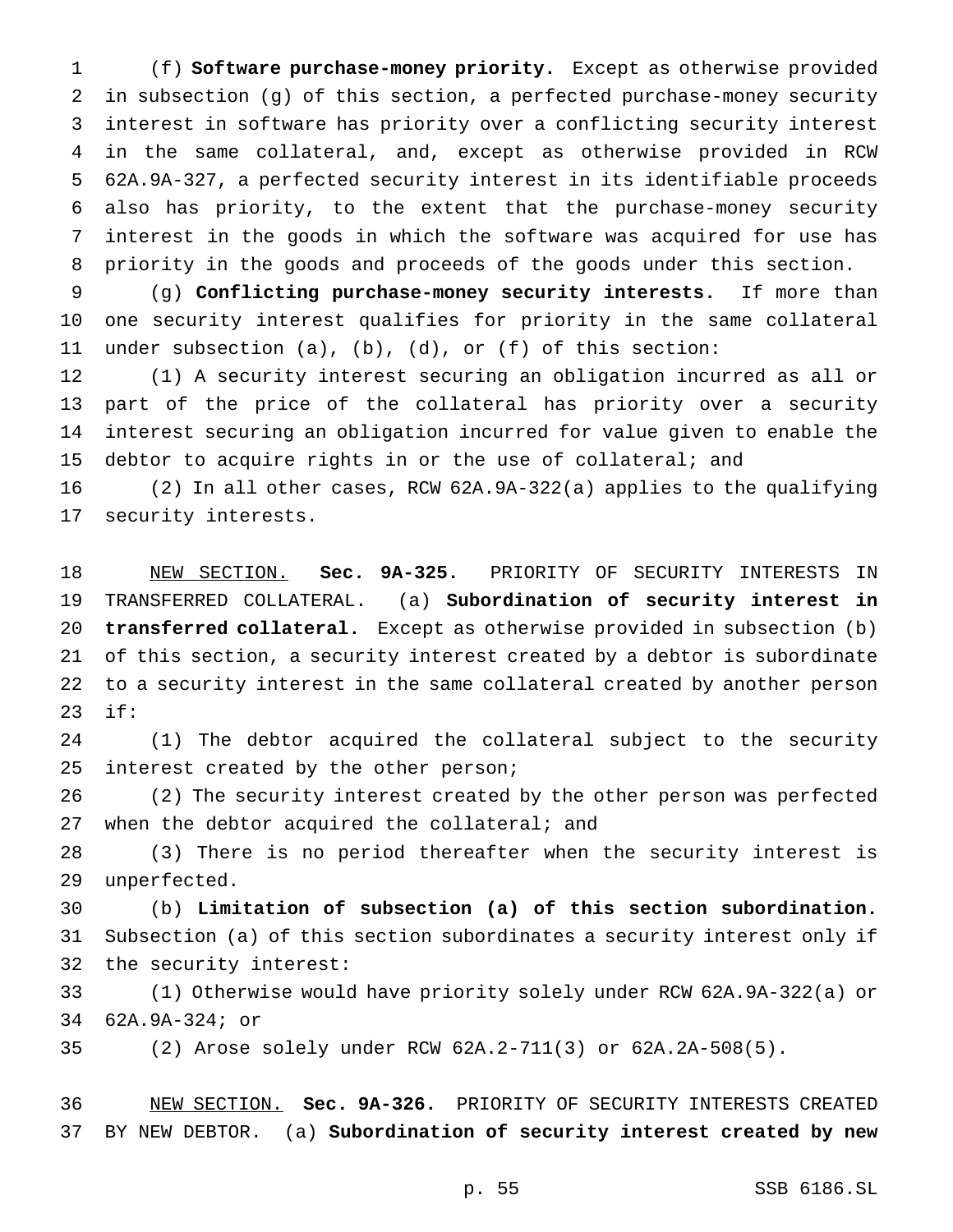**debtor.** Subject to subsection (b) of this section, a security interest created by a new debtor which is perfected by a filed financing statement that is effective solely under RCW 62A.9A-508 in collateral in which a new debtor has or acquires rights is subordinate to a security interest in the same collateral which is perfected other than by a filed financing statement that is effective solely under RCW 62A.9A-508.

 (b) **Priority under other provisions; multiple original debtors.** The other provisions of this part determine the priority among conflicting security interests in the same collateral perfected by filed financing statements that are effective solely under RCW 62A.9A-508. However, if the security agreements to which a new debtor became bound as debtor were not entered into by the same original debtor, the conflicting security interests rank according to priority in time of the new debtor's having become bound.

 NEW SECTION. **Sec. 9A-327.** PRIORITY OF SECURITY INTERESTS IN DEPOSIT ACCOUNT. The following rules govern priority among conflicting security interests in the same deposit account:

 (1) A security interest held by a secured party having control of the deposit account under RCW 62A.9A-104 has priority over a conflicting security interest held by a secured party that does not have control.

 (2) Except as otherwise provided in (3) and (4) of this section, security interests perfected by control under RCW 62A.9A-314 rank according to priority in time of obtaining control.

 (3) Except as otherwise provided in (4) of this section, a security interest held by the bank with which the deposit account is maintained has priority over a conflicting security interest held by another secured party.

 (4) A security interest perfected by control under RCW 62A.9A-104(a)(3) has priority over a security interest held by the bank with which the deposit account is maintained.

 NEW SECTION. **Sec. 9A-328.** PRIORITY OF SECURITY INTERESTS IN INVESTMENT PROPERTY. The following rules govern priority among conflicting security interests in the same investment property:

 (1) A security interest held by a secured party having control of investment property under RCW 62A.9A-106 has priority over a security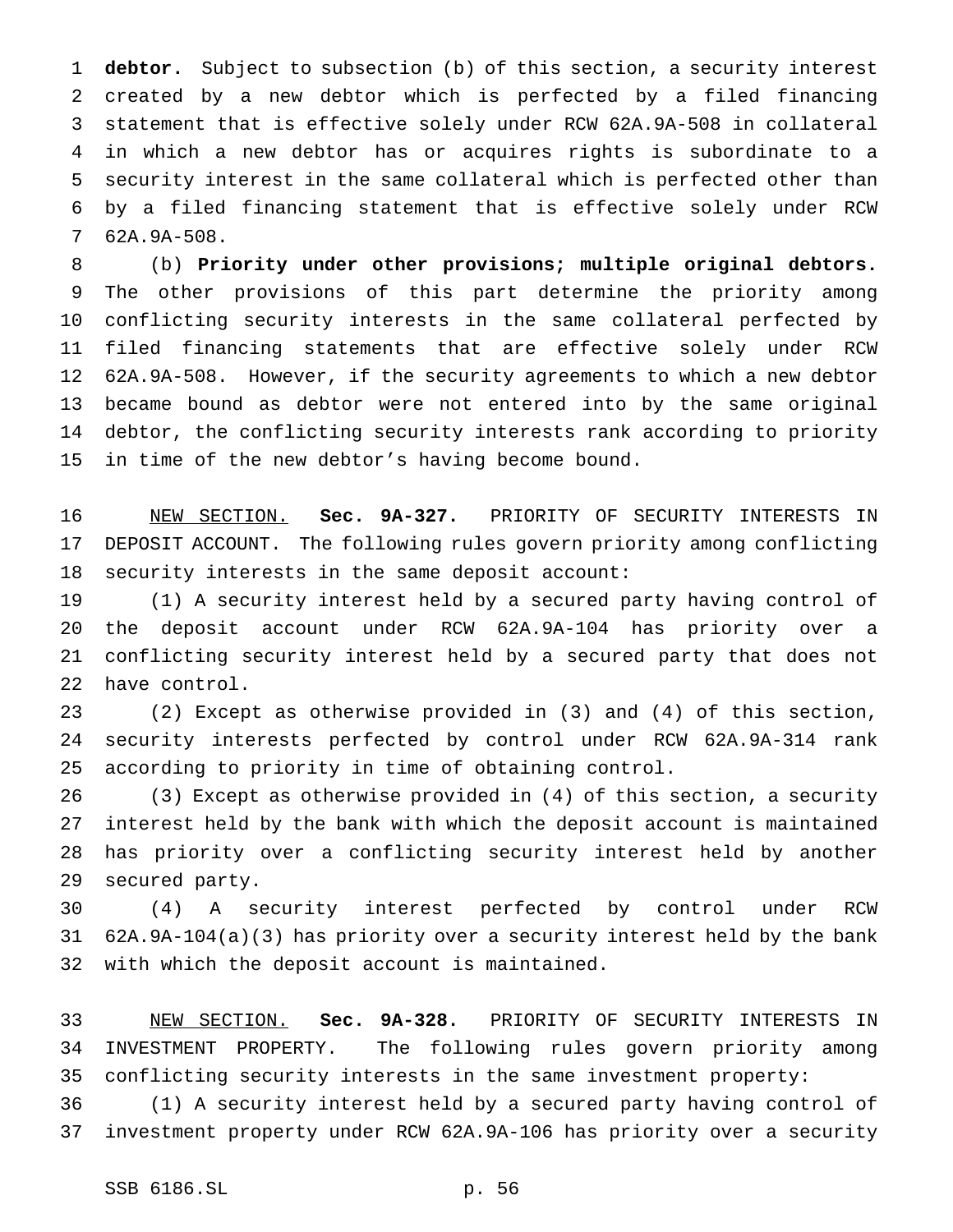interest held by a secured party that does not have control of the investment property.

 (2) Except as otherwise provided in (3) and (4) of this section, conflicting security interests held by secured parties each of which has control under RCW 62A.9A-106 rank according to priority in time of:

(A) If the collateral is a security, obtaining control;

 (B) If the collateral is a security entitlement carried in a securities account and:

 (i) If the secured party obtained control under RCW 62A.8-106(d)(1), the secured party's becoming the person for which the securities account is maintained;

 (ii) If the secured party obtained control under RCW 62A.8-106(d)(2), the securities intermediary's agreement to comply with the secured party's entitlement orders with respect to security entitlements carried or to be carried in the securities account; or

 (iii) If the secured party obtained control through another person under RCW 62A.8-106(d)(3), the time on which priority would be based under this paragraph if the other person were the secured party; or

 (C) If the collateral is a commodity contract carried with a commodity intermediary, the satisfaction of the requirement for control specified in RCW 62A.9A-106(b)(2) with respect to commodity contracts carried or to be carried with the commodity intermediary.

 (3) A security interest held by a securities intermediary in a security entitlement or a securities account maintained with the securities intermediary has priority over a conflicting security interest held by another secured party.

 (4) A security interest held by a commodity intermediary in a commodity contract or a commodity account maintained with the commodity intermediary has priority over a conflicting security interest held by another secured party.

 (5) A security interest in a certificated security in registered form which is perfected by taking delivery under RCW 62A.9A-313(a) and not by control under RCW 62A.9A-314 has priority over a conflicting security interest perfected by a method other than control.

 (6) Conflicting security interests created by a broker, securities intermediary, or commodity intermediary which are perfected without control under RCW 62A.9A-106 rank equally.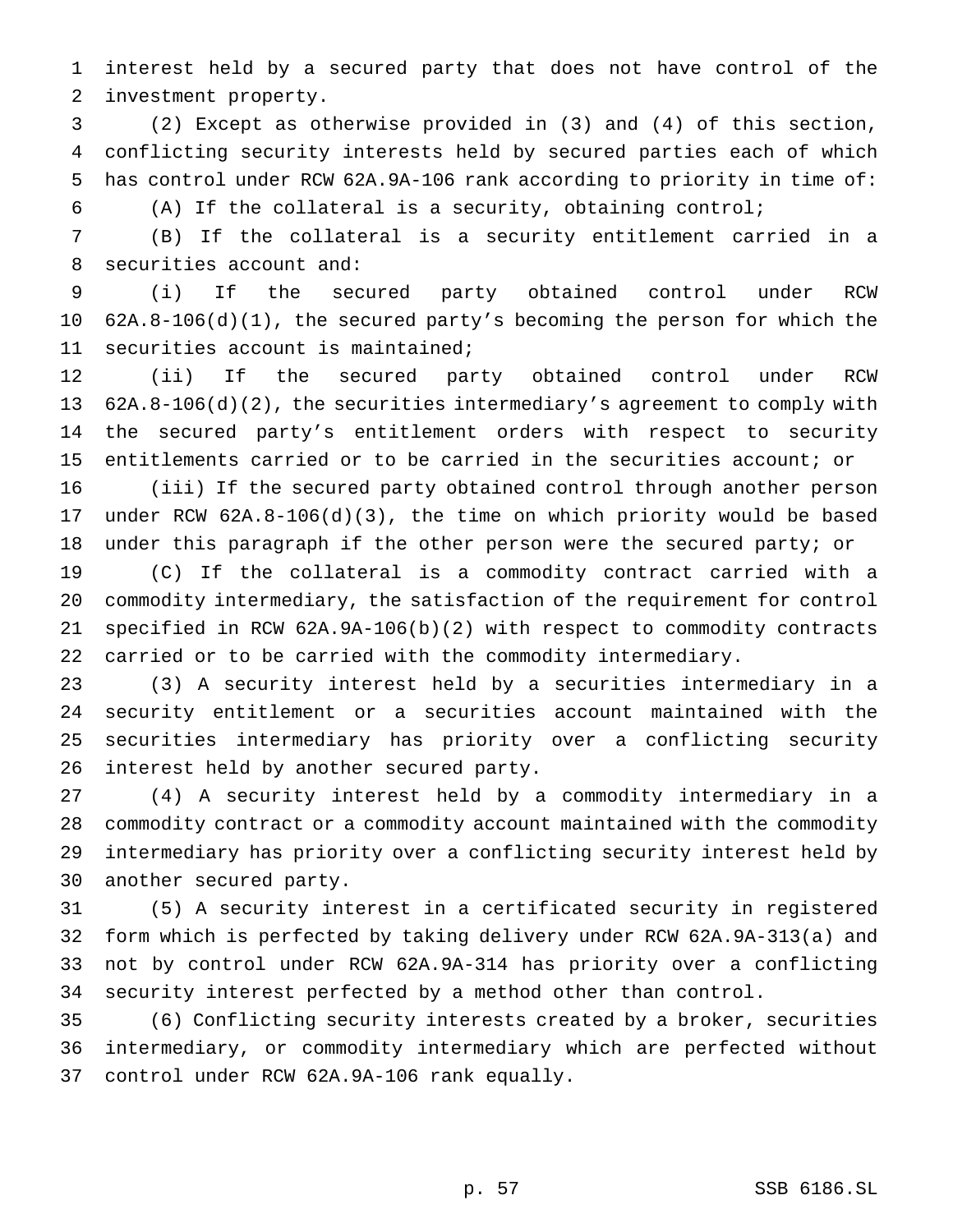(7) In all other cases, priority among conflicting security interests in investment property is governed by RCW 62A.9A-322 and 62A.9A-323.

 NEW SECTION. **Sec. 9A-329.** PRIORITY OF SECURITY INTERESTS IN LETTER-OF-CREDIT RIGHT. The following rules govern priority among conflicting security interests in the same letter-of-credit right:

 (1) A security interest held by a secured party having control of the letter-of-credit right under RCW 62A.9A-107 has priority to the extent of its control over a conflicting security interest held by a secured party that does not have control.

 (2) Security interests perfected by control under RCW 62A.9A-314 rank according to priority in time of obtaining control.

 NEW SECTION. **Sec. 9A-330.** PRIORITY OF PURCHASER OF CHATTEL PAPER OR INSTRUMENT. (a) **Purchaser's priority: Security interest claimed merely as proceeds.** A purchaser of chattel paper has priority over a security interest in the chattel paper which is claimed merely as proceeds of inventory subject to a security interest if:

 (1) In good faith and in the ordinary course of the purchaser's business, the purchaser gives new value and takes possession of the chattel paper or obtains control of the chattel paper under RCW 62A.9A-105; and

 (2) The chattel paper does not indicate that it has been assigned to an identified assignee other than the purchaser.

 (b) **Purchaser's priority: Other security interests.** A purchaser of chattel paper has priority over a security interest in the chattel paper which is claimed other than merely as proceeds of inventory subject to a security interest if the purchaser gives new value and takes possession of the chattel paper or obtains control of the chattel paper under RCW 62A.9A-105 in good faith, in the ordinary course of the purchaser's business, and without knowledge that the purchase violates the rights of the secured party.

 (c) **Chattel paper purchaser's priority in proceeds.** Except as otherwise provided in RCW 62A.9A-327, a purchaser having priority in chattel paper under subsection (a) or (b) of this section also has priority in proceeds of the chattel paper to the extent that: (1) RCW 62A.9A-322 provides for priority in the proceeds; or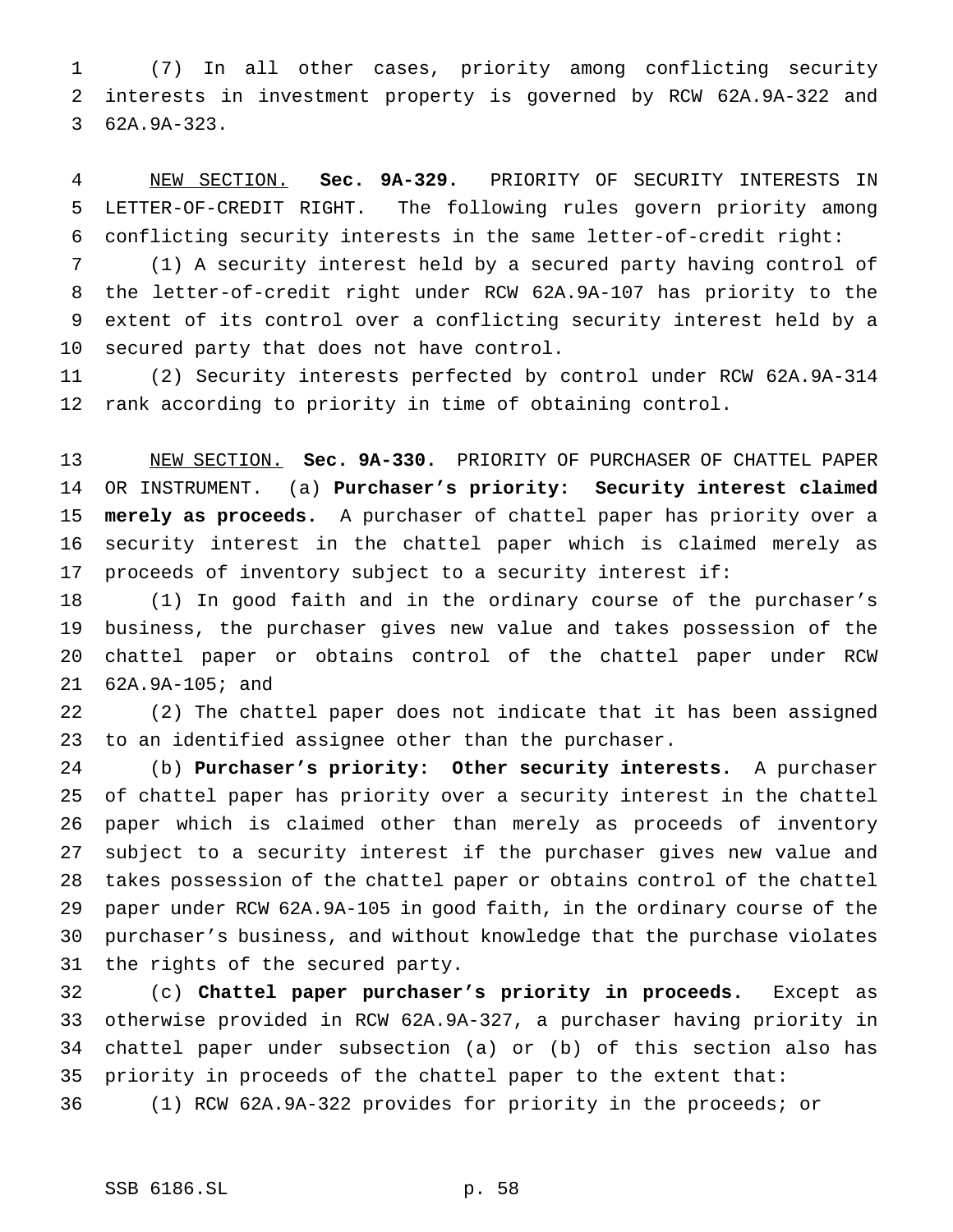(2) The proceeds consist of the specific goods covered by the chattel paper or cash proceeds of the specific goods, even if the purchaser's security interest in the proceeds is unperfected.

 (d) **Instrument purchaser's priority.** Except as otherwise provided in RCW 62A.9A-331(a), a purchaser of an instrument has priority over a security interest in the instrument perfected by a method other than possession if the purchaser gives value and takes possession of the instrument in good faith and without knowledge that the purchase violates the rights of the secured party.

 (e) **Holder of purchase-money security interest gives new value.** For purposes of subsections (a) and (b) of this section, the holder of a purchase-money security interest in inventory gives new value for chattel paper constituting proceeds of the inventory.

 (f) **Indication of assignment gives knowledge.** For purposes of subsections (b) and (d) of this section, if chattel paper or an instrument indicates that it has been assigned to an identified secured party other than the purchaser, a purchaser of the chattel paper or instrument has knowledge that the purchase violates the rights of the secured party.

 NEW SECTION. **Sec. 9A-331.** PRIORITY OF RIGHTS OF PURCHASERS OF INSTRUMENTS, DOCUMENTS, AND SECURITIES UNDER OTHER ARTICLES; PRIORITY OF INTERESTS IN FINANCIAL ASSETS AND SECURITY ENTITLEMENTS UNDER ARTICLE 8. (a) **Rights under Articles 3, 7, and 8 not limited.** This Article does not limit the rights of a holder in due course of a negotiable instrument, a holder to which a negotiable document of title has been duly negotiated, or a protected purchaser of a security. These holders or purchasers take priority over an earlier security interest, even if perfected, to the extent provided in Articles 3, 7, and 8.

 (b) **Protection under Article 8.** This Article does not limit the rights of or impose liability on a person to the extent that the person is protected against the assertion of an adverse claim under Article 8. (c) **Filing not notice.** Filing under this Article does not constitute notice of a claim or defense to the holders, or purchasers, or persons described in subsections (a) and (b) of this section.

 NEW SECTION. **Sec. 9A-332.** TRANSFER OF MONEY; TRANSFER OF FUNDS FROM DEPOSIT ACCOUNT. (a) **Transferee of money.** A transferee of money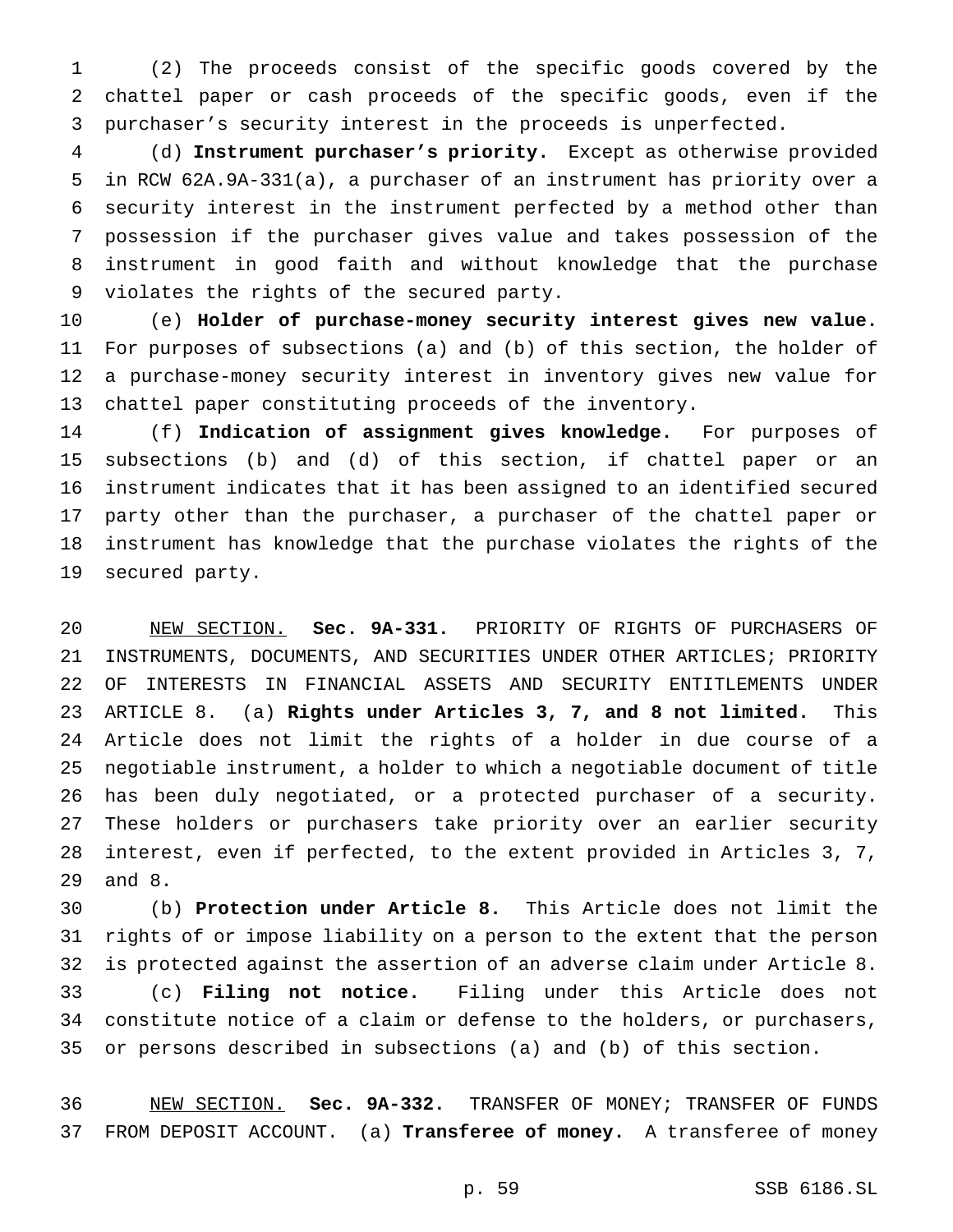takes the money free of a security interest unless the transferee acts in collusion with the debtor in violating the rights of the secured party.

 (b) **Transferee of funds from deposit account.** A transferee of funds from a deposit account takes the funds free of a security interest in the deposit account unless the transferee acts in collusion with the debtor in violating the rights of the secured party.

 NEW SECTION. **Sec. 9A-333.** PRIORITY OF CERTAIN LIENS ARISING BY OPERATION OF LAW. (a) **"Possessory lien."** In this section, "possessory lien" means an interest, other than a security interest or an agricultural lien:

 (1) Which secures payment or performance of an obligation for services or materials furnished with respect to goods by a person in 14 the ordinary course of the person's business;

 (2) Which is created by statute or rule of law in favor of the person; and

 (3) Whose effectiveness depends on the person's possession of the goods.

 (b) **Priority of possessory lien.** A possessory lien on goods has priority over a security interest in the goods only if the lien is created by a statute that expressly provides otherwise.

 NEW SECTION. **Sec. 9A-334.** PRIORITY OF SECURITY INTERESTS IN FIXTURES AND CROPS. (a) **Security interest in fixtures under this Article.** A security interest under this Article may be created in goods that are fixtures or may continue in goods that become fixtures. A security interest does not exist under this Article in ordinary building materials incorporated into an improvement on land.

 (b) **Security interest in fixtures under real-property law.** This Article does not prevent creation of an encumbrance upon fixtures under real property law.

 (c) **General rule: Subordination of security interest in fixtures.** In cases not governed by subsections (d) through (h) of this section, a security interest in fixtures is subordinate to a conflicting interest of an encumbrancer or owner of the related real property other than the debtor.

 (d) **Fixtures purchase-money priority.** Except as otherwise provided in subsection (h) of this section, a perfected security interest in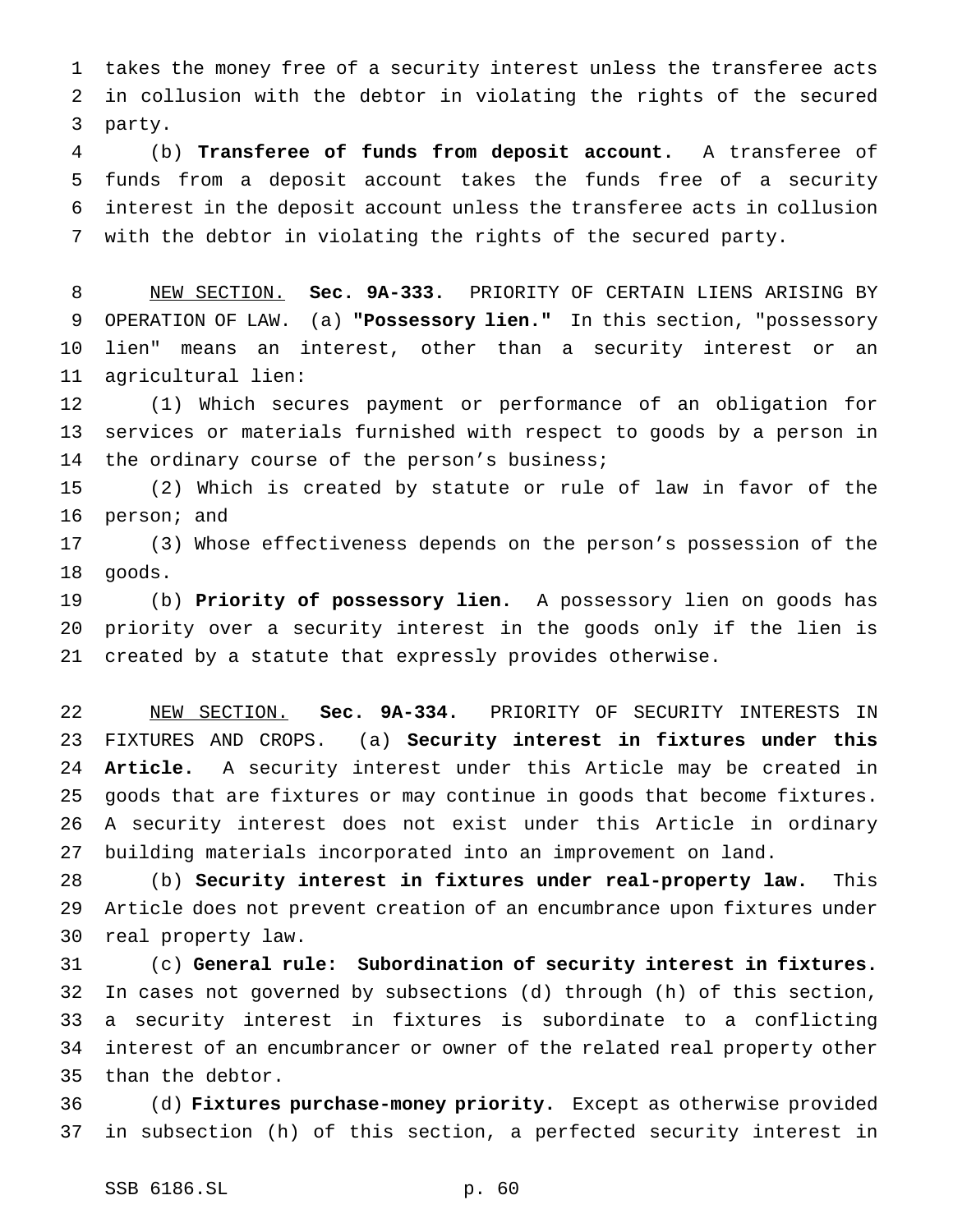fixtures has priority over a conflicting interest of an encumbrancer or owner of the real property if the debtor has an interest of record in, or is in possession of, the real property and:

(1) The security interest is a purchase-money security interest;

 (2) The interest of the encumbrancer or owner arises before the goods become fixtures; and

 (3) The security interest is perfected by a fixture filing before the goods become fixtures or within twenty days thereafter.

 (e) **Priority of security interest in fixtures over interests in real property.** A perfected security interest in fixtures has priority over a conflicting interest of an encumbrancer or owner of the real property if:

 (1) The debtor has an interest of record in the real property or is in possession of the real property and the security interest:

 (A) Is perfected by a fixture filing before the interest of the 16 encumbrancer or owner is of record; and

 (B) Has priority over any conflicting interest of a predecessor in title of the encumbrancer or owner;

 (2) Before the goods become fixtures, the security interest is perfected by any method permitted by this Article and the fixtures are readily removable:

(A) Factory or office machines;

 (B) Equipment that is not primarily used or leased for use in the operation of the real property; or

 (C) Replacements of domestic appliances that are consumer goods; or (3) The conflicting interest is a lien on the real property obtained by legal or equitable proceedings after the security interest was perfected by any method permitted by this Article.

 (f) **Priority based on consent, disclaimer, or right to remove.** A security interest in fixtures, whether or not perfected, has priority over a conflicting interest of an encumbrancer or owner of the real property if:

 (1) The encumbrancer or owner has, in an authenticated record, consented to the security interest or disclaimed an interest in the goods as fixtures; or

 (2) The debtor has a right to remove the goods as against the encumbrancer or owner.

 (g) **Continuation of subsection (f) priority.** The priority of the security interest under subsection (f) of this section continues for a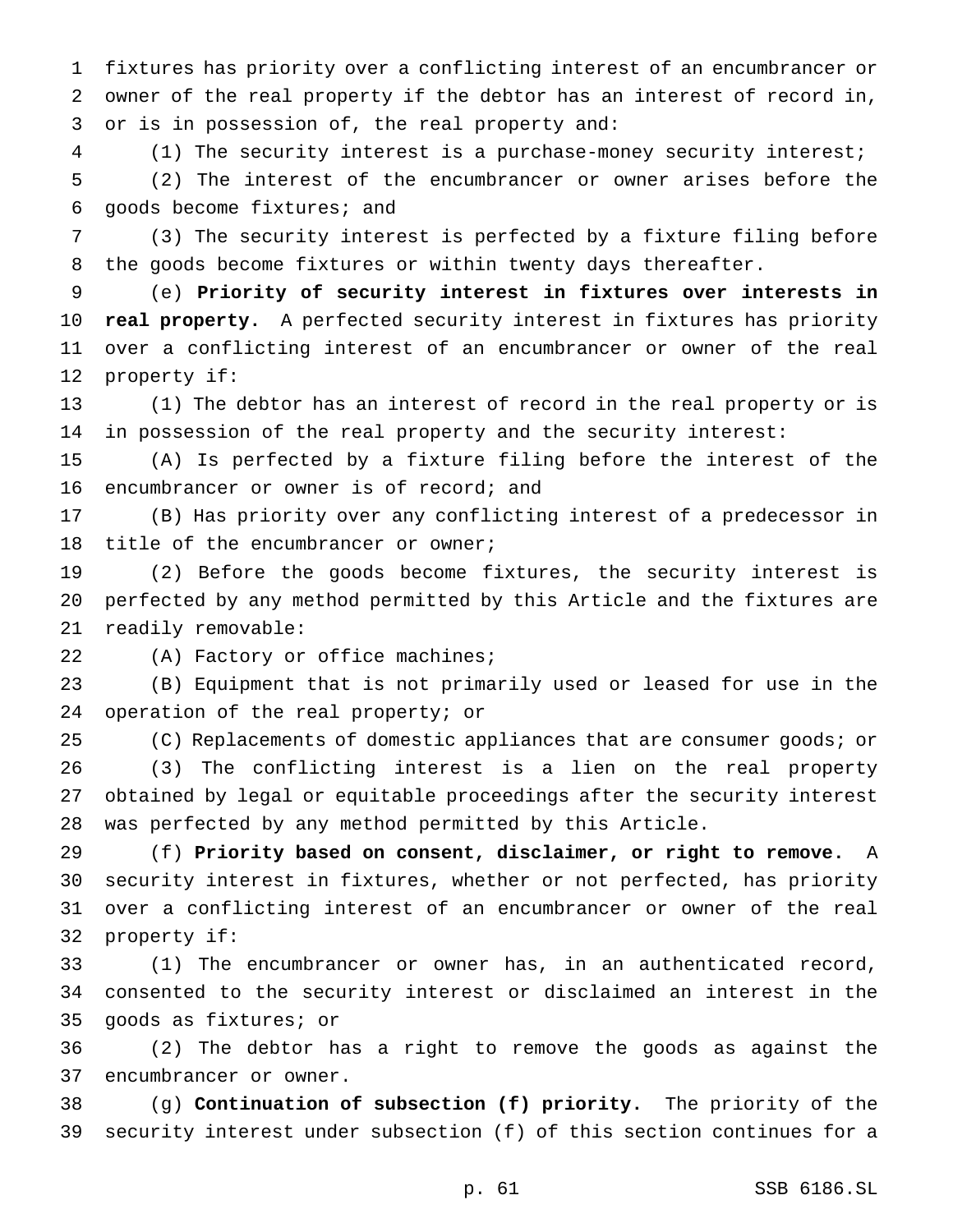reasonable time if the debtor's right to remove the goods as against the encumbrancer or owner terminates.

 (h) **Priority of construction mortgage.** A mortgage is a construction mortgage to the extent that it secures an obligation incurred for the construction of an improvement on land, including the acquisition cost of the land, if a recorded record of the mortgage so indicates. Except as otherwise provided in subsections (e) and (f) of this section, a security interest in fixtures is subordinate to a construction mortgage if a record of the mortgage is recorded before the goods become fixtures and the goods become fixtures before the completion of the construction. A mortgage has this priority to the same extent as a construction mortgage to the extent that it is given to refinance a construction mortgage.

 (i) **Priority of security interest in crops.** A perfected security interest in crops growing on real property has priority over a conflicting interest of an encumbrancer or owner of the real property if the debtor has an interest of record in or is in possession of the real property.

 (j) **Subsection (i) prevails.** Subsection (i) of this section prevails over inconsistent provisions of any other statute except RCW 60.11.050.

 NEW SECTION. **Sec. 9A-335.** ACCESSIONS. (a) **Creation of security interest in accession.** A security interest may be created in an accession and continues in collateral that becomes an accession.

 (b) **Perfection of security interest.** If a security interest is perfected when the collateral becomes an accession, the security interest remains perfected in the collateral.

 (c) **Priority of security interest.** Except as otherwise provided in subsection (d) of this section, the other provisions of this part determine the priority of a security interest in an accession.

 (d) **Compliance with certificate-of-title statute.** A security interest in an accession is subordinate to a security interest in the whole which is perfected by compliance with the requirements of a certificate-of-title statute under RCW 62A.9A-311(b).

 (e) **Removal of accession after default.** After default, subject to Part 6 of this Article, a secured party may remove an accession from other goods if the security interest in the accession has priority over the claims of every person having an interest in the whole.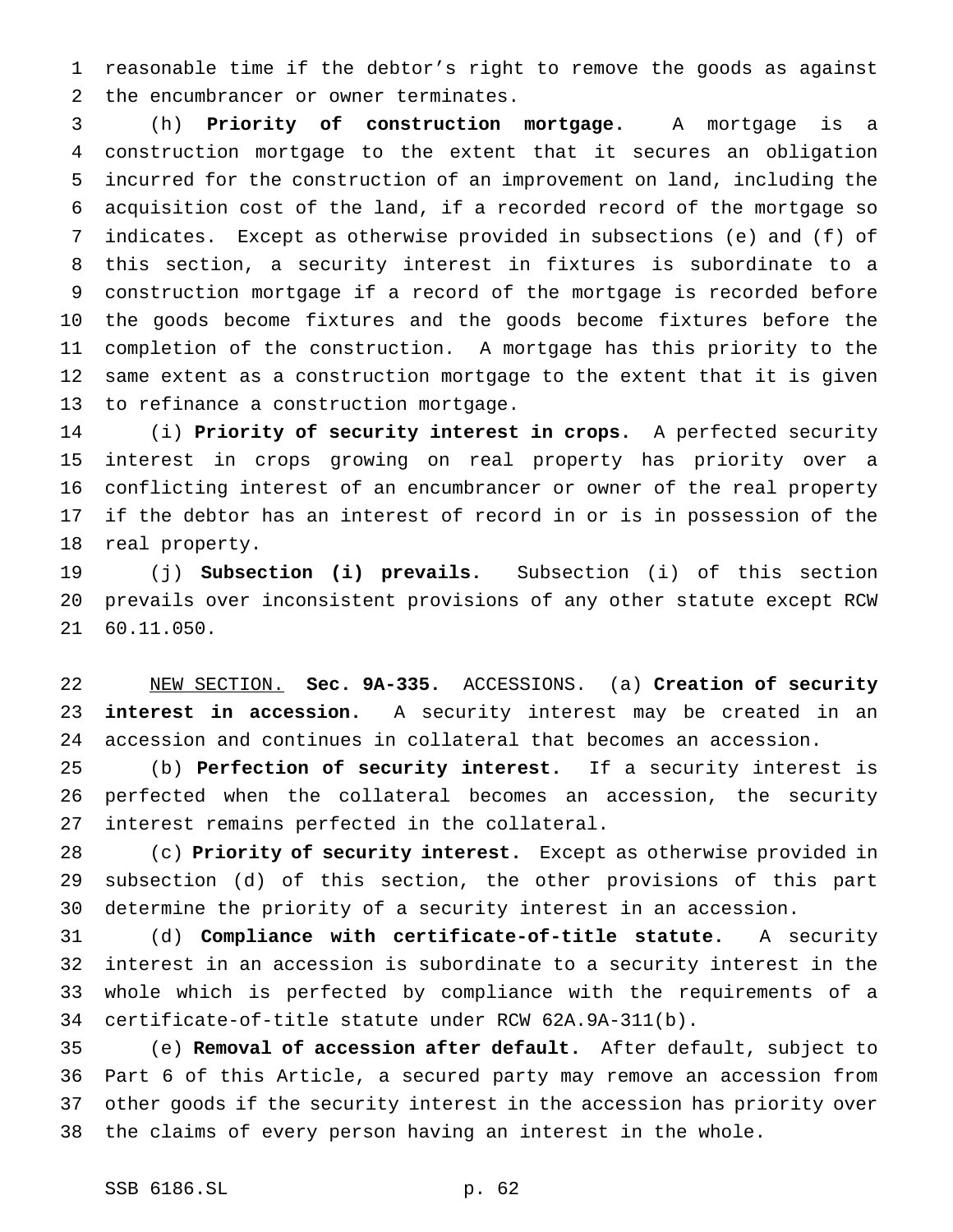(f) **Reimbursement following removal.** A secured party that removes an accession from other goods under subsection (e) of this section shall promptly reimburse any holder of a security interest or other lien on, or owner of, the whole or of the other goods, other than the debtor, for the cost of repair of any physical injury to the whole or the other goods. The secured party need not reimburse the holder or owner for any diminution in value of the whole or the other goods caused by the absence of the accession removed or by any necessity for replacing it. A person entitled to reimbursement may refuse permission to remove until the secured party gives adequate assurance for the performance of the obligation to reimburse.

 NEW SECTION. **Sec. 9A-336.** COMMINGLED GOODS. (a) **"Commingled goods."** In this section, "commingled goods" means goods that are physically united with other goods in such a manner that their identity is lost in a product or mass.

 (b) **No security interest in commingled goods as such.** A security interest does not exist in commingled goods as such. However, a security interest may attach to a product or mass that results when goods become commingled goods.

 (c) **Attachment of security interest to product or mass.** If collateral becomes commingled goods, a security interest attaches to the product or mass.

 (d) **Perfection of security interest.** If a security interest in collateral is perfected before the collateral becomes commingled goods, the security interest that attaches to the product or mass under subsection (c) of this section is perfected.

 (e) **Priority of security interest.** Except as otherwise provided in subsection (f) of this section, the other provisions of this part determine the priority of a security interest that attaches to the product or mass under subsection (c) of this section.

 (f) **Conflicting security interests in product or mass.** If more than one security interest attaches to the product or mass under subsection (c) of this section, the following rules determine priority: (1) A security interest that is perfected under subsection (d) of this section has priority over a security interest that is unperfected at the time the collateral becomes commingled goods.

 (2) If more than one security interest is perfected under subsection (d) of this section, the security interests rank equally in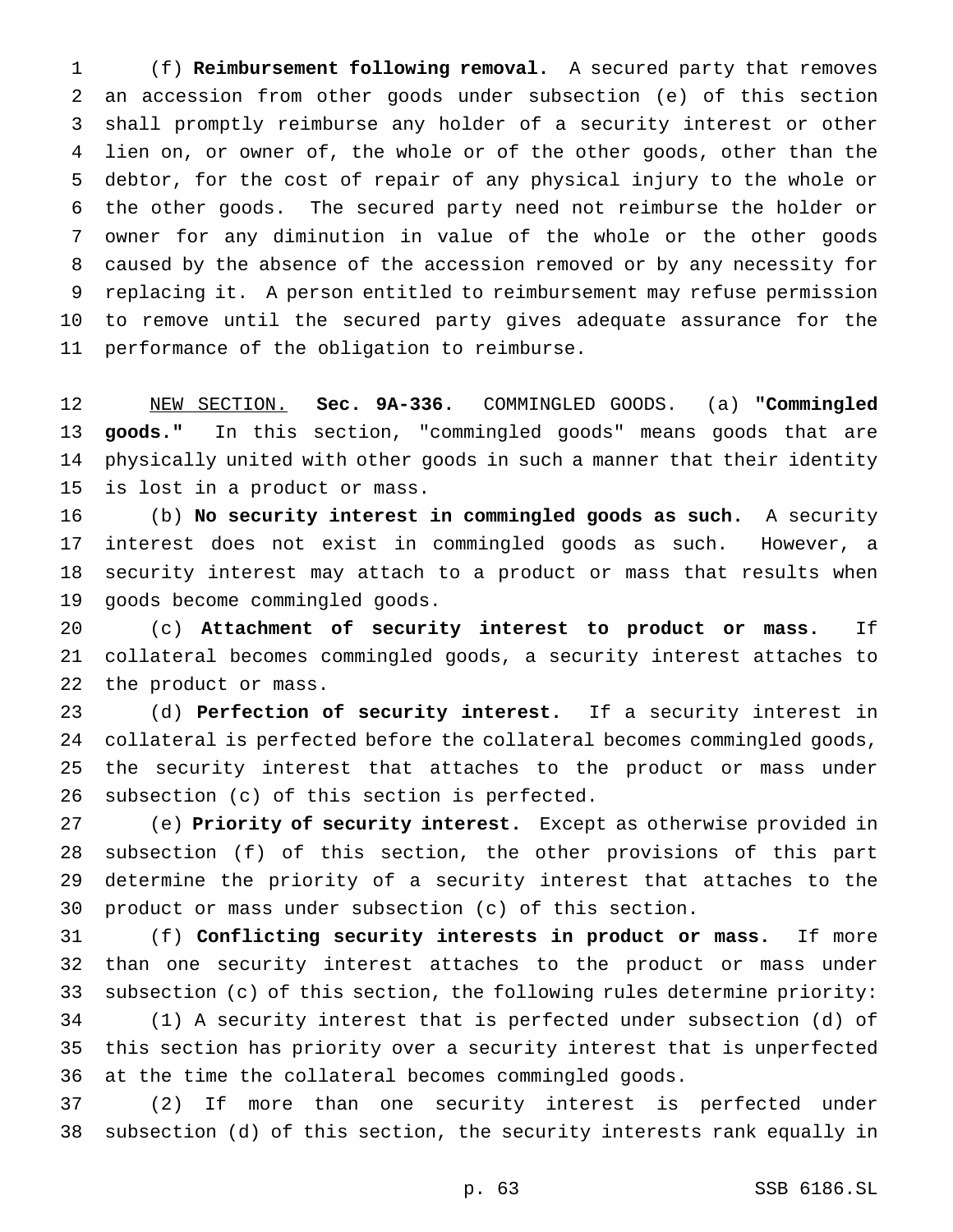proportion to value of the collateral at the time it became commingled goods.

 NEW SECTION. **Sec. 9A-337.** PRIORITY OF SECURITY INTERESTS IN GOODS COVERED BY CERTIFICATE OF TITLE. If, while a security interest in goods is perfected by any method under the law of another jurisdiction, this state issues a certificate of title that does not show that the goods are subject to the security interest or contain a statement that they may be subject to security interests not shown on the certificate: (1) A buyer of the goods, other than a person in the business of selling goods of that kind, takes free of the security interest if the buyer gives value and receives delivery of the goods after issuance of 12 the certificate and without knowledge of the security interest; and

 (2) The security interest is subordinate to a conflicting security interest in the goods that attaches, and is perfected under RCW 62A.9A-311(b), after issuance of the certificate and without the conflicting secured party's knowledge of the security interest.

 NEW SECTION. **Sec. 9A-338.** PRIORITY OF SECURITY INTEREST OR AGRICULTURAL LIEN PERFECTED BY FILED FINANCING STATEMENT PROVIDING CERTAIN INCORRECT INFORMATION. If a security interest or agricultural lien is perfected by a filed financing statement providing information described in RCW 62A.9A-516(b)(5) which is incorrect at the time the financing statement is filed:

 (1) The security interest or agricultural lien is subordinate to a conflicting perfected security interest in the collateral to the extent that the holder of the conflicting security interest gives value in reasonable reliance upon the incorrect information; and

 (2) A purchaser, other than a secured party, of the collateral takes free of the security interest or agricultural lien to the extent that, in reasonable reliance upon the incorrect information, the purchaser gives value and, in the case of chattel paper, documents, goods, instruments, or a security certificate, receives delivery of the collateral.

 NEW SECTION. **Sec. 9A-339.** PRIORITY SUBJECT TO SUBORDINATION. This Article does not preclude subordination by agreement by a person entitled to priority.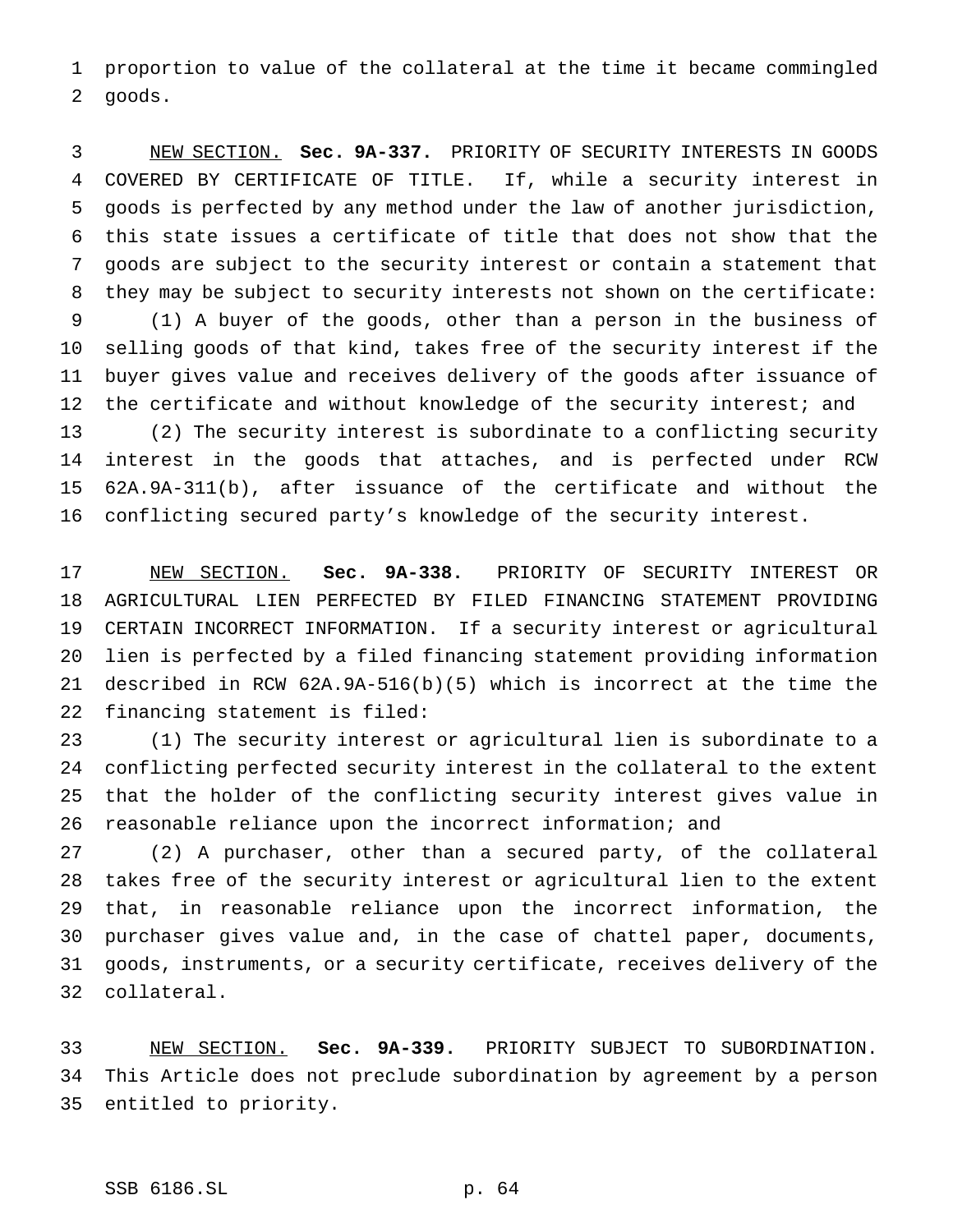NEW SECTION. **Sec. 9A-340.** EFFECTIVENESS OF RIGHT OF RECOUPMENT OR SET-OFF AGAINST DEPOSIT ACCOUNT. (a) **Exercise of recoupment or set- off.** Except as otherwise provided in subsection (c) of this section, a bank with which a deposit account is maintained may exercise any right of recoupment or set-off against a secured party that holds a security interest in the deposit account.

 (b) **Recoupment or set-off not affected by security interest.** Except as otherwise provided in subsection (c) of this section, the application of this Article to a security interest in a deposit account does not affect a right of recoupment or set-off of the secured party as to a deposit account maintained with the secured party.

 (c) **When set-off ineffective.** The exercise by a bank of a set-off against a deposit account is ineffective against a secured party that holds a security interest in the deposit account which is perfected by control under RCW 62A.9A-104(a)(3), if the set-off is based on a claim against the debtor.

 NEW SECTION. **Sec. 9A-341.** BANK'S RIGHTS AND DUTIES WITH RESPECT TO DEPOSIT ACCOUNT. Except as otherwise provided in RCW 62A.9A-340(c), and unless the bank otherwise agrees in an authenticated record, a bank's rights and duties with respect to a deposit account maintained with the bank are not terminated, suspended, or modified by:

 (1) The creation, attachment, or perfection of a security interest 23 in the deposit account;

(2) The bank's knowledge of the security interest; or

(3) The bank's receipt of instructions from the secured party.

 NEW SECTION. **Sec. 9A-342.** BANK'S RIGHT TO REFUSE TO ENTER INTO OR DISCLOSE EXISTENCE OF CONTROL AGREEMENT. This Article does not require a bank to enter into an agreement of the kind described in RCW 62A.9A-104(a)(2), even if its customer so requests or directs. A bank that has entered into such an agreement is not required to confirm the existence of the agreement to another person unless requested to do so by its customer.

## PART 4

## RIGHTS OF THIRD PARTIES

 NEW SECTION. **Sec. 9A-401.** ALIENABILITY OF DEBTOR'S RIGHTS. (a) **Other law governs alienability; exceptions.** Except as otherwise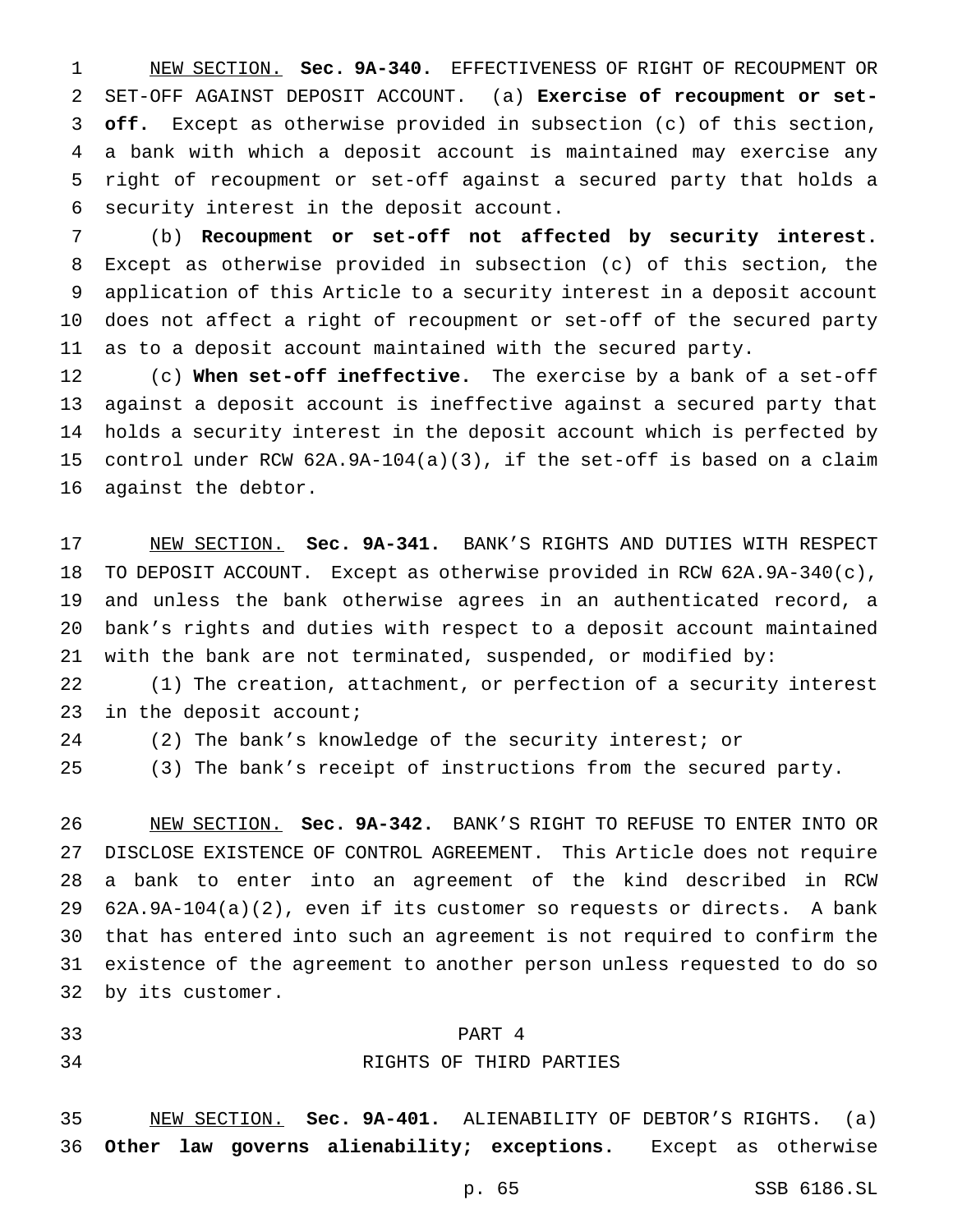provided in subsection (b) of this section and RCW 62A.9A-406, 62A.9A-407, 62A.9A-408, and 62A.9A-409, whether a debtor's rights in collateral may be voluntarily or involuntarily transferred is governed by law other than this Article.

 (b) **Agreement does not prevent transfer.** An agreement between the debtor and secured party which prohibits a transfer of the debtor's rights in collateral or makes the transfer a default does not prevent the transfer from taking effect.

 NEW SECTION. **Sec. 9A-402.** SECURED PARTY NOT OBLIGATED ON CONTRACT OF DEBTOR OR IN TORT. The existence of a security interest, agricultural lien, or authority given to a debtor to dispose of or use collateral, without more, does not subject a secured party to liability in contract or tort for the debtor's acts or omissions.

 NEW SECTION. **Sec. 9A-403.** AGREEMENT NOT TO ASSERT DEFENSES AGAINST ASSIGNEE. (a) **"Value."** In this section, "value" has the meaning provided in RCW 62A.3-303(a).

 (b) **Agreement not to assert claim or defense.** Except as otherwise provided in this section, an agreement between an account debtor and an assignor not to assert against an assignee any claim or defense that the account debtor may have against the assignor is enforceable by an assignee that takes an assignment:

(1) For value;

(2) In good faith;

 (3) Without notice of a claim of a property or possessory right to 25 the property assigned; and

 (4) Without notice of a defense or claim in recoupment of the type that may be asserted against a person entitled to enforce a negotiable instrument under RCW 62A.3-305(a).

 (c) **When subsection (b) of this section not applicable.** Subsection (b) of this section does not apply to defenses of a type that may be asserted against a holder in due course of a negotiable instrument under RCW 62A.3-305(b).

 (d) **Omission of required statement in consumer transaction.** In a consumer transaction, if a record evidences the account debtor's obligation, law other than this Article requires that the record include a statement to the effect that the rights of an assignee are subject to claims or defenses that the account debtor could assert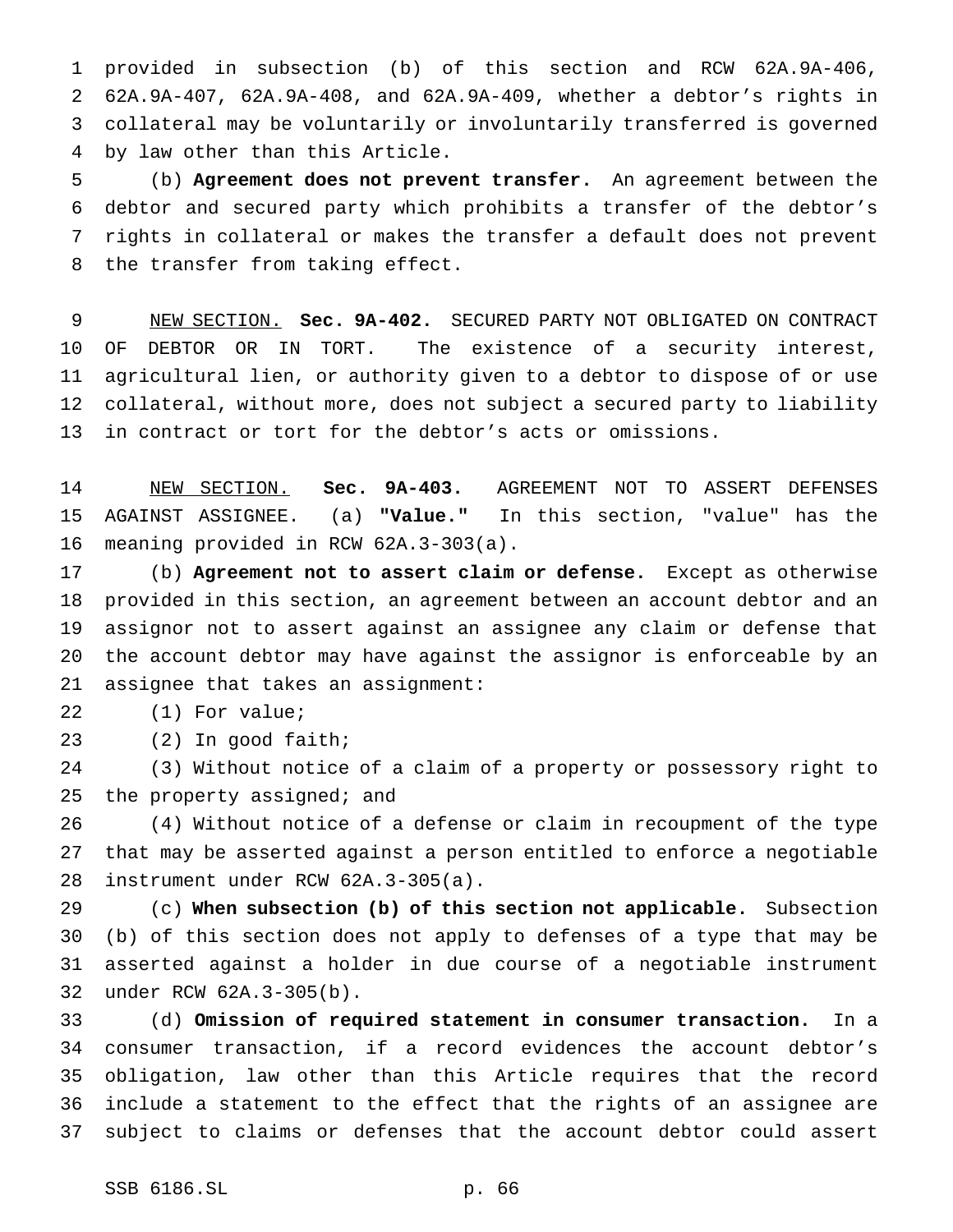against the original obligee, and the record does not include such a statement:

 (1) The record has the same effect as if the record included such a statement; and

 (2) The account debtor may assert against an assignee those claims and defenses that would have been available if the record included such a statement.

 (e) **Rule for individual under other law.** This section is subject to law other than this Article which establishes a different rule for an account debtor who is an individual and who incurred the obligation primarily for personal, family, or household purposes.

 (f) **Other law not displaced.** Except as otherwise provided in subsection (d) of this section, this section does not displace law other than this Article which gives effect to an agreement by an account debtor not to assert a claim or defense against an assignee.

 NEW SECTION. **Sec. 9A-404.** RIGHTS ACQUIRED BY ASSIGNEE; CLAIMS AND DEFENSES AGAINST ASSIGNEE. (a) **Assignee's rights subject to terms, claims, and defenses; exceptions.** Unless an account debtor has made an enforceable agreement not to assert defenses or claims, and subject to subsections (b) through (e) of this section, the rights of an assignee are subject to:

 (1) All terms of the agreement between the account debtor and assignor and any defense or claim in recoupment arising from the 24 transaction that gave rise to the contract; and

 (2) Any other defense or claim of the account debtor against the assignor which accrues before the account debtor receives a notification of the assignment authenticated by the assignor or the assignee.

 (b) **Account debtor's claim reduces amount owed to assignee.** Subject to subsection (c) of this section, and except as otherwise provided in subsection (d) of this section, the claim of an account debtor against an assignor may be asserted against an assignee under subsection (a) of this section only to reduce the amount the account debtor owes.

 (c) **Rule for individual under other law.** This section is subject to law other than this Article which establishes a different rule for an account debtor who is an individual and who incurred the obligation primarily for personal, family, or household purposes.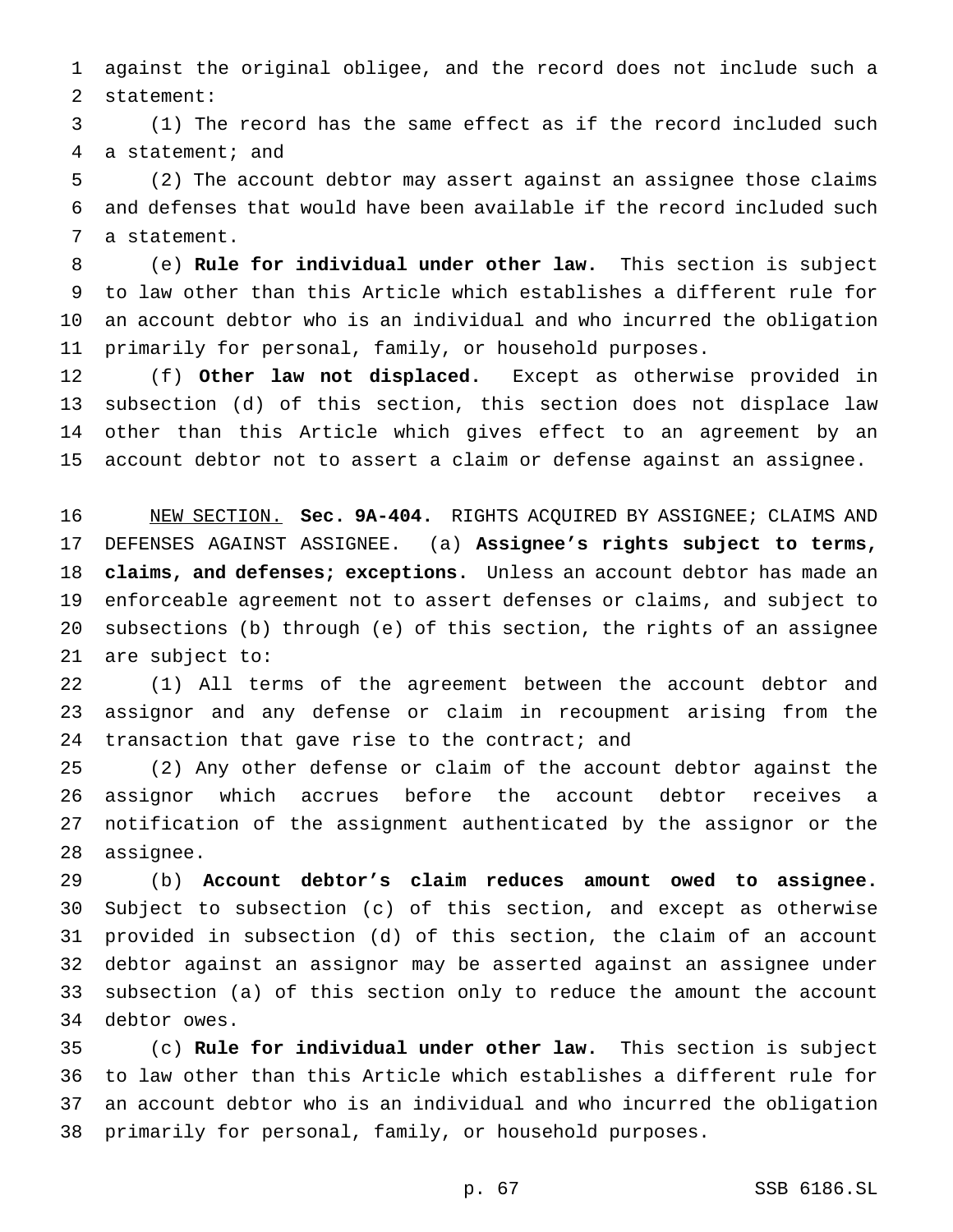(d) **Omission of required statement in consumer transaction.** In a consumer transaction, if a record evidences the account debtor's obligation, law other than this Article requires that the record include a statement to the effect that the account debtor's recovery against an assignee with respect to claims and defenses against the assignor may not exceed amounts paid by the account debtor under the record, and the record does not include such a statement, the extent to which a claim of an account debtor against the assignor may be asserted against an assignee is determined as if the record included such a statement.

 (e) **Inapplicability to health-care-insurance receivable.** This section does not apply to an assignment of a health-care-insurance receivable.

 NEW SECTION. **Sec. 9A-405.** MODIFICATION OF ASSIGNED CONTRACT. (a) **Effect of modification on assignee.** A modification of or substitution for an assigned contract is effective against an assignee if made in good faith. The assignee acquires corresponding rights under the modified or substituted contract. The assignment may provide that the modification or substitution is a breach of contract by the assignor. This subsection is subject to subsections (b) through (d) of this section.

 (b) **Applicability of subsection (a) of this section.** Subsection (a) of this section applies to the extent that:

 (1) The right to payment or a part thereof under an assigned contract has not been fully earned by performance; or

 (2) The right to payment or a part thereof has been fully earned by performance and the account debtor has not received notification of the assignment under RCW 62A.9A-406(a).

 (c) **Rule for individual under other law.** This section is subject to law other than this Article which establishes a different rule for an account debtor who is an individual and who incurred the obligation primarily for personal, family, or household purposes.

 (d) **Inapplicability to health-care-insurance receivable.** This section does not apply to an assignment of a health-care-insurance receivable.

 NEW SECTION. **Sec. 9A-406.** DISCHARGE OF ACCOUNT DEBTOR; NOTIFICATION OF ASSIGNMENT; IDENTIFICATION AND PROOF OF ASSIGNMENT;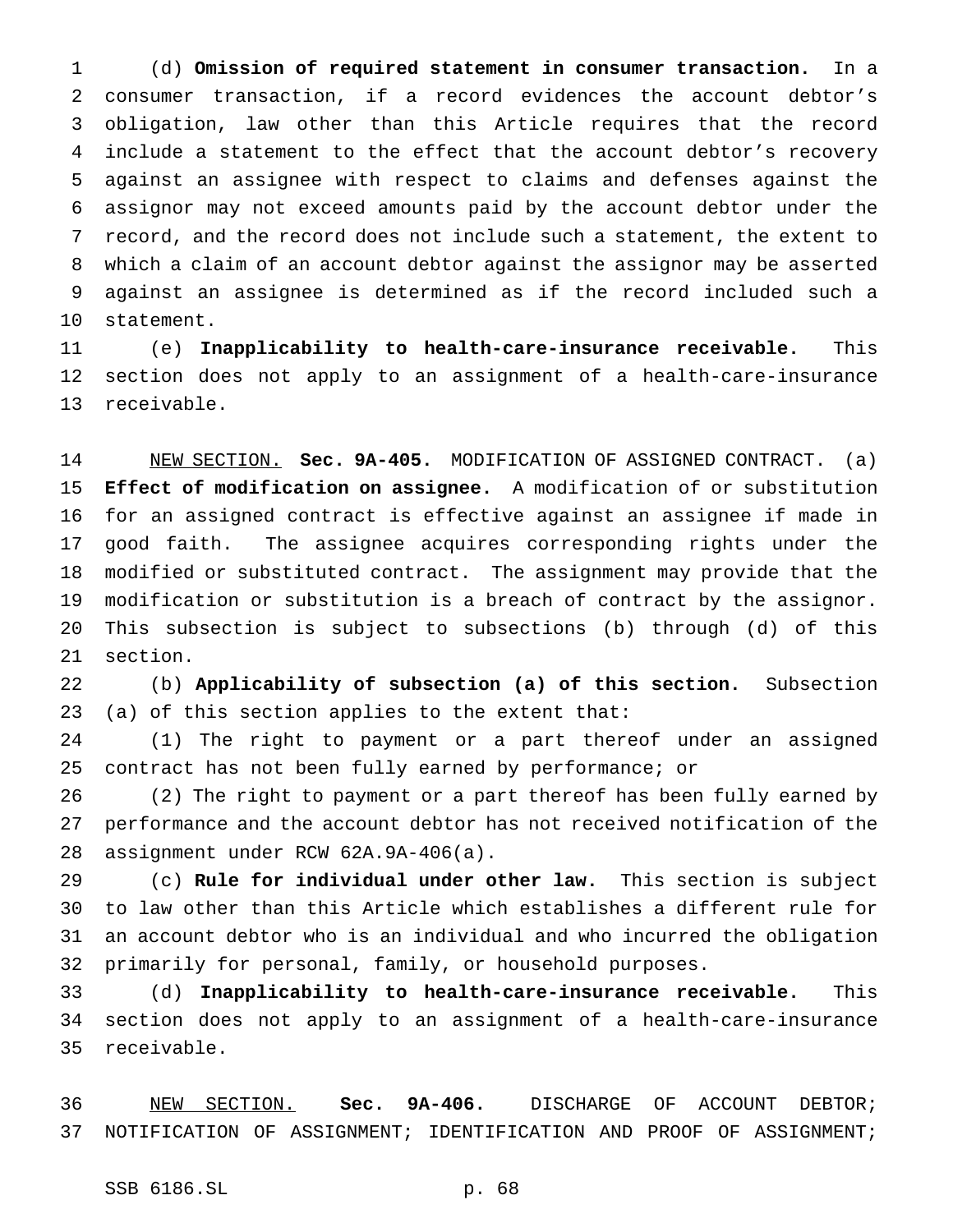RESTRICTIONS ON ASSIGNMENT OF ACCOUNTS, CHATTEL PAPER, PAYMENT INTANGIBLES, AND PROMISSORY NOTES INEFFECTIVE. (a) **Discharge of account debtor; effect of notification.** Subject to subsections (b) through (i) of this section, an account debtor on an account, chattel paper, or a payment intangible may discharge its obligation by paying the assignor until, but not after, the account debtor receives a notification, authenticated by the assignor or the assignee, that the amount due or to become due has been assigned and that payment is to be made to the assignee. After receipt of the notification, the account debtor may discharge its obligation by paying the assignee and may not discharge the obligation by paying the assignor.

 (b) **When notification ineffective.** Subject to subsection (h) of this section, notification is ineffective under subsection (a) of this section:

(1) If it does not reasonably identify the rights assigned;

 (2) To the extent that an agreement between an account debtor and a seller of a payment intangible limits the account debtor's duty to pay a person other than the seller and the limitation is effective under law other than this Article; or

 (3) At the option of an account debtor, if the notification notifies the account debtor to make less than the full amount of any installment or other periodic payment to the assignee, even if:

 (A) Only a portion of the account, chattel paper, or general intangible has been assigned to that assignee;

(B) A portion has been assigned to another assignee; or

 (C) The account debtor knows that the assignment to that assignee is limited.

 (c) **Proof of assignment.** Subject to subsection (h) of this section, if requested by the account debtor, an assignee shall seasonably furnish reasonable proof that the assignment has been made. Unless the assignee complies, the account debtor may discharge its obligation by paying the assignor, even if the account debtor has received a notification under subsection (a) of this section.

 (d) **Term restricting assignment generally ineffective.** Except as otherwise provided in subsection (e) of this section and RCW 62A.2A-303 and 62A.9A-407, and subject to subsection (h) of this section, a term in an agreement between an account debtor and an assignor or in a promissory note is ineffective to the extent that it: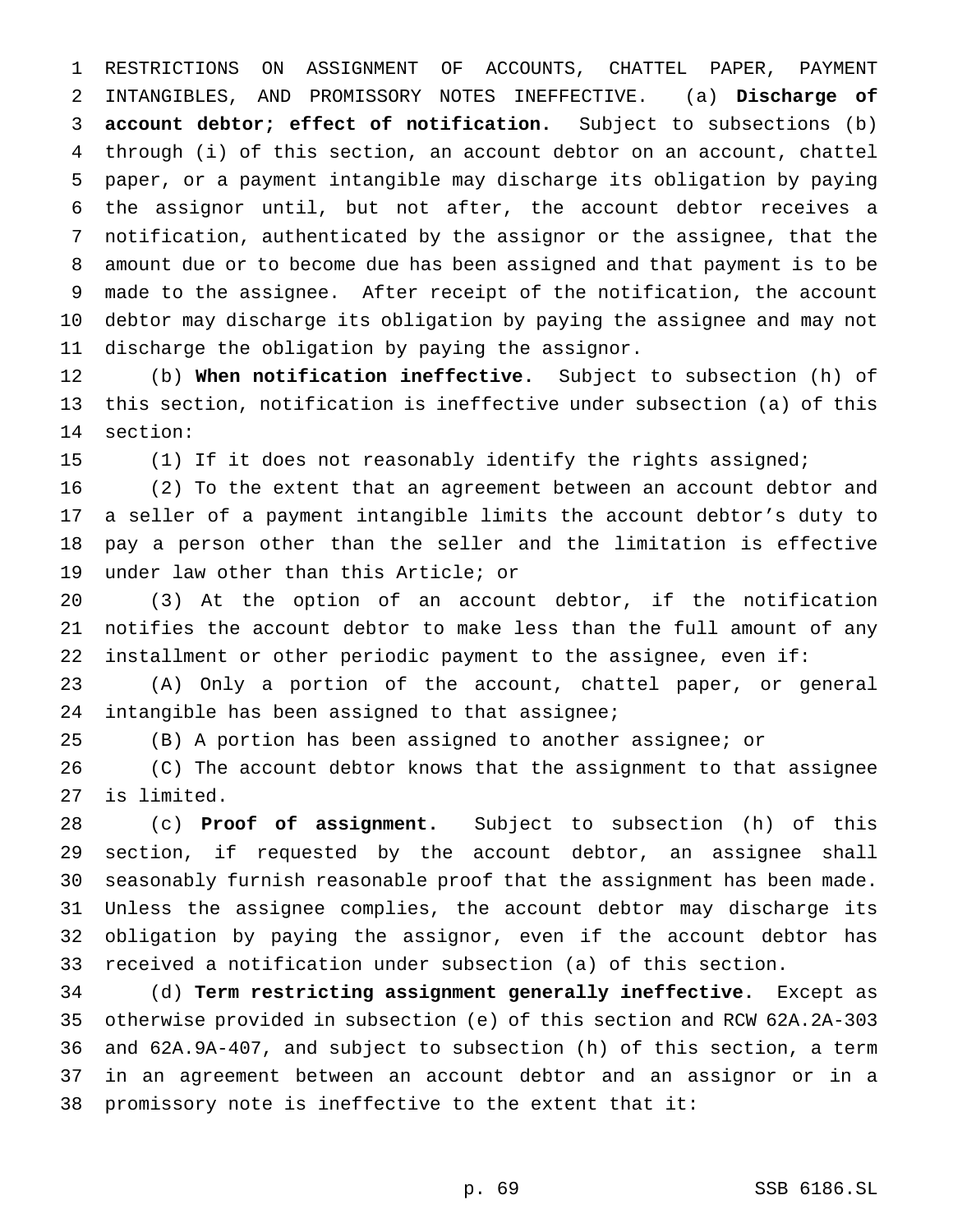(1) Prohibits, restricts, or requires the consent of the account debtor or person obligated on the promissory note to the assignment or transfer of, or the creation, attachment, perfection, or enforcement of a security interest in, the account, chattel paper, payment intangible, or promissory note; or

 (2) Provides that the assignment or transfer or the creation, attachment, perfection, or enforcement of the security interest may give rise to a default, breach, right of recoupment, claim, defense, termination, right of termination, or remedy under the account, chattel paper, payment intangible, or promissory note.

 (e) **Inapplicability of subsection (d) to certain sales.** Subsection (d) of this section does not apply to the sale of a payment intangible or promissory note.

(f) [Reserved]

 (g) **Subsection (b)(3) not waivable.** Subject to subsection (h) of this section, an account debtor may not waive or vary its option under subsection (b)(3) of this section.

 (h) **Rule for individual under other law.** This section is subject to law other than this Article which establishes a different rule for an account debtor who is an individual and who incurred the obligation primarily for personal, family, or household purposes.

 (i) **Inapplicability to health-care-insurance receivable.** This section does not apply to an assignment of a health-care-insurance receivable.

 NEW SECTION. **Sec. 9A-407.** RESTRICTIONS ON CREATION OR ENFORCEMENT OF SECURITY INTEREST IN LEASEHOLD INTEREST OR IN LESSOR'S RESIDUAL INTEREST. (a) **Term restricting assignment generally ineffective.** Except as otherwise provided in subsection (b) of this section, a term in a lease agreement is ineffective to the extent that it:

 (1) Prohibits, restricts, or requires the consent of a party to the lease to the assignment or transfer of, or the creation, attachment, perfection, or enforcement of a security interest in an interest of a party under the lease contract or in the lessor's residual interest in the goods; or

 (2) Provides that the assignment or transfer or the creation, attachment, perfection, or enforcement of the security interest may give rise to a default, breach, right of recoupment, claim, defense, termination, right of termination, or remedy under the lease.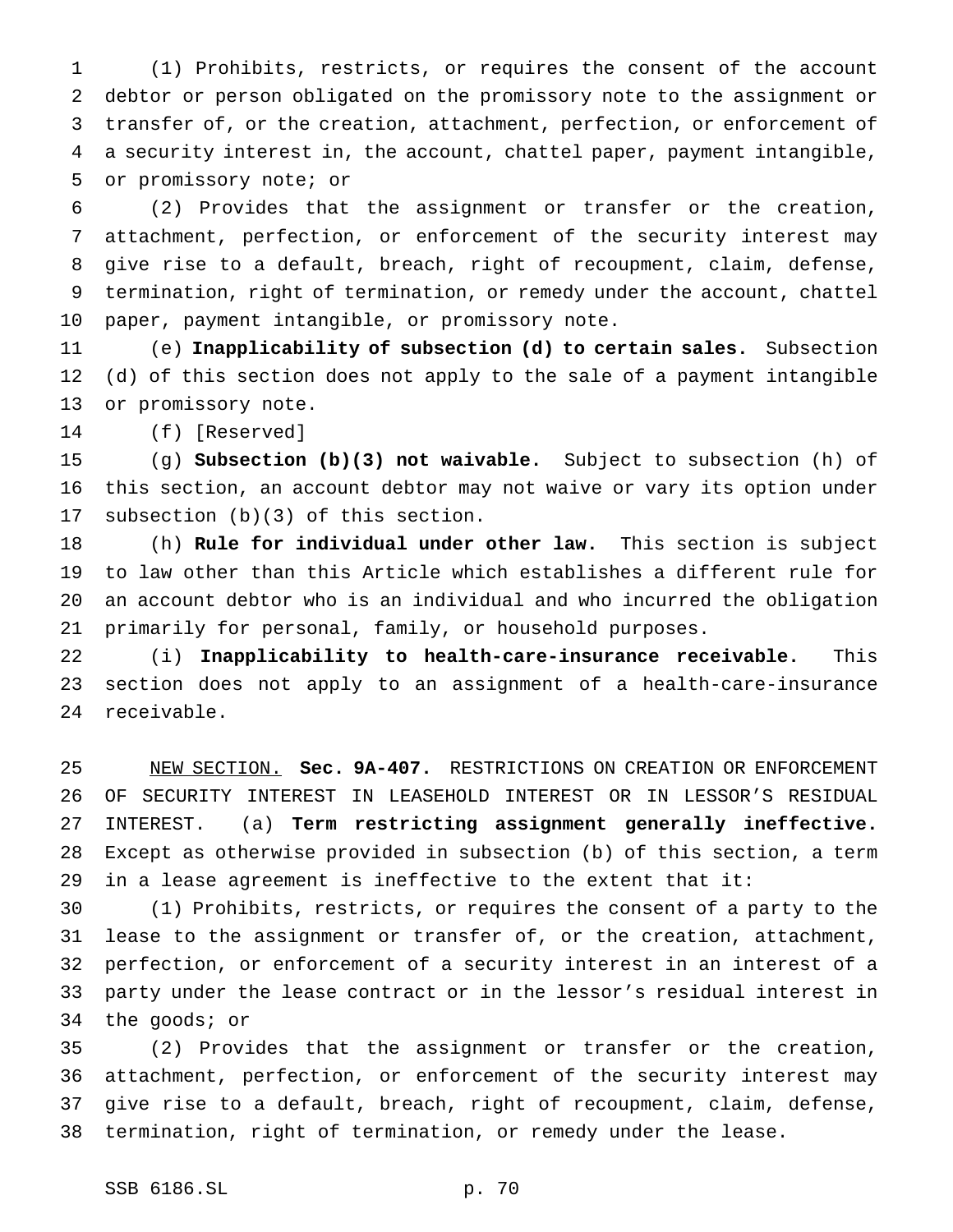(b) **Effectiveness of certain terms.** Except as otherwise provided in RCW 62A.2A-303(7), a term described in subsection (a)(2) of this section is effective to the extent that there is:

 (1) A transfer by the lessee of the lessee's right of possession or use of the goods in violation of the term; or

 (2) A delegation of a material performance of either party to the lease contract in violation of the term.

 (c) **Security interest not material impairment.** The creation, attachment, perfection, or enforcement of a security interest in the lessor's interest under the lease contract or the lessor's residual interest in the goods is not a transfer that materially impairs the lessee's prospect of obtaining return performance or materially changes the duty of or materially increases the burden or risk imposed on the lessee within the purview of RCW 62A.2A-303(4) unless, and then only to the extent that, enforcement actually results in a delegation of material performance of the lessor.

 NEW SECTION. **Sec. 9A-408.** RESTRICTIONS ON ASSIGNMENT OF PROMISSORY NOTES, HEALTH-CARE-INSURANCE RECEIVABLES, AND CERTAIN GENERAL INTANGIBLES INEFFECTIVE. (a) **Term restricting assignment generally ineffective.** Except as otherwise provided in subsection (b) of this section, a term in a promissory note or in an agreement between an account debtor and a debtor which relates to a health-care-insurance receivable or a general intangible, including a contract, permit, license, or franchise, and which term prohibits, restricts, or requires the consent of the person obligated on the promissory note or the account debtor to, the assignment or transfer of, or creation, attachment, or perfection of a security interest in, the promissory note, health-care-insurance receivable, or general intangible, is ineffective to the extent that the term:

 (1) Would impair the creation, attachment, or perfection of a security interest; or

 (2) Provides that the assignment or transfer or the creation, attachment, or perfection of the security interest may give rise to a default, breach, right of recoupment, claim, defense, termination, right of termination, or remedy under the promissory note, health-care-insurance receivable, or general intangible.

 (b) **Applicability of subsection (a) of this section to sales of certain rights to payment.** Subsection (a) of this section applies to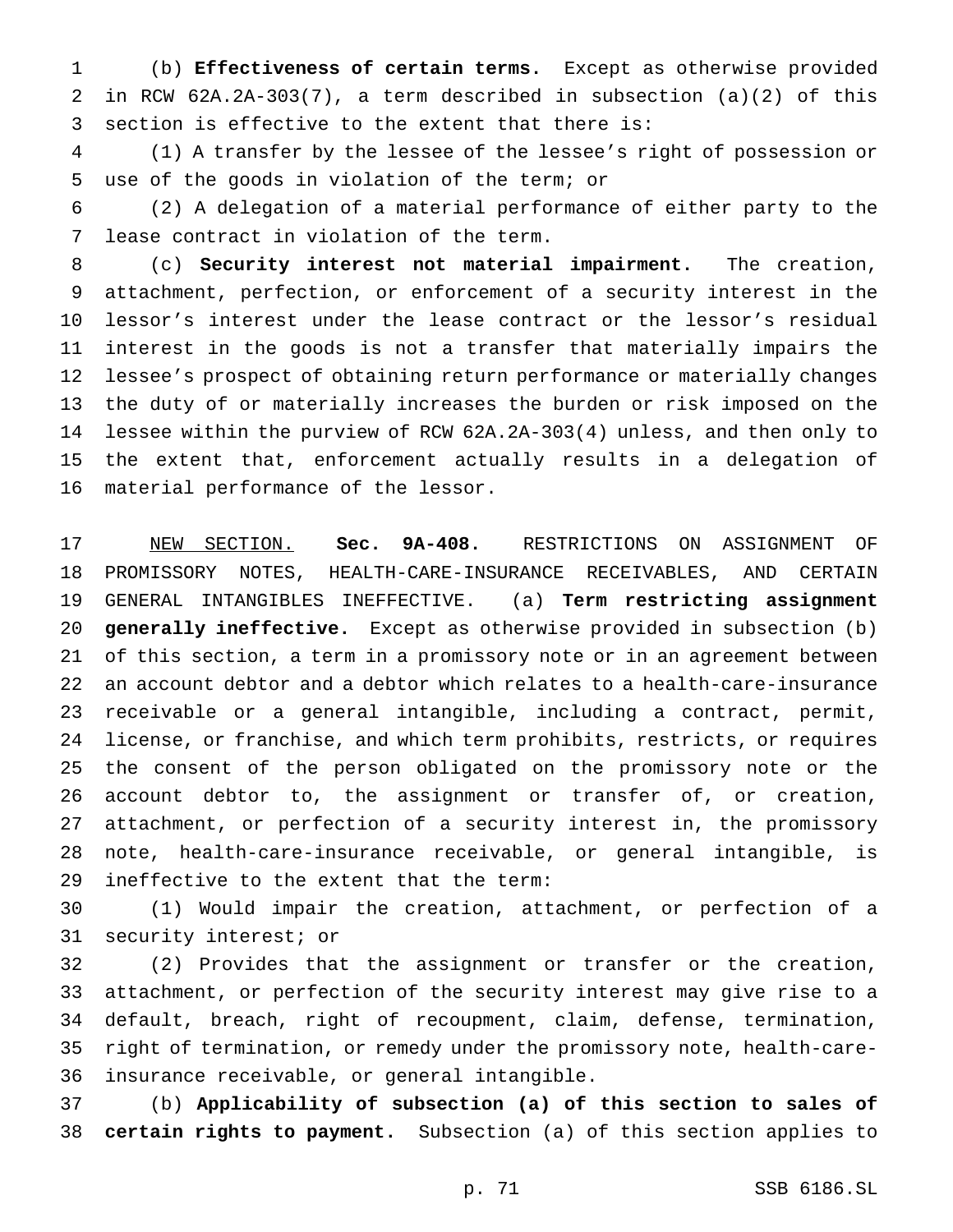a security interest in a payment intangible or promissory note only if the security interest arises out of a sale of the payment intangible or promissory note.

 (c) **Legal restrictions on assignment generally ineffective.** A rule of law, statute, or regulation that prohibits, restricts, or requires the consent of a government, governmental body or official, person obligated on a promissory note, or account debtor to the assignment or transfer of, or creation of a security interest in, a promissory note, health-care-insurance receivable, or general intangible, including a contract, permit, license, or franchise between an account debtor and a debtor, is ineffective to the extent that the rule of law, statute, or regulation:

 (1) Would impair the creation, attachment, or perfection of a security interest; or

 (2) Provides that the assignment or transfer or the creation, attachment, or perfection of the security interest may give rise to a default, breach, right of recoupment, claim, defense, termination, right of termination, or remedy under the promissory note, health-care-insurance receivable, or general intangible.

 (d) **Limitation on ineffectiveness under subsections (a) and (c) of this section.** To the extent that a term in a promissory note or in an agreement between an account debtor and a debtor which relates to a health-care-insurance receivable or general intangible or a rule of law, statute, or regulation described in subsection (c) of this section would be effective under law other than this Article but is ineffective under subsection (a) or (c) of this section, the creation, attachment, or perfection of a security interest in the promissory note, health-care-insurance receivable, or general intangible:

 (1) Is not enforceable against the person obligated on the promissory note or the account debtor;

 (2) Does not impose a duty or obligation on the person obligated on 32 the promissory note or the account debtor;

 (3) Does not require the person obligated on the promissory note or the account debtor to recognize the security interest, pay or render performance to the secured party, or accept payment or performance from the secured party;

 (4) Does not entitle the secured party to use or assign the debtor's rights under the promissory note, health-care-insurance receivable, or general intangible, including any related information or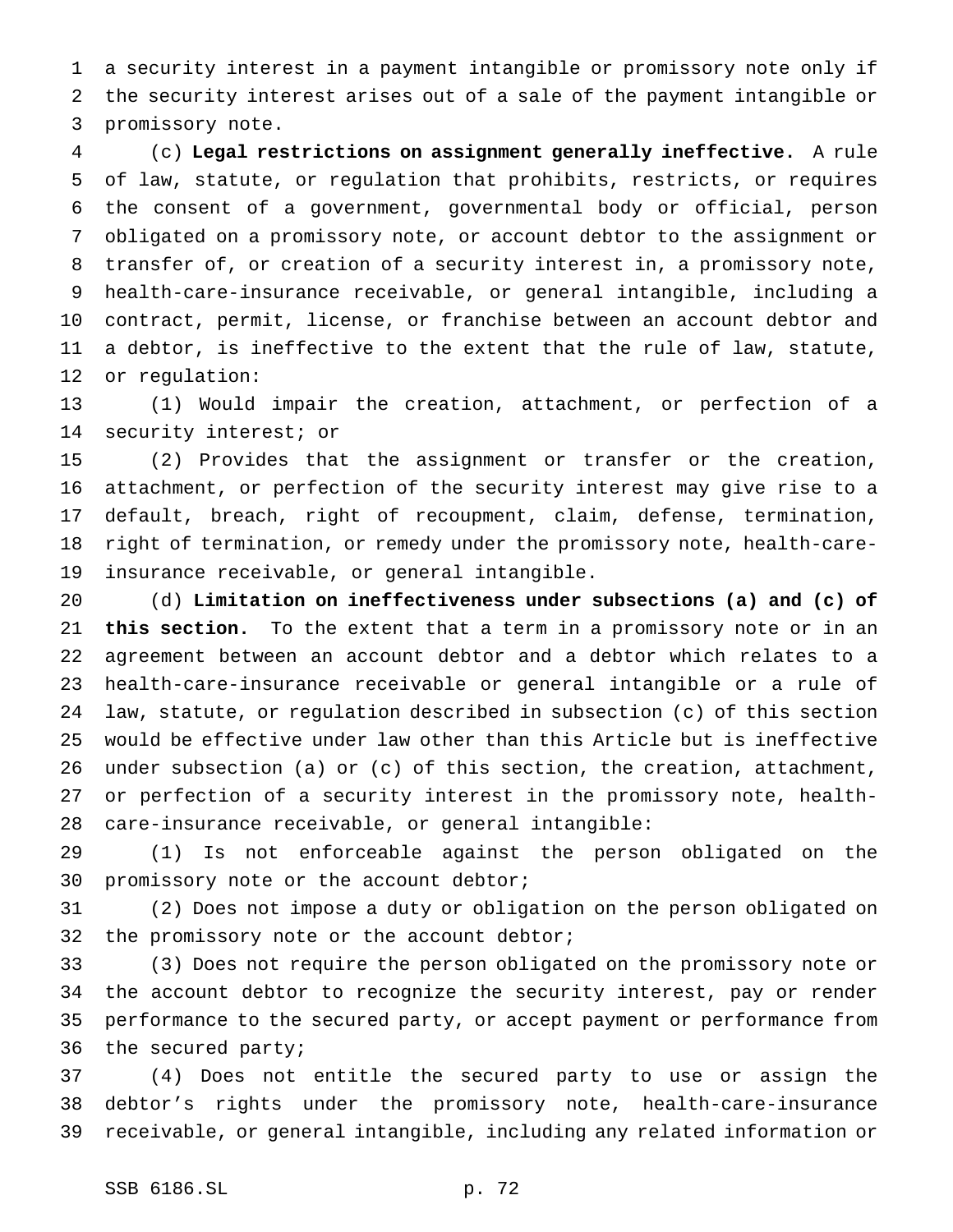materials furnished to the debtor in the transaction giving rise to the promissory note, health-care-insurance receivable, or general intangible;

 (5) Does not entitle the secured party to use, assign, possess, or have access to any trade secrets or confidential information of the person obligated on the promissory note or the account debtor; and

 (6) Does not entitle the secured party to enforce the security interest in the promissory note, health-care-insurance receivable, or general intangible.

 NEW SECTION. **Sec. 9A-409.** RESTRICTIONS ON ASSIGNMENT OF LETTER- OF-CREDIT RIGHTS INEFFECTIVE. (a) **Term or law restricting assignment generally ineffective.** A term in a letter of credit or a rule of law, statute, regulation, custom, or practice applicable to the letter of credit which prohibits, restricts, or requires the consent of an applicant, issuer, or nominated person to a beneficiary's assignment of or creation of a security interest in a letter-of-credit right is ineffective to the extent that the term or rule of law, statute, regulation, custom, or practice:

 (1) Would impair the creation, attachment, or perfection of a security interest in the letter-of-credit right; or

 (2) Provides that the assignment or the creation, attachment, or perfection of the security interest may give rise to a default, breach, right of recoupment, claim, defense, termination, right of termination, or remedy under the letter-of-credit right.

 (b) **Limitation on ineffectiveness under subsection (a) of this section.** To the extent that a term in a letter of credit is ineffective under subsection (a) of this section but would be effective under law other than this Article or a custom or practice applicable to the letter of credit, to the transfer of a right to draw or otherwise demand performance under the letter of credit, or to the assignment of a right to proceeds of the letter of credit, the creation, attachment, or perfection of a security interest in the letter-of-credit right:

 (1) Is not enforceable against the applicant, issuer, nominated person, or transferee beneficiary;

 (2) Imposes no duties or obligations on the applicant, issuer, nominated person, or transferee beneficiary; and

 (3) Does not require the applicant, issuer, nominated person, or transferee beneficiary to recognize the security interest, pay or

p. 73 SSB 6186.SL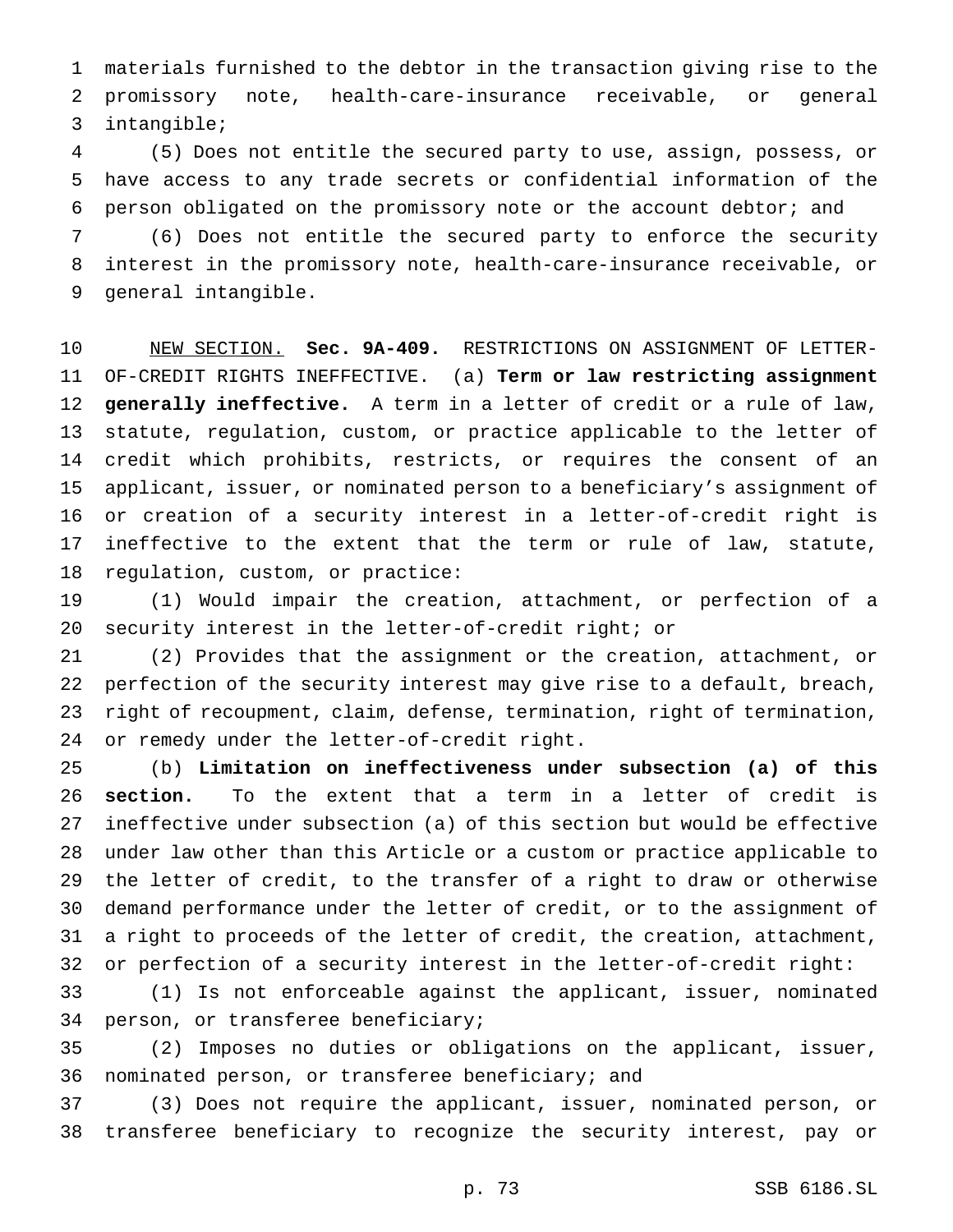render performance to the secured party, or accept payment or other performance from the secured party.

 PART 5 FILING

 NEW SECTION. **Sec. 9A-501.** FILING OFFICE. (a) **Filing offices.** Except as otherwise provided in subsection (b) of this section, if the local law of this state governs perfection of a security interest or agricultural lien, the office in which to file a financing statement to perfect the security interest or agricultural lien is:

 (1) The office designated for the filing or recording of a record of a mortgage on the related real property, if:

 (A) The collateral is as-extracted collateral or timber to be cut; or

 (B) The financing statement is filed as a fixture filing and the collateral is goods that are or are to become fixtures; or

 (2) The department of licensing, in all other cases, including a case in which the collateral is goods that are or are to become fixtures and the financing statement is not filed as a fixture filing. (b) **Filing office for transmitting utilities.** The office in which to file a financing statement to perfect a security interest in collateral, including fixtures, of a transmitting utility is the department of licensing. The financing statement also constitutes a fixture filing as to the collateral indicated in the financing statement which is or is to become fixtures.

 NEW SECTION. **Sec. 9A-502.** CONTENTS OF FINANCING STATEMENT; RECORD OF MORTGAGE AS FINANCING STATEMENT; TIME OF FILING FINANCING STATEMENT. (a) **Sufficiency of financing statement.** Subject to subsection (b) of this section, a financing statement is sufficient only if it:

(1) Provides the name of the debtor;

 (2) Provides the name of the secured party or a representative of the secured party; and

(3) Indicates the collateral covered by the financing statement.

 (b) **Real-property-related financing statements.** Except as otherwise provided in RCW 62A.9A-501(b), to be sufficient, a financing statement that covers as-extracted collateral or timber to be cut, or which is filed as a fixture filing and covers goods that are or are to become fixtures, must satisfy subsection (a) of this section and also: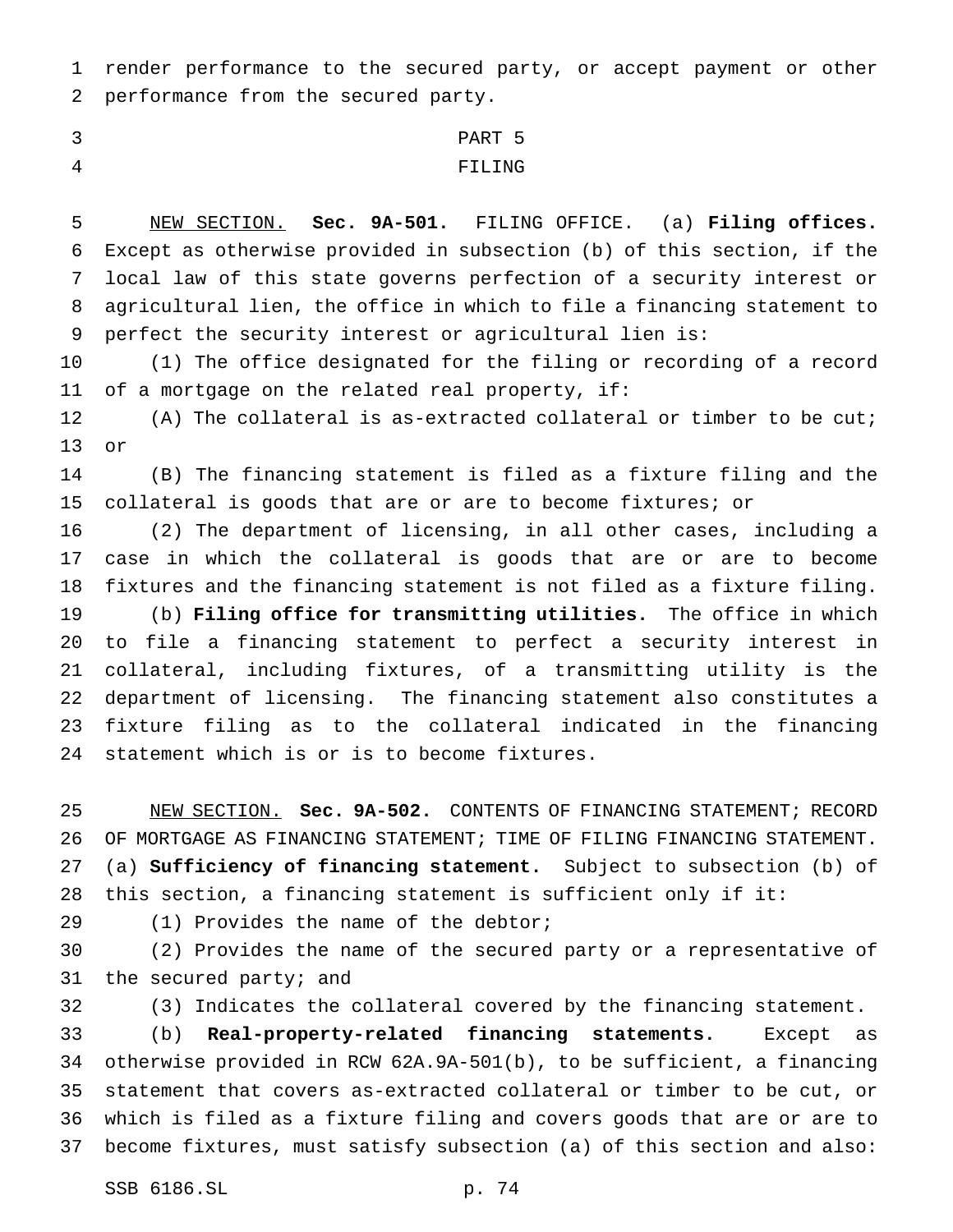(1) Indicate that it covers this type of collateral;

 (2) Indicate that it is to be filed for record in the real property records;

 (3) Provide a description of the real property to which the collateral is related sufficient to give constructive notice of a mortgage under the law of this state if the description were contained in a record of the mortgage of the real property; and

 (4) If the debtor does not have an interest of record in the real property, provide the name of a record owner.

 (c) **Record of mortgage as financing statement.** A record of a mortgage is effective, from the date of recording, as a financing statement filed as a fixture filing or as a financing statement covering as-extracted collateral or timber to be cut only if:

(1) The record indicates the goods or accounts that it covers;

 (2) The goods are or are to become fixtures related to the real property described in the record or the collateral is related to the real property described in the record and is as-extracted collateral or timber to be cut;

 (3) The record satisfies the requirements for a financing statement in this section other than an indication that it is to be filed in the real property records; and

(4) The record is recorded.

 (d) **Filing before security agreement or attachment.** A financing statement may be filed before a security agreement is made or a security interest otherwise attaches.

 NEW SECTION. **Sec. 9A-503.** NAME OF DEBTOR AND SECURED PARTY. (a) **Sufficiency of debtor's name.** A financing statement sufficiently provides the name of the debtor:

 (1) If the debtor is a registered organization, only if the financing statement provides the name of the debtor indicated on the public record of the debtor's jurisdiction of organization which shows 32 the debtor to have been organized;

 (2) If the debtor is a decedent's estate, only if the financing statement provides the name of the decedent and indicates that the debtor is an estate;

 (3) If the debtor is a trust or a trustee acting with respect to property held in trust, only if the financing statement: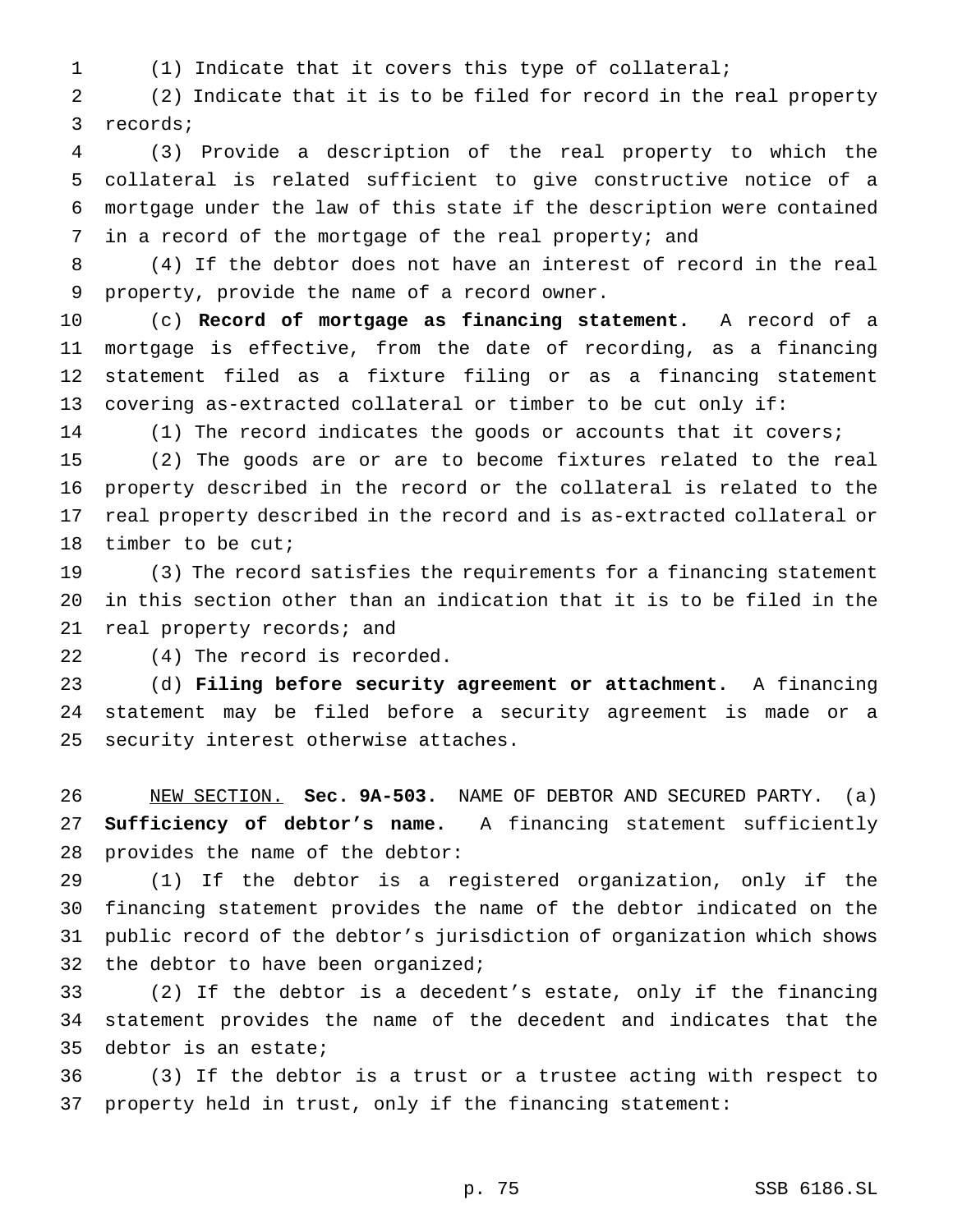(A) Provides the name specified for the trust in its organic documents or, if no name is specified, provides the name of the settlor and additional information sufficient to distinguish the debtor from other trusts having one or more of the same settlors; and

 (B) Indicates, in the debtor's name or otherwise, that the debtor is a trust or is a trustee acting with respect to property held in trust; and

(4) In other cases:

 (A) If the debtor has a name, only if it provides the individual or 10 organizational name of the debtor; and

 (B) If the debtor does not have a name, only if it provides the names of the partners, members, associates, or other persons comprising the debtor.

 (b) **Additional debtor-related information.** A financing statement that provides the name of the debtor in accordance with subsection (a) of this section is not rendered ineffective by the absence of:

(1) A trade name or other name of the debtor; or

 (2) Unless required under subsection (a)(4)(B) of this section, names of partners, members, associates, or other persons comprising the debtor.

 (c) **Debtor's trade name insufficient.** A financing statement that provides only the debtor's trade name does not sufficiently provide the name of the debtor.

 (d) **Representative capacity.** Failure to indicate the representative capacity of a secured party or representative of a secured party does not affect the sufficiency of a financing statement.

 (e) **Multiple debtors and secured parties.** A financing statement may provide the name of more than one debtor and the name of more than one secured party.

 NEW SECTION. **Sec. 9A-504.** INDICATION OF COLLATERAL. A financing statement sufficiently indicates the collateral that it covers if the financing statement provides:

 (1) A description of the collateral pursuant to RCW 62A.9A-108; or (2) An indication that the financing statement covers all assets or all personal property.

 NEW SECTION. **Sec. 9A-505.** FILING AND COMPLIANCE WITH OTHER STATUTES AND TREATIES FOR CONSIGNMENTS, LEASES, OTHER BAILMENTS, AND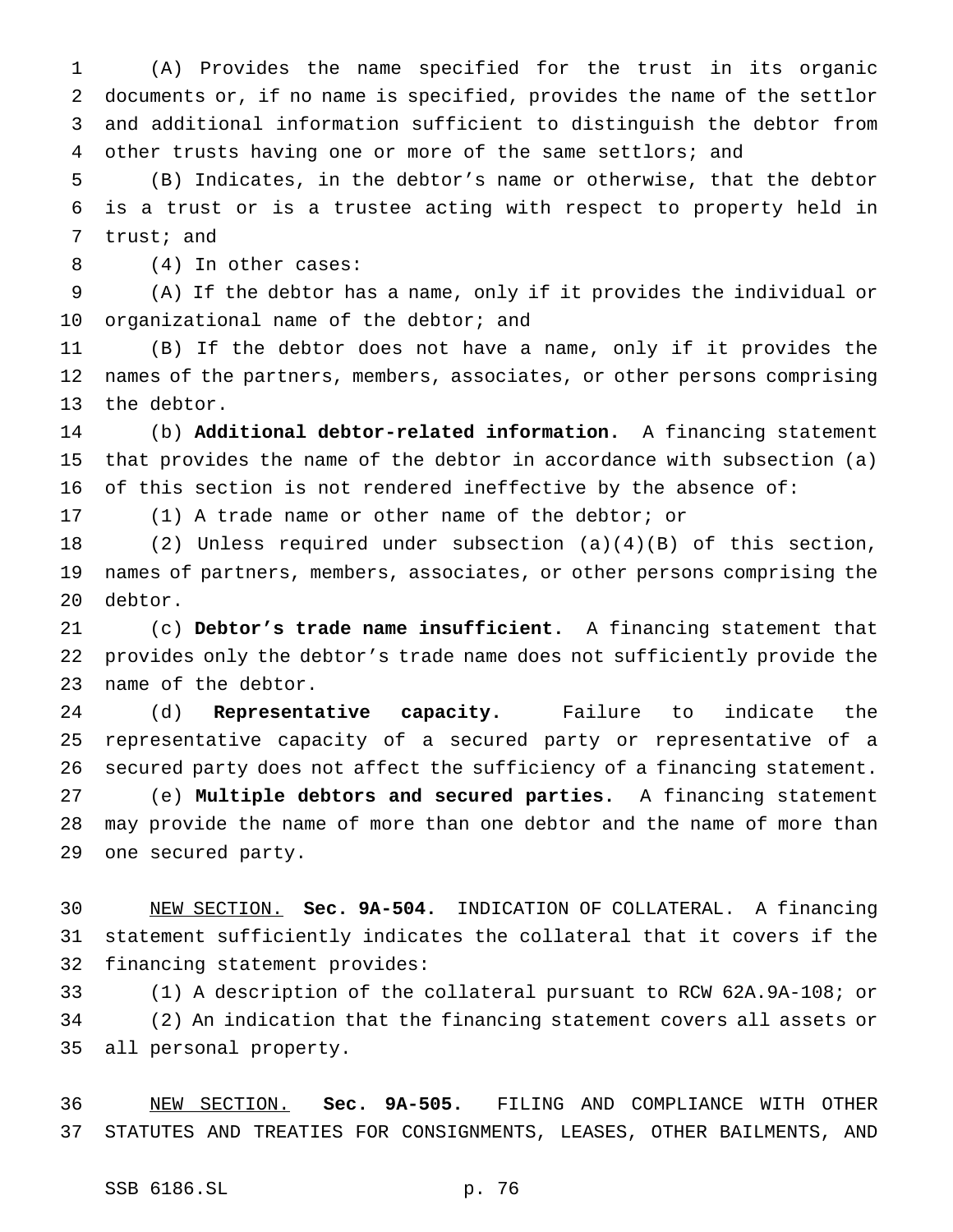OTHER TRANSACTIONS. (a) **Use of terms other than "debtor" and "secured party."** A consignor, lessor, or other bailor of goods, a licensor, or a buyer of a payment intangible or promissory note may file a financing statement, or may comply with a statute or treaty described in RCW 62A.9A-311(a), using the terms "consignor," "consignee," "lessor," "lessee," "bailor," "bailee," "licensor," "licensee," "owner," "registered owner," "buyer," "seller," or words of similar import, instead of the terms "secured party" and "debtor."

 (b) **Effect of financing statement under subsection (a) of this section.** This part applies to the filing of a financing statement under subsection (a) of this section and, as appropriate, to compliance that is equivalent to filing a financing statement under RCW 62A.9A-311(b), but the filing or compliance is not of itself a factor in determining whether the collateral secures an obligation. If it is determined for another reason that the collateral secures an obligation, a security interest held by the consignor, lessor, bailor, licensor, owner, or buyer which attaches to the collateral is perfected by the filing or compliance.

 NEW SECTION. **Sec. 9A-506.** EFFECT OF ERRORS OR OMISSIONS. (a) **Minor errors and omissions.** A financing statement substantially satisfying the requirements of this part is effective, even if it has minor errors or omissions, unless the errors or omissions make the financing statement seriously misleading.

 (b) **Financing statement seriously misleading.** Except as otherwise provided in subsection (c) of this section, a financing statement that fails sufficiently to provide the name of the debtor in accordance with RCW 62A.9A-503(a) is seriously misleading.

 (c) **Financing statement not seriously misleading.** If a search of the records of the filing office under the debtor's correct name, using the filing office's standard search logic, if any, would disclose a financing statement that fails sufficiently to provide the name of the debtor in accordance with RCW 62A.9A-503(a), the name provided does not make the financing statement seriously misleading.

 (d) **"Debtor's correct name."** For purposes of RCW 62A.9A-508(b), the "debtor's correct name" in subsection (c) of this section means the correct name of the new debtor.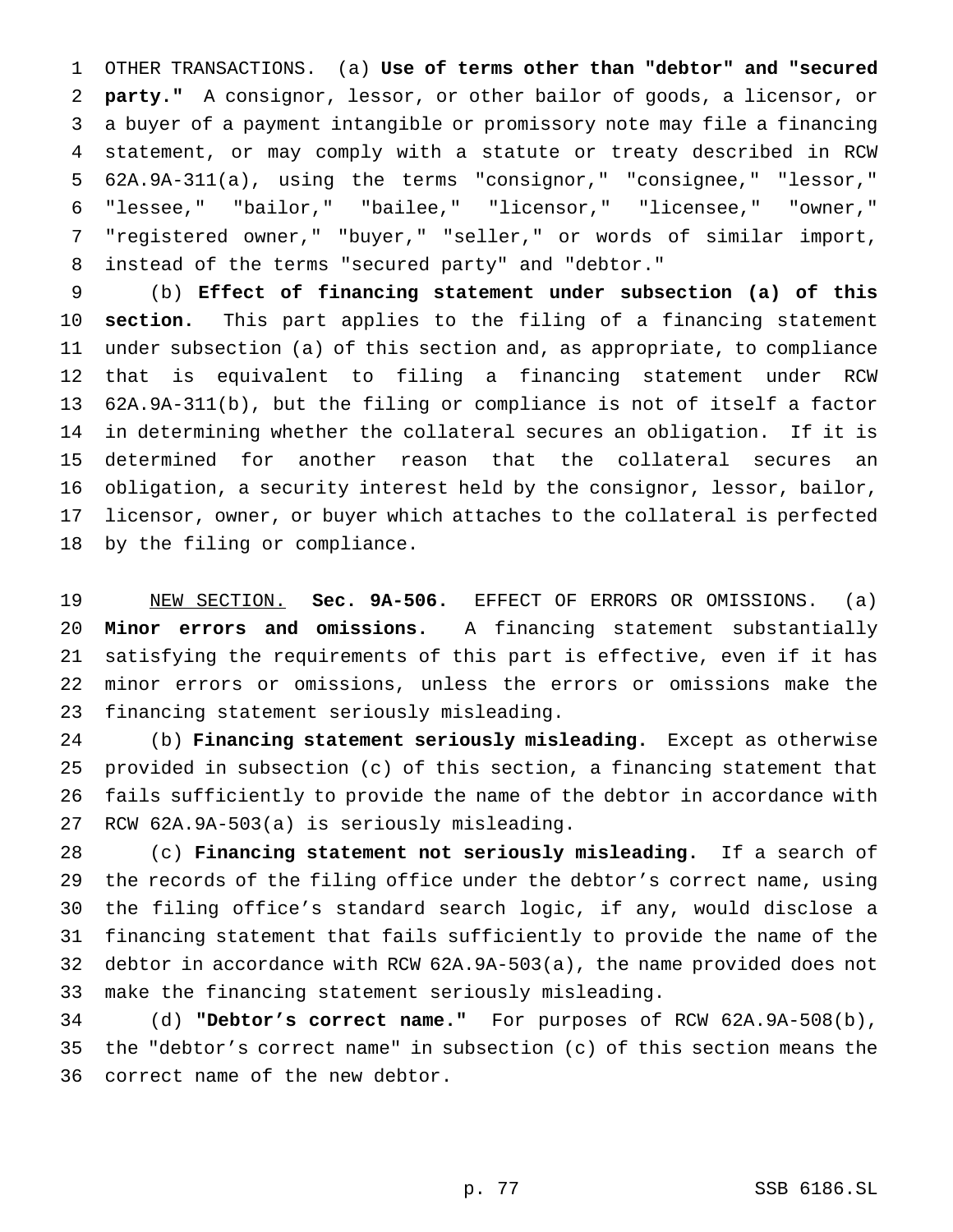NEW SECTION. **Sec. 9A-507.** EFFECT OF CERTAIN EVENTS ON EFFECTIVENESS OF FINANCING STATEMENT. (a) **Disposition.** A filed financing statement remains effective with respect to collateral that is sold, exchanged, leased, licensed, or otherwise disposed of and in which a security interest or agricultural lien continues, even if the secured party knows of or consents to the disposition.

 (b) **Information becoming seriously misleading.** Except as otherwise provided in subsection (c) of this section and RCW 62A.9A-508, a financing statement is not rendered ineffective if, after the financing statement is filed, the information provided in the financing statement becomes seriously misleading under RCW 62A.9A-506.

 (c) **Change in debtor's name.** If a debtor so changes its name that a filed financing statement becomes seriously misleading under RCW 62A.9A-506:

 (1) The financing statement is effective to perfect a security interest in collateral acquired by the debtor before, or within four 17 months after, the change; and

 (2) The financing statement is not effective to perfect a security interest in collateral acquired by the debtor more than four months after the change, unless an amendment to the financing statement which renders the financing statement not seriously misleading is filed within four months after the change.

 NEW SECTION. **Sec. 9A-508.** EFFECTIVENESS OF FINANCING STATEMENT IF NEW DEBTOR BECOMES BOUND BY SECURITY AGREEMENT. (a) **Financing statement naming original debtor.** Except as otherwise provided in this section, a filed financing statement naming an original debtor is effective to perfect a security interest in collateral in which a new debtor has or acquires rights to the extent that the financing statement would have been effective had the original debtor acquired rights in the collateral.

 (b) **Financing statement becoming seriously misleading.** If the difference between the name of the original debtor and that of the new debtor causes a filed financing statement that is effective under subsection (a) of this section to be seriously misleading under RCW 62A.9A-506:

 (1) The financing statement is effective to perfect a security interest in collateral acquired by the new debtor before, and within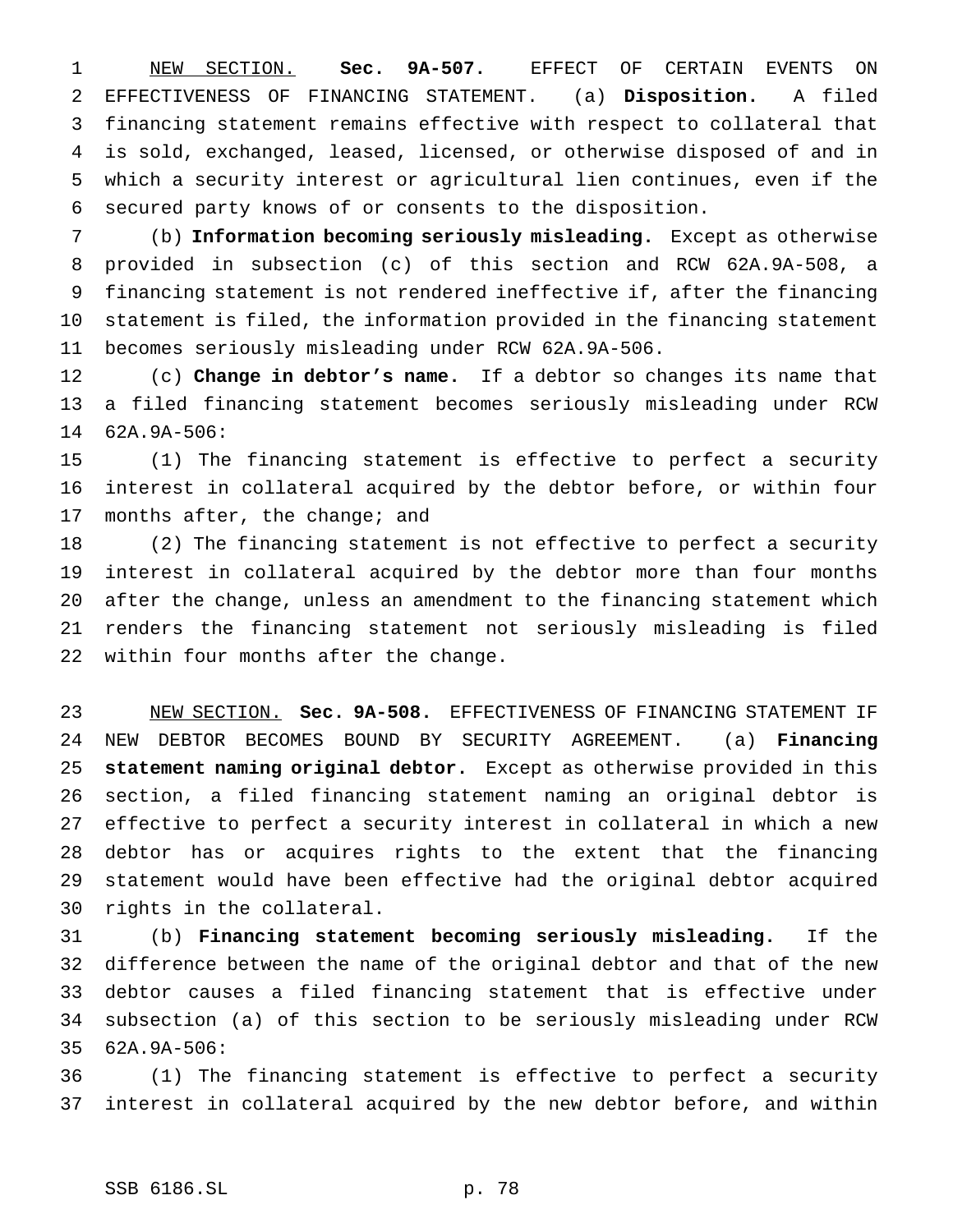four months after, the new debtor becomes bound under RCW 62A.9A-203(d); and

 (2) The financing statement is not effective to perfect a security interest in collateral acquired by the new debtor more than four months after the new debtor becomes bound under RCW 62A.9A-203(d) unless an initial financing statement providing the name of the new debtor is filed before the expiration of that time.

 (c) **When section not applicable.** This section does not apply to collateral as to which a filed financing statement remains effective against the new debtor under RCW 62A.9A-507(a).

 NEW SECTION. **Sec. 9A-509.** PERSONS ENTITLED TO FILE A RECORD. (a) **Person entitled to file record.** A person may file an initial financing statement, amendment that adds collateral covered by a financing statement, or amendment that adds a debtor to a financing statement only if:

 (1) The debtor authorizes the filing in an authenticated record; or (2) The person holds an agricultural lien that has become effective at the time of filing and the financing statement covers only collateral in which the person holds an agricultural lien.

 (b) **Security agreement as authorization.** By authenticating or becoming bound as debtor by a security agreement, a debtor or new debtor authorizes the filing of an initial financing statement, and an amendment, covering:

(1) The collateral described in the security agreement; and

 (2) Property that becomes collateral under RCW 62A.9A-315(a)(2), whether or not the security agreement expressly covers proceeds.

 (c) **Acquisition of collateral as authorization.** By acquiring collateral in which a security interest or agricultural lien continues under RCW 62A.9A-315(a)(1), a debtor authorizes the filing of an initial financing statement, and an amendment, covering the collateral and property that becomes collateral under RCW 62A.9A-315(a)(2).

 (d) **Person entitled to file certain amendments.** A person may file an amendment other than an amendment that adds collateral covered by a financing statement or an amendment that adds a debtor to a financing statement only if:

(1) The secured party of record authorizes the filing; or

 (2) The amendment is a termination statement for a financing statement as to which the secured party of record has failed to file or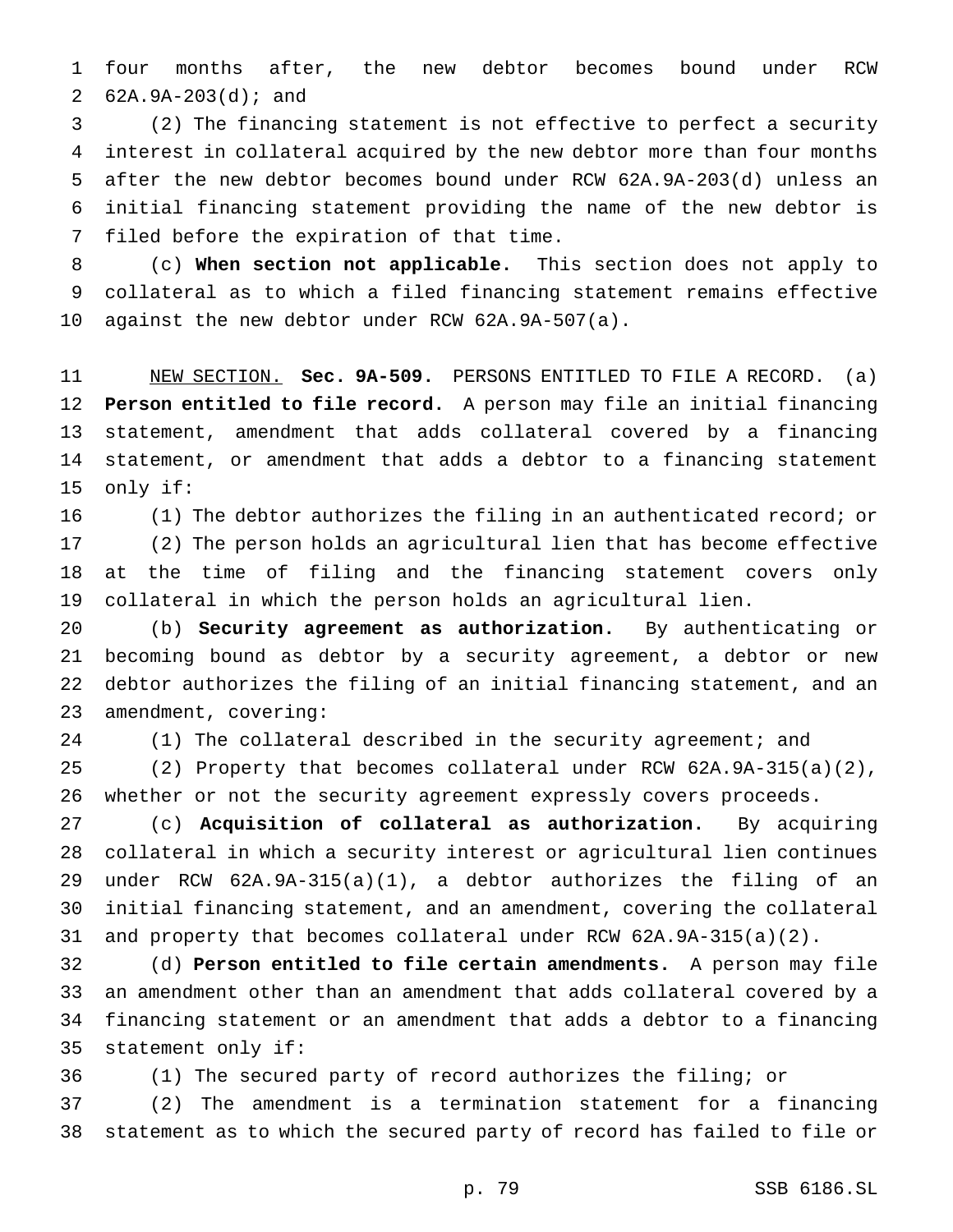send a termination statement as required by RCW 62A.9A-513 (a) or (c), the debtor authorizes the filing, and the termination statement indicates that the debtor authorized it to be filed.

 (e) **Multiple secured parties of record.** If there is more than one secured party of record for a financing statement, each secured party of record may authorize the filing of an amendment under subsection (d) of this section.

 NEW SECTION. **Sec. 9A-510.** EFFECTIVENESS OF FILED RECORD. (a) **Filed record effective if authorized.** A filed record is effective only to the extent that it was filed by a person that may file it under RCW 62A.9A-509.

 (b) **Authorization by one secured party of record.** A record authorized by one secured party of record does not affect the financing statement with respect to another secured party of record.

 (c) **Continuation statement not timely filed.** A continuation statement that is not filed within the six-month period prescribed by RCW 62A.9A-515(d) is ineffective.

 NEW SECTION. **Sec. 9A-511.** SECURED PARTY OF RECORD. (a) **Secured party of record.** A secured party of record with respect to a financing statement is a person whose name is provided as the name of the secured party or a representative of the secured party in an initial financing statement that has been filed. If an initial financing statement is filed under RCW 62A.9A-514(a), the assignee named in the initial financing statement is the secured party of record with respect to the financing statement.

 (b) **Amendment naming secured party of record.** If an amendment of a financing statement which provides the name of a person as a secured party or a representative of a secured party is filed, the person named in the amendment is a secured party of record. If an amendment is filed under RCW 62A.9A-514(b), the assignee named in the amendment is a secured party of record.

 (c) **Amendment deleting secured party of record.** A person remains a secured party of record until the filing of an amendment of the financing statement which deletes the person.

 NEW SECTION. **Sec. 9A-512.** AMENDMENT OF FINANCING STATEMENT. (a) **Amendment of information in financing statement.** Subject to RCW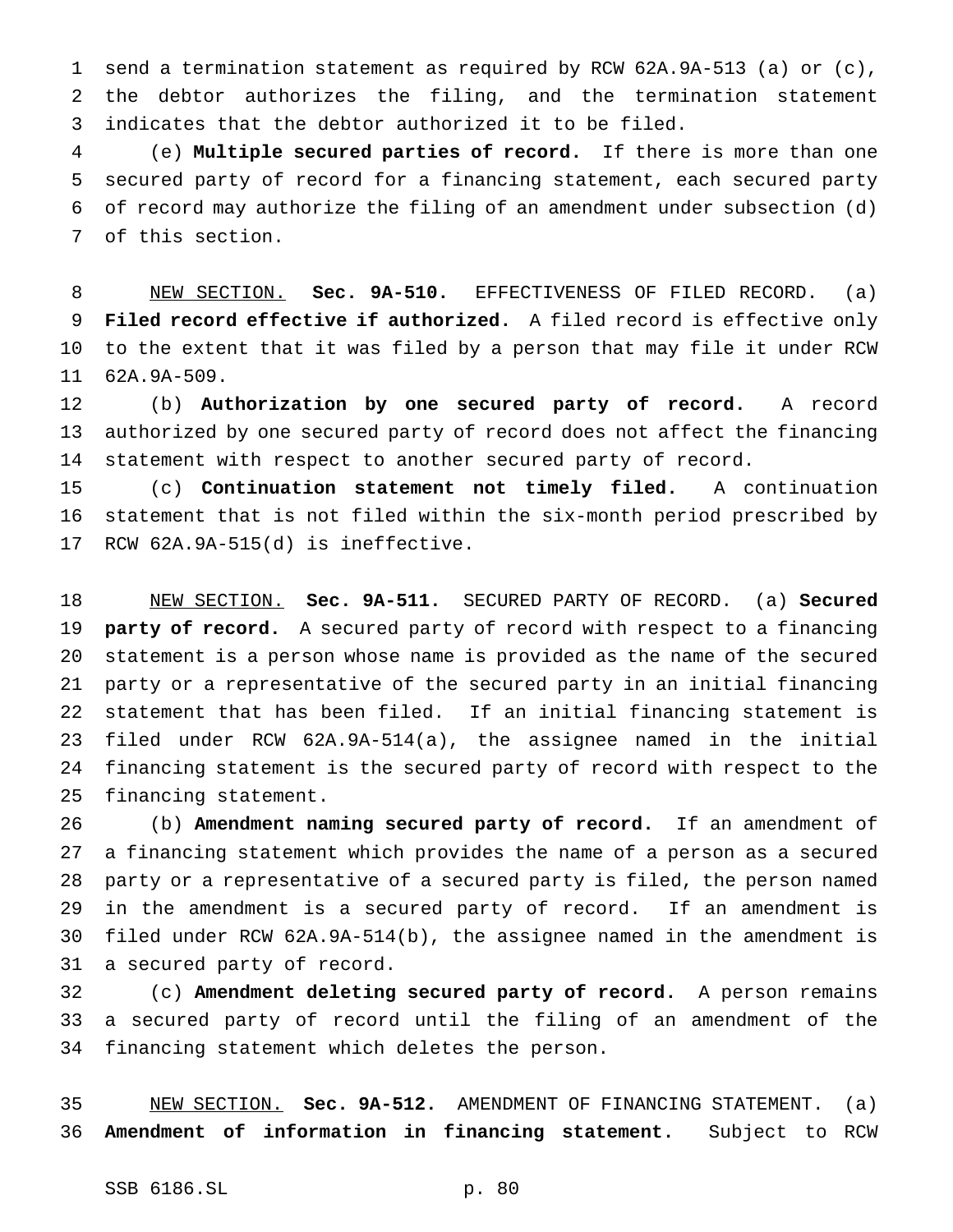62A.9A-509, a person may add or delete collateral covered by, continue or terminate the effectiveness of, or, subject to subsection (e) of this section, otherwise amend the information provided in, a financing statement by filing an amendment that:

 (1) Identifies, by its file number, the initial financing statement to which the amendment relates; and

 (2) If the amendment relates to an initial financing statement filed or recorded in a filing office described in RCW 62A.9A-501(a)(1), provides the information specified in RCW 62A.9A-502(b).

 (b) **Period of effectiveness not affected.** Except as otherwise provided in RCW 62A.9A-515, the filing of an amendment does not extend the period of effectiveness of the financing statement.

 (c) **Effectiveness of amendment adding collateral.** A financing statement that is amended by an amendment that adds collateral is effective as to the added collateral only from the date of the filing of the amendment.

 (d) **Effectiveness of amendment adding debtor.** A financing statement that is amended by an amendment that adds a debtor is effective as to the added debtor only from the date of the filing of the amendment.

 (e) **Certain amendments ineffective.** An amendment is ineffective to the extent it:

 (1) Purports to delete all debtors and fails to provide the name of a debtor to be covered by the financing statement; or

 (2) Purports to delete all secured parties of record and fails to provide the name of a new secured party of record.

 NEW SECTION. **Sec. 9A-513.** TERMINATION STATEMENT. (a) **Consumer goods.** A secured party shall cause the secured party of record for a financing statement to file a termination statement for the financing statement if the financing statement covers consumer goods and:

 (1) There is no obligation secured by the collateral covered by the financing statement and no commitment to make an advance, incur an obligation, or otherwise give value; or

 (2) The debtor did not authorize the filing of the initial financing statement.

 (b) **Time for compliance with subsection (a) of this section.** To comply with subsection (a) of this section, a secured party shall cause the secured party of record to file the termination statement: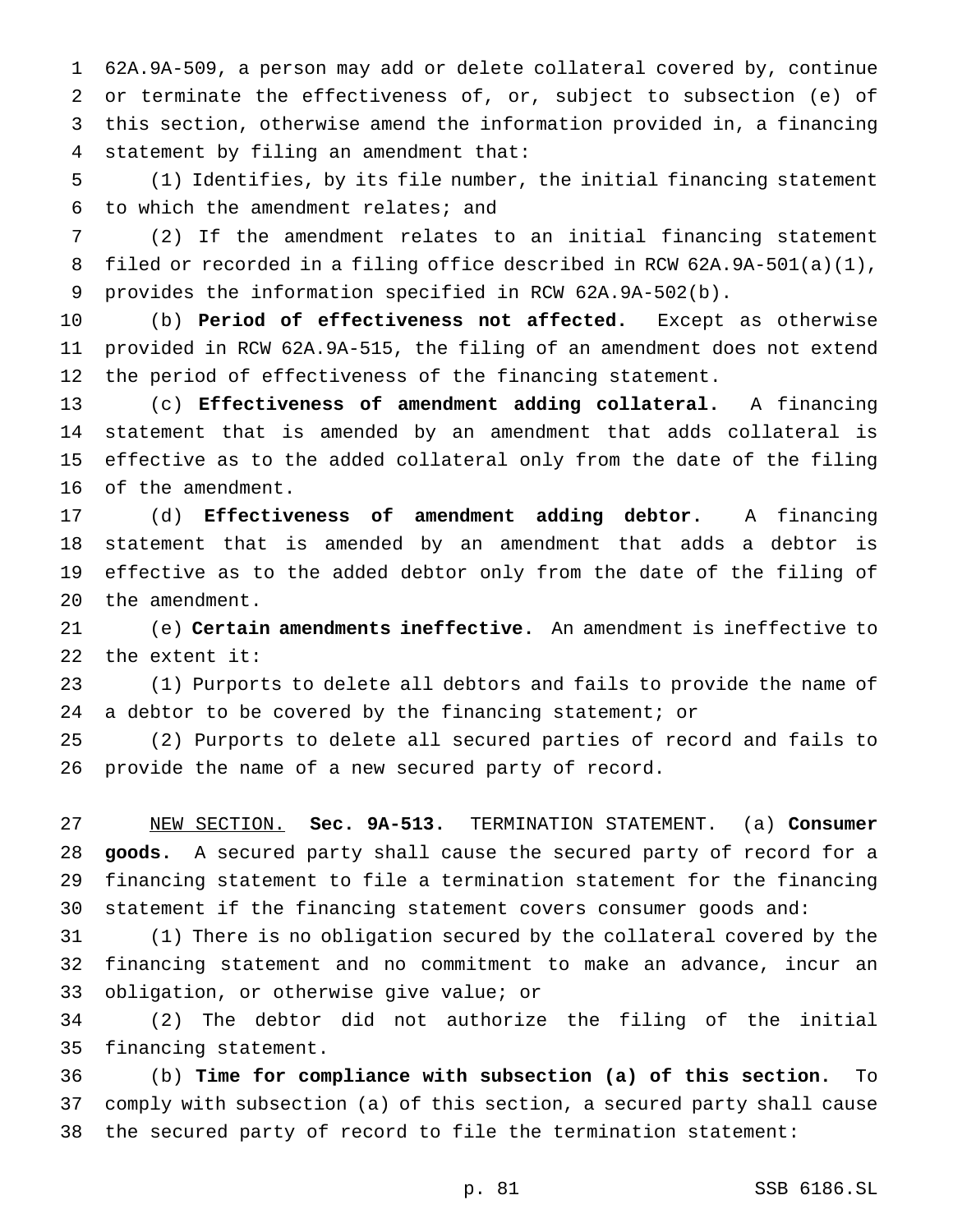(1) Within one month after there is no obligation secured by the collateral covered by the financing statement and no commitment to make an advance, incur an obligation, or otherwise give value; or

 (2) If earlier, within twenty days after the secured party receives an authenticated demand from a debtor.

 (c) **Other collateral.** In cases not governed by subsection (a) of this section, within twenty days after a secured party receives an authenticated demand from a debtor, the secured party shall cause the secured party of record for a financing statement to send to the debtor a termination statement for the financing statement or file the termination statement in the filing office if:

 (1) Except in the case of a financing statement covering accounts or chattel paper that has been sold or goods that are the subject of a consignment, there is no obligation secured by the collateral covered by the financing statement and no commitment to make an advance, incur 16 an obligation, or otherwise give value;

 (2) The financing statement covers accounts or chattel paper that has been sold but as to which the account debtor or other person obligated has discharged its obligation;

 (3) The financing statement covers goods that were the subject of a consignment to the debtor but are not in the debtor's possession; or (4) The debtor did not authorize the filing of the initial financing statement.

 (d) **Effect of filing termination statement.** Except as otherwise provided in RCW 62A.9A-510, upon the filing of a termination statement with the filing office, the financing statement to which the termination statement relates ceases to be effective.

 NEW SECTION. **Sec. 9A-514.** ASSIGNMENT OF POWERS OF SECURED PARTY OF RECORD. (a) **Assignment reflected on initial financing statement.** Except as otherwise provided in subsection (c) of this section, an initial financing statement may reflect an assignment of all of the secured party's power to authorize an amendment to the financing statement by providing the name and mailing address of the assignee as the name and address of the secured party.

 (b) **Assignment of filed financing statement.** Except as otherwise provided in subsection (c) of this section, a secured party of record may assign of record all or part of its power to authorize an amendment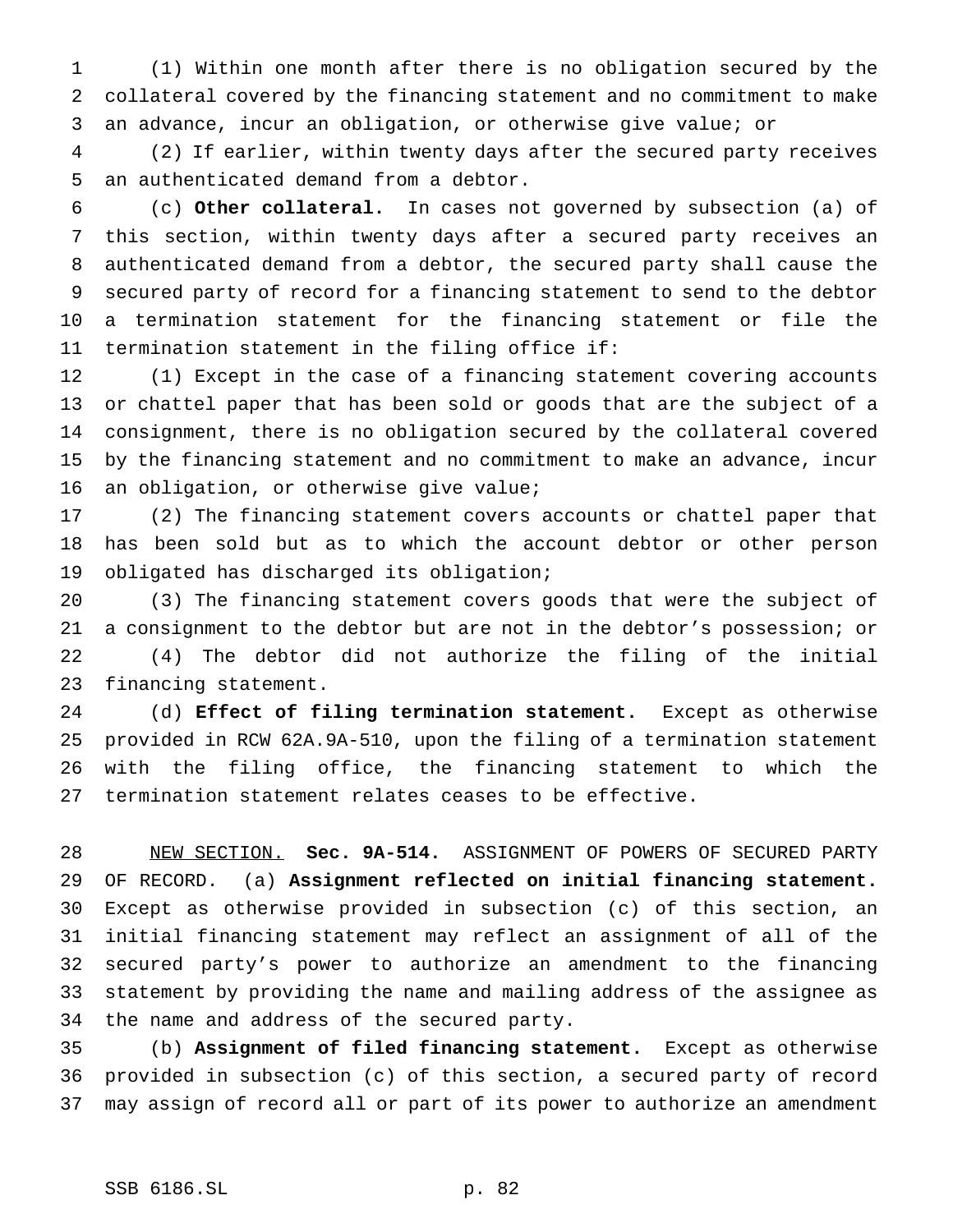to a financing statement by filing in the filing office an amendment of the financing statement which:

 (1) Identifies, by its file number, the initial financing statement to which it relates;

(2) Provides the name of the assignor; and

(3) Provides the name and mailing address of the assignee.

 (c) **Assignment of record of mortgage.** An assignment of record of a security interest in a fixture covered by a record of a mortgage which is effective as a financing statement filed as a fixture filing under RCW 62A.9A-502(c) may be made only by an assignment of record of the mortgage in the manner provided by law of this state other than the Uniform Commercial Code.

 NEW SECTION. **Sec. 9A-515.** DURATION AND EFFECTIVENESS OF FINANCING STATEMENT; EFFECT OF LAPSED FINANCING STATEMENT. (a) **Five-year effectiveness.** Except as otherwise provided in subsections (b), (e), (f), and (g) of this section, a filed financing statement is effective for a period of five years after the date of filing.

(b) [Reserved]

 (c) **Lapse and continuation of financing statement.** The effectiveness of a filed financing statement lapses on the expiration of the period of its effectiveness unless before the lapse a continuation statement is filed pursuant to subsection (d) of this section. Upon lapse, a financing statement ceases to be effective and any security interest or agricultural lien that was perfected by the financing statement becomes unperfected, unless the security interest is perfected otherwise. If the security interest or agricultural lien becomes unperfected upon lapse, it is deemed never to have been perfected as against a purchaser of the collateral for value.

 (d) **When continuation statement may be filed.** A continuation statement may be filed only within six months before the expiration of the five-year period specified in subsection (a) of this section or the thirty-year period specified in subsection (b) of this section, whichever is applicable.

 (e) **Effect of filing continuation statement.** Except as otherwise provided in RCW 62A.9A-510, upon timely filing of a continuation statement, the effectiveness of the initial financing statement continues for a period of five years commencing on the day on which the financing statement would have become ineffective in the absence of the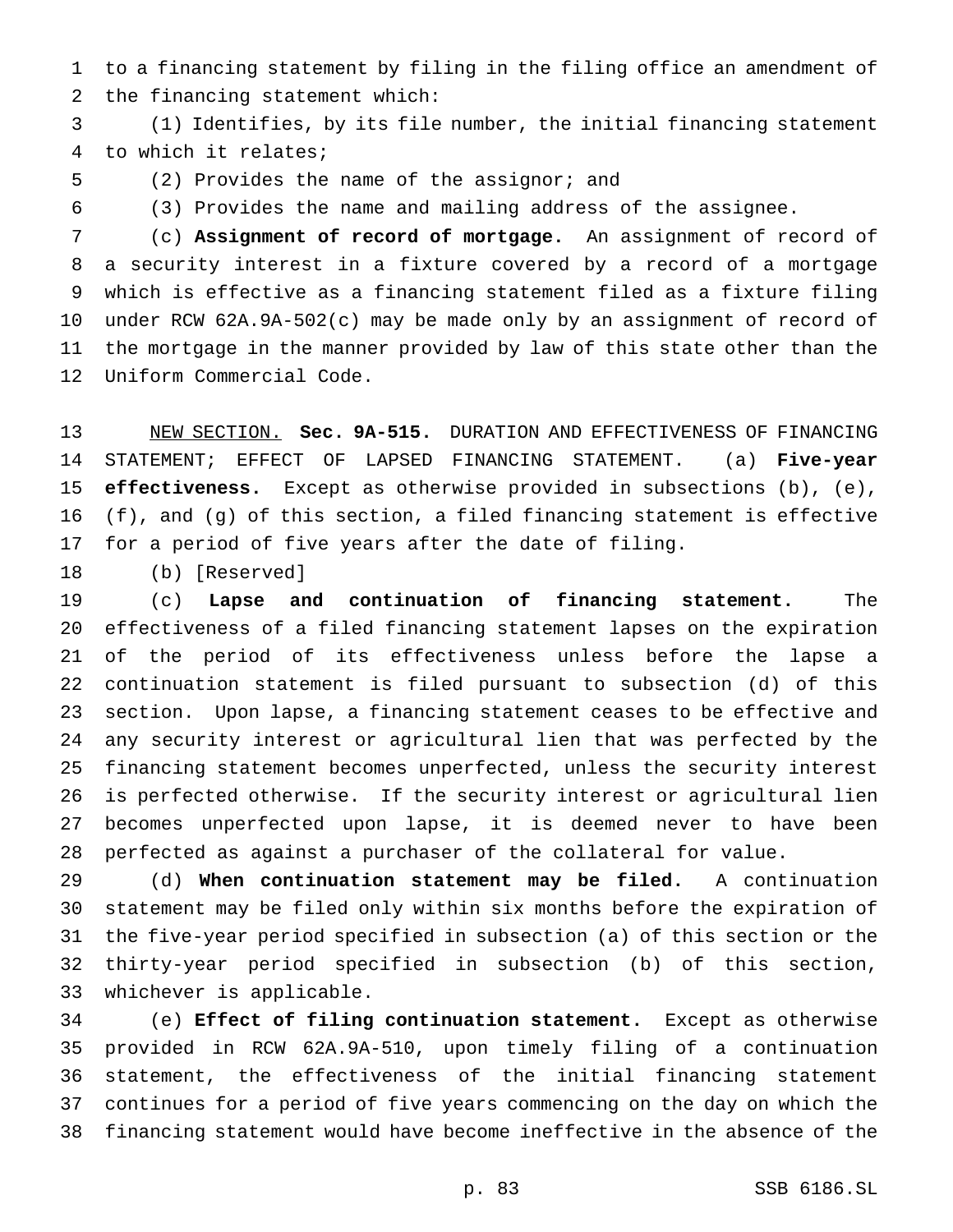filing. Upon the expiration of the five-year period, the financing statement lapses in the same manner as provided in subsection (c) of this section, unless, before the lapse, another continuation statement is filed pursuant to subsection (d) of this section. Succeeding continuation statements may be filed in the same manner to continue the effectiveness of the initial financing statement.

 (f) **Transmitting utility financing statement.** If a debtor is a transmitting utility and a filed financing statement so indicates, the financing statement is effective until a termination statement is filed.

 (g) **Record of mortgage as financing statement.** A record of a mortgage that is effective as a financing statement filed as a fixture filing under RCW 62A.9A-502(c) remains effective as a financing statement filed as a fixture filing until the mortgage is released or satisfied of record or its effectiveness otherwise terminates as to the real property.

 NEW SECTION. **Sec. 9A-516.** WHAT CONSTITUTES FILING; EFFECTIVENESS OF FILING. (a) **What constitutes filing.** Except as otherwise provided in subsection (b) of this section, communication of a record to a filing office and tender of the filing fee or acceptance of the record by the filing office constitutes filing.

 (b) **Refusal to accept record; filing does not occur.** Filing does not occur with respect to a record that a filing office refuses to accept because:

 (1) The record is not communicated by a method or medium of communication authorized by the filing office;

 (2) An amount equal to or greater than the applicable filing fee is not tendered;

(3) The filing office is unable to index the record because:

 (A) In the case of an initial financing statement, the record does not provide a name for the debtor;

 (B) In the case of an amendment or correction statement, the record:

 (i) Does not identify the initial financing statement as required by RCW 62A.9A-512 or 62A.9A-518, as applicable; or

 (ii) Identifies an initial financing statement whose effectiveness has lapsed under RCW 62A.9A-515;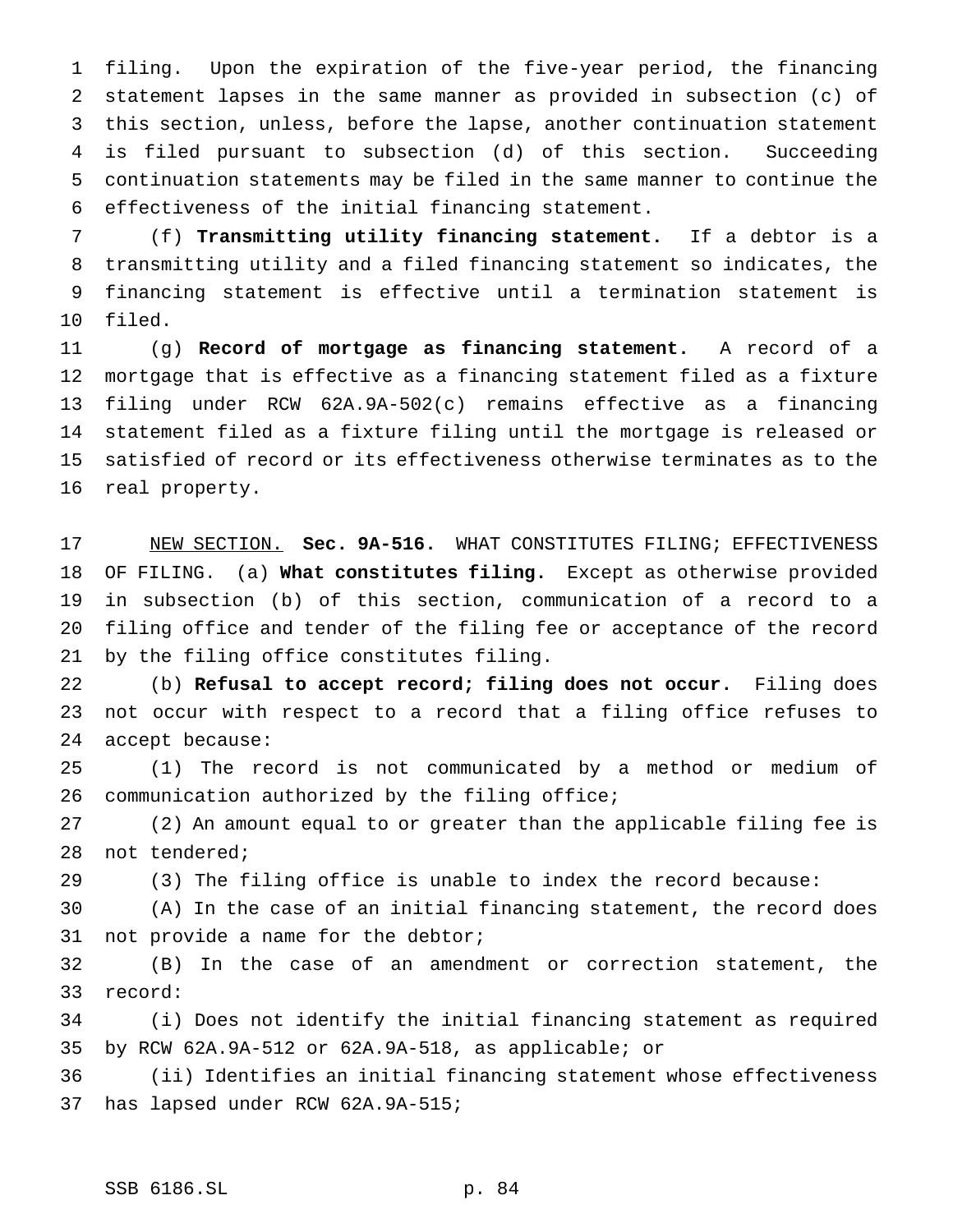(C) In the case of an initial financing statement that provides the name of a debtor identified as an individual or an amendment that provides a name of a debtor identified as an individual which was not previously provided in the financing statement to which the record relates, the record does not identify the debtor's last name; or

 (D) In the case of a record filed or recorded in the filing office described in RCW 62A.9A-501(a)(1), the record does not provide a 8 sufficient description of the real property to which it relates;

 (4) In the case of an initial financing statement or an amendment that adds a secured party of record, the record does not provide a name and mailing address for the secured party of record;

 (5) In the case of an initial financing statement or an amendment that provides a name of a debtor which was not previously provided in the financing statement to which the amendment relates, the record does not:

(A) Provide a mailing address for the debtor;

 (B) Indicate whether the debtor is an individual or an organization; or

 (C) If the financing statement indicates that the debtor is an organization, provide:

(i) A type of organization for the debtor;

(ii) A jurisdiction of organization for the debtor; or

 (iii) An organizational identification number for the debtor or indicate that the debtor has none;

 (6) In the case of an assignment reflected in an initial financing statement under RCW 62A.9A-514(a) or an amendment filed under RCW 62A.9A-514(b), the record does not provide a name and mailing address 28 for the assignee; or

 (7) In the case of a continuation statement, the record is not filed within the six-month period prescribed by RCW 62A.9A-515(d).

 (c) **Rules applicable to subsection (b) of this section.** For purposes of subsection (b) of this section:

 (1) A record does not provide information if the filing office is unable to read or decipher the information; and

 (2) A record that does not indicate that it is an amendment or identify an initial financing statement to which it relates, as required by RCW 62A.9A-512, 62A.9A-514, or 62A.9A-518, is an initial financing statement.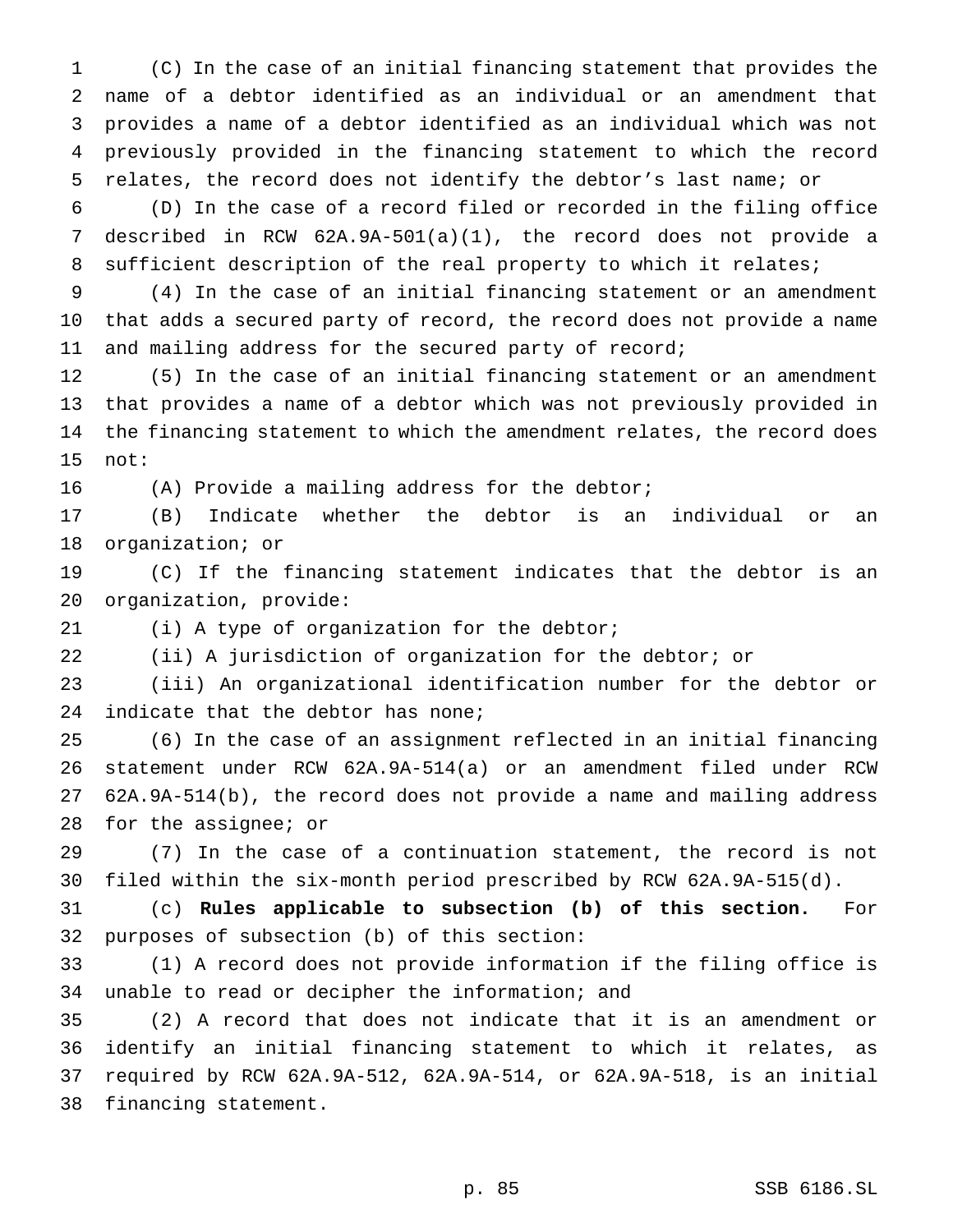(d) **Refusal to accept record; record effective as filed record.** A record that is communicated to the filing office with tender of the filing fee, but which the filing office refuses to accept for a reason other than one set forth in subsection (b) of this section, is effective as a filed record except as against a purchaser of the collateral which gives value in reasonable reliance upon the absence of the record from the files.

 NEW SECTION. **Sec. 9A-517.** EFFECT OF INDEXING ERRORS. The failure of the filing office to index a record correctly does not affect the effectiveness of the filed record.

 NEW SECTION. **Sec. 9A-518.** CLAIM CONCERNING INACCURATE OR WRONGFULLY FILED RECORD. (a) **Correction statement.** A person may file in the filing office a correction statement with respect to a record indexed there under the person's name if the person believes that the record is inaccurate or was wrongfully filed.

 (b) **Sufficiency of correction statement.** A correction statement must:

 (1) Identify the record to which it relates by the file number assigned to the initial financing statement to which the record relates;

(2) Indicate that it is a correction statement; and

 (3) Provide the basis for the person's belief that the record is inaccurate and indicate the manner in which the person believes the record should be amended to cure any inaccuracy or provide the basis for the person's belief that the record was wrongfully filed.

 (c) **Record not affected by correction statement.** The filing of a correction statement does not affect the effectiveness of an initial financing statement or other filed record.

 NEW SECTION. **Sec. 9A-519.** NUMBERING, MAINTAINING, AND INDEXING RECORDS; COMMUNICATING INFORMATION PROVIDED IN RECORDS. (a) **Filing office duties.** For each record filed in a filing office, the filing office shall:

(1) Assign a unique number to the filed record;

 (2) Create a record that bears the number assigned to the filed record and the date and time of filing;

(3) Maintain the filed record for public inspection; and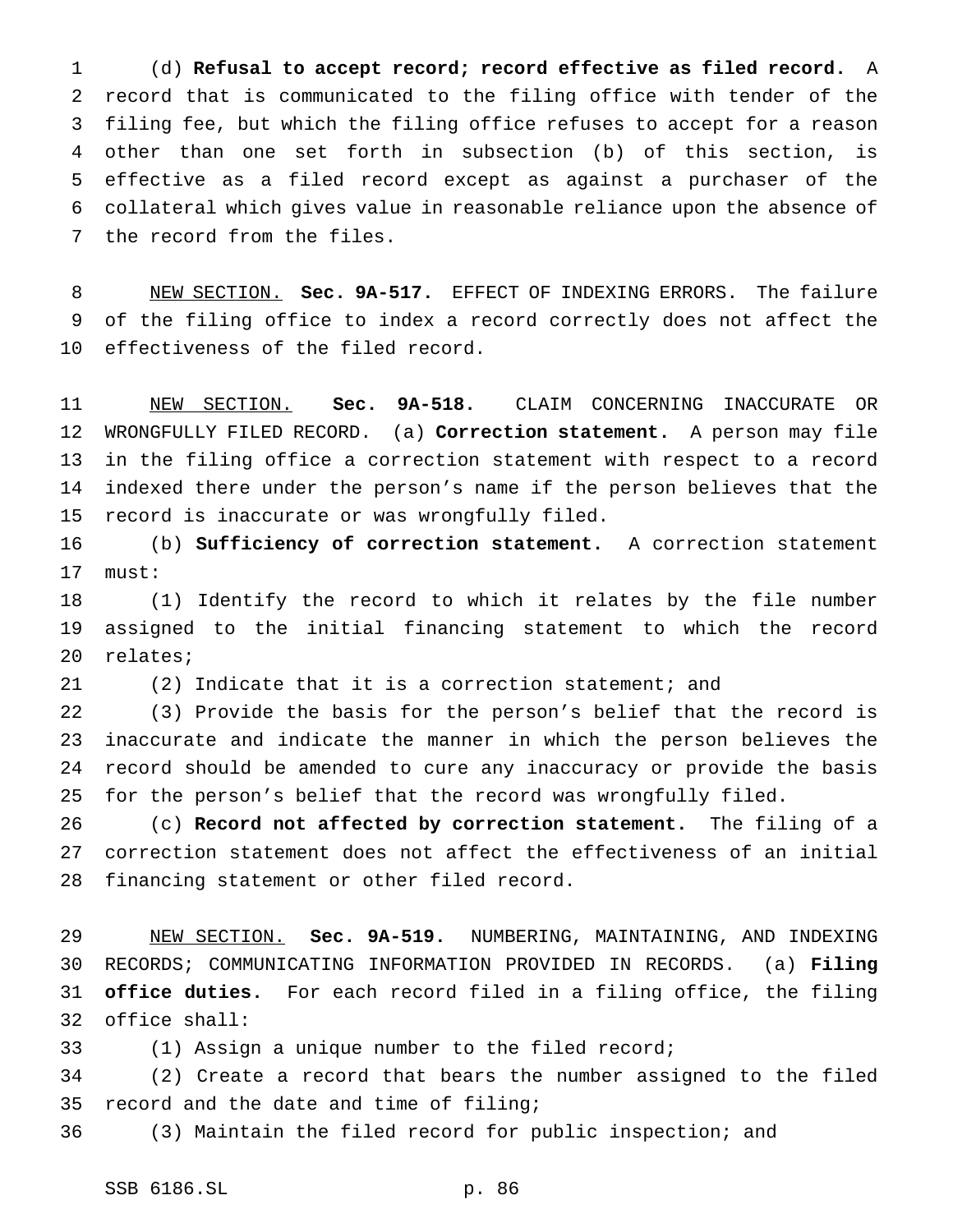(4) Index the filed record in accordance with subsections (c), (d), and (e) of this section.

 (b) **File number.** A file number assigned after January 1, 2002, must include a digit that:

 (1) Is mathematically derived from or related to the other digits of the file number; and

 (2) Aids the filing office in determining whether a number communicated as the file number includes a single-digit or transpositional error.

 (c) **Indexing: General.** Except as otherwise provided in subsections (d) and (e) of this section, the filing office shall:

 (1) Index an initial financing statement according to the name of the debtor and index all filed records relating to the initial financing statement in a manner that associates with one another an initial financing statement and all filed records relating to the initial financing statement; and

 (2) Index a record that provides a name of a debtor which was not previously provided in the financing statement to which the record relates also according to the name that was not previously provided.

 (d) **Indexing: Real-property-related financing statement.** If a financing statement is filed as a fixture filing or covers as-extracted collateral or timber to be cut, it must be filed for record and the filing office shall index it:

 (1) Under the names of the debtor and of each owner of record shown on the financing statement as if they were the mortgagors under a mortgage of the real property described; and

 (2) To the extent that the law of this state provides for indexing of records of mortgages under the name of the mortgagee, under the name of the secured party as if the secured party were the mortgagee thereunder, or, if indexing is by description, as if the financing statement were a record of a mortgage of the real property described.

 (e) **Indexing: Real-property-related assignment.** If a financing statement is filed as a fixture filing or covers as-extracted collateral or timber to be cut, the filing office shall index an assignment filed under RCW 62A.9A-514(a) or an amendment filed under RCW 62A.9A-514(b):

(1) Under the name of the assignor as grantor; and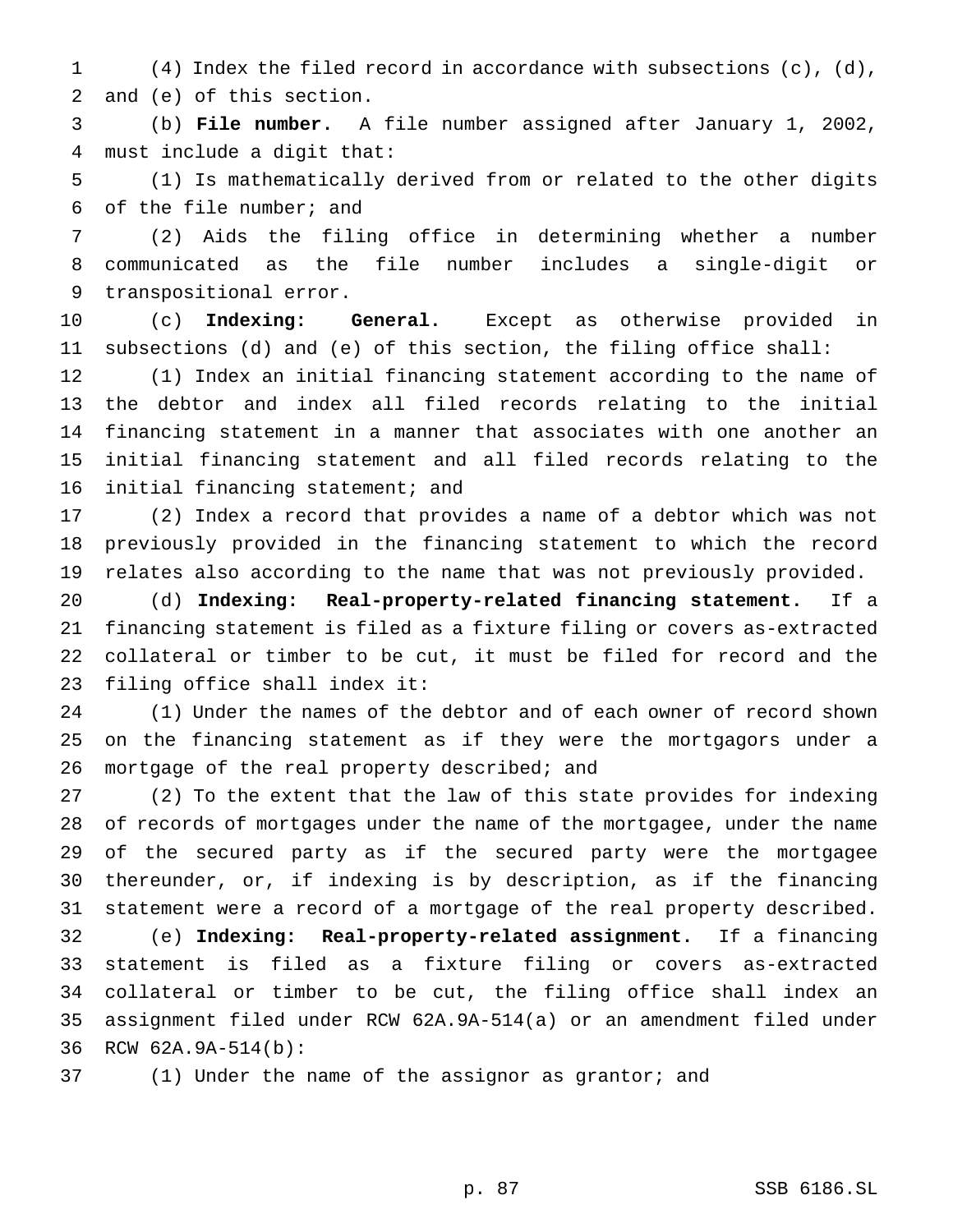(2) To the extent that the law of this state provides for indexing a record of the assignment of a mortgage under the name of the assignee, under the name of the assignee.

 (f) **Retrieval and association capability.** The filing office shall maintain a capability:

 (1) To retrieve a record by the name of the debtor and by the file number assigned to the initial financing statement to which the record relates; and

 (2) To associate and retrieve with one another an initial financing statement and each filed record relating to the initial financing statement.

 (g) **Removal of debtor's name.** The filing office may not remove a debtor's name from the index until one year after the effectiveness of a financing statement naming the debtor lapses under RCW 62A.9A-515 with respect to all secured parties of record.

 (h) **Timeliness of filing office performance.** The filing office shall perform the acts required by subsections (a) through (e) of this section at the time and in the manner prescribed by filing-office rule, but not later than two business days after the filing office receives the record in question.

 (i) **Inapplicability to real-property-related filing office.** Subsections (b) and (h) of this section do not apply to a filing office described in RCW 62A.9A-501(a)(1).

 NEW SECTION. **Sec. 9A-520.** ACCEPTANCE AND REFUSAL TO ACCEPT RECORD. (a) **Mandatory refusal to accept record.** A filing office shall refuse to accept a record for filing for a reason set forth in RCW 62A.9A-516(b) and may refuse to accept a record for filing only for a reason set forth in RCW 62A.9A-516(b).

 (b) **Communication concerning refusal.** If a filing office refuses to accept a record for filing, it shall communicate to the person that presented the record the fact of and reason for the refusal and the date and time the record would have been filed had the filing office accepted it. The communication must be made at the time and in the manner prescribed by filing-office rule but, in the case of a filing office described in RCW 62A.9A-501(a)(2), in no event more than two business days after the filing office receives the record.

 (c) **When filed financing statement effective.** A filed financing statement satisfying RCW 62A.9A-502 (a) and (b) is effective, even if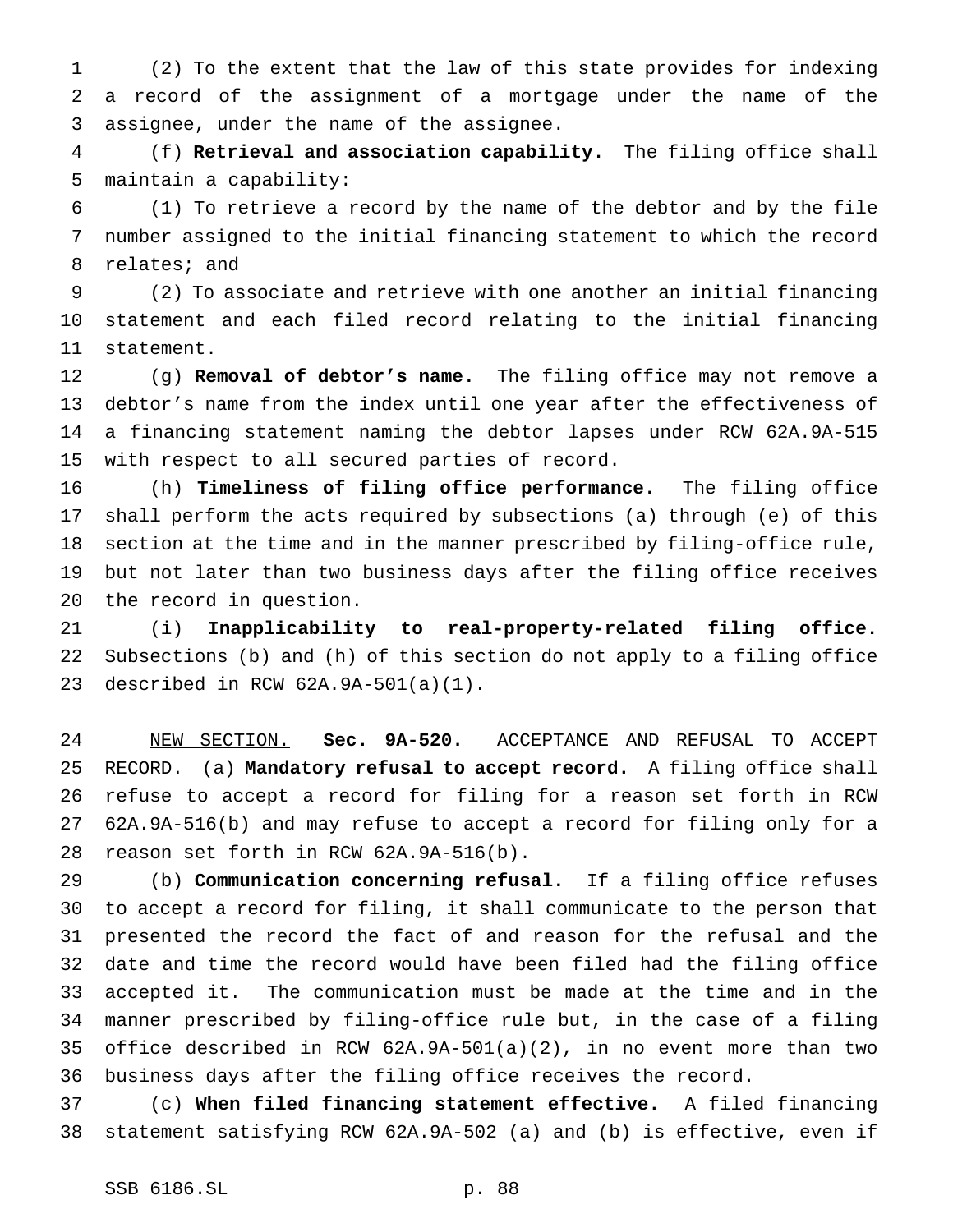the filing office is required to refuse to accept it for filing under subsection (a) of this section. However, RCW 62A.9A-338 applies to a filed financing statement providing information described in RCW 62A.9A-516(b)(5) which is incorrect at the time the financing statement is filed.

 (d) **Separate application to multiple debtors.** If a record communicated to a filing office provides information that relates to more than one debtor, this part applies as to each debtor separately.

 NEW SECTION. **Sec. 9A-521.** UNIFORM FORM OF WRITTEN FINANCING STATEMENT AND AMENDMENT. (a) **Initial financing statement form.** A filing office that accepts written records may not refuse to accept a written initial financing statement in the following form and format except for a reason set forth in RCW 62A.9A-516(b):

UCC FINANCING STATEMENT

FOLLOW INSTRUCTIONS (front and back) CAREFULLY

A. NAME & PHONE OF CONTACT AT FILER [optional]

B. SEND ACKNOWLEDGMENT TO: (Name and Address)

| 18             | THE ABOVE SPACE IS FOR FILING OFFICE USE ONLY                                                                                                                                          |                                      |                                    |                                            |                                       |                |  |  |
|----------------|----------------------------------------------------------------------------------------------------------------------------------------------------------------------------------------|--------------------------------------|------------------------------------|--------------------------------------------|---------------------------------------|----------------|--|--|
| 19<br>20       | 1. DEBTOR'S EXACT FULL LEGAL NAME - insert only one debtor name (1a or 1b) - do not abbreviate or combine names<br>1a. ORGANIZATION'S NAME                                             |                                      |                                    |                                            |                                       |                |  |  |
| 21<br>22       | <b>OR</b>                                                                                                                                                                              | 1b. INDIVIDUAL'S LAST NAME           | <b>FIRST NAME</b>                  | <b>MIDDLE NAME</b>                         |                                       | <b>SUFFIX</b>  |  |  |
| 23             | 1c. MAILING ADDRESS                                                                                                                                                                    |                                      | <b>CITY</b>                        | <b>STATE</b>                               | POSTAL CODE                           | <b>COUNTRY</b> |  |  |
| 24<br>25       | 1d. TAX ID #:<br><b>SSN OR EIN</b>                                                                                                                                                     | ADD'L INFO RE<br><b>ORGANIZATION</b> | 1e. TYPE OF<br><b>ORGANIZATION</b> | 1f. JURISDICTION OF<br><b>ORGANIZATION</b> | 1g. ORGANIZATIONAL<br>ID $#$ , If any |                |  |  |
| 26<br>27<br>28 | <b>INONE</b><br><b>DEBTOR</b><br>2. ADDITIONAL DEBTOR'S EXACT FULL LEGAL NAME - insert only one debtor name (2a or 2b) - do not abbreviate or combine names<br>2a. ORGANIZATION'S NAME |                                      |                                    |                                            |                                       |                |  |  |
| 29<br>30       | <b>OR</b>                                                                                                                                                                              | 2b. INDIVIDUAL'S LAST NAME           | <b>FIRST NAME</b>                  | <b>MIDDLE NAME</b>                         |                                       | <b>SUFFIX</b>  |  |  |
| 31             | 2c. MAILING ADDRESS                                                                                                                                                                    |                                      | <b>CITY</b>                        | <b>STATE</b>                               | POSTAL CODE                           | <b>COUNTRY</b> |  |  |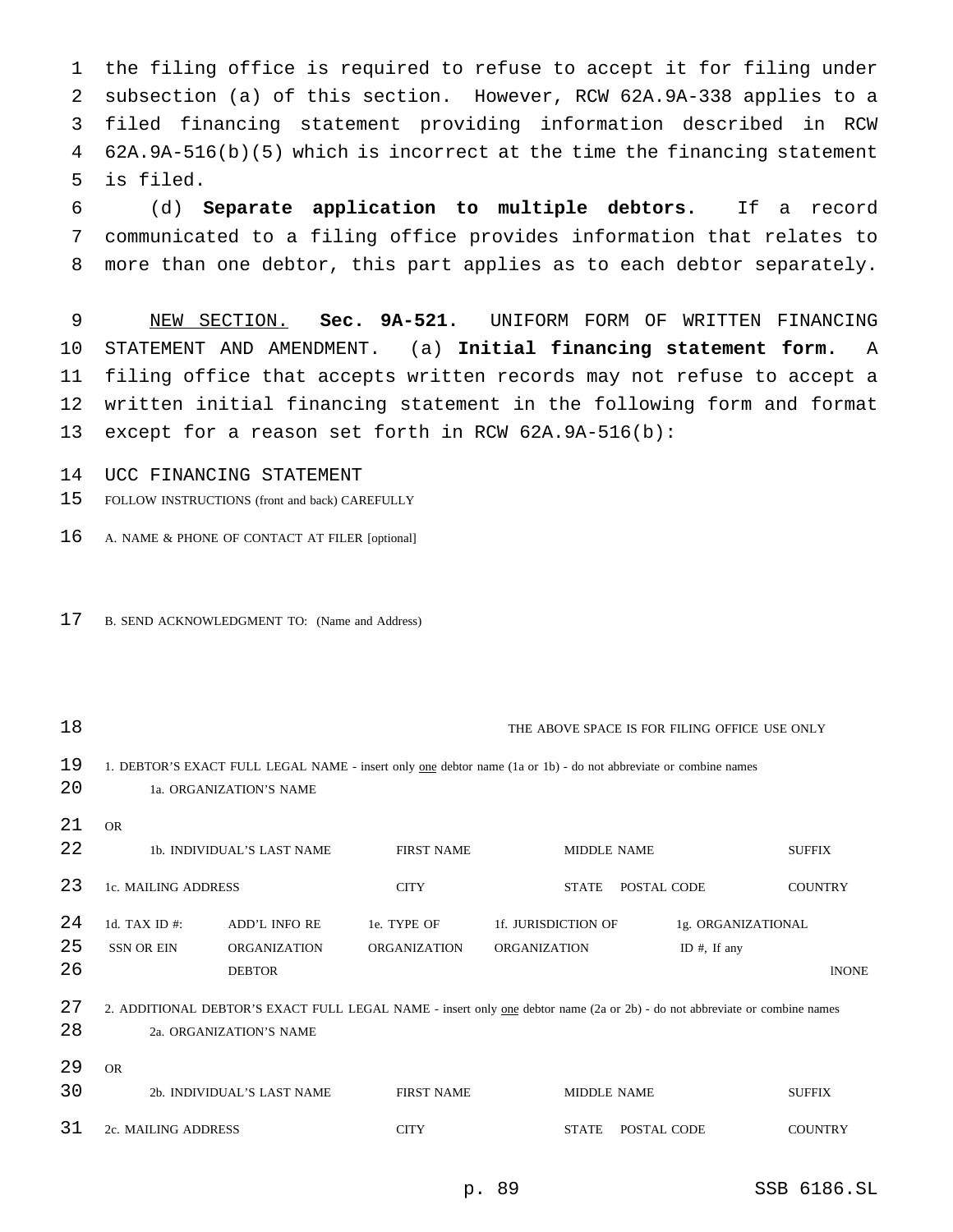| 1<br>2d. TAX ID #:  | ADD'L INFO RE                                                                                                                      | 2e. TYPE OF         | 2f. JURISDICTION OF                                          | 2g. ORGANIZATIONAL |                |
|---------------------|------------------------------------------------------------------------------------------------------------------------------------|---------------------|--------------------------------------------------------------|--------------------|----------------|
| 2<br>SSN OR EIN     | ORGANIZATION                                                                                                                       | <b>ORGANIZATION</b> | <b>ORGANIZATION</b>                                          | ID #: If any       |                |
| 3                   | <b>DEBTOR</b>                                                                                                                      |                     |                                                              |                    | <b>INONE</b>   |
| 4                   | 3. SECURED PARTY'S NAME (or NAME of TOTAL ASSIGNEE of ASSIGNOR S/P) - insert only one secured party name (3a or 3b)                |                     |                                                              |                    |                |
| 5                   | 3a. ORGANIZATION'S NAME                                                                                                            |                     |                                                              |                    |                |
|                     |                                                                                                                                    |                     |                                                              |                    |                |
| 6<br><b>OR</b><br>7 |                                                                                                                                    |                     |                                                              |                    |                |
|                     | 3b. INDIVIDUAL'S LAST NAME                                                                                                         | <b>FIRST NAME</b>   | MIDDLE NAME                                                  |                    | <b>SUFFIX</b>  |
| 8                   | 3c. MAILING ADDRESS                                                                                                                | <b>CITY</b>         | STATE                                                        | POSTAL CODE        | <b>COUNTRY</b> |
| 9                   | 4. This FINANCING STATEMENT covers the following collateral:                                                                       |                     |                                                              |                    |                |
|                     |                                                                                                                                    |                     |                                                              |                    |                |
|                     |                                                                                                                                    |                     |                                                              |                    |                |
| 10<br>11            | 5. ALTERNATIVE DESIGNATION [if applicable]: 1 LESSEE/LESSOR 1 CONSIGNEE/CONSIGNOR 1 BAILEE/BAILOR                                  |                     | 1 SELLER/BUYER 1 AG. LIEN                                    | 1 NON-UCC FILING   |                |
| 12                  | 6. IThis FINANCING STATEMENT is to be filed [for record] (or recorded) in the REAL ESTATE RECORDS. Attach Addendum [if applicable] |                     |                                                              |                    |                |
| 13                  | 7. Check to REQUEST SEARCH REPORT(S) on Debtor(s)                                                                                  |                     | 1 All Debtors<br>1 Debtor 1                                  | 1 Debtor 2         |                |
| 14                  | [Additional Fee] [optional]                                                                                                        |                     |                                                              |                    |                |
| 15                  | 8. OPTIONAL FILER REFERENCE DATA                                                                                                   |                     |                                                              |                    |                |
| 16                  |                                                                                                                                    |                     | NATIONAL UCC FINANCING STATEMENT (FORM UCC1) (REV. 07/29/98) |                    |                |
| 17                  |                                                                                                                                    |                     |                                                              |                    |                |
| 18                  | UCC FINANCING STATEMENT ADDENDUM                                                                                                   |                     |                                                              |                    |                |
| 19                  | FOLLOW INSTRUCTIONS (front and back) CAREFULLY                                                                                     |                     |                                                              |                    |                |
|                     |                                                                                                                                    |                     |                                                              |                    |                |
| 20<br>21            | 9. NAME OF FIRST DEBTOR (1a or 1b) ON RELATED FINANCING STATEMENT                                                                  |                     |                                                              |                    |                |
|                     | 9a. ORGANIZATION'S NAME                                                                                                            |                     |                                                              |                    |                |
| 22<br><b>OR</b>     |                                                                                                                                    |                     |                                                              |                    |                |
| 23                  | 9b. INDIVIDUAL'S LAST NAME                                                                                                         | <b>FIRST NAME</b>   | MIDDLE NAME, SUFFIX                                          |                    |                |
| 24                  | 10. MISCELLANEOUS:                                                                                                                 |                     |                                                              |                    |                |
|                     |                                                                                                                                    |                     |                                                              |                    |                |
|                     |                                                                                                                                    |                     |                                                              |                    |                |
| 25                  |                                                                                                                                    |                     | THE ABOVE SPACE IS FOR FILING OFFICE USE ONLY                |                    |                |
| 26                  | 11. ADDITIONAL DEBTOR'S EXACT FULL LEGAL NAME - insert only one name (11a or 11b) - do not abbreviate or combine names             |                     |                                                              |                    |                |
| 27                  | 11a. ORGANIZATION'S NAME                                                                                                           |                     |                                                              |                    |                |
| 28<br><b>OR</b>     |                                                                                                                                    |                     |                                                              |                    |                |
| 29                  | 11b. INDIVIDUAL'S LAST NAME                                                                                                        |                     | <b>FIRST NAME</b>                                            | MIDDLE NAME        | <b>SUFFIX</b>  |
|                     |                                                                                                                                    |                     |                                                              |                    |                |
|                     | SSB 6186.SL                                                                                                                        |                     | p. 90                                                        |                    |                |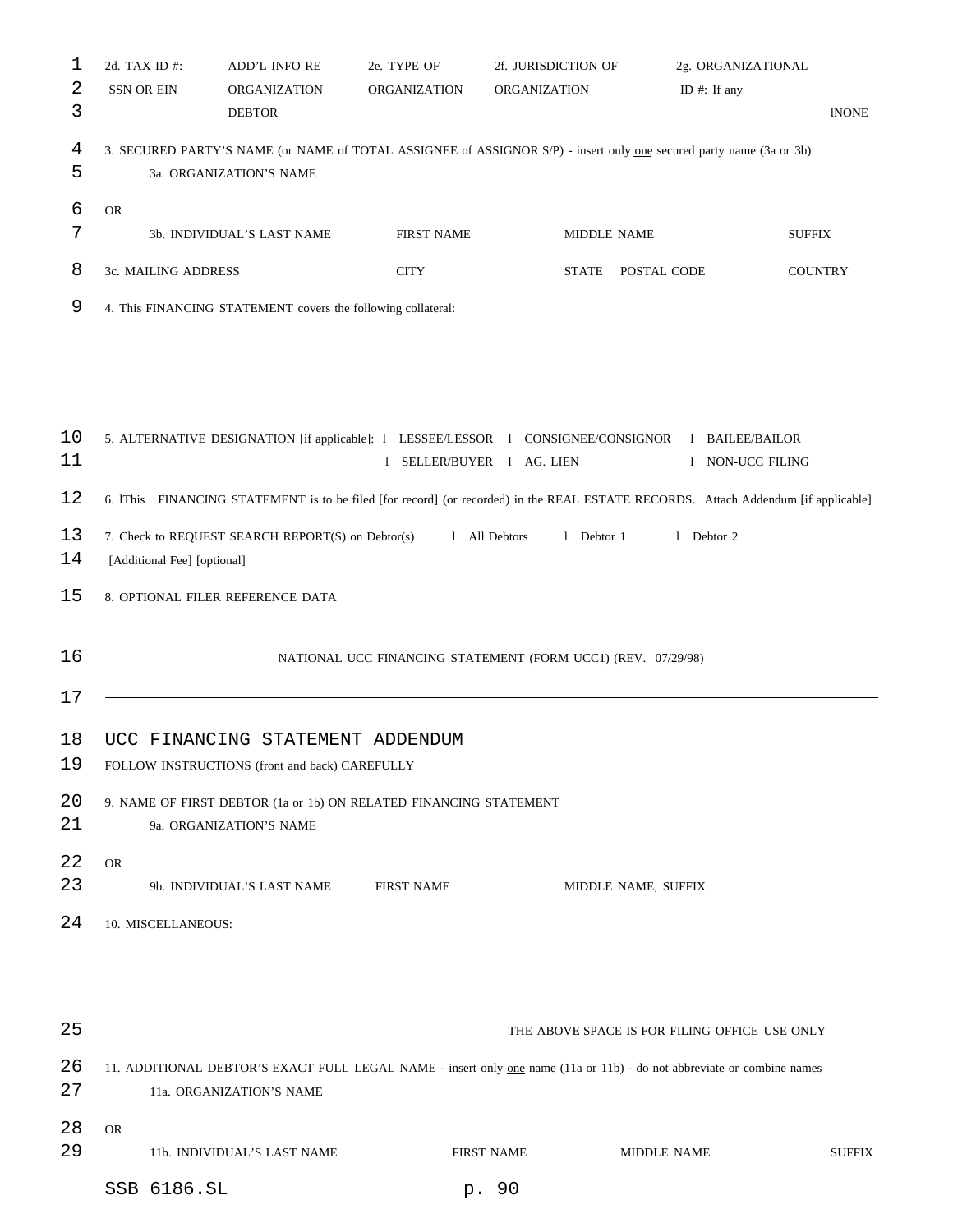|                | 11c. MAILING ADDRESS                   |                                                                                                                              | <b>CITY</b>                         | <b>STATE</b>                                | POSTAL CODE                            | <b>COUNTRY</b> |
|----------------|----------------------------------------|------------------------------------------------------------------------------------------------------------------------------|-------------------------------------|---------------------------------------------|----------------------------------------|----------------|
| 2<br>3<br>4    | 11d. TAX ID $#$ :<br><b>SSN OR EIN</b> | <b>ADD'L INFO RE</b><br><b>ORGANIZATION</b><br><b>DEBTOR</b>                                                                 | 11e. TYPE OF<br><b>ORGANIZATION</b> | 11f. JURISDICTION OF<br><b>ORGANIZATION</b> | 11g. ORGANIZATIONAL<br>ID #, If any    | <b>INONE</b>   |
| 5<br>6         | 12.1                                   | ADDITIONAL SECURED PARTY'S $or 1$ ASSIGNOR S/P'S NAME - insert only <u>one</u> name (12a or 12b)<br>12a. ORGANIZATION'S NAME |                                     |                                             |                                        |                |
| 7<br>8         | <b>OR</b>                              | 12b. INDIVIDUAL'S LAST NAME                                                                                                  |                                     | <b>FIRST NAME</b>                           | <b>MIDDLE NAME</b>                     | <b>SUFFIX</b>  |
| 9              | 12c. MAILING ADDRESS                   |                                                                                                                              | <b>CITY</b>                         | <b>STATE</b>                                | POSTAL CODE                            | <b>COUNTRY</b> |
| 10<br>11<br>12 | 14. Description of real estate:        | 13. This FINANCING STATEMENT covers 1 timber to be cut or<br>las-extracted collateral, or is filed as a 1 fixture filing.    |                                     |                                             | 16. Additional collateral description: |                |

| 13 | 15. Name and address of a RECORD OWNER of above-described real estate |                                                                                |
|----|-----------------------------------------------------------------------|--------------------------------------------------------------------------------|
| 14 | (if Debtor does not have a record interest):                          |                                                                                |
|    |                                                                       |                                                                                |
| 15 |                                                                       | 17. Check only if applicable and check only one box.                           |
| 16 |                                                                       | Debtor is a 1 Trust or 1 Trustee acting with respect to property held in trust |
| 17 |                                                                       | Decedent's Estate<br>or 1                                                      |
| 18 |                                                                       | 18. Check only if applicable and check only one box.                           |
| 19 |                                                                       | Debtor is a TRANSMITTING UTILITY                                               |
| 20 |                                                                       | Filed in connection with a Manufactured-Home Transaction « effective 30        |
| 21 |                                                                       | years                                                                          |
| 22 |                                                                       | 1 Filed in connection with a Public-Finance Transaction « effective 30 years   |
| 23 |                                                                       | NATIONAL UCC FINANCING STATEMENT ADDENDUM (FORM UCC1Ad) (REV. 07/29/98)        |

 (b) **Amendment form.** A filing office that accepts written records may not refuse to accept a written record in the following form and format except for a reason set forth in RCW 62A.9A-516(b):

- UCC FINANCING STATEMENT AMENDMENT
- FOLLOW INSTRUCTIONS (front and back) CAREFULLY
- A. NAME & PHONE OF CONTACT AT FILER [optional]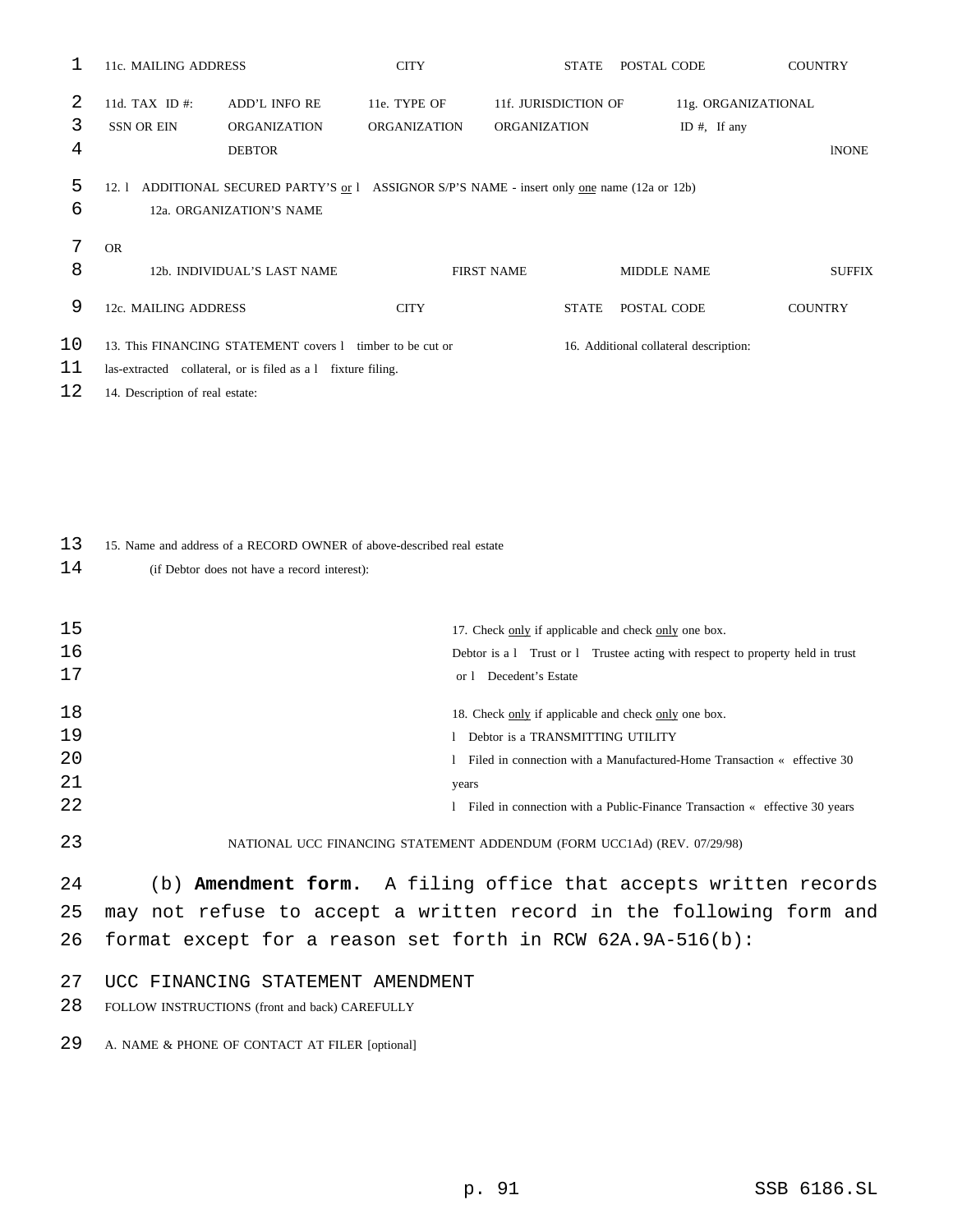| 2              |                                                                                                                                                                                                                                                                                             |                   | THE ABOVE SPACE IS FOR FILING OFFICE USE ONLY |                                                                                            |                |  |  |  |
|----------------|---------------------------------------------------------------------------------------------------------------------------------------------------------------------------------------------------------------------------------------------------------------------------------------------|-------------------|-----------------------------------------------|--------------------------------------------------------------------------------------------|----------------|--|--|--|
| 3<br>4<br>5    | 1a. INITIAL FINANCING STATEMENT FILE #                                                                                                                                                                                                                                                      |                   | 1 REAL ESTATE RECORDS.                        | 1b. This FINANCING STATEMENT AMENDMENT is<br>to be filed [for record] (or recorded) in the |                |  |  |  |
| 6<br>7         | 2.1 TERMINATION: Effectiveness of the Financing Statement identified above is terminated with respect to security interest(s) of the Secured Party<br>authorizing this Termination Statement.                                                                                               |                   |                                               |                                                                                            |                |  |  |  |
| 8<br>9         | 3.1 CONTINUATION: Effectiveness of the Financing Statement identified above with respect to security interest(s) of the Secured Party authorizing<br>this Continuation Statement is continued for the additional period provided by applicable law.                                         |                   |                                               |                                                                                            |                |  |  |  |
| 10<br>11       | 4. 1 ASSIGNMENT (full or partial): Give name of assignee in item 7a or 7b and address of assignee in item 7c; and also give name of assignor in<br>item 9.                                                                                                                                  |                   |                                               |                                                                                            |                |  |  |  |
| 12             | 5. AMENDMENT (PARTY INFORMATION): This Amendment affects 1 Debtor or 1 Secured Party of record. Check only one of these two boxes.                                                                                                                                                          |                   |                                               |                                                                                            |                |  |  |  |
| 13             | Also check one of the following three boxes and provide appropriate information in items 6 and/or 7.                                                                                                                                                                                        |                   |                                               |                                                                                            |                |  |  |  |
| 14<br>15<br>16 | 1 CHANGE name and/or address: Give current record name in 1 DELETE name: Give record name to 1 ADD name: Complete item 7a or 7b,<br>item 6a or 6b; also give new name (if name changed) in item 7a be deleted in item 6a or 6b.<br>or 7b and/or new address (if address change) in item 7c. |                   |                                               | and also item 7c; also complete items 7d-7g<br>(if applicable).                            |                |  |  |  |
| 17<br>18       | 6. CURRENT RECORD INFORMATION:<br>6a. ORGANIZATION'S NAME                                                                                                                                                                                                                                   |                   |                                               |                                                                                            |                |  |  |  |
| 19<br>20       | OR<br>6b. INDIVIDUAL'S LAST NAME                                                                                                                                                                                                                                                            | <b>FIRST NAME</b> | <b>MIDDLE NAME</b>                            |                                                                                            | <b>SUFFIX</b>  |  |  |  |
| 21<br>22       | 7. CHANGED (NEW) OR ADDED INFORMATION:<br>7a. ORGANIZATION'S NAME                                                                                                                                                                                                                           |                   |                                               |                                                                                            |                |  |  |  |
| 23<br>24       | <b>OR</b><br>7b. INDIVIDUAL'S LAST NAME                                                                                                                                                                                                                                                     | <b>FIRST NAME</b> | <b>MIDDLE NAME</b>                            |                                                                                            | <b>SUFFIX</b>  |  |  |  |
| 25             | 7c. MAILING ADDRESS                                                                                                                                                                                                                                                                         | <b>CITY</b>       | <b>STATE</b><br>POSTAL CODE                   |                                                                                            | <b>COUNTRY</b> |  |  |  |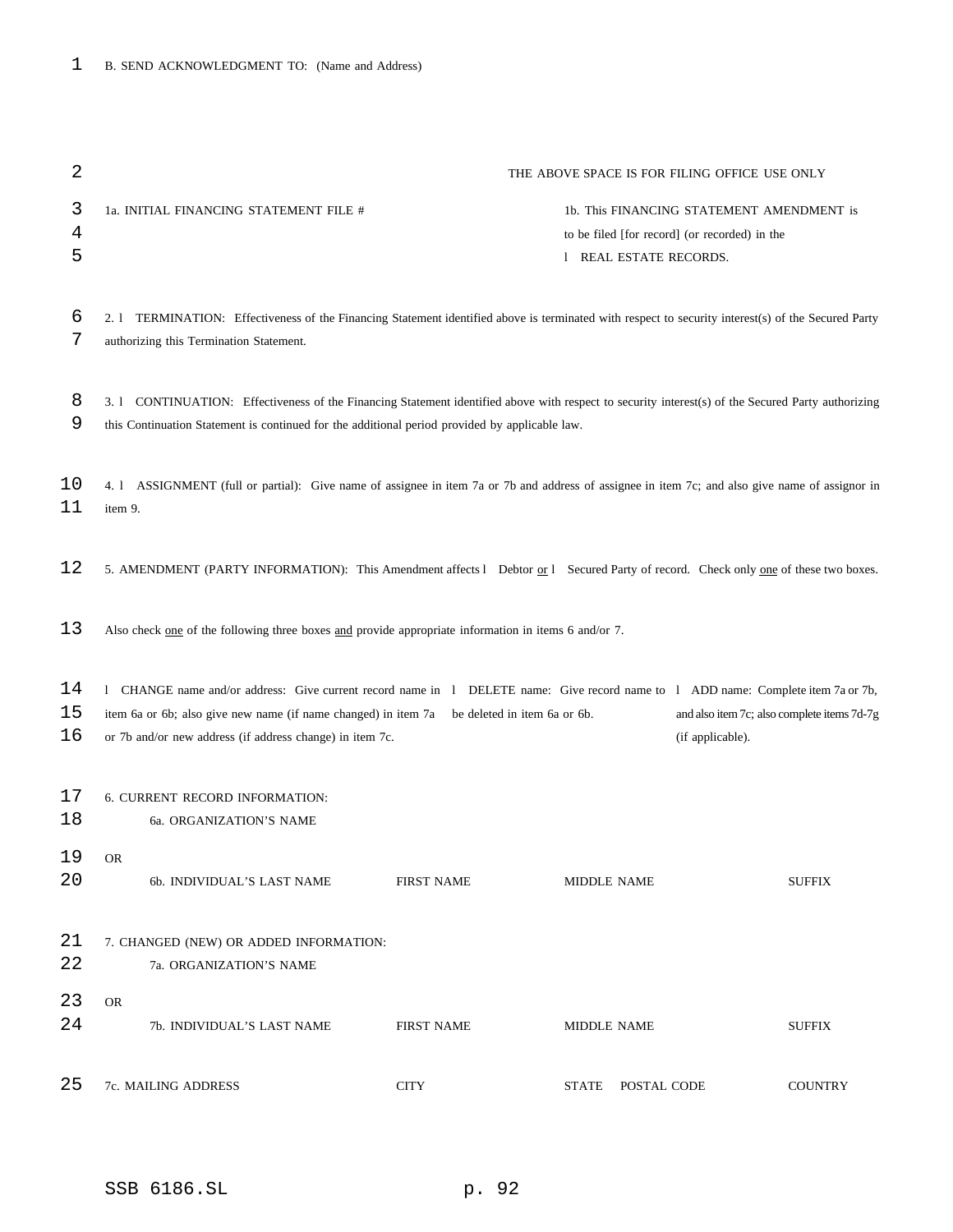| 1              | 7d. TAX ID #:                                                                                                  | ADD'L INFO RE                                                                                | 7e. TYPE OF       | 7f. JURISDICTION OF                                                                                                                                                                                                                                                                | 7g. ORGANIZATIONAL                            |               |
|----------------|----------------------------------------------------------------------------------------------------------------|----------------------------------------------------------------------------------------------|-------------------|------------------------------------------------------------------------------------------------------------------------------------------------------------------------------------------------------------------------------------------------------------------------------------|-----------------------------------------------|---------------|
| $\mathbf{2}$   | SSN OR EIN                                                                                                     | ORGANIZATION                                                                                 | ORGANIZATION      | <b>ORGANIZATION</b>                                                                                                                                                                                                                                                                | ID #, if any                                  |               |
| 3              |                                                                                                                | <b>DEBTOR</b>                                                                                |                   |                                                                                                                                                                                                                                                                                    |                                               | <b>INONE</b>  |
| 4<br>5         |                                                                                                                | 8. AMENDMENT (COLLATERAL CHANGE): check only one box.                                        |                   | Describe collateral 1 deleted or 1 added, or give entire 1 restated collateral description, or describe collateral 1 assigned.                                                                                                                                                     |                                               |               |
| 6<br>7<br>8    |                                                                                                                | 1 and enter name of DEBTOR authorizing this Amendment.                                       |                   | 9. NAME OF SECURED PARTY OF RECORD AUTHORIZING THIS AMENDMENT (name of assignor, if this is an Assignment). If this is an<br>Amendment authorized by a Debtor which adds collateral or adds the authorizing Debtor, or if this is a Termination authorized by a Debtor, check here |                                               |               |
| 9              |                                                                                                                | 9a. ORGANIZATION'S NAME                                                                      |                   |                                                                                                                                                                                                                                                                                    |                                               |               |
| 10<br>11       | <b>OR</b>                                                                                                      | 9b. INDIVIDUAL'S LAST NAME                                                                   | <b>FIRST NAME</b> | MIDDLE NAME                                                                                                                                                                                                                                                                        |                                               | <b>SUFFIX</b> |
| 12<br>13<br>14 |                                                                                                                | 10. OPTIONAL FILER REFERENCE DATA                                                            |                   | NATIONAL UCC FINANCING STATEMENT AMENDMENT (FORM UCC3) (REV. 07/29/98)                                                                                                                                                                                                             |                                               |               |
|                |                                                                                                                |                                                                                              |                   |                                                                                                                                                                                                                                                                                    |                                               |               |
| 15<br>16       |                                                                                                                | UCC FINANCING STATEMENT AMENDMENT ADDENDUM<br>FOLLOW INSTRUCTIONS (front and back) CAREFULLY |                   |                                                                                                                                                                                                                                                                                    |                                               |               |
| 17             |                                                                                                                | 11. INITIAL FINANCING STATEMENT FILE #                                                       |                   |                                                                                                                                                                                                                                                                                    |                                               |               |
| 18             |                                                                                                                | (same as item 1a on Amendment form)                                                          |                   |                                                                                                                                                                                                                                                                                    |                                               |               |
| 19<br>20<br>21 | 12. NAME OF PARTY AUTHORIZING THIS AMENDMENT<br>(same as item 9 on Amendment form)<br>12a. ORGANIZATION'S NAME |                                                                                              |                   |                                                                                                                                                                                                                                                                                    |                                               |               |
| 22             | <b>OR</b>                                                                                                      |                                                                                              |                   |                                                                                                                                                                                                                                                                                    |                                               |               |
| 23             |                                                                                                                | 12b. INDIVIDUAL'S LAST NAME FIRST NAME                                                       |                   | MIDDLE NAME, SUFFIX                                                                                                                                                                                                                                                                |                                               |               |
| 24             |                                                                                                                | 13. Use this space for additional information                                                |                   |                                                                                                                                                                                                                                                                                    |                                               |               |
| 25             |                                                                                                                |                                                                                              |                   |                                                                                                                                                                                                                                                                                    | THE ABOVE SPACE IS FOR FILING OFFICE USE ONLY |               |
| 26             |                                                                                                                |                                                                                              |                   | NATIONAL UCC FINANCING STATEMENT AMENDMENT ADDENDUM (FORM UCC3Ad) (REV. 07/29/98)                                                                                                                                                                                                  |                                               |               |
| 27             |                                                                                                                |                                                                                              |                   |                                                                                                                                                                                                                                                                                    |                                               |               |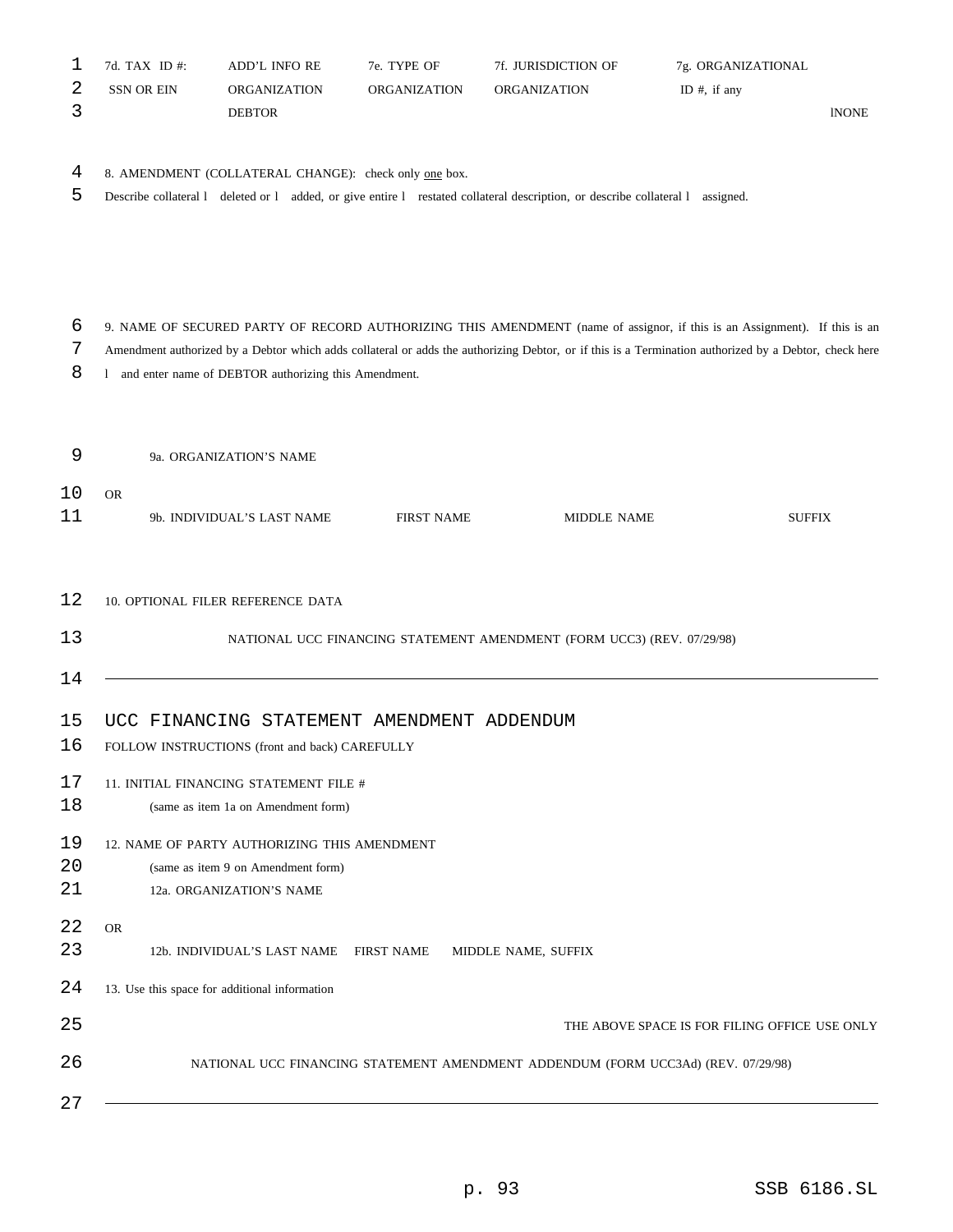NEW SECTION. **Sec. 9A-522.** MAINTENANCE AND DESTRUCTION OF RECORDS. (a) **Post-lapse maintenance and retrieval of information.** The filing office shall maintain a record of the information provided in a filed financing statement for at least one year after the effectiveness of the financing statement has lapsed under RCW 62A.9A-515 with respect to all secured parties of record. The record must be retrievable by using the name of the debtor and by using the file number assigned to the initial financing statement to which the record relates.

 (b) **Destruction of written records.** Except to the extent that a statute governing disposition of public records provides otherwise, the filing office immediately may destroy any written record evidencing a financing statement. However, if the filing office destroys a written record, it shall maintain another record of the financing statement which complies with subsection (a) of this section.

 NEW SECTION. **Sec. 9A-523.** INFORMATION FROM FILING OFFICE; SALE OR LICENSE OF RECORDS. (a) **Acknowledgment of filing written record.** If a person that files a written record requests an acknowledgment of the filing, the filing office shall send to the person an image of the record showing the number assigned to the record pursuant to RCW 62A.9A-519(a)(1) and the date and time of the filing of the record. However, if the person furnishes a copy of the record to the filing office, the filing office may instead:

 (1) Note upon the copy the number assigned to the record pursuant to RCW 62A.9A-519(a)(1) and the date and time of the filing of the record; and

(2) Send the copy to the person.

 (b) **Acknowledgment of filing other record.** If a person files a record other than a written record, the filing office shall communicate to the person an acknowledgment that provides:

(1) The information in the record;

 (2) The number assigned to the record pursuant to RCW 62A.9A-519(a)(1); and

(3) The date and time of the filing of the record.

 (c) **Communication of requested information.** The filing office shall communicate or otherwise make available in a record the following information to any person that requests it: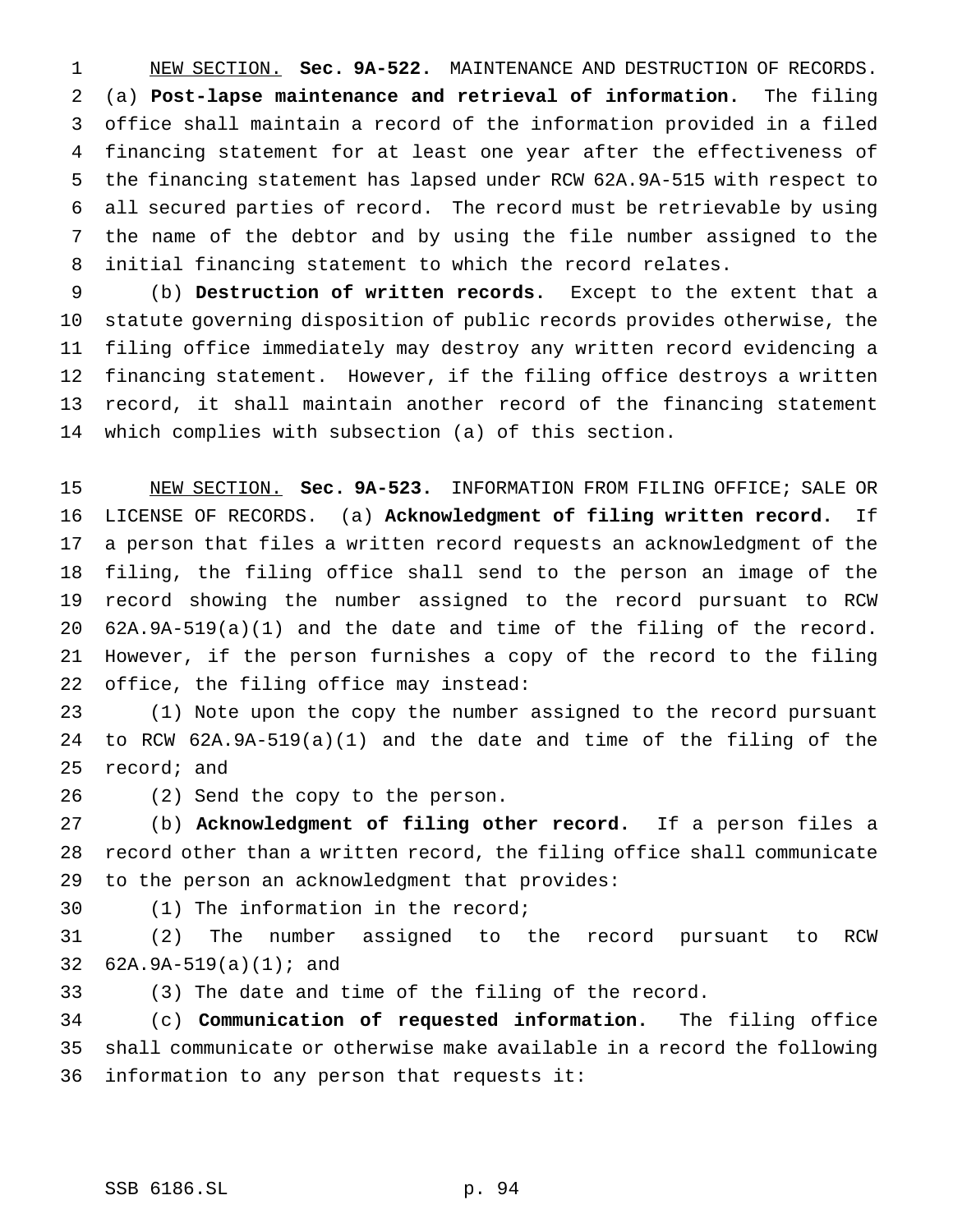(1) Whether there is on file on a date and time specified by the filing office, but not a date earlier than three business days before the filing office receives the request, any financing statement that: (A) Designates a particular debtor or, if the request so states,

designates a particular debtor at the address specified in the request;

 (B) Has not lapsed under RCW 62A.9A-515 with respect to all secured parties of record; and

 (C) If the request so states, has lapsed under RCW 62A.9A-515 and a record of which is maintained by the filing office under RCW 62A.9A-522(a);

 (2) The date and time of filing of each financing statement; and (3) The information provided in each financing statement.

 (d) **Medium for communicating information.** In complying with its duty under subsection (c) of this section, the filing office may communicate information in any medium. However, if requested, the filing office shall communicate information by issuing a record that can be admitted into evidence in the courts of this state without extrinsic evidence of its authenticity.

 (e) **Timeliness of filing office performance.** The filing office shall perform the acts required by subsections (a) through (d) of this section at the time and in the manner prescribed by filing-office rule, but not later than two business days after the filing office receives the request.

 (f) **Public availability of records.** At least weekly, the filing office shall offer to sell or license to the public on a nonexclusive basis, in bulk, copies of all records filed in it under this part, in every medium from time to time available to the filing office. If information provided pursuant to this section includes a list of individuals, disclosure of the list is specifically authorized.

 NEW SECTION. **Sec. 9A-524.** DELAY BY FILING OFFICE. Delay by the filing office beyond a time limit prescribed by this part is excused if:

 (1) The delay is caused by interruption of communication or computer facilities, war, emergency conditions, failure of equipment, or other circumstances beyond control of the filing office; and

 (2) The filing office exercises reasonable diligence under the circumstances.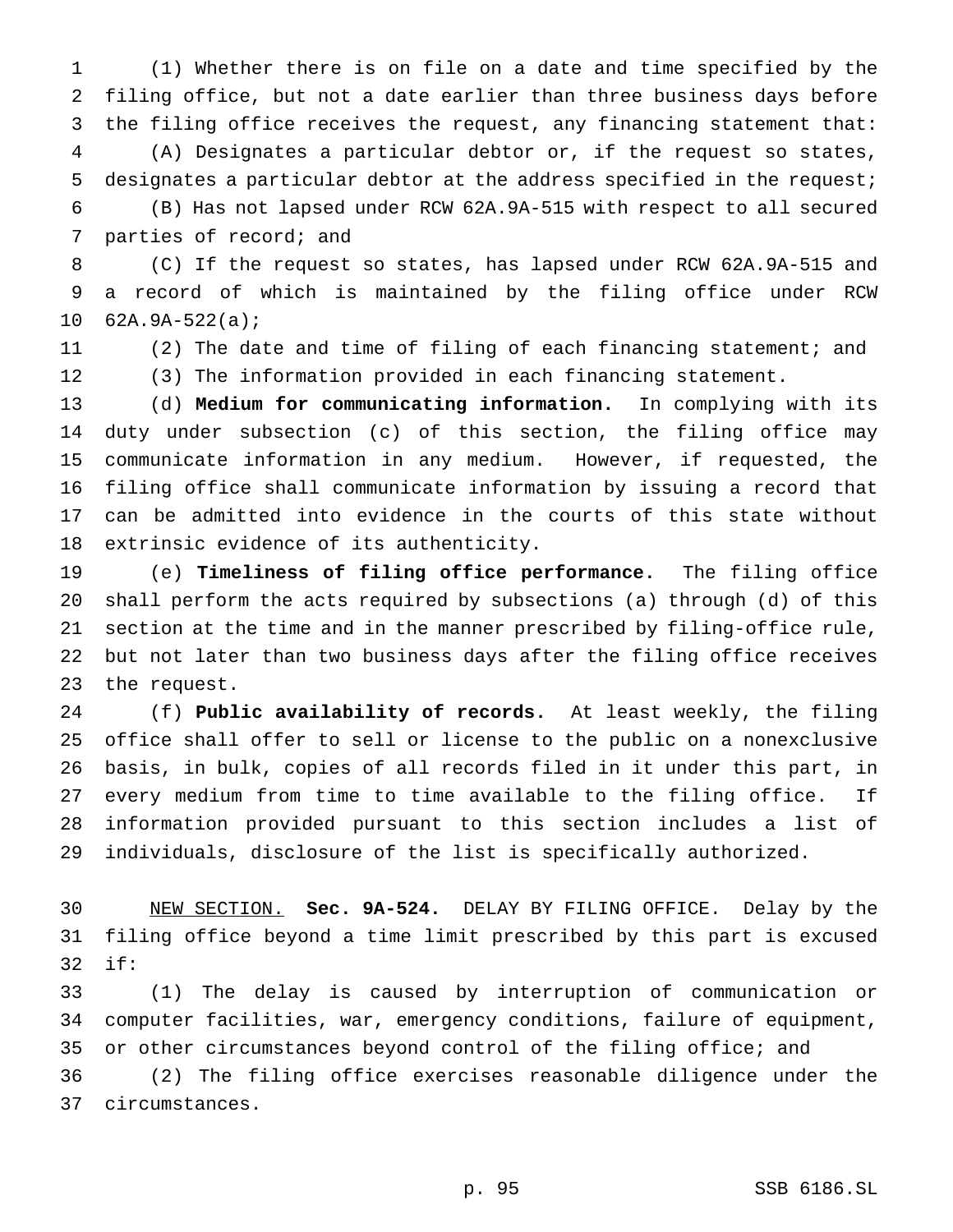NEW SECTION. **Sec. 9A-525.** FEES. (a) **Filing with department of licensing.** Except as otherwise provided in subsection (b) or (e) of this section, the fee for filing and indexing a record under this part is the fee set by department of licensing rule pursuant to subsection (f) of this section. Without limitation, different fees may be charged for:

 (1) A record that is communicated in writing and consists of one or two pages;

 (2) A record that is communicated in writing and consists of more than two pages, which fee may be a multiple of the fee described in (1) of this subsection; and

 (3) A record that is communicated by another medium authorized by department of licensing rule, which fee may be a fraction of the fee described in (1) of this subsection.

 (b) **Filing with other filing offices.** Except as otherwise provided in subsection (e) of this section, the fee for filing and indexing a record under this part that is filed in a filing office described in RCW 62A.9A-501(a)(1) is the fee that would otherwise be applicable to the recording of a mortgage in that filing office, as set forth in RCW 36.18.010.

 (c) **Number of names.** The number of names required to be indexed does not affect the amount of the fee in subsections (a) and (b) of this section.

 (d) **Response to information request.** The fee for responding to a request for information from a filing office, including for issuing a certificate showing, or otherwise communicating, whether there is on file any financing statement naming a particular debtor, is the fee set by department of licensing rule pursuant to subsection (f) of this section; provided however, if the request is to a filing office described in RCW 62A.9A-501(a)(1) and that office charges a different fee, then that different fee shall apply instead. Without limitation, different fees may be charged:

(1) If the request is communicated in writing;

 (2) If the request is communicated by another medium authorized by filing-office rule; and

(3) If the request is for expedited service.

 (e) **Record of mortgage.** This section does not require a fee with respect to a record of a mortgage which is effective as a financing statement filed as a fixture filing or as a financing statement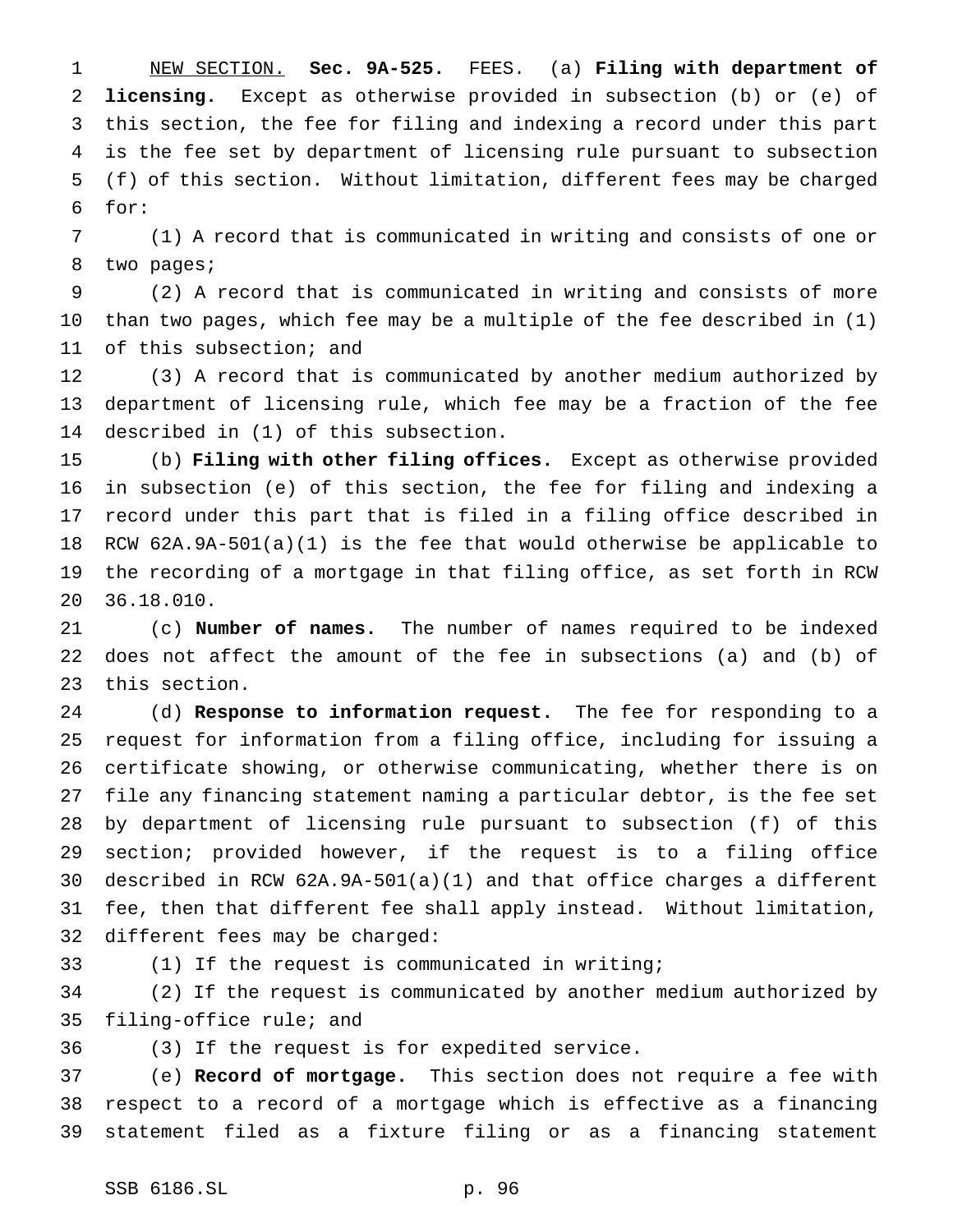covering as-extracted collateral or timber to be cut under RCW 62A.9A-502(c). However, the recording and satisfaction fees that otherwise would be applicable to the record of the mortgage apply.

 (f) **Filing office rules.** The department of licensing shall by rule set the fees called for in this section for filing with, and obtaining information from, the department of licensing. The director shall set fees at a sufficient level to defray the costs of administering the program. All receipts from fees collected under this title, except fees for services covered under RCW 62A.9A-501(a)(1), shall be deposited to the uniform commercial code fund in the state treasury. Moneys in the fund may be spent only after appropriation and may be used only to administer the uniform commercial code program.

 (g) **Transition.** This section continues the fee-setting authority conferred on the department of licensing by former RCW 62A.9-409 and nothing herein shall invalidate fees set by the department of licensing under the authority of former RCW 62A.9-409.

 NEW SECTION. **Sec. 9A-526.** FILING-OFFICE RULES. (a) **Adoption of filing-office rules.** The department of licensing shall adopt and publish rules to implement this Article. The filing-office rules must be:

(1) Consistent with this Article; and

(2) Adopted and published in accordance with chapter 34.05 RCW.

 (b) **Harmonization of rules.** To keep the filing-office rules and practices of the filing office in harmony with the rules and practices of filing offices in other jurisdictions that enact substantially this part, and to keep the technology used by the filing office compatible with the technology used by filing offices in other jurisdictions that enact substantially this part, the department of licensing, so far as is consistent with the purposes, policies, and provisions of this Article, in adopting, amending, and repealing filing-office rules, shall:

 (1) Consult with filing offices in other jurisdictions that enact substantially this part; and

 (2) Consult the most recent version of the Model Rules promulgated by the International Association of Corporate Administrators or any successor organization; and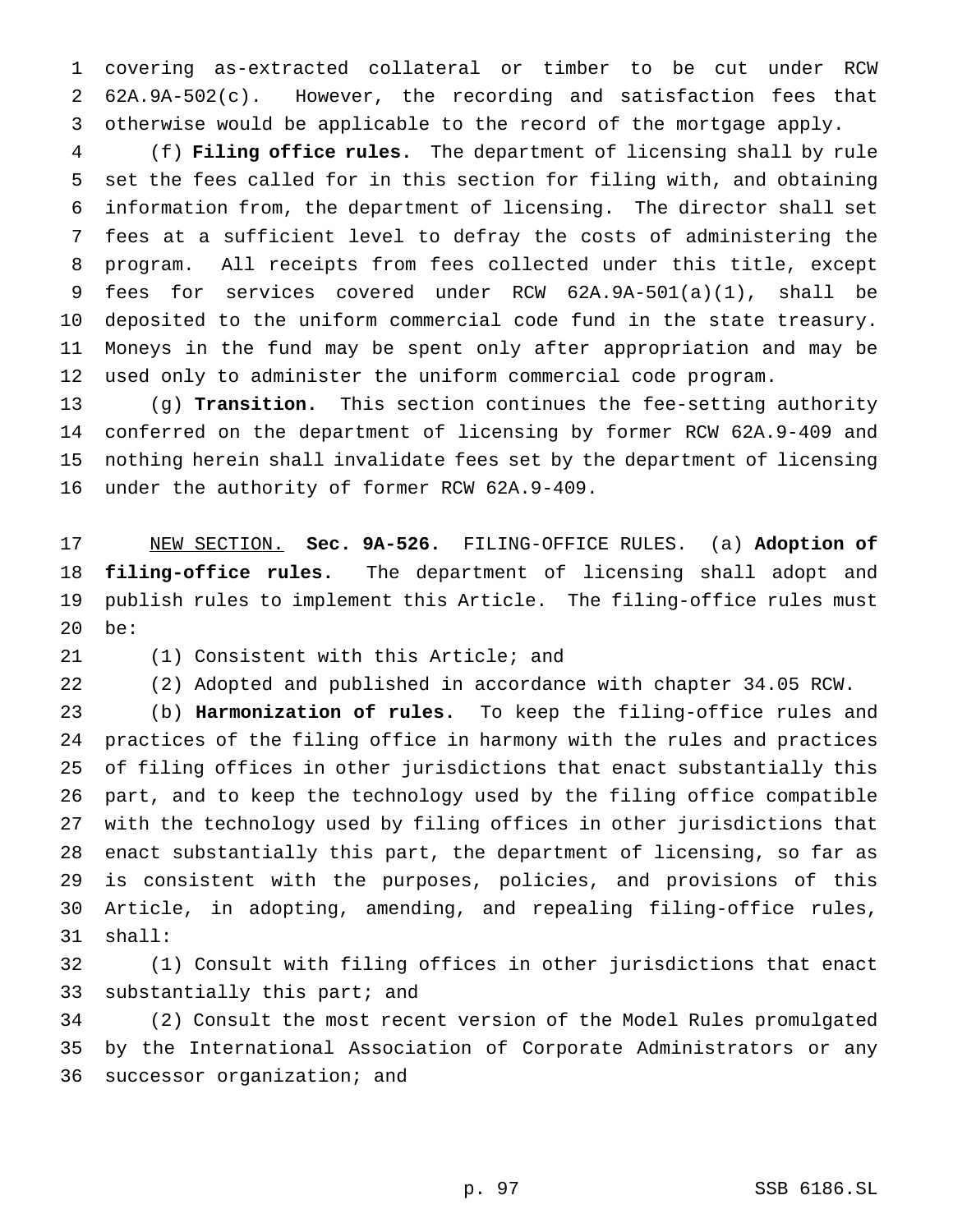(3) Take into consideration the rules and practices of, and the technology used by, filing offices in other jurisdictions that enact substantially this part.

 NEW SECTION. **Sec. 9A-527.** DUTY TO REPORT. The department of licensing shall report annually on or before December 31st to the governor on the operation of the filing office.

PART 6

## 8 DEFAULT

 NEW SECTION. **Sec. 9A-601.** RIGHTS AFTER DEFAULT; JUDICIAL ENFORCEMENT; CONSIGNOR OR BUYER OF ACCOUNTS, CHATTEL PAPER, PAYMENT INTANGIBLES, OR PROMISSORY NOTES. (a) **Rights of secured party after default.** After default, a secured party has the rights provided in this part and, except as otherwise provided in RCW 62A.9A-602, those provided by agreement of the parties. A secured party:

 (1) May reduce a claim to judgment, foreclose, or otherwise enforce the claim, security interest, or agricultural lien by any available judicial procedure; and

 (2) If the collateral is documents, may proceed either as to the documents or as to the goods they cover.

 (b) **Rights and duties of secured party in possession or control.** A secured party in possession of collateral or control of collateral under RCW 62A.9A-104, 62A.9A-105, 62A.9A-106, or 62A.9A-107 has the rights and duties provided in RCW 62A.9A-207.

 (c) **Rights cumulative; simultaneous exercise.** The rights under subsections (a) and (b) of this section are cumulative and may be exercised simultaneously.

 (d) **Rights of debtor and obligor.** Except as otherwise provided in subsection (g) of this section and RCW 62A.9A-605, after default, a debtor and an obligor have the rights provided in this part and by agreement of the parties.

 (e) **Lien of levy after judgment.** If a secured party has reduced its claim to judgment, the lien of any levy that may be made upon the collateral by virtue of an execution based upon the judgment relates back to the earliest of:

 (1) The date of perfection of the security interest or agricultural lien in the collateral;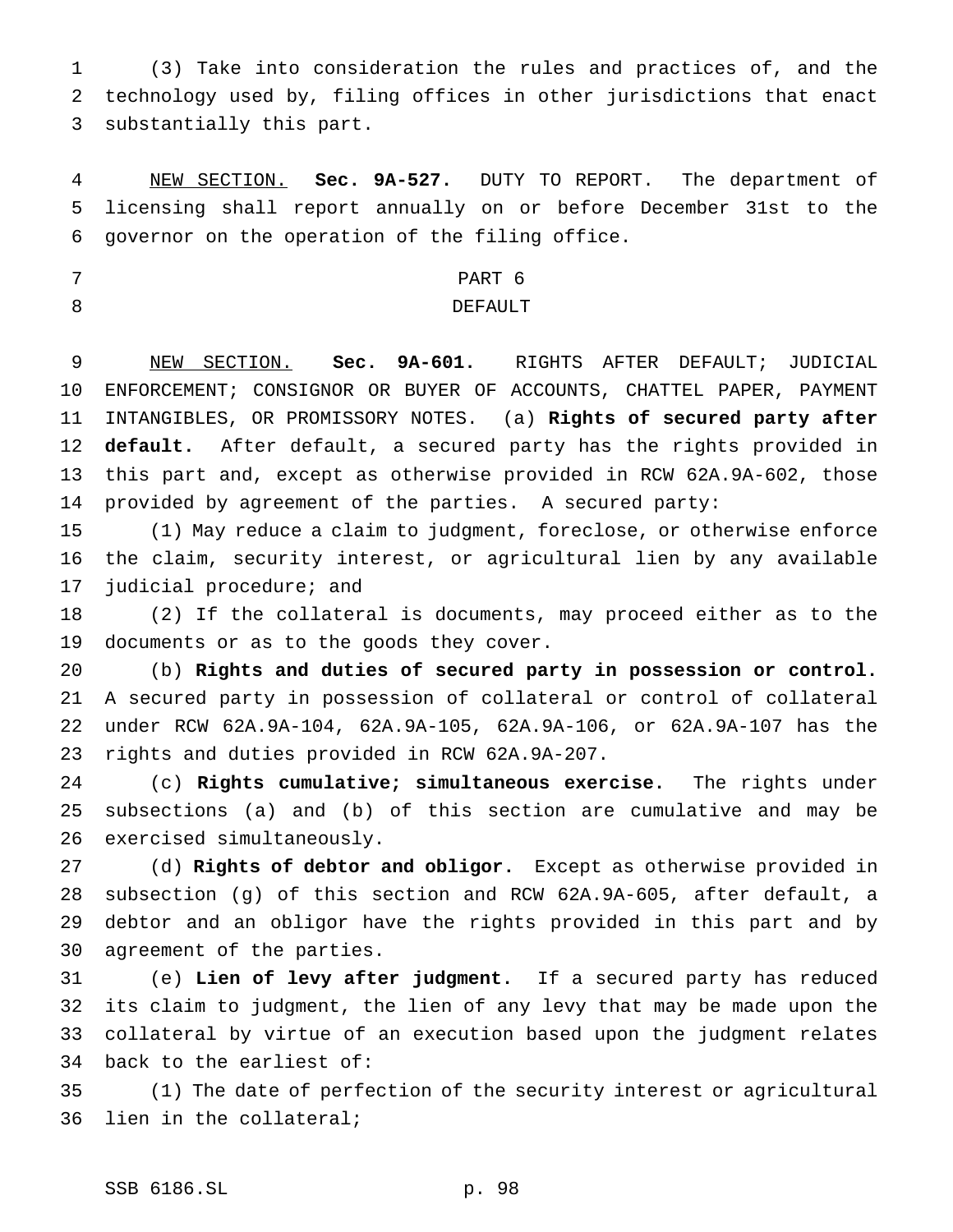(2) The date of filing a financing statement covering the collateral; or

 (3) Any date specified in a statute under which the agricultural lien was created.

 (f) **Execution sale.** A sale pursuant to an execution is a foreclosure of the security interest or agricultural lien by judicial procedure within the meaning of this section. A secured party may purchase at the sale and thereafter hold the collateral free of any other requirements of this Article.

 (g) **Consignor or buyer of certain rights to payment.** Except as otherwise provided in RCW 62A.9A-607(c), this part imposes no duties upon a secured party that is a consignor or is a buyer of accounts, chattel paper, payment intangibles, or promissory notes.

 (h) **Enforcement restrictions.** All rights and remedies provided in this part with respect to promissory notes or an agreement between an account debtor and a debtor which relates to a health-care-insurance receivable or a general intangible, including a contract, permit, license, or franchise, are subject to RCW 62A.9A-408 to the extent applicable.

 NEW SECTION. **Sec. 9A-602.** WAIVER AND VARIANCE OF RIGHTS AND DUTIES. Except as otherwise provided in RCW 62A.9A-624, to the extent that they give rights to an obligor (other than a secondary obligor) or a debtor and impose duties on a secured party, the debtor or obligor may not waive or vary the rules stated in the following listed sections:

 (1) RCW 62A.9A-207(b)(4)(C), which deals with use and operation of 27 the collateral by the secured party;

 (2) RCW 62A.9A-210, which deals with requests for an accounting and requests concerning a list of collateral and statement of account;

 (3) RCW 62A.9A-607(c), which deals with collection and enforcement of collateral;

 (4) RCW 62A.9A-608(a) and 62A.9A-615(c) to the extent that they deal with application or payment of noncash proceeds of collection, enforcement, or disposition;

 (5) RCW 62A.9A-608(a) and 62A.9A-615(d) to the extent that they require accounting for or payment of surplus proceeds of collateral;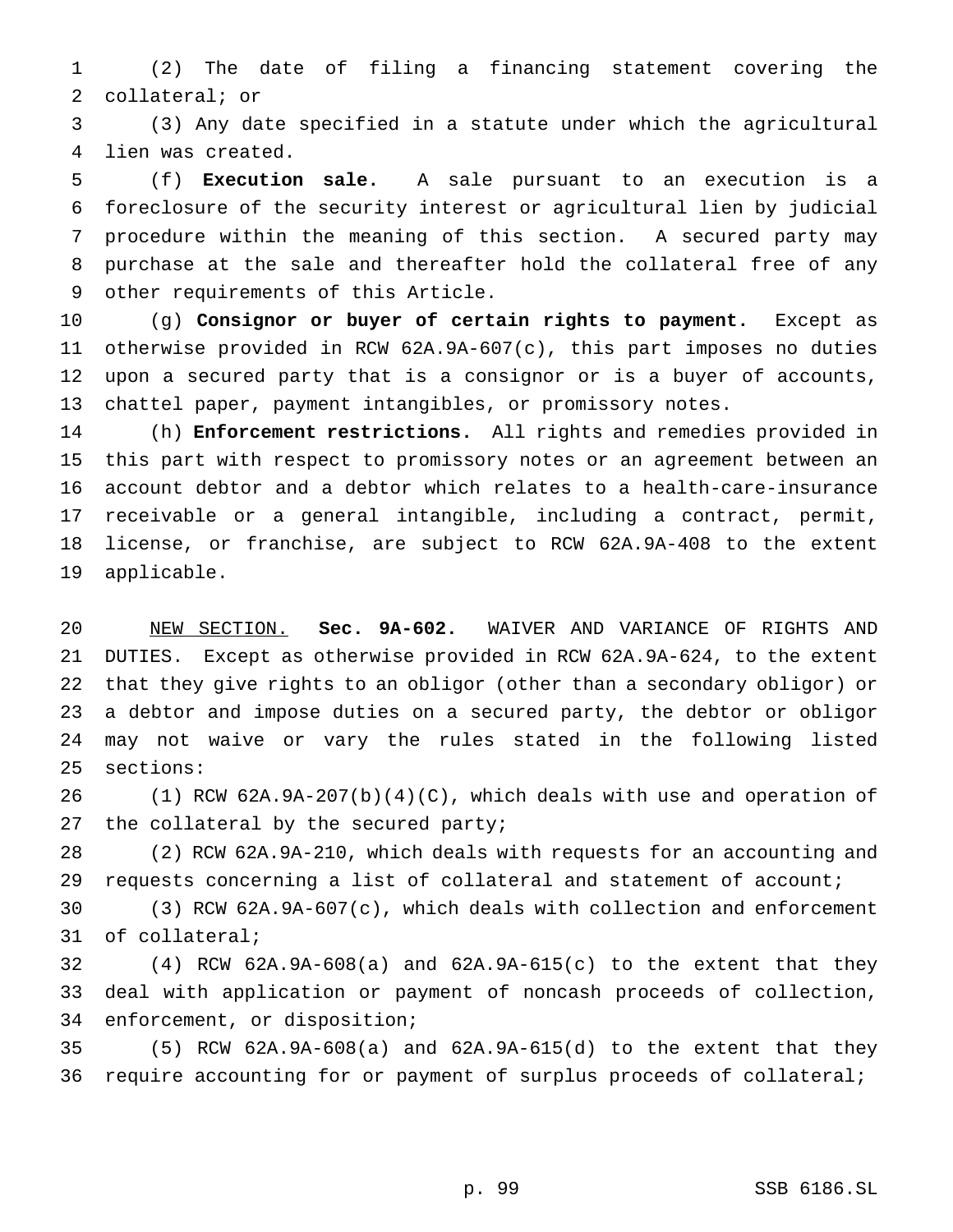(6) RCW 62A.9A-609 to the extent that it imposes upon a secured party that takes possession of collateral without judicial process the duty to do so without breach of the peace;

 (7) RCW 62A.9A-610(b), 62A.9A-611, 62A.9A-613, and 62A.9A-614, which deal with disposition of collateral;

(8) [Reserved]

 (9) RCW 62A.9A-616, which deals with explanation of the calculation of a surplus or deficiency;

 (10) RCW 62A.9A-620, 62A.9A-621, and 62A.9A-622, which deal with acceptance of collateral in satisfaction of obligation;

 (11) RCW 62A.9A-623, which deals with redemption of collateral; (12) RCW 62A.9A-624, which deals with permissible waivers; and (13) RCW 62A.9A-625 and 62A.9A-626, which deal with the secured party's liability for failure to comply with this Article.

 NEW SECTION. **Sec. 9A-603.** AGREEMENT ON STANDARDS CONCERNING RIGHTS AND DUTIES. (a) **Agreed standards.** The parties may determine by agreement the standards measuring the fulfillment of the rights of a debtor or obligor and the duties of a secured party under a rule stated in RCW 62A.9A-602 if the standards are not manifestly unreasonable.

 (b) **Agreed standards inapplicable to breach of peace.** Subsection (a) of this section does not apply to the duty under RCW 62A.9A-609 to refrain from breaching the peace.

 NEW SECTION. **Sec. 9A-604.** PROCEDURE IF SECURITY AGREEMENT COVERS REAL PROPERTY, FIXTURES, OR MANUFACTURED HOME. (a) **Enforcement: Personal and real property.** If a security agreement covers both personal and real property, a secured party may proceed:

 (1) Under this part as to the personal property without prejudicing any rights with respect to the real property; or

 (2) As to both the personal property and the real property in accordance with the rights with respect to the real property, in which case the other provisions of this part do not apply.

 (b) **Enforcement: Fixtures.** Subject to subsection (c) of this section, if a security agreement covers goods that are or become fixtures, a secured party may proceed:

(1) Under this part; or

 (2) In accordance with the rights with respect to real property, in which case the other provisions of this part do not apply.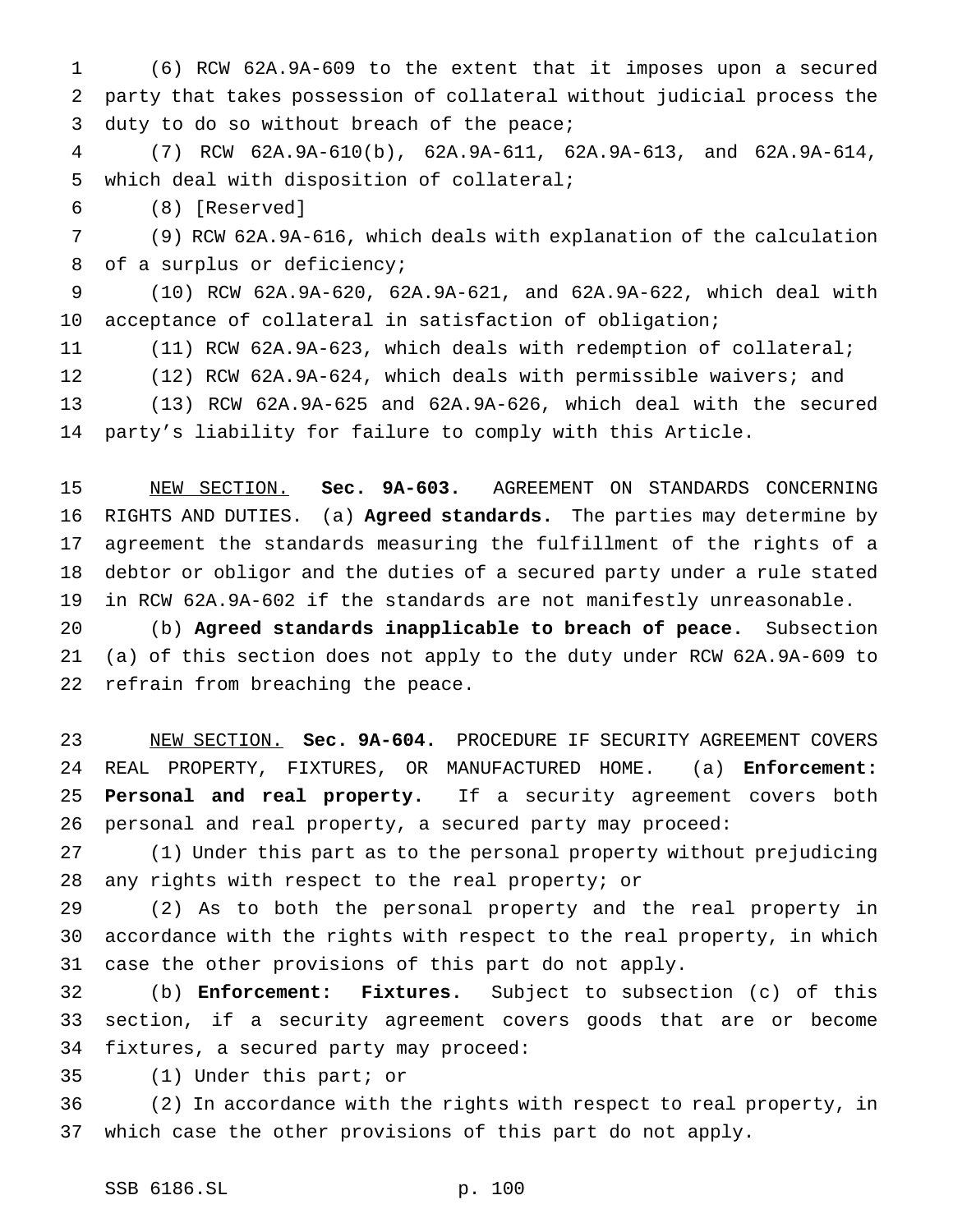(c) **Removal of fixtures or manufactured home.** Subject to the other provisions of this part, if a secured party holding a security interest in fixtures or a manufactured home has priority over all owners and encumbrancers of the real property, the secured party, after default, may remove the collateral from the real property.

 (d) **Injury caused by removal.** A secured party that removes collateral consisting of fixtures or a manufactured home shall promptly reimburse any encumbrancer or owner of the real property, other than the debtor, for the cost of repair of any physical injury caused by the removal. The secured party need not reimburse the encumbrancer or owner for any diminution in value of the real property caused by the absence of the goods removed or by any necessity of replacing them. A person entitled to reimbursement may refuse permission to remove until the secured party gives adequate assurance for the performance of the obligation to reimburse.

 NEW SECTION. **Sec. 9A-605.** UNKNOWN DEBTOR OR SECONDARY OBLIGOR. A secured party does not owe a duty based on its status as secured party:

 (1) To a person that is a debtor or obligor, unless the secured party knows:

(A) That the person is a debtor or obligor;

(B) The identity of the person; and

(C) How to communicate with the person; or

 (2) To a secured party or lienholder that has filed a financing statement against a person, unless the secured party knows:

(A) That the person is a debtor; and

(B) The identity of the person.

 NEW SECTION. **Sec. 9A-606.** TIME OF DEFAULT FOR AGRICULTURAL LIEN. For purposes of this part, a default occurs in connection with an agricultural lien at the time the secured party becomes entitled to enforce the lien in accordance with the statute under which it was created.

 NEW SECTION. **Sec. 9A-607.** COLLECTION AND ENFORCEMENT BY SECURED PARTY. (a) **Collection and enforcement generally.** If so agreed, and in any event after default, a secured party: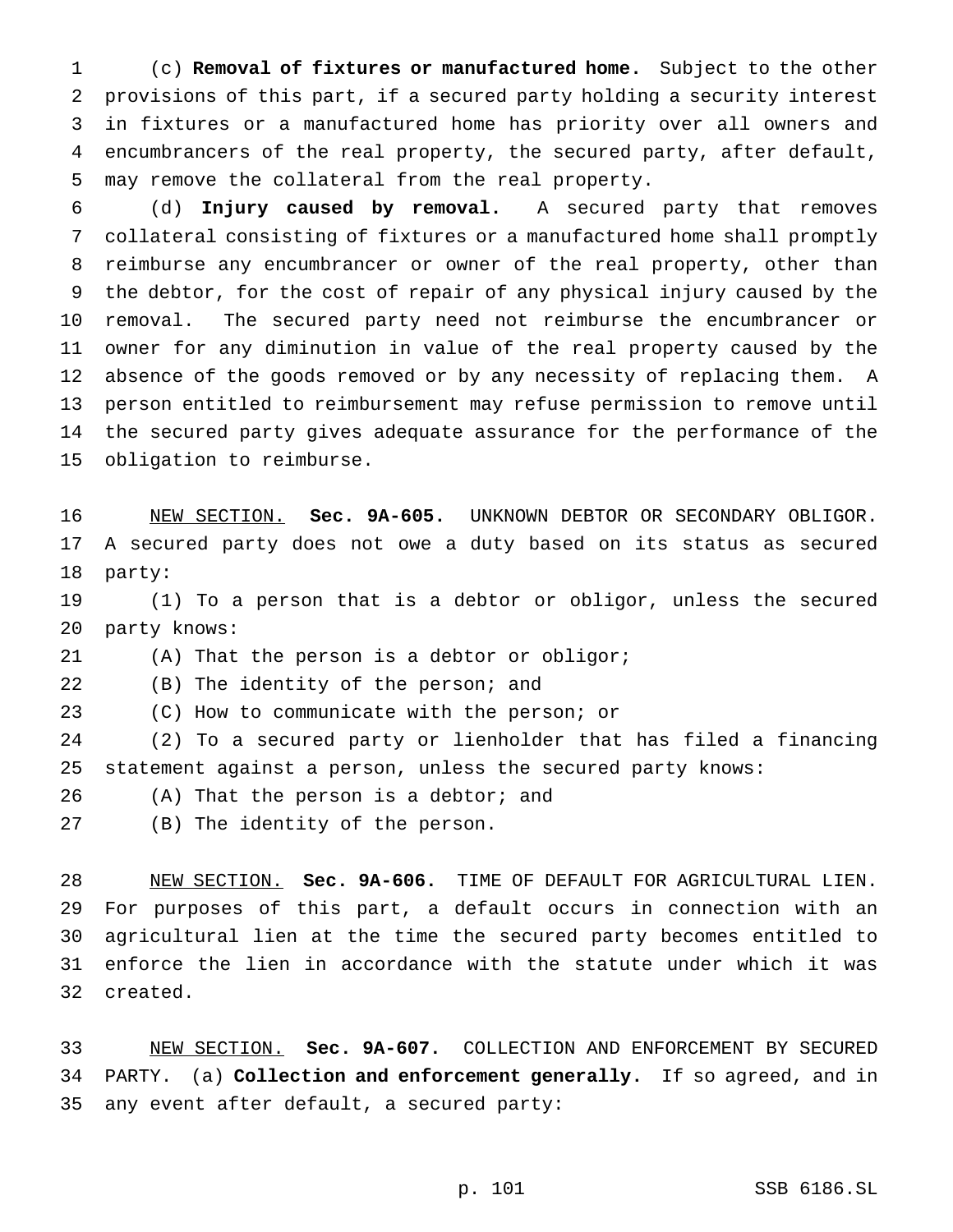(1) May notify an account debtor or other person obligated on collateral to make payment or otherwise render performance to or for the benefit of the secured party;

 (2) May take any proceeds to which the secured party is entitled under RCW 62A.9A-315;

 (3) May enforce the obligations of an account debtor or other person obligated on collateral and exercise the rights of the debtor with respect to the obligation of the account debtor or other person obligated on collateral to make payment or otherwise render performance to the debtor, and with respect to any property that secures the obligations of the account debtor or other person obligated on the collateral;

 (4) If it holds a security interest in a deposit account perfected by control under RCW 62A.9A-104(a)(1), may apply the balance of the deposit account to the obligation secured by the deposit account; and (5) If it holds a security interest in a deposit account perfected by control under RCW 62A.9A-104(a) (2) or (3), may instruct the bank to pay the balance of the deposit account to or for the benefit of the secured party.

 (b) **Nonjudicial enforcement of mortgage.** If necessary to enable a secured party to exercise, under subsection (a)(3) of this section, the right of a debtor to enforce a mortgage nonjudicially, the secured party may record in the office in which a record of the mortgage is recorded the secured party's sworn affidavit stating that:

 (1) Default has occurred under the security agreement that creates or provides for a security interest in the obligations secured by the mortgage;

28 (2) A copy of the security agreement is attached to the affidavit; and

 (3) The secured party is entitled to enforce the mortgage nonjudicially.

 If the secured party's affidavit and attached copy of the security agreement in the form prescribed by chapter 65.04 RCW are presented with the applicable fee to the office in which a record of the mortgage is recorded, the affidavit and attached copy of the security agreement shall be recorded pursuant to RCW 65.04.030(3).

 (c) **Commercially reasonable collection and enforcement.** A secured party shall proceed in a commercially reasonable manner if the secured party: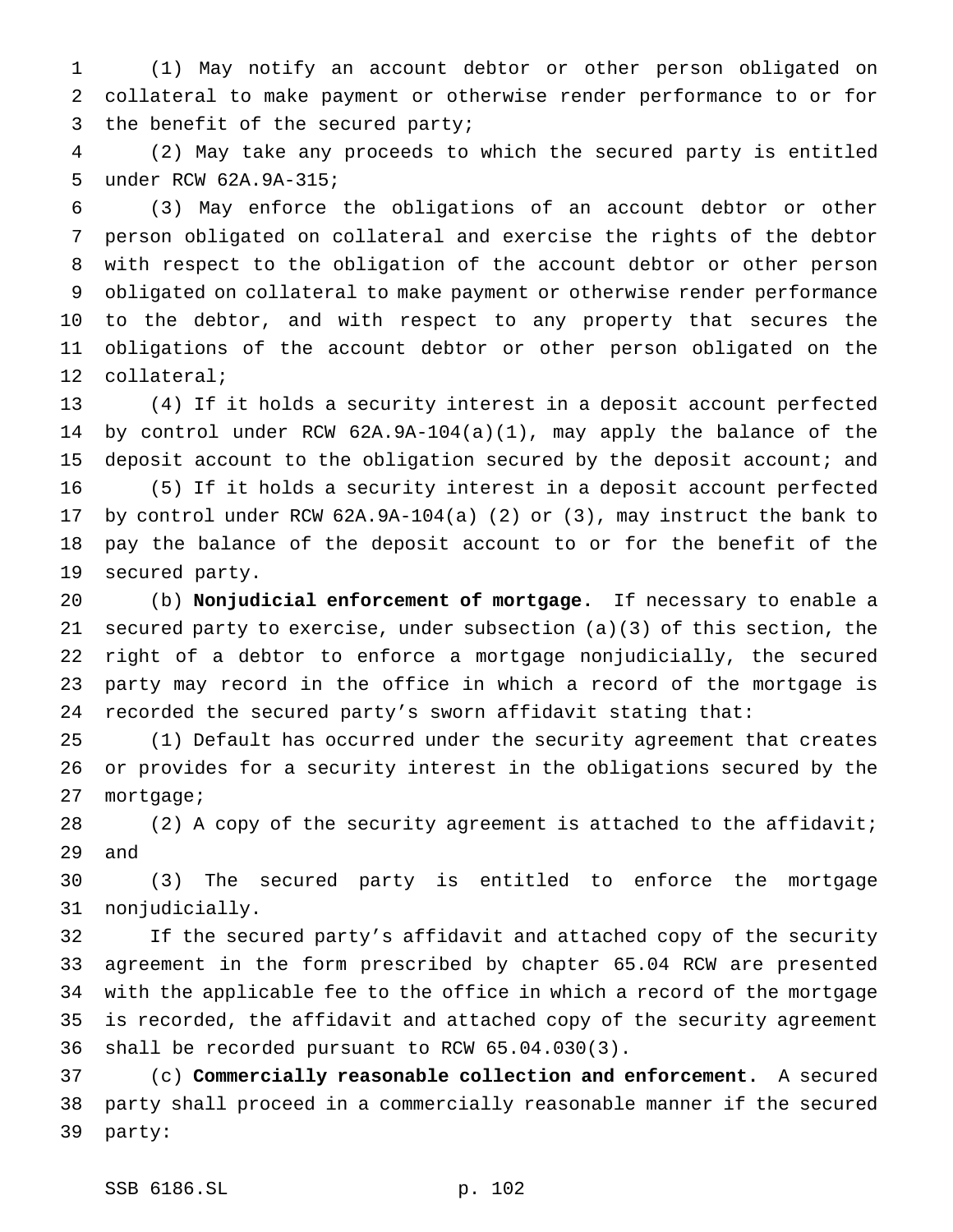(1) Undertakes to collect from or enforce an obligation of an account debtor or other person obligated on collateral; and

 (2) Is entitled to charge back uncollected collateral or otherwise to full or limited recourse against the debtor or a secondary obligor. (d) **Expenses of collection and enforcement.** A secured party may deduct from the collections made pursuant to subsection (c) of this section reasonable expenses of collection and enforcement, including reasonable attorneys' fees and legal expenses incurred by the secured party.

 (e) **Duties to secured party not affected.** This section does not determine whether an account debtor, bank, or other person obligated on collateral owes a duty to a secured party.

 NEW SECTION. **Sec. 9A-608.** APPLICATION OF PROCEEDS OF COLLECTION OR ENFORCEMENT; LIABILITY FOR DEFICIENCY AND RIGHT TO SURPLUS. (a) **Application of proceeds, surplus, and deficiency if obligation secured.** If a security interest or agricultural lien secures payment or performance of an obligation, the following rules apply:

 (1) A secured party shall apply or pay over for application the cash proceeds of collection or enforcement under this section in the following order to:

 (A) The reasonable expenses of collection and enforcement and, to the extent provided for by agreement and not prohibited by law, reasonable attorneys' fees and legal expenses incurred by the secured party;

 (B) The satisfaction of obligations secured by the security interest or agricultural lien under which the collection or enforcement is made; and

 (C) The satisfaction of obligations secured by any subordinate security interest in or other lien on the collateral subject to the security interest or agricultural lien under which the collection or enforcement is made if the secured party receives an authenticated demand for proceeds before distribution of the proceeds is completed. (2) If requested by a secured party, a holder of a subordinate security interest or other lien shall furnish reasonable proof of the interest or lien within a reasonable time. Unless the holder complies, the secured party need not comply with the holder's demand under (1)(C) of this subsection.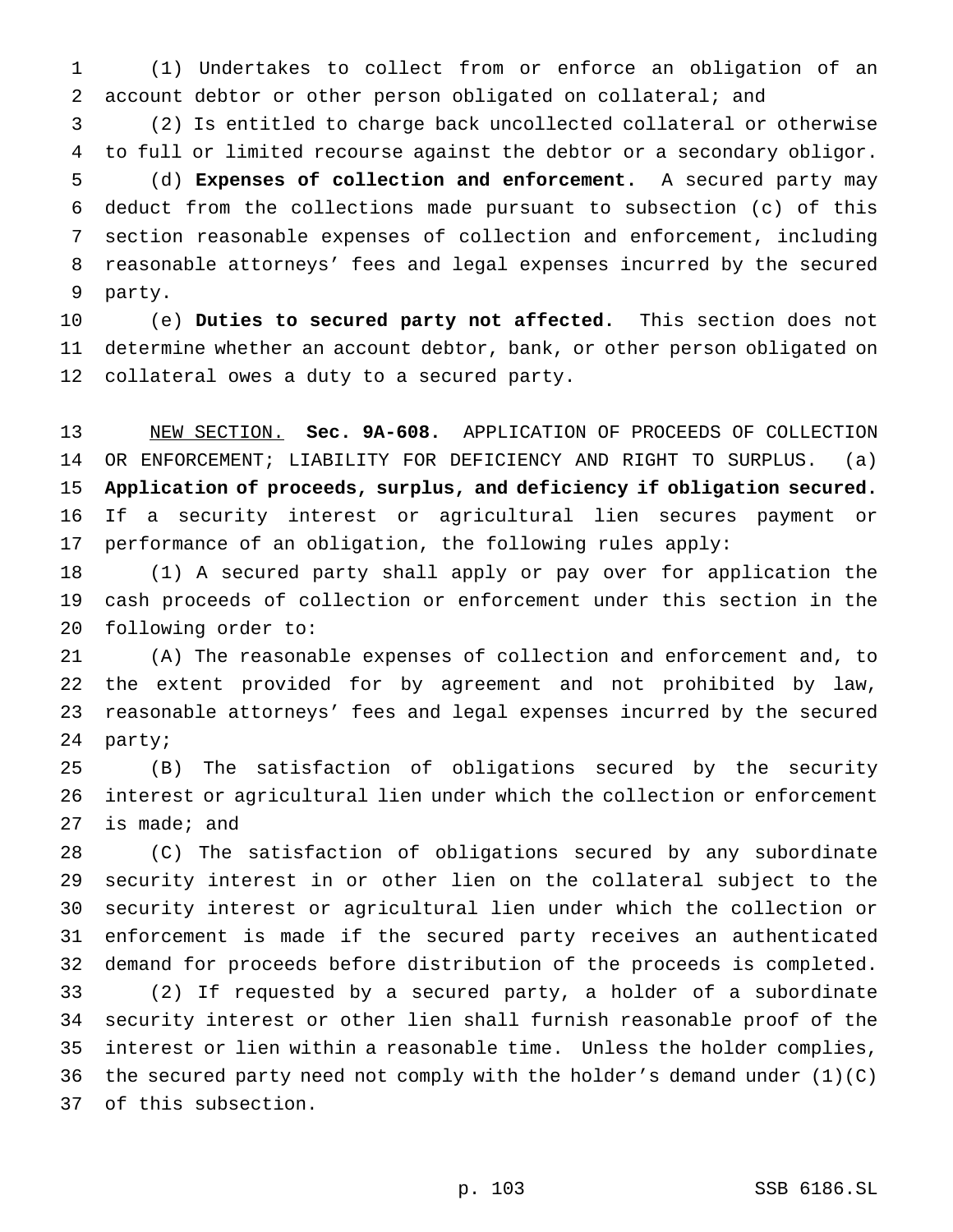(3) A secured party need not apply or pay over for application noncash proceeds of collection and enforcement under this section unless the failure to do so would be commercially unreasonable. A secured party that applies or pays over for application noncash proceeds shall do so in a commercially reasonable manner.

 (4) A secured party shall account to and pay a debtor for any surplus, and the obligor is liable for any deficiency.

 (b) **No surplus or deficiency in sales of certain rights to payment.** If the underlying transaction is a sale of accounts, chattel paper, payment intangibles, or promissory notes, the debtor is not entitled to any surplus, and the obligor is not liable for any deficiency.

 NEW SECTION. **Sec. 9A-609.** SECURED PARTY'S RIGHT TO TAKE POSSESSION AFTER DEFAULT. (a) **Possession; rendering equipment unusable; disposition on debtor's premises.** After default, a secured party:

(1) May take possession of the collateral; and

 (2) Without removal, may render equipment unusable and dispose of collateral on a debtor's premises under RCW 62A.9A-610.

 (b) **Judicial and nonjudicial process.** A secured party may proceed under subsection (a) of this section:

(1) Pursuant to judicial process; or

 (2) Without judicial process, if it proceeds without breach of the peace.

 (c) **Assembly of collateral.** If so agreed, and in any event after default, a secured party may require the debtor to assemble the collateral and make it available to the secured party at a place to be designated by the secured party which is reasonably convenient to both parties.

 NEW SECTION. **Sec. 9A-610.** DISPOSITION OF COLLATERAL AFTER DEFAULT. (a) **Disposition after default.** After default, a secured party may sell, lease, license, or otherwise dispose of any or all of the collateral in its present condition or following any commercially reasonable preparation or processing.

 (b) **Commercially reasonable disposition.** Every aspect of a disposition of collateral, including the method, manner, time, place, and other terms, must be commercially reasonable. If commercially reasonable, a secured party may dispose of collateral by public or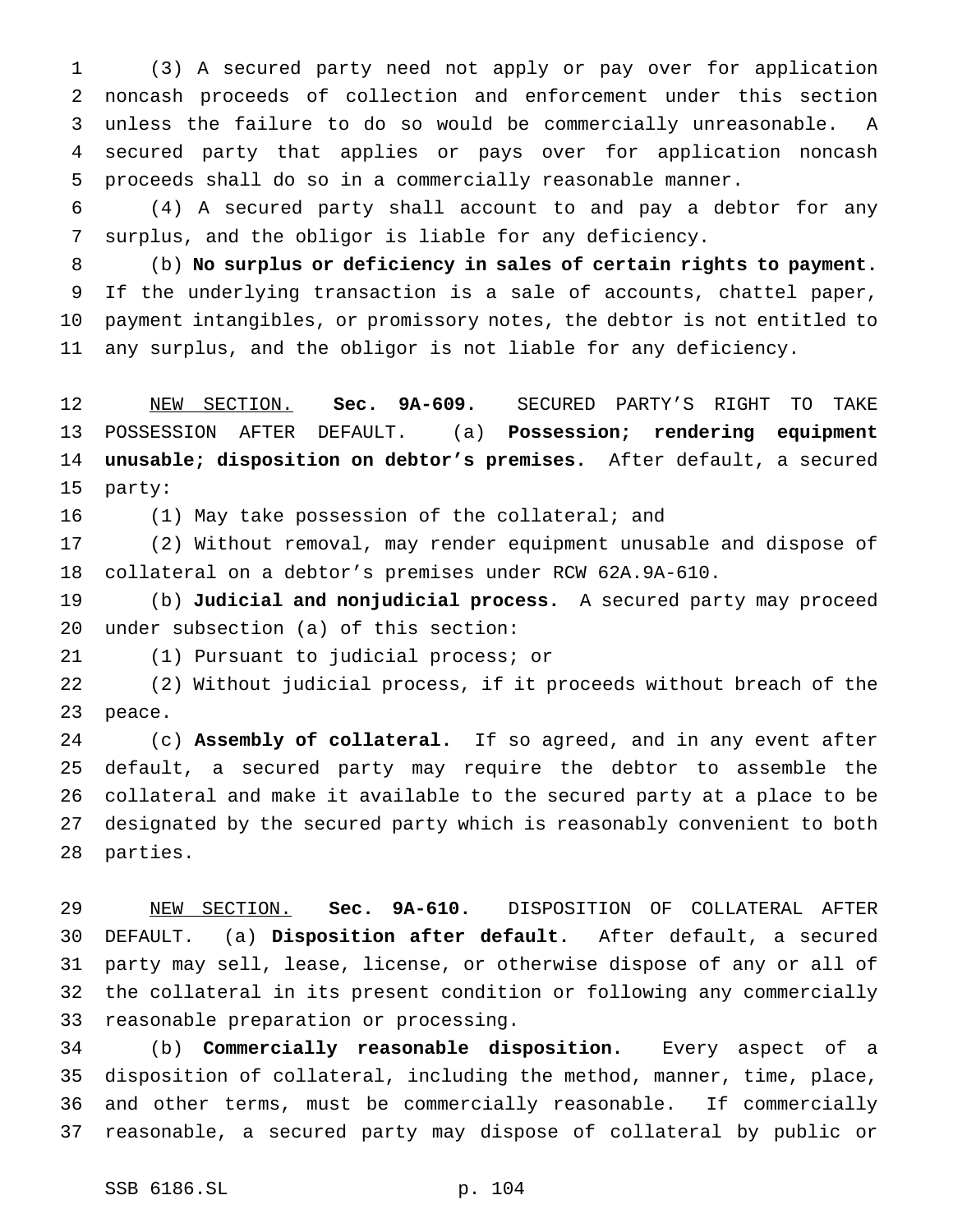private proceedings, by one or more contracts, as a unit or in parcels, and at any time and place and on any terms.

 (c) **Purchase by secured party.** A secured party may purchase collateral:

(1) At a public disposition; or

 (2) At a private disposition only if the collateral is of a kind that is customarily sold on a recognized market or the subject of widely distributed standard price quotations.

 (d) **Warranties on disposition.** A contract for sale, lease, license, or other disposition includes the warranties relating to title, possession, quiet enjoyment, and the like which by operation of law accompany a voluntary disposition of property of the kind subject to the contract.

 (e) **Disclaimer of warranties.** A secured party may disclaim or modify warranties under subsection (d) of this section:

 (1) In a manner that would be effective to disclaim or modify the warranties in a voluntary disposition of property of the kind subject to the contract of disposition; or

 (2) By communicating to the purchaser a record evidencing the contract for disposition and including an express disclaimer or modification of the warranties.

 (f) **Record sufficient to disclaim warranties.** A record is sufficient to disclaim under subsection (e) of this section all warranties included under subsection (d) of this section if it indicates "There is no warranty relating to title, possession, quiet enjoyment, or the like in this disposition" or uses words of similar import.

 NEW SECTION. **Sec. 9A-611.** NOTIFICATION BEFORE DISPOSITION OF COLLATERAL. (a) **"Notification date."** In this section, "notification date" means the earlier of the date on which:

 (1) A secured party sends to the debtor and any secondary obligor an authenticated notification of disposition; or

 (2) The debtor and any secondary obligor waive the right to notification.

 (b) **Notification of disposition required.** Except as otherwise provided in subsection (d) of this section, a secured party that disposes of collateral under RCW 62A.9A-610 shall send to the persons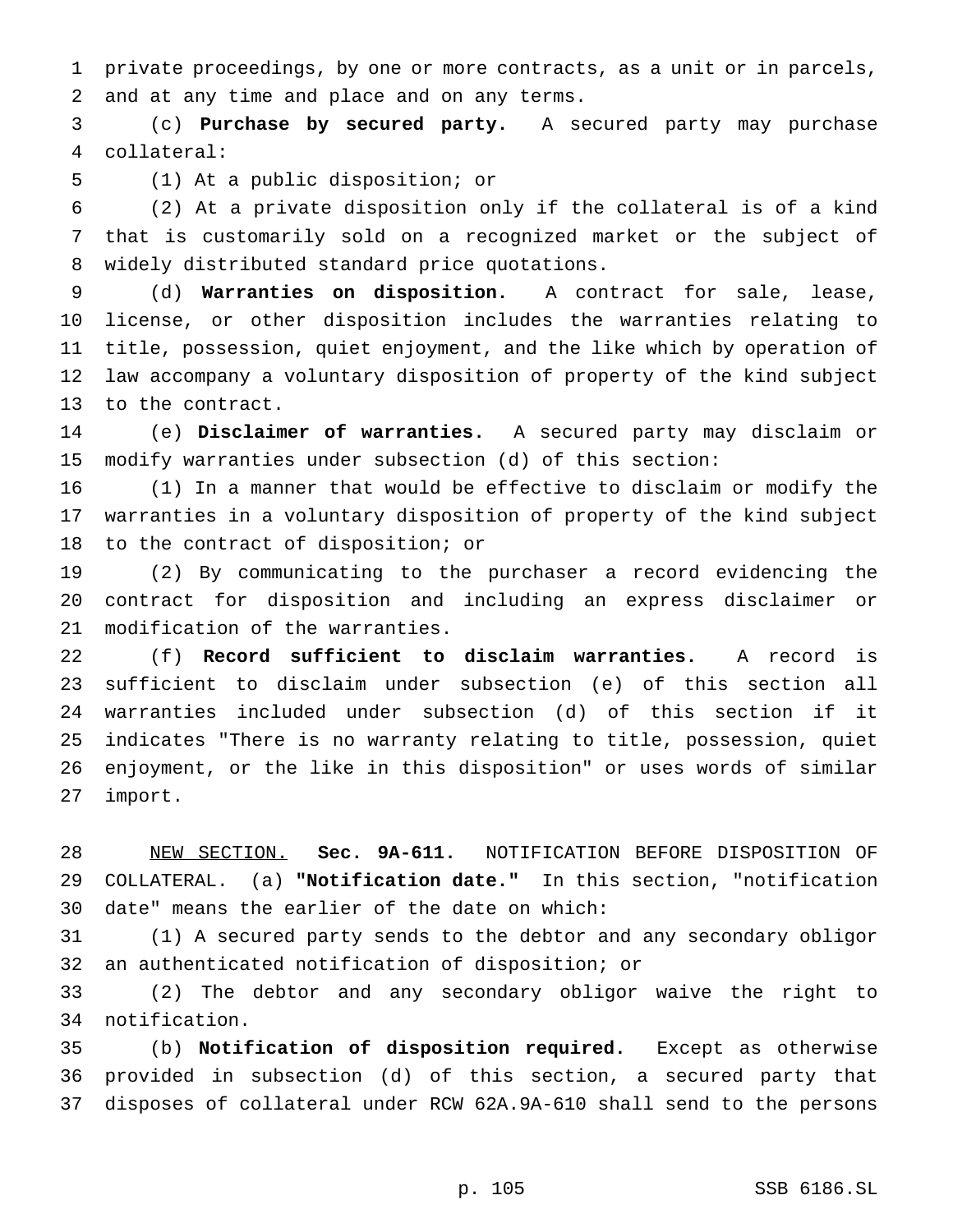specified in subsection (c) of this section a reasonable authenticated notification of disposition.

 (c) **Persons to be notified.** To comply with subsection (b) of this section, the secured party shall send an authenticated notification of disposition to:

(1) The debtor;

7 (2) Any secondary obligor; and

8 (3) If the collateral is other than consumer goods:

 (A) Any other secured party or lienholder that, ten days before the notification date, held a security interest in or other lien on the collateral perfected by the filing of a financing statement that:

(i) Identified the collateral;

 (ii) Was indexed under the debtor's name as of that date; and (iii) Was filed in the office in which to file a financing 15 statement against the debtor covering the collateral as of that date; and

 (B) Any other secured party that, ten days before the notification date, held a security interest in the collateral perfected by compliance with a statute, regulation, or treaty described in RCW 62A.9A-311(a).

 (d) **Subsection (b) of this section inapplicable: Perishable collateral; recognized market.** Subsection (b) of this section does not apply if the collateral is perishable or threatens to decline speedily in value or is of a type customarily sold on a recognized market.

 (e) **Compliance with subsection (c)(3)(A) of this section.** A secured party complies with the requirement for notification prescribed 27 by subsection  $(c)(3)(A)$  of this section if:

 (1) Not later than twenty days or earlier than thirty days before the notification date, the secured party requests, in a commercially reasonable manner, information concerning financing statements indexed under the debtor's name in the office indicated in subsection (c)(3)(A) of this section; and

(2) Before the notification date, the secured party:

 (A) Did not receive a response to the request for information; or (B) Received a response to the request for information and sent an authenticated notification of disposition to each secured party or other lienholder named in that response whose financing statement covered the collateral.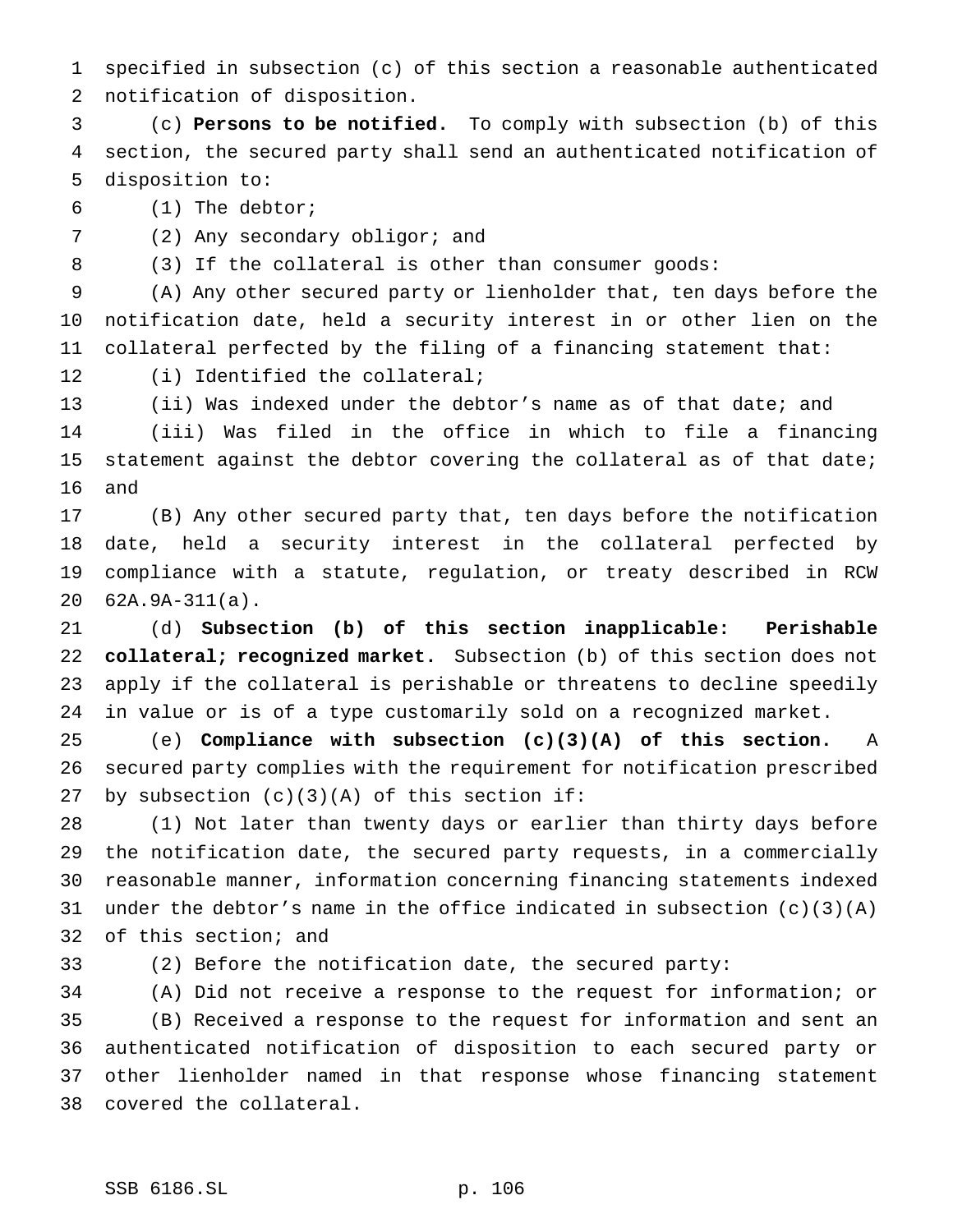NEW SECTION. **Sec. 9A-612.** TIMELINESS OF NOTIFICATION BEFORE DISPOSITION OF COLLATERAL. (a) **Reasonable time is question of fact.** Except as otherwise provided in subsection (b) of this section, whether a notification is sent within a reasonable time is a question of fact. (b) **Ten-day period sufficient in nonconsumer transaction.** In a transaction other than a consumer transaction, a notification of disposition sent after default and ten days or more before the earliest time of disposition set forth in the notification is sent within a reasonable time before the disposition.

 NEW SECTION. **Sec. 9A-613.** CONTENTS AND FORM OF NOTIFICATION BEFORE DISPOSITION OF COLLATERAL: GENERAL. Except in a consumer-goods transaction, the following rules apply:

 (1) The contents of a notification of disposition are sufficient if the notification:

(A) Describes the debtor and the secured party;

 (B) Describes the collateral that is the subject of the intended disposition;

(C) States the method of intended disposition;

 (D) States that the debtor is entitled to an accounting of the unpaid indebtedness and states the charge, if any, for an accounting; and

 (E) States the time and place of a public sale or the time after which any other disposition is to be made.

 (2) Whether the contents of a notification that lacks any of the information specified in (1) of this section are nevertheless sufficient is a question of fact.

 (3) The contents of a notification providing substantially the information specified in (1) of this section are sufficient, even if the notification includes:

(A) Information not specified by (1) of this section; or

(B) Minor errors that are not seriously misleading.

(4) A particular phrasing of the notification is not required.

 (5) The following form of notification and the form appearing in RCW 62A.9A-614(3), when completed, each provides sufficient information:

 **NOTIFICATION OF DISPOSITION OF COLLATERAL** 37 To: <u>[Name of debtor, obligor, or other person to which the</u> notification is sent]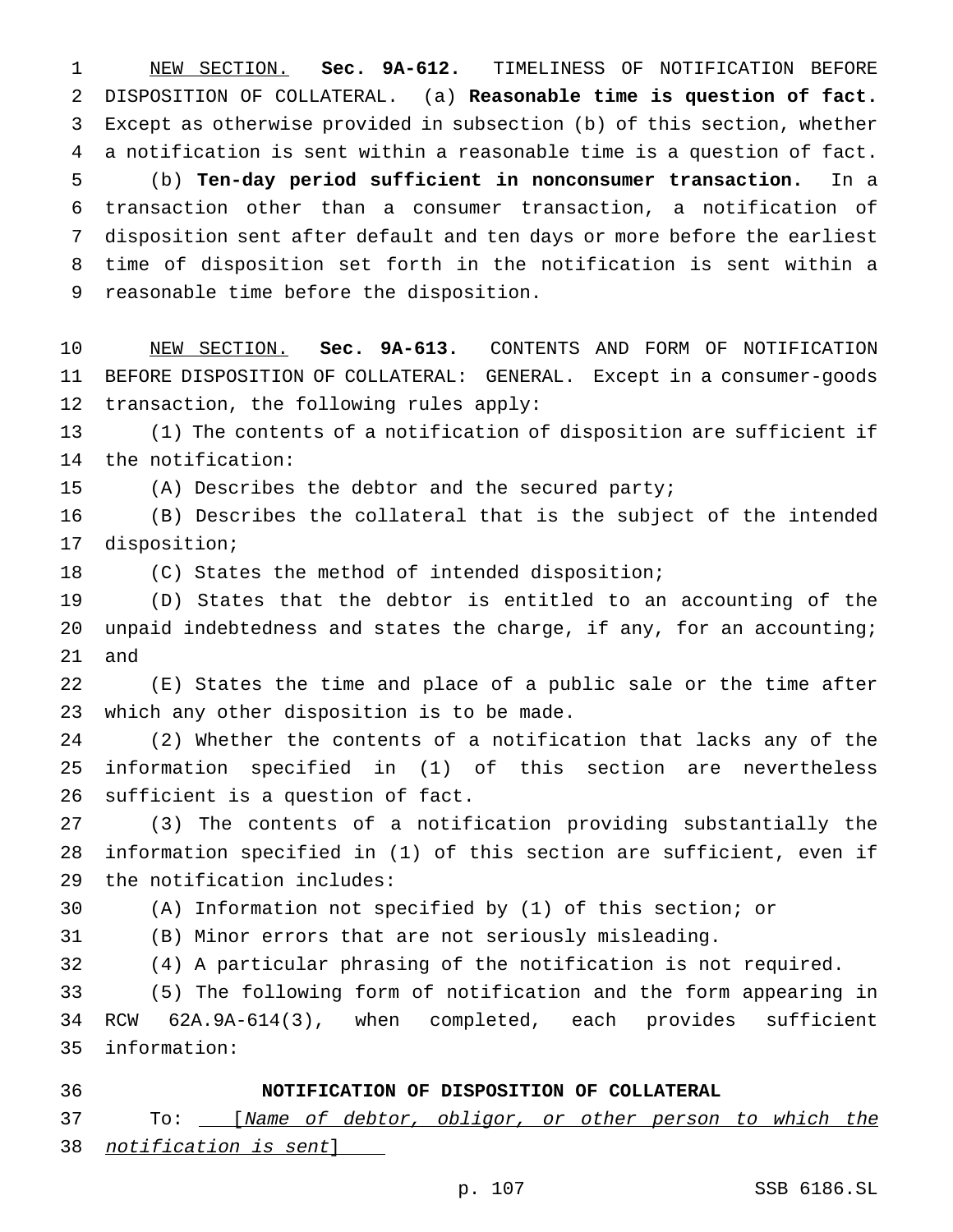1 From: *[Name, address, and telephone number of secured party]* 2 Name of Debtor(s): [Include only if debtor(s) are not an addressee] [For <sup>a</sup> public disposition:] 5 We will sell [or lease or license, as applicable] the *[describe* 6 collateral] [to the highest qualified bidder] in public as follows: Day and Date: Time: Place: 10 [For a private disposition:] 11 We will sell [or lease or license, *as applicable*] the <u>san aldescribe</u> 12 collateral] \_ privately sometime after \_ [day and date] You are entitled to an accounting of the unpaid indebtedness 14 secured by the property that we intend to sell [or lease or license, as 15 applicable] [for a charge of \$<br>15 applicable] [for a charge of \$<br>2011. You may request an 16 accounting by calling us at <u>[telephone number]</u> NEW SECTION. **Sec. 9A-614.** CONTENTS AND FORM OF NOTIFICATION BEFORE DISPOSITION OF COLLATERAL: CONSUMER-GOODS TRANSACTION. In a consumer-goods transaction, the following rules apply: (1) A notification of disposition must provide the following information: (A) The information specified in RCW 62A.9A-613(1); (B) A description of any liability for a deficiency of the person 24 to which the notification is sent; (C) A telephone number from which the amount that must be paid to the secured party to redeem the collateral under RCW 62A.9A-623 is available; and (D) A telephone number or mailing address from which additional information concerning the disposition and the obligation secured is available. (2) A particular phrasing of the notification is not required. (3) The following form of notification, when completed, provides sufficient information: 34 [Name and address of secured party] [Date] **NOTICE OF OUR PLAN TO SELL PROPERTY** 37 <u>[Name and address of any obligor who is also a debtor]</u> 38 Subject: [Identification of Transaction]

SSB 6186.SL p. 108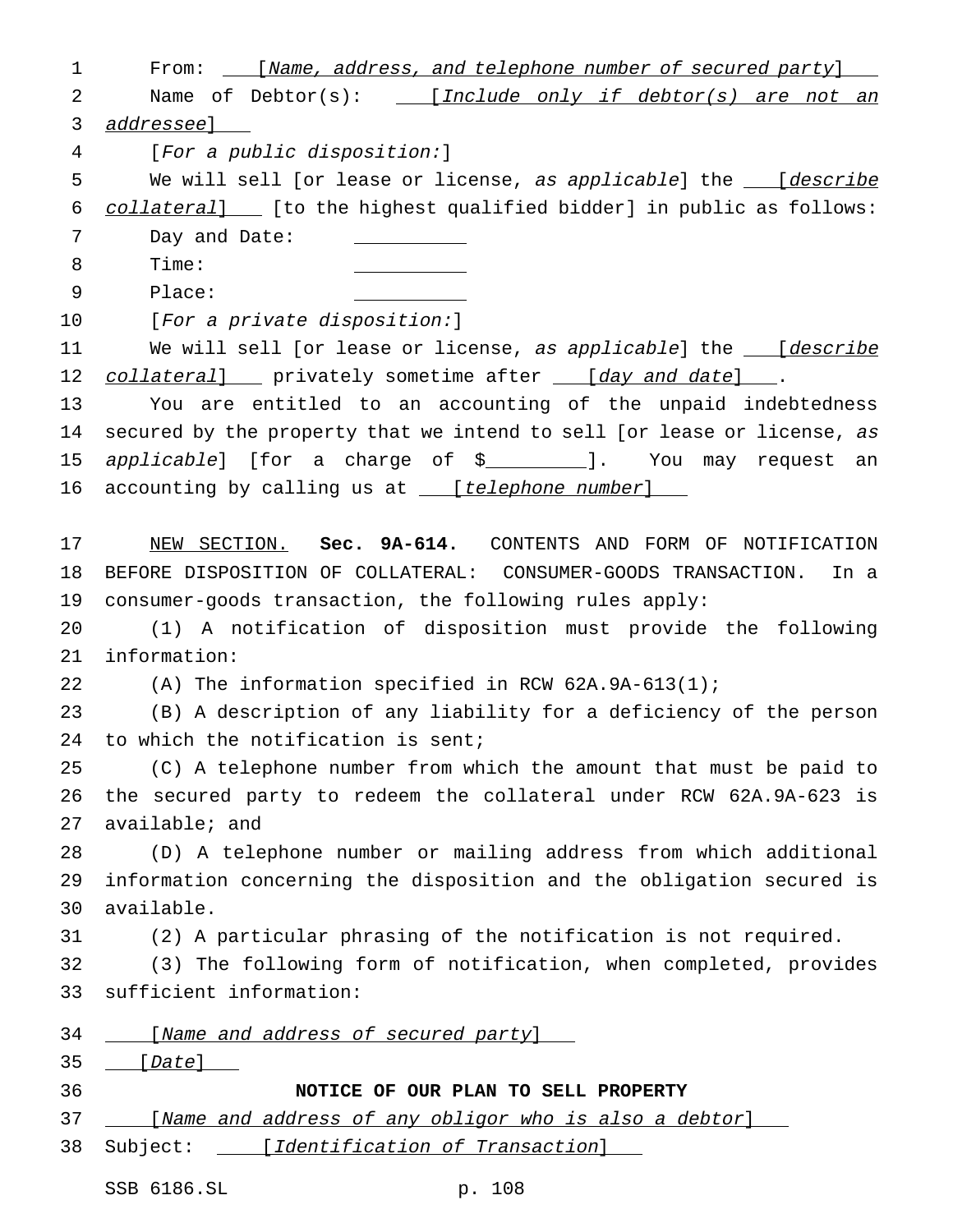1 We have your *[describe collateral]* , because you broke promises

2 in our agreement.

3 [For <sup>a</sup> public disposition:]

4 We will sell [describe collateral] at public sale. A sale could

5 include a lease or license. The sale will be held as follows:

6 Date:

7 Time:

8 Place:

9 You may attend the sale and bring bidders if you want.

10 [For <sup>a</sup> private disposition:]

11 We will sell \_\_ [describe collateral] \_\_ at private sale sometime after

12 [date] . A sale could include a lease or license.

 The money that we get from the sale (after paying our costs) will reduce the amount you owe. If we get less money than you owe, you 15 \_ [will or will not, as applicable] still owe us the difference. If we get more money than you owe, you will get the extra money, unless we must pay it to someone else.

 You can get the property back at any time before we sell it by paying us the full amount you owe (not just the past due payments), including our expenses. To learn the exact amount you must pay, call us at 21 [telephone number].

22 If you want us to explain to you in writing how we have figured the 23 amount that you owe us, you may call us at <u>[telephone number]</u> [or 24 write us at <u>[secured party's address]</u> ] and request a written 25 explanation. [We will charge you  $\frac{1}{2}$  for the explanation if we 26 sent you another written explanation of the amount you owe us within 27 the last six months.]

28 If you need more information about the sale call us at \_\_[telephone 29 number] [or write us at <u>[secured party's address]</u> ].

30 We are sending this notice to the following other people who have an 31 interest in \_ [describe collateral] \_ or who owe money under your 32 agreement:

33 [Names of all other debtors and obligors, if any]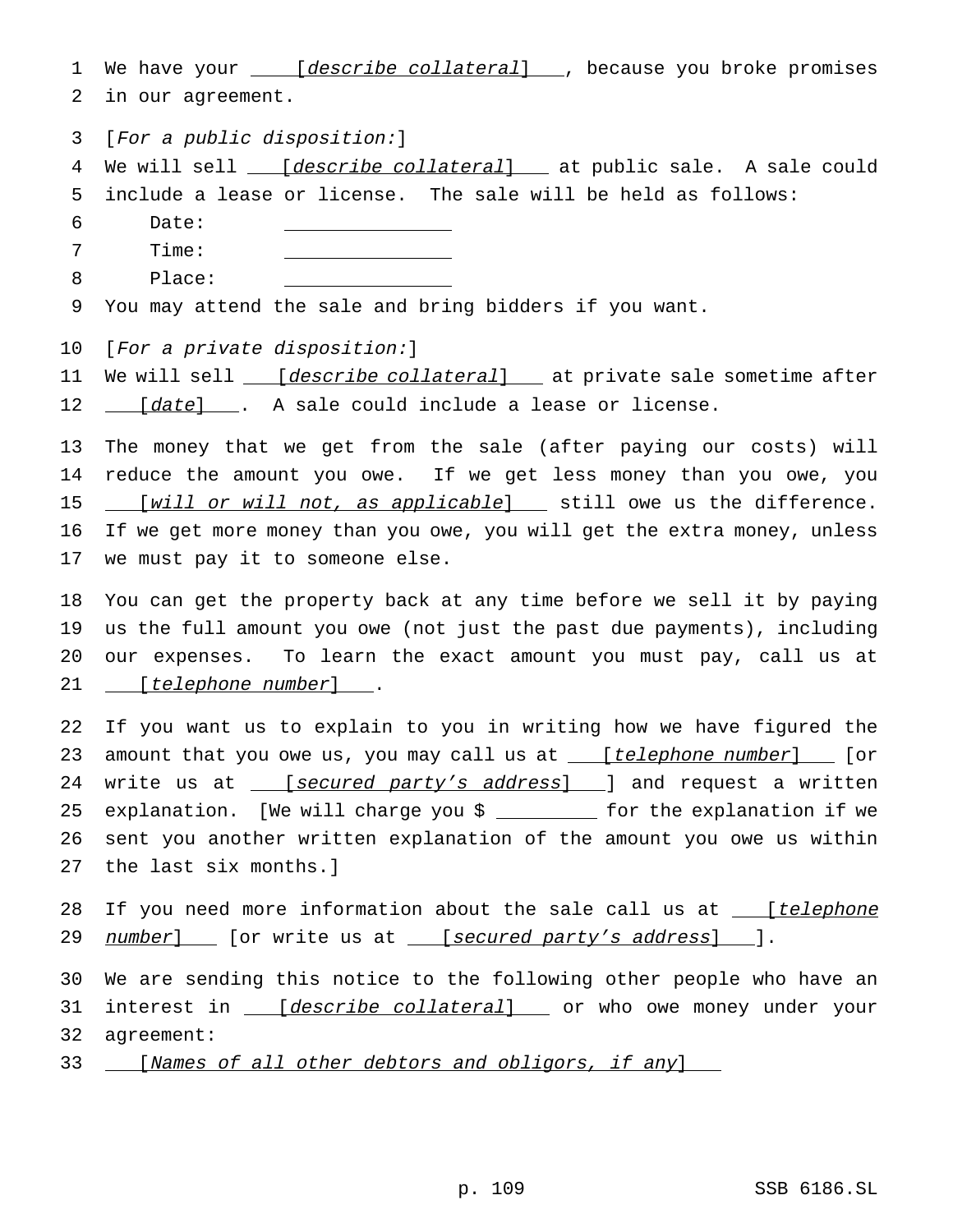(4) A notification in the form of (3) of this section is sufficient, even if additional information appears at the end of the form.

 (5) A notification in the form of (3) of this section is sufficient, even if it includes errors in information not required by (1) of this section, unless the error is misleading with respect to rights arising under this Article.

 (6) If a notification under this section is not in the form of (3) of this section, law other than this Article determines the effect of including information not required by (1) of this section.

 NEW SECTION. **Sec. 9A-615.** APPLICATION OF PROCEEDS OF DISPOSITION; LIABILITY FOR DEFICIENCY AND RIGHT TO SURPLUS. (a) **Application of proceeds.** A secured party shall apply or pay over for application the cash proceeds of disposition in the following order to:

 (1) The reasonable expenses of retaking, holding, preparing for disposition, processing, and disposing, and, to the extent provided for by agreement and not prohibited by law, reasonable attorneys' fees and legal expenses incurred by the secured party;

 (2) The satisfaction of obligations secured by the security interest or agricultural lien under which the disposition is made;

 (3) The satisfaction of obligations secured by any subordinate security interest in or other subordinate lien on the collateral if:

 (A) The secured party receives from the holder of the subordinate security interest or other lien an authenticated demand for proceeds 25 before distribution of the proceeds is completed; and

 (B) In a case in which a consignor has an interest in the collateral, the subordinate security interest or other lien is senior 28 to the interest of the consignor; and

 (4) A secured party that is a consignor of the collateral if the secured party receives from the consignor an authenticated demand for proceeds before distribution of the proceeds is completed.

 (b) **Proof of subordinate interest.** If requested by a secured party, a holder of a subordinate security interest or other lien shall furnish reasonable proof of the interest or lien within a reasonable time. Unless the holder does so, the secured party need not comply with the holder's demand under subsection (a)(3) of this section.

 (c) **Application of noncash proceeds.** A secured party need not apply or pay over for application noncash proceeds of disposition under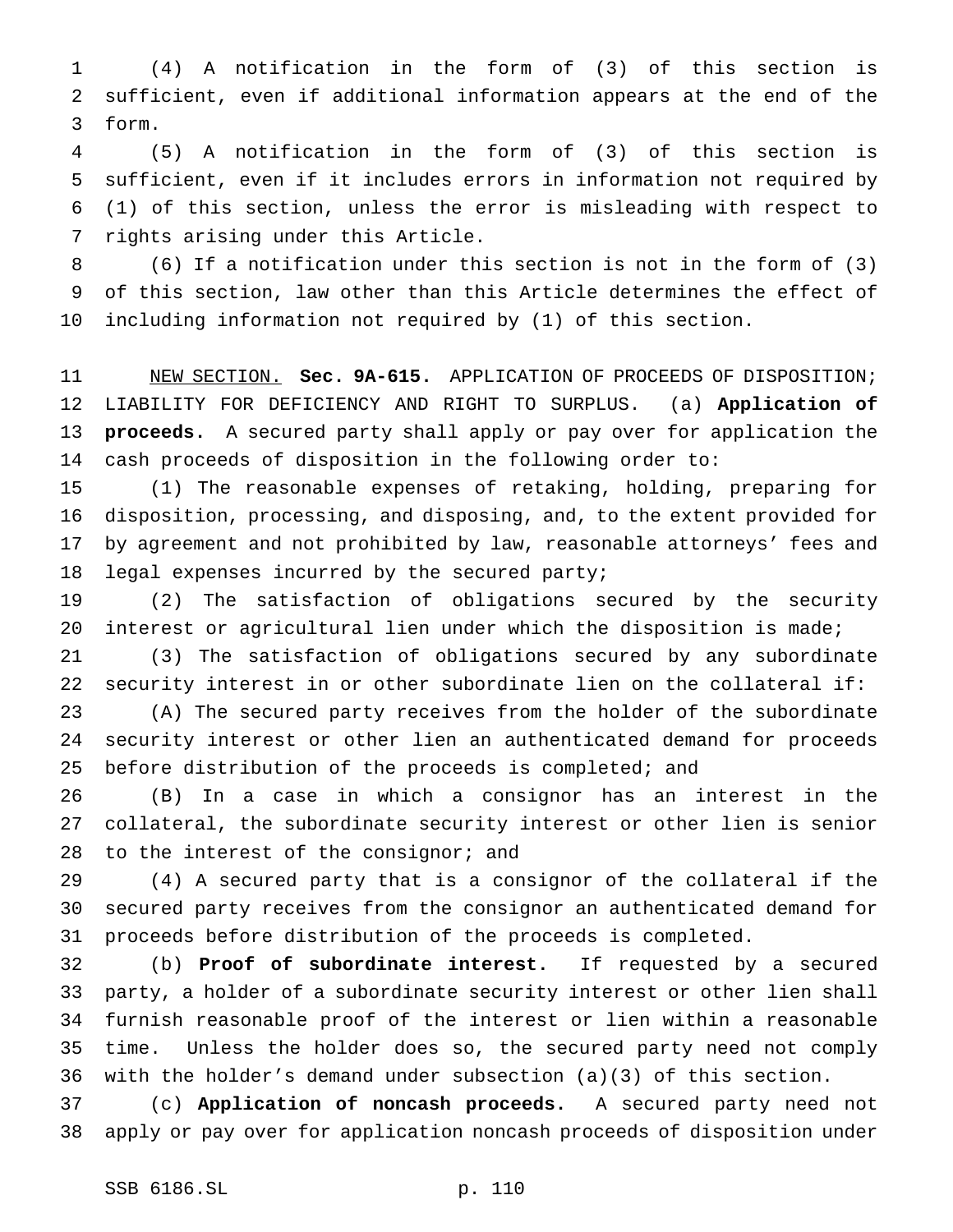this section unless the failure to do so would be commercially unreasonable. A secured party that applies or pays over for application noncash proceeds shall do so in a commercially reasonable manner.

 (d) **Surplus or deficiency if obligation secured.** If the security interest under which a disposition is made secures payment or performance of an obligation, after making the payments and applications required by subsection (a) of this section and permitted by subsection (c) of this section:

 (1) Unless subsection (a)(4) of this section requires the secured party to apply or pay over cash proceeds to a consignor, the secured 12 party shall account to and pay a debtor for any surplus; and

(2) The obligor is liable for any deficiency.

 (e) **No surplus or deficiency in sales of certain rights to payment.** If the underlying transaction is a sale of accounts, chattel paper, payment intangibles, or promissory notes:

(1) The debtor is not entitled to any surplus; and

(2) The obligor is not liable for any deficiency.

(f) [Reserved]

 (g) **Cash proceeds received by junior secured party.** A secured party that receives cash proceeds of a disposition in good faith and without knowledge that the receipt violates the rights of the holder of a security interest or other lien that is not subordinate to the security interest or agricultural lien under which the disposition is made:

 (1) Takes the cash proceeds free of the security interest or other lien;

 (2) Is not obligated to apply the proceeds of the disposition to the satisfaction of obligations secured by the security interest or other lien; and

 (3) Is not obligated to account to or pay the holder of the security interest or other lien for any surplus.

 NEW SECTION. **Sec. 9A-616.** EXPLANATION OF CALCULATION OF SURPLUS OR DEFICIENCY. (a) **Definitions.** In this section:

(1) "Explanation" means a writing that:

(A) States the amount of the surplus or deficiency;

p. 111 SSB 6186.SL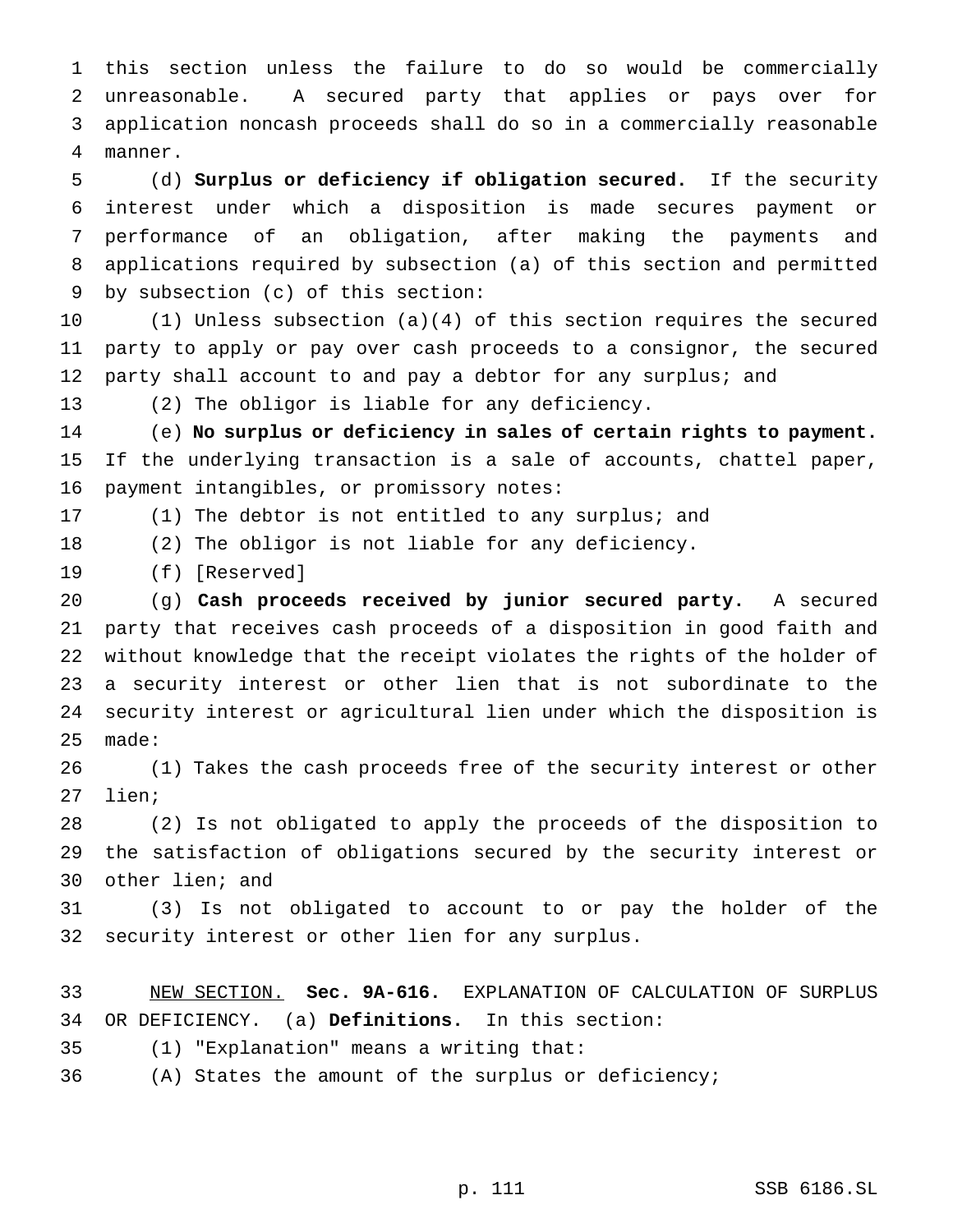(B) Provides an explanation in accordance with subsection (c) of this section of how the secured party calculated the surplus or deficiency;

 (C) States, if applicable, that future debits, credits, charges, including additional credit service charges or interest, rebates, and expenses may affect the amount of the surplus or deficiency; and

 (D) Provides a telephone number or mailing address from which additional information concerning the transaction is available.

(2) "Request" means a record:

(A) Authenticated by a debtor or consumer obligor;

(B) Requesting that the recipient provide an explanation; and

(C) Sent after disposition of the collateral under RCW 62A.9A-610.

 (b) **Explanation of calculation.** In a consumer-goods transaction in which the debtor is entitled to a surplus or a consumer obligor is liable for a deficiency under RCW 62A.9A-615, the secured party shall: (1) Send an explanation to the debtor or consumer obligor, as applicable, after the disposition and:

 (A) Before or when the secured party accounts to the debtor and pays any surplus or first makes written demand on the consumer obligor after the disposition for payment of the deficiency; and

(B) Within fourteen days after receipt of a request; or

 (2) In the case of a consumer obligor who is liable for a deficiency, within fourteen days after receipt of a request, send to the consumer obligor a record waiving the secured party's right to a deficiency.

 (c) **Required information.** To comply with subsection (a)(1)(B) of this section, a writing must provide the following information in the following order:

 (1) The aggregate amount of obligations secured by the security interest under which the disposition was made, and, if the amount reflects a rebate of unearned interest or credit service charge, an indication of that fact, calculated as of a specified date:

 (A) If the secured party takes or receives possession of the collateral after default, not more than thirty-five days before the secured party takes or receives possession; or

 (B) If the secured party takes or receives possession of the collateral before default or does not take possession of the collateral, not more than thirty-five days before the disposition;

(2) The amount of proceeds of the disposition;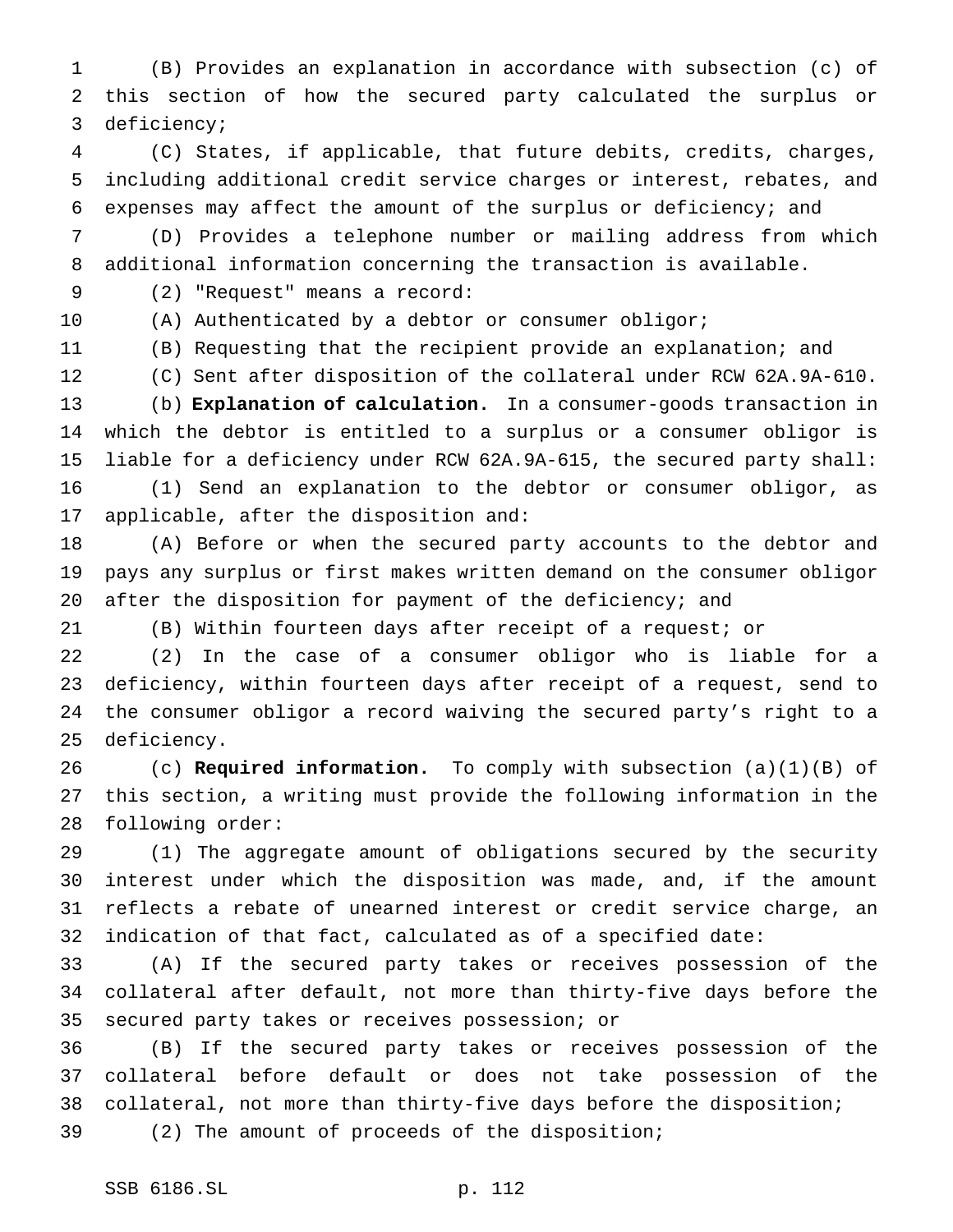(3) The aggregate amount of the obligations after deducting the amount of proceeds;

 (4) The amount, in the aggregate or by type, and types of expenses, including expenses of retaking, holding, preparing for disposition, processing, and disposing of the collateral, and attorneys' fees secured by the collateral which are known to the secured party and relate to the current disposition;

 (5) The amount, in the aggregate or by type, and types of credits, including rebates of interest or credit service charges, to which the obligor is known to be entitled and which are not reflected in the amount in (1) of this subsection; and

(6) The amount of the surplus or deficiency.

 (d) **Substantial compliance.** A particular phrasing of the explanation is not required. An explanation complying substantially with the requirements of subsection (a) of this section is sufficient, even if it includes minor errors that are not seriously misleading.

 (e) **Charges for responses.** A debtor or consumer obligor is entitled without charge to one response to a request under this section during any six-month period in which the secured party did not send to the debtor or consumer obligor an explanation pursuant to subsection (b)(1) of this section. The secured party may require payment of a charge not exceeding twenty-five dollars for each additional response.

 NEW SECTION. **Sec. 9A-617.** RIGHTS OF TRANSFEREE OF COLLATERAL. (a) **Effects of disposition.** A secured party's disposition of collateral after default:

 (1) Transfers to a transferee for value all of the debtor's rights in the collateral;

 (2) Discharges the security interest under which the disposition is made; and

 (3) Discharges any subordinate security interest or other subordinate lien.

 (b) **Rights of good-faith transferee.** A transferee that acts in good faith takes free of the rights and interests described in subsection (a) of this section, even if the secured party fails to comply with this Article or the requirements of any judicial proceeding.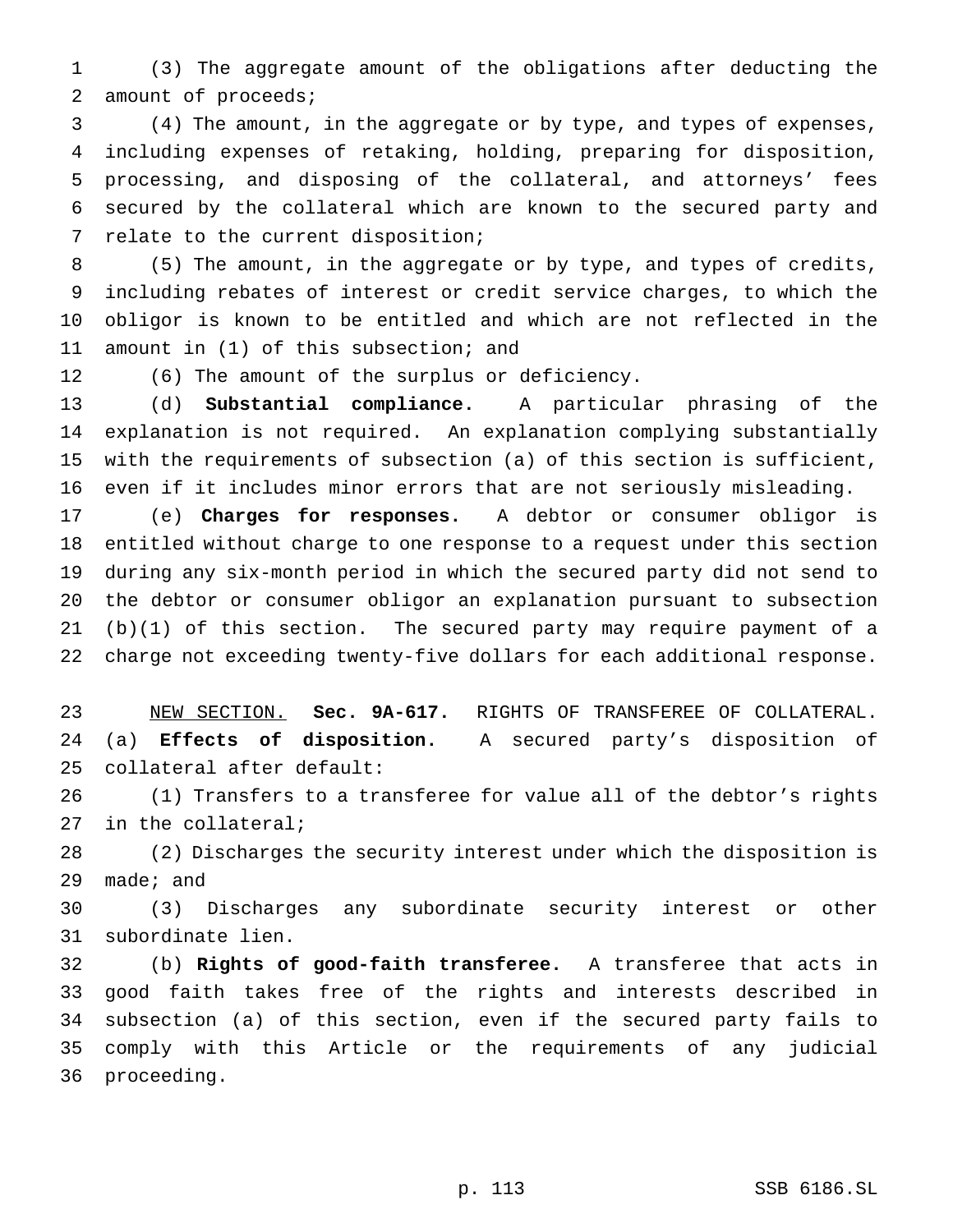(c) **Rights of other transferee.** If a transferee does not take free of the rights and interests described in subsection (a) of this section, the transferee takes the collateral subject to:

(1) The debtor's rights in the collateral;

 (2) The security interest or agricultural lien under which the disposition is made; and

(3) Any other security interest or other lien.

 NEW SECTION. **Sec. 9A-618.** RIGHTS AND DUTIES OF CERTAIN SECONDARY OBLIGORS. (a) **Rights and duties of secondary obligor.** A secondary obligor acquires the rights and becomes obligated to perform the duties of the secured party after the secondary obligor:

 (1) Receives an assignment of a secured obligation from the secured party;

 (2) Receives a transfer of collateral from the secured party and 15 agrees to accept the rights and assume the duties of the secured party; or

 (3) Is subrogated to the rights of a secured party with respect to collateral.

 (b) **Effect of assignment, transfer, or subrogation.** An assignment, transfer, or subrogation described in subsection (a) of this section: (1) Is not a disposition of collateral under RCW 62A.9A-610; and (2) Relieves the secured party of further duties under this Article.

 NEW SECTION. **Sec. 9A-619.** TRANSFER OF RECORD OR LEGAL TITLE. (a) **"Transfer statement."** In this section, "transfer statement" means a record authenticated by a secured party stating:

 (1) That the debtor has defaulted in connection with an obligation secured by specified collateral;

 (2) That the secured party has exercised its post-default remedies with respect to the collateral;

 (3) That, by reason of the exercise, a transferee has acquired the rights of the debtor in the collateral; and

 (4) The name and mailing address of the secured party, debtor, and transferee.

 (b) **Effect of transfer statement.** A transfer statement entitles the transferee to the transfer of record of all rights of the debtor in the collateral specified in the statement in any official filing,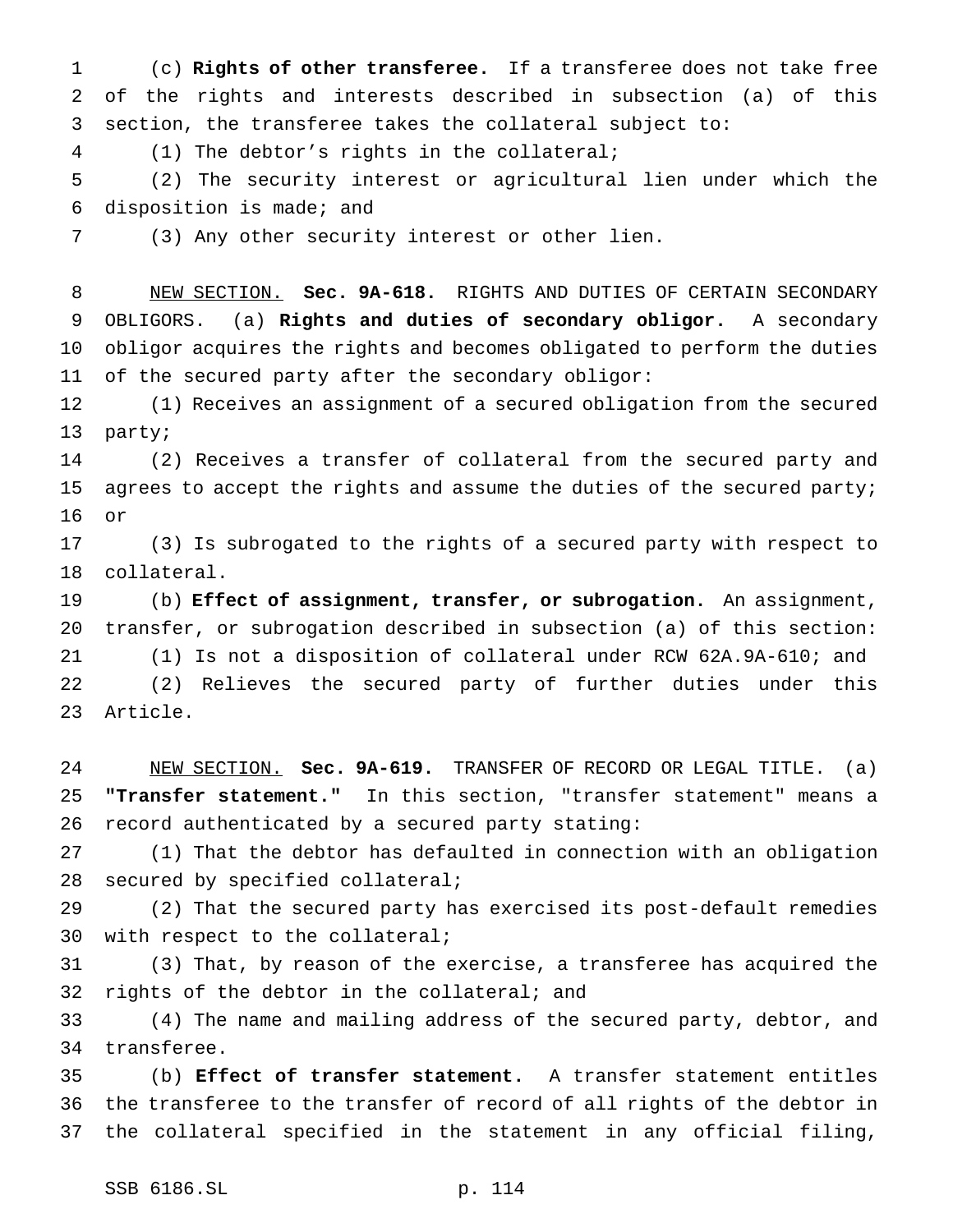recording, registration, or certificate-of-title system covering the collateral. If a transfer statement is presented with the applicable fee and request form to the official or office responsible for maintaining the system, the official or office shall:

(1) Accept the transfer statement;

(2) Promptly amend its records to reflect the transfer; and

 (3) If applicable, issue a new appropriate certificate of title in the name of the transferee.

 (c) **Transfer not a disposition; no relief of secured party's duties.** A transfer of the record or legal title to collateral to a secured party under subsection (b) of this section or otherwise is not of itself a disposition of collateral under this Article and does not of itself relieve the secured party of its duties under this Article.

 NEW SECTION. **Sec. 9A-620.** ACCEPTANCE OF COLLATERAL IN FULL OR PARTIAL SATISFACTION OF OBLIGATION; COMPULSORY DISPOSITION OF COLLATERAL. (a) **Conditions to acceptance in satisfaction.** A secured party may accept collateral in full or partial satisfaction of the obligation it secures only if:

 (1) The debtor consents to the acceptance under subsection (c) of this section;

 (2) The secured party does not receive, within the time set forth in subsection (d) of this section, a notification of objection to the proposal authenticated by:

 (A) A person to which the secured party was required to send a proposal under RCW 62A.9A-621; or

 (B) Any other person, other than the debtor, holding an interest in the collateral subordinate to the security interest that is the subject 28 of the proposal; and

 (3) Subsection (e) of this section does not require the secured party to dispose of the collateral or the debtor waives the requirement pursuant to RCW 62A.9A-624.

 (b) **Purported acceptance ineffective.** A purported or apparent acceptance of collateral under this section is ineffective unless:

 (1) The secured party consents to the acceptance in an authenticated record or sends a proposal to the debtor; and

(2) The conditions of subsection (a) of this section are met.

(c) **Debtor's consent.** For purposes of this section: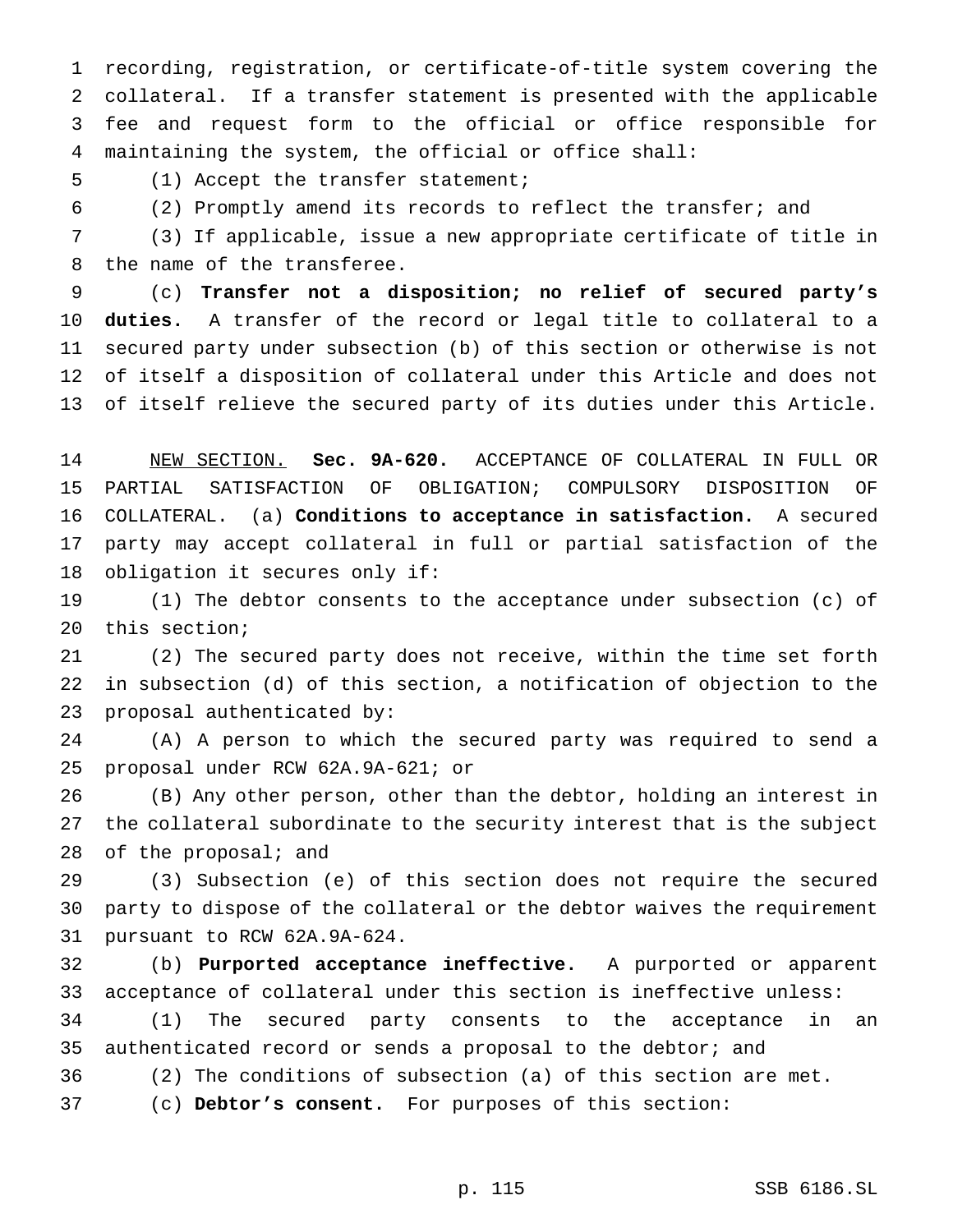(1) A debtor consents to an acceptance of collateral in partial satisfaction of the obligation it secures only if the debtor agrees to the terms of the acceptance in a record authenticated after default; and

 (2) A debtor consents to an acceptance of collateral in full satisfaction of the obligation it secures only if the debtor agrees to the terms of the acceptance in a record authenticated after default or the secured party:

 (A) Sends to the debtor after default a proposal that is unconditional or subject only to a condition that collateral not in the 11 possession of the secured party be preserved or maintained;

 (B) In the proposal, proposes to accept collateral in full 13 satisfaction of the obligation it secures; and

 (C) Does not receive a notification of objection authenticated by the debtor within twenty days after the proposal is sent.

 (d) **Effectiveness of notification.** To be effective under subsection (a)(2) of this section, a notification of objection must be received by the secured party:

 (1) In the case of a person to which the proposal was sent pursuant to RCW 62A.9A-621, within twenty days after notification was sent to that person; and

(2) In other cases:

 (A) Within twenty days after the last notification was sent pursuant to RCW 62A.9A-621; or

 (B) If a notification was not sent, before the debtor consents to the acceptance under subsection (c) of this section.

 (e) **Mandatory disposition of consumer goods.** A secured party that has taken possession of collateral shall dispose of the collateral pursuant to RCW 62A.9A-610 within the time specified in subsection (f) of this section if:

 (1) Sixty percent of the cash price has been paid in the case of a purchase-money security interest in consumer goods; or

 (2) Sixty percent of the principal amount of the obligation secured has been paid in the case of a nonpurchase-money security interest in consumer goods.

 (f) **Compliance with mandatory disposition requirement.** To comply with subsection (e) of this section, the secured party shall dispose of the collateral:

(1) Within ninety days after taking possession; or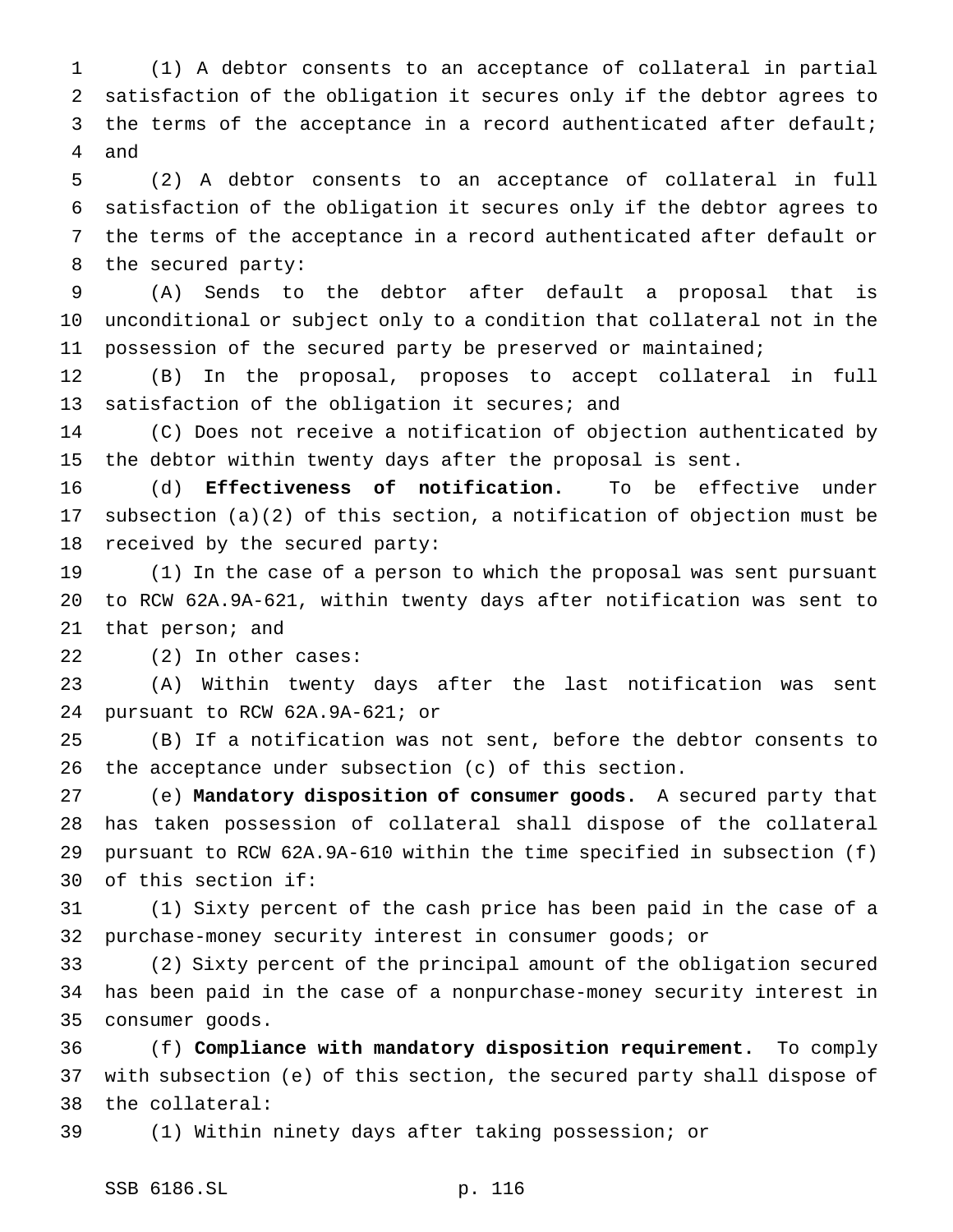(2) Within any longer period to which the debtor and all secondary obligors have agreed in an agreement to that effect entered into and authenticated after default.

 NEW SECTION. **Sec. 9A-621.** NOTIFICATION OF PROPOSAL TO ACCEPT COLLATERAL. (a) **Persons to which proposal to be sent.** A secured party that desires to accept collateral in full or partial satisfaction of the obligation it secures shall send its proposal to:

 (1) Any other secured party or lienholder that, ten days before the debtor consented to the acceptance, held a security interest in or other lien on the collateral perfected by the filing of a financing statement that:

(A) Identified the collateral;

(B) Was indexed under the debtor's name as of that date; and

 (C) Was filed in the office or offices in which to file a financing statement against the debtor covering the collateral as of that date; and

 (2) Any other secured party that, ten days before the debtor consented to the acceptance, held a security interest in the collateral perfected by compliance with a statute, regulation, or treaty described in RCW 62A.9A-311(a).

 (b) **Proposal to be sent to secondary obligor in partial satisfaction.** A secured party that desires to accept collateral in partial satisfaction of the obligation it secures shall send its proposal to any secondary obligor in addition to the persons described in subsection (a) of this section.

 NEW SECTION. **Sec. 9A-622.** EFFECT OF ACCEPTANCE OF COLLATERAL. (a) **Effect of acceptance.** A secured party's acceptance of collateral in full or partial satisfaction of the obligation it secures:

 (1) Discharges the obligation to the extent consented to by the debtor;

 (2) Transfers to the secured party all of a debtor's rights in the collateral;

 (3) Discharges the security interest or agricultural lien that is the subject of the debtor's consent and any subordinate security interest or other subordinate lien; and

(4) Terminates any other subordinate interest.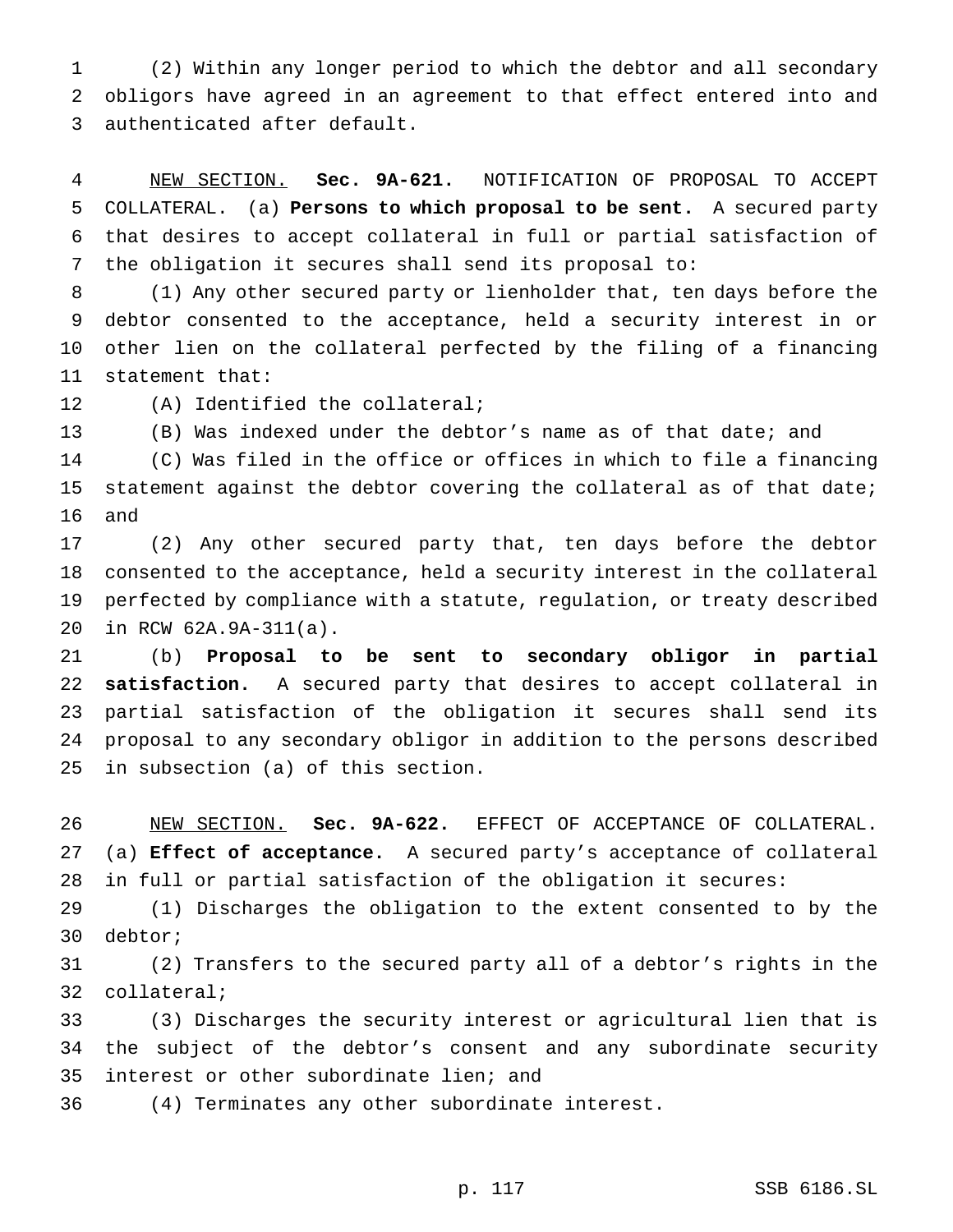(b) **Discharge of subordinate interest notwithstanding noncompliance.** A subordinate interest is discharged or terminated under subsection (a) of this section, even if the secured party fails to comply with this Article.

 NEW SECTION. **Sec. 9A-623.** RIGHT TO REDEEM COLLATERAL. (a) **Persons that may redeem.** A debtor, any secondary obligor, or any other secured party or lienholder may redeem collateral.

 (b) **Requirements for redemption.** To redeem collateral, a person shall tender:

 (1) Fulfillment of all obligations secured by the collateral; and (2) The reasonable expenses and attorneys' fees described in RCW 62A.9A-615(a)(1).

 (c) **When redemption may occur.** A redemption may occur at any time before a secured party:

(1) Has collected collateral under RCW 62A.9A-607;

 (2) Has disposed of collateral or entered into a contract for its disposition under RCW 62A.9A-610; or

 (3) Has accepted collateral in full or partial satisfaction of the obligation it secures under RCW 62A.9A-622.

 NEW SECTION. **Sec. 9A-624.** WAIVER. (a) **Waiver of disposition notification.** A debtor may waive the right to notification of disposition of collateral under RCW 62A.9A-611 only by an agreement to that effect entered into and authenticated after default.

 (b) **Waiver of mandatory disposition.** A debtor may waive the right to require disposition of collateral under RCW 62A.9A-620(e) only by an agreement to that effect entered into and authenticated after default. (c) **Waiver of redemption right.** Except in a consumer-goods

 transaction, a debtor or secondary obligor may waive the right to redeem collateral under RCW 62A.9A-623 only by an agreement to that effect entered into and authenticated after default.

 NEW SECTION. **Sec. 9A-625.** REMEDIES FOR SECURED PARTY'S FAILURE TO COMPLY WITH ARTICLE. (a) **Judicial orders concerning noncompliance.** If it is established that a secured party is not proceeding in accordance with this Article, a court may order or restrain collection, enforcement, or disposition of collateral on appropriate terms and conditions.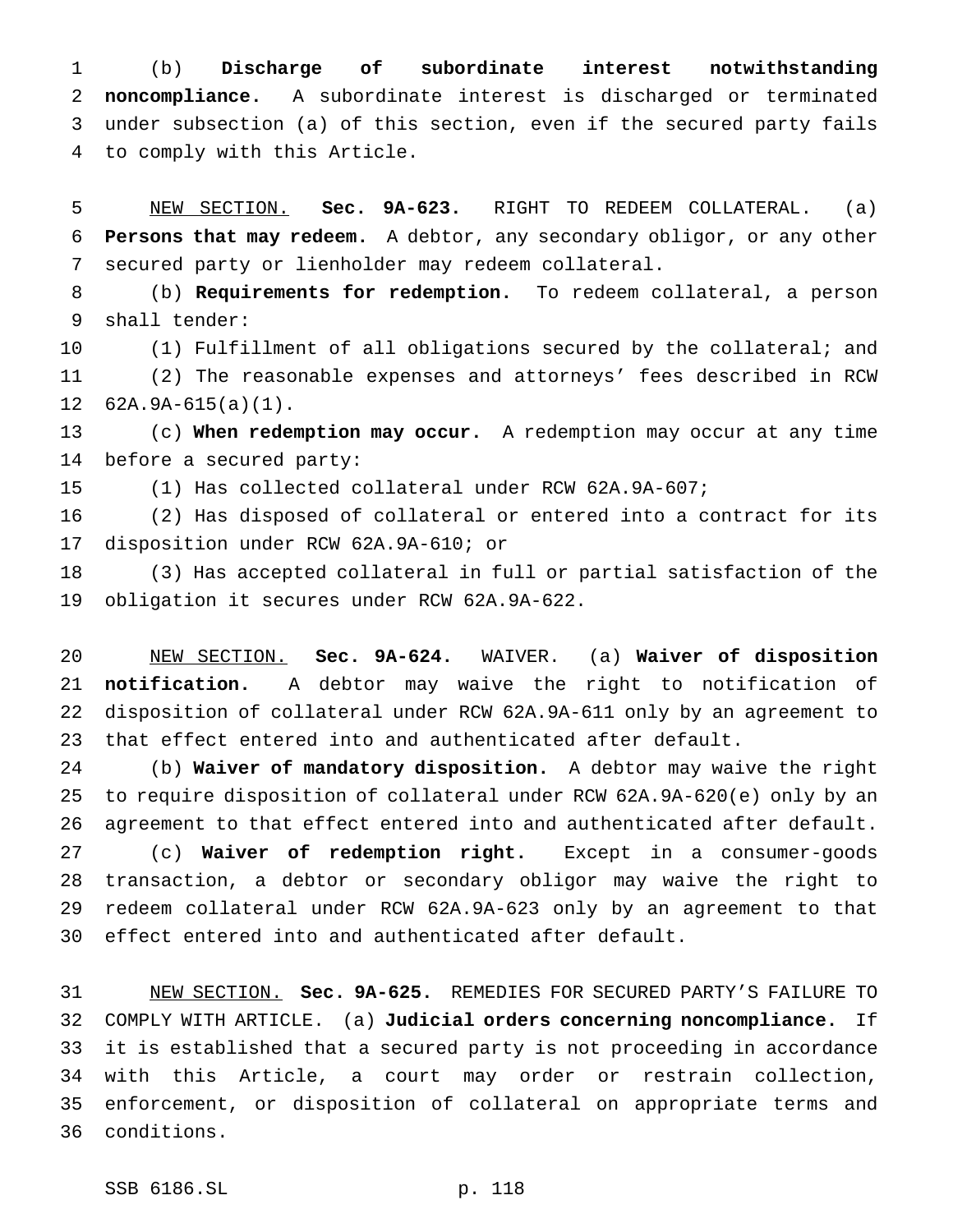(b) **Damages for noncompliance.** Subject to subsections (c), (d), and (f) of this section, a person is liable for damages in the amount of any loss caused by a failure to comply with this Article or by filing a false statement under RCW 62A.9A-607(b) or 62A.9A-619. Loss caused by a failure to comply with a request under RCW 62A.9A-210 may include loss resulting from the debtor's inability to obtain, or increased costs of, alternative financing.

 (c) **Persons entitled to recover damages; statutory damages in consumer-goods transaction.** Except as otherwise provided in RCW 62A.9A-628:

 (1) A person that, at the time of the failure, was a debtor, was an obligor, or held a security interest in or other lien on the collateral may recover damages under subsection (b) of this section for its loss; and

 (2) If the collateral is consumer goods, a person that was a debtor or a secondary obligor at the time a secured party failed to comply with this part may recover for that failure in any event an amount not less than the credit service charge plus ten percent of the principal amount of the obligation or the time-price differential plus ten percent of the cash price.

 (d) **Recovery when deficiency eliminated or reduced.** A debtor whose deficiency is eliminated under RCW 62A.9A-626 may recover damages for the loss of any surplus. However, a debtor or secondary obligor whose deficiency is eliminated or reduced under RCW 62A.9A-626 may not otherwise recover under subsection (b) of this section for noncompliance with the provisions of this part relating to collection, enforcement, disposition, or acceptance.

 (e) **Statutory damages: Noncompliance with specified provisions.** In addition to any damages recoverable under subsection (b) of this section, the debtor, consumer obligor, or person named as a debtor in a filed record, as applicable, may recover five hundred dollars in each case from a person that:

(1) Fails to comply with RCW 62A.9A-208;

(2) Fails to comply with RCW 62A.9A-209;

 (3) Files a record that the person is not entitled to file under RCW 62A.9A-509(a);

 (4) Fails to cause the secured party of record to file or send a termination statement as required by RCW 62A.9A-513 (a) or (c) within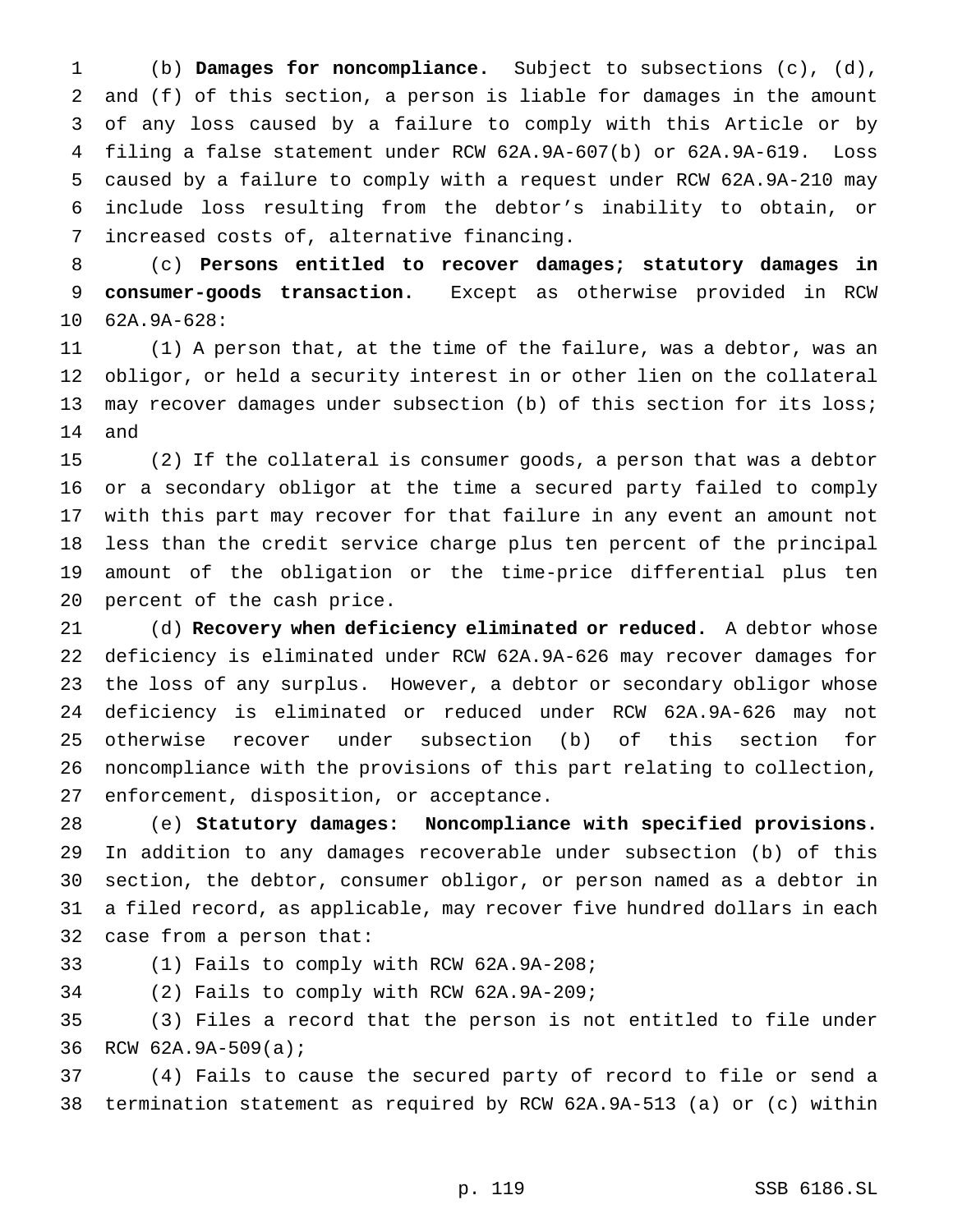twenty days after the secured party receives an authenticated demand from a debtor;

 (5) Fails to comply with RCW 62A.9A-616(b)(1) and whose failure is part of a pattern, or consistent with a practice, of noncompliance; or (6) Fails to comply with RCW 62A.9A-616(b)(2).

 (f) **Statutory damages: Noncompliance with RCW 62A.9A-210.** A debtor or consumer obligor may recover damages under subsection (b) of this section and, in addition, five hundred dollars in each case from a person that, without reasonable cause, fails to comply with a request under RCW 62A.9A-210. A recipient of a request under RCW 62A.9A-210 which never claimed an interest in the collateral or obligations that are the subject of a request under RCW 62A.9A-210 has a reasonable excuse for failure to comply with the request within the meaning of this subsection.

 (g) **Limitation of security interest: Noncompliance with RCW 62A.9A-210.** If a secured party fails to comply with a request regarding a list of collateral or a statement of account under RCW 62A.9A-210, the secured party may claim a security interest only as shown in the statement included in the request as against a person that is reasonably misled by the failure.

 NEW SECTION. **Sec. 9A-626.** ACTION IN WHICH DEFICIENCY OR SURPLUS IS IN ISSUE. (a) **Applicable rules if amount of deficiency or surplus in issue.** In an action arising from a transaction in which the amount of a deficiency or surplus is in issue, the following rules apply:

 (1) A secured party need not prove compliance with the provisions of this part relating to collection, enforcement, disposition, or acceptance unless the debtor or a secondary obligor places the secured party's compliance in issue.

 (2) If the secured party's compliance is placed in issue, the secured party has the burden of establishing that the collection, enforcement, disposition, or acceptance was conducted in accordance with this part.

 (3) Except as otherwise provided in RCW 62A.9A-628, if a secured party fails to prove that the collection, enforcement, disposition, or acceptance was conducted in accordance with the provisions of this part relating to collection, enforcement, disposition, or acceptance, the liability of a debtor or a secondary obligor for a deficiency is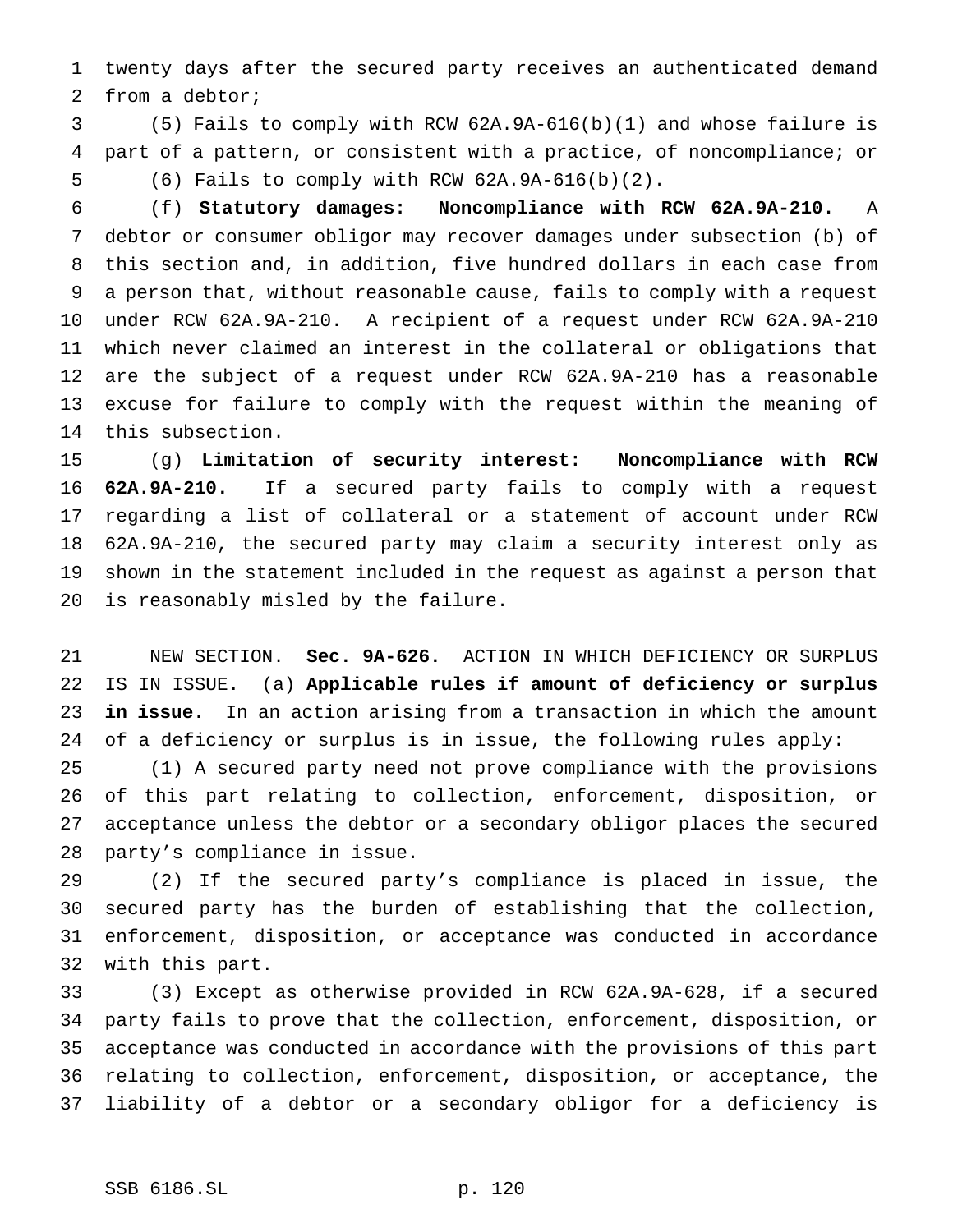limited to an amount by which the sum of the secured obligation, expenses, and attorneys' fees exceeds the greater of:

 (A) The proceeds of the collection, enforcement, disposition, or acceptance; or

 (B) The amount of proceeds that would have been realized had the noncomplying secured party proceeded in accordance with the provisions of this part relating to collection, enforcement, disposition, or acceptance.

 (4) For purposes of (3)(B) of this subsection, the amount of proceeds that would have been realized is equal to the sum of the secured obligation, expenses, and attorneys' fees unless the secured party proves that the amount is less than that sum.

(b) [Reserved]

 NEW SECTION. **Sec. 9A-627.** DETERMINATION OF WHETHER CONDUCT WAS COMMERCIALLY REASONABLE. (a) **Greater amount obtainable under other circumstances; no preclusion of commercial reasonableness.** The fact that a greater amount could have been obtained by a collection, enforcement, disposition, or acceptance at a different time or in a different method from that selected by the secured party is not of itself sufficient to preclude the secured party from establishing that the collection, enforcement, disposition, or acceptance was made in a commercially reasonable manner.

 (b) **Dispositions that are commercially reasonable.** A disposition of collateral is made in a commercially reasonable manner if the disposition is made:

(1) In the usual manner on any recognized market;

 (2) At the price current in any recognized market at the time of the disposition; or

 (3) Otherwise in conformity with reasonable commercial practices among dealers in the type of property that was the subject of the disposition.

 (c) **Approval by court or on behalf of creditors.** A collection, enforcement, disposition, or acceptance is commercially reasonable if it has been approved:

- (1) In a judicial proceeding;
- (2) By a bona fide creditors' committee;

(3) By a representative of creditors; or

(4) By an assignee for the benefit of creditors.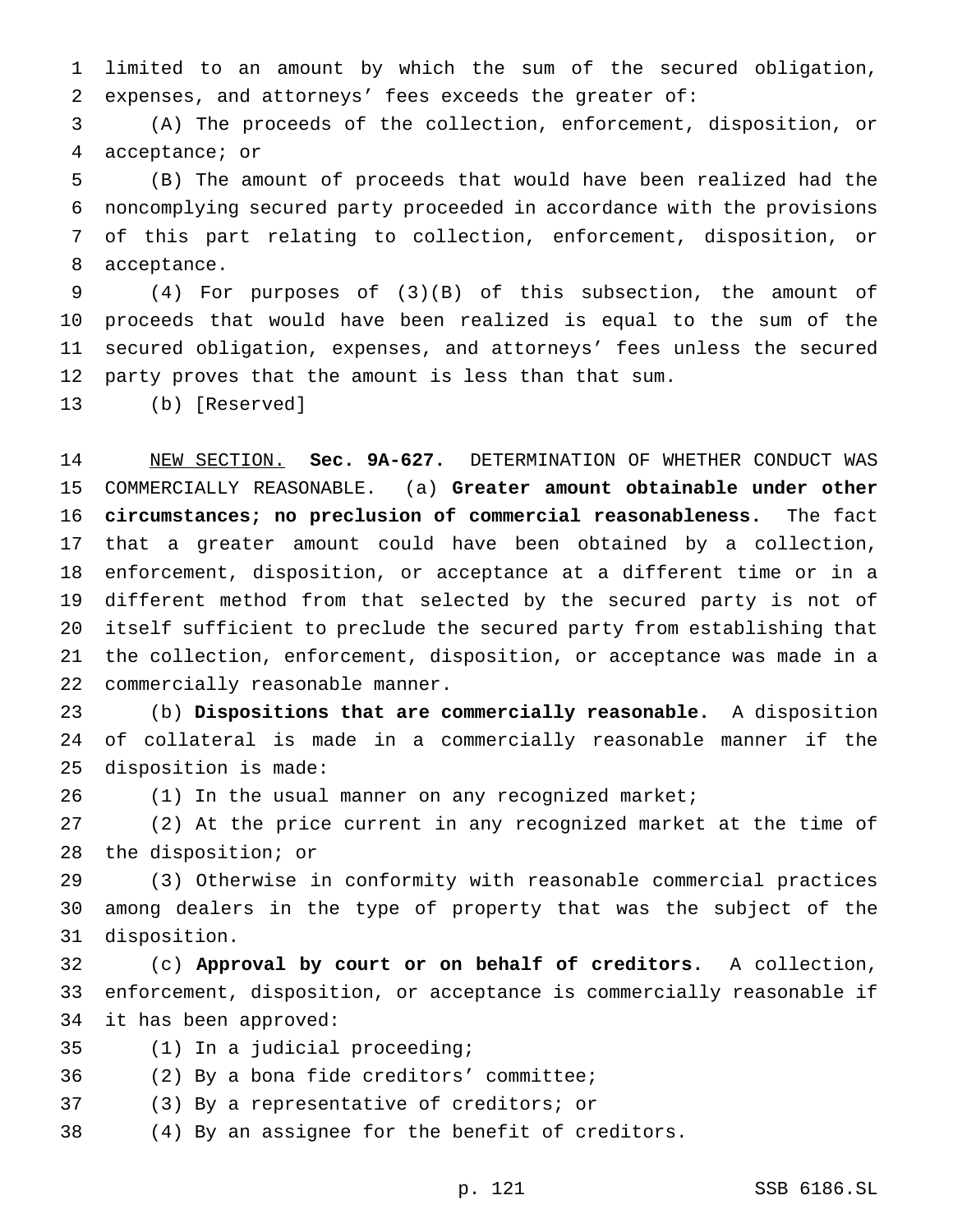(d) **Approval under subsection (c) of this section not necessary; absence of approval has no effect.** Approval under subsection (c) of this section need not be obtained, and lack of approval does not mean that the collection, enforcement, disposition, or acceptance is not commercially reasonable.

 NEW SECTION. **Sec. 9A-628.** NONLIABILITY AND LIMITATION ON LIABILITY OF SECURED PARTY; LIABILITY OF SECONDARY OBLIGOR. (a) **Limitation of liability to debtor or obligor.** Unless a secured party knows that a person is a debtor or obligor, knows the identity of the person, and knows how to communicate with the person:

 (1) The secured party is not liable to the person, or to a secured party or lienholder that has filed a financing statement against the person, for failure to comply with this Article; and

 (2) The secured party's failure to comply with this Article does not affect the liability of the person for a deficiency.

 (b) **Limitation of liability to debtor, obligor, another secured party, or lienholder.** A secured party is not liable because of its status as secured party:

 (1) To a person that is a debtor or obligor, unless the secured party knows:

(A) That the person is a debtor or obligor;

(B) The identity of the person; and

(C) How to communicate with the person; or

 (2) To a secured party or lienholder that has filed a financing statement against a person, unless the secured party knows:

(A) That the person is a debtor; and

(B) The identity of the person.

 (c) **Limitation of liability if reasonable belief that transaction not a consumer-goods transaction or consumer transaction.** A secured party is not liable to any person, and a person's liability for a deficiency is not affected, because of any act or omission arising out of the secured party's reasonable belief that a transaction is not a consumer-goods transaction or a consumer transaction or that goods are not consumer goods, if the secured party's belief is based on its reasonable reliance on:

 (1) A debtor's representation concerning the purpose for which collateral was to be used, acquired, or held; or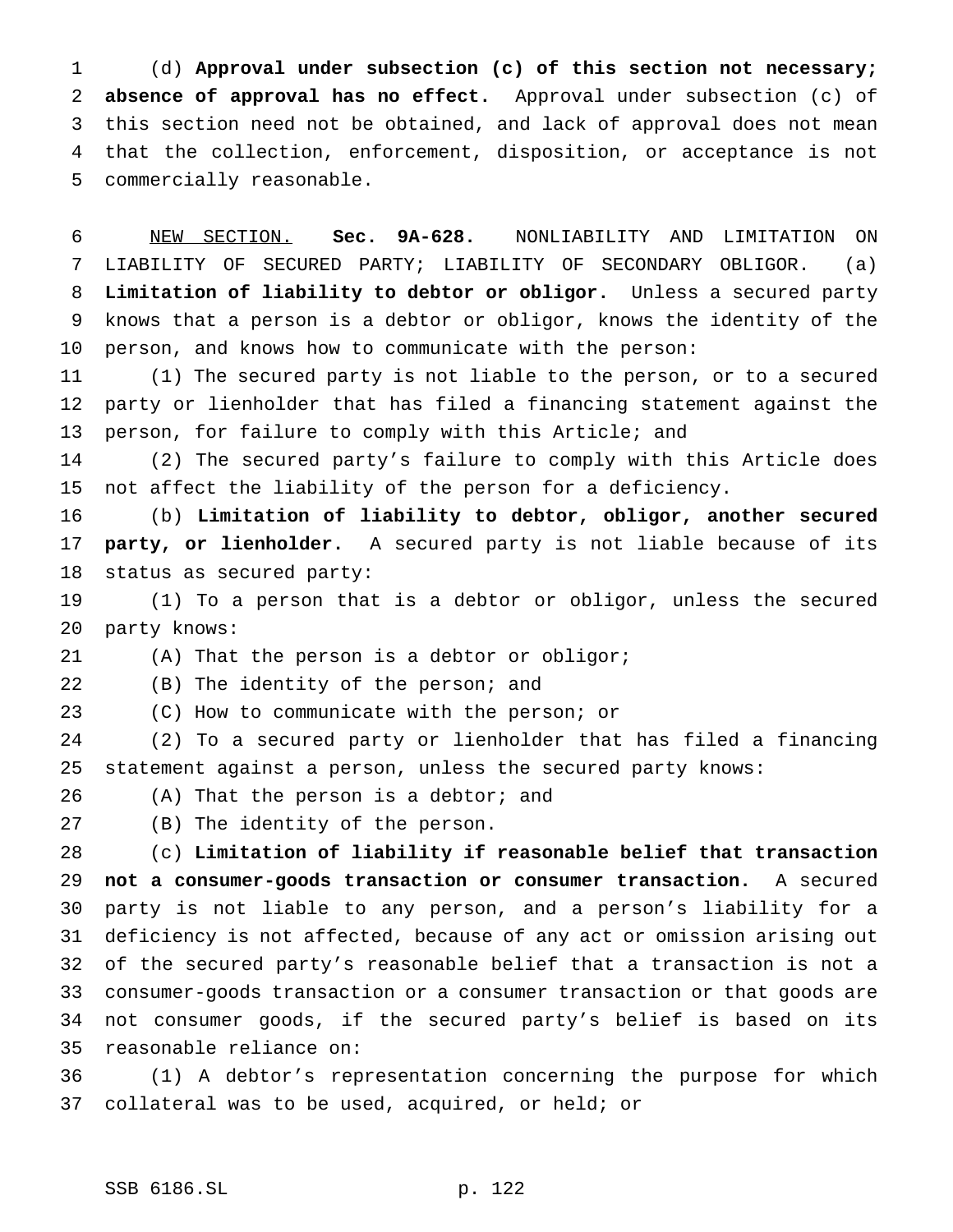(2) An obligor's representation concerning the purpose for which a secured obligation was incurred.

 (d) **Limitation of liability for statutory damages.** A secured party is not liable to any person under RCW 62A.9A-625(c)(2) for its failure to comply with RCW 62A.9A-616.

 (e) **Limitation of multiple liability for statutory damages.** A secured party is not liable under RCW 62A.9A-625(c)(2) more than once with respect to any one secured obligation.

## PART 7

## 10 TRANSITION

 NEW SECTION. **Sec. 9A-701.** EFFECTIVE DATE. This act takes effect July 1, 2001.

 NEW SECTION. **Sec. 9A-702.** SAVINGS CLAUSE. (a) **Preeffective-date transactions or liens.** Except as otherwise provided in this section, this act applies to a transaction or lien within its scope, even if the transaction or lien was entered into or created before this act takes effect.

 (b) **Continuing validity.** Except as otherwise provided in subsection (c) of this section and RCW 62A.9A-703 through 62A.9A-708: (1) Transactions and liens that were not governed by Article 62A.9 RCW, were validly entered into or created before this act takes effect, and would be subject to this act if they had been entered into or created after this act takes effect, and the rights, duties, and interests flowing from those transactions and liens remain valid after this act takes effect; and

 (2) The transactions and liens may be terminated, completed, consummated, and enforced as required or permitted by this act or by the law that otherwise would apply if this act had not taken effect.

 (c) **Preeffective-date proceedings.** This act does not affect an action, case, or proceeding commenced before this act takes effect.

 NEW SECTION. **Sec. 9A-703.** SECURITY INTEREST PERFECTED BEFORE EFFECTIVE DATE. (a) **Continuing priority over lien creditor: Perfection requirements satisfied.** A security interest that is enforceable immediately before this act takes effect and would have priority over the rights of a person that becomes a lien creditor at that time is a perfected security interest under this act if, when this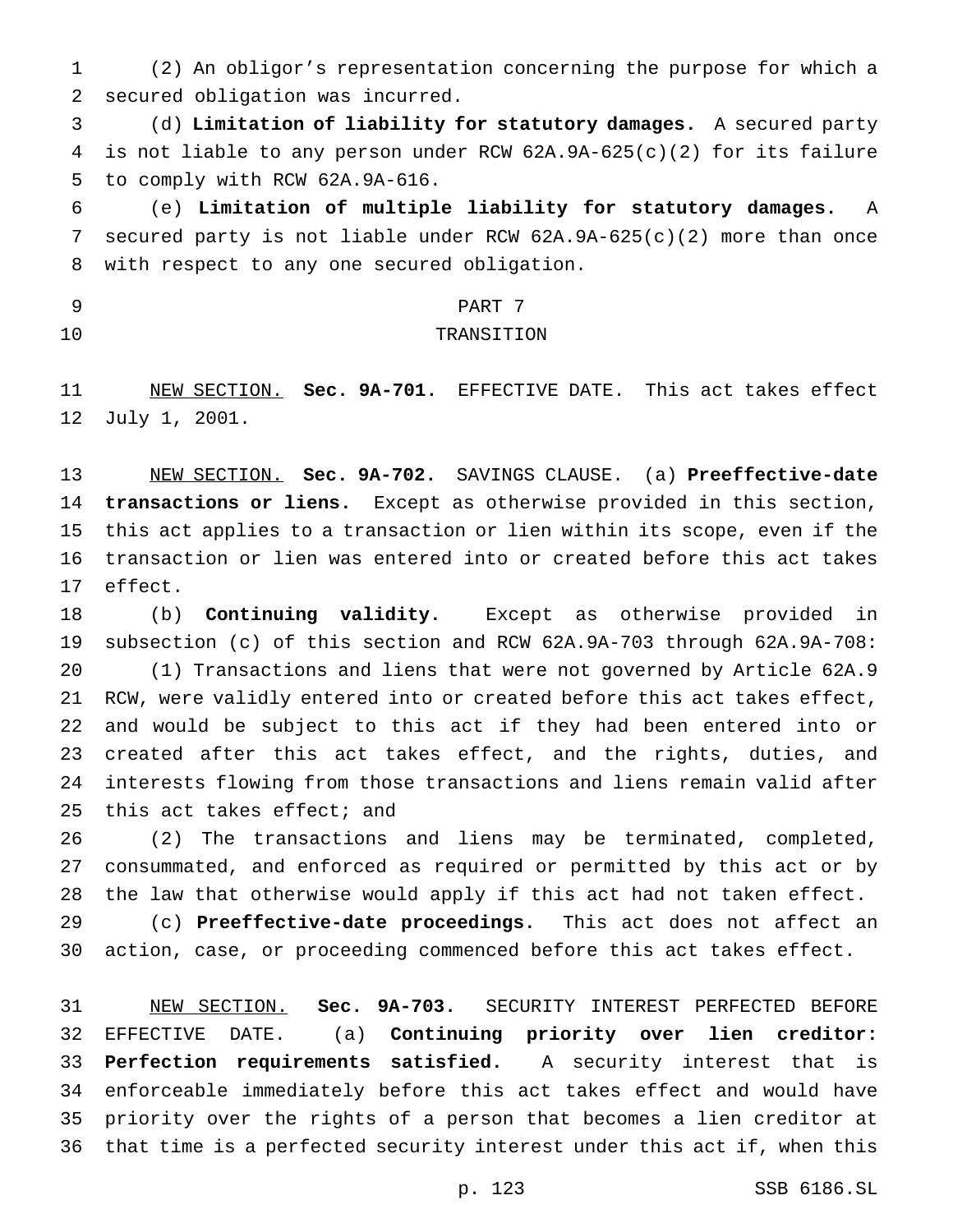act takes effect, the applicable requirements for enforceability and perfection under this act are satisfied without further action.

 (b) **Continuing priority over lien creditor: Perfection requirements not satisfied.** Except as otherwise provided in RCW 62A.9A-705, if, immediately before this act takes effect, a security interest is enforceable and would have priority over the rights of a person that becomes a lien creditor at that time, but the applicable requirements for enforceability or perfection under this act are not satisfied when this act takes effect, the security interest:

 (1) Is a perfected security interest for one year after this act takes effect;

 (2) Remains enforceable thereafter only if the security interest becomes enforceable under RCW 62A.9A-203 before the year expires; and (3) Remains perfected thereafter only if the applicable requirements for perfection under this act are satisfied before the year expires.

 NEW SECTION. **Sec. 9A-704.** SECURITY INTEREST UNPERFECTED BEFORE EFFECTIVE DATE. A security interest that is enforceable immediately before this act takes effect but which would be subordinate to the rights of a person that becomes a lien creditor at that time:

 (1) Remains an enforceable security interest for one year after this act takes effect;

 (2) Remains enforceable thereafter if the security interest becomes enforceable under RCW 62A.9A-203 when this act takes effect or within 25 one year thereafter; and

(3) Becomes perfected:

 (A) Without further action, when this act takes effect if the applicable requirements for perfection under this act are satisfied before or at that time; or

 (B) When the applicable requirements for perfection are satisfied if the requirements are satisfied after that time.

 NEW SECTION. **Sec. 9A-705.** EFFECTIVENESS OF ACTION TAKEN BEFORE EFFECTIVE DATE. (a) **Preeffective-date action; one-year perfection period unless reperfected.** If action, other than the filing of a financing statement, is taken before this act takes effect and the action would have resulted in priority of a security interest over the rights of a person that becomes a lien creditor had the security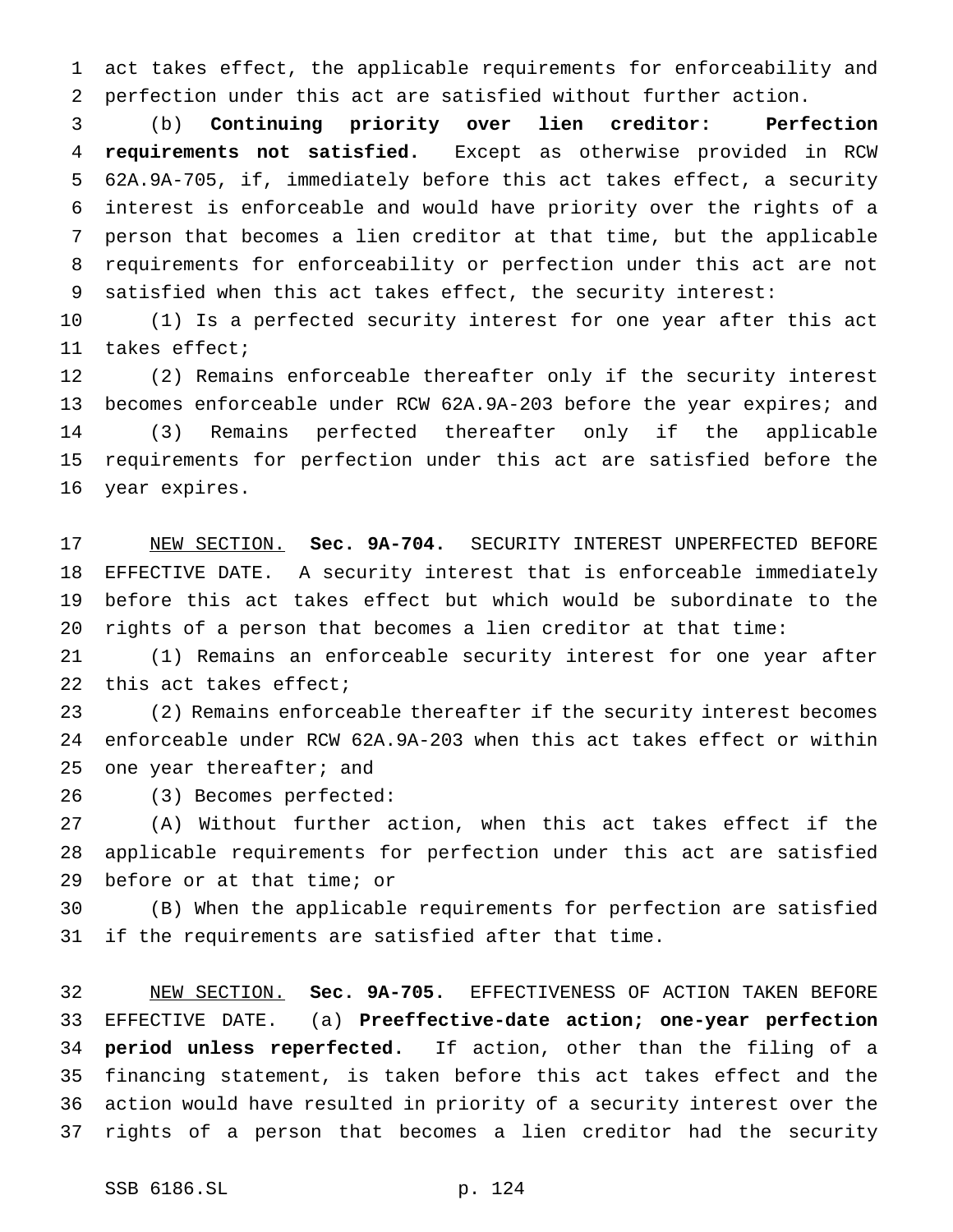interest become enforceable before this act takes effect, the action is effective to perfect a security interest that attaches under this act within one year after this act takes effect. An attached security interest becomes unperfected one year after this act takes effect unless the security interest becomes a perfected security interest under this act before the expiration of that period.

 (b) **Preeffective-date filing.** The filing of a financing statement before this act takes effect is effective to perfect a security interest to the extent the filing would satisfy the applicable requirements for perfection under this act.

 (c) **Preeffective-date filing in jurisdiction formerly governing perfection.** This act does not render ineffective an effective financing statement that, before this act takes effect, is filed and satisfies the applicable requirements for perfection under the law of the jurisdiction governing perfection as provided in RCW 62A.9A-103. However, except as otherwise provided in subsections (d) and (e) of this section and RCW 62A.9A-706, the financing statement ceases to be effective at the earlier of:

 (1) The time the financing statement would have ceased to be effective under the law of the jurisdiction in which it is filed; or (2) June 30, 2006.

 (d) **Continuation statement.** The filing of a continuation statement after this act takes effect does not continue the effectiveness of the financing statement filed before this act takes effect. However, upon the timely filing of a continuation statement after this act takes effect and in accordance with the law of the jurisdiction governing perfection as provided in Part 3, the effectiveness of a financing statement filed in the same office in that jurisdiction before this act takes effect continues for the period provided by the law of that jurisdiction.

 (e) **Application of subsection (c)(2) of this section to transmitting utility financing statement.** Subsection (c)(2) of this section applies to a financing statement that, before this act takes effect, is filed against a transmitting utility and satisfies the applicable requirements for perfection under the law of the jurisdiction governing perfection as provided in RCW 62A.9A-103 only to the extent that Part 3 provides that the law of a jurisdiction other than the jurisdiction in which the financing statement is filed governs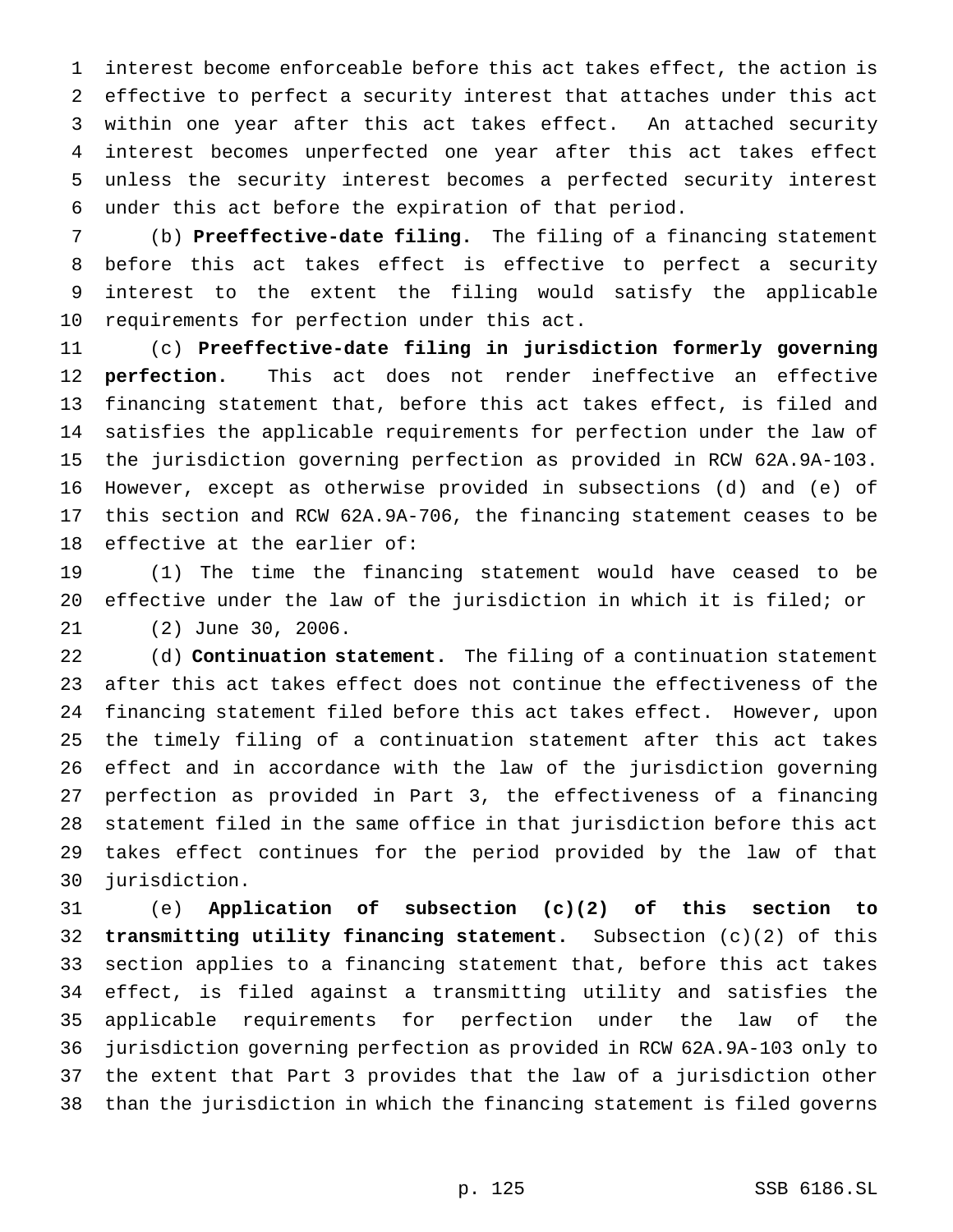perfection of a security interest in collateral covered by the financing statement.

 (f) **Application of Part 5.** A financing statement that includes a financing statement filed before this act takes effect and a continuation statement filed after this act takes effect is effective only to the extent that it satisfies the requirements of Part 5 for an initial financing statement.

 NEW SECTION. **Sec. 9A-706.** WHEN INITIAL FINANCING STATEMENT SUFFICES TO CONTINUE EFFECTIVENESS OF FINANCING STATEMENT. (a) **Initial financing statement in lieu of continuation statement.** The filing of an initial financing statement in the office specified in RCW 62A.9A-501 continues the effectiveness of a financing statement filed before this act takes effect if:

 (1) The filing of an initial financing statement in that office would be effective to perfect a security interest under this act;

 (2) The preeffective-date financing statement was filed in an office in another state or another office in this state; and

 (3) The initial financing statement satisfies subsection (c) of this section.

 (b) **Period of continued effectiveness.** The filing of an initial financing statement under subsection (a) of this section continues the effectiveness of the preeffective-date financing statement:

 (1) If the initial financing statement is filed before this act takes effect, for the period provided in RCW 62A.9-403 with respect to 25 a financing statement; and

 (2) If the initial financing statement is filed after this act takes effect, for the period provided in RCW 62A.9A-515 with respect to an initial financing statement.

 (c) **Requirements for initial financing statement under subsection (a) of this section.** To be effective for purposes of subsection (a) of this section, an initial financing statement must:

 (1) Satisfy the requirements of Part 5 for an initial financing statement;

 (2) Identify the preeffective-date financing statement by indicating the office in which the financing statement was filed and providing the dates of filing and file numbers, if any, of the financing statement and of the most recent continuation statement filed with respect to the financing statement; and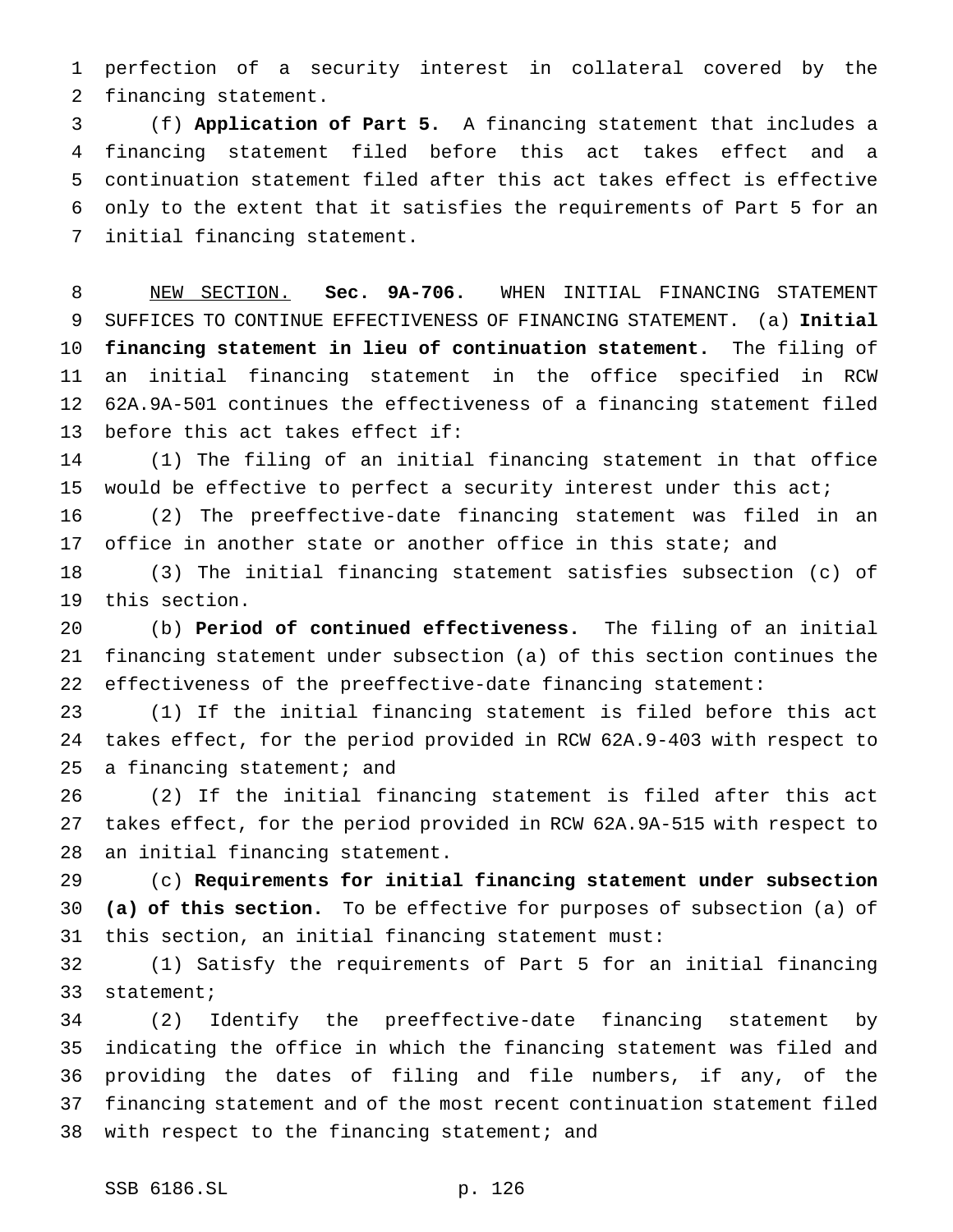(3) Indicate that the preeffective-date financing statement remains effective.

 NEW SECTION. **Sec. 9A-707.** PERSONS ENTITLED TO FILE INITIAL FINANCING STATEMENT OR CONTINUATION STATEMENT. A person may file an initial financing statement or a continuation statement under this part if:

(1) The secured party of record authorizes the filing; and

(2) The filing is necessary under this part:

 (A) To continue the effectiveness of a financing statement filed before this act takes effect; or

(B) To perfect or continue the perfection of a security interest.

 NEW SECTION. **Sec. 9A-708.** PRIORITY. (a) **Law governing priority.** This act determines the priority of conflicting claims to collateral. However, if the relative priorities of the claims were established before this act takes effect, Article 62A.9 RCW determines priority.

 (b) **Priority if security interest becomes enforceable under RCW 62A.9A-203.** For purposes of RCW 62A.9A-322(a), the priority of a security interest that becomes enforceable under RCW 62A.9A-203 dates from the time this act takes effect if the security interest is perfected under this act by the filing of a financing statement before this act takes effect which would not have been effective to perfect the security interest under Article 62A.9 RCW. This subsection does not apply to conflicting security interests each of which is perfected by the filing of such a financing statement.

## PART 8

## AMENDATORY SECTIONS

 **Sec. 9A-801.** RCW 62A.1-105 and 1997 c 56 s 19 are each amended to read as follows:

 TERRITORIAL APPLICATION OF THE TITLE; PARTIES' POWER TO CHOOSE APPLICABLE LAW. (1) Except as provided hereafter in this section, when a transaction bears a reasonable relation to this state and also to another state or nation the parties may agree that the law either of this state or of such other state or nation shall govern their rights and duties. Failing such agreement this Title applies to transactions bearing an appropriate relation to this state.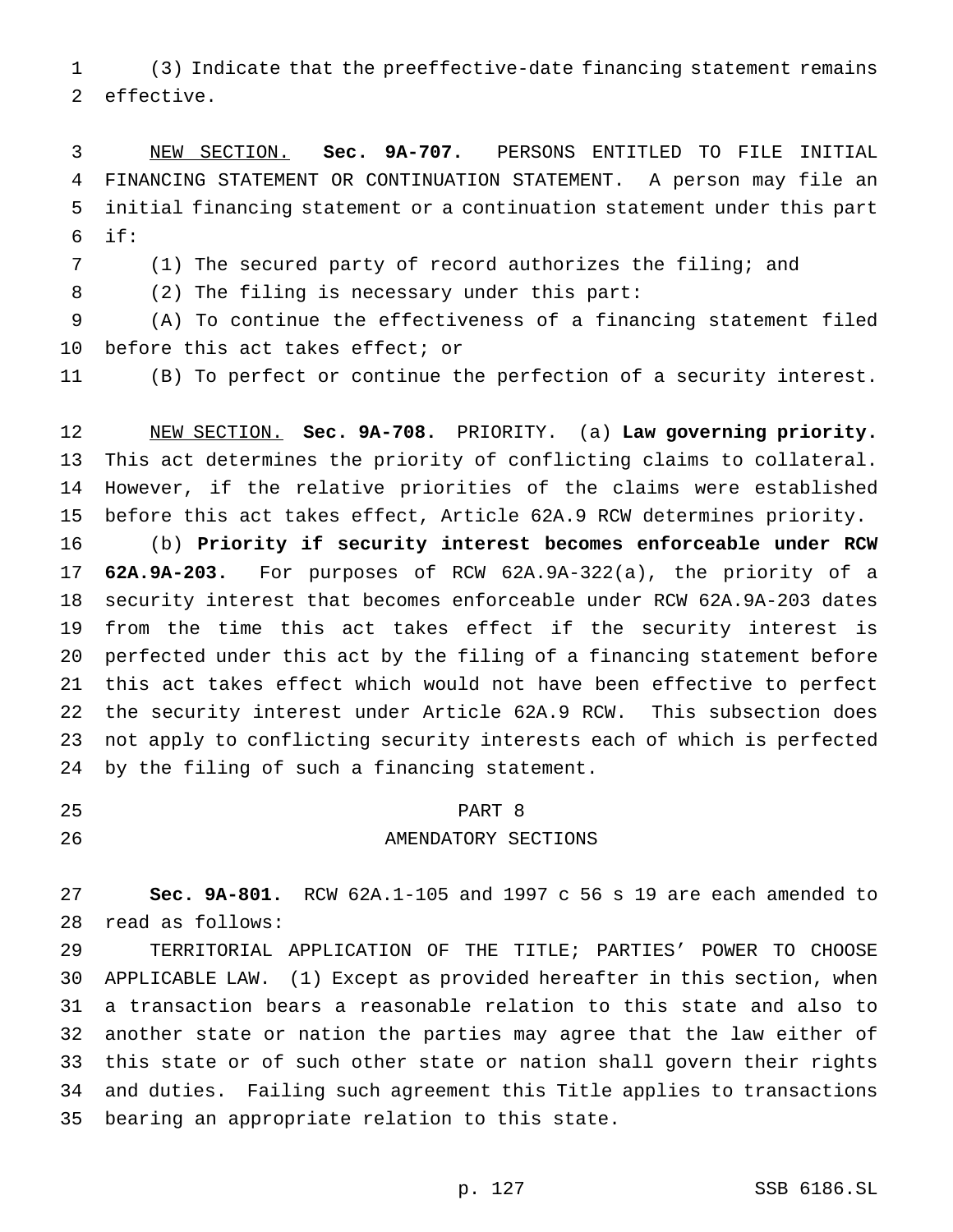(2) Where one of the following provisions of this Title specifies the applicable law, that provision governs and a contrary agreement is effective only to the extent permitted by the law (including the conflict of laws rules) so specified: Rights of creditors against sold goods. RCW 62A.2-402. Applicability of the Article on Leases. RCW 62A.2A-105 and 62A.2A- 106. Applicability of the Article on Bank Deposits and Collections. RCW 62A.4-102. Governing law in the Article on Funds Transfers. RCW 62A.4A-507. 11 ((Applicability of the Article on)) Letters of Credit. RCW 62A.5- 116. Applicability of the Article on Investment Securities. RCW 62A.8- 110. ((Perfection provisions of the Article on Secured Transactions. 16 RCW 62A.9-103.)) Law governing perfection, the effect of perfection or nonperfection, and the priority of security interests. RCW 62A.9A-301 through 62A.9A-307.

 **Sec. 9A-802.** RCW 62A.1-201 and 1996 c 77 s 1 are each amended to read as follows:

 GENERAL DEFINITIONS. Subject to additional definitions contained in the subsequent Articles of this Title which are applicable to specific Articles or Parts thereof, and unless the context otherwise requires, in this Title:

 (1) "Action" in the sense of a judicial proceeding includes recoupment, counterclaim, set-off, suit in equity and any other proceedings in which rights are determined.

 (2) "Aggrieved party" means a party entitled to resort to a remedy. (3) "Agreement" means the bargain of the parties in fact as found in their language or by implication from other circumstances including course of dealing or usage of trade or course of performance as provided in this Title (RCW 62A.1-205, RCW 62A.2-208, and RCW 62A.2A- 207). Whether an agreement has legal consequences is determined by the provisions of this Title, if applicable; otherwise by the law of contracts (RCW 62A.1-103). (Compare "Contract".)

(4) "Bank" means any person engaged in the business of banking.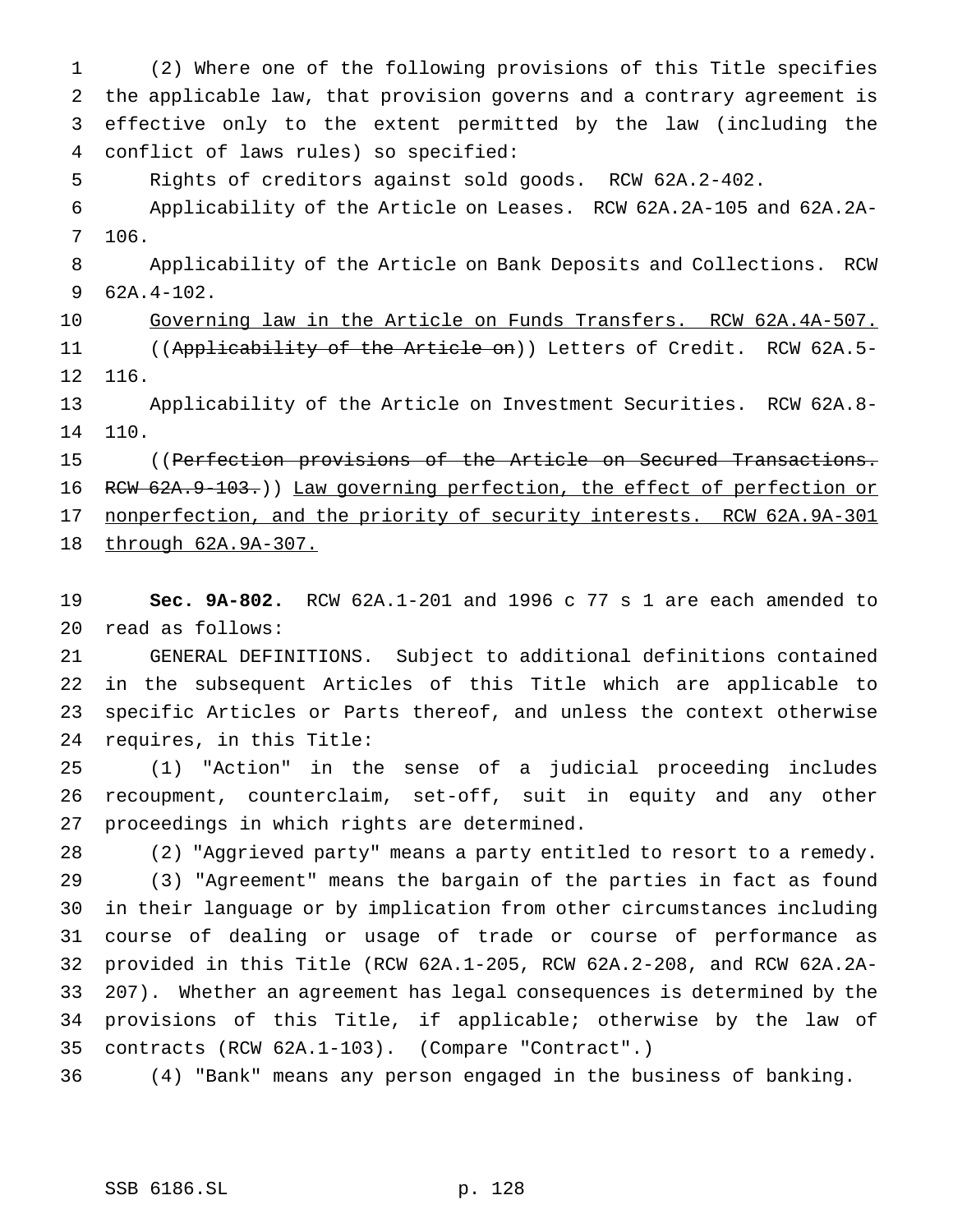1 (5) "Bearer" means the person in possession of an instrument, 2 document of title, or certificated security payable to bearer or 3 indorsed in blank.

 (6) "Bill of lading" means a document evidencing the receipt of goods for shipment issued by a person engaged in the business of transporting or forwarding goods, and includes an airbill. "Airbill" means a document serving for air transportation as a bill of lading does for marine or rail transportation, and includes an air consignment note or air waybill.

10 (7) "Branch" includes a separately incorporated foreign branch of 11 a bank.

12 (8) "Burden of establishing" a fact means the burden of persuading 13 the triers of fact that the existence of the fact is more probable than 14 its non-existence.

15 (9) "Buyer in ordinary course of business" means a person ((who)) 16 that buys goods in good faith  $((and))_L$  without knowledge that the sale 17 ((to him or her is in violation of)) violates the ((ownership)) rights 18 ((or security interest)) of ((a third party)) another person in the 19 goods ((buys)), and in the ordinary course from a person, other than a 20 pawnbroker, in the business of selling goods of that kind ((but does 21 not include a pawnbroker)). ((All persons who sell minerals or the 22 like (including oil and gas) at wellhead or minehead shall be deemed to 23 be persons)) A person buys goods in the ordinary course if the sale to 24 the person comports with the usual or customary practices in the kind 25 of business in which the seller is engaged or with the seller's own 26 usual or customary practices. A person that sells oil, gas, or other 27 minerals at the wellhead or minehead is a person in the business of 28 selling goods of that kind. (("Buying")) A buyer in ordinary course of 29 business may ((be)) buy for cash ((or)), by exchange of other property, 30 or on secured or unsecured credit<sub> $<sub>L</sub>$  and ((includes receiving)) may</sub></sub> 31 acquire goods or documents of title under a pre-existing contract for 32 sale ((but does not include a transfer in bulk or as security for or in 33 total or partial satisfaction of a money debt)). Only a buyer that 34 takes possession of the goods or has a right to recover the goods from 35 the seller under Article 62A.2 RCW may be a buyer in ordinary course of 36 business. A person that acquires goods in a transfer in bulk or as 37 security for or in total or partial satisfaction of a money debt is not 38 a buyer in ordinary course of business.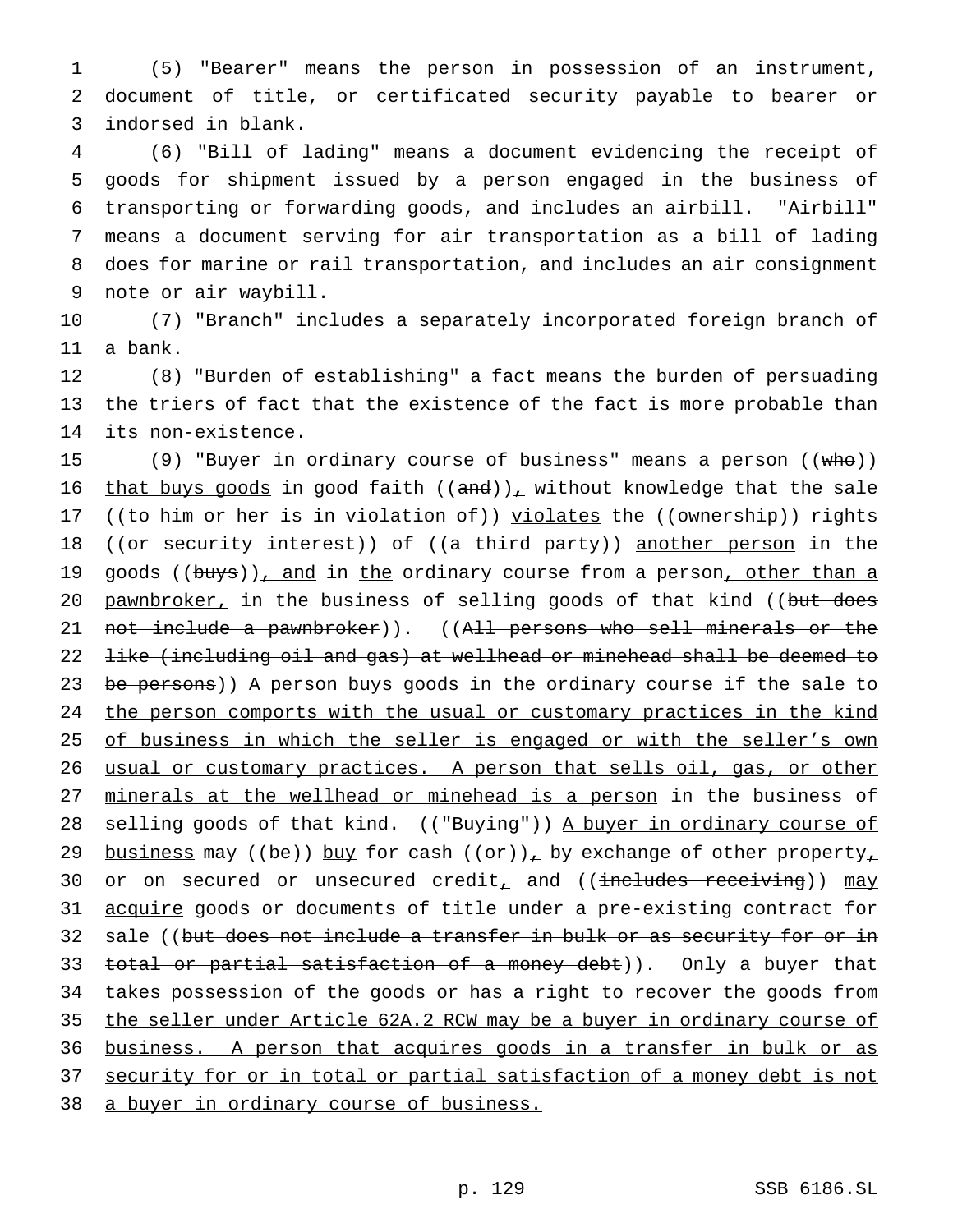(10) "Conspicuous": A term or clause is conspicuous when it is so written that a reasonable person against whom it is to operate ought to have noticed it. A printed heading in capitals (as: NON-NEGOTIABLE BILL OF LADING) is conspicuous. Language in the body of a form is "conspicuous" if it is in larger or other contrasting type or color. But in a telegram any stated term is "conspicuous". Whether a term or clause is "conspicuous" or not is for decision by the court.

 (11) "Contract" means the total legal obligation which results from the parties' agreement as affected by this Title and any other applicable rules of law. (Compare "Agreement".)

 (12) "Creditor" includes a general creditor, a secured creditor, a lien creditor and any representative of creditors, including an assignee for the benefit of creditors, a trustee in bankruptcy, a receiver in equity and an executor or administrator of an insolvent debtor's or assignor's estate.

 (13) "Defendant" includes a person in the position of defendant in a cross-action or counterclaim.

 (14) "Delivery" with respect to instruments, documents of title, chattel paper, or certificated securities means voluntary transfer of possession.

 (15) "Document of title" includes bill of lading, dock warrant, dock receipt, warehouse receipt or order for the delivery of goods, and also any other document which in the regular course of business or financing is treated as adequately evidencing that the person in possession of it is entitled to receive, hold and dispose of the document and the goods it covers. To be a document of title a document must purport to be issued by or addressed to a bailee and purport to cover goods in the bailee's possession which are either identified or are fungible portions of an identified mass.

(16) "Fault" means wrongful act, omission or breach.

 (17) "Fungible" with respect to goods or securities means goods or securities of which any unit is, by nature or usage of trade, the equivalent of any other like unit. Goods which are not fungible shall be deemed fungible for the purposes of this Title to the extent that under a particular agreement or document unlike units are treated as equivalents.

(18) "Genuine" means free of forgery or counterfeiting.

 (19) "Good faith" means honesty in fact in the conduct or transaction concerned.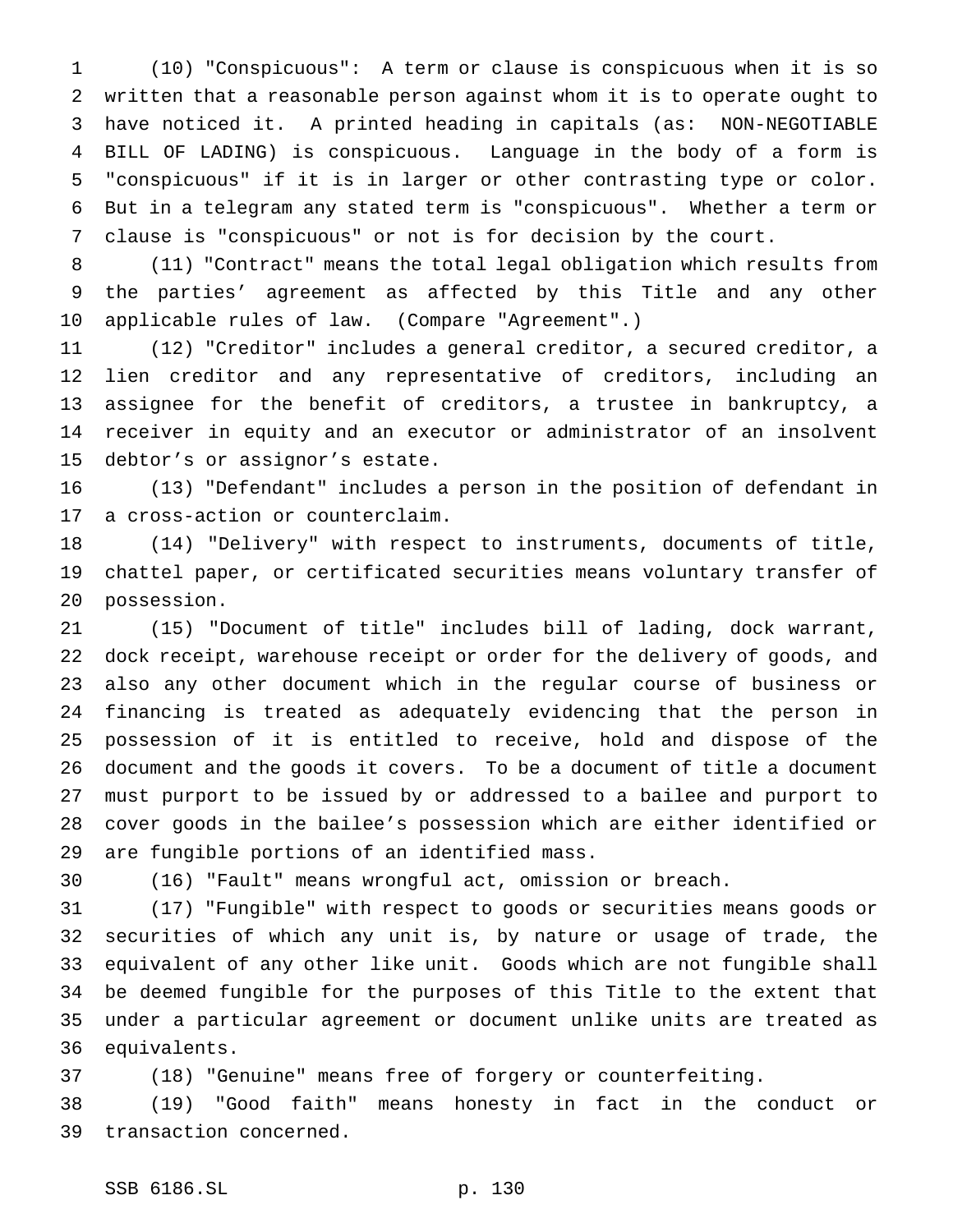(20) "Holder" with respect to a negotiable instrument, means the person in possession if the instrument is payable to bearer or, in the case of an instrument payable to an identified person, if the identified person is in possession. "Holder" with respect to a document of title means the person in possession if the goods are deliverable to bearer or to the order of the person in possession.

 (21) To "honor" is to pay or to accept and pay, or where a credit so engages to purchase or discount a draft complying with the terms of the credit.

 (22) "Insolvency proceedings" includes any assignment for the benefit of creditors or other proceedings intended to liquidate or rehabilitate the estate of the person involved.

 (23) A person is "insolvent" who either has ceased to pay his or her debts in the ordinary course of business or cannot pay his or her debts as they become due or is insolvent within the meaning of the federal bankruptcy law.

 (24) "Money" means a medium of exchange authorized or adopted by a domestic or foreign government and includes a monetary unit of account established by an intergovernmental organization or by agreement between two or more nations.

(25) A person has "notice" of a fact when

(a) he or she has actual knowledge of it; or

(b) he or she has received a notice or notification of it; or

 (c) from all the facts and circumstances known to him or her at the time in question he or she has reason to know that it exists.

 A person "knows" or has "knowledge" of a fact when he or she has actual knowledge of it. "Discover" or "learn" or a word or phrase of similar import refers to knowledge rather than to reason to know. The time and circumstances under which a notice or notification may cease to be effective are not determined by this Title.

 (26) A person "notifies" or "gives" a notice or notification to another by taking such steps as may be reasonably required to inform the other in ordinary course whether or not such other actually comes to know of it. A person "receives" a notice or notification when

(a) it comes to his or her attention; or

 (b) it is duly delivered at the place of business through which the contract was made or at any other place held out by him or her as the place for receipt of such communications.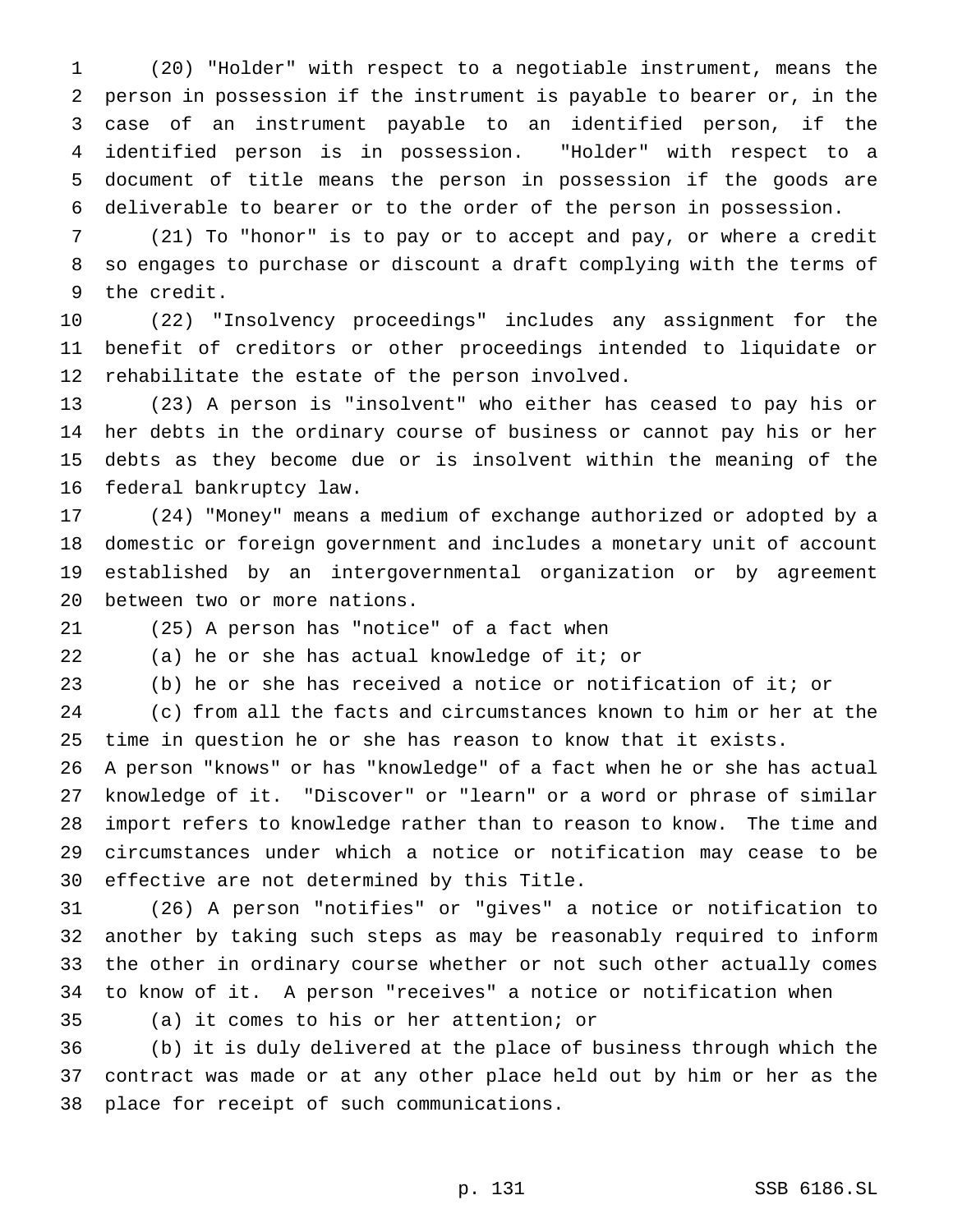(27) Notice, knowledge or a notice or notification received by an organization is effective for a particular transaction from the time when it is brought to the attention of the individual conducting that transaction, and in any event from the time when it would have been brought to his or her attention if the organization had exercised due diligence. An organization exercises due diligence if it maintains reasonable routines for communicating significant information to the person conducting the transaction and there is reasonable compliance with the routines. Due diligence does not require an individual acting for the organization to communicate information unless such communication is part of his or her regular duties or unless he or she has reason to know of the transaction and that the transaction would be materially affected by the information.

 (28) "Organization" includes a corporation, government or governmental subdivision or agency, business trust, estate, trust, partnership or association, two or more persons having a joint or common interest, or any other legal or commercial entity.

 (29) "Party", as distinct from "third party", means a person who has engaged in a transaction or made an agreement within this Title.

 (30) "Person" includes an individual or an organization (See RCW 62A.1-102).

 (31) "Presumption" or "presumed" means that the trier of fact must find the existence of the fact presumed unless and until evidence is introduced which would support a finding of its nonexistence.

 (32) "Purchase" includes taking by sale, discount, negotiation, 26 mortgage, pledge, lien, security interest, issue or re-issue, gift or any other voluntary transaction creating an interest in property.

(33) "Purchaser" means a person who takes by purchase.

 (34) "Remedy" means any remedial right to which an aggrieved party is entitled with or without resort to a tribunal.

 (35) "Representative" includes an agent, an officer of a corporation or association, and a trustee, executor or administrator of an estate, or any other person empowered to act for another.

(36) "Rights" includes remedies.

 (37) "Security interest" means an interest in personal property or fixtures which secures payment or performance of an obligation, except 37 for lease-purchase agreements under chapter 63.19 RCW. ((The retention 38 or reservation of title by a seller of goods notwithstanding shipment or delivery to the buyer (RCW 62A.2-401) is limited in effect to a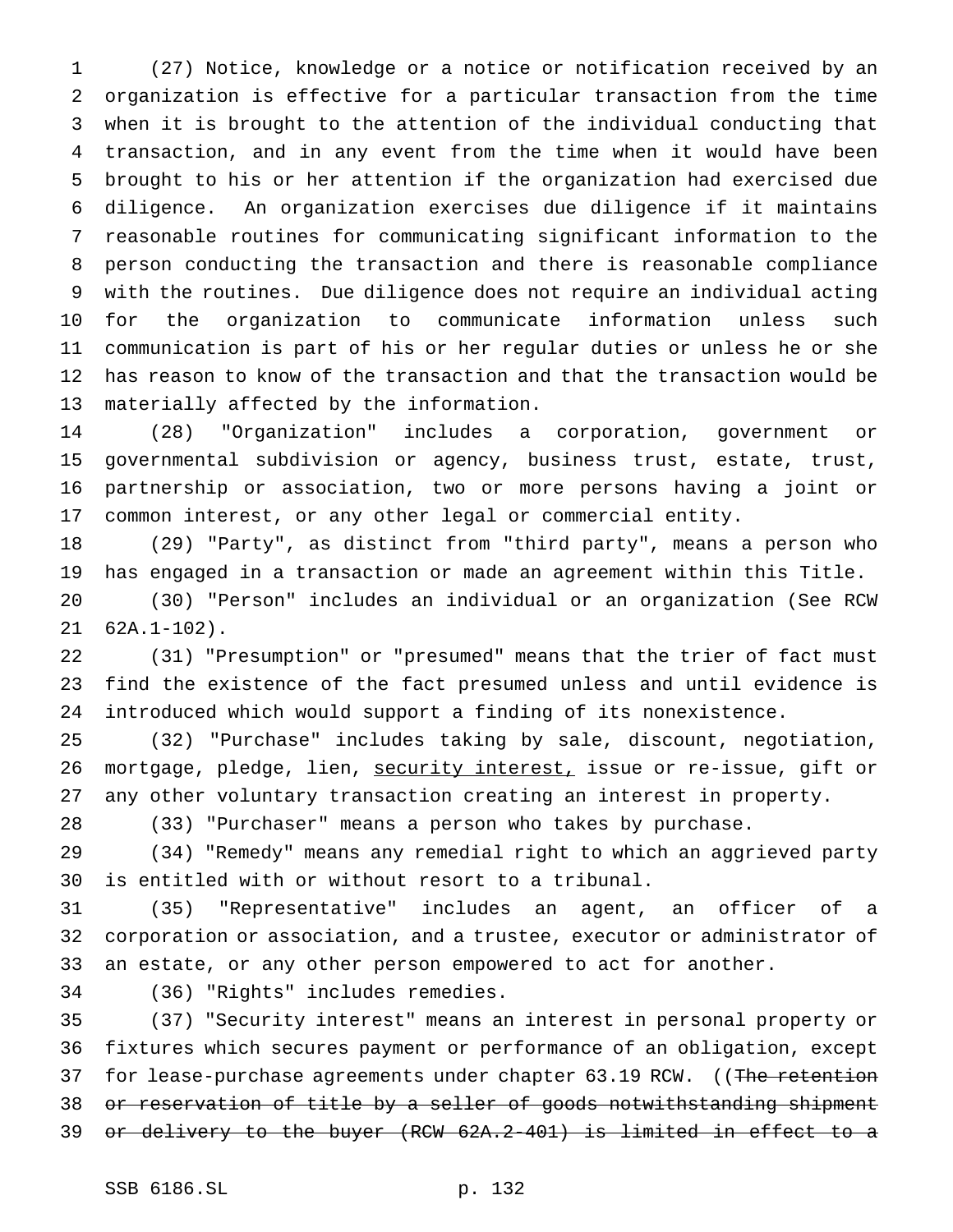1 reservation of a "security interest".)) The term also includes any 2 interest of a consignor and a buyer of accounts  $((\theta \cdot \tau))_+$  chattel paper ((which)), a payment intangible, or a promissory note in a transaction 4 that is subject to Article 9. The special property interest of a buyer of goods on identification of such goods to a contract for sale under RCW 62A.2-401 is not a "security interest", but a buyer may also 7 acquire a "security interest" by complying with Article 9. ((Unless a consignment is intended as security, reservation of title thereunder is not a "security interest" but a consignment in any event is subject to 10 the provisions on consignment sales (RCW 62A.2-326).)) Except as otherwise provided in RCW 62A.2-505, the right of a seller or lessor of 12 goods under Article 2 or 2A to retain or acquire possession of the goods is not a "security interest," but a seller or lessor may also acquire a "security interest" by complying with Article 9. The 15 retention or reservation of title by a seller of goods notwithstanding shipment or delivery to the buyer (RCW 62A.2-401) is limited in effect 17 to a reservation of a "security interest."

 Whether a transaction creates a lease or security interest is determined by the facts of each case. However, a transaction creates a security interest if the consideration the lessee is to pay the lessor for the right to possession and use of the goods is an obligation for the term of the lease not subject to termination by the lessee, and:

 (a) The original term of the lease is equal to or greater than the 25 remaining economic life of the goods;

 (b) The lessee is bound to renew the lease for the remaining economic life of the goods or is bound to become the owner of the goods;

 (c) The lessee has an option to renew the lease for the remaining economic life of the goods for no additional consideration or nominal additional consideration upon compliance with the lease agreement; or

 (d) The lessee has an option to become the owner of the goods for no additional consideration or nominal additional consideration upon compliance with the lease agreement.

 A transaction does not create a security interest merely because it provides that:

 (a) The present value of the consideration the lessee is obligated to pay the lessor for the right to possession and use of the goods is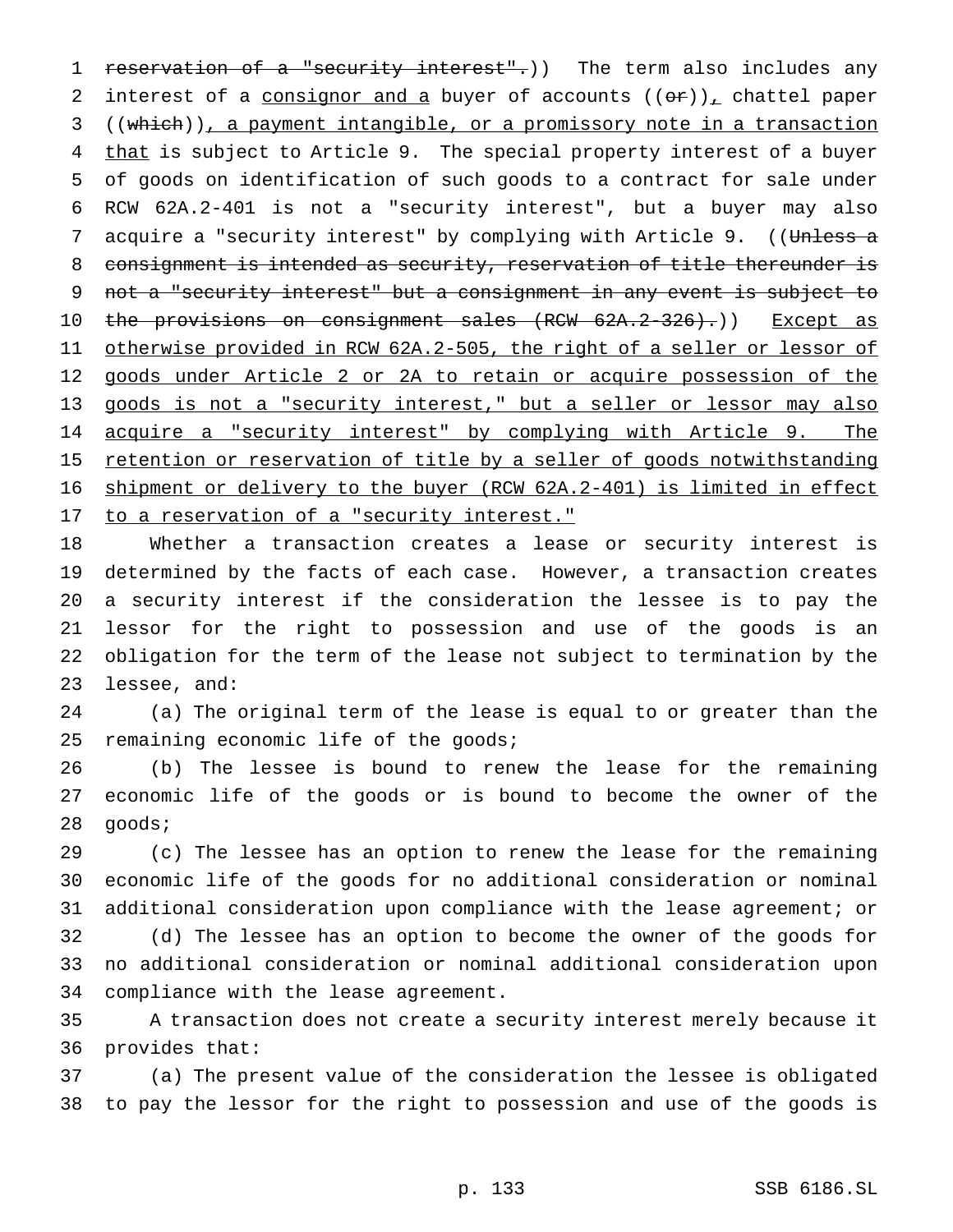substantially equal to or is greater than the fair market value of the goods at the time the lease is entered into;

 (b) The lessee assumes risk of loss of the goods, or agrees to pay taxes, insurance, filing, recording, or registration fees, or service or maintenance costs with respect to the goods;

 (c) The lessee has an option to renew the lease or to become the 7 owner of the goods;

 (d) The lessee has an option to renew the lease for a fixed rent that is equal to or greater than the reasonably predictable fair market rent for the use of the goods for the term of the renewal at the time the option is to be performed;

 (e) The lessee has an option to become the owner of the goods for a fixed price that is equal to or greater than the reasonably predictable fair market value of the goods at the time the option is to be performed; or

 (f) The amount of rental payments may or will be increased or decreased by reference to the amount realized by the lessor upon sale or disposition of the goods.

For purposes of this subsection (37):

 (a) Additional consideration is not nominal if (i) when the option to renew the lease is granted to the lessee the rent is stated to be the fair market rent for the use of the goods for the term of the renewal determined at the time the option is to be performed, or (ii) when the option to become the owner of the goods is granted to the lessee the price is stated to be the fair market value of the goods determined at the time the option is to be performed. Additional consideration is nominal if it is less than the lessee's reasonably predictable cost of performing under the lease agreement if the option is not exercised;

 (b) "Reasonably predictable" and "remaining economic life of the goods" are to be determined with reference to the facts and circumstances at the time the transaction is entered into; and

 (c) "Present value" means the amount as of a date certain of one or more sums payable in the future, discounted to the date certain. The discount is determined by the interest rate specified by the parties if the rate is not manifestly unreasonable at the time the transaction is entered into; otherwise, the discount is determined by a commercially reasonable rate that takes into account the facts and circumstances of each case at the time the transaction was entered into.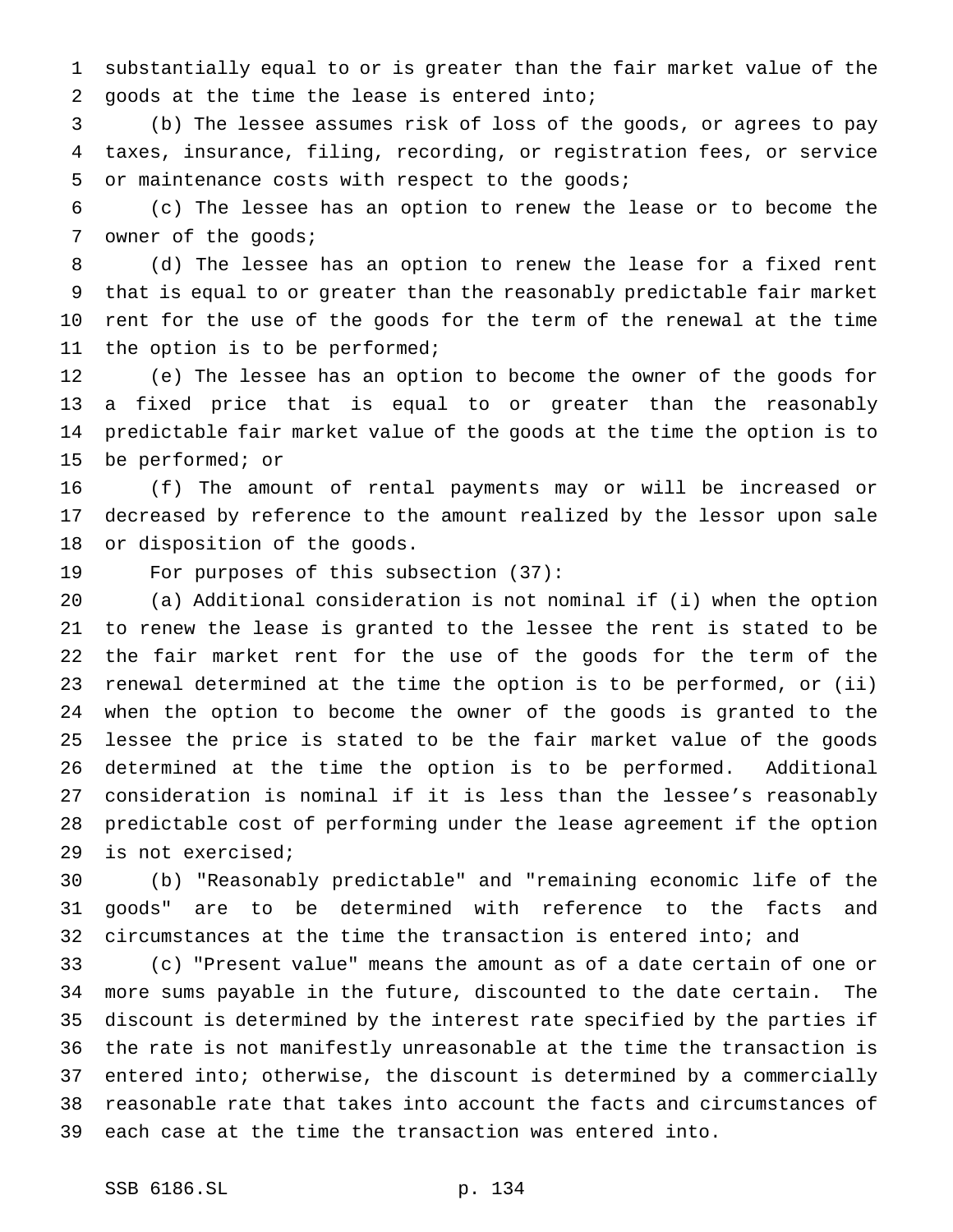(38) "Send" in connection with any writing or notice means to deposit in the mail or deliver for transmission by any other usual means of communication with postage or cost of transmission provided for and properly addressed and in the case of an instrument to an address specified thereon or otherwise agreed, or if there be none to any address reasonable under the circumstances. The receipt of any writing or notice within the time at which it would have arrived if properly sent has the effect of a proper sending.

 (39) "Signed" includes any symbol executed or adopted by a party with present intention to authenticate a writing.

(40) "Surety" includes guarantor.

 (41) "Telegram" includes a message transmitted by radio, teletype, cable, any mechanical method of transmission, or the like.

 (42) "Term" means that portion of an agreement which relates to a particular matter.

 (43) "Unauthorized" signature means one made without actual, implied or apparent authority and includes a forgery.

 (44) "Value". Except as otherwise provided with respect to negotiable instruments and bank collections (RCW 62A.3-303, RCW 62A.4- 210, and RCW 62A.4-211) a person gives "value" for rights if he or she acquires them

 (a) in return for a binding commitment to extend credit or for the extension of immediately available credit whether or not drawn upon and whether or not a charge-back is provided for in the event of difficulties in collection; or

 (b) as security for or in total or partial satisfaction of a preexisting claim; or

 (c) by accepting delivery pursuant to a pre-existing contract for purchase; or

 (d) generally, in return for any consideration sufficient to support a simple contract.

 (45) "Warehouse receipt" means a receipt issued by a person engaged in the business of storing goods for hire.

 (46) "Written" or "writing" includes printing, typewriting or any other intentional reduction to tangible form.

 **Sec. 9A-803.** RCW 62A.2-103 and 1965 ex.s. c 157 s 2-103 are each amended to read as follows: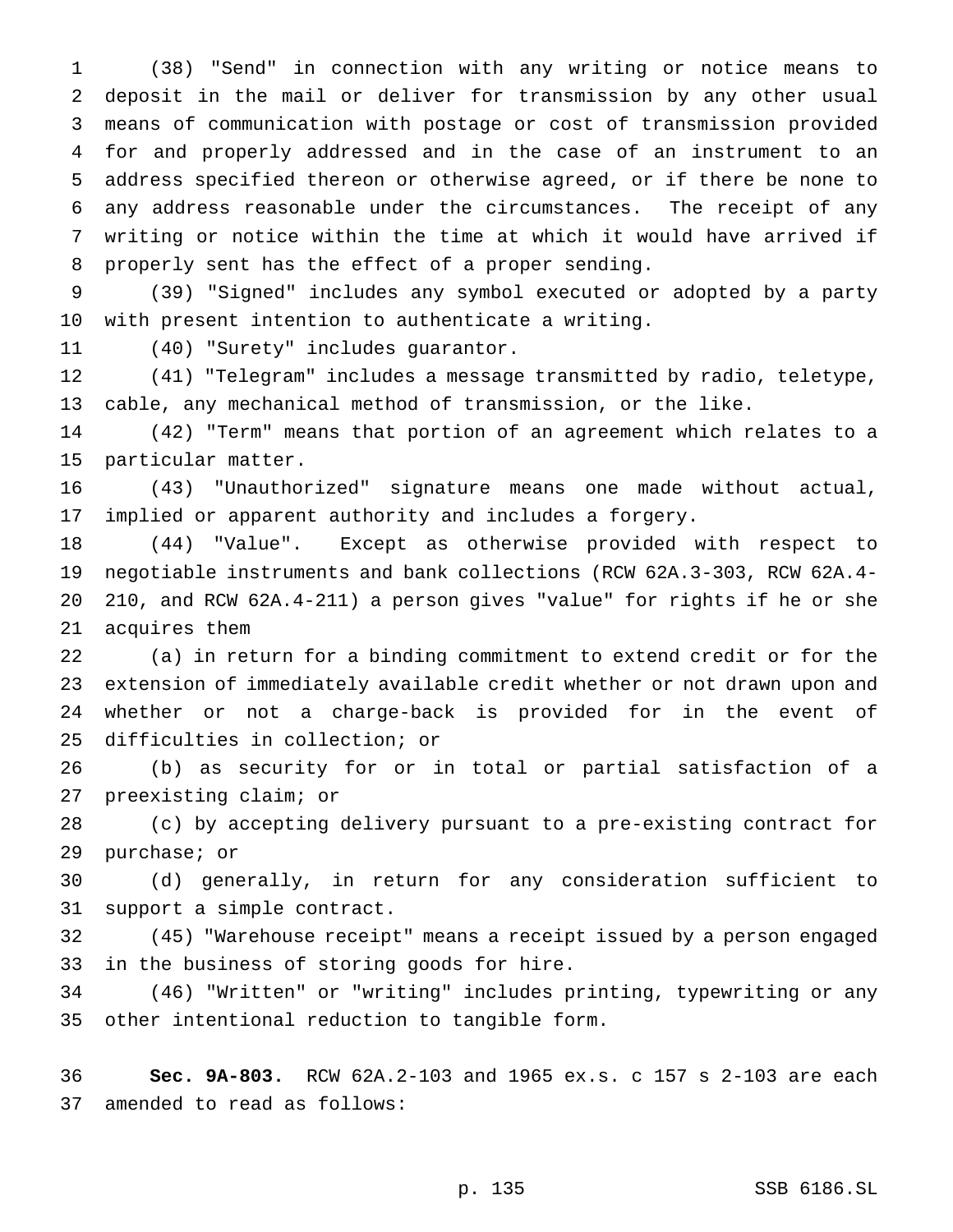DEFINITIONS AND INDEX OF DEFINITIONS. (1) In this Article unless the context otherwise requires

(a) "Buyer" means a person who buys or contracts to buy goods.

 (b) "Good faith" in the case of a merchant means honesty in fact and the observance of reasonable commercial standards of fair dealing in the trade.

 (c) "Receipt" of goods means taking physical possession of them. (d) "Seller" means a person who sells or contracts to sell goods. (2) Other definitions applying to this Article or to specified

Parts thereof, and the sections in which they appear are:

"Acceptance." RCW 62A.2-606.

| 12 | "Banker's credit."                                            | RCW 62A.2-325.       |  |  |
|----|---------------------------------------------------------------|----------------------|--|--|
| 13 | "Between merchants."                                          | RCW 62A.2-104.       |  |  |
| 14 | "Cancellation."                                               | RCW $62A.2-106(4)$ . |  |  |
| 15 | "Commercial unit."                                            | RCW 62A.2-105.       |  |  |
| 16 | "Confirmed credit."                                           | RCW 62A.2-325.       |  |  |
| 17 | "Conforming to contract."                                     | RCW 62A.2-106.       |  |  |
| 18 | "Contract for sale."                                          | RCW 62A.2-106.       |  |  |
| 19 | "Cover."                                                      | RCW 62A.2-712.       |  |  |
| 20 | "Entrusting."                                                 | RCW 62A.2-403.       |  |  |
| 21 | "Financing agency."                                           | RCW 62A.2-104.       |  |  |
| 22 | "Future goods."                                               | RCW 62A.2-105.       |  |  |
| 23 | "Goods."                                                      | RCW 62A.2-105.       |  |  |
| 24 | "Identification."                                             | RCW 62A.2-501.       |  |  |
| 25 | "Installment contract."                                       | RCW 62A.2-612.       |  |  |
| 26 | "Letter of credit."                                           | RCW 62A.2-325.       |  |  |
| 27 | "Lot."                                                        | RCW 62A.2-105.       |  |  |
| 28 | "Merchant."                                                   | RCW 62A.2-104.       |  |  |
| 29 | "Overseas."                                                   | RCW 62A.2-323.       |  |  |
| 30 | "Person in position of seller."                               | RCW 62A.2-707.       |  |  |
| 31 | "Present sale."                                               | RCW 62A.2-106.       |  |  |
| 32 | "Sale."                                                       | RCW 62A.2-106.       |  |  |
| 33 | "Sale on approval."                                           | RCW 62A.2-326.       |  |  |
| 34 | "Sale or return."                                             | RCW 62A.2-326.       |  |  |
| 35 | "Termination."                                                | RCW 62A.2-106.       |  |  |
| 36 | (3) The following definitions in other Articles apply to this |                      |  |  |
| 37 | Article:                                                      |                      |  |  |
| 38 | "Check."                                                      | RCW 62A.3-104.       |  |  |
| 39 | "Consignee."                                                  | RCW 62A.7-102.       |  |  |
|    |                                                               |                      |  |  |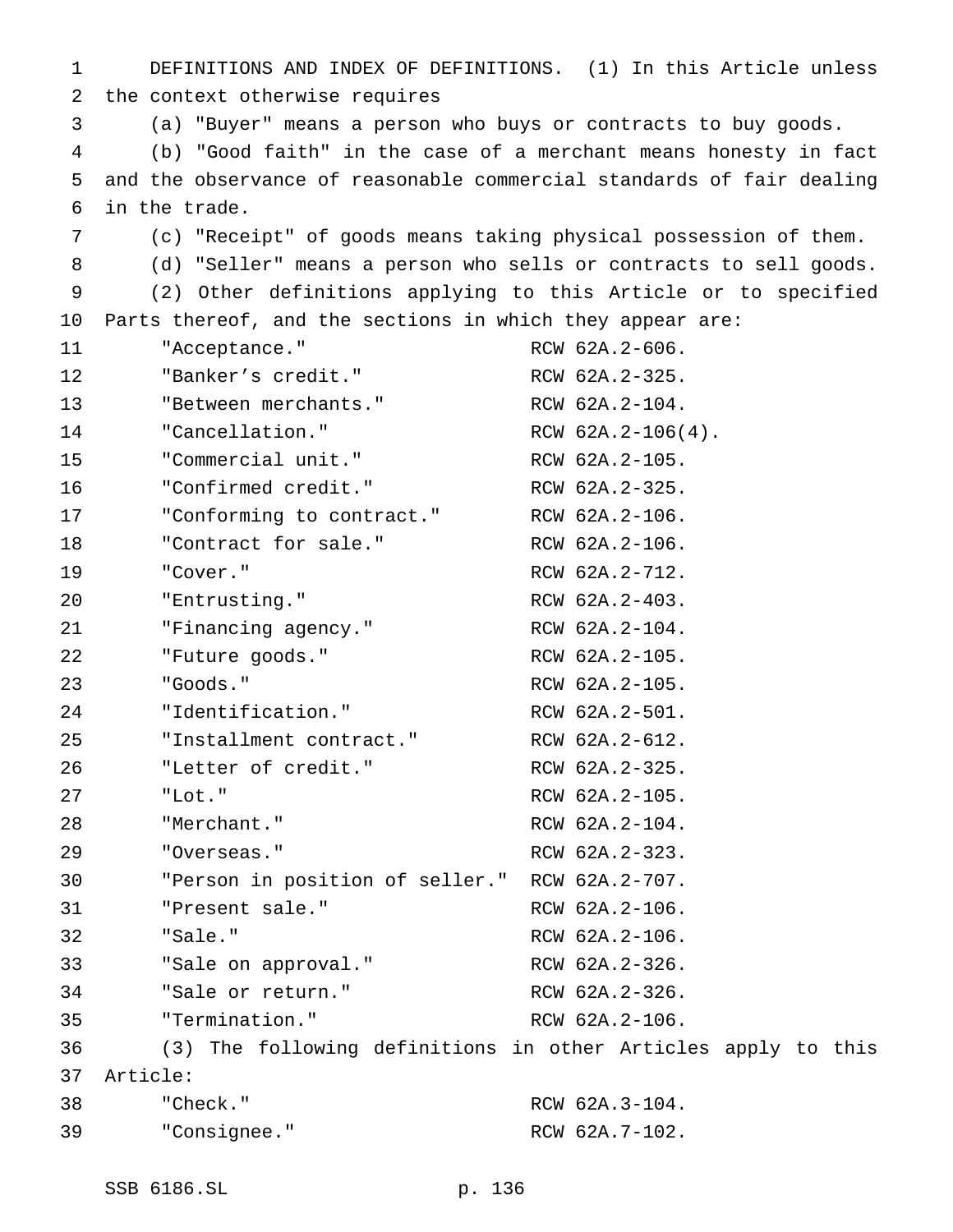|    | "Consignor."      | RCW 62A.7-102.                             |  |
|----|-------------------|--------------------------------------------|--|
| -2 | "Consumer goods." | RCW (( <del>62A.9-109</del> )) 62A.9A-102. |  |
| 3  | "Dishonor."       | RCW $(62A.3-507)$ 62A.3-502.               |  |
| 4  | "Draft."          | RCW 62A.3-104.                             |  |
|    |                   |                                            |  |

 (4) In addition Article 1 contains general definitions and principles of construction and interpretation applicable throughout this Article.

 **Sec. 9A-804.** RCW 62A.2-210 and 1965 ex.s. c 157 s 2-210 are each amended to read as follows:

 DELEGATION OF PERFORMANCE; ASSIGNMENT OF RIGHTS. (1) A party may perform his duty through a delegate unless otherwise agreed or unless the other party has a substantial interest in having his original promisor perform or control the acts required by the contract. No delegation of performance relieves the party delegating of any duty to perform or any liability for breach.

 (2) Except as otherwise provided in RCW 62A.9A-406, unless 17 otherwise agreed, all rights of either seller or buyer can be assigned except where the assignment would materially change the duty of the other party, or increase materially the burden or risk imposed on him by his contract, or impair materially his chance of obtaining return performance. A right to damages for breach of the whole contract or a right arising out of the assignor's due performance of his entire obligation can be assigned despite agreement otherwise.

 (3) The creation, attachment, perfection, or enforcement of a 25 security interest in the seller's interest under a contract is not a transfer that materially changes the duty of or increases materially the burden or risk imposed on the buyer or impairs materially the buyer's chance of obtaining return performance within the purview of 29 subsection (2) of this section unless, and then only to the extent that, enforcement actually results in a delegation of material 31 performance of the seller. Even in that event, the creation, 32 attachment, perfection, and enforcement of the security interest remain 33 effective, but (i) the seller is liable to the buyer for damages caused by the delegation to the extent that the damages could not reasonably 35 be prevented by the buyer, and (ii) a court having jurisdiction may grant other appropriate relief, including cancellation of the contract for sale or an injunction against enforcement of the security interest or consummation of the enforcement.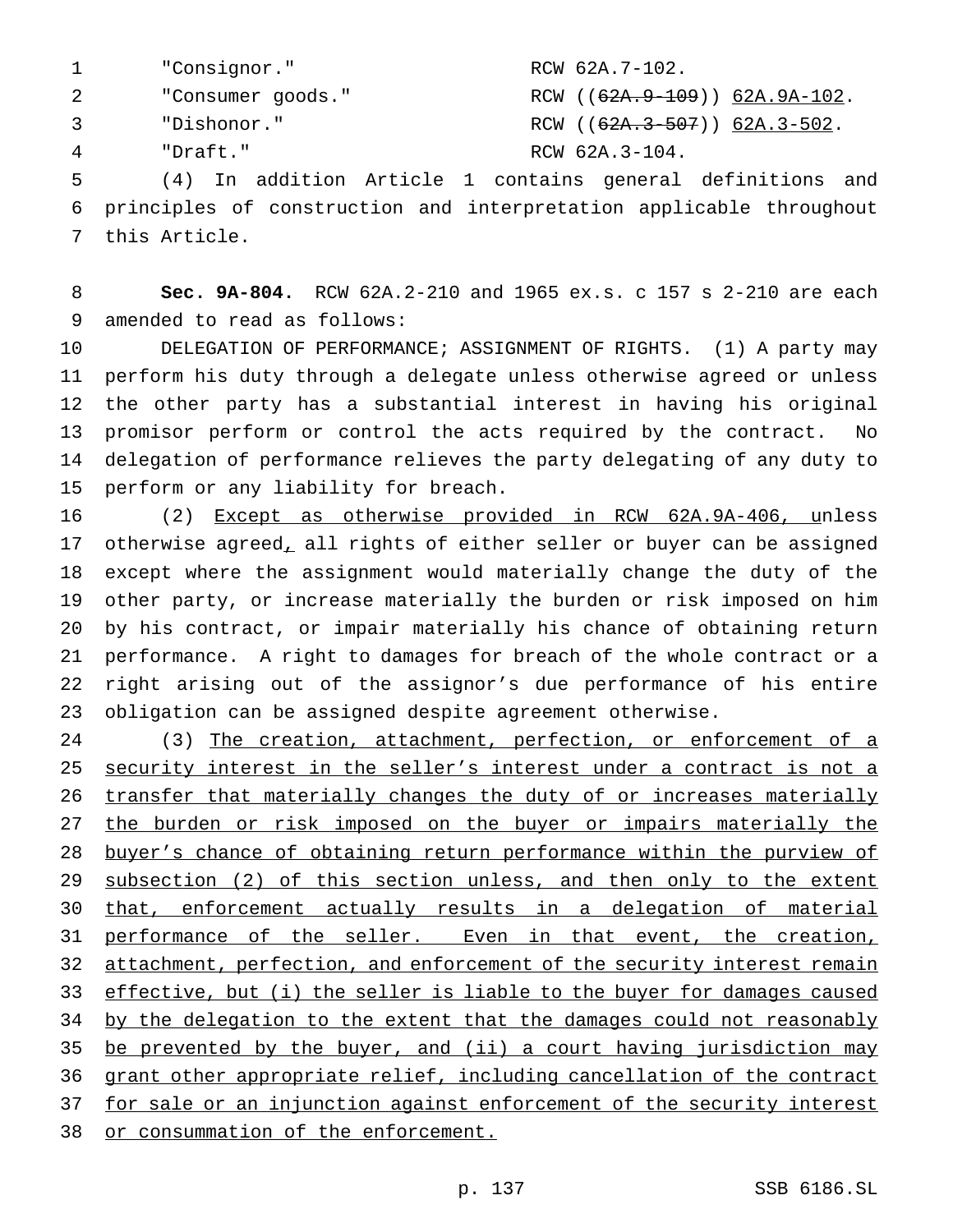(4) Unless the circumstances indicate the contrary a prohibition of assignment of "the contract" is to be construed as barring only the delegation to the assignee of the assignor's performance.

 (( $(4)$ )) (5) An assignment of "the contract" or of "all my rights under the contract" or an assignment in similar general terms is an assignment of rights and unless the language or the circumstances (as in an assignment for security) indicate the contrary, it is a delegation of performance of the duties of the assignor and its acceptance by the assignee constitutes a promise by him to perform those duties. This promise is enforceable by either the assignor or the other party to the original contract.

 $((+5))$   $(6)$  The other party may treat any assignment which delegates performance as creating reasonable grounds for insecurity and may without prejudice to his rights against the assignor demand assurances from the assignee (RCW 62A.2-609).

 (7) Notwithstanding subsections (2) and (3) of this section, an 17 assignment that would be a breach but for the provisions of RCW 62A.9A-406 may create reasonable grounds for insecurity with respect to 19 the due performance of the assignor (RCW 62A.2-609).

 **Sec. 9A-805.** RCW 62A.2-326 and 1965 ex.s. c 157 s 2-326 are each amended to read as follows:

22 SALE ON APPROVAL AND SALE OR RETURN; ((CONSIGNMENT SALES AND)) RIGHTS OF CREDITORS. (1) Unless otherwise agreed, if delivered goods may be returned by the buyer even though they conform to the contract, the transaction is

 (a) a "sale on approval" if the goods are delivered primarily for use, and

 (b) a "sale or return" if the goods are delivered primarily for resale.

30 (2) ((Except as provided in subsection  $(3)$ ,)) Goods held on approval are not subject to the claims of the buyer's creditors until acceptance; goods held on sale or return are subject to such claims while in the buyer's possession.

34 (3) ((<del>Where goods are delivered to a person for sale and such</del> person maintains a place of business at which he deals in goods of the kind involved, under a name other than the name of the person making 37 delivery, then with respect to claims of creditors of the person 38 conducting the business the goods are deemed to be on sale or return.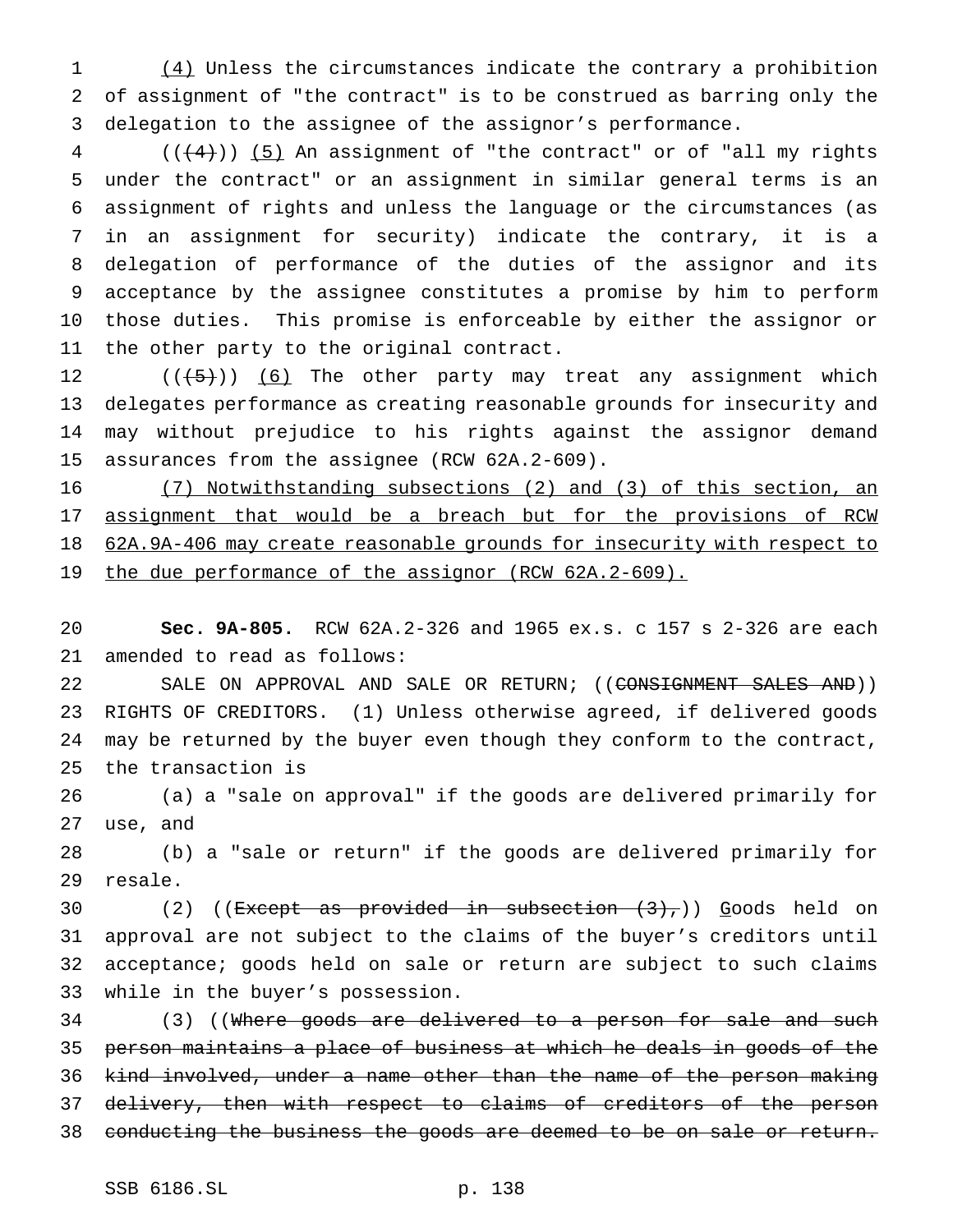The provisions of this subsection are applicable even though an agreement purports to reserve title to the person making delivery until payment or resale or uses such words as "on consignment" or "on memorandum". However, this subsection is not applicable if the person making delivery

 $(a)$  complies with an applicable law providing for a consignor's interest or the like to be evidenced by a sign, or

 (b) establishes that the person conducting the business is generally known by his creditors to be substantially engaged in selling 10 the goods of others, or

11 (e) complies with the filing provisions of the Article on Secured 12 Transactions (Article 9).

 $(4)$ ) Any "or return" term of a contract for sale is to be treated as a separate contract for sale within the statute of frauds section of this Article (RCW 62A.2-201) and as contradicting the sale aspect of the contract within the provisions of this Article on parol or extrinsic evidence (RCW 62A.2-202).

 **Sec. 9A-806.** RCW 62A.2-502 and 1965 ex.s. c 157 s 2-502 are each amended to read as follows:

 BUYER'S RIGHT TO GOODS ON SELLER'S INSOLVENCY. (1) Subject to 21 subsections (2) and (3) of this section and even though the goods have not been shipped a buyer who has paid a part or all of the price of goods in which he has a special property under the provisions of the immediately preceding section may on making and keeping good a tender 25 of any unpaid portion of their price recover them from the seller if: (a) In the case of goods bought for personal, family, or household purposes, the seller repudiates or fails to deliver as required by the 28 contract; or

29 (b) In all cases, the seller becomes insolvent within ten days after receipt of the first installment on their price.

 (2) The buyer's right to recover the goods under subsection (1)(a) 32 of this section vests upon acquisition of a special property, even if 33 the seller had not then repudiated or failed to deliver.

 (3) If the identification creating his special property has been made by the buyer he acquires the right to recover the goods only if they conform to the contract for sale.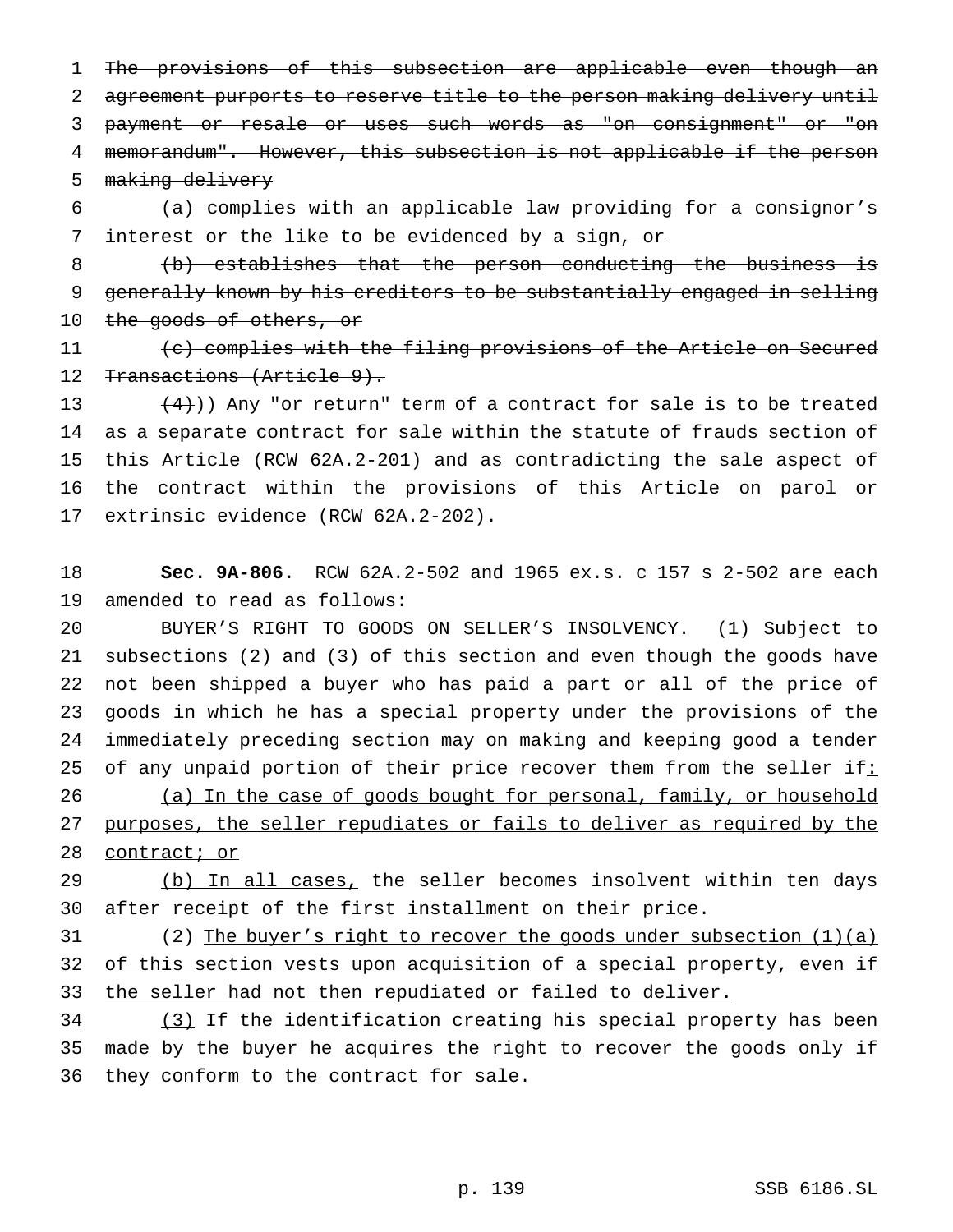**Sec. 9A-807.** RCW 62A.2-716 and 1965 ex.s. c 157 s 2-716 are each amended to read as follows:

 BUYER'S RIGHT TO SPECIFIC PERFORMANCE OR REPLEVIN. (1) Specific performance may be decreed where the goods are unique or in other proper circumstances.

 (2) The decree for specific performance may include such terms and conditions as to payment of the price, damages, or other relief as the court may deem just.

 (3) The buyer has a right of replevin for goods identified to the contract if after reasonable effort he is unable to effect cover for such goods or the circumstances reasonably indicate that such effort will be unavailing or if the goods have been shipped under reservation and satisfaction of the security interest in them has been made or 14 tendered. In the case of goods bought for personal, family, or 15 household purposes, the buyer's right of replevin vests upon 16 acquisition of a special property, even if the seller had not then 17 repudiated or failed to deliver.

 **Sec. 9A-808.** RCW 62A.2A-103 and 1993 c 230 s 2A-103 are each amended to read as follows:

 DEFINITIONS AND INDEX OF DEFINITIONS. (1) In this Article unless the context otherwise requires:

 (a) "Buyer in ordinary course of business" means a person who in good faith and without knowledge that the sale to him or her is in violation of the ownership rights or security interest or leasehold interest of a third party in the goods buys in ordinary course from a person in the business of selling goods of that kind but does not include a pawnbroker. "Buying" may be for cash, or by exchange of other property, or on secured or unsecured credit, and includes receiving goods or documents of title under a preexisting contract for sale but does not include a transfer in bulk or as security for or in total or partial satisfaction of a money debt.

 (b) "Cancellation" occurs when either party puts an end to the lease contract for default by the other party.

 (c) "Commercial unit" means such a unit of goods as by commercial usage is a single whole for purposes of lease and division of which materially impairs its character or value on the market or in use. A commercial unit may be a single article, as a machine, or a set of articles, as a suite of furniture or a line of machinery, or a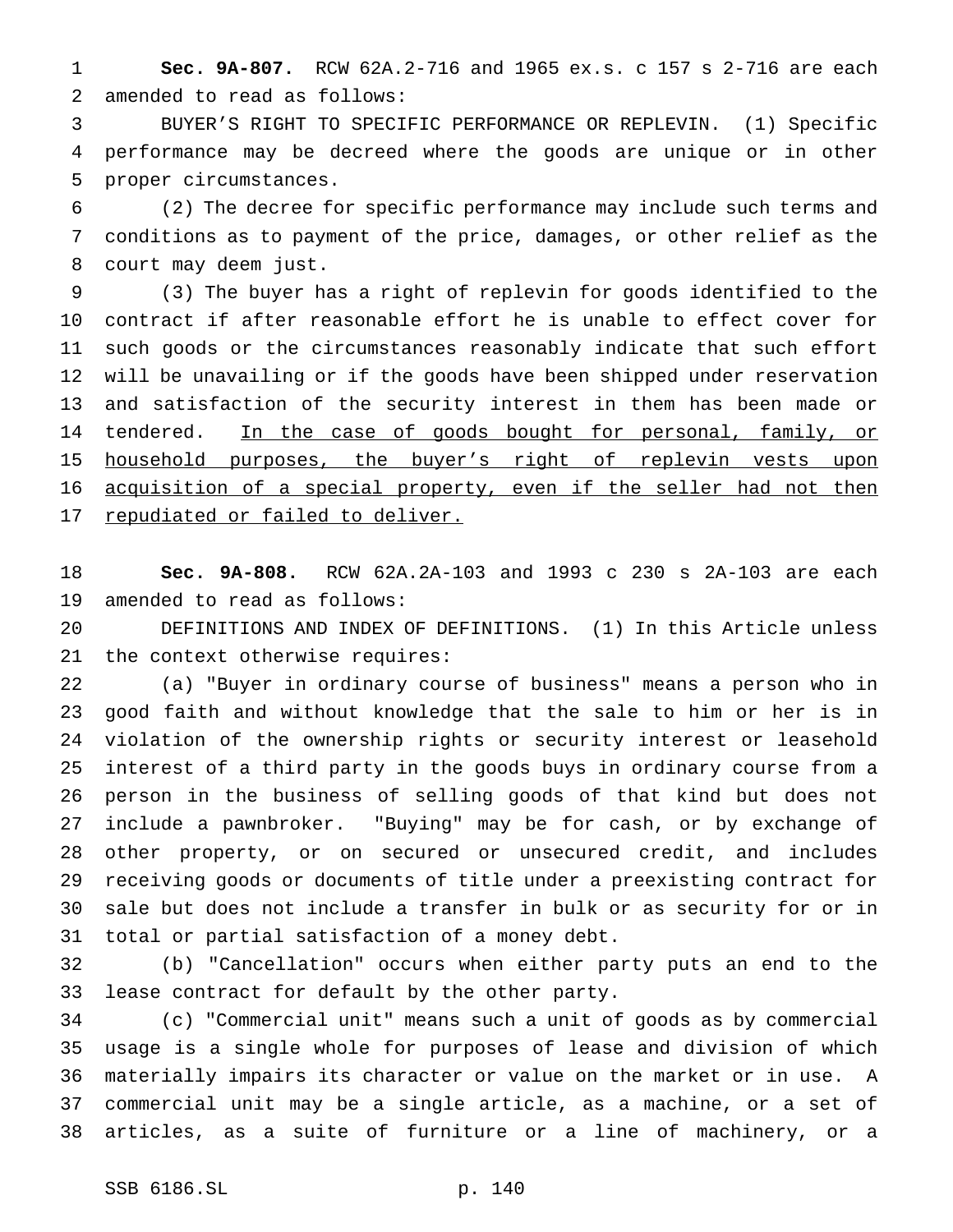quantity, as a gross or carload, or any other unit treated in use or in the relevant market as a single whole.

 (d) "Conforming" goods or performance under a lease contract means goods or performance that are in accordance with the obligations under the lease contract.

 (e) "Consumer lease" means a lease that a lessor regularly engaged in the business of leasing or selling makes to a lessee who is an individual who takes under the lease primarily for a personal, family, or household purpose, if the total payments to be made under the lease contract, excluding payments for options to renew or buy, do not exceed twenty-five thousand dollars.

(f) "Fault" means wrongful act, omission, breach, or default.

(g) "Finance lease" means a lease with respect to which:

14 (i) The lessor does not select, manufacture, or supply the goods; (ii) The lessor acquires the goods or the right to possession and use of the goods in connection with the lease; and

(iii) Only in the case of a consumer lease, either:

 (A) The lessee receives a copy of the contract by which the lessor acquired the goods or the right to possession and use of the goods 20 before signing the lease contract;

 (B) The lessee's approval of the contract by which the lessor acquired the goods or the right to possession and use of the goods is a condition to effectiveness of the lease contract; or

 (C) The lessee, before signing the lease contract, receives an accurate and complete statement designating the promises and warranties, and any disclaimers of warranties, limitations or modifications of remedies, or liquidated damages, including those of a third party, such as the manufacturer of the goods, provided to the lessor by the person supplying the goods in connection with or as part of the contract by which the lessor acquired the goods or the right to possession and use of the goods.

 (h) "Goods" means all things that are movable at the time of identification to the lease contract, or are fixtures (RCW 62A.2A-309), but the term does not include money, documents, instruments, accounts, chattel paper, general intangibles, or minerals or the like, including oil and gas, before extraction. The term also includes the unborn young of animals.

 (i) "Installment lease contract" means a lease contract that authorizes or requires the delivery of goods in separate lots to be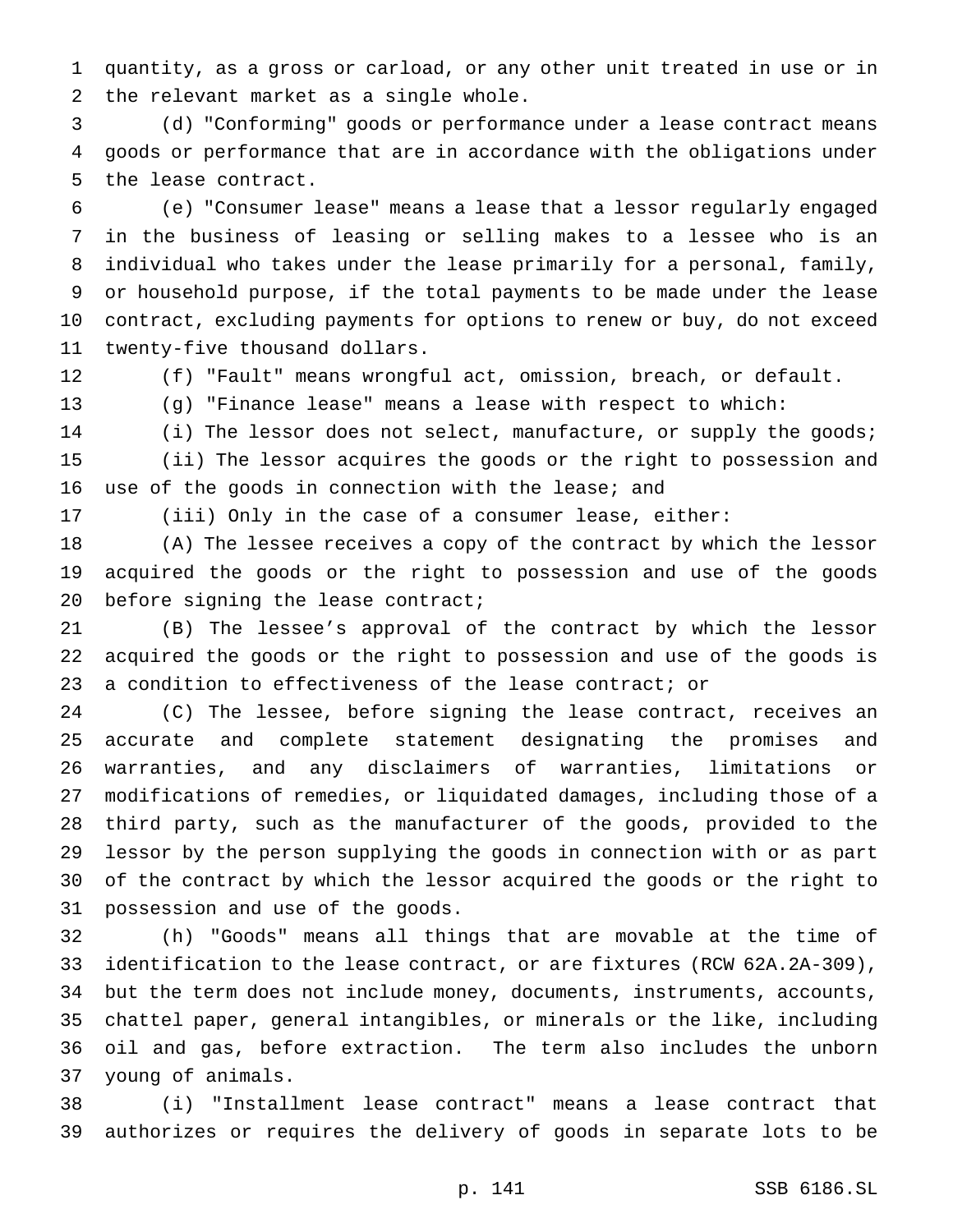separately accepted, even though the lease contract contains a clause "each delivery is a separate lease" or its equivalent.

 (j) "Lease" means a transfer of the right to possession and use of goods for a term in return for consideration, but a sale, including a sale on approval or a sale or return, or retention or creation of a security interest is not a lease. Unless the context clearly indicates otherwise, the term includes a sublease.

 (k) "Lease agreement" means the bargain, with respect to the lease, of the lessor and the lessee in fact as found in their language or by implication from other circumstances including course of dealing or usage of trade or course of performance as provided in this Article. Unless the context clearly indicates otherwise, the term includes a sublease agreement.

 (l) "Lease contract" means the total legal obligation that results from the lease agreement as affected by this Article and any other applicable rules of law. Unless the context clearly indicates otherwise, the term includes a sublease contract.

 (m) "Leasehold interest" means the interest of the lessor or the lessee under a lease contract.

 (n) "Lessee" means a person who acquires the right to possession and use of goods under a lease. Unless the context clearly indicates otherwise, the term includes a sublessee.

 (o) "Lessee in ordinary course of business" means a person who in good faith and without knowledge that the lease to him or her is in violation of the ownership rights or security interest or leasehold interest of a third party in the goods, leases in ordinary course from a person in the business of selling or leasing goods of that kind, but does not include a pawnbroker. "Leasing" may be for cash, or by exchange of other property, or on secured or unsecured credit and includes receiving goods or documents of title under a preexisting lease contract but does not include a transfer in bulk or as security for or in total or partial satisfaction of a money debt.

 (p) "Lessor" means a person who transfers the right to possession and use of goods under a lease. Unless the context clearly indicates otherwise, the term includes a sublessor.

 (q) "Lessor's residual interest" means the lessor's interest in the goods after expiration, termination, or cancellation of the lease contract.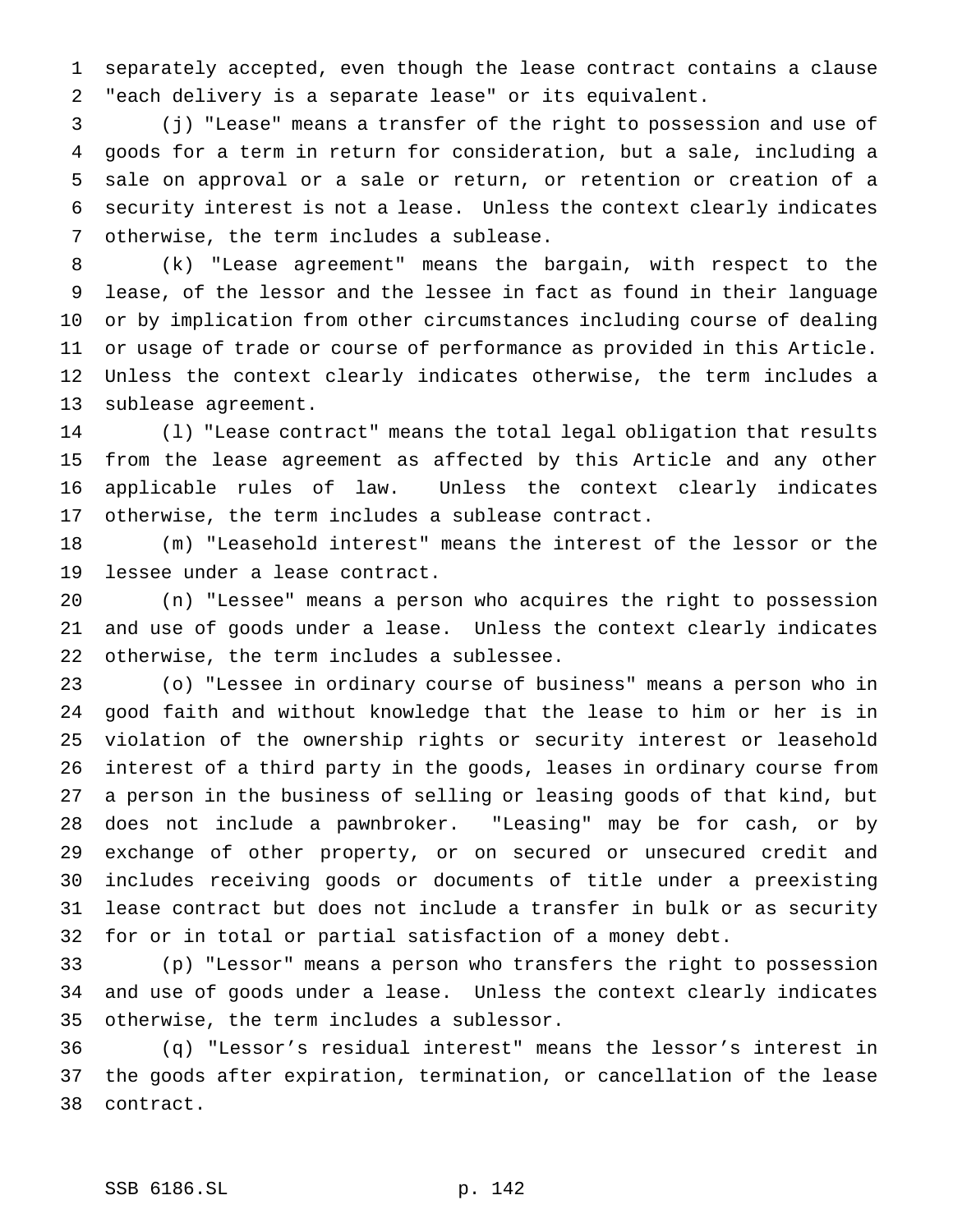(r) "Lien" means a charge against or interest in goods to secure payment of a debt or performance of an obligation, but the term does not include a security interest.

 (s) "Lot" means a parcel or a single article that is the subject matter of a separate lease or delivery, whether or not it is sufficient to perform the lease contract.

 (t) "Merchant lessee" means a lessee that is a merchant with respect to goods of the kind subject to the lease.

 (u) "Present value" means the amount as of a date certain of one or more sums payable in the future, discounted to the date certain. The discount is determined by the interest rate specified by the parties if the rate was not manifestly unreasonable at the time the transaction was entered into; otherwise, the discount is determined by a commercially reasonable rate that takes into account the facts and circumstances of each case at the time the transaction was entered into.

 (v) "Purchase" includes taking by sale, lease, mortgage, security interest, pledge, gift, or any other voluntary transaction creating an interest in goods.

 (w) "Sublease" means a lease of goods the right to possession and use of which was acquired by the lessor as a lessee under an existing lease.

 (x) "Supplier" means a person from whom a lessor buys or leases goods to be leased under a finance lease.

 (y) "Supply contract" means a contract under which a lessor buys or leases goods to be leased.

 (z) "Termination" occurs when either party pursuant to a power created by agreement or law puts an end to the lease contract otherwise than for default.

 (2) Other definitions applying to this Article or to specified Parts thereof, and the sections in which they appear are:

| 32 | "Accessions."            | RCW 62A.2A-310(1).       |
|----|--------------------------|--------------------------|
| 33 | "Construction mortgage." | RCW $62A.2A-309(1)(d)$ . |
| 34 | "Encumbrance."           | RCW $62A.2A-309(1)(e)$ . |
| 35 | "Fixtures."              | RCW $62A.2A-309(1)(a)$ . |
| 36 | "Fixture filing."        | RCW $62A.2A-309(1)(b)$ . |
| 37 | "Purchase money lease."  | RCW $62A.2A-309(1)(c)$ . |
|    |                          |                          |

 (3) The following definitions in other Articles apply to this Article: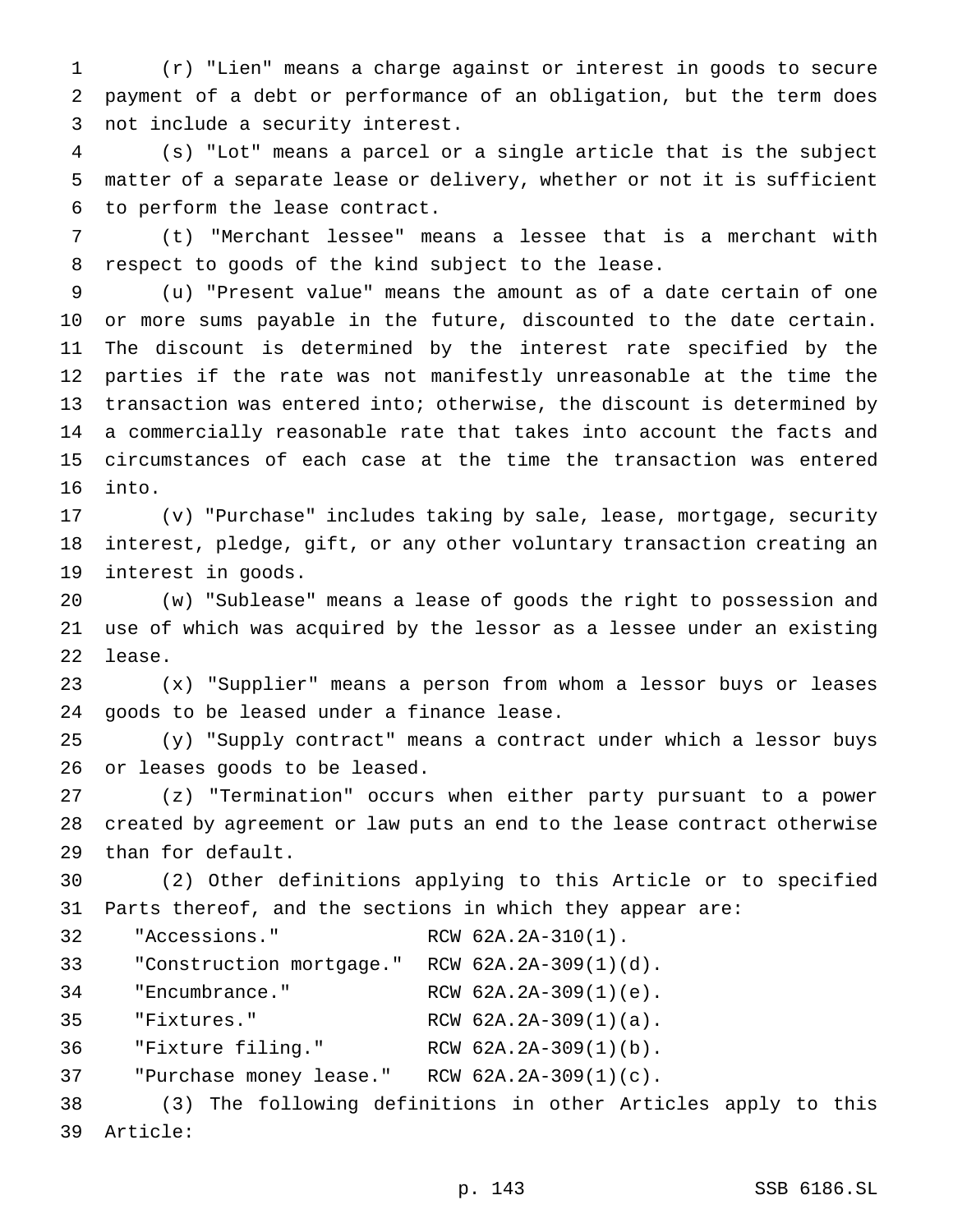| $\mathbf 1$   | "Account."                    | RCW $((62A.9-106)) 62A.9A-102(a)(2)$ .                               |
|---------------|-------------------------------|----------------------------------------------------------------------|
| 2             | "Between merchants."          | RCW $62A.2-104(3)$ .                                                 |
| 3             | "Buyer."                      | RCW $62A.2-103(1)(a)$ .                                              |
| 4             | "Chattel paper."              | RCW $((62A.9-105(1)(b))) 62A.9A-102(a)(11)$ .                        |
| 5             | "Consumer goods."             | RCW $((62A.9-109(1))) 62A.9A-102(a)(23)$ .                           |
| 6             | "Document."                   | RCW $((62A.9-105(1)(f))$ $62A.9A-102(a)(30)$ .                       |
| 7             | "Entrusting."                 | RCW $62A.2-403(3)$ .                                                 |
| 8             | "General                      |                                                                      |
| 9             | $intangible((\mathbf{s}))$ ." | RCW $(62A.9-106)$ $62A.9A-102(a)(42)$ .                              |
| 10            | "Good faith."                 | RCW $62A.2-103(1)(b)$ .                                              |
| 11            | "Instrument."                 | RCW $((62A.9-105(1)(i+)) 62A.9A-102(a)(47)).$                        |
| 12            | "Merchant."                   | RCW $62A.2-104(1)$ .                                                 |
| 13            | "Mortgage."                   | RCW $((62A.9-105(1)(j)))$ $62A.9A-102(a)(55)$ .                      |
| 14            |                               | "Pursuant to commitment." RCW ((62A.9-105(1)(k))) 62A.9A-102(a)(68). |
| 15            | "Receipt."                    | RCW $62A.2-103(1)(c)$ .                                              |
| 16            | "Sale."                       | RCW $62A.2-106(1)$ .                                                 |
| 17            | "Sale on approval."           | RCW 62A.2-326.                                                       |
| 18            | "Sale or return."             | RCW 62A.2-326.                                                       |
| 19            | "Seller."                     | RCW $62A.2-103(1)(d)$ .                                              |
| $\sim$ $\sim$ |                               |                                                                      |

 (4) In addition, Article 62A.1 RCW contains general definitions and principles of construction and interpretation applicable throughout this Article.

 **Sec. 9A-809.** RCW 62A.2A-303 and 1993 c 230 s 2A-303 are each amended to read as follows:

 ALIENABILITY OF PARTY'S INTEREST UNDER LEASE CONTRACT OR OF LESSOR'S RESIDUAL INTEREST IN GOODS; DELEGATION OF PERFORMANCE; TRANSFER OF RIGHTS. (1) As used in this section, "creation of a security interest" includes the sale of a lease contract that is subject to Article 9, Secured Transactions, by reason of RCW  $((62A.9-102(1)(b))) 62A.9A-109(a)(3).$ 

31 (2) Except as provided in subsection((s)) (3) of this section and 32 ( $(\overline{(4)}$  of this section)) RCW  $62A.9A-407$ , a provision in a lease agreement which (a) prohibits the voluntary or involuntary transfer, including a transfer by sale, sublease, creation or enforcement of a security interest, or attachment, levy, or other judicial process, of an interest of a party under the lease contract or of the lessor's residual interest in the goods, or (b) makes such a transfer an event of default, gives rise to the rights and remedies provided in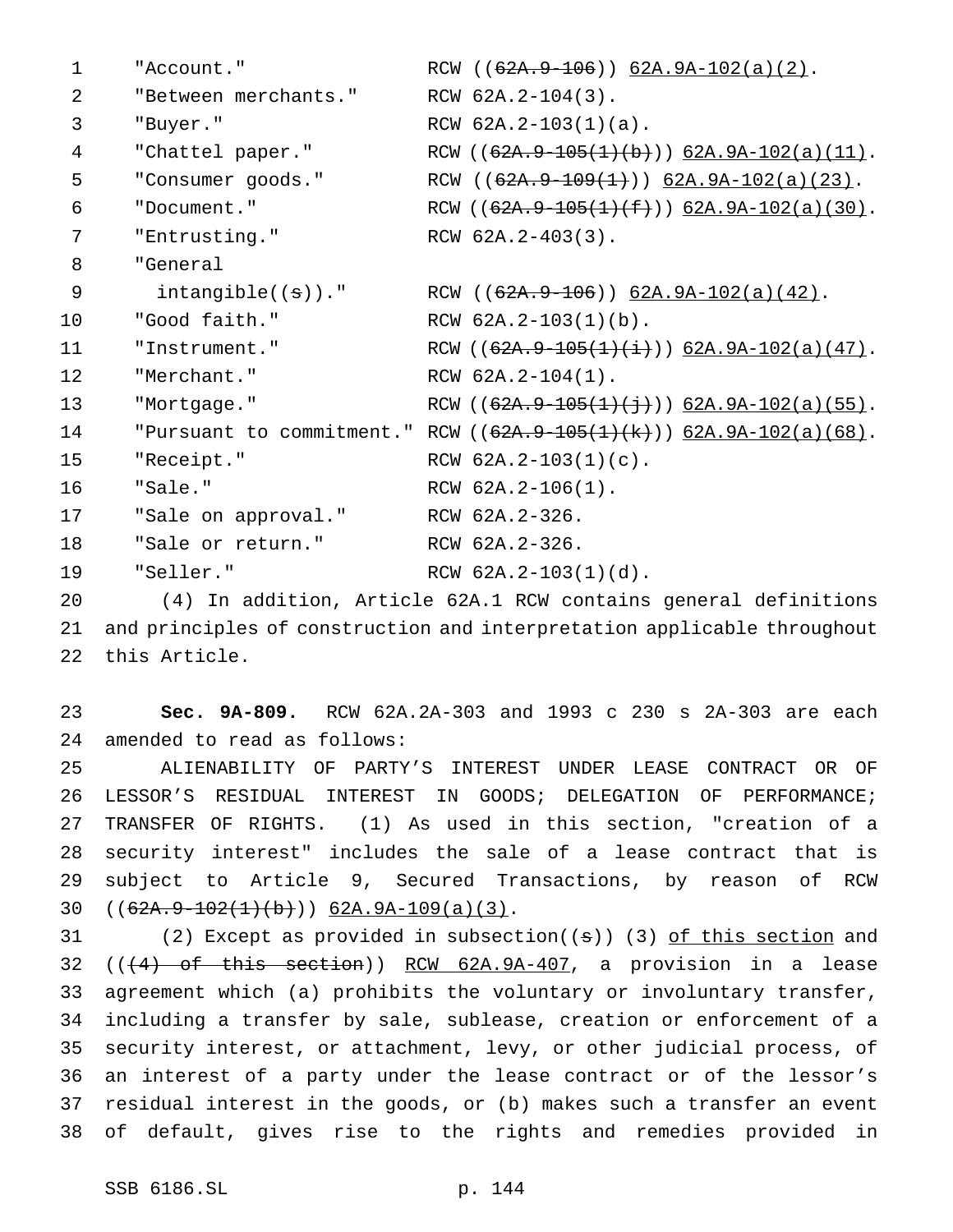1 subsection  $((+5))$   $(4)$  of this section, but a transfer that is 2 prohibited or is an event of default under the lease agreement is 3 otherwise effective.

4 (3) ((A provision in a lease agreement which (a) prohibits the 5 creation or enforcement of a security interest in an interest of a 6 party under the lease contract or in the lessor's residual interest in 7 the goods, or (b) makes such a transfer an event of default, is not 8 enforceable unless, and then only to the extent that, there is an 9 actual transfer by the lessee of the lessee's right of possession or 10 use of the goods in violation of the provision or an actual delegation 11 of a material performance of either party to the lease contract in 12 violation of the provision. Neither the granting nor the enforcement 13 of a security interest in (i) the lessor's interest under the lease 14 contract or (ii) the lessor's residual interest in the goods is a 15 transfer that materially impairs the prospect of obtaining return 16 performance by, materially changes the duty of, or materially increases 17 the burden or risk imposed on, the lessee within the purview of 18 subsection (5) of this section unless, and then only to the extent 19 that, there is an actual delegation of a material performance of the 20 <del>lessor.</del>

 $(4)$ )) A provision in a lease agreement which (i) prohibits a transfer of a right to damages for default with respect to the whole lease contract or of a right to payment arising out of the transferor's due performance of the transferor's entire obligation, or (ii) makes such a transfer an event of default, is not enforceable, and such a transfer is not a transfer that materially impairs the prospect of obtaining return performance by, materially changes the duty of, or materially increases the burden or risk imposed on, the other party to 29 the lease contract within the purview of subsection  $((+5))$   $(4)$  of this 30 section.

31  $((+5))$   $(4)$  Subject to subsection((s)) (3) of this section and 32  $((4)$  of this section)) RCW 62A.9A-407:

 (a) If a transfer is made which is made an event of default under a lease agreement, the party to the lease contract not making the transfer, unless that party waives the default or otherwise agrees, has the rights and remedies described in RCW 62A.2A-501(2);

37 (b) If subsection  $((+5))$   $(4)(a)$  of this section is not applicable 38 and if a transfer is made that (i) is prohibited under a lease 39 agreement or (ii) materially impairs the prospect of obtaining return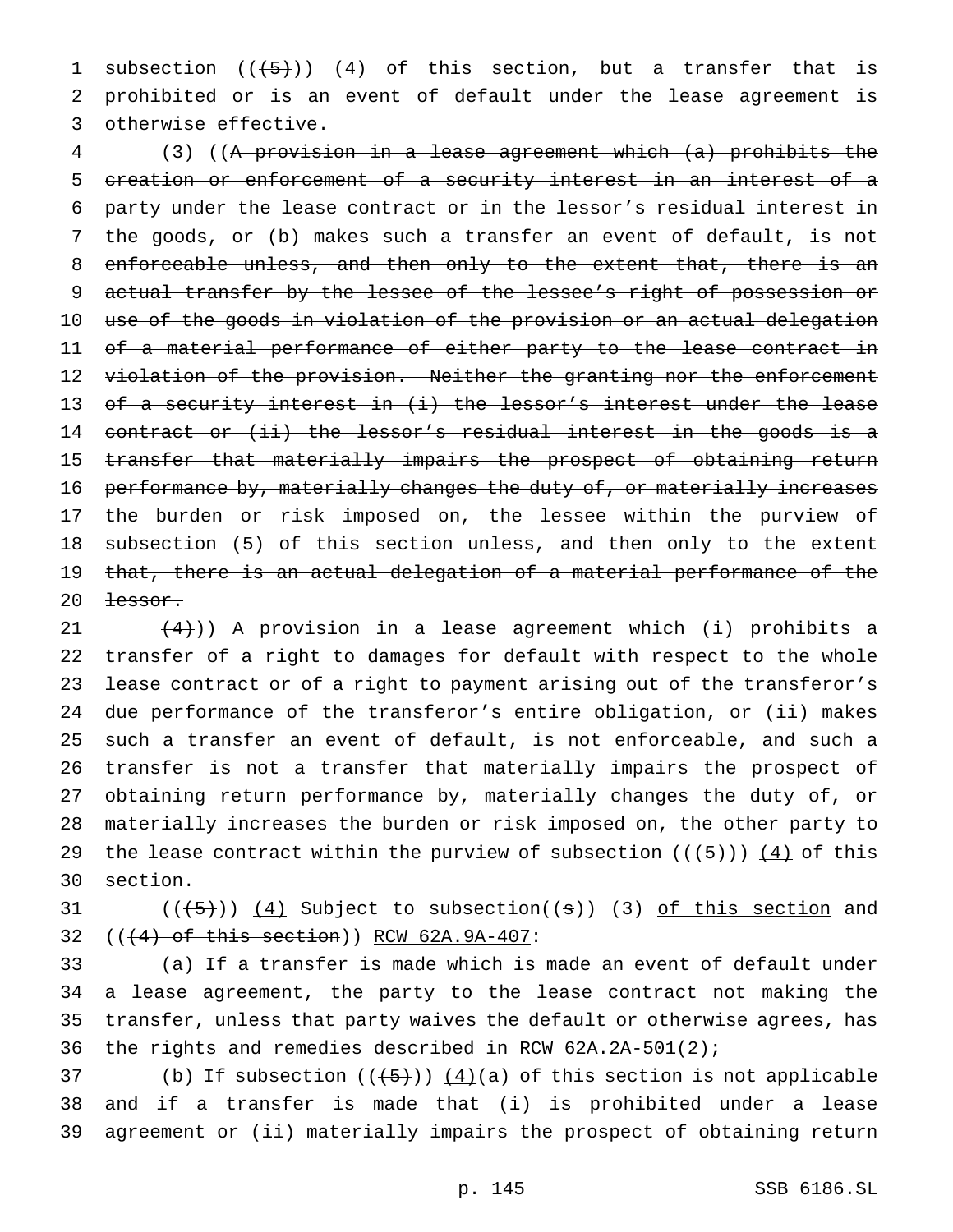performance by, materially changes the duty of, or materially increases the burden or risk imposed on, the other party to the lease contract, unless the party not making the transfer agrees at any time to the transfer in the lease contract or otherwise, then, except as limited by contract, (A) the transferor is liable to the party not making the transfer for damages caused by the transfer to the extent that the damages could not reasonably be prevented by the party not making the transfer and (B) a court having jurisdiction may grant other appropriate relief, including cancellation of the lease contract or an injunction against the transfer.

 $((+6+))$  (5) A transfer of "the lease" or of "all my rights under the lease," or a transfer in similar general terms, is a transfer of rights and, unless the language or the circumstances, as in a transfer for security, indicate the contrary, the transfer is a delegation of duties by the transferor to the transferee. Acceptance by the transferee constitutes a promise by the transferee to perform those duties. The promise is enforceable by either the transferor or the other party to the lease contract.

 $((+7))$  (6) Unless otherwise agreed by the lessor and the lessee, a delegation of performance does not relieve the transferor as against the other party of any duty to perform or of any liability for default.  $((+8))$   $(7)$  In a consumer lease, to prohibit the transfer of an interest of a party under the lease contract or to make a transfer an event of default, the language must be specific, by a writing, and conspicuous.

 **Sec. 9A-810.** RCW 62A.2A-307 and 1993 c 230 s 2A-307 are each amended to read as follows:

 PRIORITY OF LIENS ARISING BY ATTACHMENT OR LEVY ON, SECURITY INTERESTS IN, AND OTHER CLAIMS TO GOODS. (1) Except as otherwise provided in RCW 62A.2A-306, a creditor of a lessee takes subject to the lease contract.

32 (2) Except as otherwise provided in subsection((<del>s</del>)) (3) ((and 33  $(4)$ )) of this section and in RCW 62A.2A-306 and 62A.2A-308, a creditor 34 of a lessor takes subject to the lease contract unless ( $(-1)$ 

 $(a)$ )) the creditor holds a lien that attached to the goods before 36 the lease contract became enforceable( $(i+$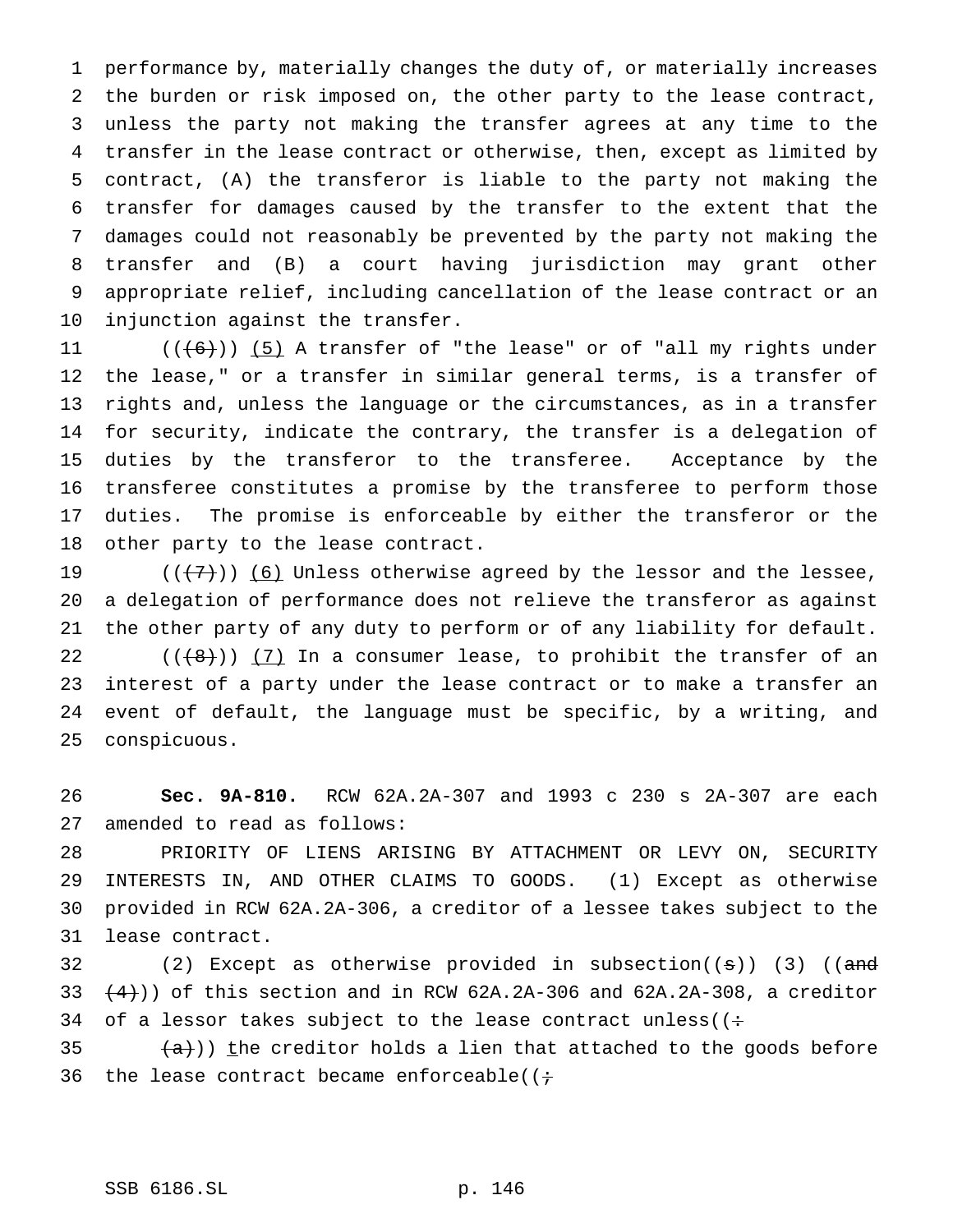(b) The creditor holds a security interest in the goods and the lessee did not give value and receive delivery of the goods without 3 knowledge of the security interest; or

 (c) The creditor holds a security interest in the goods which was perfected (RCW 62A.9-303) before the lease contract became enforceable)).

 (3) ((A lessee in the ordinary course of business takes the 8 leasehold interest free of a security interest in the goods created by 9 the lessor even though the security interest is perfected (RCW 62A.9-303) and the lessee knows of its existence.

 $(4)$  A lessee other than a lessee in the ordinary course of 12 business takes the leasehold interest free of a security interest to 13 the extent that it secures future advances made after the secured party 14 a<del>cquires knowledge of the lease or more than forty-five days after the</del> lease contract becomes enforceable, whichever first occurs, unless the 16 future advances are made pursuant to a commitment entered into without 17 knowledge of the lease and before the expiration of the forty-five day 18 period.)) Except as otherwise provided in RCW 62A.9A-317, 62A.9A-321, and 62A.9A-323, a lessee takes a leasehold interest subject to a security interest held by a creditor of the lessor.

 **Sec. 9A-811.** RCW 62A.2A-309 and 1993 c 230 s 2A-309 are each amended to read as follows:

 LESSOR'S AND LESSEE'S RIGHTS WHEN GOODS BECOME FIXTURES. (1) In this section:

 (a) Goods are "fixtures" when they become so related to particular real estate that an interest in them arises under real estate law;

27 (b) A "fixture filing" is the filing, in the office where a record 28 of a mortgage on the real estate would be filed or recorded, of a financing statement covering goods that are or are to become fixtures 30 and conforming to the requirements of RCW ((62A.9-402(5))) 62A.9A-502 (a) and  $(b)$ ;

 (c) A lease is a "purchase money lease" unless the lessee has possession or use of the goods or the right to possession or use of the goods before the lease agreement is enforceable;

 (d) A mortgage is a "construction mortgage" to the extent it secures an obligation incurred for the construction of an improvement on land including the acquisition cost of the land, if the recorded writing so indicates; and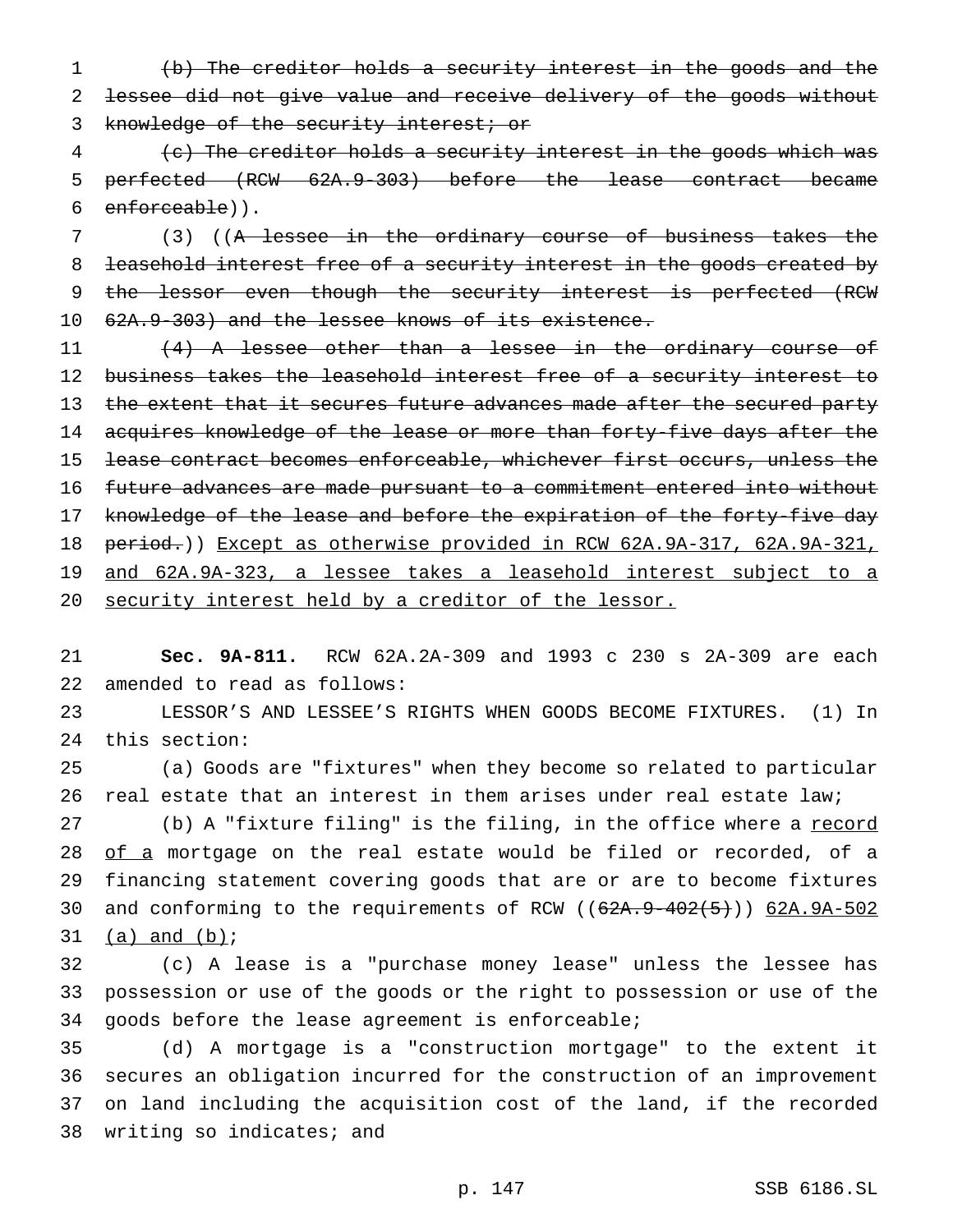(e) "Encumbrance" includes real estate mortgages and other liens on real estate and all other rights in real estate that are not ownership interests.

 (2) Under this Article a lease may be of goods that are fixtures or may continue in goods that become fixtures, but no lease exists under this Article of ordinary building materials incorporated into an improvement on land.

 (3) This Article does not prevent creation of a lease of fixtures pursuant to real estate law.

 (4) The perfected interest of a lessor of fixtures has priority over a conflicting interest of an encumbrancer or owner of the real estate if:

 (a) The lease is a purchase money lease, the conflicting interest of the encumbrancer or owner arises before the goods become fixtures, the interest of the lessor is perfected by a fixture filing before the goods become fixtures or within twenty days thereafter, and the lessee has an interest of record in the real estate or is in possession of the real estate; or

 (b) The interest of the lessor is perfected by a fixture filing before the interest of the encumbrancer or owner is of record, the lessor's interest has priority over any conflicting interest of a predecessor in title of the encumbrancer or owner, and the lessee has an interest of record in the real estate or is in possession of the real estate.

 (5) The interest of a lessor of fixtures, whether or not perfected, has priority over the conflicting interest of an encumbrancer or owner of the real estate if:

 (a) The fixtures are readily removable factory or office machines, readily removable equipment that is not primarily used or leased for use in the operation of the real estate, or readily removable replacements of domestic appliances that are goods subject to a consumer lease, and before the goods become fixtures the lease contract is enforceable; or

 (b) The conflicting interest is a lien on the real estate obtained by legal or equitable proceedings after the lease contract is enforceable; or

 (c) The encumbrancer or owner has consented in writing to the lease or has disclaimed an interest in the goods as fixtures; or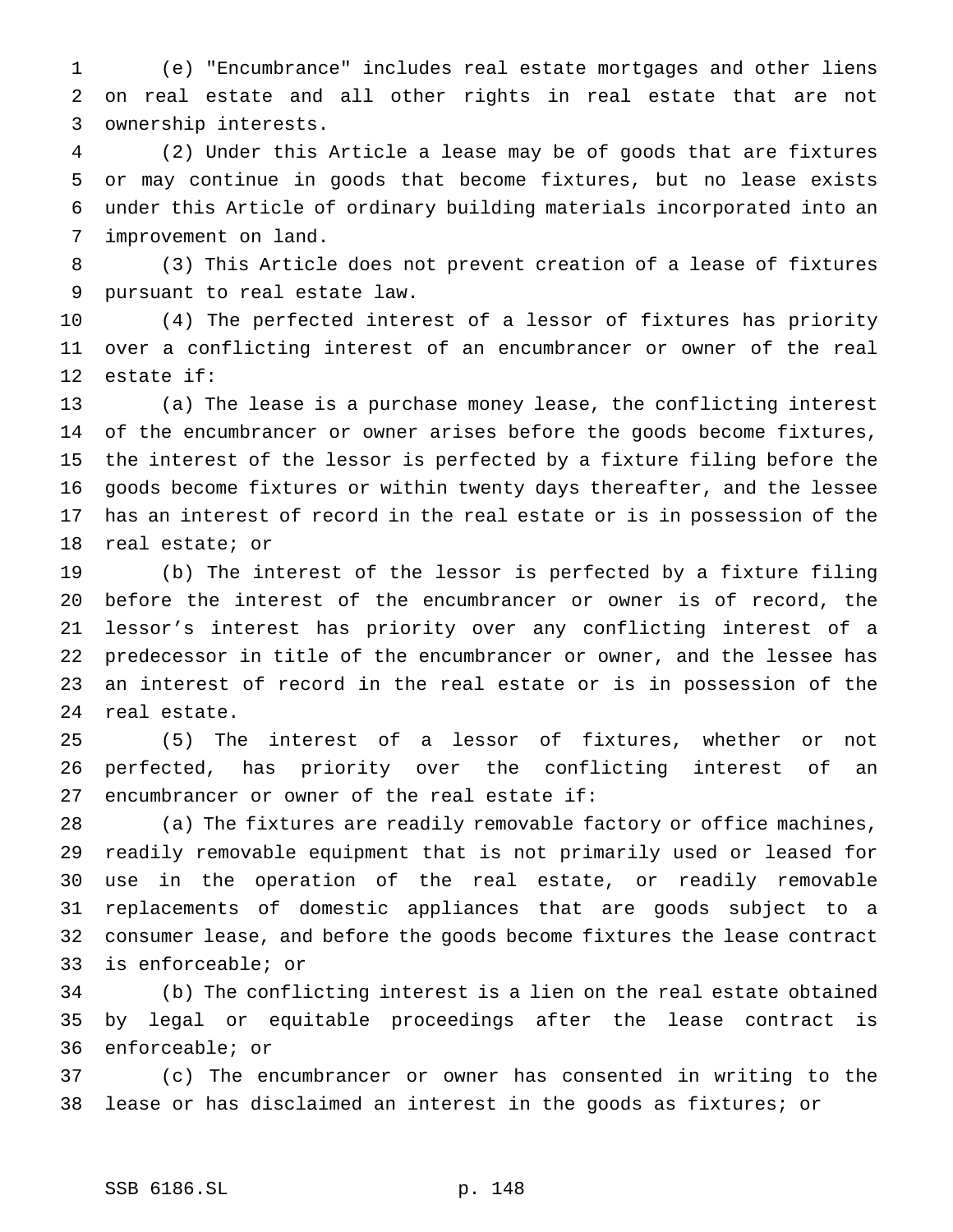(d) The lessee has a right to remove the goods as against the encumbrancer or owner. If the lessee's right to remove terminates, the priority of the interest of the lessor continues for a reasonable time.

 (6) Notwithstanding subsection (4)(a) of this section but otherwise subject to subsections (4) and (5) of this section, the interest of a lessor of fixtures, including the lessor's residual interest, is subordinate to the conflicting interest of an encumbrancer of the real estate under a construction mortgage recorded before the goods become fixtures if the goods become fixtures before the completion of the construction. To the extent given to refinance a construction mortgage, the conflicting interest of an encumbrancer of the real estate under a mortgage has this priority to the same extent as the encumbrancer of the real estate under the construction mortgage. (7) In cases not within the preceding subsections, priority between the interest of a lessor of fixtures, including the lessor's residual interest, and the conflicting interest of an encumbrancer or owner of the real estate who is not the lessee is determined by the priority rules governing conflicting interests in real estate.

 (8) If the interest of a lessor of fixtures, including the lessor's residual interest, has priority over all conflicting interests of all owners and encumbrancers of the real estate, the lessor or the lessee may (a) on default, expiration, termination, or cancellation of the lease agreement but subject to the lease agreement and this Article, or (b) if necessary to enforce other rights and remedies of the lessor or lessee under this Article, remove the goods from the real estate, free and clear of all conflicting interests of all owners and encumbrancers of the real estate, but the lessor or lessee must reimburse any encumbrancer or owner of the real estate who is not the lessee and who has not otherwise agreed for the cost of repair of any physical injury, but not for any diminution in value of the real estate caused by the absence of the goods removed or by any necessity of replacing them. A person entitled to reimbursement may refuse permission to remove until the party seeking removal gives adequate security for the performance of this obligation.

 (9) Even though the lease agreement does not create a security interest, the interest of a lessor of fixtures, including the lessor's residual interest, is perfected by filing a financing statement as a fixture filing for leased goods that are or are to become fixtures in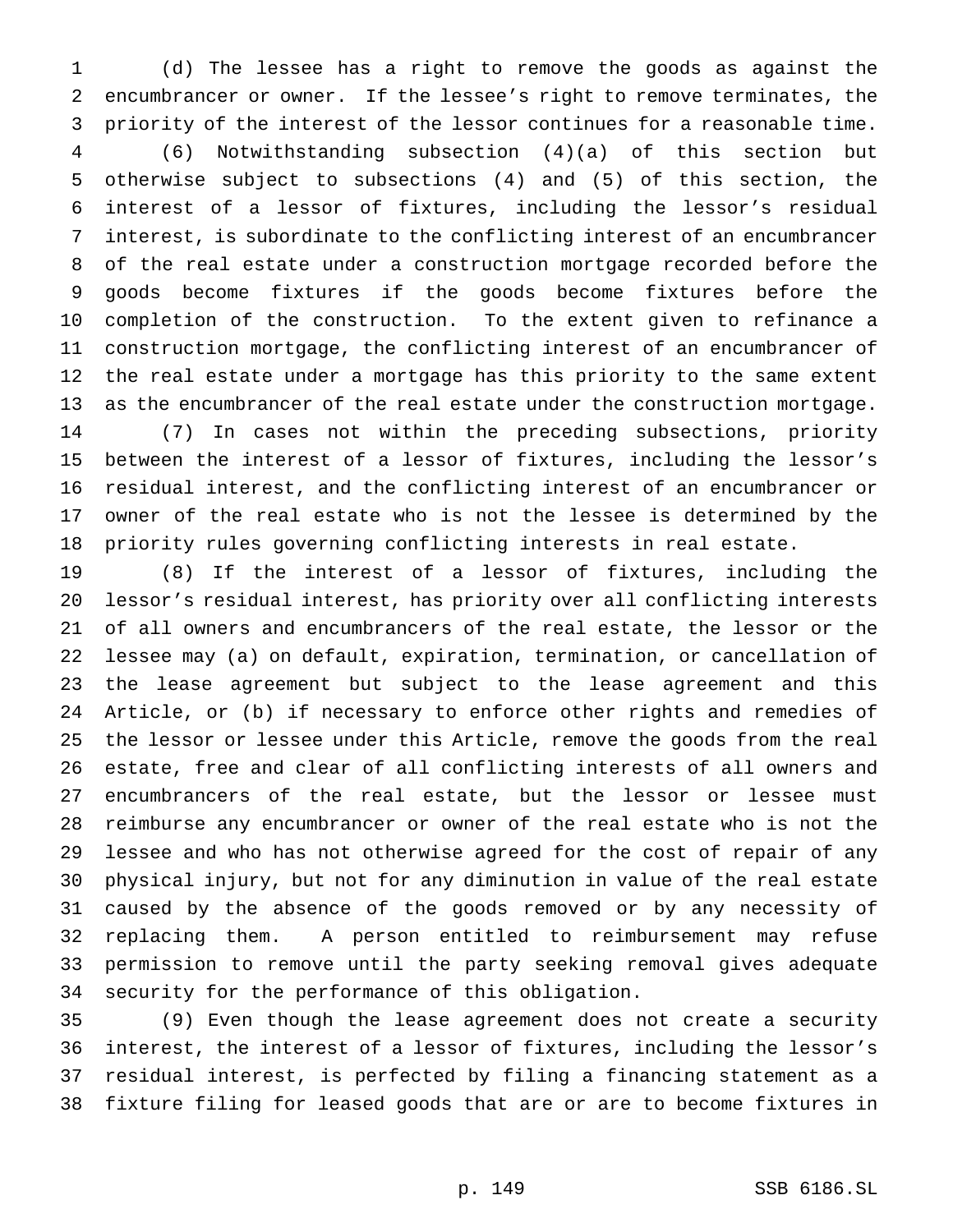accordance with the relevant provisions of the Article on Secured 2 Transactions, Article ((62A.9)) 62A.9A RCW.

 **Sec. 9A-812.** RCW 62A.2A-310 and 1993 c 230 s 2A-310 are each amended to read as follows:

 LESSOR'S AND LESSEE'S RIGHTS WHEN GOODS BECOME ACCESSIONS. (1) Goods are "accessions" when they are installed in or affixed to other goods.

 (2) The interest of a lessor or a lessee under a lease contract entered into before the goods became accessions is superior to all interests in the whole except as stated in subsection (4) of this section.

 (3) The interest of a lessor or a lessee under a lease contract entered into at the time or after the goods became accessions is superior to all subsequently acquired interests in the whole except as stated in subsection (4) of this section but is subordinate to interests in the whole existing at the time the lease contract was made unless the holders of such interests in the whole have in writing consented to the lease, or disclaimed an interest in the goods as part of the whole, or the accession is leased under tariff No. 74 for residential conversion burners leased by a natural gas utility.

 (4) Unless the accession is leased under tariff No. 74 for residential conversion burners leased by a natural gas utility, the interest of a lessor or a lessee under a lease contract described in subsection (2) or (3) of this section is subordinate to the interest of:

 (a) A buyer in the ordinary course of business or a lessee in the ordinary course of business of any interest in the whole acquired after 28 the goods became accessions;  $((\theta \cdot \hat{r}))$ 

 (b) A creditor with a security interest in the whole perfected before the lease contract was made to the extent that the creditor 31 makes subsequent advances without knowledge of the lease contract; or (c) A creditor with a security interest in the whole which is perfected by compliance with the requirements of a certificate-of-title statute under RCW 62A.9A-311(b).

 (5) When under subsections (2) or (3) and (4) of this section a lessor or a lessee of accessions holds an interest that is superior to all interests in the whole, the lessor or the lessee may (a) on default, expiration, termination, or cancellation of the lease contract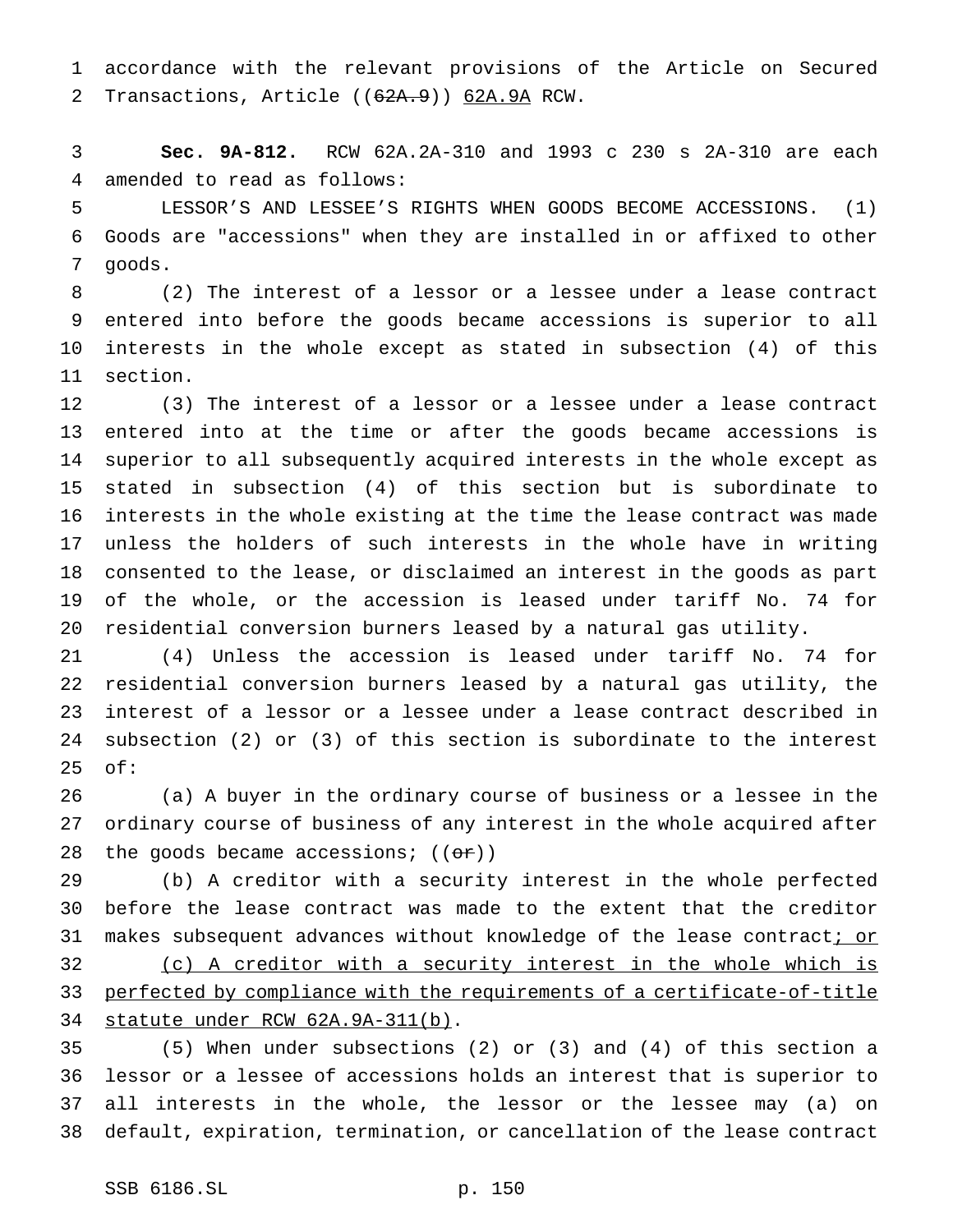by the other party but subject to the provisions of the lease contract and this Article, or (b) if necessary to enforce his or her other rights and remedies under this Article, remove the goods from the whole, free and clear of all interests in the whole, but he or she must reimburse any holder of an interest in the whole who is not the lessee and who has not otherwise agreed for the cost of repair of any physical injury but not for any diminution in value of the whole caused by the absence of the goods removed or by any necessity for replacing them. A person entitled to reimbursement may refuse permission to remove until the party seeking removal gives adequate security for the performance of this obligation.

 **Sec. 9A-813.** RCW 62A.4-210 and 1993 c 229 s 97 are each amended to read as follows:

 SECURITY INTEREST OF COLLECTING BANK IN ITEMS, ACCOMPANYING DOCUMENTS AND PROCEEDS. (a) A collecting bank has a security interest in an item and any accompanying documents or the proceeds of either:

 (1) In case of an item deposited in an account, to the extent to which credit given for the item has been withdrawn or applied;

 (2) In case of an item for which it has given credit available for withdrawal as of right, to the extent of the credit given whether or not the credit is drawn upon or there is a right of charge-back; or (3) If it makes an advance on or against the item.

 (b) If credit given for several items received at one time or pursuant to a single agreement is withdrawn or applied in part, the security interest remains upon all the items, any accompanying documents or the proceeds of either. For the purpose of this section, credits first given are first withdrawn.

 (c) Receipt by a collecting bank of a final settlement for an item is a realization on its security interest in the item, accompanying documents, and proceeds. So long as the bank does not receive final settlement for the item or give up possession of the item or accompanying documents for purposes other than collection, the security interest continues to that extent and is subject to Article 9, but:

 (1) No security agreement is necessary to make the security 35 interest enforceable (((subsection (1) of RCW 62A.9-203))) RCW 62A.9A-203(b)(3)(A);

(2) No filing is required to perfect the security interest; and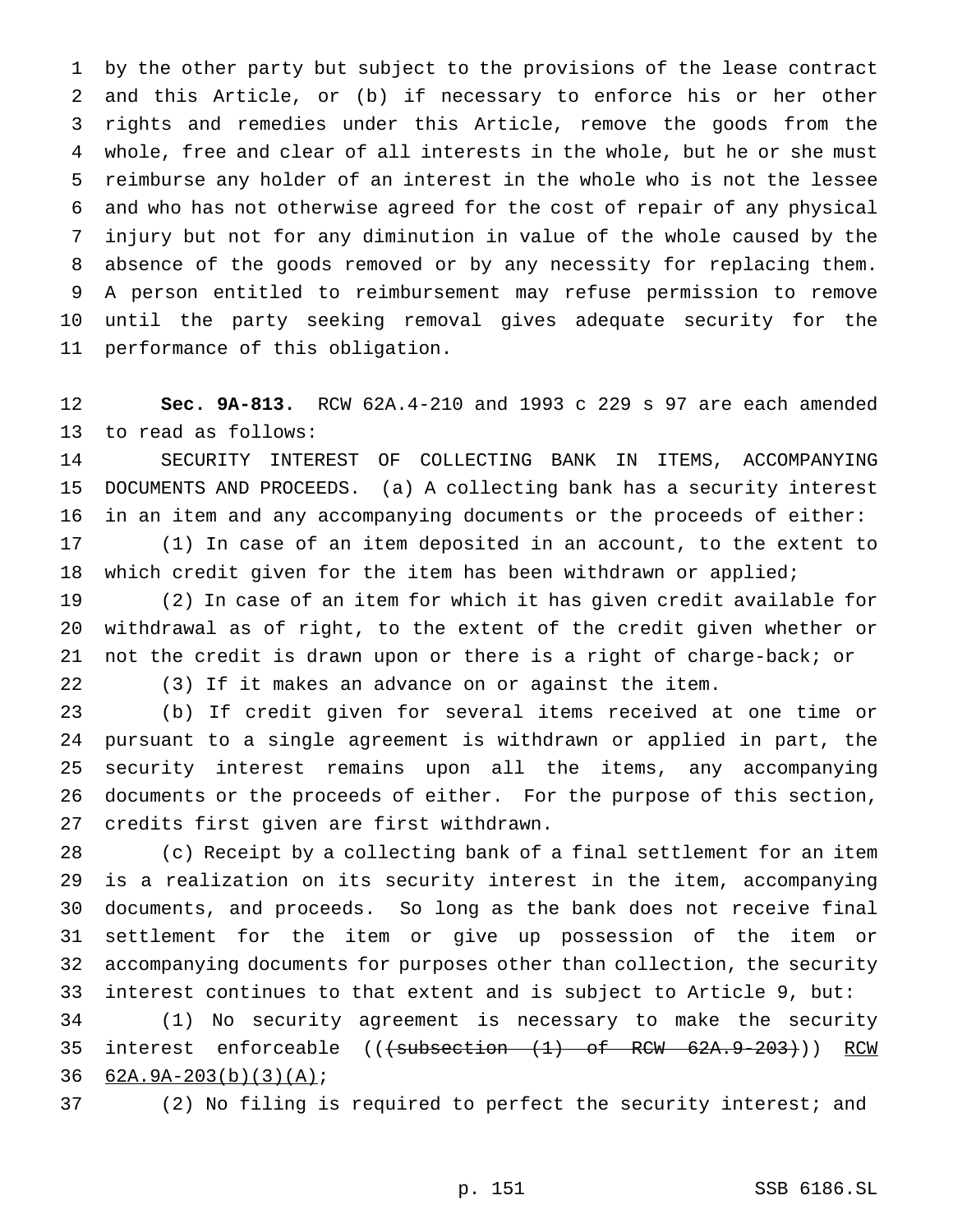(3) The security interest has priority over conflicting perfected security interests in the item, accompanying documents, or proceeds.

 **Sec. 9A-814.** RCW 62A.7-503 and 1965 ex.s. c 157 s 7-503 are each amended to read as follows:

 DOCUMENT OF TITLE TO GOODS DEFEATED IN CERTAIN CASES. (1) A document of title confers no right in goods against a person who before issuance of the document had a legal interest or a perfected security interest in them and who neither

 (a) delivered or entrusted them or any document of title covering them to the bailor or his nominee with actual or apparent authority to ship, store or sell or with power to obtain delivery under this Article (RCW 62A.7-403) or with power of disposition under this Title (RCW 13 62A.2-403 and RCW ((62A.9-307)) 62A.9A-320) or other statute or rule of law; nor

 (b) acquiesced in the procurement by the bailor or his nominee of any document of title.

 (2) Title to goods based upon an unaccepted delivery order is subject to the rights of anyone to whom a negotiable warehouse receipt or bill of lading covering the goods has been duly negotiated. Such a title may be defeated under the next section to the same extent as the rights of the issuer or a transferee from the issuer.

 (3) Title to goods based upon a bill of lading issued to a freight forwarder is subject to the rights of anyone to whom a bill issued by the freight forwarder is duly negotiated; but delivery by the carrier in accordance with Part 4 of this Article pursuant to its own bill of lading discharges the carrier's obligation to deliver.

 **Sec. 9A-815.** RCW 62A.8-103 and 1995 c 48 s 3 are each amended to read as follows:

 RULES FOR DETERMINING WHETHER CERTAIN OBLIGATIONS AND INTERESTS ARE SECURITIES OR FINANCIAL ASSETS. (1) A share or similar equity interest issued by a corporation, business trust, joint stock company, or similar entity is a security.

 (2) An "investment company security" is a security. "Investment company security" means a share or similar equity interest issued by an entity that is registered as an investment company under the federal investment company laws, an interest in a unit investment trust that is so registered, or a face-amount certificate issued by a face-amount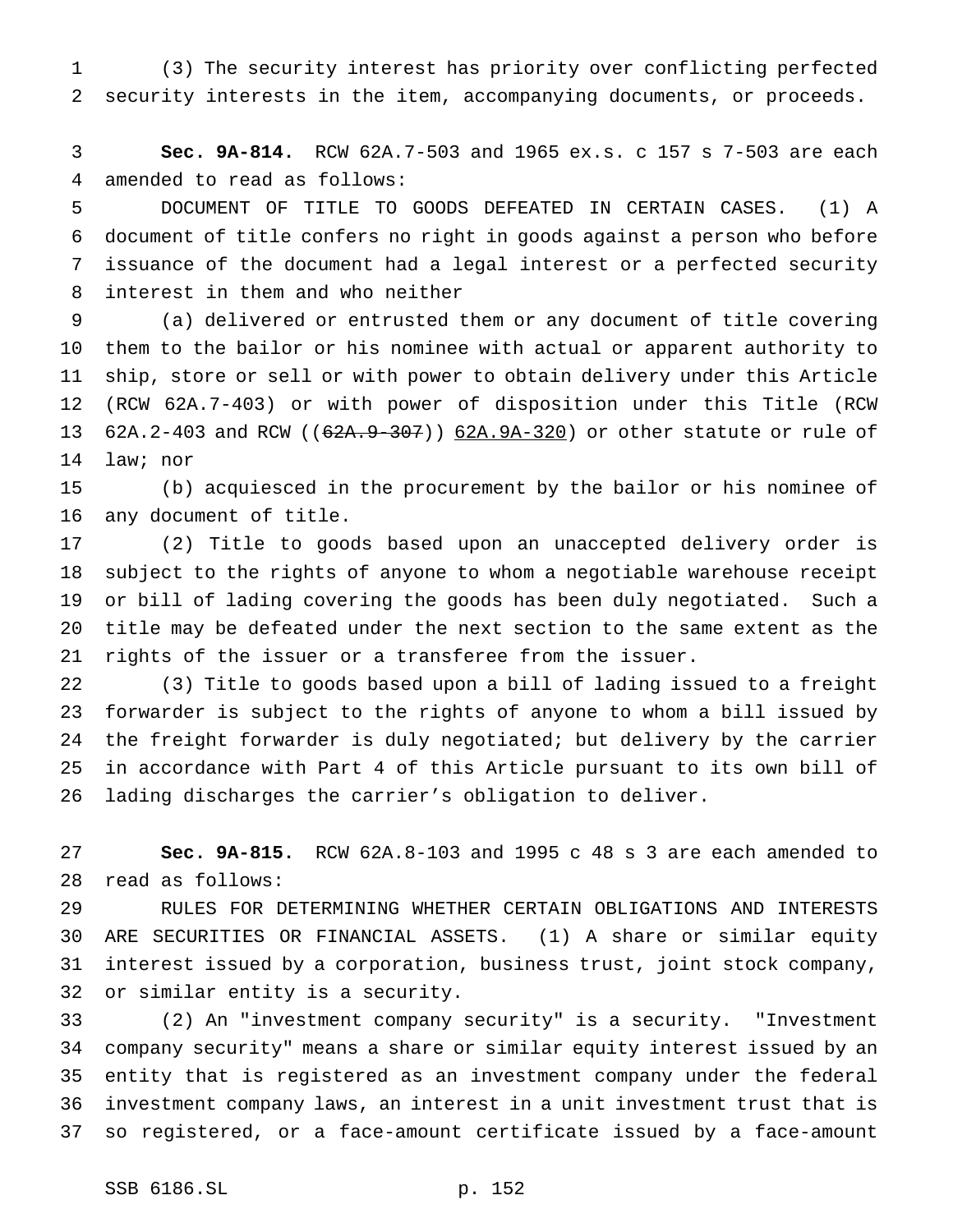certificate company that is so registered. Investment company security does not include an insurance policy or endowment policy or annuity contract issued by an insurance company.

 (3) An interest in a partnership or limited liability company is not a security unless it is dealt in or traded on securities exchanges or in securities markets, its terms expressly provide that it is a security governed by this Article, or it is an investment company security. However, an interest in a partnership or limited liability company is a financial asset if it is held in a securities account.

 (4) A writing that is a security certificate is governed by this Article and not by Article 3, even though it also meets the requirements of that Article. However, a negotiable instrument governed by Article 3 is a financial asset if it is held in a securities account.

 (5) An option or similar obligation issued by a clearing corporation to its participants is not a security, but is a financial asset.

18 (6) A commodity contract, as defined in RCW ((62A.9-115)) 19 62A.9A-102(a)(15), is not a security or a financial asset.

 **Sec. 9A-816.** RCW 62A.8-106 and 1995 c 48 s 6 are each amended to read as follows:

 CONTROL. (1) A purchaser has "control" of a certificated security in bearer form if the certificated security is delivered to the purchaser.

 (2) A purchaser has "control" of a certificated security in registered form if the certificated security is delivered to the purchaser, and:

 (a) The certificate is indorsed to the purchaser or in blank by an effective indorsement; or

 (b) The certificate is registered in the name of the purchaser, upon original issue or registration of transfer by the issuer.

(3) A purchaser has "control" of an uncertificated security if:

 (a) The uncertificated security is delivered to the purchaser; or (b) The issuer has agreed that it will comply with instructions originated by the purchaser without further consent by the registered owner.

 (4) A purchaser has "control" of a security entitlement if: 38 (a) The purchaser becomes the entitlement holder;  $((\theta \cdot \mathbf{r}))$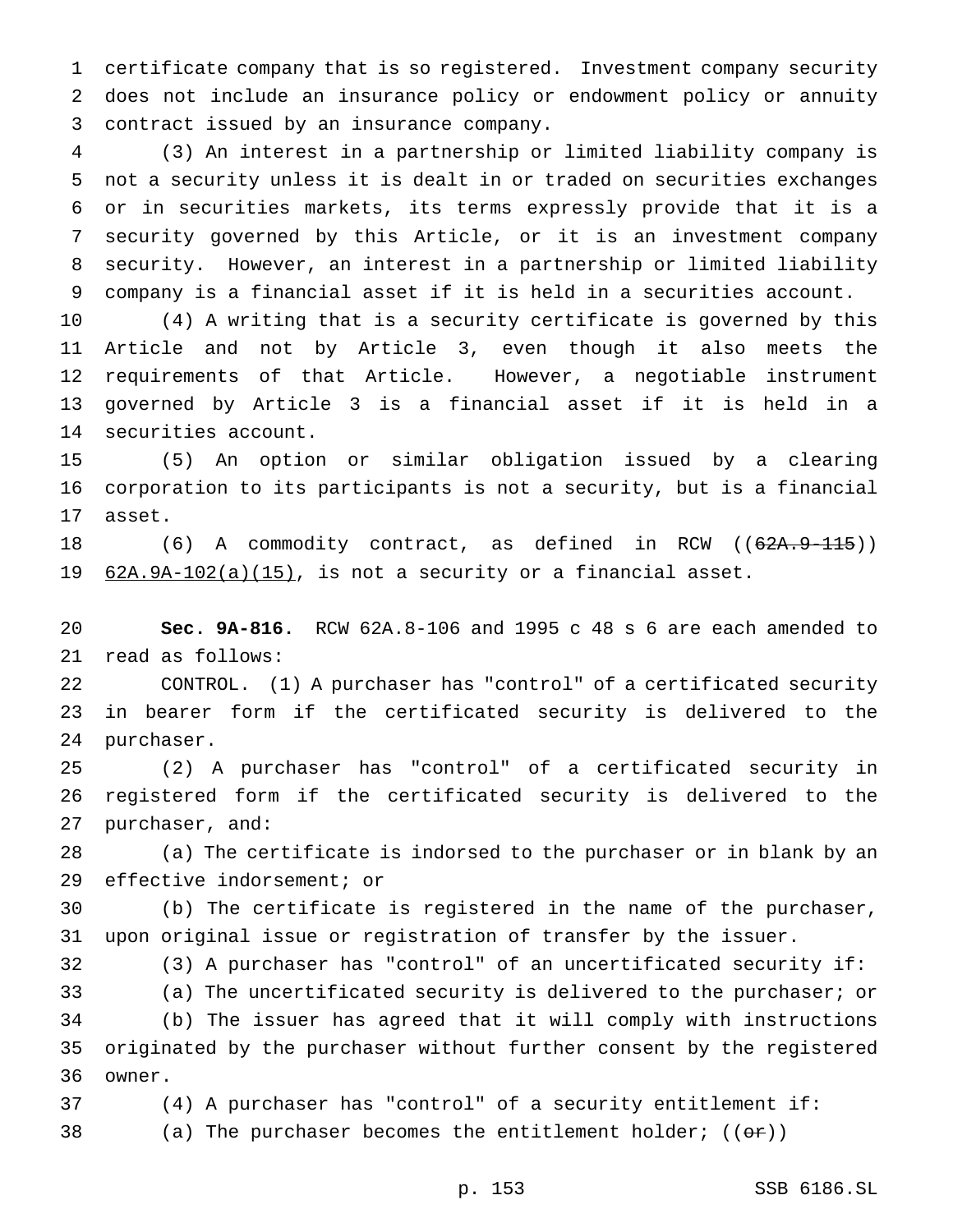(b) The securities intermediary has agreed that it will comply with entitlement orders originated by the purchaser without further 3 consent by the entitlement holder; or

 (c) Another person has control of the security entitlement on behalf of the purchaser or, having previously acquired control of the security entitlement, acknowledges that it has control on behalf of the purchaser.

 (5) If an interest in a security entitlement is granted by the entitlement holder to the entitlement holder's own securities intermediary, the securities intermediary has control.

 (6) A purchaser who has satisfied the requirements of subsection 12 (3)( $(\overline{b})$ ) or  $(4)((\overline{b}))$  of this section has control even if the 13 registered owner in the case of subsection  $(3)((\theta)+))$  of this section 14 or the entitlement holder in the case of subsection  $(4)((\theta)')$  of this section retains the right to make substitutions for the uncertificated security or security entitlement, to originate instructions or entitlement orders to the issuer or securities intermediary, or otherwise to deal with the uncertificated security or security entitlement.

 (7) An issuer or a securities intermediary may not enter into an agreement of the kind described in subsection (3)(b) or (4)(b) of this section without the consent of the registered owner or entitlement holder, but an issuer or a securities intermediary is not required to enter into such an agreement even though the registered owner or entitlement holder so directs. An issuer or securities intermediary that has entered into such an agreement is not required to confirm the existence of the agreement to another party unless requested to do so by the registered owner or entitlement holder.

 **Sec. 9A-817.** RCW 62A.8-110 and 1995 c 48 s 10 are each amended to read as follows:

 APPLICABILITY; CHOICE OF LAW. (1) The local law of the issuer's jurisdiction, as specified in subsection (4) of this section, governs: (a) The validity of a security;

 (b) The rights and duties of the issuer with respect to registration of transfer;

 (c) The effectiveness of registration of transfer by the issuer; (d) Whether the issuer owes any duties to an adverse claimant to a security; and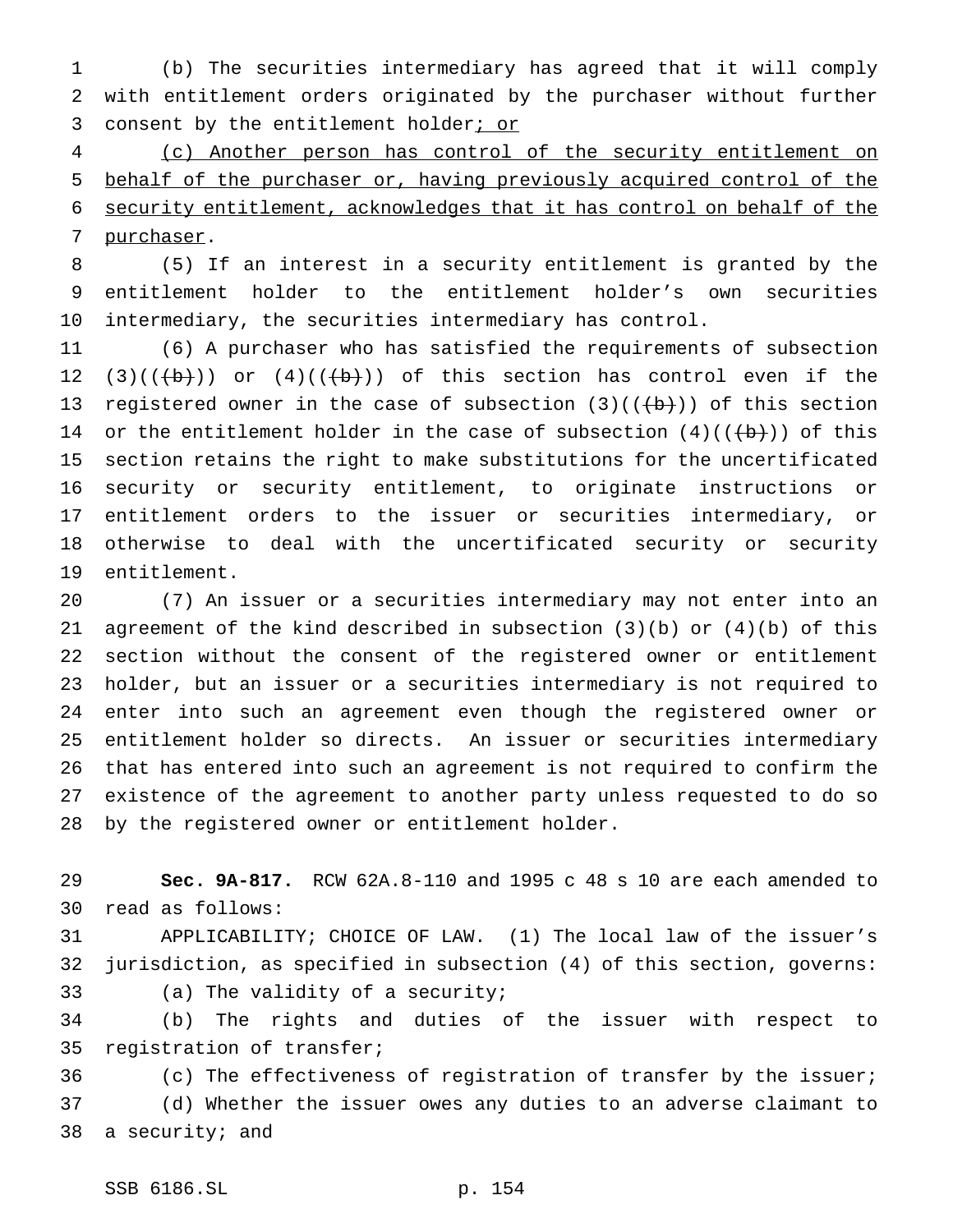(e) Whether an adverse claim can be asserted against a person to whom transfer of a certificated or uncertificated security is registered or a person who obtains control of an uncertificated security.

 (2) The local law of the securities intermediary's jurisdiction, as specified in subsection (5) of this section, governs:

 (a) Acquisition of a security entitlement from the securities intermediary;

 (b) The rights and duties of the securities intermediary and entitlement holder arising out of a security entitlement;

 (c) Whether the securities intermediary owes any duties to an 12 adverse claimant to a security entitlement; and

 (d) Whether an adverse claim can be asserted against a person who acquires a security entitlement from the securities intermediary or a person who purchases a security entitlement or interest therein from an entitlement holder.

 (3) The local law of the jurisdiction in which a security certificate is located at the time of delivery governs whether an adverse claim can be asserted against a person to whom the security certificate is delivered.

 (4) "Issuer's jurisdiction" means the jurisdiction under which the issuer of the security is organized or, if permitted by the law of that jurisdiction, the law of another jurisdiction specified by the issuer. An issuer organized under the law of this state may specify the law of another jurisdiction as the law governing the matters specified in subsection (1) (b) through (e) of this section.

 (5) The following rules determine a "securities intermediary's jurisdiction" for purposes of this section:

 (a) If an agreement between the securities intermediary and its 30 entitlement holder ((specifies that it is governed by the law of a particular jurisdiction)) governing the securities account expressly provides that a particular jurisdiction is the securities intermediary's jurisdiction for purposes of this part, this Article, or 34 this act, that jurisdiction is the securities intermediary's jurisdiction.

 (b) If (5)(a) of this section does not apply and an agreement 37 between the securities intermediary and its entitlement holder 38 governing the securities account expressly provides that the agreement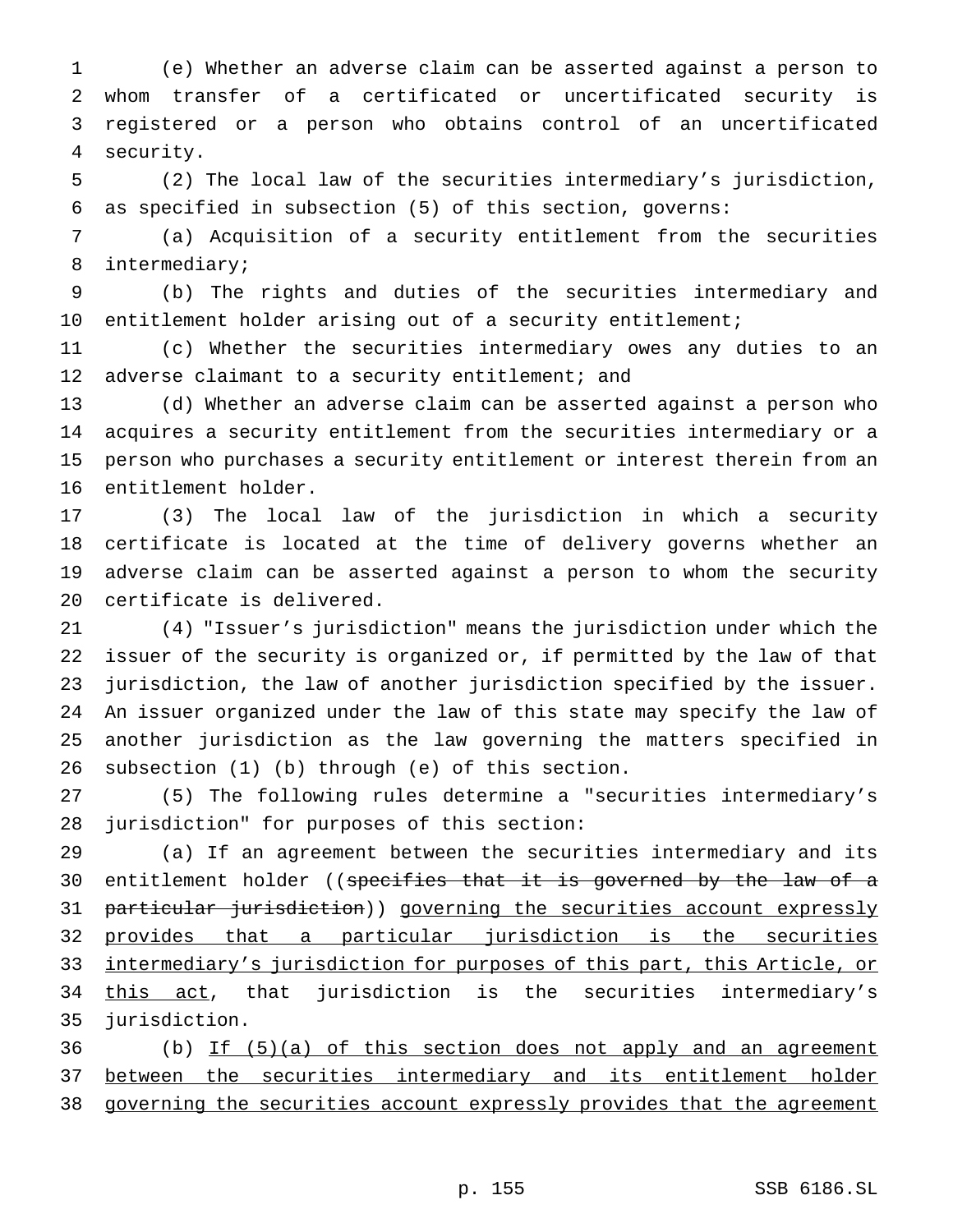is governed by the law of a particular jurisdiction, that jurisdiction is the securities intermediary's jurisdiction.

 (c) If neither (5)(a) nor (b) of this section applies, and an agreement between the securities intermediary and its entitlement 5 holder ((does not specify the governing law as provided in (a) of this subsection, but)) governing the securities account expressly 7 ((specifies)) provides that the securities account is maintained at an office in a particular jurisdiction, that jurisdiction is the securities intermediary's jurisdiction.

 $((\{e\}) \ (d)$  If  $((an agreement between the securities intermediary$  and its entitlement holder does not specify a jurisdiction as provided 12 in  $(a)$  or  $(b)$  of this subsection))  $(5)(a)$ ,  $(b)$ , and  $(c)$  of this section 13 do not apply, the securities intermediary's jurisdiction is the 14 jurisdiction in which ((is located)) the office identified in an account statement as the office serving the entitlement holder's 16 account is located.

 $((\{d\})\)$  <u>(e)</u> If ((<del>an agreement between the securities intermediary</del> 18 and its entitlement holder does not specify a jurisdiction as provided 19 in (a) or (b) of this subsection and an account statement does not 20 identify an office serving the entitlement holder's account as provided 21 in  $(e)$  of this subsection))  $(a)$ ,  $(b)$ ,  $(c)$ , and  $(d)$  of this subsection 22 do not apply, the securities intermediary's jurisdiction is the 23 jurisdiction in which ((is located)) the chief executive office of the 24 securities intermediary is located.

 (6) A securities intermediary's jurisdiction is not determined by the physical location of certificates representing financial assets, or by the jurisdiction in which is organized the issuer of the financial asset with respect to which an entitlement holder has a security entitlement, or by the location of facilities for data processing or other recordkeeping concerning the account.

 **Sec. 9A-818.** RCW 62A.8-301 and 1995 c 48 s 27 are each amended to read as follows:

 DELIVERY. (1) Delivery of a certificated security to a purchaser occurs when:

 (a) The purchaser acquires possession of the security certificate; (b) Another person, other than a securities intermediary, either acquires possession of the security certificate on behalf of the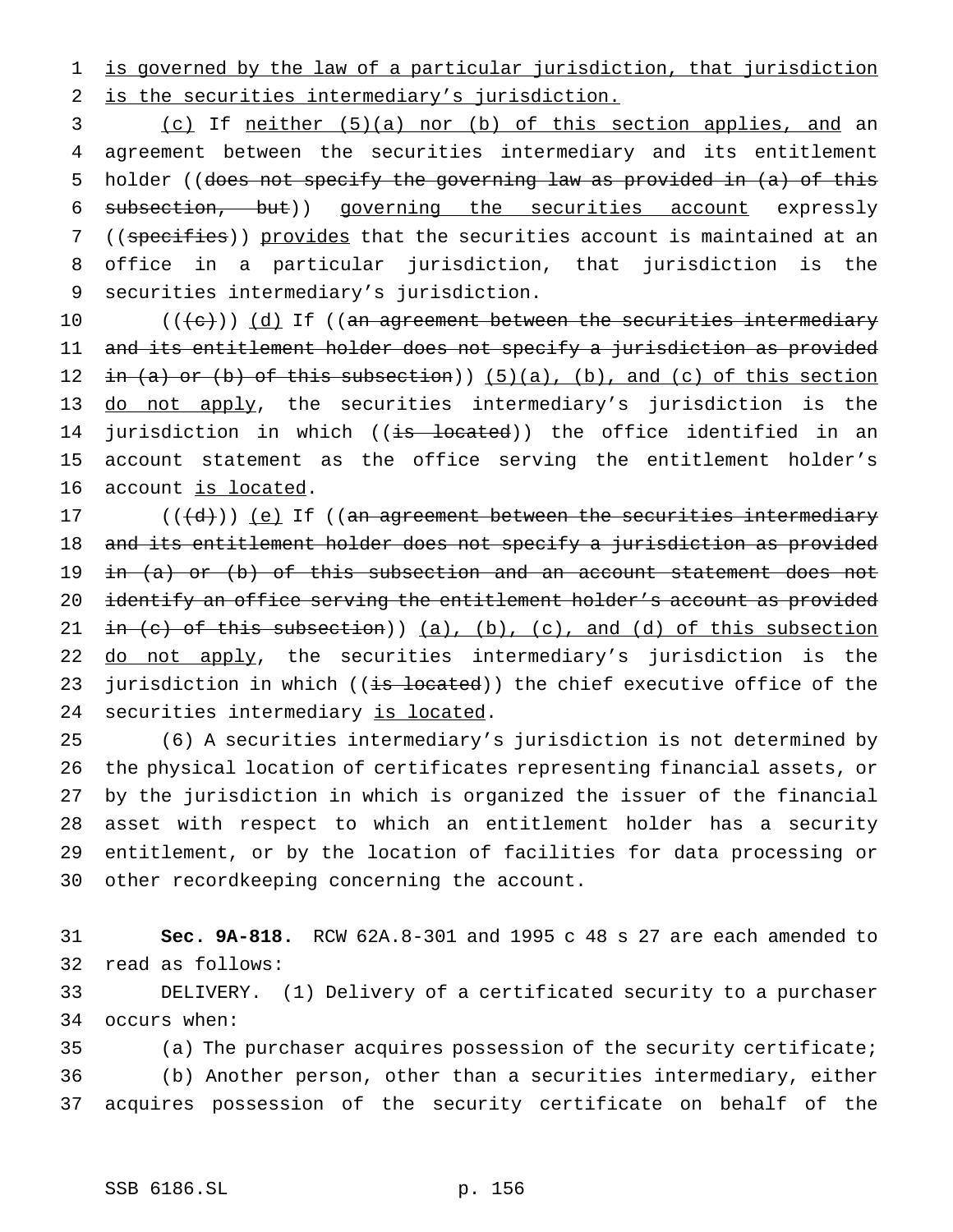purchaser or, having previously acquired possession of the certificate, acknowledges that it holds for the purchaser; or

 (c) A securities intermediary acting on behalf of the purchaser acquires possession of the security certificate, only if the 5 certificate is in registered form and ((has been)) is (i) registered in the name of the purchaser, (ii) payable to the order of the purchaser, 7 or (iii) specially indorsed to the purchaser by an effective 8 indorsement and has not been indorsed to the securities intermediary or in blank.

 (2) Delivery of an uncertificated security to a purchaser occurs when:

 (a) The issuer registers the purchaser as the registered owner, upon original issue or registration of transfer; or

 (b) Another person, other than a securities intermediary, either becomes the registered owner of the uncertificated security on behalf of the purchaser or, having previously become the registered owner, acknowledges that it holds for the purchaser.

 **Sec. 9A-819.** RCW 62A.8-302 and 1995 c 48 s 28 are each amended to read as follows:

 RIGHTS OF PURCHASER. (1) Except as otherwise provided in 21 subsections (2) and (3) of this section, ((upon delivery)) a purchaser 22 of a certificated or uncertificated security ((to a purchaser, the 23 purchaser)) acquires all rights in the security that the transferor had or had power to transfer.

 (2) A purchaser of a limited interest acquires rights only to the extent of the interest purchased.

 (3) A purchaser of a certificated security who as a previous holder had notice of an adverse claim does not improve its position by taking from a protected purchaser.

 **Sec. 9A-820.** RCW 62A.8-510 and 1995 c 48 s 50 are each amended to read as follows:

 RIGHTS OF PURCHASER OF SECURITY ENTITLEMENT FROM ENTITLEMENT HOLDER. (1) In a case not covered by the priority rules in Article 9 34 or the rules stated in subsection (3) of this section, an action based on an adverse claim to a financial asset or security entitlement, whether framed in conversion, replevin, constructive trust, equitable lien, or other theory, may not be asserted against a person who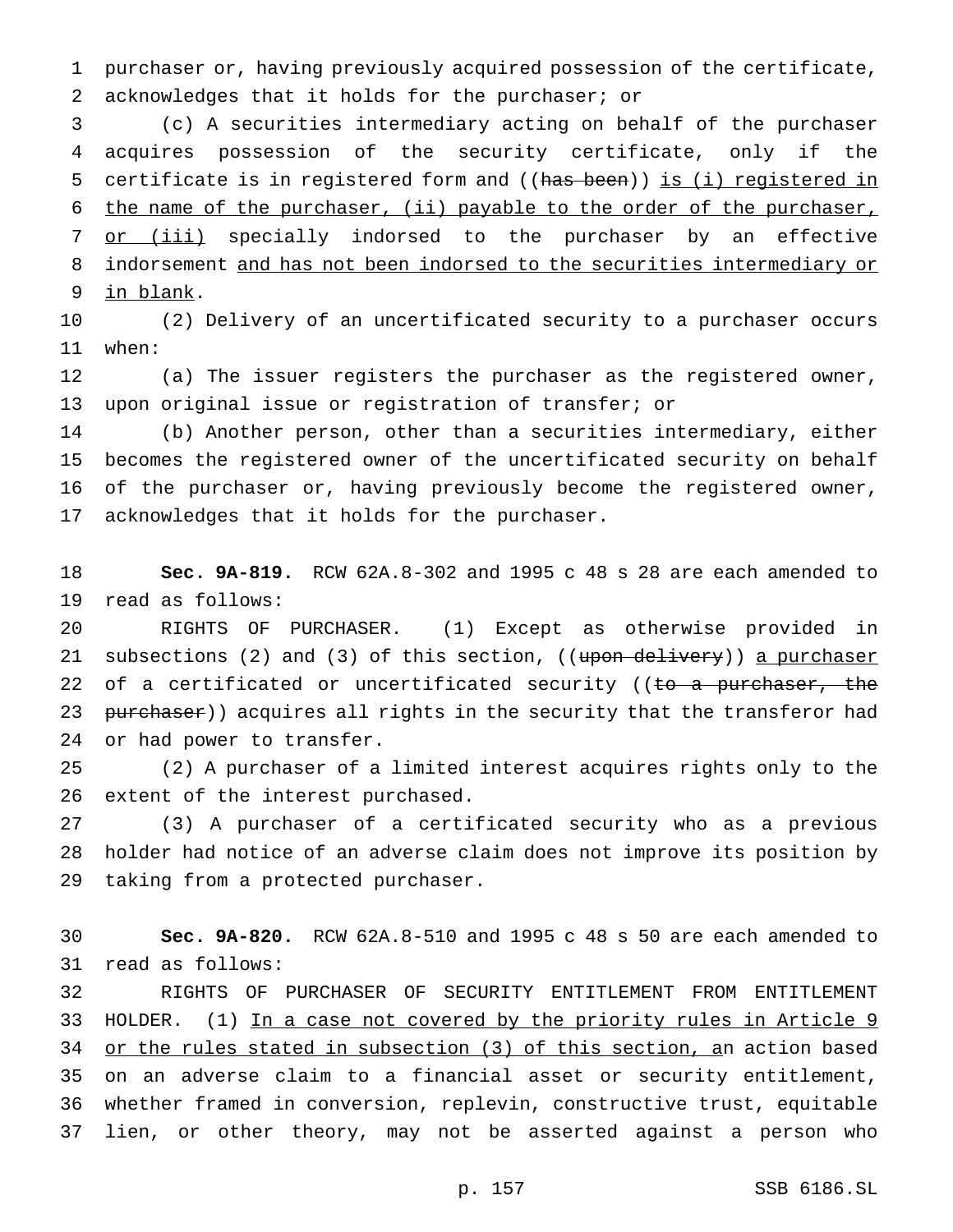purchases a security entitlement, or an interest therein, from an entitlement holder if the purchaser gives value, does not have notice of the adverse claim, and obtains control.

 (2) If an adverse claim could not have been asserted against an entitlement holder under RCW 62A.8-502, the adverse claim cannot be asserted against a person who purchases a security entitlement, or an interest therein, from the entitlement holder.

 (3) In a case not covered by the priority rules in Article 9, a purchaser for value of a security entitlement, or an interest therein, who obtains control has priority over a purchaser of a security entitlement, or an interest therein, who does not obtain control. Except as otherwise provided in subsection (4) of this section, 13 purchasers who have control rank ((equally, except that a)) according 14 to priority in time of:

15 (a) The purchaser's becoming the person for whom the securities account, in which the security entitlement is carried, is maintained, 17 if the purchaser obtained control under RCW 62A.8-106(d)(1);

 (b) The securities intermediary's agreement to comply with the 19 purchaser's entitlement orders with respect to security entitlements carried or to be carried in the securities account in which the security entitlement is carried, if the purchaser obtained control under RCW 62A.8-106(d)(2); or

 (c) If the purchaser obtained control through another person under RCW 62A.8-106(d)(3), the time on which priority would be based under 25 this subsection if the other person were the secured party.

26 (4) A securities intermediary as purchaser has priority over a conflicting purchaser who has control unless otherwise agreed by the securities intermediary.

 **Sec. 9A-821.** RCW 9.38.020 and 1909 c 249 s 369 are each amended to read as follows:

 FALSE REPRESENTATION CONCERNING TITLE. Every person who shall maliciously or fraudulently execute or file for record any instrument, or put forward any claim, by which the right or title of another to any 34 real or personal property is, or purports to be transferred, encumbered or clouded, shall be guilty of a gross misdemeanor.

 **Sec. 9A-822.** RCW 46.12.095 and 1998 c 203 s 10 are each amended to read as follows: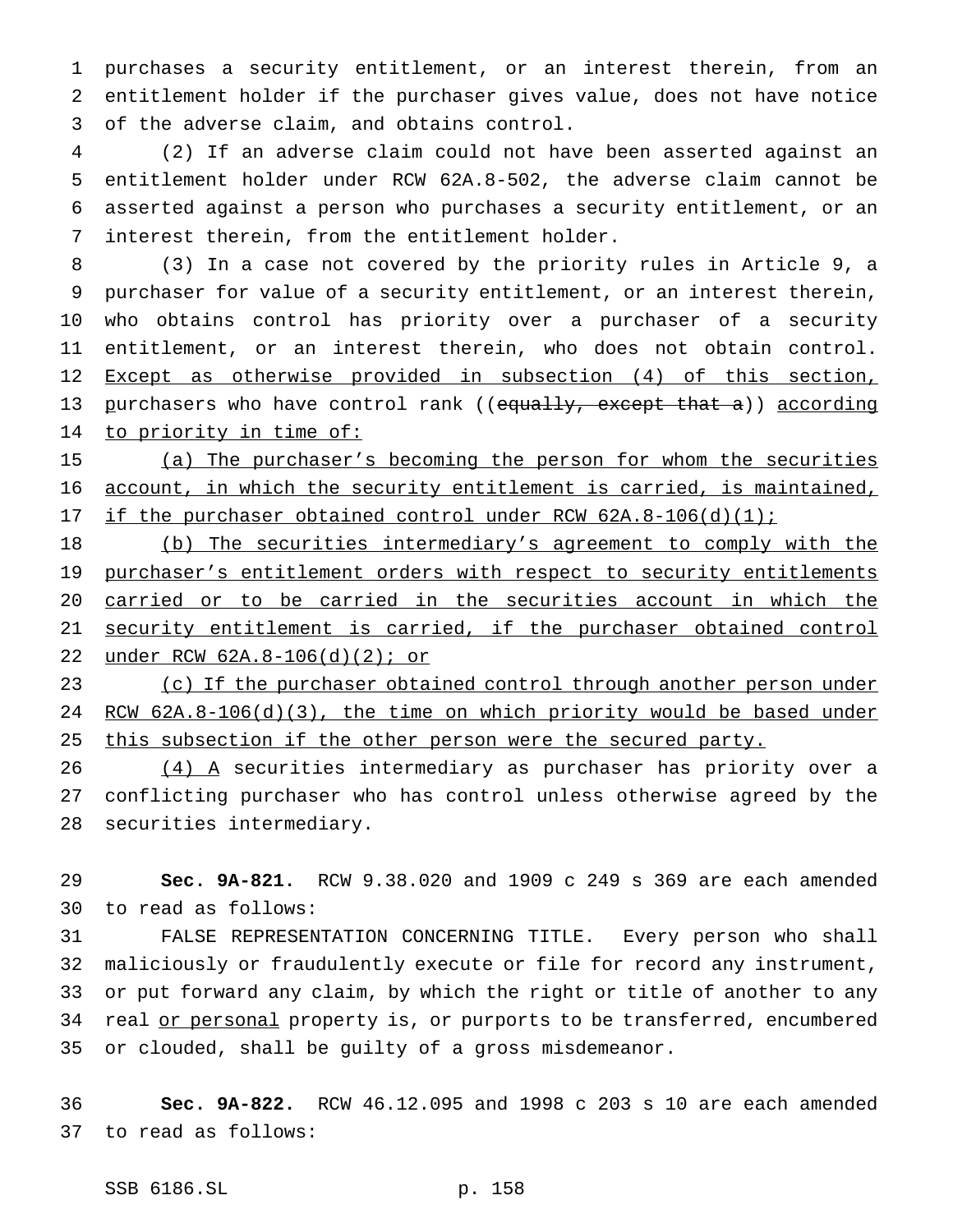REQUIREMENTS FOR PERFECTING SECURITY INTEREST. A security interest in a vehicle other than one held as inventory by a manufacturer or a dealer and for which a certificate of ownership is required is perfected only by compliance with the requirements of RCW 46.12.103 under the circumstances provided for therein or by compliance with the requirements of this section:

 (1) A security interest is perfected by the department's receipt of: (a) The existing certificate, if any, and (b) an application for a certificate of ownership containing the name and address of the secured party, and (c) tender of the required fee.

11 (2) ( $(1t)$ ) A security interest is perfected as of the time of its 12 creation( $\left(\div -\left(\frac{1}{2}\right) \right)$  if the papers and fee referred to in subsection (1) of 13 this section are received by this department within twenty calendar 14 days of the day on which the security agreement was created; or  $(b)$ )) if the secured party's name and address appear on the outstanding certificate of ownership; otherwise, as of the date on which the department has received the papers and fee required in subsection (1) of this section.

 (3) If a vehicle is subject to a security interest when brought into this state, perfection of the security interest is determined by the law of the jurisdiction where the vehicle was when the security interest was attached, subject to the following:

 (a) If the security interest was perfected under the law of the jurisdiction where the vehicle was when the security interest was attached, the following rules apply:

 (b) If the name of the secured party is shown on the existing certificate of ownership issued by that jurisdiction, the security interest continues perfected in this state. The name of the secured party shall be shown on the certificate of ownership issued for the vehicle by this state. The security interest continues perfected in this state upon the issuance of such ownership certificate.

 (c) If the security interest was not perfected under the law of the jurisdiction where the vehicle was when the security interest was attached, it may be perfected in this state; in that case, perfection dates from the time of perfection in this state.

 **Sec. 9A-823.** RCW 46.12.103 and 1998 c 203 s 12 are each amended to read as follows: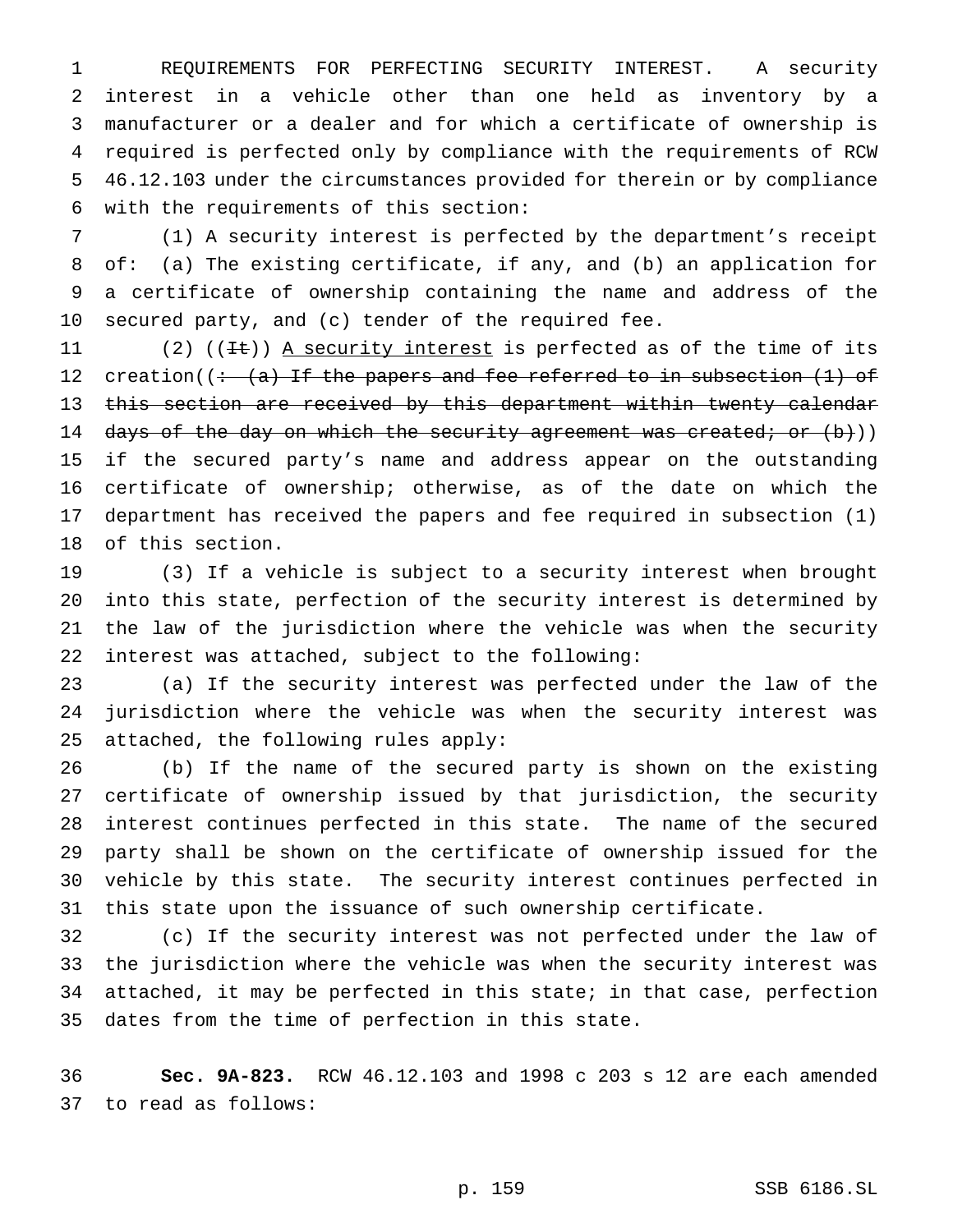TRANSITIONAL OWNERSHIP RECORD. (1) The purpose of a transitional ownership record is to enable a security interest in a motor vehicle to be perfected in a timely manner when the certificate of ownership is not available at the time the security interest is created, and to provide for timely notification to security interest holders under chapter 46.55 RCW.

 (2) A transitional ownership record is only acceptable as an ownership record for vehicles currently stored on the department's computer system and if the certificate of ownership or other authorized 10 proof of ownership for the motor vehicle( $($ :

 $(a)$ )) is not in the possession of the selling vehicle dealer or new security interest holder at the time the transitional ownership 13 record is submitted to the department( $\overline{t}$  and

14 (b) To the best of the knowledge of the selling dealer or new security interest holder, the certificate of ownership will not be 16 received for submission to the department within twenty calendar days 17 of the date of sale of the vehicle, or if no sale is involved, within 18 twenty calendar days of the date the security agreement or contract is 19 executed)).

 (3) A person shall submit the transitional ownership record to the department or to any of its agents or subagents. Agents and subagents shall immediately electronically transmit the transitional ownership records to the department. A transitional ownership document processed and recorded by an agent or subagent may be subject to fees as specified in RCW 46.01.140 (4)(a) or (5)(b).

 (4) "Transitional ownership record" means a record containing all of the following information:

28 (a) The date of sale;

(b) The name and address of each owner of the vehicle;

(c) The name and address of each security interest holder;

 (d) If there are multiple security interest holders, the priorities of interest if the security interest holders do not jointly hold a single security interest;

 (e) The vehicle identification number, the license plate number, if any, the year, make, and model of the vehicle;

 (f) The name of the selling dealer or security interest holder who is submitting the transitional ownership record; and

(g) The transferee's driver's license number, if available.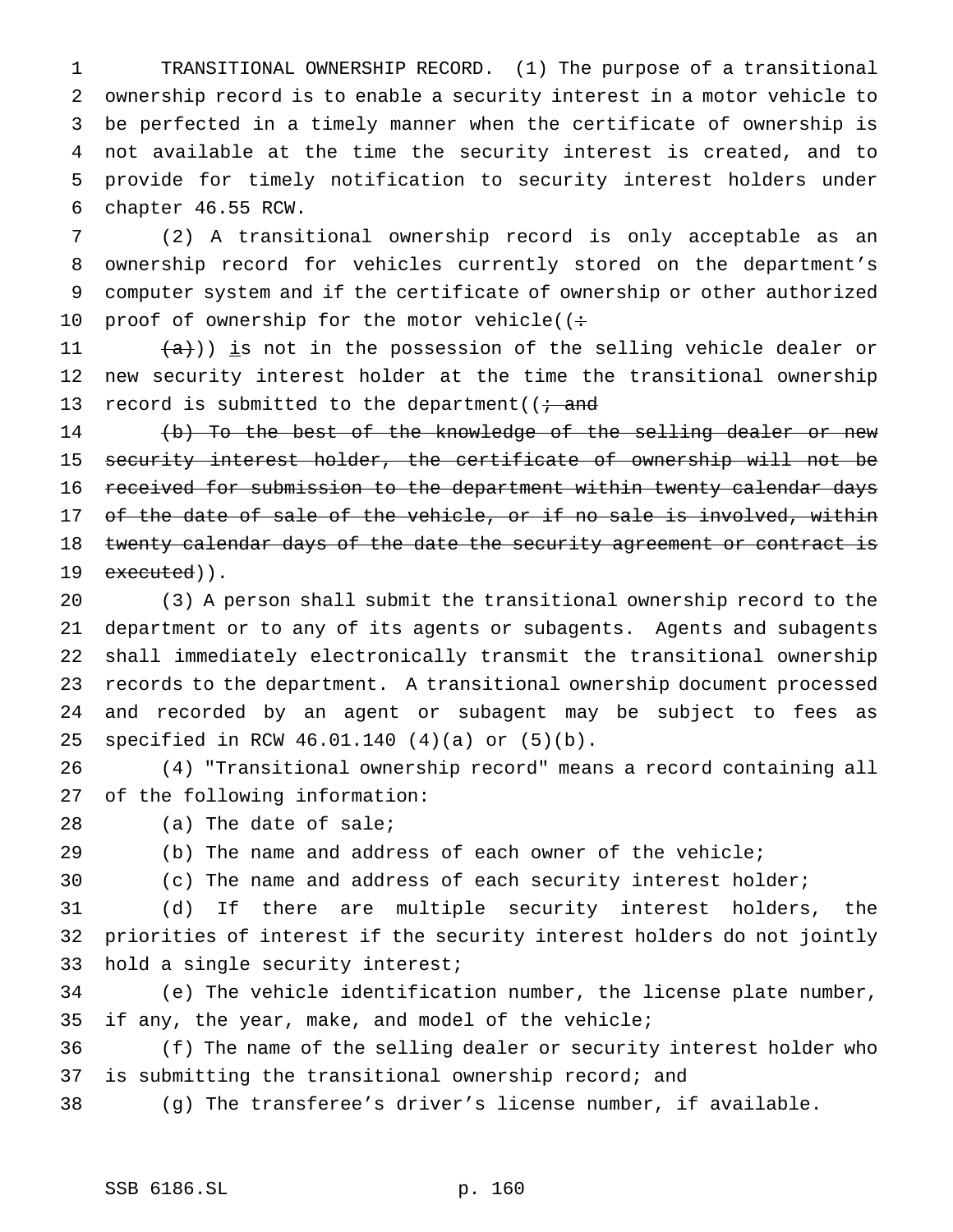1 (5) The report of sale form prescribed or approved by the 2 department under RCW 46.12.101 may be used by a vehicle dealer as the 3 transitional ownership record.

4 (6) ((Notwithstanding RCW  $46.12.095$  (1) and  $(2)$ ,)) Compliance with 5 the requirements of this section shall result in perfection of a 6 security interest in the vehicle as of the  $((time))$  date the  $((security$ 7 interest was created)) department receives the transitional ownership 8 record and any fee required under subsection (3) of this section. 9 ((Upon)) Within ten days of receipt of the certificate of ownership for 10 the vehicle, or ((upon receipt)) of written confirmation that only an 11 electronic record of ownership exists or that the certificate of 12 ownership has been lost or destroyed, the selling dealer or new 13 security interest holder shall promptly submit the same to the 14 department together with an application for a new certificate of 15 ownership containing the name and address of the secured party and 16 tender the required fee as provided in RCW 46.12.095(1). In the event 17 a secured party fails to submit an application within the ten-day time 18 period provided in this subsection (6), its security interest shall 19 become unperfected, unless the security interest is perfected 20 otherwise.

21 **Sec. 9A-824.** RCW 60.11.010 and 1991 c 286 s 1 are each amended to 22 read as follows:

 DEFINITIONS. As used in this chapter, the following terms have the meanings indicated unless the context clearly requires otherwise. (1) "Crop" means all products of the soil either growing or cropped, cut, or gathered which require annual planting, harvesting, or 27 cultivating. A crop includes orchard crops, but does not include vegetation produced by the powers of nature alone, nursery stock, or vegetation intended as a permanent enhancement of the land itself.

30 (2) "Handler" means a person( $(\div)$ ) who prepares an orchard crop for 31 market for the account of, or as agent for, the producer of the orchard 32 crop, which preparation includes, but is not limited to, receiving, 33 storing, packing, marketing, selling, or delivering the orchard crop; 34 and who takes delivery of the orchard crop from the producer of the 35 orchard crop or from another handler. "Handler" does not include a 36 person who solely transports the orchard crop from the producer or 37 another handler to another person.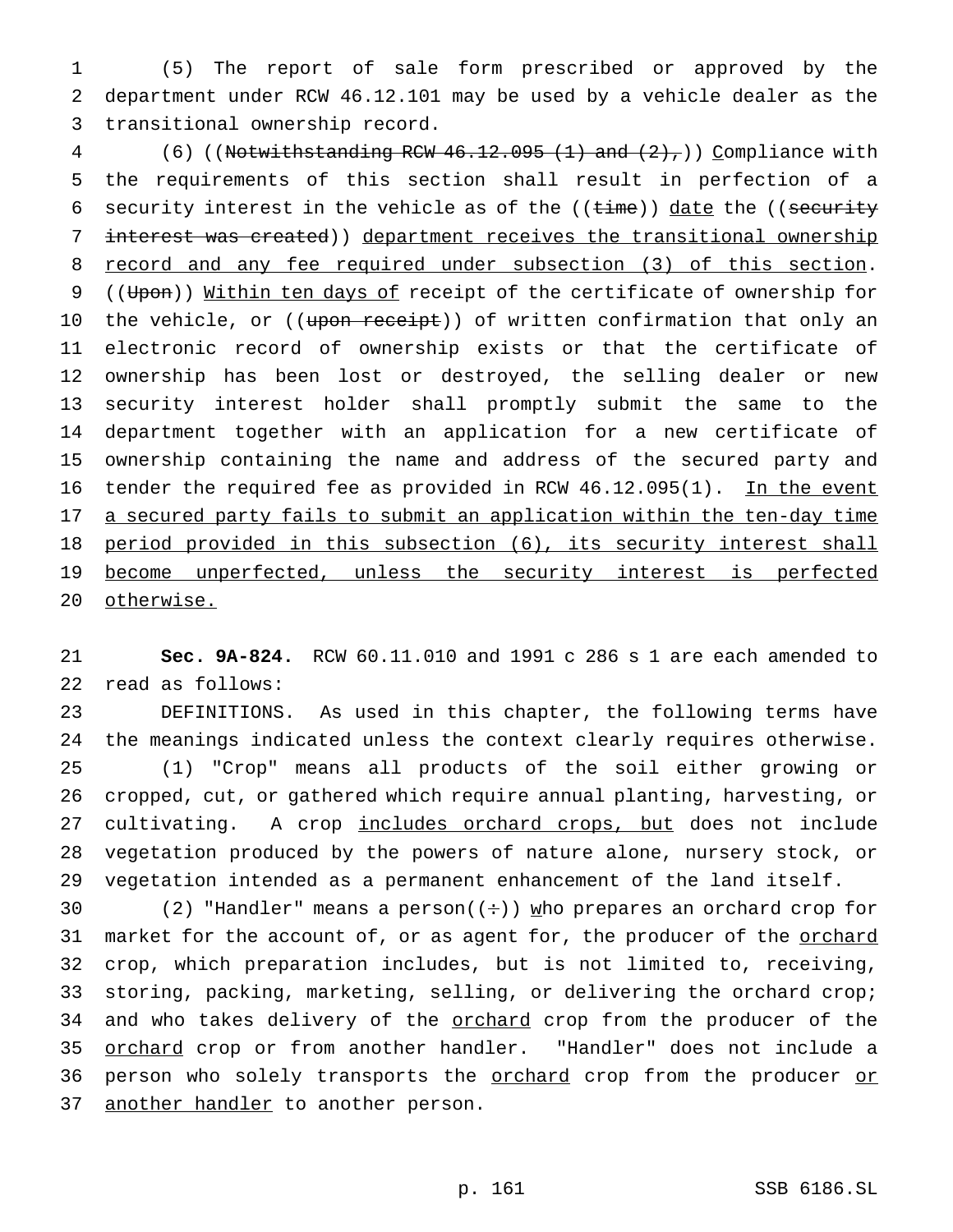(3) "Landlord" means a person who leases or subleases to a tenant real property upon which crops are growing or will be grown.

 (4) "Orchard crop" means cherries, peaches, nectarines, plums or prunes, pears, apricots, and apples.

 (5) "Secured party" and "security interest" have the same meaning as used in the Uniform Commercial Code, Title 62A RCW.

 (6) "Supplier" includes, but is not limited to, a person who furnishes seed, furnishes and/or applies commercial fertilizer, pesticide, fungicide, weed killer, or herbicide, including spraying and dusting, upon the land of the grower or landowner, or furnishes any work or labor upon the land of the grower or landowner including tilling, preparing for the growing of crops, sowing, planting, cultivating, cutting, digging, picking, pulling, or otherwise harvesting any crop grown thereon, or in gathering, securing, or housing any crop grown thereon, or in threshing any grain or hauling to 16 any warehouse any crop  $((or))$ , including grain, grown thereon.

 (7) "Lien debtor" means the person who is obligated or owes payment or other performance. If the lien debtor and the owner of the 19 ((collateral)) property encumbered by the crop lien or security 20 interest are not the same person, "lien debtor" means the owner of the 21 ((collateral)) property encumbered by the crop lien or security 22 interest.

 (8) "Lien holder" means a person who, by statute, has acquired a lien on the property of the lien debtor, or such person's successor in interest.

 **Sec. 9A-825.** RCW 60.11.020 and 1991 c 286 s 2 are each amended to read as follows:

 PERSONS ENTITLED TO CROP LIENS--PROPERTY SUBJECT TO LIEN. (1) A landlord whose lease or other agreement with the tenant provides for cash rental payment shall have a lien upon all crops grown upon the 31 demised land in which the landlord has an interest for payment of no 32 more than one year's rent ((due or to)), where the last or only payment 33 of such one year's rent is due or will become due within six months following ((harvest)) the last day of harvest of the crops encumbered 35 by the crop lien. A landlord with a crop share agreement has an interest in the growing crop which shall not be encumbered by crop liens except as provided in subsections (2) and (3) of this section.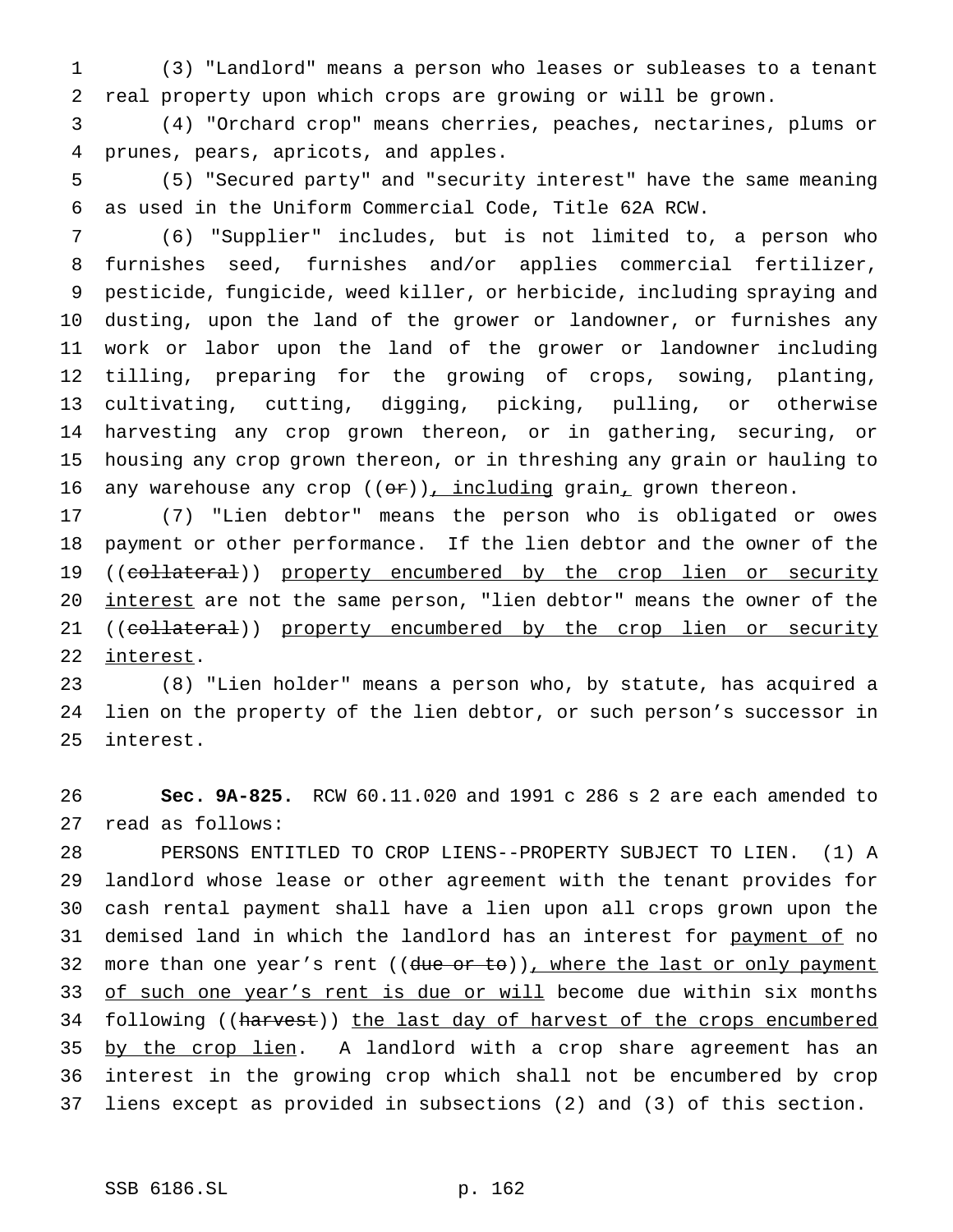(2) A supplier shall have a lien upon all crops for which the 2 supplies are used or applied (( $t$ o secure)) for payment of the purchase price of the supplies and/or services performed: PROVIDED, That the landlord's interest in the crop shall only be subject to the lien for the amount obligated to be paid by the landlord if prior written consent of the landlord is obtained or if the landlord has agreed in writing with the tenant to pay or be responsible for a portion of the supplies and/or services provided by the lien holder.

 (3) A handler shall have a lien on all orchard crops delivered by the lien debtor or another handler to the handler and on all proceeds 11 of the orchard crops for  $\frac{payment}{}$  (a) All customary charges for the 12 ordinary and necessary handling of the orchard crop, including but not limited to charges for transporting, receiving, inspecting, materials and supplies furnished, washing, waxing, sorting, packing, storing, promoting, marketing, selling, advertising, insuring, or otherwise 16 handling the lien debtor's orchard crop; and (b) reasonable cooperative per unit retainages, and for all governmental or quasi-governmental assessments imposed by statute, ordinance, or government regulation. Charges shall not include direct or indirect advances or extensions of 20 credit to  $((+a))$  a lien debtor.

21 **Sec. 9A-826.** RCW 60.11.030 and 1991 c 286 s 3 are each amended to 22 read as follows:

23 ATTACHMENT AND EFFECTIVENESS OF LIEN ON CROPS AND PROCEEDS-- 24 FILING. (1) Upon  $((f<sub>ii</sub>+ig<sub>r</sub>))$  the later of both: (a) Execution of the 25 lease or other agreement, or commencement of delivery of such supplies, 26 and/or of provision of such services giving rise to the crop lien; and 27 (b) filing a financing statement as required by RCW 62A.9A-310 and 28 subsection (3) of this section, the crop liens described in RCW 29 60.11.020 (1) and (2) shall become effective and attach to the subject 30 crop for all sums then and thereafter due and owing the lien holder 31 ((and)) under this chapter, and those liens shall continue in all 32 identifiable cash proceeds of the crop.

33 (2) Upon the delivery of an orchard crop by the lien debtor( $(\tau)$ ) 34 or another handler to a handler without the necessity of filing, ((the 35 <del>lien for charges as set forth</del>)) the crop lien described in RCW 36 60.11.020(3) shall become effective and attach to and be perfected in 37 the delivered orchard crop ((and shall continue in both the crop and)) 38 for all sums then and thereafter due and owing the lien holder under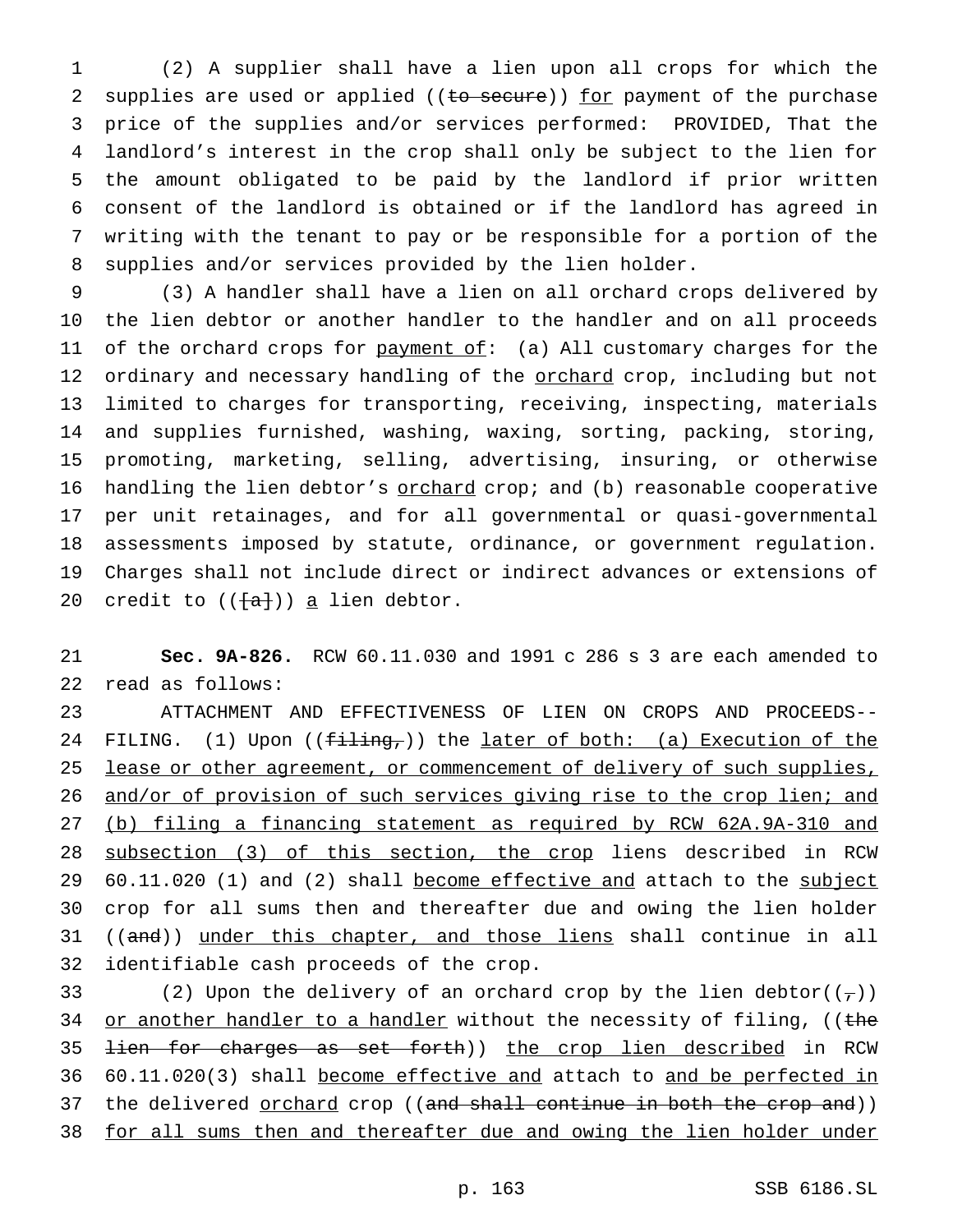1 this chapter, and the lien shall continue and be perfected in all 2 proceeds of the orchard crop. Upon filing a financing statement as 3 required by RCW 62A.9A-310 and subsection (3) of this section, an 4 effective crop lien described in RCW 60.11.020(3) that has attached to 5 the delivered orchard crop shall be perfected.

6 (3) Except as provided in RCW 60.11.040(4) with respect to the 7 lien of a landlord, and except for the lien of a handler on orchard 8 crops as provided in RCW 60.11.020(3), the lien holder must file the 9 required financing statement during the period after the commencement 10 of delivery of such supplies and/or of provision of such services, but 11 before the completion of the harvest of the crops for which the lien is 12 claimed, or in the case of a lien for furnishing work or labor, before 13 the end of the fortieth day after the cessation of the work or labor 14 for which the lien is claimed. If the lien holder under the crop liens 15 described in RCW 60.11.020 (1) or (2) is to be allowed costs, 16 disbursements, and attorneys' fees, the lien holder must also mail a 17 copy of such financing statement to the last known address of the 18 debtor by certified mail, return receipt requested, within ten days 19 after filing the financing statement.

20 **Sec. 9A-827.** RCW 60.11.040 and 1991 c 286 s 4 are each amended to 21 read as follows:

22 STATEMENT OF LIEN--FILING--CONTENTS--DURATION. (1) ((Except as 23 provided in subsection (4) of this section with respect to the lien of 24 a landlord, and except for the lien of a handler as provided in RCW 25 60.11.020(3), any lien holder must after the commencement of delivery 26 of such supplies and/or of provision of such services, but before the 27 completion of the harvest of the crops for which the lien is claimed, 28 or in the case of a lien for furnishing work or labor within twenty 29 days after the cessation of the work or labor for which the lien is 30 claimed: (a) File a statement evidencing the lien with the department 31 of licensing; and (b) if the lien holder is to be allowed costs, 32 disbursements, and attorneys' fees, mail a copy of such statement to 33 the last known address of the debtor by certified mail, return receipt 34 requested, within ten days.)) Within fourteen days of receipt of a 35 written request from the lien debtor, or other person who provides the 36 lien holder authorization from the lien debtor for such statement, the 37 lien holder shall provide that person a statement described in 38 subsection (2) of this section. Failure timely to provide the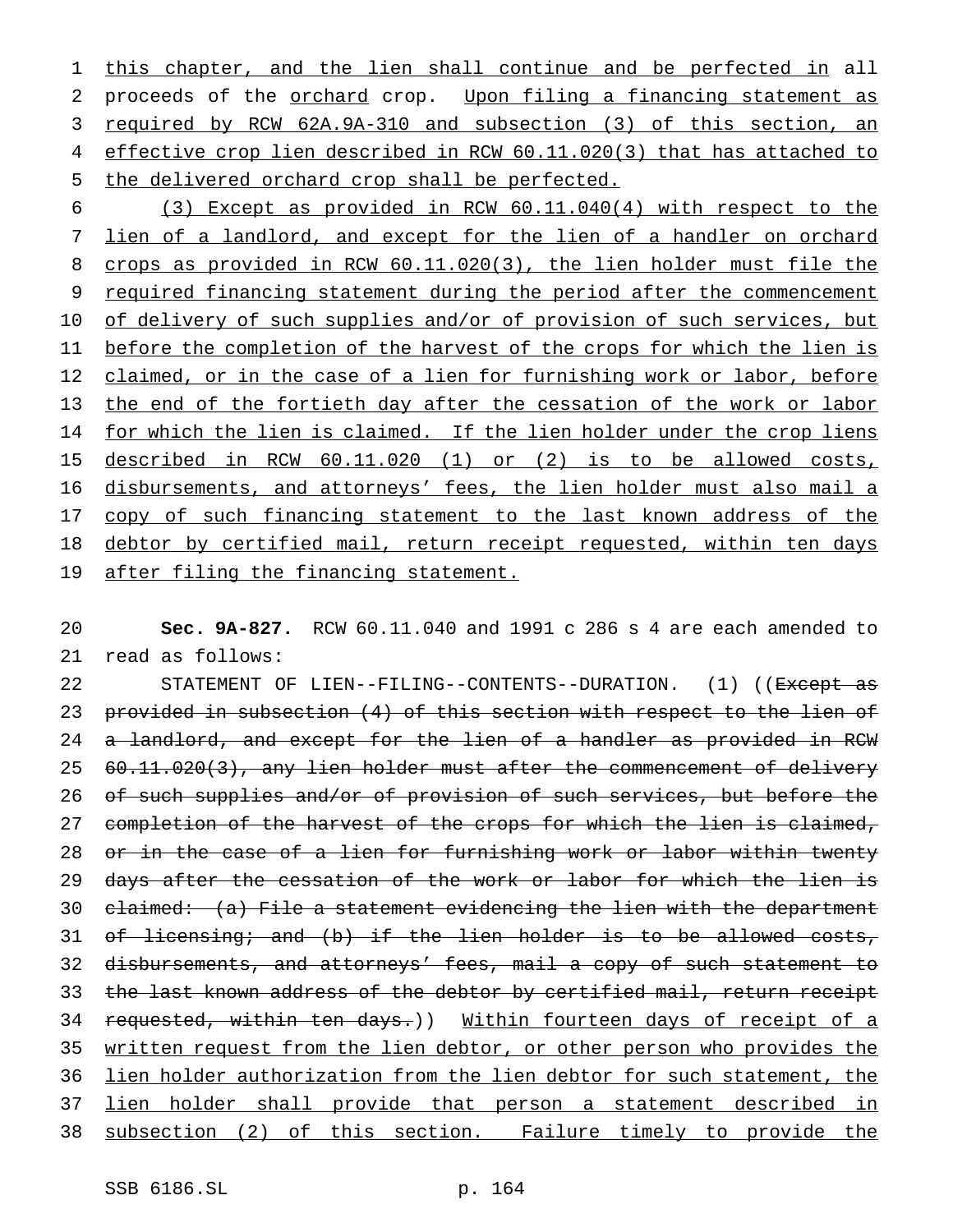statement shall cause the lien holder to be liable to the person requesting for the attorneys' fees and costs incurred by that person to 3 obtain the statement, together with damages incurred by that person due to the failure of the lien holder to provide the statement, including 5 in the case of the lien debtor any loss resulting from the lien debtor's inability to obtain financing, or the increased costs thereof. 7 (2) The statement shall be in writing, ((signed)) authenticated by the claimant, and shall contain in substance the following information: (a) The name and address of the claimant; 10 (b) The name and address of the debtor; (c) The date of commencement of performance for which the lien is claimed; (d) A description of the labor services, materials, or supplies furnished; (e) A description of the crop and its location to be charged with the lien sufficient for identification; and

(f) The signature of the claimant.

18 (3) The ((department of licensing may by rule prescribe standard 19 filing forms, fees, and uniform procedures for filing with, and obtaining information from, filing officers, including provisions for filing crop liens together with financing statements filed pursuant to RCW 62A.9-401 so that one request will reveal all filed crop liens and 23 security interests.

  $(4)$  Any landlord claiming a lien under this chapter for rent shall 25 file a statement evidencing the lien)) statement need not be filed with the department of licensing.

 $(4)$  A lien for rent claimed by a landlord pursuant to this chapter shall be effective during the term of the lease for a period of up to 29 five years. A financing statement for a landlord lien covering a lease 30 term longer than five years may be ((refiled)) continued in accordance 31 with RCW  $((60.11.050(5))) 62A.9A-515(d)$ . A landlord who has a right to 32 a share of the crop may place suppliers on notice by filing ((evidence 33 of such interest)) a financing statement in the same manner as provided 34 for filing a financing statement for a landlord's lien.

 **Sec. 9A-828.** RCW 60.11.050 and 1991 c 286 s 5 are each amended to read as follows:

 PRIORITIES OF LIENS AND SECURITY INTERESTS. (1) Except as provided in subsections (2), (3), (4), and (5) of this section,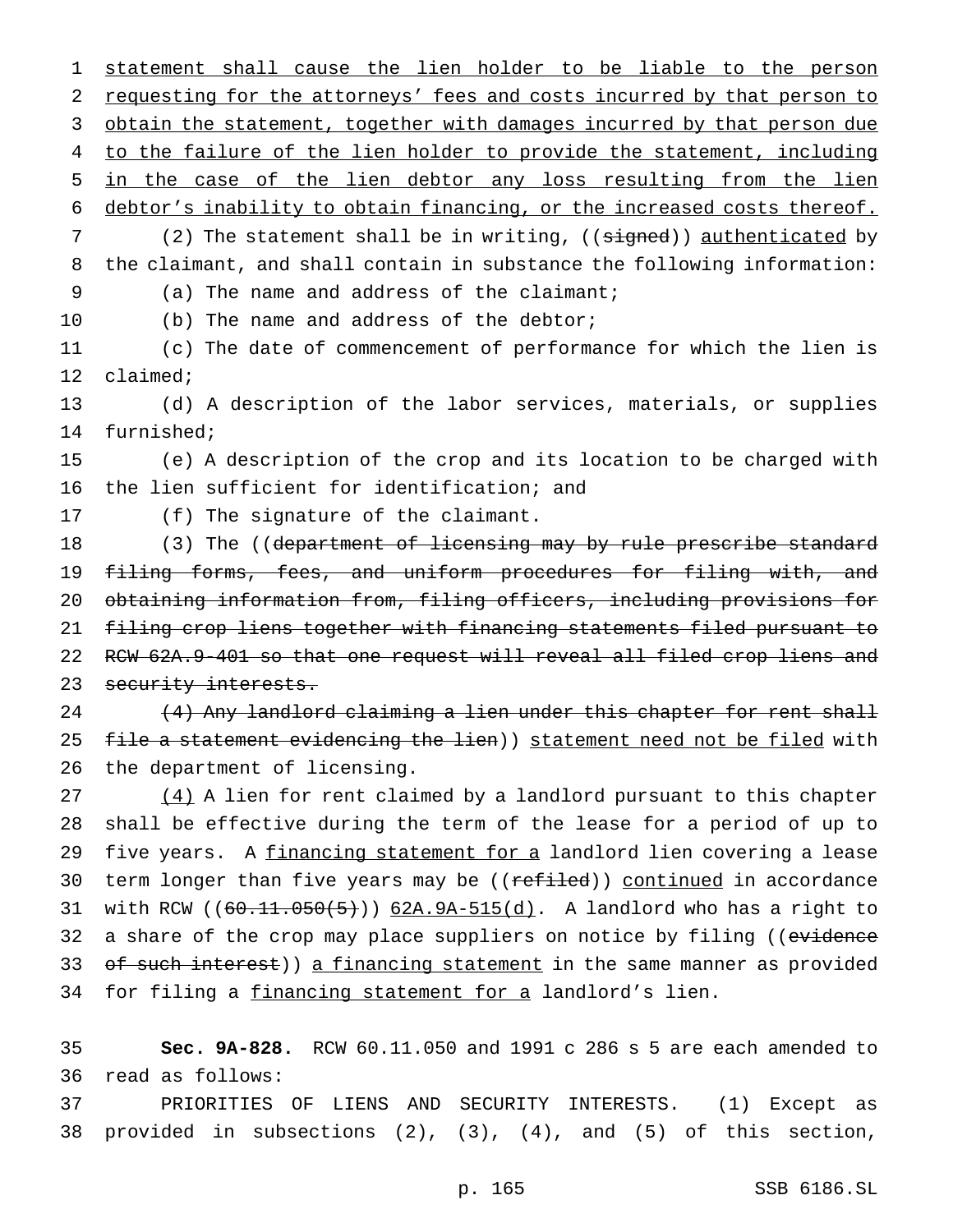1 conflicting liens and security interests in crops and their proceeds shall rank in accordance with the time of filing.

 (2) The lien created in RCW 60.11.020(2) in favor of any person who furnishes any work or labor upon the land of the grower or landowner shall be preferred and prior to any other lien or security interest upon the crops to which they attach including the liens described in subsections (3), (4), and (5) of this section.

 (3) The lien created in RCW 60.11.020(3) in favor of handlers is preferred and prior to a lien or security interest described in subsection (4) or (5) of this section and to any other lien or security 11 interest upon the orchard crops to which they attach except the liens in favor of a person who furnishes work or labor upon the land of the grower or landlord. Whenever more than one handler holds a handler's 14 lien created by RCW 60.11.020(3) in the same orchard crop, unless the affected parties otherwise agree in writing, the later of the liens to attach has priority over all previously attached handlers' liens created by RCW 60.11.020(3).

 (4) A lien or security interest in crops otherwise entitled to priority pursuant to subsection (1) of this section shall be 20 subordinate to a later ((filed)) perfected lien or security interest incurred to produce the crop to the extent that obligations secured by 22 such earlier ((filed)) perfected security interest or lien were not incurred to produce such crops.

 (5) A lien or security interest in crops otherwise entitled to priority pursuant to subsection (1) of this section shall be 26 subordinate to a properly ((filed)) perfected landlord's lien. ((A landlord's lien shall retain its priority if refiled within six months 28 prior to its expiration.))

 **Sec. 9A-829.** RCW 60.11.060 and 1991 c 33 s 4 are each amended to read as follows:

31 FORECLOSURE AND ENFORCEMENT OF CROP LIEN. Any lien ((subject to)) 32 created by this chapter((, excluded by RCW 62A.9-104 from the 33 provisions of the Uniform Commercial Code, Title 62A RCW, ) may be 34 foreclosed or enforced by: (1) An action in the district court having jurisdiction in the district in which the real property on which the crop in question was grown is situated in accordance with RCW 60.11.070, if the value of the claim does not exceed the jurisdictional limit of the district court provided in RCW 3.66.020; or (2) an action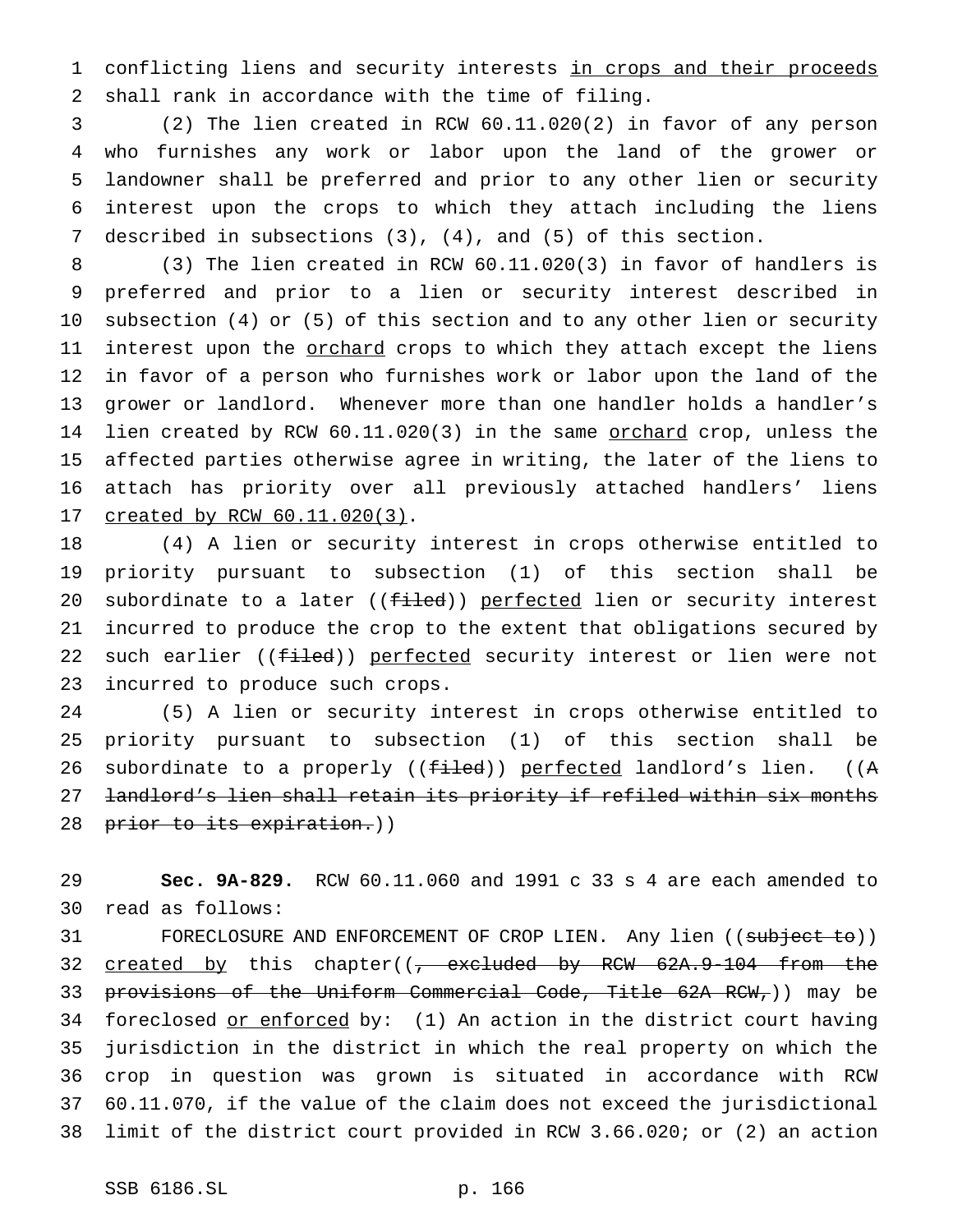in the superior court having jurisdiction in the county in which the real property on which the crop in question was grown is situated in accordance with RCW 60.11.070, if the value of the claim exceeds the jurisdictional limit of the district court provided in RCW 3.66.020; or (3) summary procedure as provided in RCW 60.11.080; or (4) procedures in Part 6 of Article 9A of the Uniform Commercial Code.

 **Sec. 9A-830.** RCW 60.11.070 and 1986 c 242 s 7 are each amended to read as follows:

 JUDICIAL FORECLOSURE. The lien holder may proceed upon his or her lien; and if there is a separate obligation in writing to pay the same, secured by the lien, he or she may bring suit upon such separate promise. When he or she proceeds on the promise, if there is a specific agreement therein contained, for the payment of a certain sum or there is a separate obligation for the sum in addition to a decree of sale of lien property, judgment shall be rendered for the amount due upon the promise or other instrument, the payment of which is thereby 17 secured; the decree shall direct the sale of the lien property and if the proceeds of the sale are insufficient under the execution, the sheriff is authorized to levy upon and sell other property of the lien debtor, not exempt from execution, for the sum remaining unsatisfied. 21 In a judicial foreclosure, the court shall allow reasonable attorneys' fees and disbursements for establishing a lien.

 **Sec. 9A-831.** RCW 60.11.100 and 1986 c 242 s 10 are each amended to read as follows:

25 REDEMPTION. ((At any time before the lien holder has disposed of 26 collateral or entered into a contract for its disposition under RCW 60.11.060, the lien debtor or any other secured party may redeem the collateral by tendering fulfillment of all obligations secured by the 29 collateral as well as the expenses reasonably incurred by the lien holder in holding and preparing the collateral for disposition and in 31 arranging for the sale and his or her reasonable attorneys' fees and 32 <del>legal expenses.</del>)) The right of the lien debtor and others to redeem collateral shall be as provided in RCW 62A.9A-623.

 **Sec. 9A-832.** RCW 60.11.120 and 1986 c 242 s 12 are each amended to read as follows: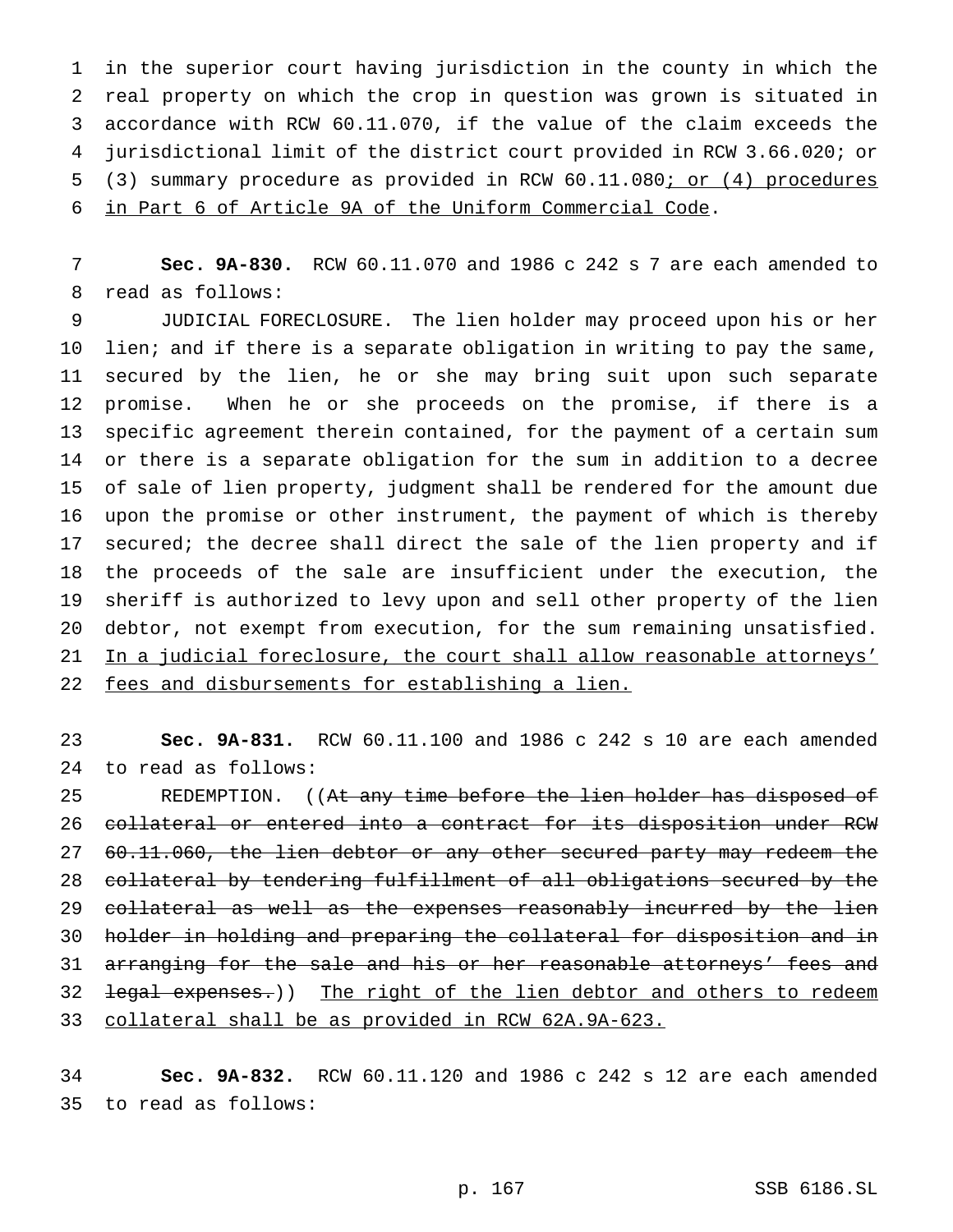1 "COMMERCIALLY REASONABLE." ((The fact that a better price could 2 have been obtained by a sale at a different time or in a different 3 method from that selected by the lien holder is not in itself 4 sufficient to establish that the sale was not made in a commercially 5 reasonable manner. If the lien holder either sells the collateral in 6 the usual manner in any recognized market therefor or if he or she 7 sells at the price current in such market at the time of the sale or if 8 he or she has otherwise sold in conformity with reasonable commercial 9 practices among dealers in the type of property sold he or she has sold 10 in a commercially reasonable manner. A disposition which has been 11 approved in any judicial proceeding or by any bona fide creditors' 12 committee or representative of creditors shall conclusively be deemed 13 to be commercially reasonable, but this does not mean that approval 14 must be obtained in any case nor does it mean that any disposition not 15 so approved is not commercially reasonable.))

16 For purposes of this chapter, "commercially reasonable" has the 17 meaning given and shall be construed in a manner consistent with ((this 18 section)) RCW 62A.9A-627.

19 **Sec. 9A-833.** RCW 60.11.130 and 1986 c 242 s 13 are each amended 20 to read as follows:

21 LIMITATION OF ACTION TO FORECLOSE. Judicial foreclosure or 22 summary procedure as provided in RCW 60.11.060 shall be brought within 23 twenty-four calendar months after filing the ((claim)) financing 24 statement for the lien, except:  $(1)$  In the case of a landlord lien 25 which shall be twenty-four calendar months from the date of default on 26 the lease, and (2) in the case of a handler's lien on a given orchard 27 crop which shall be twenty-four calendar months from the date of 28 default on payment of the charges described in RCW 60.11.020(3) 29 attributable to that orchard crop. Upon expiration of such time, the 30 claimed lien shall expire. ((In a judicial foreclosure, the court 31 shall allow reasonable attorneys' fees and disbursement for 32 establishing a lien.))

33 **Sec. 9A-834.** RCW 60.11.140 and 1991 c 286 s 6 are each amended to 34 read as follows:

35 TERMINATION STATEMENT.  $((+1)^n)$  Whenever the total amount of the 36 lien has been fully paid and as otherwise provided in RCW 62A.9A-513 37 (c) and (d), within twenty days following receipt of an authenticated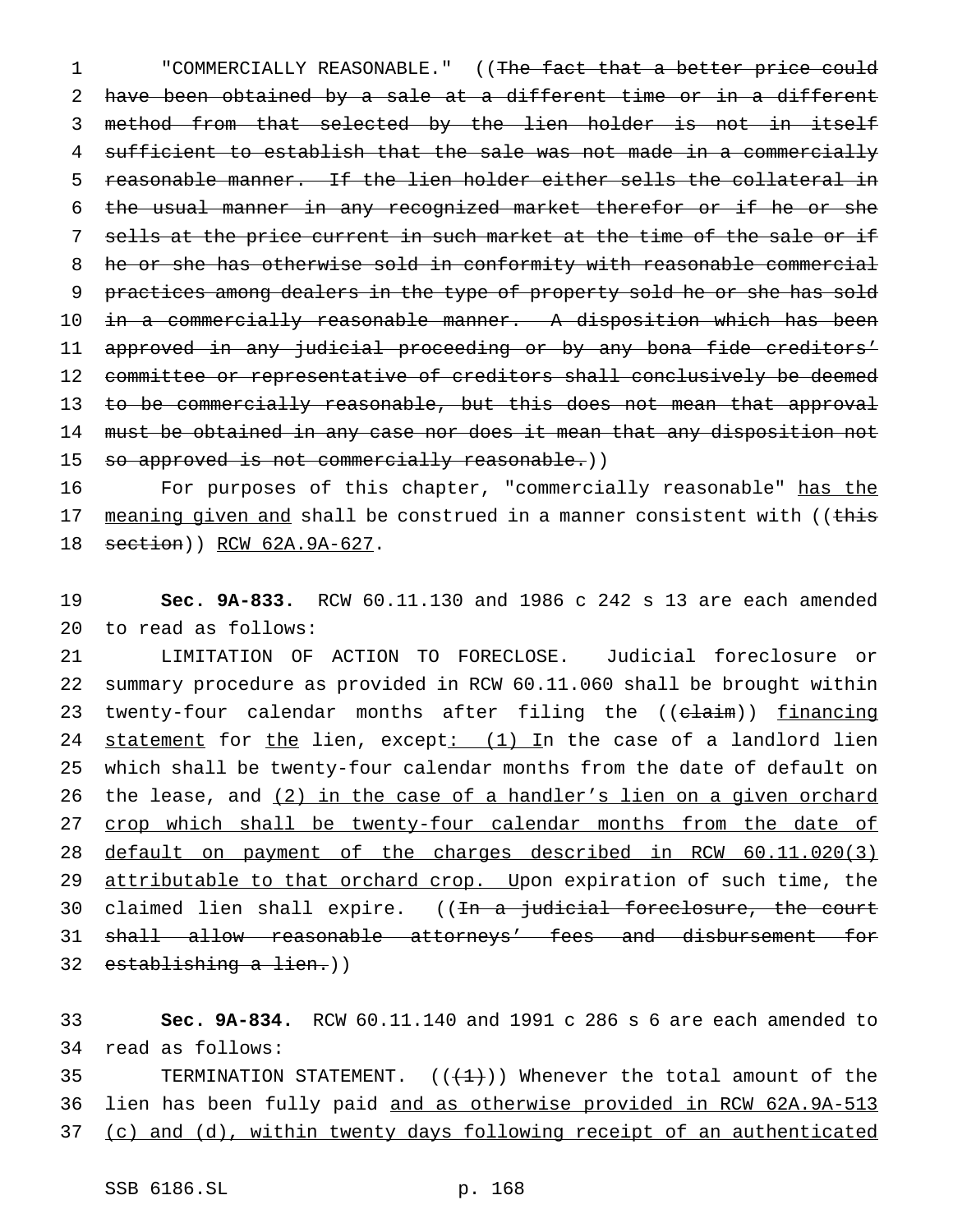1 demand following such full payment of the lien, the lien holder filing 2 a lien shall((, within fifteen days following receipt of full payment, 3 file its lien)) send to the lien debtor or file with the department of 4 licensing a termination statement ((with the department of licensing)) 5 for the financing statement. Failure to file a  $((\text{then}))$  termination statement by the lien holder or the assignee of the lien holder shall cause the lien holder or its assignee to be liable to the debtor for the attorneys' fees and costs incurred by the debtor to have the lien terminated together with damages incurred by the debtor due to the failure of the lien holder to terminate the lien.

 $((2)$  There shall be no charge by the department of licensing for 12 entering the lien termination statement and indexing the same and 13 returning a copy of the lien termination statement stamped as "filed" 14 with the filing date thereon.

15 (3) The department of licensing may enter the lien termination statement on microfilm or other photographic record and destroy all 17 originals of the lien and lien satisfaction filed with him or her.))

 NEW SECTION. **Sec. 9A-835.** A new section is added to chapter 60.11 RCW, to be codified as RCW 60.11.904, to read as follows: TRANSITION RULE FOR EXISTING FILINGS. All statements filed with the department of licensing under this chapter prior to July 1, 2001, shall satisfy the requirements of RCW 62A.9A-310 and 60.11.030 for filing a financing statement for up to five years from the date they were originally filed if and so long as they are found and reported in a search of financing statements performed by the department of licensing.

 **Sec. 9A-836.** RCW 65.20.030 and 1989 c 343 s 3 are each amended to read as follows:

 CLARIFICATION OF TYPE OF PROPERTY AND PERFECTION OF SECURITY INTERESTS. When a manufactured home is sold or transferred on or after March 1, 1990, and when all ownership in the manufactured home is transferred through the sale or other transfer of the manufactured home to new owners, the manufactured home shall be real property when the new owners eliminate the title pursuant to this chapter. The manufactured home shall not be real property in any form, including fixture law, unless the title is eliminated under this chapter. Where any person who owned a used manufactured home on March 1, 1990,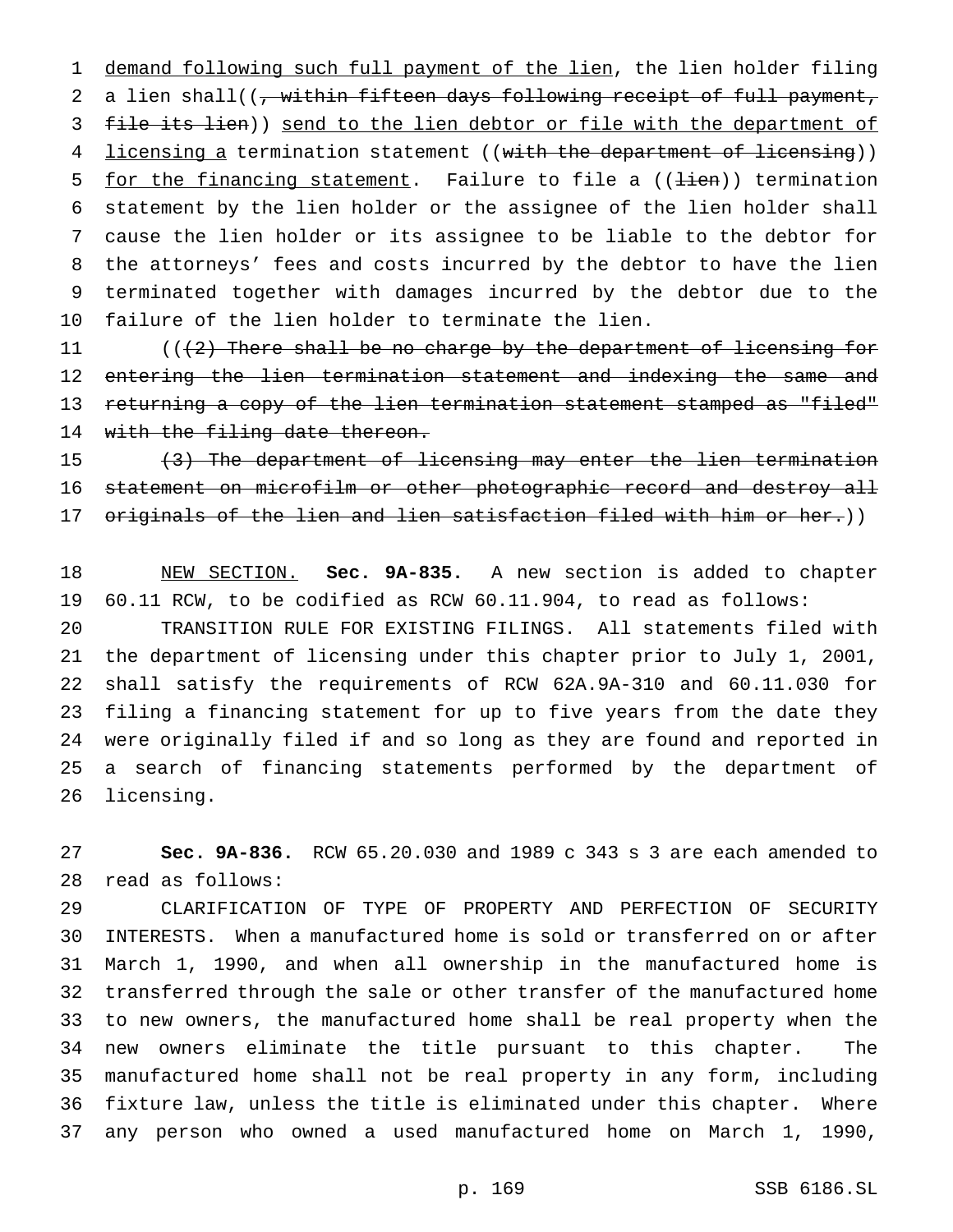continues to own the manufactured home on or after March 1, 1990, the interests and rights of owners, secured parties, lienholders, and others in the manufactured home shall be based on the law prior to March 1, 1990, except where the owner voluntarily eliminates the title to the manufactured home by complying with this chapter. If the title to the manufactured home is eliminated under this chapter, the manufactured home shall be treated the same as a site-built structure and ownership shall be based on ownership of the real property through real property law. If the title to the manufactured home has not been eliminated under this chapter, ownership shall be based on chapter 46.12 RCW.

 For purposes of perfecting and realizing upon security interests, manufactured homes shall always be treated as follows: (1) If the title has not been eliminated under this chapter, security interests in 15 the manufactured home shall be perfected only under chapter 62A.9A RCW 16 in the case of a manufactured home held as inventory by a manufacturer 17 or dealer or chapter 46.12 RCW in all other cases, and the lien shall be treated as securing personal property for purposes of realizing upon 19 the security interest((. If the manufactured home is attached to land owned by the homeowner and the secured party seeks to remove the home 21 pursuant to a contract, the secured party is liable for damage to the 22 <del>land to the extent the secured party would be liable if the</del> 23 manufactured home was a fixture under chapter 62A.9 RCW) ); or (2) if the title has been eliminated under this chapter, a separate security interest in the manufactured home shall not exist, and the manufactured home shall only be secured as part of the real property through a mortgage, deed of trust, or real estate contract.

## PART 9

## REPEALER; LEGISLATIVE DIRECTIVE

 NEW SECTION. **Sec. 9A-901.** The following acts or parts of acts are each repealed:

 (1) RCW 62A.9-101 (Short title) and 1965 ex.s. c 157 s 9-101; (2) RCW 62A.9-102 (Policy and subject matter of Article) and 1981 c 41 s 6 & 1965 ex.s. c 157 s 9-102;

 (3) RCW 62A.9-103 (Perfection of security interest in multiple state transactions) and 1997 c 56 s 21, 1995 c 48 s 58, 1986 c 35 s 45, 1981 c 41 s 7, & 1965 ex.s. c 157 s 9-103;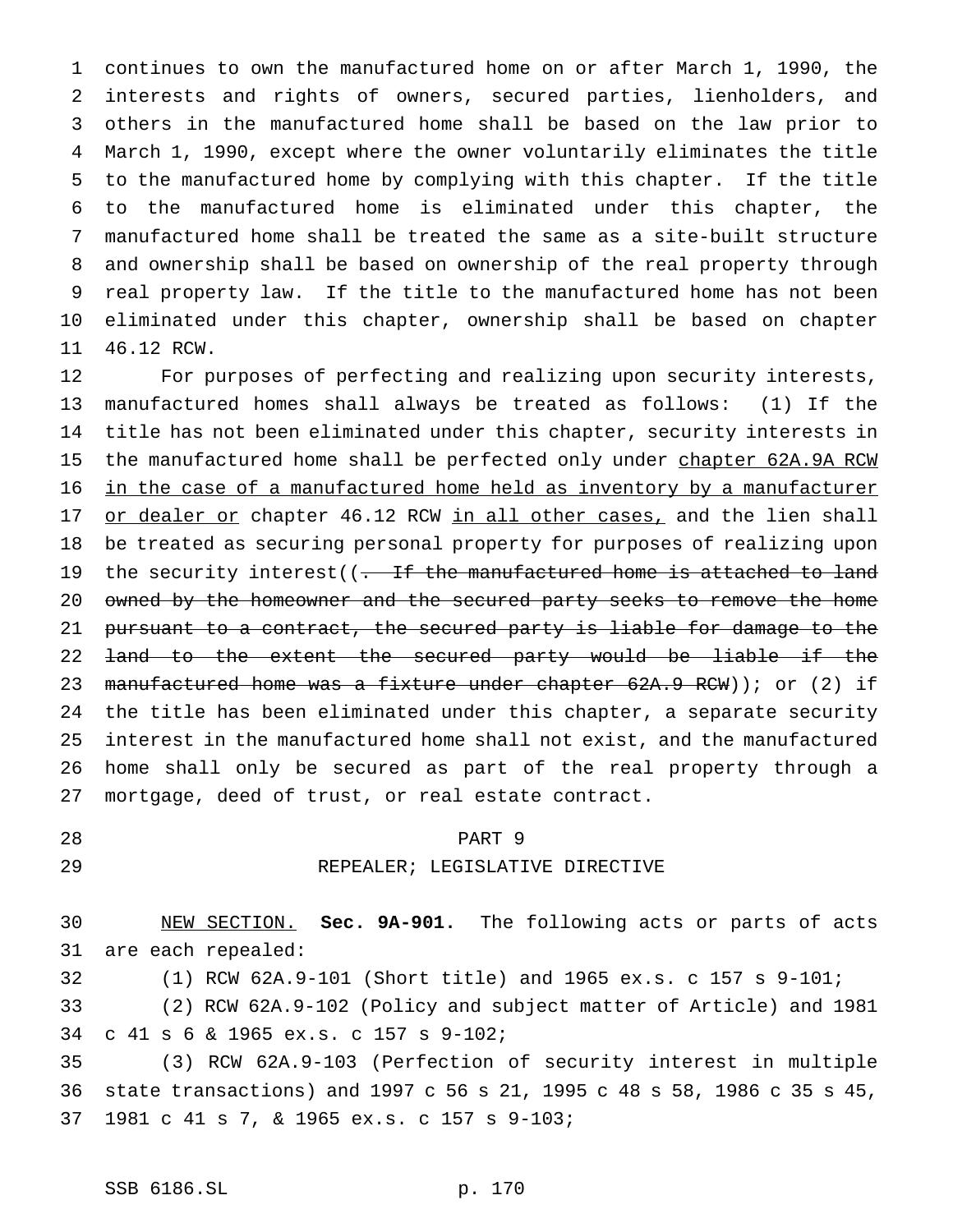(4) RCW 62A.9-104 (Transactions excluded from Article) and 1997 c 56 s 22, 1985 c 412 s 11, 1983 c 305 s 75, 1981 c 41 s 8, & 1965 ex.s. c 157 s 9-104; (5) RCW 62A.9-105 (Definitions and index of definitions) and 1997 c 56 s 23, 1995 c 48 s 59, 1986 c 35 s 46, 1981 c 41 s 9, & 1965 ex.s. c 157 s 9-105; (6) RCW 62A.9-106 (Definitions: "Account"; "general intangibles") and 1997 c 56 s 24, 1995 c 48 s 60, 1981 c 41 s 10, & 1965 ex.s. c 157 s 9-106; (7) RCW 62A.9-107 (Definitions: "Purchase money security interest") and 1965 ex.s. c 157 s 9-107; (8) RCW 62A.9-108 (When after-acquired collateral not security for antecedent debt) and 1965 ex.s. c 157 s 9-108; (9) RCW 62A.9-109 (Classification of goods; "consumer goods"; "equipment"; "farm products"; "inventory") and 1965 ex.s. c 157 s 9- 109; (10) RCW 62A.9-110 (Sufficiency of description) and 1965 ex.s. c 157 s 9-110; (11) RCW 62A.9-112 (Where collateral is not owned by debtor) and 1965 ex.s. c 157 s 9-112; (12) RCW 62A.9-113 (Security interests arising under Article on sales or leases) and 1993 c 230 s 2A-603 & 1965 ex.s. c 157 s 9-113; (13) RCW 62A.9-114 (Consignment) and 1981 c 41 s 11; (14) RCW 62A.9-115 (Investment property) and 1995 c 48 s 61; (15) RCW 62A.9-116 (Security interest arising in purchase or delivery of financial asset) and 1995 c 48 s 62; (16) RCW 62A.9-201 (General validity of security agreement) and 1965 ex.s. c 157 s 9-201; (17) RCW 62A.9-202 (Title to collateral immaterial) and 1965 ex.s. c 157 s 9-202; (18) RCW 62A.9-203 (Attachment and enforceability of security interest; proceeds; formal requisites) and 1996 c 77 s 4, 1995 c 48 s 63, 1986 c 35 s 47, 1985 c 412 s 12, 1982 c 186 s 1, 1981 c 41 s 12, & 1965 ex.s. c 157 s 9-203; (19) RCW 62A.9-204 (After-acquired property; future advances; livestock or meat products) and 1986 c 178 s 16, 1981 c 41 s 13, 1974 ex.s. c 102 s 1, & 1965 ex.s. c 157 s 9-204; (20) RCW 62A.9-205 (Use or disposition of collateral without accounting permissible) and 1981 c 41 s 14 & 1965 ex.s. c 157 s 9-205;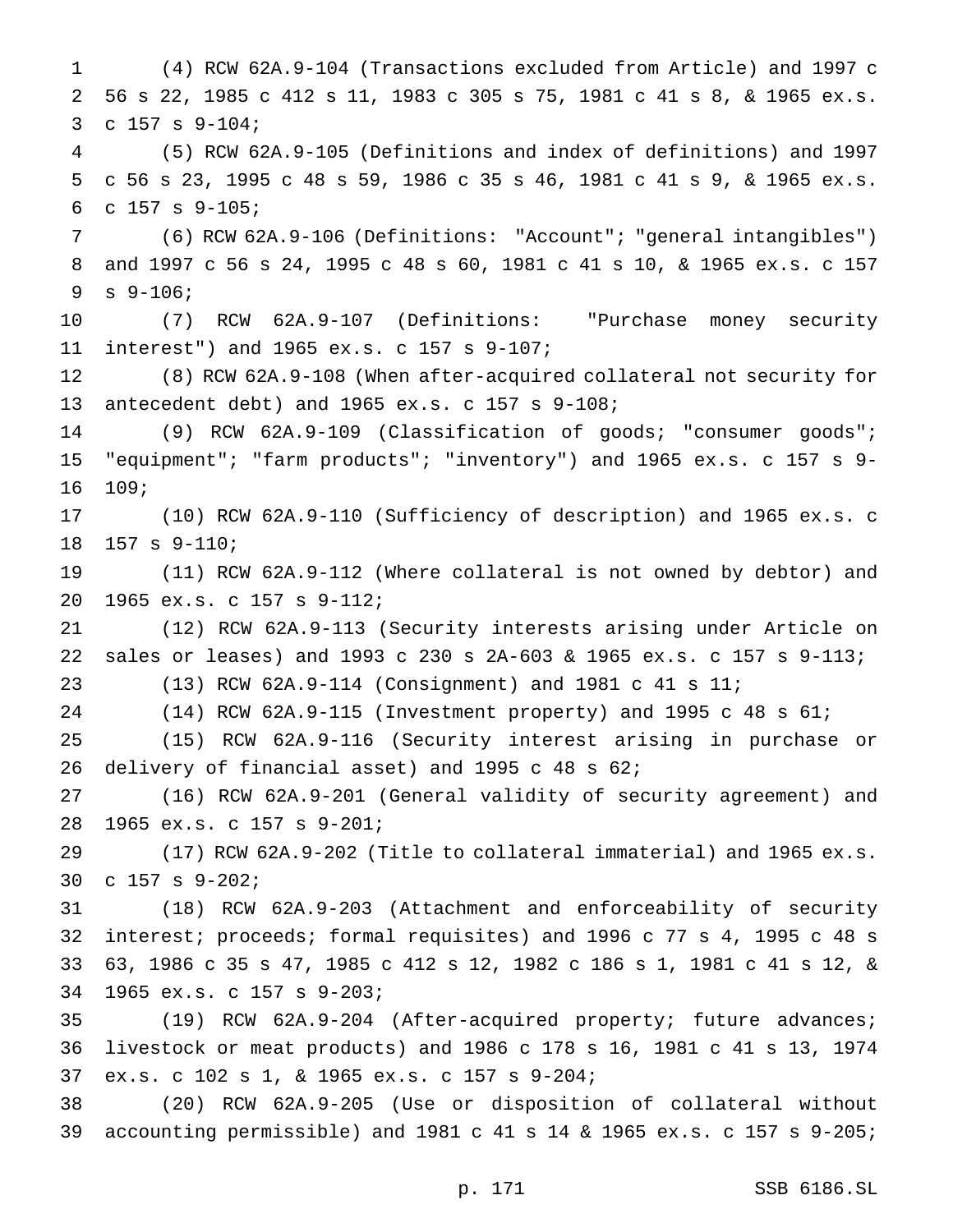(21) RCW 62A.9-206 (Agreement not to assert defenses against assignee; modification of sales warranties where security agreement exists) and 1996 c 77s5& 1965 ex.s. c 157 s 9-206;

 (22) RCW 62A.9-207 (Rights and duties when collateral is in secured party's possession) and 1965 ex.s. c 157 s 9-207;

 (23) RCW 62A.9-208 (Request for statement of account or list of collateral) and 1965 ex.s. c 157 s 9-208;

 (24) RCW 62A.9-301 (Persons who take priority over unperfected security interests; rights of "lien creditor") and 1995 c 48 s 64, 1982 c 186 s 2, 1981 c 41 s 15, & 1965 ex.s. c 157 s 9-301;

 (25) RCW 62A.9-302 (When filing is required to perfect security interest; security interests to which filing provisions of this Article do not apply) and 1996 c 77s6& 1995 c 48 s 65;

 (26) RCW 62A.9-303 (When security interest is perfected; continuity of perfection) and 1965 ex.s. c 157 s 9-303;

 (27) RCW 62A.9-304 (Perfection of security interest in instruments, documents, and goods covered by documents; perfection by permissive filing; temporary perfection without filing or transfer of possession) and 1997 c 56 s 25, 1995 c 48 s 66, 1986 c 35 s 49, 1981 c 41 s 17, & 1965 ex.s. c 157 s 9-304;

 (28) RCW 62A.9-305 (When possession by secured party perfects security interest without filing) and 1997 c 56 s 26, 1995 c 48 s 67, 1986 c 35 s 50, 1981 c 41 s 18, & 1965 ex.s. c 157 s 9-305;

 (29) RCW 62A.9-306 ("Proceeds"; secured party's rights on disposition of collateral) and 1995 c 48 s 68, 1981 c 41 s 19, & 1965 ex.s. c 157 s 9-306;

 (30) RCW 62A.9-307 (Protection of buyers of goods) and 1987 c 393 s 15, 1985 c 412 s 13, 1981 c 41 s 20, & 1965 ex.s. c 157 s 9-307;

 (31) RCW 62A.9-308 (Purchase of chattel paper and instruments) and 1981 c 41 s 21 & 1965 ex.s. c 157 s 9-308;

 (32) RCW 62A.9-309 (Protection of purchasers of instruments, documents, and securities) and 1995 c 48 s 69, 1986 c 35 s 51, & 1965 ex.s. c 157 s 9-309;

 (33) RCW 62A.9-310 (Priority of certain liens arising by operation of law) and 1991 c 286 s 7, 1986 c 242 s 16, 1985 c 412 s 10, 1983 c 305 s 76, & 1965 ex.s. c 157 s 9-310;

 (34) RCW 62A.9-311 (Alienability of debtor's rights: Judicial process) and 1965 ex.s. c 157 s 9-311;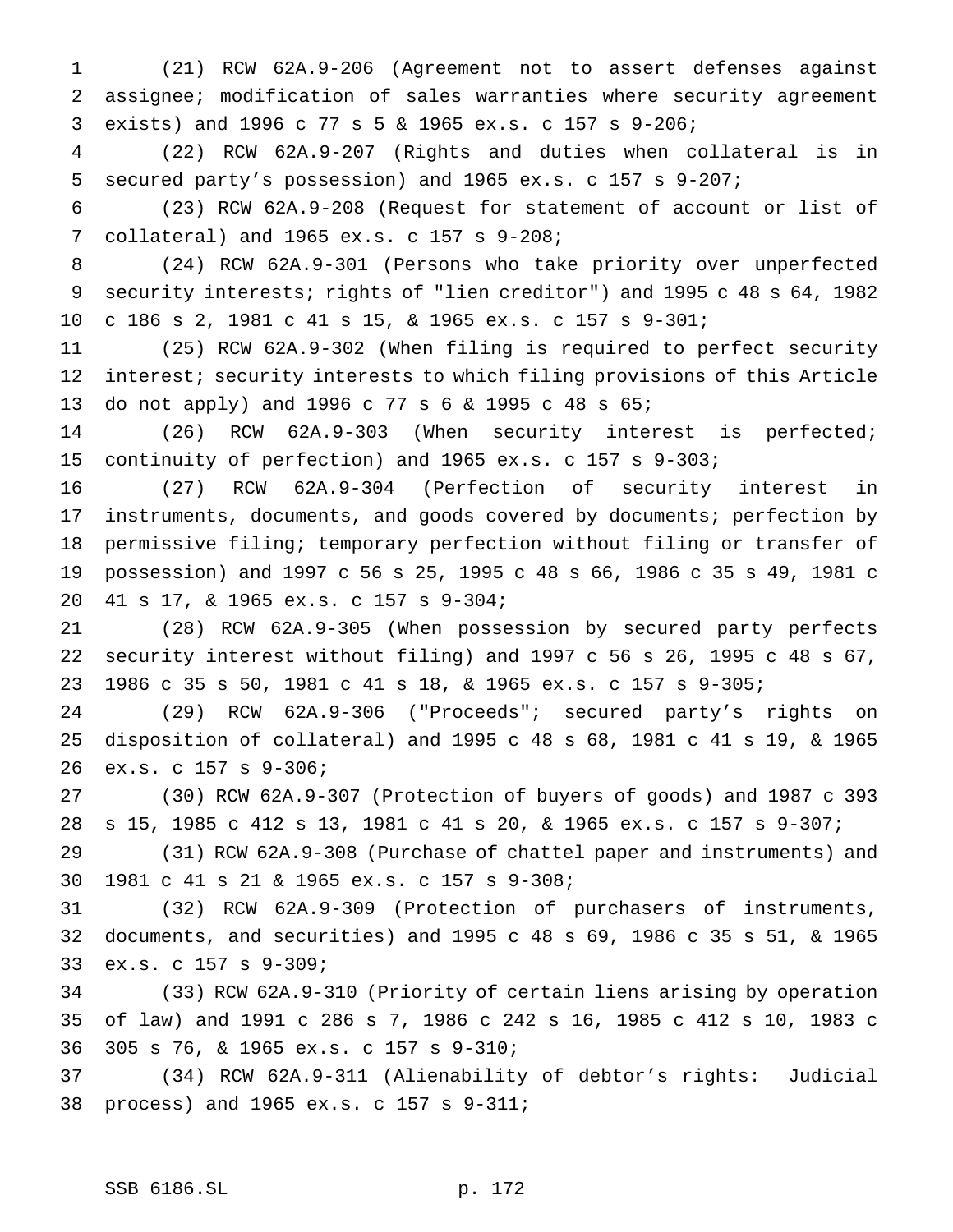(35) RCW 62A.9-312 (Priorities among conflicting security interests in the same collateral) and 1996 c 77 s 7, 1995 c 48 s 70, 1989 c 251 s 1, 1986 c 35 s 52, 1982 c 186 s 3, 1981 c 41 s 22, & 1965 ex.s. c 157 s 9-312;

 (36) RCW 62A.9-313 (Priority of security interests in fixtures) and 1982 c 186 s 4, 1981 c 41 s 23, & 1965 ex.s. c 157 s 9-313;

(37) RCW 62A.9-314 (Accessions) and 1965 ex.s. c 157 s 9-314;

 (38) RCW 62A.9-315 (Priority when goods are commingled or processed) and 1965 ex.s. c 157 s 9-315;

 (39) RCW 62A.9-316 (Priority subject to subordination) and 1965 ex.s. c 157 s 9-316;

 (40) RCW 62A.9-317 (Secured party not obligated on contract of debtor) and 1965 ex.s. c 157 s 9-317;

 (41) RCW 62A.9-318 (Defenses against assignee; modification of contract after notification of assignment; term prohibiting assignment ineffective; identification and proof of assignment) and 1981 c 41 s 24 & 1965 ex.s. c 157 s 9-318;

 (42) RCW 62A.9-401 (Place of filing; erroneous filing; removal of collateral) and 1981 c 41 s 25, 1979 c 158 s 211, 1977 ex.s. c 117 s 7, & 1965 ex.s. c 157 s 9-401;

 (43) RCW 62A.9-402 (Formal requisites of financing statement; amendments; mortgage as financing statement) and 1989 c 251 s 2, 1982 c 186 s 5, 1981 c 41 s 26, & 1965 ex.s. c 157 s 9-402;

 (44) RCW 62A.9-403 (What constitutes filing; duration of filing; effect of lapsed filing; duties of filing officer) and 1987 c 189 s 2, 1982 c 186 s 6, 1981 c 41 s 27, 1979 c 158 s 212, 1977 ex.s. c 117 s 8, 1967 c 114 s 5, & 1965 ex.s. c 157 s 9-403;

 (45) RCW 62A.9-404 (Termination statement) and 1982 c 186 s 7, 1981 c 41 s 28, 1979 c 158 s 213, 1977 ex.s. c 117 s 9, 1967 c 114 s 6, & 1965 ex.s. c 157 s 9-404;

 (46) RCW 62A.9-405 (Assignment of security interest; duties of filing officer) and 1987 c 189 s 3, 1982 c 186 s 8, 1981 c 41 s 29, 1979 c 158 s 214, 1977 ex.s. c 117 s 10, 1967 c 114 s 7, & 1965 ex.s. c 157 s 9-405;

 (47) RCW 62A.9-406 (Release of collateral; duties of filing officer) and 1987 c 189 s 4, 1982 c 186 s 9, 1981 c 41 s 30, 1979 c 158 s 215, 1977 ex.s. c 117 s 11, 1967 c 114 s 9, & 1965 ex.s. c 157 s 9- 406;